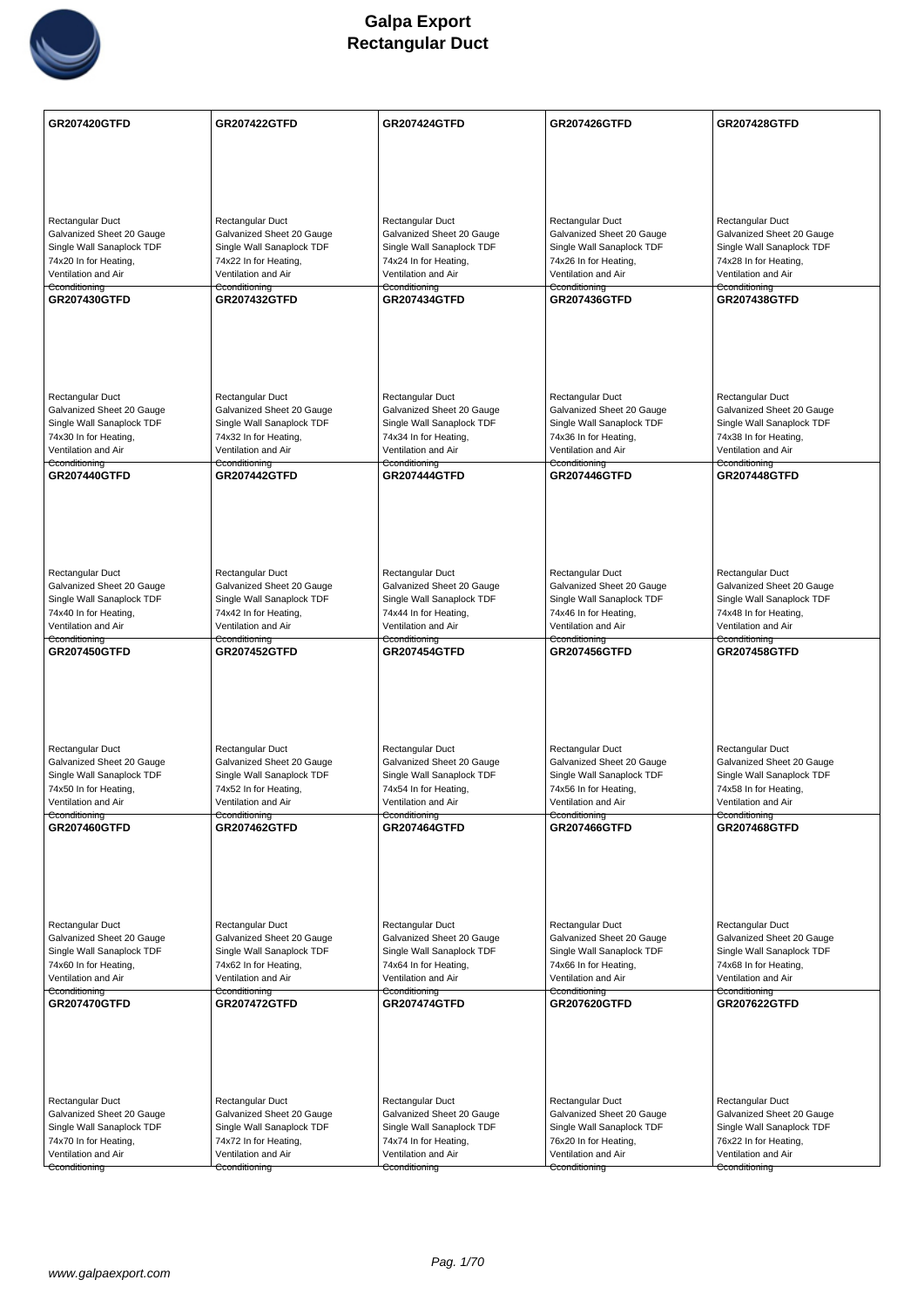

| Rectangular Duct<br>Rectangular Duct<br>Rectangular Duct<br>Rectangular Duct<br>Rectangular Duct<br>Galvanized Sheet 20 Gauge<br>Galvanized Sheet 20 Gauge<br>Galvanized Sheet 20 Gauge<br>Galvanized Sheet 20 Gauge<br>Galvanized Sheet 20 Gauge<br>Single Wall Sanaplock TDF<br>Single Wall Sanaplock TDF<br>Single Wall Sanaplock TDF<br>Single Wall Sanaplock TDF<br>Single Wall Sanaplock TDF<br>76x24 In for Heating,<br>76x26 In for Heating,<br>76x28 In for Heating,<br>76x30 In for Heating,<br>76x32 In for Heating,<br>Ventilation and Air<br>Ventilation and Air<br>Ventilation and Air<br>Ventilation and Air<br>Ventilation and Air<br>Cconditioning<br>Cconditioning<br>Cconditioning<br>Cconditioning<br>Cconditioning<br><b>GR207634GTFD</b><br><b>GR207636GTFD</b><br><b>GR207638GTFD</b><br><b>GR207640GTFD</b><br><b>GR207642GTFD</b><br>Rectangular Duct<br>Rectangular Duct<br>Rectangular Duct<br>Rectangular Duct<br>Rectangular Duct<br>Galvanized Sheet 20 Gauge<br>Galvanized Sheet 20 Gauge<br>Galvanized Sheet 20 Gauge<br>Galvanized Sheet 20 Gauge<br>Galvanized Sheet 20 Gauge<br>Single Wall Sanaplock TDF<br>Single Wall Sanaplock TDF<br>Single Wall Sanaplock TDF<br>Single Wall Sanaplock TDF<br>Single Wall Sanaplock TDF<br>76x34 In for Heating,<br>76x40 In for Heating,<br>76x36 In for Heating,<br>76x38 In for Heating,<br>76x42 In for Heating,<br>Ventilation and Air<br>Ventilation and Air<br>Ventilation and Air<br>Ventilation and Air<br>Ventilation and Air<br>Cconditioning<br>Cconditioning<br>Cconditioning<br>Cconditioning<br>Cconditioning<br><b>GR207644GTFD</b><br>GR207648GTFD<br>GR207650GTFD<br><b>GR207646GTFD</b><br><b>GR207652GTFD</b><br>Rectangular Duct<br>Rectangular Duct<br>Rectangular Duct<br>Rectangular Duct<br>Rectangular Duct<br>Galvanized Sheet 20 Gauge<br>Galvanized Sheet 20 Gauge<br>Galvanized Sheet 20 Gauge<br>Galvanized Sheet 20 Gauge<br>Galvanized Sheet 20 Gauge<br>Single Wall Sanaplock TDF<br>Single Wall Sanaplock TDF<br>Single Wall Sanaplock TDF<br>Single Wall Sanaplock TDF<br>Single Wall Sanaplock TDF<br>76x44 In for Heating,<br>76x46 In for Heating,<br>76x48 In for Heating,<br>76x50 In for Heating,<br>76x52 In for Heating,<br>Ventilation and Air<br>Ventilation and Air<br>Ventilation and Air<br>Ventilation and Air<br>Ventilation and Air<br>Cconditioning<br>Cconditioning<br>Cconditioning<br>Cconditioning<br>Cconditioning<br><b>GR207654GTFD</b><br><b>GR207656GTFD</b><br><b>GR207658GTFD</b><br><b>GR207660GTFD</b><br><b>GR207662GTFD</b><br>Rectangular Duct<br>Rectangular Duct<br>Rectangular Duct<br>Rectangular Duct<br>Rectangular Duct<br>Galvanized Sheet 20 Gauge<br>Galvanized Sheet 20 Gauge<br>Galvanized Sheet 20 Gauge<br>Galvanized Sheet 20 Gauge<br>Galvanized Sheet 20 Gauge<br>Single Wall Sanaplock TDF<br>Single Wall Sanaplock TDF<br>Single Wall Sanaplock TDF<br>Single Wall Sanaplock TDF<br>Single Wall Sanaplock TDF<br>76x54 In for Heating,<br>76x56 In for Heating,<br>76x58 In for Heating,<br>76x60 In for Heating,<br>76x62 In for Heating,<br>Ventilation and Air<br>Ventilation and Air<br>Ventilation and Air<br>Ventilation and Air<br>Ventilation and Air<br>Cconditioning<br>Cconditioning<br>Cconditioning<br>Cconditioning<br>Cconditioning<br><b>GR207664GTFD</b><br><b>GR207666GTFD</b><br><b>GR207668GTFD</b><br><b>GR207670GTFD</b><br><b>GR207672GTFD</b><br>Rectangular Duct<br>Rectangular Duct<br>Rectangular Duct<br>Rectangular Duct<br>Rectangular Duct<br>Galvanized Sheet 20 Gauge<br>Galvanized Sheet 20 Gauge<br>Galvanized Sheet 20 Gauge<br>Galvanized Sheet 20 Gauge<br>Galvanized Sheet 20 Gauge<br>Single Wall Sanaplock TDF<br>Single Wall Sanaplock TDF<br>Single Wall Sanaplock TDF<br>Single Wall Sanaplock TDF<br>Single Wall Sanaplock TDF<br>76x64 In for Heating,<br>76x70 In for Heating,<br>76x66 In for Heating,<br>76x68 In for Heating,<br>76x72 In for Heating,<br>Ventilation and Air<br>Ventilation and Air<br>Ventilation and Air<br>Ventilation and Air<br>Ventilation and Air<br>Cconditioning<br>Cconditioning<br>Cconditioning<br>Cconditioning<br>Cconditioning<br><b>GR207674GTFD</b><br><b>GR207676GTFD</b><br><b>GR207824GTFD</b><br><b>GR207820GTFD</b><br><b>GR207822GTFD</b><br><b>Rectangular Duct</b><br>Rectangular Duct<br>Rectangular Duct<br>Rectangular Duct<br>Rectangular Duct<br>Galvanized Sheet 20 Gauge<br>Galvanized Sheet 20 Gauge<br>Galvanized Sheet 20 Gauge<br>Galvanized Sheet 20 Gauge<br>Galvanized Sheet 20 Gauge<br>Single Wall Sanaplock TDF<br>Single Wall Sanaplock TDF<br>Single Wall Sanaplock TDF<br>Single Wall Sanaplock TDF<br>Single Wall Sanaplock TDF<br>76x74 In for Heating,<br>78x24 In for Heating,<br>76x76 In for Heating,<br>78x20 In for Heating,<br>78x22 In for Heating,<br>Ventilation and Air<br>Ventilation and Air<br>Ventilation and Air<br>Ventilation and Air<br>Ventilation and Air<br>Cconditioning<br>Cconditioning<br>Cconditioning<br>Cconditioning<br>Cconditioning | <b>GR207624GTFD</b> | <b>GR207626GTFD</b> | <b>GR207628GTFD</b> | <b>GR207630GTFD</b> | GR207632GTFD |
|--------------------------------------------------------------------------------------------------------------------------------------------------------------------------------------------------------------------------------------------------------------------------------------------------------------------------------------------------------------------------------------------------------------------------------------------------------------------------------------------------------------------------------------------------------------------------------------------------------------------------------------------------------------------------------------------------------------------------------------------------------------------------------------------------------------------------------------------------------------------------------------------------------------------------------------------------------------------------------------------------------------------------------------------------------------------------------------------------------------------------------------------------------------------------------------------------------------------------------------------------------------------------------------------------------------------------------------------------------------------------------------------------------------------------------------------------------------------------------------------------------------------------------------------------------------------------------------------------------------------------------------------------------------------------------------------------------------------------------------------------------------------------------------------------------------------------------------------------------------------------------------------------------------------------------------------------------------------------------------------------------------------------------------------------------------------------------------------------------------------------------------------------------------------------------------------------------------------------------------------------------------------------------------------------------------------------------------------------------------------------------------------------------------------------------------------------------------------------------------------------------------------------------------------------------------------------------------------------------------------------------------------------------------------------------------------------------------------------------------------------------------------------------------------------------------------------------------------------------------------------------------------------------------------------------------------------------------------------------------------------------------------------------------------------------------------------------------------------------------------------------------------------------------------------------------------------------------------------------------------------------------------------------------------------------------------------------------------------------------------------------------------------------------------------------------------------------------------------------------------------------------------------------------------------------------------------------------------------------------------------------------------------------------------------------------------------------------------------------------------------------------------------------------------------------------------------------------------------------------------------------------------------------------------------------------------------------------------------------------------------------------------------------------------------------------------------------------------------------------------------------------------------------------------------------------------------------------------------------------------------------------------------------------------------------------------------------------------------------------------------------------------------------------------------------------------------------------------------------------------------------------------------------------------------------------------------------------------------------------------------------------------------------------------------------------------------------------------------------------------------------------------------------------------------------------------------------------------------------------------------------------------------------------------------------------------------------------------------------------------------------------------------------------------------------|---------------------|---------------------|---------------------|---------------------|--------------|
|                                                                                                                                                                                                                                                                                                                                                                                                                                                                                                                                                                                                                                                                                                                                                                                                                                                                                                                                                                                                                                                                                                                                                                                                                                                                                                                                                                                                                                                                                                                                                                                                                                                                                                                                                                                                                                                                                                                                                                                                                                                                                                                                                                                                                                                                                                                                                                                                                                                                                                                                                                                                                                                                                                                                                                                                                                                                                                                                                                                                                                                                                                                                                                                                                                                                                                                                                                                                                                                                                                                                                                                                                                                                                                                                                                                                                                                                                                                                                                                                                                                                                                                                                                                                                                                                                                                                                                                                                                                                                                                                                                                                                                                                                                                                                                                                                                                                                                                                                                                                                                                        |                     |                     |                     |                     |              |
|                                                                                                                                                                                                                                                                                                                                                                                                                                                                                                                                                                                                                                                                                                                                                                                                                                                                                                                                                                                                                                                                                                                                                                                                                                                                                                                                                                                                                                                                                                                                                                                                                                                                                                                                                                                                                                                                                                                                                                                                                                                                                                                                                                                                                                                                                                                                                                                                                                                                                                                                                                                                                                                                                                                                                                                                                                                                                                                                                                                                                                                                                                                                                                                                                                                                                                                                                                                                                                                                                                                                                                                                                                                                                                                                                                                                                                                                                                                                                                                                                                                                                                                                                                                                                                                                                                                                                                                                                                                                                                                                                                                                                                                                                                                                                                                                                                                                                                                                                                                                                                                        |                     |                     |                     |                     |              |
|                                                                                                                                                                                                                                                                                                                                                                                                                                                                                                                                                                                                                                                                                                                                                                                                                                                                                                                                                                                                                                                                                                                                                                                                                                                                                                                                                                                                                                                                                                                                                                                                                                                                                                                                                                                                                                                                                                                                                                                                                                                                                                                                                                                                                                                                                                                                                                                                                                                                                                                                                                                                                                                                                                                                                                                                                                                                                                                                                                                                                                                                                                                                                                                                                                                                                                                                                                                                                                                                                                                                                                                                                                                                                                                                                                                                                                                                                                                                                                                                                                                                                                                                                                                                                                                                                                                                                                                                                                                                                                                                                                                                                                                                                                                                                                                                                                                                                                                                                                                                                                                        |                     |                     |                     |                     |              |
|                                                                                                                                                                                                                                                                                                                                                                                                                                                                                                                                                                                                                                                                                                                                                                                                                                                                                                                                                                                                                                                                                                                                                                                                                                                                                                                                                                                                                                                                                                                                                                                                                                                                                                                                                                                                                                                                                                                                                                                                                                                                                                                                                                                                                                                                                                                                                                                                                                                                                                                                                                                                                                                                                                                                                                                                                                                                                                                                                                                                                                                                                                                                                                                                                                                                                                                                                                                                                                                                                                                                                                                                                                                                                                                                                                                                                                                                                                                                                                                                                                                                                                                                                                                                                                                                                                                                                                                                                                                                                                                                                                                                                                                                                                                                                                                                                                                                                                                                                                                                                                                        |                     |                     |                     |                     |              |
|                                                                                                                                                                                                                                                                                                                                                                                                                                                                                                                                                                                                                                                                                                                                                                                                                                                                                                                                                                                                                                                                                                                                                                                                                                                                                                                                                                                                                                                                                                                                                                                                                                                                                                                                                                                                                                                                                                                                                                                                                                                                                                                                                                                                                                                                                                                                                                                                                                                                                                                                                                                                                                                                                                                                                                                                                                                                                                                                                                                                                                                                                                                                                                                                                                                                                                                                                                                                                                                                                                                                                                                                                                                                                                                                                                                                                                                                                                                                                                                                                                                                                                                                                                                                                                                                                                                                                                                                                                                                                                                                                                                                                                                                                                                                                                                                                                                                                                                                                                                                                                                        |                     |                     |                     |                     |              |
|                                                                                                                                                                                                                                                                                                                                                                                                                                                                                                                                                                                                                                                                                                                                                                                                                                                                                                                                                                                                                                                                                                                                                                                                                                                                                                                                                                                                                                                                                                                                                                                                                                                                                                                                                                                                                                                                                                                                                                                                                                                                                                                                                                                                                                                                                                                                                                                                                                                                                                                                                                                                                                                                                                                                                                                                                                                                                                                                                                                                                                                                                                                                                                                                                                                                                                                                                                                                                                                                                                                                                                                                                                                                                                                                                                                                                                                                                                                                                                                                                                                                                                                                                                                                                                                                                                                                                                                                                                                                                                                                                                                                                                                                                                                                                                                                                                                                                                                                                                                                                                                        |                     |                     |                     |                     |              |
|                                                                                                                                                                                                                                                                                                                                                                                                                                                                                                                                                                                                                                                                                                                                                                                                                                                                                                                                                                                                                                                                                                                                                                                                                                                                                                                                                                                                                                                                                                                                                                                                                                                                                                                                                                                                                                                                                                                                                                                                                                                                                                                                                                                                                                                                                                                                                                                                                                                                                                                                                                                                                                                                                                                                                                                                                                                                                                                                                                                                                                                                                                                                                                                                                                                                                                                                                                                                                                                                                                                                                                                                                                                                                                                                                                                                                                                                                                                                                                                                                                                                                                                                                                                                                                                                                                                                                                                                                                                                                                                                                                                                                                                                                                                                                                                                                                                                                                                                                                                                                                                        |                     |                     |                     |                     |              |
|                                                                                                                                                                                                                                                                                                                                                                                                                                                                                                                                                                                                                                                                                                                                                                                                                                                                                                                                                                                                                                                                                                                                                                                                                                                                                                                                                                                                                                                                                                                                                                                                                                                                                                                                                                                                                                                                                                                                                                                                                                                                                                                                                                                                                                                                                                                                                                                                                                                                                                                                                                                                                                                                                                                                                                                                                                                                                                                                                                                                                                                                                                                                                                                                                                                                                                                                                                                                                                                                                                                                                                                                                                                                                                                                                                                                                                                                                                                                                                                                                                                                                                                                                                                                                                                                                                                                                                                                                                                                                                                                                                                                                                                                                                                                                                                                                                                                                                                                                                                                                                                        |                     |                     |                     |                     |              |
|                                                                                                                                                                                                                                                                                                                                                                                                                                                                                                                                                                                                                                                                                                                                                                                                                                                                                                                                                                                                                                                                                                                                                                                                                                                                                                                                                                                                                                                                                                                                                                                                                                                                                                                                                                                                                                                                                                                                                                                                                                                                                                                                                                                                                                                                                                                                                                                                                                                                                                                                                                                                                                                                                                                                                                                                                                                                                                                                                                                                                                                                                                                                                                                                                                                                                                                                                                                                                                                                                                                                                                                                                                                                                                                                                                                                                                                                                                                                                                                                                                                                                                                                                                                                                                                                                                                                                                                                                                                                                                                                                                                                                                                                                                                                                                                                                                                                                                                                                                                                                                                        |                     |                     |                     |                     |              |
|                                                                                                                                                                                                                                                                                                                                                                                                                                                                                                                                                                                                                                                                                                                                                                                                                                                                                                                                                                                                                                                                                                                                                                                                                                                                                                                                                                                                                                                                                                                                                                                                                                                                                                                                                                                                                                                                                                                                                                                                                                                                                                                                                                                                                                                                                                                                                                                                                                                                                                                                                                                                                                                                                                                                                                                                                                                                                                                                                                                                                                                                                                                                                                                                                                                                                                                                                                                                                                                                                                                                                                                                                                                                                                                                                                                                                                                                                                                                                                                                                                                                                                                                                                                                                                                                                                                                                                                                                                                                                                                                                                                                                                                                                                                                                                                                                                                                                                                                                                                                                                                        |                     |                     |                     |                     |              |
|                                                                                                                                                                                                                                                                                                                                                                                                                                                                                                                                                                                                                                                                                                                                                                                                                                                                                                                                                                                                                                                                                                                                                                                                                                                                                                                                                                                                                                                                                                                                                                                                                                                                                                                                                                                                                                                                                                                                                                                                                                                                                                                                                                                                                                                                                                                                                                                                                                                                                                                                                                                                                                                                                                                                                                                                                                                                                                                                                                                                                                                                                                                                                                                                                                                                                                                                                                                                                                                                                                                                                                                                                                                                                                                                                                                                                                                                                                                                                                                                                                                                                                                                                                                                                                                                                                                                                                                                                                                                                                                                                                                                                                                                                                                                                                                                                                                                                                                                                                                                                                                        |                     |                     |                     |                     |              |
|                                                                                                                                                                                                                                                                                                                                                                                                                                                                                                                                                                                                                                                                                                                                                                                                                                                                                                                                                                                                                                                                                                                                                                                                                                                                                                                                                                                                                                                                                                                                                                                                                                                                                                                                                                                                                                                                                                                                                                                                                                                                                                                                                                                                                                                                                                                                                                                                                                                                                                                                                                                                                                                                                                                                                                                                                                                                                                                                                                                                                                                                                                                                                                                                                                                                                                                                                                                                                                                                                                                                                                                                                                                                                                                                                                                                                                                                                                                                                                                                                                                                                                                                                                                                                                                                                                                                                                                                                                                                                                                                                                                                                                                                                                                                                                                                                                                                                                                                                                                                                                                        |                     |                     |                     |                     |              |
|                                                                                                                                                                                                                                                                                                                                                                                                                                                                                                                                                                                                                                                                                                                                                                                                                                                                                                                                                                                                                                                                                                                                                                                                                                                                                                                                                                                                                                                                                                                                                                                                                                                                                                                                                                                                                                                                                                                                                                                                                                                                                                                                                                                                                                                                                                                                                                                                                                                                                                                                                                                                                                                                                                                                                                                                                                                                                                                                                                                                                                                                                                                                                                                                                                                                                                                                                                                                                                                                                                                                                                                                                                                                                                                                                                                                                                                                                                                                                                                                                                                                                                                                                                                                                                                                                                                                                                                                                                                                                                                                                                                                                                                                                                                                                                                                                                                                                                                                                                                                                                                        |                     |                     |                     |                     |              |
|                                                                                                                                                                                                                                                                                                                                                                                                                                                                                                                                                                                                                                                                                                                                                                                                                                                                                                                                                                                                                                                                                                                                                                                                                                                                                                                                                                                                                                                                                                                                                                                                                                                                                                                                                                                                                                                                                                                                                                                                                                                                                                                                                                                                                                                                                                                                                                                                                                                                                                                                                                                                                                                                                                                                                                                                                                                                                                                                                                                                                                                                                                                                                                                                                                                                                                                                                                                                                                                                                                                                                                                                                                                                                                                                                                                                                                                                                                                                                                                                                                                                                                                                                                                                                                                                                                                                                                                                                                                                                                                                                                                                                                                                                                                                                                                                                                                                                                                                                                                                                                                        |                     |                     |                     |                     |              |
|                                                                                                                                                                                                                                                                                                                                                                                                                                                                                                                                                                                                                                                                                                                                                                                                                                                                                                                                                                                                                                                                                                                                                                                                                                                                                                                                                                                                                                                                                                                                                                                                                                                                                                                                                                                                                                                                                                                                                                                                                                                                                                                                                                                                                                                                                                                                                                                                                                                                                                                                                                                                                                                                                                                                                                                                                                                                                                                                                                                                                                                                                                                                                                                                                                                                                                                                                                                                                                                                                                                                                                                                                                                                                                                                                                                                                                                                                                                                                                                                                                                                                                                                                                                                                                                                                                                                                                                                                                                                                                                                                                                                                                                                                                                                                                                                                                                                                                                                                                                                                                                        |                     |                     |                     |                     |              |
|                                                                                                                                                                                                                                                                                                                                                                                                                                                                                                                                                                                                                                                                                                                                                                                                                                                                                                                                                                                                                                                                                                                                                                                                                                                                                                                                                                                                                                                                                                                                                                                                                                                                                                                                                                                                                                                                                                                                                                                                                                                                                                                                                                                                                                                                                                                                                                                                                                                                                                                                                                                                                                                                                                                                                                                                                                                                                                                                                                                                                                                                                                                                                                                                                                                                                                                                                                                                                                                                                                                                                                                                                                                                                                                                                                                                                                                                                                                                                                                                                                                                                                                                                                                                                                                                                                                                                                                                                                                                                                                                                                                                                                                                                                                                                                                                                                                                                                                                                                                                                                                        |                     |                     |                     |                     |              |
|                                                                                                                                                                                                                                                                                                                                                                                                                                                                                                                                                                                                                                                                                                                                                                                                                                                                                                                                                                                                                                                                                                                                                                                                                                                                                                                                                                                                                                                                                                                                                                                                                                                                                                                                                                                                                                                                                                                                                                                                                                                                                                                                                                                                                                                                                                                                                                                                                                                                                                                                                                                                                                                                                                                                                                                                                                                                                                                                                                                                                                                                                                                                                                                                                                                                                                                                                                                                                                                                                                                                                                                                                                                                                                                                                                                                                                                                                                                                                                                                                                                                                                                                                                                                                                                                                                                                                                                                                                                                                                                                                                                                                                                                                                                                                                                                                                                                                                                                                                                                                                                        |                     |                     |                     |                     |              |
|                                                                                                                                                                                                                                                                                                                                                                                                                                                                                                                                                                                                                                                                                                                                                                                                                                                                                                                                                                                                                                                                                                                                                                                                                                                                                                                                                                                                                                                                                                                                                                                                                                                                                                                                                                                                                                                                                                                                                                                                                                                                                                                                                                                                                                                                                                                                                                                                                                                                                                                                                                                                                                                                                                                                                                                                                                                                                                                                                                                                                                                                                                                                                                                                                                                                                                                                                                                                                                                                                                                                                                                                                                                                                                                                                                                                                                                                                                                                                                                                                                                                                                                                                                                                                                                                                                                                                                                                                                                                                                                                                                                                                                                                                                                                                                                                                                                                                                                                                                                                                                                        |                     |                     |                     |                     |              |
|                                                                                                                                                                                                                                                                                                                                                                                                                                                                                                                                                                                                                                                                                                                                                                                                                                                                                                                                                                                                                                                                                                                                                                                                                                                                                                                                                                                                                                                                                                                                                                                                                                                                                                                                                                                                                                                                                                                                                                                                                                                                                                                                                                                                                                                                                                                                                                                                                                                                                                                                                                                                                                                                                                                                                                                                                                                                                                                                                                                                                                                                                                                                                                                                                                                                                                                                                                                                                                                                                                                                                                                                                                                                                                                                                                                                                                                                                                                                                                                                                                                                                                                                                                                                                                                                                                                                                                                                                                                                                                                                                                                                                                                                                                                                                                                                                                                                                                                                                                                                                                                        |                     |                     |                     |                     |              |
|                                                                                                                                                                                                                                                                                                                                                                                                                                                                                                                                                                                                                                                                                                                                                                                                                                                                                                                                                                                                                                                                                                                                                                                                                                                                                                                                                                                                                                                                                                                                                                                                                                                                                                                                                                                                                                                                                                                                                                                                                                                                                                                                                                                                                                                                                                                                                                                                                                                                                                                                                                                                                                                                                                                                                                                                                                                                                                                                                                                                                                                                                                                                                                                                                                                                                                                                                                                                                                                                                                                                                                                                                                                                                                                                                                                                                                                                                                                                                                                                                                                                                                                                                                                                                                                                                                                                                                                                                                                                                                                                                                                                                                                                                                                                                                                                                                                                                                                                                                                                                                                        |                     |                     |                     |                     |              |
|                                                                                                                                                                                                                                                                                                                                                                                                                                                                                                                                                                                                                                                                                                                                                                                                                                                                                                                                                                                                                                                                                                                                                                                                                                                                                                                                                                                                                                                                                                                                                                                                                                                                                                                                                                                                                                                                                                                                                                                                                                                                                                                                                                                                                                                                                                                                                                                                                                                                                                                                                                                                                                                                                                                                                                                                                                                                                                                                                                                                                                                                                                                                                                                                                                                                                                                                                                                                                                                                                                                                                                                                                                                                                                                                                                                                                                                                                                                                                                                                                                                                                                                                                                                                                                                                                                                                                                                                                                                                                                                                                                                                                                                                                                                                                                                                                                                                                                                                                                                                                                                        |                     |                     |                     |                     |              |
|                                                                                                                                                                                                                                                                                                                                                                                                                                                                                                                                                                                                                                                                                                                                                                                                                                                                                                                                                                                                                                                                                                                                                                                                                                                                                                                                                                                                                                                                                                                                                                                                                                                                                                                                                                                                                                                                                                                                                                                                                                                                                                                                                                                                                                                                                                                                                                                                                                                                                                                                                                                                                                                                                                                                                                                                                                                                                                                                                                                                                                                                                                                                                                                                                                                                                                                                                                                                                                                                                                                                                                                                                                                                                                                                                                                                                                                                                                                                                                                                                                                                                                                                                                                                                                                                                                                                                                                                                                                                                                                                                                                                                                                                                                                                                                                                                                                                                                                                                                                                                                                        |                     |                     |                     |                     |              |
|                                                                                                                                                                                                                                                                                                                                                                                                                                                                                                                                                                                                                                                                                                                                                                                                                                                                                                                                                                                                                                                                                                                                                                                                                                                                                                                                                                                                                                                                                                                                                                                                                                                                                                                                                                                                                                                                                                                                                                                                                                                                                                                                                                                                                                                                                                                                                                                                                                                                                                                                                                                                                                                                                                                                                                                                                                                                                                                                                                                                                                                                                                                                                                                                                                                                                                                                                                                                                                                                                                                                                                                                                                                                                                                                                                                                                                                                                                                                                                                                                                                                                                                                                                                                                                                                                                                                                                                                                                                                                                                                                                                                                                                                                                                                                                                                                                                                                                                                                                                                                                                        |                     |                     |                     |                     |              |
|                                                                                                                                                                                                                                                                                                                                                                                                                                                                                                                                                                                                                                                                                                                                                                                                                                                                                                                                                                                                                                                                                                                                                                                                                                                                                                                                                                                                                                                                                                                                                                                                                                                                                                                                                                                                                                                                                                                                                                                                                                                                                                                                                                                                                                                                                                                                                                                                                                                                                                                                                                                                                                                                                                                                                                                                                                                                                                                                                                                                                                                                                                                                                                                                                                                                                                                                                                                                                                                                                                                                                                                                                                                                                                                                                                                                                                                                                                                                                                                                                                                                                                                                                                                                                                                                                                                                                                                                                                                                                                                                                                                                                                                                                                                                                                                                                                                                                                                                                                                                                                                        |                     |                     |                     |                     |              |
|                                                                                                                                                                                                                                                                                                                                                                                                                                                                                                                                                                                                                                                                                                                                                                                                                                                                                                                                                                                                                                                                                                                                                                                                                                                                                                                                                                                                                                                                                                                                                                                                                                                                                                                                                                                                                                                                                                                                                                                                                                                                                                                                                                                                                                                                                                                                                                                                                                                                                                                                                                                                                                                                                                                                                                                                                                                                                                                                                                                                                                                                                                                                                                                                                                                                                                                                                                                                                                                                                                                                                                                                                                                                                                                                                                                                                                                                                                                                                                                                                                                                                                                                                                                                                                                                                                                                                                                                                                                                                                                                                                                                                                                                                                                                                                                                                                                                                                                                                                                                                                                        |                     |                     |                     |                     |              |
|                                                                                                                                                                                                                                                                                                                                                                                                                                                                                                                                                                                                                                                                                                                                                                                                                                                                                                                                                                                                                                                                                                                                                                                                                                                                                                                                                                                                                                                                                                                                                                                                                                                                                                                                                                                                                                                                                                                                                                                                                                                                                                                                                                                                                                                                                                                                                                                                                                                                                                                                                                                                                                                                                                                                                                                                                                                                                                                                                                                                                                                                                                                                                                                                                                                                                                                                                                                                                                                                                                                                                                                                                                                                                                                                                                                                                                                                                                                                                                                                                                                                                                                                                                                                                                                                                                                                                                                                                                                                                                                                                                                                                                                                                                                                                                                                                                                                                                                                                                                                                                                        |                     |                     |                     |                     |              |
|                                                                                                                                                                                                                                                                                                                                                                                                                                                                                                                                                                                                                                                                                                                                                                                                                                                                                                                                                                                                                                                                                                                                                                                                                                                                                                                                                                                                                                                                                                                                                                                                                                                                                                                                                                                                                                                                                                                                                                                                                                                                                                                                                                                                                                                                                                                                                                                                                                                                                                                                                                                                                                                                                                                                                                                                                                                                                                                                                                                                                                                                                                                                                                                                                                                                                                                                                                                                                                                                                                                                                                                                                                                                                                                                                                                                                                                                                                                                                                                                                                                                                                                                                                                                                                                                                                                                                                                                                                                                                                                                                                                                                                                                                                                                                                                                                                                                                                                                                                                                                                                        |                     |                     |                     |                     |              |
|                                                                                                                                                                                                                                                                                                                                                                                                                                                                                                                                                                                                                                                                                                                                                                                                                                                                                                                                                                                                                                                                                                                                                                                                                                                                                                                                                                                                                                                                                                                                                                                                                                                                                                                                                                                                                                                                                                                                                                                                                                                                                                                                                                                                                                                                                                                                                                                                                                                                                                                                                                                                                                                                                                                                                                                                                                                                                                                                                                                                                                                                                                                                                                                                                                                                                                                                                                                                                                                                                                                                                                                                                                                                                                                                                                                                                                                                                                                                                                                                                                                                                                                                                                                                                                                                                                                                                                                                                                                                                                                                                                                                                                                                                                                                                                                                                                                                                                                                                                                                                                                        |                     |                     |                     |                     |              |
|                                                                                                                                                                                                                                                                                                                                                                                                                                                                                                                                                                                                                                                                                                                                                                                                                                                                                                                                                                                                                                                                                                                                                                                                                                                                                                                                                                                                                                                                                                                                                                                                                                                                                                                                                                                                                                                                                                                                                                                                                                                                                                                                                                                                                                                                                                                                                                                                                                                                                                                                                                                                                                                                                                                                                                                                                                                                                                                                                                                                                                                                                                                                                                                                                                                                                                                                                                                                                                                                                                                                                                                                                                                                                                                                                                                                                                                                                                                                                                                                                                                                                                                                                                                                                                                                                                                                                                                                                                                                                                                                                                                                                                                                                                                                                                                                                                                                                                                                                                                                                                                        |                     |                     |                     |                     |              |
|                                                                                                                                                                                                                                                                                                                                                                                                                                                                                                                                                                                                                                                                                                                                                                                                                                                                                                                                                                                                                                                                                                                                                                                                                                                                                                                                                                                                                                                                                                                                                                                                                                                                                                                                                                                                                                                                                                                                                                                                                                                                                                                                                                                                                                                                                                                                                                                                                                                                                                                                                                                                                                                                                                                                                                                                                                                                                                                                                                                                                                                                                                                                                                                                                                                                                                                                                                                                                                                                                                                                                                                                                                                                                                                                                                                                                                                                                                                                                                                                                                                                                                                                                                                                                                                                                                                                                                                                                                                                                                                                                                                                                                                                                                                                                                                                                                                                                                                                                                                                                                                        |                     |                     |                     |                     |              |
|                                                                                                                                                                                                                                                                                                                                                                                                                                                                                                                                                                                                                                                                                                                                                                                                                                                                                                                                                                                                                                                                                                                                                                                                                                                                                                                                                                                                                                                                                                                                                                                                                                                                                                                                                                                                                                                                                                                                                                                                                                                                                                                                                                                                                                                                                                                                                                                                                                                                                                                                                                                                                                                                                                                                                                                                                                                                                                                                                                                                                                                                                                                                                                                                                                                                                                                                                                                                                                                                                                                                                                                                                                                                                                                                                                                                                                                                                                                                                                                                                                                                                                                                                                                                                                                                                                                                                                                                                                                                                                                                                                                                                                                                                                                                                                                                                                                                                                                                                                                                                                                        |                     |                     |                     |                     |              |
|                                                                                                                                                                                                                                                                                                                                                                                                                                                                                                                                                                                                                                                                                                                                                                                                                                                                                                                                                                                                                                                                                                                                                                                                                                                                                                                                                                                                                                                                                                                                                                                                                                                                                                                                                                                                                                                                                                                                                                                                                                                                                                                                                                                                                                                                                                                                                                                                                                                                                                                                                                                                                                                                                                                                                                                                                                                                                                                                                                                                                                                                                                                                                                                                                                                                                                                                                                                                                                                                                                                                                                                                                                                                                                                                                                                                                                                                                                                                                                                                                                                                                                                                                                                                                                                                                                                                                                                                                                                                                                                                                                                                                                                                                                                                                                                                                                                                                                                                                                                                                                                        |                     |                     |                     |                     |              |
|                                                                                                                                                                                                                                                                                                                                                                                                                                                                                                                                                                                                                                                                                                                                                                                                                                                                                                                                                                                                                                                                                                                                                                                                                                                                                                                                                                                                                                                                                                                                                                                                                                                                                                                                                                                                                                                                                                                                                                                                                                                                                                                                                                                                                                                                                                                                                                                                                                                                                                                                                                                                                                                                                                                                                                                                                                                                                                                                                                                                                                                                                                                                                                                                                                                                                                                                                                                                                                                                                                                                                                                                                                                                                                                                                                                                                                                                                                                                                                                                                                                                                                                                                                                                                                                                                                                                                                                                                                                                                                                                                                                                                                                                                                                                                                                                                                                                                                                                                                                                                                                        |                     |                     |                     |                     |              |
|                                                                                                                                                                                                                                                                                                                                                                                                                                                                                                                                                                                                                                                                                                                                                                                                                                                                                                                                                                                                                                                                                                                                                                                                                                                                                                                                                                                                                                                                                                                                                                                                                                                                                                                                                                                                                                                                                                                                                                                                                                                                                                                                                                                                                                                                                                                                                                                                                                                                                                                                                                                                                                                                                                                                                                                                                                                                                                                                                                                                                                                                                                                                                                                                                                                                                                                                                                                                                                                                                                                                                                                                                                                                                                                                                                                                                                                                                                                                                                                                                                                                                                                                                                                                                                                                                                                                                                                                                                                                                                                                                                                                                                                                                                                                                                                                                                                                                                                                                                                                                                                        |                     |                     |                     |                     |              |
|                                                                                                                                                                                                                                                                                                                                                                                                                                                                                                                                                                                                                                                                                                                                                                                                                                                                                                                                                                                                                                                                                                                                                                                                                                                                                                                                                                                                                                                                                                                                                                                                                                                                                                                                                                                                                                                                                                                                                                                                                                                                                                                                                                                                                                                                                                                                                                                                                                                                                                                                                                                                                                                                                                                                                                                                                                                                                                                                                                                                                                                                                                                                                                                                                                                                                                                                                                                                                                                                                                                                                                                                                                                                                                                                                                                                                                                                                                                                                                                                                                                                                                                                                                                                                                                                                                                                                                                                                                                                                                                                                                                                                                                                                                                                                                                                                                                                                                                                                                                                                                                        |                     |                     |                     |                     |              |
|                                                                                                                                                                                                                                                                                                                                                                                                                                                                                                                                                                                                                                                                                                                                                                                                                                                                                                                                                                                                                                                                                                                                                                                                                                                                                                                                                                                                                                                                                                                                                                                                                                                                                                                                                                                                                                                                                                                                                                                                                                                                                                                                                                                                                                                                                                                                                                                                                                                                                                                                                                                                                                                                                                                                                                                                                                                                                                                                                                                                                                                                                                                                                                                                                                                                                                                                                                                                                                                                                                                                                                                                                                                                                                                                                                                                                                                                                                                                                                                                                                                                                                                                                                                                                                                                                                                                                                                                                                                                                                                                                                                                                                                                                                                                                                                                                                                                                                                                                                                                                                                        |                     |                     |                     |                     |              |
|                                                                                                                                                                                                                                                                                                                                                                                                                                                                                                                                                                                                                                                                                                                                                                                                                                                                                                                                                                                                                                                                                                                                                                                                                                                                                                                                                                                                                                                                                                                                                                                                                                                                                                                                                                                                                                                                                                                                                                                                                                                                                                                                                                                                                                                                                                                                                                                                                                                                                                                                                                                                                                                                                                                                                                                                                                                                                                                                                                                                                                                                                                                                                                                                                                                                                                                                                                                                                                                                                                                                                                                                                                                                                                                                                                                                                                                                                                                                                                                                                                                                                                                                                                                                                                                                                                                                                                                                                                                                                                                                                                                                                                                                                                                                                                                                                                                                                                                                                                                                                                                        |                     |                     |                     |                     |              |
|                                                                                                                                                                                                                                                                                                                                                                                                                                                                                                                                                                                                                                                                                                                                                                                                                                                                                                                                                                                                                                                                                                                                                                                                                                                                                                                                                                                                                                                                                                                                                                                                                                                                                                                                                                                                                                                                                                                                                                                                                                                                                                                                                                                                                                                                                                                                                                                                                                                                                                                                                                                                                                                                                                                                                                                                                                                                                                                                                                                                                                                                                                                                                                                                                                                                                                                                                                                                                                                                                                                                                                                                                                                                                                                                                                                                                                                                                                                                                                                                                                                                                                                                                                                                                                                                                                                                                                                                                                                                                                                                                                                                                                                                                                                                                                                                                                                                                                                                                                                                                                                        |                     |                     |                     |                     |              |
|                                                                                                                                                                                                                                                                                                                                                                                                                                                                                                                                                                                                                                                                                                                                                                                                                                                                                                                                                                                                                                                                                                                                                                                                                                                                                                                                                                                                                                                                                                                                                                                                                                                                                                                                                                                                                                                                                                                                                                                                                                                                                                                                                                                                                                                                                                                                                                                                                                                                                                                                                                                                                                                                                                                                                                                                                                                                                                                                                                                                                                                                                                                                                                                                                                                                                                                                                                                                                                                                                                                                                                                                                                                                                                                                                                                                                                                                                                                                                                                                                                                                                                                                                                                                                                                                                                                                                                                                                                                                                                                                                                                                                                                                                                                                                                                                                                                                                                                                                                                                                                                        |                     |                     |                     |                     |              |
|                                                                                                                                                                                                                                                                                                                                                                                                                                                                                                                                                                                                                                                                                                                                                                                                                                                                                                                                                                                                                                                                                                                                                                                                                                                                                                                                                                                                                                                                                                                                                                                                                                                                                                                                                                                                                                                                                                                                                                                                                                                                                                                                                                                                                                                                                                                                                                                                                                                                                                                                                                                                                                                                                                                                                                                                                                                                                                                                                                                                                                                                                                                                                                                                                                                                                                                                                                                                                                                                                                                                                                                                                                                                                                                                                                                                                                                                                                                                                                                                                                                                                                                                                                                                                                                                                                                                                                                                                                                                                                                                                                                                                                                                                                                                                                                                                                                                                                                                                                                                                                                        |                     |                     |                     |                     |              |
|                                                                                                                                                                                                                                                                                                                                                                                                                                                                                                                                                                                                                                                                                                                                                                                                                                                                                                                                                                                                                                                                                                                                                                                                                                                                                                                                                                                                                                                                                                                                                                                                                                                                                                                                                                                                                                                                                                                                                                                                                                                                                                                                                                                                                                                                                                                                                                                                                                                                                                                                                                                                                                                                                                                                                                                                                                                                                                                                                                                                                                                                                                                                                                                                                                                                                                                                                                                                                                                                                                                                                                                                                                                                                                                                                                                                                                                                                                                                                                                                                                                                                                                                                                                                                                                                                                                                                                                                                                                                                                                                                                                                                                                                                                                                                                                                                                                                                                                                                                                                                                                        |                     |                     |                     |                     |              |
|                                                                                                                                                                                                                                                                                                                                                                                                                                                                                                                                                                                                                                                                                                                                                                                                                                                                                                                                                                                                                                                                                                                                                                                                                                                                                                                                                                                                                                                                                                                                                                                                                                                                                                                                                                                                                                                                                                                                                                                                                                                                                                                                                                                                                                                                                                                                                                                                                                                                                                                                                                                                                                                                                                                                                                                                                                                                                                                                                                                                                                                                                                                                                                                                                                                                                                                                                                                                                                                                                                                                                                                                                                                                                                                                                                                                                                                                                                                                                                                                                                                                                                                                                                                                                                                                                                                                                                                                                                                                                                                                                                                                                                                                                                                                                                                                                                                                                                                                                                                                                                                        |                     |                     |                     |                     |              |
|                                                                                                                                                                                                                                                                                                                                                                                                                                                                                                                                                                                                                                                                                                                                                                                                                                                                                                                                                                                                                                                                                                                                                                                                                                                                                                                                                                                                                                                                                                                                                                                                                                                                                                                                                                                                                                                                                                                                                                                                                                                                                                                                                                                                                                                                                                                                                                                                                                                                                                                                                                                                                                                                                                                                                                                                                                                                                                                                                                                                                                                                                                                                                                                                                                                                                                                                                                                                                                                                                                                                                                                                                                                                                                                                                                                                                                                                                                                                                                                                                                                                                                                                                                                                                                                                                                                                                                                                                                                                                                                                                                                                                                                                                                                                                                                                                                                                                                                                                                                                                                                        |                     |                     |                     |                     |              |
|                                                                                                                                                                                                                                                                                                                                                                                                                                                                                                                                                                                                                                                                                                                                                                                                                                                                                                                                                                                                                                                                                                                                                                                                                                                                                                                                                                                                                                                                                                                                                                                                                                                                                                                                                                                                                                                                                                                                                                                                                                                                                                                                                                                                                                                                                                                                                                                                                                                                                                                                                                                                                                                                                                                                                                                                                                                                                                                                                                                                                                                                                                                                                                                                                                                                                                                                                                                                                                                                                                                                                                                                                                                                                                                                                                                                                                                                                                                                                                                                                                                                                                                                                                                                                                                                                                                                                                                                                                                                                                                                                                                                                                                                                                                                                                                                                                                                                                                                                                                                                                                        |                     |                     |                     |                     |              |
|                                                                                                                                                                                                                                                                                                                                                                                                                                                                                                                                                                                                                                                                                                                                                                                                                                                                                                                                                                                                                                                                                                                                                                                                                                                                                                                                                                                                                                                                                                                                                                                                                                                                                                                                                                                                                                                                                                                                                                                                                                                                                                                                                                                                                                                                                                                                                                                                                                                                                                                                                                                                                                                                                                                                                                                                                                                                                                                                                                                                                                                                                                                                                                                                                                                                                                                                                                                                                                                                                                                                                                                                                                                                                                                                                                                                                                                                                                                                                                                                                                                                                                                                                                                                                                                                                                                                                                                                                                                                                                                                                                                                                                                                                                                                                                                                                                                                                                                                                                                                                                                        |                     |                     |                     |                     |              |
|                                                                                                                                                                                                                                                                                                                                                                                                                                                                                                                                                                                                                                                                                                                                                                                                                                                                                                                                                                                                                                                                                                                                                                                                                                                                                                                                                                                                                                                                                                                                                                                                                                                                                                                                                                                                                                                                                                                                                                                                                                                                                                                                                                                                                                                                                                                                                                                                                                                                                                                                                                                                                                                                                                                                                                                                                                                                                                                                                                                                                                                                                                                                                                                                                                                                                                                                                                                                                                                                                                                                                                                                                                                                                                                                                                                                                                                                                                                                                                                                                                                                                                                                                                                                                                                                                                                                                                                                                                                                                                                                                                                                                                                                                                                                                                                                                                                                                                                                                                                                                                                        |                     |                     |                     |                     |              |
|                                                                                                                                                                                                                                                                                                                                                                                                                                                                                                                                                                                                                                                                                                                                                                                                                                                                                                                                                                                                                                                                                                                                                                                                                                                                                                                                                                                                                                                                                                                                                                                                                                                                                                                                                                                                                                                                                                                                                                                                                                                                                                                                                                                                                                                                                                                                                                                                                                                                                                                                                                                                                                                                                                                                                                                                                                                                                                                                                                                                                                                                                                                                                                                                                                                                                                                                                                                                                                                                                                                                                                                                                                                                                                                                                                                                                                                                                                                                                                                                                                                                                                                                                                                                                                                                                                                                                                                                                                                                                                                                                                                                                                                                                                                                                                                                                                                                                                                                                                                                                                                        |                     |                     |                     |                     |              |
|                                                                                                                                                                                                                                                                                                                                                                                                                                                                                                                                                                                                                                                                                                                                                                                                                                                                                                                                                                                                                                                                                                                                                                                                                                                                                                                                                                                                                                                                                                                                                                                                                                                                                                                                                                                                                                                                                                                                                                                                                                                                                                                                                                                                                                                                                                                                                                                                                                                                                                                                                                                                                                                                                                                                                                                                                                                                                                                                                                                                                                                                                                                                                                                                                                                                                                                                                                                                                                                                                                                                                                                                                                                                                                                                                                                                                                                                                                                                                                                                                                                                                                                                                                                                                                                                                                                                                                                                                                                                                                                                                                                                                                                                                                                                                                                                                                                                                                                                                                                                                                                        |                     |                     |                     |                     |              |
|                                                                                                                                                                                                                                                                                                                                                                                                                                                                                                                                                                                                                                                                                                                                                                                                                                                                                                                                                                                                                                                                                                                                                                                                                                                                                                                                                                                                                                                                                                                                                                                                                                                                                                                                                                                                                                                                                                                                                                                                                                                                                                                                                                                                                                                                                                                                                                                                                                                                                                                                                                                                                                                                                                                                                                                                                                                                                                                                                                                                                                                                                                                                                                                                                                                                                                                                                                                                                                                                                                                                                                                                                                                                                                                                                                                                                                                                                                                                                                                                                                                                                                                                                                                                                                                                                                                                                                                                                                                                                                                                                                                                                                                                                                                                                                                                                                                                                                                                                                                                                                                        |                     |                     |                     |                     |              |
|                                                                                                                                                                                                                                                                                                                                                                                                                                                                                                                                                                                                                                                                                                                                                                                                                                                                                                                                                                                                                                                                                                                                                                                                                                                                                                                                                                                                                                                                                                                                                                                                                                                                                                                                                                                                                                                                                                                                                                                                                                                                                                                                                                                                                                                                                                                                                                                                                                                                                                                                                                                                                                                                                                                                                                                                                                                                                                                                                                                                                                                                                                                                                                                                                                                                                                                                                                                                                                                                                                                                                                                                                                                                                                                                                                                                                                                                                                                                                                                                                                                                                                                                                                                                                                                                                                                                                                                                                                                                                                                                                                                                                                                                                                                                                                                                                                                                                                                                                                                                                                                        |                     |                     |                     |                     |              |
|                                                                                                                                                                                                                                                                                                                                                                                                                                                                                                                                                                                                                                                                                                                                                                                                                                                                                                                                                                                                                                                                                                                                                                                                                                                                                                                                                                                                                                                                                                                                                                                                                                                                                                                                                                                                                                                                                                                                                                                                                                                                                                                                                                                                                                                                                                                                                                                                                                                                                                                                                                                                                                                                                                                                                                                                                                                                                                                                                                                                                                                                                                                                                                                                                                                                                                                                                                                                                                                                                                                                                                                                                                                                                                                                                                                                                                                                                                                                                                                                                                                                                                                                                                                                                                                                                                                                                                                                                                                                                                                                                                                                                                                                                                                                                                                                                                                                                                                                                                                                                                                        |                     |                     |                     |                     |              |
|                                                                                                                                                                                                                                                                                                                                                                                                                                                                                                                                                                                                                                                                                                                                                                                                                                                                                                                                                                                                                                                                                                                                                                                                                                                                                                                                                                                                                                                                                                                                                                                                                                                                                                                                                                                                                                                                                                                                                                                                                                                                                                                                                                                                                                                                                                                                                                                                                                                                                                                                                                                                                                                                                                                                                                                                                                                                                                                                                                                                                                                                                                                                                                                                                                                                                                                                                                                                                                                                                                                                                                                                                                                                                                                                                                                                                                                                                                                                                                                                                                                                                                                                                                                                                                                                                                                                                                                                                                                                                                                                                                                                                                                                                                                                                                                                                                                                                                                                                                                                                                                        |                     |                     |                     |                     |              |
|                                                                                                                                                                                                                                                                                                                                                                                                                                                                                                                                                                                                                                                                                                                                                                                                                                                                                                                                                                                                                                                                                                                                                                                                                                                                                                                                                                                                                                                                                                                                                                                                                                                                                                                                                                                                                                                                                                                                                                                                                                                                                                                                                                                                                                                                                                                                                                                                                                                                                                                                                                                                                                                                                                                                                                                                                                                                                                                                                                                                                                                                                                                                                                                                                                                                                                                                                                                                                                                                                                                                                                                                                                                                                                                                                                                                                                                                                                                                                                                                                                                                                                                                                                                                                                                                                                                                                                                                                                                                                                                                                                                                                                                                                                                                                                                                                                                                                                                                                                                                                                                        |                     |                     |                     |                     |              |
|                                                                                                                                                                                                                                                                                                                                                                                                                                                                                                                                                                                                                                                                                                                                                                                                                                                                                                                                                                                                                                                                                                                                                                                                                                                                                                                                                                                                                                                                                                                                                                                                                                                                                                                                                                                                                                                                                                                                                                                                                                                                                                                                                                                                                                                                                                                                                                                                                                                                                                                                                                                                                                                                                                                                                                                                                                                                                                                                                                                                                                                                                                                                                                                                                                                                                                                                                                                                                                                                                                                                                                                                                                                                                                                                                                                                                                                                                                                                                                                                                                                                                                                                                                                                                                                                                                                                                                                                                                                                                                                                                                                                                                                                                                                                                                                                                                                                                                                                                                                                                                                        |                     |                     |                     |                     |              |
|                                                                                                                                                                                                                                                                                                                                                                                                                                                                                                                                                                                                                                                                                                                                                                                                                                                                                                                                                                                                                                                                                                                                                                                                                                                                                                                                                                                                                                                                                                                                                                                                                                                                                                                                                                                                                                                                                                                                                                                                                                                                                                                                                                                                                                                                                                                                                                                                                                                                                                                                                                                                                                                                                                                                                                                                                                                                                                                                                                                                                                                                                                                                                                                                                                                                                                                                                                                                                                                                                                                                                                                                                                                                                                                                                                                                                                                                                                                                                                                                                                                                                                                                                                                                                                                                                                                                                                                                                                                                                                                                                                                                                                                                                                                                                                                                                                                                                                                                                                                                                                                        |                     |                     |                     |                     |              |
|                                                                                                                                                                                                                                                                                                                                                                                                                                                                                                                                                                                                                                                                                                                                                                                                                                                                                                                                                                                                                                                                                                                                                                                                                                                                                                                                                                                                                                                                                                                                                                                                                                                                                                                                                                                                                                                                                                                                                                                                                                                                                                                                                                                                                                                                                                                                                                                                                                                                                                                                                                                                                                                                                                                                                                                                                                                                                                                                                                                                                                                                                                                                                                                                                                                                                                                                                                                                                                                                                                                                                                                                                                                                                                                                                                                                                                                                                                                                                                                                                                                                                                                                                                                                                                                                                                                                                                                                                                                                                                                                                                                                                                                                                                                                                                                                                                                                                                                                                                                                                                                        |                     |                     |                     |                     |              |
|                                                                                                                                                                                                                                                                                                                                                                                                                                                                                                                                                                                                                                                                                                                                                                                                                                                                                                                                                                                                                                                                                                                                                                                                                                                                                                                                                                                                                                                                                                                                                                                                                                                                                                                                                                                                                                                                                                                                                                                                                                                                                                                                                                                                                                                                                                                                                                                                                                                                                                                                                                                                                                                                                                                                                                                                                                                                                                                                                                                                                                                                                                                                                                                                                                                                                                                                                                                                                                                                                                                                                                                                                                                                                                                                                                                                                                                                                                                                                                                                                                                                                                                                                                                                                                                                                                                                                                                                                                                                                                                                                                                                                                                                                                                                                                                                                                                                                                                                                                                                                                                        |                     |                     |                     |                     |              |
|                                                                                                                                                                                                                                                                                                                                                                                                                                                                                                                                                                                                                                                                                                                                                                                                                                                                                                                                                                                                                                                                                                                                                                                                                                                                                                                                                                                                                                                                                                                                                                                                                                                                                                                                                                                                                                                                                                                                                                                                                                                                                                                                                                                                                                                                                                                                                                                                                                                                                                                                                                                                                                                                                                                                                                                                                                                                                                                                                                                                                                                                                                                                                                                                                                                                                                                                                                                                                                                                                                                                                                                                                                                                                                                                                                                                                                                                                                                                                                                                                                                                                                                                                                                                                                                                                                                                                                                                                                                                                                                                                                                                                                                                                                                                                                                                                                                                                                                                                                                                                                                        |                     |                     |                     |                     |              |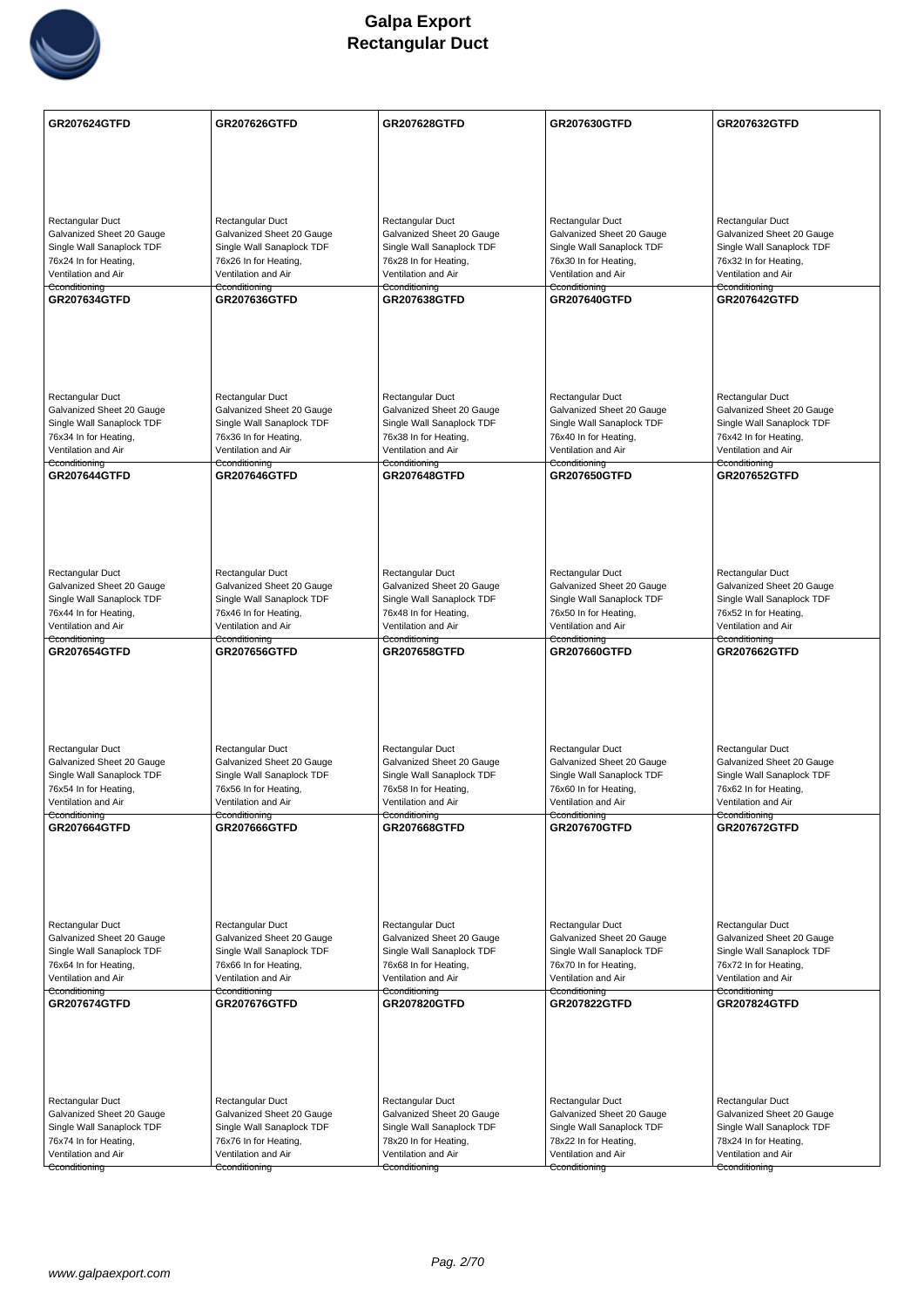

| <b>GR207826GTFD</b>                                  | <b>GR207828GTFD</b>                                | <b>GR207830GTFD</b>                                | <b>GR207832GTFD</b>                                | <b>GR207834GTFD</b>                                |
|------------------------------------------------------|----------------------------------------------------|----------------------------------------------------|----------------------------------------------------|----------------------------------------------------|
|                                                      |                                                    |                                                    |                                                    |                                                    |
|                                                      |                                                    |                                                    |                                                    |                                                    |
|                                                      |                                                    |                                                    |                                                    |                                                    |
| Rectangular Duct                                     | Rectangular Duct                                   | Rectangular Duct                                   | Rectangular Duct                                   | Rectangular Duct                                   |
| Galvanized Sheet 20 Gauge                            | Galvanized Sheet 20 Gauge                          | Galvanized Sheet 20 Gauge                          | Galvanized Sheet 20 Gauge                          | Galvanized Sheet 20 Gauge                          |
| Single Wall Sanaplock TDF                            | Single Wall Sanaplock TDF                          | Single Wall Sanaplock TDF                          | Single Wall Sanaplock TDF                          | Single Wall Sanaplock TDF                          |
| 78x26 In for Heating,<br>Ventilation and Air         | 78x28 In for Heating,<br>Ventilation and Air       | 78x30 In for Heating,<br>Ventilation and Air       | 78x32 In for Heating,<br>Ventilation and Air       | 78x34 In for Heating,<br>Ventilation and Air       |
| Cconditioning                                        | Cconditioning                                      | Cconditioning                                      | Cconditioning                                      | Cconditioning                                      |
| <b>GR207836GTFD</b>                                  | <b>GR207838GTFD</b>                                | <b>GR207840GTFD</b>                                | <b>GR207842GTFD</b>                                | <b>GR207844GTFD</b>                                |
|                                                      |                                                    |                                                    |                                                    |                                                    |
|                                                      |                                                    |                                                    |                                                    |                                                    |
|                                                      |                                                    |                                                    |                                                    |                                                    |
|                                                      |                                                    |                                                    |                                                    |                                                    |
| <b>Rectangular Duct</b>                              | Rectangular Duct                                   | Rectangular Duct                                   | Rectangular Duct                                   | Rectangular Duct                                   |
| Galvanized Sheet 20 Gauge                            | Galvanized Sheet 20 Gauge                          | Galvanized Sheet 20 Gauge                          | Galvanized Sheet 20 Gauge                          | Galvanized Sheet 20 Gauge                          |
| Single Wall Sanaplock TDF<br>78x36 In for Heating,   | Single Wall Sanaplock TDF<br>78x38 In for Heating, | Single Wall Sanaplock TDF<br>78x40 In for Heating, | Single Wall Sanaplock TDF<br>78x42 In for Heating, | Single Wall Sanaplock TDF<br>78x44 In for Heating, |
| Ventilation and Air                                  | Ventilation and Air                                | Ventilation and Air                                | Ventilation and Air                                | Ventilation and Air                                |
| Cconditioning                                        | Cconditioning                                      | Cconditioning<br><b>GR207850GTFD</b>               | Cconditioning                                      | Cconditioning                                      |
| <b>GR207846GTFD</b>                                  | <b>GR207848GTFD</b>                                |                                                    | <b>GR207852GTFD</b>                                | <b>GR207854GTFD</b>                                |
|                                                      |                                                    |                                                    |                                                    |                                                    |
|                                                      |                                                    |                                                    |                                                    |                                                    |
|                                                      |                                                    |                                                    |                                                    |                                                    |
|                                                      |                                                    |                                                    |                                                    |                                                    |
| Rectangular Duct<br>Galvanized Sheet 20 Gauge        | Rectangular Duct<br>Galvanized Sheet 20 Gauge      | Rectangular Duct<br>Galvanized Sheet 20 Gauge      | Rectangular Duct<br>Galvanized Sheet 20 Gauge      | Rectangular Duct<br>Galvanized Sheet 20 Gauge      |
| Single Wall Sanaplock TDF                            | Single Wall Sanaplock TDF                          | Single Wall Sanaplock TDF                          | Single Wall Sanaplock TDF                          | Single Wall Sanaplock TDF                          |
| 78x46 In for Heating,                                | 78x48 In for Heating,                              | 78x50 In for Heating,                              | 78x52 In for Heating,                              | 78x54 In for Heating,                              |
| Ventilation and Air<br>Cconditioning                 | Ventilation and Air                                | Ventilation and Air                                | Ventilation and Air                                | Ventilation and Air                                |
| <b>GR207856GTFD</b>                                  | Cconditioning<br><b>GR207858GTFD</b>               | Cconditioning<br><b>GR207860GTFD</b>               | Cconditioning<br><b>GR207862GTFD</b>               | Cconditioning<br><b>GR207864GTFD</b>               |
|                                                      |                                                    |                                                    |                                                    |                                                    |
|                                                      |                                                    |                                                    |                                                    |                                                    |
|                                                      |                                                    |                                                    |                                                    |                                                    |
|                                                      |                                                    |                                                    |                                                    |                                                    |
| Rectangular Duct                                     | Rectangular Duct                                   | Rectangular Duct                                   | Rectangular Duct                                   | Rectangular Duct                                   |
| Galvanized Sheet 20 Gauge                            | Galvanized Sheet 20 Gauge                          | Galvanized Sheet 20 Gauge                          |                                                    |                                                    |
|                                                      |                                                    |                                                    | Galvanized Sheet 20 Gauge                          | Galvanized Sheet 20 Gauge                          |
| Single Wall Sanaplock TDF                            | Single Wall Sanaplock TDF                          | Single Wall Sanaplock TDF                          | Single Wall Sanaplock TDF                          | Single Wall Sanaplock TDF                          |
| 78x56 In for Heating,<br>Ventilation and Air         | 78x58 In for Heating,<br>Ventilation and Air       | 78x60 In for Heating,<br>Ventilation and Air       | 78x62 In for Heating,<br>Ventilation and Air       | 78x64 In for Heating,<br>Ventilation and Air       |
| Cconditioning                                        | Cconditioning                                      | Cconditioning                                      | Cconditioning                                      | Cconditioning                                      |
| GR207866GTFD                                         | <b>GR207868GTFD</b>                                | <b>GR207870GTFD</b>                                | <b>GR207872GTFD</b>                                | <b>GR207874GTFD</b>                                |
|                                                      |                                                    |                                                    |                                                    |                                                    |
|                                                      |                                                    |                                                    |                                                    |                                                    |
|                                                      |                                                    |                                                    |                                                    |                                                    |
|                                                      |                                                    |                                                    |                                                    |                                                    |
| Rectangular Duct                                     | Rectangular Duct                                   | Rectangular Duct                                   | Rectangular Duct                                   | Rectangular Duct                                   |
| Galvanized Sheet 20 Gauge                            | Galvanized Sheet 20 Gauge                          | Galvanized Sheet 20 Gauge                          | Galvanized Sheet 20 Gauge                          | Galvanized Sheet 20 Gauge                          |
| Single Wall Sanaplock TDF<br>78x66 In for Heating,   | Single Wall Sanaplock TDF<br>78x68 In for Heating, | Single Wall Sanaplock TDF<br>78x70 In for Heating, | Single Wall Sanaplock TDF<br>78x72 In for Heating, | Single Wall Sanaplock TDF<br>78x74 In for Heating, |
| Ventilation and Air                                  | Ventilation and Air                                | Ventilation and Air                                | Ventilation and Air                                | Ventilation and Air                                |
| Cconditioning<br><b>GR207876GTFD</b>                 | Cconditioning<br><b>GR207878GTFD</b>               | Cconditioning<br><b>GR208020GTFD</b>               | Cconditioning<br><b>GR208022GTFD</b>               | Cconditioning<br><b>GR208024GTFD</b>               |
|                                                      |                                                    |                                                    |                                                    |                                                    |
|                                                      |                                                    |                                                    |                                                    |                                                    |
|                                                      |                                                    |                                                    |                                                    |                                                    |
|                                                      |                                                    |                                                    |                                                    |                                                    |
|                                                      |                                                    |                                                    |                                                    |                                                    |
| <b>Rectangular Duct</b><br>Galvanized Sheet 20 Gauge | Rectangular Duct<br>Galvanized Sheet 20 Gauge      | Rectangular Duct<br>Galvanized Sheet 20 Gauge      | Rectangular Duct<br>Galvanized Sheet 20 Gauge      | Rectangular Duct<br>Galvanized Sheet 20 Gauge      |
| Single Wall Sanaplock TDF                            | Single Wall Sanaplock TDF                          | Single Wall Sanaplock TDF                          | Single Wall Sanaplock TDF                          | Single Wall Sanaplock TDF                          |
| 78x76 In for Heating,                                | 78x78 In for Heating,                              | 80x20 In for Heating,                              | 80x22 In for Heating,                              | 80x24 In for Heating,                              |
| Ventilation and Air<br>Cconditioning                 | Ventilation and Air<br>Cconditioning               | Ventilation and Air<br>Cconditioning               | Ventilation and Air<br>Cconditioning               | Ventilation and Air<br>Cconditioning               |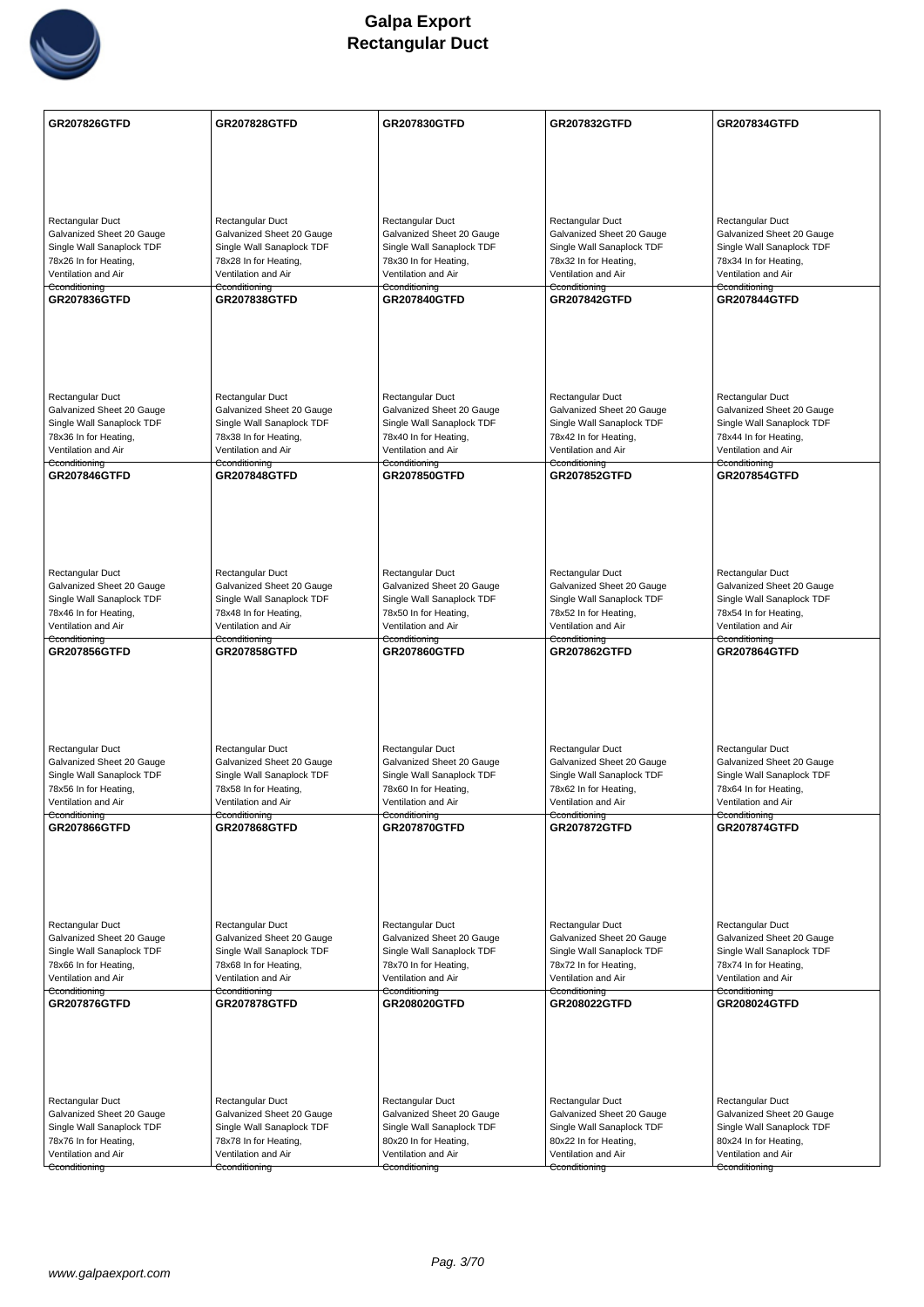

| Rectangular Duct<br>Rectangular Duct<br>Rectangular Duct<br>Rectangular Duct<br>Rectangular Duct<br>Galvanized Sheet 20 Gauge<br>Galvanized Sheet 20 Gauge<br>Galvanized Sheet 20 Gauge<br>Galvanized Sheet 20 Gauge<br>Galvanized Sheet 20 Gauge<br>Single Wall Sanaplock TDF<br>Single Wall Sanaplock TDF<br>Single Wall Sanaplock TDF<br>Single Wall Sanaplock TDF<br>Single Wall Sanaplock TDF<br>80x26 In for Heating,<br>80x28 In for Heating,<br>80x30 In for Heating,<br>80x32 In for Heating,<br>80x34 In for Heating,<br>Ventilation and Air<br>Ventilation and Air<br>Ventilation and Air<br>Ventilation and Air<br>Ventilation and Air<br>Cconditioning<br>Cconditioning<br>Cconditioning<br>Cconditioning<br>Cconditioning<br>GR208036GTFD<br><b>GR208044GTFD</b><br><b>GR208038GTFD</b><br><b>GR208040GTFD</b><br><b>GR208042GTFD</b><br>Rectangular Duct<br>Rectangular Duct<br>Rectangular Duct<br>Rectangular Duct<br>Rectangular Duct<br>Galvanized Sheet 20 Gauge<br>Galvanized Sheet 20 Gauge<br>Galvanized Sheet 20 Gauge<br>Galvanized Sheet 20 Gauge<br>Galvanized Sheet 20 Gauge<br>Single Wall Sanaplock TDF<br>Single Wall Sanaplock TDF<br>Single Wall Sanaplock TDF<br>Single Wall Sanaplock TDF<br>Single Wall Sanaplock TDF<br>80x36 In for Heating,<br>80x38 In for Heating,<br>80x40 In for Heating,<br>80x42 In for Heating,<br>80x44 In for Heating,<br>Ventilation and Air<br>Ventilation and Air<br>Ventilation and Air<br>Ventilation and Air<br>Ventilation and Air<br>Cconditioning<br>Cconditioning<br>Cconditioning<br>Cconditioning<br>Cconditioning<br><b>GR208046GTFD</b><br><b>GR208048GTFD</b><br>GR208050GTFD<br>GR208052GTFD<br><b>GR208054GTFD</b><br>Rectangular Duct<br>Rectangular Duct<br>Rectangular Duct<br>Rectangular Duct<br>Rectangular Duct<br>Galvanized Sheet 20 Gauge<br>Galvanized Sheet 20 Gauge<br>Galvanized Sheet 20 Gauge<br>Galvanized Sheet 20 Gauge<br>Galvanized Sheet 20 Gauge<br>Single Wall Sanaplock TDF<br>Single Wall Sanaplock TDF<br>Single Wall Sanaplock TDF<br>Single Wall Sanaplock TDF<br>Single Wall Sanaplock TDF<br>80x46 In for Heating,<br>80x48 In for Heating,<br>80x50 In for Heating,<br>80x52 In for Heating,<br>80x54 In for Heating,<br>Ventilation and Air<br>Ventilation and Air<br>Ventilation and Air<br>Ventilation and Air<br>Ventilation and Air<br>Cconditioning<br>Cconditioning<br>Cconditioning<br>Cconditioning<br>Cconditioning<br>GR208056GTFD<br><b>GR208058GTFD</b><br>GR208060GTFD<br>GR208062GTFD<br>GR208064GTFD<br>Rectangular Duct<br>Rectangular Duct<br>Rectangular Duct<br>Rectangular Duct<br>Rectangular Duct<br>Galvanized Sheet 20 Gauge<br>Galvanized Sheet 20 Gauge<br>Galvanized Sheet 20 Gauge<br>Galvanized Sheet 20 Gauge<br>Galvanized Sheet 20 Gauge<br>Single Wall Sanaplock TDF<br>Single Wall Sanaplock TDF<br>Single Wall Sanaplock TDF<br>Single Wall Sanaplock TDF<br>Single Wall Sanaplock TDF<br>80x56 In for Heating,<br>80x58 In for Heating,<br>80x60 In for Heating,<br>80x62 In for Heating,<br>80x64 In for Heating,<br>Ventilation and Air<br>Ventilation and Air<br>Ventilation and Air<br>Ventilation and Air<br>Ventilation and Air<br>Cconditioning<br>Cconditioning<br>Cconditioning<br>Cconditioning<br>Cconditioning<br><b>GR208066GTFD</b><br><b>GR208068GTFD</b><br><b>GR208070GTFD</b><br><b>GR208072GTFD</b><br><b>GR208074GTFD</b><br>Rectangular Duct<br>Rectangular Duct<br>Rectangular Duct<br>Rectangular Duct<br>Rectangular Duct<br>Galvanized Sheet 20 Gauge<br>Galvanized Sheet 20 Gauge<br>Galvanized Sheet 20 Gauge<br>Galvanized Sheet 20 Gauge<br>Galvanized Sheet 20 Gauge<br>Single Wall Sanaplock TDF<br>Single Wall Sanaplock TDF<br>Single Wall Sanaplock TDF<br>Single Wall Sanaplock TDF<br>Single Wall Sanaplock TDF<br>80x66 In for Heating,<br>80x68 In for Heating,<br>80x70 In for Heating,<br>80x72 In for Heating,<br>80x74 In for Heating,<br>Ventilation and Air<br>Ventilation and Air<br>Ventilation and Air<br>Ventilation and Air<br>Ventilation and Air<br>Cconditioning<br>Cconditioning<br>Cconditioning<br>Cconditioning<br>Cconditioning<br>GR208076GTFD<br><b>GR208078GTFD</b><br><b>GR208080GTFD</b><br>GR221210GTFD<br><b>GR221212GTFD</b><br>Rectangular Duct<br>Rectangular Duct<br>Rectangular Duct<br>Rectangular Duct<br>Rectangular Duct<br>Galvanized Sheet 20 Gauge<br>Galvanized Sheet 22 Gauge<br>Galvanized Sheet 22 Gauge<br>Galvanized Sheet 20 Gauge<br>Galvanized Sheet 20 Gauge<br>Single Wall Sanaplock TDF<br>Single Wall Sanaplock TDF<br>Single Wall Sanaplock TDF<br>Single Wall Sanaplock TDF<br>Single Wall Sanaplock TDF<br>80x76 In for Heating,<br>80x78 In for Heating,<br>80x80 In for Heating,<br>12x10 In for Heating,<br>12x12 In for Heating,<br>Ventilation and Air<br>Ventilation and Air<br>Ventilation and Air<br>Ventilation and Air<br>Ventilation and Air<br>Cconditioning<br>Cconditioning<br>Cconditioning<br>Cconditioning<br>Cconditioning | <b>GR208026GTFD</b> | GR208028GTFD | GR208030GTFD | GR208032GTFD | GR208034GTFD |
|------------------------------------------------------------------------------------------------------------------------------------------------------------------------------------------------------------------------------------------------------------------------------------------------------------------------------------------------------------------------------------------------------------------------------------------------------------------------------------------------------------------------------------------------------------------------------------------------------------------------------------------------------------------------------------------------------------------------------------------------------------------------------------------------------------------------------------------------------------------------------------------------------------------------------------------------------------------------------------------------------------------------------------------------------------------------------------------------------------------------------------------------------------------------------------------------------------------------------------------------------------------------------------------------------------------------------------------------------------------------------------------------------------------------------------------------------------------------------------------------------------------------------------------------------------------------------------------------------------------------------------------------------------------------------------------------------------------------------------------------------------------------------------------------------------------------------------------------------------------------------------------------------------------------------------------------------------------------------------------------------------------------------------------------------------------------------------------------------------------------------------------------------------------------------------------------------------------------------------------------------------------------------------------------------------------------------------------------------------------------------------------------------------------------------------------------------------------------------------------------------------------------------------------------------------------------------------------------------------------------------------------------------------------------------------------------------------------------------------------------------------------------------------------------------------------------------------------------------------------------------------------------------------------------------------------------------------------------------------------------------------------------------------------------------------------------------------------------------------------------------------------------------------------------------------------------------------------------------------------------------------------------------------------------------------------------------------------------------------------------------------------------------------------------------------------------------------------------------------------------------------------------------------------------------------------------------------------------------------------------------------------------------------------------------------------------------------------------------------------------------------------------------------------------------------------------------------------------------------------------------------------------------------------------------------------------------------------------------------------------------------------------------------------------------------------------------------------------------------------------------------------------------------------------------------------------------------------------------------------------------------------------------------------------------------------------------------------------------------------------------------------------------------------------------------------------------------------------------------------------------------------------------------------------------------------------------------------------------------------------------------------------------------------------------------------------------------------------------------------------------------------------------------------------------------------------------------------------------------------------------------------------------------------------------------------------------------------------------------------------|---------------------|--------------|--------------|--------------|--------------|
|                                                                                                                                                                                                                                                                                                                                                                                                                                                                                                                                                                                                                                                                                                                                                                                                                                                                                                                                                                                                                                                                                                                                                                                                                                                                                                                                                                                                                                                                                                                                                                                                                                                                                                                                                                                                                                                                                                                                                                                                                                                                                                                                                                                                                                                                                                                                                                                                                                                                                                                                                                                                                                                                                                                                                                                                                                                                                                                                                                                                                                                                                                                                                                                                                                                                                                                                                                                                                                                                                                                                                                                                                                                                                                                                                                                                                                                                                                                                                                                                                                                                                                                                                                                                                                                                                                                                                                                                                                                                                                                                                                                                                                                                                                                                                                                                                                                                                                                                                                                                |                     |              |              |              |              |
|                                                                                                                                                                                                                                                                                                                                                                                                                                                                                                                                                                                                                                                                                                                                                                                                                                                                                                                                                                                                                                                                                                                                                                                                                                                                                                                                                                                                                                                                                                                                                                                                                                                                                                                                                                                                                                                                                                                                                                                                                                                                                                                                                                                                                                                                                                                                                                                                                                                                                                                                                                                                                                                                                                                                                                                                                                                                                                                                                                                                                                                                                                                                                                                                                                                                                                                                                                                                                                                                                                                                                                                                                                                                                                                                                                                                                                                                                                                                                                                                                                                                                                                                                                                                                                                                                                                                                                                                                                                                                                                                                                                                                                                                                                                                                                                                                                                                                                                                                                                                |                     |              |              |              |              |
|                                                                                                                                                                                                                                                                                                                                                                                                                                                                                                                                                                                                                                                                                                                                                                                                                                                                                                                                                                                                                                                                                                                                                                                                                                                                                                                                                                                                                                                                                                                                                                                                                                                                                                                                                                                                                                                                                                                                                                                                                                                                                                                                                                                                                                                                                                                                                                                                                                                                                                                                                                                                                                                                                                                                                                                                                                                                                                                                                                                                                                                                                                                                                                                                                                                                                                                                                                                                                                                                                                                                                                                                                                                                                                                                                                                                                                                                                                                                                                                                                                                                                                                                                                                                                                                                                                                                                                                                                                                                                                                                                                                                                                                                                                                                                                                                                                                                                                                                                                                                |                     |              |              |              |              |
|                                                                                                                                                                                                                                                                                                                                                                                                                                                                                                                                                                                                                                                                                                                                                                                                                                                                                                                                                                                                                                                                                                                                                                                                                                                                                                                                                                                                                                                                                                                                                                                                                                                                                                                                                                                                                                                                                                                                                                                                                                                                                                                                                                                                                                                                                                                                                                                                                                                                                                                                                                                                                                                                                                                                                                                                                                                                                                                                                                                                                                                                                                                                                                                                                                                                                                                                                                                                                                                                                                                                                                                                                                                                                                                                                                                                                                                                                                                                                                                                                                                                                                                                                                                                                                                                                                                                                                                                                                                                                                                                                                                                                                                                                                                                                                                                                                                                                                                                                                                                |                     |              |              |              |              |
|                                                                                                                                                                                                                                                                                                                                                                                                                                                                                                                                                                                                                                                                                                                                                                                                                                                                                                                                                                                                                                                                                                                                                                                                                                                                                                                                                                                                                                                                                                                                                                                                                                                                                                                                                                                                                                                                                                                                                                                                                                                                                                                                                                                                                                                                                                                                                                                                                                                                                                                                                                                                                                                                                                                                                                                                                                                                                                                                                                                                                                                                                                                                                                                                                                                                                                                                                                                                                                                                                                                                                                                                                                                                                                                                                                                                                                                                                                                                                                                                                                                                                                                                                                                                                                                                                                                                                                                                                                                                                                                                                                                                                                                                                                                                                                                                                                                                                                                                                                                                |                     |              |              |              |              |
|                                                                                                                                                                                                                                                                                                                                                                                                                                                                                                                                                                                                                                                                                                                                                                                                                                                                                                                                                                                                                                                                                                                                                                                                                                                                                                                                                                                                                                                                                                                                                                                                                                                                                                                                                                                                                                                                                                                                                                                                                                                                                                                                                                                                                                                                                                                                                                                                                                                                                                                                                                                                                                                                                                                                                                                                                                                                                                                                                                                                                                                                                                                                                                                                                                                                                                                                                                                                                                                                                                                                                                                                                                                                                                                                                                                                                                                                                                                                                                                                                                                                                                                                                                                                                                                                                                                                                                                                                                                                                                                                                                                                                                                                                                                                                                                                                                                                                                                                                                                                |                     |              |              |              |              |
|                                                                                                                                                                                                                                                                                                                                                                                                                                                                                                                                                                                                                                                                                                                                                                                                                                                                                                                                                                                                                                                                                                                                                                                                                                                                                                                                                                                                                                                                                                                                                                                                                                                                                                                                                                                                                                                                                                                                                                                                                                                                                                                                                                                                                                                                                                                                                                                                                                                                                                                                                                                                                                                                                                                                                                                                                                                                                                                                                                                                                                                                                                                                                                                                                                                                                                                                                                                                                                                                                                                                                                                                                                                                                                                                                                                                                                                                                                                                                                                                                                                                                                                                                                                                                                                                                                                                                                                                                                                                                                                                                                                                                                                                                                                                                                                                                                                                                                                                                                                                |                     |              |              |              |              |
|                                                                                                                                                                                                                                                                                                                                                                                                                                                                                                                                                                                                                                                                                                                                                                                                                                                                                                                                                                                                                                                                                                                                                                                                                                                                                                                                                                                                                                                                                                                                                                                                                                                                                                                                                                                                                                                                                                                                                                                                                                                                                                                                                                                                                                                                                                                                                                                                                                                                                                                                                                                                                                                                                                                                                                                                                                                                                                                                                                                                                                                                                                                                                                                                                                                                                                                                                                                                                                                                                                                                                                                                                                                                                                                                                                                                                                                                                                                                                                                                                                                                                                                                                                                                                                                                                                                                                                                                                                                                                                                                                                                                                                                                                                                                                                                                                                                                                                                                                                                                |                     |              |              |              |              |
|                                                                                                                                                                                                                                                                                                                                                                                                                                                                                                                                                                                                                                                                                                                                                                                                                                                                                                                                                                                                                                                                                                                                                                                                                                                                                                                                                                                                                                                                                                                                                                                                                                                                                                                                                                                                                                                                                                                                                                                                                                                                                                                                                                                                                                                                                                                                                                                                                                                                                                                                                                                                                                                                                                                                                                                                                                                                                                                                                                                                                                                                                                                                                                                                                                                                                                                                                                                                                                                                                                                                                                                                                                                                                                                                                                                                                                                                                                                                                                                                                                                                                                                                                                                                                                                                                                                                                                                                                                                                                                                                                                                                                                                                                                                                                                                                                                                                                                                                                                                                |                     |              |              |              |              |
|                                                                                                                                                                                                                                                                                                                                                                                                                                                                                                                                                                                                                                                                                                                                                                                                                                                                                                                                                                                                                                                                                                                                                                                                                                                                                                                                                                                                                                                                                                                                                                                                                                                                                                                                                                                                                                                                                                                                                                                                                                                                                                                                                                                                                                                                                                                                                                                                                                                                                                                                                                                                                                                                                                                                                                                                                                                                                                                                                                                                                                                                                                                                                                                                                                                                                                                                                                                                                                                                                                                                                                                                                                                                                                                                                                                                                                                                                                                                                                                                                                                                                                                                                                                                                                                                                                                                                                                                                                                                                                                                                                                                                                                                                                                                                                                                                                                                                                                                                                                                |                     |              |              |              |              |
|                                                                                                                                                                                                                                                                                                                                                                                                                                                                                                                                                                                                                                                                                                                                                                                                                                                                                                                                                                                                                                                                                                                                                                                                                                                                                                                                                                                                                                                                                                                                                                                                                                                                                                                                                                                                                                                                                                                                                                                                                                                                                                                                                                                                                                                                                                                                                                                                                                                                                                                                                                                                                                                                                                                                                                                                                                                                                                                                                                                                                                                                                                                                                                                                                                                                                                                                                                                                                                                                                                                                                                                                                                                                                                                                                                                                                                                                                                                                                                                                                                                                                                                                                                                                                                                                                                                                                                                                                                                                                                                                                                                                                                                                                                                                                                                                                                                                                                                                                                                                |                     |              |              |              |              |
|                                                                                                                                                                                                                                                                                                                                                                                                                                                                                                                                                                                                                                                                                                                                                                                                                                                                                                                                                                                                                                                                                                                                                                                                                                                                                                                                                                                                                                                                                                                                                                                                                                                                                                                                                                                                                                                                                                                                                                                                                                                                                                                                                                                                                                                                                                                                                                                                                                                                                                                                                                                                                                                                                                                                                                                                                                                                                                                                                                                                                                                                                                                                                                                                                                                                                                                                                                                                                                                                                                                                                                                                                                                                                                                                                                                                                                                                                                                                                                                                                                                                                                                                                                                                                                                                                                                                                                                                                                                                                                                                                                                                                                                                                                                                                                                                                                                                                                                                                                                                |                     |              |              |              |              |
|                                                                                                                                                                                                                                                                                                                                                                                                                                                                                                                                                                                                                                                                                                                                                                                                                                                                                                                                                                                                                                                                                                                                                                                                                                                                                                                                                                                                                                                                                                                                                                                                                                                                                                                                                                                                                                                                                                                                                                                                                                                                                                                                                                                                                                                                                                                                                                                                                                                                                                                                                                                                                                                                                                                                                                                                                                                                                                                                                                                                                                                                                                                                                                                                                                                                                                                                                                                                                                                                                                                                                                                                                                                                                                                                                                                                                                                                                                                                                                                                                                                                                                                                                                                                                                                                                                                                                                                                                                                                                                                                                                                                                                                                                                                                                                                                                                                                                                                                                                                                |                     |              |              |              |              |
|                                                                                                                                                                                                                                                                                                                                                                                                                                                                                                                                                                                                                                                                                                                                                                                                                                                                                                                                                                                                                                                                                                                                                                                                                                                                                                                                                                                                                                                                                                                                                                                                                                                                                                                                                                                                                                                                                                                                                                                                                                                                                                                                                                                                                                                                                                                                                                                                                                                                                                                                                                                                                                                                                                                                                                                                                                                                                                                                                                                                                                                                                                                                                                                                                                                                                                                                                                                                                                                                                                                                                                                                                                                                                                                                                                                                                                                                                                                                                                                                                                                                                                                                                                                                                                                                                                                                                                                                                                                                                                                                                                                                                                                                                                                                                                                                                                                                                                                                                                                                |                     |              |              |              |              |
|                                                                                                                                                                                                                                                                                                                                                                                                                                                                                                                                                                                                                                                                                                                                                                                                                                                                                                                                                                                                                                                                                                                                                                                                                                                                                                                                                                                                                                                                                                                                                                                                                                                                                                                                                                                                                                                                                                                                                                                                                                                                                                                                                                                                                                                                                                                                                                                                                                                                                                                                                                                                                                                                                                                                                                                                                                                                                                                                                                                                                                                                                                                                                                                                                                                                                                                                                                                                                                                                                                                                                                                                                                                                                                                                                                                                                                                                                                                                                                                                                                                                                                                                                                                                                                                                                                                                                                                                                                                                                                                                                                                                                                                                                                                                                                                                                                                                                                                                                                                                |                     |              |              |              |              |
|                                                                                                                                                                                                                                                                                                                                                                                                                                                                                                                                                                                                                                                                                                                                                                                                                                                                                                                                                                                                                                                                                                                                                                                                                                                                                                                                                                                                                                                                                                                                                                                                                                                                                                                                                                                                                                                                                                                                                                                                                                                                                                                                                                                                                                                                                                                                                                                                                                                                                                                                                                                                                                                                                                                                                                                                                                                                                                                                                                                                                                                                                                                                                                                                                                                                                                                                                                                                                                                                                                                                                                                                                                                                                                                                                                                                                                                                                                                                                                                                                                                                                                                                                                                                                                                                                                                                                                                                                                                                                                                                                                                                                                                                                                                                                                                                                                                                                                                                                                                                |                     |              |              |              |              |
|                                                                                                                                                                                                                                                                                                                                                                                                                                                                                                                                                                                                                                                                                                                                                                                                                                                                                                                                                                                                                                                                                                                                                                                                                                                                                                                                                                                                                                                                                                                                                                                                                                                                                                                                                                                                                                                                                                                                                                                                                                                                                                                                                                                                                                                                                                                                                                                                                                                                                                                                                                                                                                                                                                                                                                                                                                                                                                                                                                                                                                                                                                                                                                                                                                                                                                                                                                                                                                                                                                                                                                                                                                                                                                                                                                                                                                                                                                                                                                                                                                                                                                                                                                                                                                                                                                                                                                                                                                                                                                                                                                                                                                                                                                                                                                                                                                                                                                                                                                                                |                     |              |              |              |              |
|                                                                                                                                                                                                                                                                                                                                                                                                                                                                                                                                                                                                                                                                                                                                                                                                                                                                                                                                                                                                                                                                                                                                                                                                                                                                                                                                                                                                                                                                                                                                                                                                                                                                                                                                                                                                                                                                                                                                                                                                                                                                                                                                                                                                                                                                                                                                                                                                                                                                                                                                                                                                                                                                                                                                                                                                                                                                                                                                                                                                                                                                                                                                                                                                                                                                                                                                                                                                                                                                                                                                                                                                                                                                                                                                                                                                                                                                                                                                                                                                                                                                                                                                                                                                                                                                                                                                                                                                                                                                                                                                                                                                                                                                                                                                                                                                                                                                                                                                                                                                |                     |              |              |              |              |
|                                                                                                                                                                                                                                                                                                                                                                                                                                                                                                                                                                                                                                                                                                                                                                                                                                                                                                                                                                                                                                                                                                                                                                                                                                                                                                                                                                                                                                                                                                                                                                                                                                                                                                                                                                                                                                                                                                                                                                                                                                                                                                                                                                                                                                                                                                                                                                                                                                                                                                                                                                                                                                                                                                                                                                                                                                                                                                                                                                                                                                                                                                                                                                                                                                                                                                                                                                                                                                                                                                                                                                                                                                                                                                                                                                                                                                                                                                                                                                                                                                                                                                                                                                                                                                                                                                                                                                                                                                                                                                                                                                                                                                                                                                                                                                                                                                                                                                                                                                                                |                     |              |              |              |              |
|                                                                                                                                                                                                                                                                                                                                                                                                                                                                                                                                                                                                                                                                                                                                                                                                                                                                                                                                                                                                                                                                                                                                                                                                                                                                                                                                                                                                                                                                                                                                                                                                                                                                                                                                                                                                                                                                                                                                                                                                                                                                                                                                                                                                                                                                                                                                                                                                                                                                                                                                                                                                                                                                                                                                                                                                                                                                                                                                                                                                                                                                                                                                                                                                                                                                                                                                                                                                                                                                                                                                                                                                                                                                                                                                                                                                                                                                                                                                                                                                                                                                                                                                                                                                                                                                                                                                                                                                                                                                                                                                                                                                                                                                                                                                                                                                                                                                                                                                                                                                |                     |              |              |              |              |
|                                                                                                                                                                                                                                                                                                                                                                                                                                                                                                                                                                                                                                                                                                                                                                                                                                                                                                                                                                                                                                                                                                                                                                                                                                                                                                                                                                                                                                                                                                                                                                                                                                                                                                                                                                                                                                                                                                                                                                                                                                                                                                                                                                                                                                                                                                                                                                                                                                                                                                                                                                                                                                                                                                                                                                                                                                                                                                                                                                                                                                                                                                                                                                                                                                                                                                                                                                                                                                                                                                                                                                                                                                                                                                                                                                                                                                                                                                                                                                                                                                                                                                                                                                                                                                                                                                                                                                                                                                                                                                                                                                                                                                                                                                                                                                                                                                                                                                                                                                                                |                     |              |              |              |              |
|                                                                                                                                                                                                                                                                                                                                                                                                                                                                                                                                                                                                                                                                                                                                                                                                                                                                                                                                                                                                                                                                                                                                                                                                                                                                                                                                                                                                                                                                                                                                                                                                                                                                                                                                                                                                                                                                                                                                                                                                                                                                                                                                                                                                                                                                                                                                                                                                                                                                                                                                                                                                                                                                                                                                                                                                                                                                                                                                                                                                                                                                                                                                                                                                                                                                                                                                                                                                                                                                                                                                                                                                                                                                                                                                                                                                                                                                                                                                                                                                                                                                                                                                                                                                                                                                                                                                                                                                                                                                                                                                                                                                                                                                                                                                                                                                                                                                                                                                                                                                |                     |              |              |              |              |
|                                                                                                                                                                                                                                                                                                                                                                                                                                                                                                                                                                                                                                                                                                                                                                                                                                                                                                                                                                                                                                                                                                                                                                                                                                                                                                                                                                                                                                                                                                                                                                                                                                                                                                                                                                                                                                                                                                                                                                                                                                                                                                                                                                                                                                                                                                                                                                                                                                                                                                                                                                                                                                                                                                                                                                                                                                                                                                                                                                                                                                                                                                                                                                                                                                                                                                                                                                                                                                                                                                                                                                                                                                                                                                                                                                                                                                                                                                                                                                                                                                                                                                                                                                                                                                                                                                                                                                                                                                                                                                                                                                                                                                                                                                                                                                                                                                                                                                                                                                                                |                     |              |              |              |              |
|                                                                                                                                                                                                                                                                                                                                                                                                                                                                                                                                                                                                                                                                                                                                                                                                                                                                                                                                                                                                                                                                                                                                                                                                                                                                                                                                                                                                                                                                                                                                                                                                                                                                                                                                                                                                                                                                                                                                                                                                                                                                                                                                                                                                                                                                                                                                                                                                                                                                                                                                                                                                                                                                                                                                                                                                                                                                                                                                                                                                                                                                                                                                                                                                                                                                                                                                                                                                                                                                                                                                                                                                                                                                                                                                                                                                                                                                                                                                                                                                                                                                                                                                                                                                                                                                                                                                                                                                                                                                                                                                                                                                                                                                                                                                                                                                                                                                                                                                                                                                |                     |              |              |              |              |
|                                                                                                                                                                                                                                                                                                                                                                                                                                                                                                                                                                                                                                                                                                                                                                                                                                                                                                                                                                                                                                                                                                                                                                                                                                                                                                                                                                                                                                                                                                                                                                                                                                                                                                                                                                                                                                                                                                                                                                                                                                                                                                                                                                                                                                                                                                                                                                                                                                                                                                                                                                                                                                                                                                                                                                                                                                                                                                                                                                                                                                                                                                                                                                                                                                                                                                                                                                                                                                                                                                                                                                                                                                                                                                                                                                                                                                                                                                                                                                                                                                                                                                                                                                                                                                                                                                                                                                                                                                                                                                                                                                                                                                                                                                                                                                                                                                                                                                                                                                                                |                     |              |              |              |              |
|                                                                                                                                                                                                                                                                                                                                                                                                                                                                                                                                                                                                                                                                                                                                                                                                                                                                                                                                                                                                                                                                                                                                                                                                                                                                                                                                                                                                                                                                                                                                                                                                                                                                                                                                                                                                                                                                                                                                                                                                                                                                                                                                                                                                                                                                                                                                                                                                                                                                                                                                                                                                                                                                                                                                                                                                                                                                                                                                                                                                                                                                                                                                                                                                                                                                                                                                                                                                                                                                                                                                                                                                                                                                                                                                                                                                                                                                                                                                                                                                                                                                                                                                                                                                                                                                                                                                                                                                                                                                                                                                                                                                                                                                                                                                                                                                                                                                                                                                                                                                |                     |              |              |              |              |
|                                                                                                                                                                                                                                                                                                                                                                                                                                                                                                                                                                                                                                                                                                                                                                                                                                                                                                                                                                                                                                                                                                                                                                                                                                                                                                                                                                                                                                                                                                                                                                                                                                                                                                                                                                                                                                                                                                                                                                                                                                                                                                                                                                                                                                                                                                                                                                                                                                                                                                                                                                                                                                                                                                                                                                                                                                                                                                                                                                                                                                                                                                                                                                                                                                                                                                                                                                                                                                                                                                                                                                                                                                                                                                                                                                                                                                                                                                                                                                                                                                                                                                                                                                                                                                                                                                                                                                                                                                                                                                                                                                                                                                                                                                                                                                                                                                                                                                                                                                                                |                     |              |              |              |              |
|                                                                                                                                                                                                                                                                                                                                                                                                                                                                                                                                                                                                                                                                                                                                                                                                                                                                                                                                                                                                                                                                                                                                                                                                                                                                                                                                                                                                                                                                                                                                                                                                                                                                                                                                                                                                                                                                                                                                                                                                                                                                                                                                                                                                                                                                                                                                                                                                                                                                                                                                                                                                                                                                                                                                                                                                                                                                                                                                                                                                                                                                                                                                                                                                                                                                                                                                                                                                                                                                                                                                                                                                                                                                                                                                                                                                                                                                                                                                                                                                                                                                                                                                                                                                                                                                                                                                                                                                                                                                                                                                                                                                                                                                                                                                                                                                                                                                                                                                                                                                |                     |              |              |              |              |
|                                                                                                                                                                                                                                                                                                                                                                                                                                                                                                                                                                                                                                                                                                                                                                                                                                                                                                                                                                                                                                                                                                                                                                                                                                                                                                                                                                                                                                                                                                                                                                                                                                                                                                                                                                                                                                                                                                                                                                                                                                                                                                                                                                                                                                                                                                                                                                                                                                                                                                                                                                                                                                                                                                                                                                                                                                                                                                                                                                                                                                                                                                                                                                                                                                                                                                                                                                                                                                                                                                                                                                                                                                                                                                                                                                                                                                                                                                                                                                                                                                                                                                                                                                                                                                                                                                                                                                                                                                                                                                                                                                                                                                                                                                                                                                                                                                                                                                                                                                                                |                     |              |              |              |              |
|                                                                                                                                                                                                                                                                                                                                                                                                                                                                                                                                                                                                                                                                                                                                                                                                                                                                                                                                                                                                                                                                                                                                                                                                                                                                                                                                                                                                                                                                                                                                                                                                                                                                                                                                                                                                                                                                                                                                                                                                                                                                                                                                                                                                                                                                                                                                                                                                                                                                                                                                                                                                                                                                                                                                                                                                                                                                                                                                                                                                                                                                                                                                                                                                                                                                                                                                                                                                                                                                                                                                                                                                                                                                                                                                                                                                                                                                                                                                                                                                                                                                                                                                                                                                                                                                                                                                                                                                                                                                                                                                                                                                                                                                                                                                                                                                                                                                                                                                                                                                |                     |              |              |              |              |
|                                                                                                                                                                                                                                                                                                                                                                                                                                                                                                                                                                                                                                                                                                                                                                                                                                                                                                                                                                                                                                                                                                                                                                                                                                                                                                                                                                                                                                                                                                                                                                                                                                                                                                                                                                                                                                                                                                                                                                                                                                                                                                                                                                                                                                                                                                                                                                                                                                                                                                                                                                                                                                                                                                                                                                                                                                                                                                                                                                                                                                                                                                                                                                                                                                                                                                                                                                                                                                                                                                                                                                                                                                                                                                                                                                                                                                                                                                                                                                                                                                                                                                                                                                                                                                                                                                                                                                                                                                                                                                                                                                                                                                                                                                                                                                                                                                                                                                                                                                                                |                     |              |              |              |              |
|                                                                                                                                                                                                                                                                                                                                                                                                                                                                                                                                                                                                                                                                                                                                                                                                                                                                                                                                                                                                                                                                                                                                                                                                                                                                                                                                                                                                                                                                                                                                                                                                                                                                                                                                                                                                                                                                                                                                                                                                                                                                                                                                                                                                                                                                                                                                                                                                                                                                                                                                                                                                                                                                                                                                                                                                                                                                                                                                                                                                                                                                                                                                                                                                                                                                                                                                                                                                                                                                                                                                                                                                                                                                                                                                                                                                                                                                                                                                                                                                                                                                                                                                                                                                                                                                                                                                                                                                                                                                                                                                                                                                                                                                                                                                                                                                                                                                                                                                                                                                |                     |              |              |              |              |
|                                                                                                                                                                                                                                                                                                                                                                                                                                                                                                                                                                                                                                                                                                                                                                                                                                                                                                                                                                                                                                                                                                                                                                                                                                                                                                                                                                                                                                                                                                                                                                                                                                                                                                                                                                                                                                                                                                                                                                                                                                                                                                                                                                                                                                                                                                                                                                                                                                                                                                                                                                                                                                                                                                                                                                                                                                                                                                                                                                                                                                                                                                                                                                                                                                                                                                                                                                                                                                                                                                                                                                                                                                                                                                                                                                                                                                                                                                                                                                                                                                                                                                                                                                                                                                                                                                                                                                                                                                                                                                                                                                                                                                                                                                                                                                                                                                                                                                                                                                                                |                     |              |              |              |              |
|                                                                                                                                                                                                                                                                                                                                                                                                                                                                                                                                                                                                                                                                                                                                                                                                                                                                                                                                                                                                                                                                                                                                                                                                                                                                                                                                                                                                                                                                                                                                                                                                                                                                                                                                                                                                                                                                                                                                                                                                                                                                                                                                                                                                                                                                                                                                                                                                                                                                                                                                                                                                                                                                                                                                                                                                                                                                                                                                                                                                                                                                                                                                                                                                                                                                                                                                                                                                                                                                                                                                                                                                                                                                                                                                                                                                                                                                                                                                                                                                                                                                                                                                                                                                                                                                                                                                                                                                                                                                                                                                                                                                                                                                                                                                                                                                                                                                                                                                                                                                |                     |              |              |              |              |
|                                                                                                                                                                                                                                                                                                                                                                                                                                                                                                                                                                                                                                                                                                                                                                                                                                                                                                                                                                                                                                                                                                                                                                                                                                                                                                                                                                                                                                                                                                                                                                                                                                                                                                                                                                                                                                                                                                                                                                                                                                                                                                                                                                                                                                                                                                                                                                                                                                                                                                                                                                                                                                                                                                                                                                                                                                                                                                                                                                                                                                                                                                                                                                                                                                                                                                                                                                                                                                                                                                                                                                                                                                                                                                                                                                                                                                                                                                                                                                                                                                                                                                                                                                                                                                                                                                                                                                                                                                                                                                                                                                                                                                                                                                                                                                                                                                                                                                                                                                                                |                     |              |              |              |              |
|                                                                                                                                                                                                                                                                                                                                                                                                                                                                                                                                                                                                                                                                                                                                                                                                                                                                                                                                                                                                                                                                                                                                                                                                                                                                                                                                                                                                                                                                                                                                                                                                                                                                                                                                                                                                                                                                                                                                                                                                                                                                                                                                                                                                                                                                                                                                                                                                                                                                                                                                                                                                                                                                                                                                                                                                                                                                                                                                                                                                                                                                                                                                                                                                                                                                                                                                                                                                                                                                                                                                                                                                                                                                                                                                                                                                                                                                                                                                                                                                                                                                                                                                                                                                                                                                                                                                                                                                                                                                                                                                                                                                                                                                                                                                                                                                                                                                                                                                                                                                |                     |              |              |              |              |
|                                                                                                                                                                                                                                                                                                                                                                                                                                                                                                                                                                                                                                                                                                                                                                                                                                                                                                                                                                                                                                                                                                                                                                                                                                                                                                                                                                                                                                                                                                                                                                                                                                                                                                                                                                                                                                                                                                                                                                                                                                                                                                                                                                                                                                                                                                                                                                                                                                                                                                                                                                                                                                                                                                                                                                                                                                                                                                                                                                                                                                                                                                                                                                                                                                                                                                                                                                                                                                                                                                                                                                                                                                                                                                                                                                                                                                                                                                                                                                                                                                                                                                                                                                                                                                                                                                                                                                                                                                                                                                                                                                                                                                                                                                                                                                                                                                                                                                                                                                                                |                     |              |              |              |              |
|                                                                                                                                                                                                                                                                                                                                                                                                                                                                                                                                                                                                                                                                                                                                                                                                                                                                                                                                                                                                                                                                                                                                                                                                                                                                                                                                                                                                                                                                                                                                                                                                                                                                                                                                                                                                                                                                                                                                                                                                                                                                                                                                                                                                                                                                                                                                                                                                                                                                                                                                                                                                                                                                                                                                                                                                                                                                                                                                                                                                                                                                                                                                                                                                                                                                                                                                                                                                                                                                                                                                                                                                                                                                                                                                                                                                                                                                                                                                                                                                                                                                                                                                                                                                                                                                                                                                                                                                                                                                                                                                                                                                                                                                                                                                                                                                                                                                                                                                                                                                |                     |              |              |              |              |
|                                                                                                                                                                                                                                                                                                                                                                                                                                                                                                                                                                                                                                                                                                                                                                                                                                                                                                                                                                                                                                                                                                                                                                                                                                                                                                                                                                                                                                                                                                                                                                                                                                                                                                                                                                                                                                                                                                                                                                                                                                                                                                                                                                                                                                                                                                                                                                                                                                                                                                                                                                                                                                                                                                                                                                                                                                                                                                                                                                                                                                                                                                                                                                                                                                                                                                                                                                                                                                                                                                                                                                                                                                                                                                                                                                                                                                                                                                                                                                                                                                                                                                                                                                                                                                                                                                                                                                                                                                                                                                                                                                                                                                                                                                                                                                                                                                                                                                                                                                                                |                     |              |              |              |              |
|                                                                                                                                                                                                                                                                                                                                                                                                                                                                                                                                                                                                                                                                                                                                                                                                                                                                                                                                                                                                                                                                                                                                                                                                                                                                                                                                                                                                                                                                                                                                                                                                                                                                                                                                                                                                                                                                                                                                                                                                                                                                                                                                                                                                                                                                                                                                                                                                                                                                                                                                                                                                                                                                                                                                                                                                                                                                                                                                                                                                                                                                                                                                                                                                                                                                                                                                                                                                                                                                                                                                                                                                                                                                                                                                                                                                                                                                                                                                                                                                                                                                                                                                                                                                                                                                                                                                                                                                                                                                                                                                                                                                                                                                                                                                                                                                                                                                                                                                                                                                |                     |              |              |              |              |
|                                                                                                                                                                                                                                                                                                                                                                                                                                                                                                                                                                                                                                                                                                                                                                                                                                                                                                                                                                                                                                                                                                                                                                                                                                                                                                                                                                                                                                                                                                                                                                                                                                                                                                                                                                                                                                                                                                                                                                                                                                                                                                                                                                                                                                                                                                                                                                                                                                                                                                                                                                                                                                                                                                                                                                                                                                                                                                                                                                                                                                                                                                                                                                                                                                                                                                                                                                                                                                                                                                                                                                                                                                                                                                                                                                                                                                                                                                                                                                                                                                                                                                                                                                                                                                                                                                                                                                                                                                                                                                                                                                                                                                                                                                                                                                                                                                                                                                                                                                                                |                     |              |              |              |              |
|                                                                                                                                                                                                                                                                                                                                                                                                                                                                                                                                                                                                                                                                                                                                                                                                                                                                                                                                                                                                                                                                                                                                                                                                                                                                                                                                                                                                                                                                                                                                                                                                                                                                                                                                                                                                                                                                                                                                                                                                                                                                                                                                                                                                                                                                                                                                                                                                                                                                                                                                                                                                                                                                                                                                                                                                                                                                                                                                                                                                                                                                                                                                                                                                                                                                                                                                                                                                                                                                                                                                                                                                                                                                                                                                                                                                                                                                                                                                                                                                                                                                                                                                                                                                                                                                                                                                                                                                                                                                                                                                                                                                                                                                                                                                                                                                                                                                                                                                                                                                |                     |              |              |              |              |
|                                                                                                                                                                                                                                                                                                                                                                                                                                                                                                                                                                                                                                                                                                                                                                                                                                                                                                                                                                                                                                                                                                                                                                                                                                                                                                                                                                                                                                                                                                                                                                                                                                                                                                                                                                                                                                                                                                                                                                                                                                                                                                                                                                                                                                                                                                                                                                                                                                                                                                                                                                                                                                                                                                                                                                                                                                                                                                                                                                                                                                                                                                                                                                                                                                                                                                                                                                                                                                                                                                                                                                                                                                                                                                                                                                                                                                                                                                                                                                                                                                                                                                                                                                                                                                                                                                                                                                                                                                                                                                                                                                                                                                                                                                                                                                                                                                                                                                                                                                                                |                     |              |              |              |              |
|                                                                                                                                                                                                                                                                                                                                                                                                                                                                                                                                                                                                                                                                                                                                                                                                                                                                                                                                                                                                                                                                                                                                                                                                                                                                                                                                                                                                                                                                                                                                                                                                                                                                                                                                                                                                                                                                                                                                                                                                                                                                                                                                                                                                                                                                                                                                                                                                                                                                                                                                                                                                                                                                                                                                                                                                                                                                                                                                                                                                                                                                                                                                                                                                                                                                                                                                                                                                                                                                                                                                                                                                                                                                                                                                                                                                                                                                                                                                                                                                                                                                                                                                                                                                                                                                                                                                                                                                                                                                                                                                                                                                                                                                                                                                                                                                                                                                                                                                                                                                |                     |              |              |              |              |
|                                                                                                                                                                                                                                                                                                                                                                                                                                                                                                                                                                                                                                                                                                                                                                                                                                                                                                                                                                                                                                                                                                                                                                                                                                                                                                                                                                                                                                                                                                                                                                                                                                                                                                                                                                                                                                                                                                                                                                                                                                                                                                                                                                                                                                                                                                                                                                                                                                                                                                                                                                                                                                                                                                                                                                                                                                                                                                                                                                                                                                                                                                                                                                                                                                                                                                                                                                                                                                                                                                                                                                                                                                                                                                                                                                                                                                                                                                                                                                                                                                                                                                                                                                                                                                                                                                                                                                                                                                                                                                                                                                                                                                                                                                                                                                                                                                                                                                                                                                                                |                     |              |              |              |              |
|                                                                                                                                                                                                                                                                                                                                                                                                                                                                                                                                                                                                                                                                                                                                                                                                                                                                                                                                                                                                                                                                                                                                                                                                                                                                                                                                                                                                                                                                                                                                                                                                                                                                                                                                                                                                                                                                                                                                                                                                                                                                                                                                                                                                                                                                                                                                                                                                                                                                                                                                                                                                                                                                                                                                                                                                                                                                                                                                                                                                                                                                                                                                                                                                                                                                                                                                                                                                                                                                                                                                                                                                                                                                                                                                                                                                                                                                                                                                                                                                                                                                                                                                                                                                                                                                                                                                                                                                                                                                                                                                                                                                                                                                                                                                                                                                                                                                                                                                                                                                |                     |              |              |              |              |
|                                                                                                                                                                                                                                                                                                                                                                                                                                                                                                                                                                                                                                                                                                                                                                                                                                                                                                                                                                                                                                                                                                                                                                                                                                                                                                                                                                                                                                                                                                                                                                                                                                                                                                                                                                                                                                                                                                                                                                                                                                                                                                                                                                                                                                                                                                                                                                                                                                                                                                                                                                                                                                                                                                                                                                                                                                                                                                                                                                                                                                                                                                                                                                                                                                                                                                                                                                                                                                                                                                                                                                                                                                                                                                                                                                                                                                                                                                                                                                                                                                                                                                                                                                                                                                                                                                                                                                                                                                                                                                                                                                                                                                                                                                                                                                                                                                                                                                                                                                                                |                     |              |              |              |              |
|                                                                                                                                                                                                                                                                                                                                                                                                                                                                                                                                                                                                                                                                                                                                                                                                                                                                                                                                                                                                                                                                                                                                                                                                                                                                                                                                                                                                                                                                                                                                                                                                                                                                                                                                                                                                                                                                                                                                                                                                                                                                                                                                                                                                                                                                                                                                                                                                                                                                                                                                                                                                                                                                                                                                                                                                                                                                                                                                                                                                                                                                                                                                                                                                                                                                                                                                                                                                                                                                                                                                                                                                                                                                                                                                                                                                                                                                                                                                                                                                                                                                                                                                                                                                                                                                                                                                                                                                                                                                                                                                                                                                                                                                                                                                                                                                                                                                                                                                                                                                |                     |              |              |              |              |
|                                                                                                                                                                                                                                                                                                                                                                                                                                                                                                                                                                                                                                                                                                                                                                                                                                                                                                                                                                                                                                                                                                                                                                                                                                                                                                                                                                                                                                                                                                                                                                                                                                                                                                                                                                                                                                                                                                                                                                                                                                                                                                                                                                                                                                                                                                                                                                                                                                                                                                                                                                                                                                                                                                                                                                                                                                                                                                                                                                                                                                                                                                                                                                                                                                                                                                                                                                                                                                                                                                                                                                                                                                                                                                                                                                                                                                                                                                                                                                                                                                                                                                                                                                                                                                                                                                                                                                                                                                                                                                                                                                                                                                                                                                                                                                                                                                                                                                                                                                                                |                     |              |              |              |              |
|                                                                                                                                                                                                                                                                                                                                                                                                                                                                                                                                                                                                                                                                                                                                                                                                                                                                                                                                                                                                                                                                                                                                                                                                                                                                                                                                                                                                                                                                                                                                                                                                                                                                                                                                                                                                                                                                                                                                                                                                                                                                                                                                                                                                                                                                                                                                                                                                                                                                                                                                                                                                                                                                                                                                                                                                                                                                                                                                                                                                                                                                                                                                                                                                                                                                                                                                                                                                                                                                                                                                                                                                                                                                                                                                                                                                                                                                                                                                                                                                                                                                                                                                                                                                                                                                                                                                                                                                                                                                                                                                                                                                                                                                                                                                                                                                                                                                                                                                                                                                |                     |              |              |              |              |
|                                                                                                                                                                                                                                                                                                                                                                                                                                                                                                                                                                                                                                                                                                                                                                                                                                                                                                                                                                                                                                                                                                                                                                                                                                                                                                                                                                                                                                                                                                                                                                                                                                                                                                                                                                                                                                                                                                                                                                                                                                                                                                                                                                                                                                                                                                                                                                                                                                                                                                                                                                                                                                                                                                                                                                                                                                                                                                                                                                                                                                                                                                                                                                                                                                                                                                                                                                                                                                                                                                                                                                                                                                                                                                                                                                                                                                                                                                                                                                                                                                                                                                                                                                                                                                                                                                                                                                                                                                                                                                                                                                                                                                                                                                                                                                                                                                                                                                                                                                                                |                     |              |              |              |              |
|                                                                                                                                                                                                                                                                                                                                                                                                                                                                                                                                                                                                                                                                                                                                                                                                                                                                                                                                                                                                                                                                                                                                                                                                                                                                                                                                                                                                                                                                                                                                                                                                                                                                                                                                                                                                                                                                                                                                                                                                                                                                                                                                                                                                                                                                                                                                                                                                                                                                                                                                                                                                                                                                                                                                                                                                                                                                                                                                                                                                                                                                                                                                                                                                                                                                                                                                                                                                                                                                                                                                                                                                                                                                                                                                                                                                                                                                                                                                                                                                                                                                                                                                                                                                                                                                                                                                                                                                                                                                                                                                                                                                                                                                                                                                                                                                                                                                                                                                                                                                |                     |              |              |              |              |
|                                                                                                                                                                                                                                                                                                                                                                                                                                                                                                                                                                                                                                                                                                                                                                                                                                                                                                                                                                                                                                                                                                                                                                                                                                                                                                                                                                                                                                                                                                                                                                                                                                                                                                                                                                                                                                                                                                                                                                                                                                                                                                                                                                                                                                                                                                                                                                                                                                                                                                                                                                                                                                                                                                                                                                                                                                                                                                                                                                                                                                                                                                                                                                                                                                                                                                                                                                                                                                                                                                                                                                                                                                                                                                                                                                                                                                                                                                                                                                                                                                                                                                                                                                                                                                                                                                                                                                                                                                                                                                                                                                                                                                                                                                                                                                                                                                                                                                                                                                                                |                     |              |              |              |              |
|                                                                                                                                                                                                                                                                                                                                                                                                                                                                                                                                                                                                                                                                                                                                                                                                                                                                                                                                                                                                                                                                                                                                                                                                                                                                                                                                                                                                                                                                                                                                                                                                                                                                                                                                                                                                                                                                                                                                                                                                                                                                                                                                                                                                                                                                                                                                                                                                                                                                                                                                                                                                                                                                                                                                                                                                                                                                                                                                                                                                                                                                                                                                                                                                                                                                                                                                                                                                                                                                                                                                                                                                                                                                                                                                                                                                                                                                                                                                                                                                                                                                                                                                                                                                                                                                                                                                                                                                                                                                                                                                                                                                                                                                                                                                                                                                                                                                                                                                                                                                |                     |              |              |              |              |
|                                                                                                                                                                                                                                                                                                                                                                                                                                                                                                                                                                                                                                                                                                                                                                                                                                                                                                                                                                                                                                                                                                                                                                                                                                                                                                                                                                                                                                                                                                                                                                                                                                                                                                                                                                                                                                                                                                                                                                                                                                                                                                                                                                                                                                                                                                                                                                                                                                                                                                                                                                                                                                                                                                                                                                                                                                                                                                                                                                                                                                                                                                                                                                                                                                                                                                                                                                                                                                                                                                                                                                                                                                                                                                                                                                                                                                                                                                                                                                                                                                                                                                                                                                                                                                                                                                                                                                                                                                                                                                                                                                                                                                                                                                                                                                                                                                                                                                                                                                                                |                     |              |              |              |              |
|                                                                                                                                                                                                                                                                                                                                                                                                                                                                                                                                                                                                                                                                                                                                                                                                                                                                                                                                                                                                                                                                                                                                                                                                                                                                                                                                                                                                                                                                                                                                                                                                                                                                                                                                                                                                                                                                                                                                                                                                                                                                                                                                                                                                                                                                                                                                                                                                                                                                                                                                                                                                                                                                                                                                                                                                                                                                                                                                                                                                                                                                                                                                                                                                                                                                                                                                                                                                                                                                                                                                                                                                                                                                                                                                                                                                                                                                                                                                                                                                                                                                                                                                                                                                                                                                                                                                                                                                                                                                                                                                                                                                                                                                                                                                                                                                                                                                                                                                                                                                |                     |              |              |              |              |
|                                                                                                                                                                                                                                                                                                                                                                                                                                                                                                                                                                                                                                                                                                                                                                                                                                                                                                                                                                                                                                                                                                                                                                                                                                                                                                                                                                                                                                                                                                                                                                                                                                                                                                                                                                                                                                                                                                                                                                                                                                                                                                                                                                                                                                                                                                                                                                                                                                                                                                                                                                                                                                                                                                                                                                                                                                                                                                                                                                                                                                                                                                                                                                                                                                                                                                                                                                                                                                                                                                                                                                                                                                                                                                                                                                                                                                                                                                                                                                                                                                                                                                                                                                                                                                                                                                                                                                                                                                                                                                                                                                                                                                                                                                                                                                                                                                                                                                                                                                                                |                     |              |              |              |              |
|                                                                                                                                                                                                                                                                                                                                                                                                                                                                                                                                                                                                                                                                                                                                                                                                                                                                                                                                                                                                                                                                                                                                                                                                                                                                                                                                                                                                                                                                                                                                                                                                                                                                                                                                                                                                                                                                                                                                                                                                                                                                                                                                                                                                                                                                                                                                                                                                                                                                                                                                                                                                                                                                                                                                                                                                                                                                                                                                                                                                                                                                                                                                                                                                                                                                                                                                                                                                                                                                                                                                                                                                                                                                                                                                                                                                                                                                                                                                                                                                                                                                                                                                                                                                                                                                                                                                                                                                                                                                                                                                                                                                                                                                                                                                                                                                                                                                                                                                                                                                |                     |              |              |              |              |
|                                                                                                                                                                                                                                                                                                                                                                                                                                                                                                                                                                                                                                                                                                                                                                                                                                                                                                                                                                                                                                                                                                                                                                                                                                                                                                                                                                                                                                                                                                                                                                                                                                                                                                                                                                                                                                                                                                                                                                                                                                                                                                                                                                                                                                                                                                                                                                                                                                                                                                                                                                                                                                                                                                                                                                                                                                                                                                                                                                                                                                                                                                                                                                                                                                                                                                                                                                                                                                                                                                                                                                                                                                                                                                                                                                                                                                                                                                                                                                                                                                                                                                                                                                                                                                                                                                                                                                                                                                                                                                                                                                                                                                                                                                                                                                                                                                                                                                                                                                                                |                     |              |              |              |              |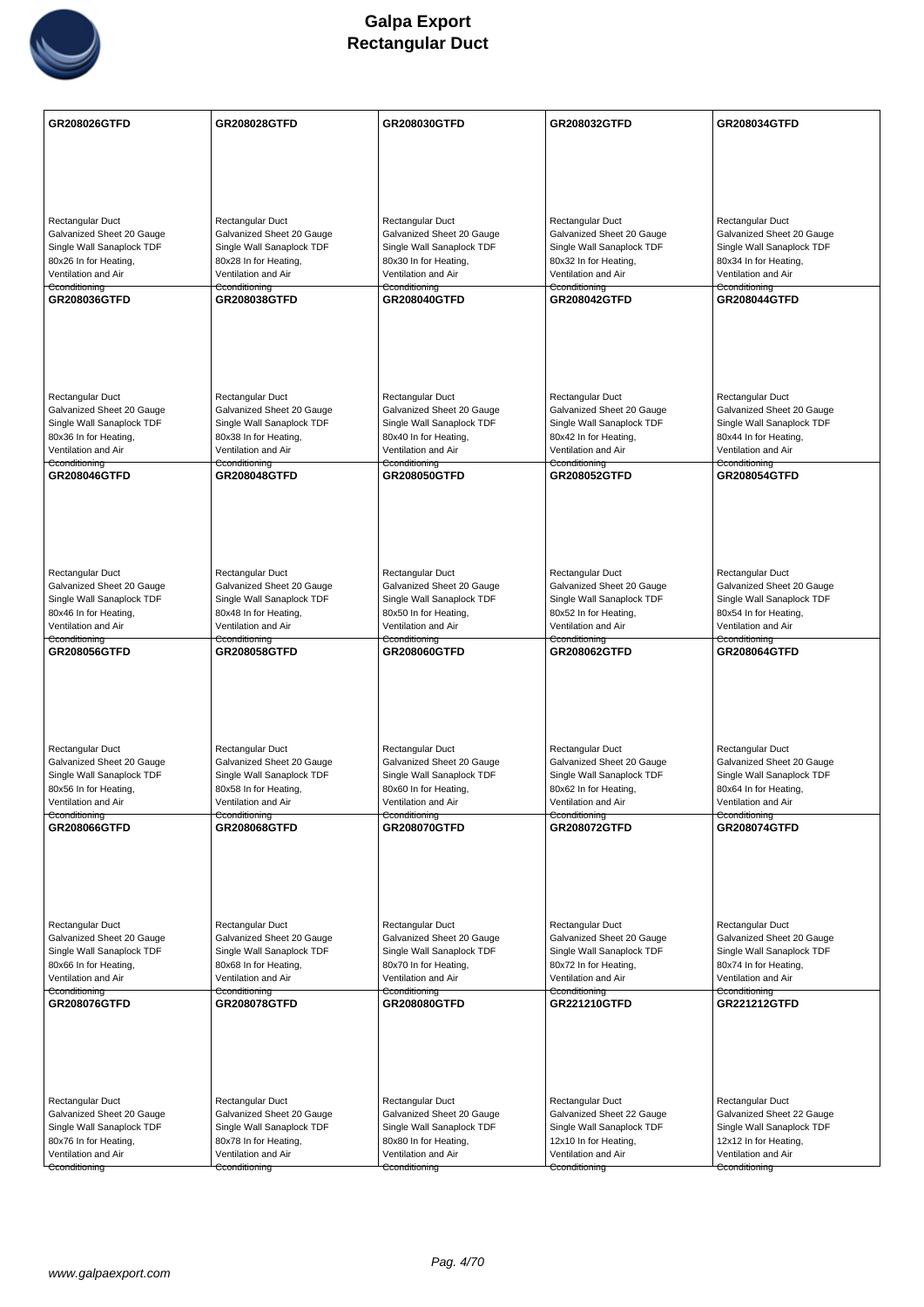

| <b>GR22128GTFD</b>                                     | <b>GR221410GTFD</b>                                    | <b>GR221412GTFD</b>                                    | <b>GR221414GTFD</b>                                    | <b>GR22148GTFD</b>                                     |
|--------------------------------------------------------|--------------------------------------------------------|--------------------------------------------------------|--------------------------------------------------------|--------------------------------------------------------|
|                                                        |                                                        |                                                        |                                                        |                                                        |
|                                                        |                                                        |                                                        |                                                        |                                                        |
|                                                        |                                                        |                                                        |                                                        |                                                        |
| Rectangular Duct<br>Galvanized Sheet 22 Gauge          | Rectangular Duct<br>Galvanized Sheet 22 Gauge          | Rectangular Duct<br>Galvanized Sheet 22 Gauge          | Rectangular Duct<br>Galvanized Sheet 22 Gauge          | Rectangular Duct<br>Galvanized Sheet 22 Gauge          |
| Single Wall Sanaplock TDF                              | Single Wall Sanaplock TDF                              | Single Wall Sanaplock TDF                              | Single Wall Sanaplock TDF                              | Single Wall Sanaplock TDF                              |
| 12x8 In for Heating,                                   | 14x10 In for Heating,                                  | 14x12 In for Heating,                                  | 14x14 In for Heating,                                  | 14x8 In for Heating,                                   |
| Ventilation and Air<br>Cconditioning                   | Ventilation and Air<br>Cconditioning                   | Ventilation and Air<br>Cconditioning                   | Ventilation and Air<br>Cconditioning                   | Ventilation and Air<br>Cconditioning                   |
| GR221610GTFD                                           | <b>GR221612GTFD</b>                                    | <b>GR221614GTFD</b>                                    | GR221616GTFD                                           | <b>GR22168GTFD</b>                                     |
|                                                        |                                                        |                                                        |                                                        |                                                        |
|                                                        |                                                        |                                                        |                                                        |                                                        |
|                                                        |                                                        |                                                        |                                                        |                                                        |
|                                                        |                                                        |                                                        |                                                        |                                                        |
| <b>Rectangular Duct</b>                                | Rectangular Duct                                       | Rectangular Duct                                       | Rectangular Duct                                       | Rectangular Duct                                       |
| Galvanized Sheet 22 Gauge                              | Galvanized Sheet 22 Gauge                              | Galvanized Sheet 22 Gauge                              | Galvanized Sheet 22 Gauge                              | Galvanized Sheet 22 Gauge                              |
| Single Wall Sanaplock TDF<br>16x10 In for Heating,     | Single Wall Sanaplock TDF<br>16x12 In for Heating,     | Single Wall Sanaplock TDF<br>16x14 In for Heating,     | Single Wall Sanaplock TDF<br>16x16 In for Heating,     | Single Wall Sanaplock TDF<br>16x8 In for Heating,      |
| Ventilation and Air                                    | Ventilation and Air                                    | Ventilation and Air                                    | Ventilation and Air                                    | Ventilation and Air                                    |
| Cconditioning<br><b>GR221810GTFD</b>                   | Cconditioning<br><b>GR221812GTFD</b>                   | Cconditioning<br><b>GR221814GTFD</b>                   | Cconditioning<br><b>GR221816GTFD</b>                   | Cconditioning<br><b>GR221818GTFD</b>                   |
|                                                        |                                                        |                                                        |                                                        |                                                        |
|                                                        |                                                        |                                                        |                                                        |                                                        |
|                                                        |                                                        |                                                        |                                                        |                                                        |
|                                                        |                                                        |                                                        |                                                        |                                                        |
|                                                        |                                                        |                                                        |                                                        |                                                        |
| Rectangular Duct<br>Galvanized Sheet 22 Gauge          | Rectangular Duct<br>Galvanized Sheet 22 Gauge          | Rectangular Duct<br>Galvanized Sheet 22 Gauge          | Rectangular Duct<br>Galvanized Sheet 22 Gauge          | Rectangular Duct<br>Galvanized Sheet 22 Gauge          |
| Single Wall Sanaplock TDF                              | Single Wall Sanaplock TDF                              | Single Wall Sanaplock TDF                              | Single Wall Sanaplock TDF                              | Single Wall Sanaplock TDF                              |
| 18x10 In for Heating,                                  | 18x12 In for Heating,                                  | 18x14 In for Heating,                                  | 18x16 In for Heating,                                  | 18x18 In for Heating,                                  |
| Ventilation and Air<br>Cconditioning                   | Ventilation and Air<br>Cconditioning                   | Ventilation and Air<br>Cconditioning                   | Ventilation and Air<br>Cconditioning                   | Ventilation and Air<br>Cconditioning                   |
| <b>GR22188GTFD</b>                                     | <b>GR222010GTFD</b>                                    | <b>GR222012GTFD</b>                                    | <b>GR222014GTFD</b>                                    | <b>GR222016GTFD</b>                                    |
|                                                        |                                                        |                                                        |                                                        |                                                        |
|                                                        |                                                        |                                                        |                                                        |                                                        |
|                                                        |                                                        |                                                        |                                                        |                                                        |
|                                                        |                                                        |                                                        |                                                        |                                                        |
| <b>Rectangular Duct</b>                                | Rectangular Duct                                       | Rectangular Duct                                       | Rectangular Duct                                       | Rectangular Duct                                       |
| Galvanized Sheet 22 Gauge<br>Single Wall Sanaplock TDF | Galvanized Sheet 22 Gauge<br>Single Wall Sanaplock TDF | Galvanized Sheet 22 Gauge<br>Single Wall Sanaplock TDF | Galvanized Sheet 22 Gauge<br>Single Wall Sanaplock TDF | Galvanized Sheet 22 Gauge<br>Single Wall Sanaplock TDF |
| 18x8 In for Heating,                                   | 20x10 In for Heating,                                  | 20x12 In for Heating,                                  | 20x14 In for Heating,                                  | 20x16 In for Heating,                                  |
| Ventilation and Air<br>Cconditioning                   | Ventilation and Air                                    | Ventilation and Air<br>Cconditioning                   | Ventilation and Air                                    | Ventilation and Air                                    |
| <b>GR222018GTFD</b>                                    | Cconditioning<br><b>GR222020GTFD</b>                   | <b>GR22208GTFD</b>                                     | Cconditioning<br><b>GR222210GTFD</b>                   | Cconditioning<br><b>GR222212GTFD</b>                   |
|                                                        |                                                        |                                                        |                                                        |                                                        |
|                                                        |                                                        |                                                        |                                                        |                                                        |
|                                                        |                                                        |                                                        |                                                        |                                                        |
|                                                        |                                                        |                                                        |                                                        |                                                        |
| Rectangular Duct                                       | Rectangular Duct                                       | Rectangular Duct                                       | Rectangular Duct                                       | Rectangular Duct                                       |
| Galvanized Sheet 22 Gauge                              | Galvanized Sheet 22 Gauge                              | Galvanized Sheet 22 Gauge                              | Galvanized Sheet 22 Gauge                              | Galvanized Sheet 22 Gauge                              |
| Single Wall Sanaplock TDF<br>20x18 In for Heating,     | Single Wall Sanaplock TDF<br>20x20 In for Heating,     | Single Wall Sanaplock TDF<br>20x8 In for Heating,      | Single Wall Sanaplock TDF<br>22x10 In for Heating,     | Single Wall Sanaplock TDF<br>22x12 In for Heating,     |
| Ventilation and Air                                    | Ventilation and Air                                    | Ventilation and Air                                    | Ventilation and Air                                    | Ventilation and Air                                    |
| Cconditioning<br><b>GR222214GTFD</b>                   | Cconditioning<br><b>GR222216GTFD</b>                   | Cconditioning<br><b>GR222218GTFD</b>                   | Cconditioning<br><b>GR222220GTFD</b>                   | Cconditioning<br><b>GR222222GTFD</b>                   |
|                                                        |                                                        |                                                        |                                                        |                                                        |
|                                                        |                                                        |                                                        |                                                        |                                                        |
|                                                        |                                                        |                                                        |                                                        |                                                        |
|                                                        |                                                        |                                                        |                                                        |                                                        |
|                                                        |                                                        |                                                        |                                                        |                                                        |
| Rectangular Duct<br>Galvanized Sheet 22 Gauge          | Rectangular Duct<br>Galvanized Sheet 22 Gauge          | Rectangular Duct<br>Galvanized Sheet 22 Gauge          | Rectangular Duct<br>Galvanized Sheet 22 Gauge          | Rectangular Duct<br>Galvanized Sheet 22 Gauge          |
| Single Wall Sanaplock TDF                              | Single Wall Sanaplock TDF                              | Single Wall Sanaplock TDF                              | Single Wall Sanaplock TDF                              | Single Wall Sanaplock TDF                              |
| 22x14 In for Heating,                                  | 22x16 In for Heating,                                  | 22x18 In for Heating,                                  | 22x20 In for Heating,                                  | 22x22 In for Heating,                                  |
| Ventilation and Air<br>Cconditioning                   | Ventilation and Air<br>Cconditioning                   | Ventilation and Air<br>Cconditioning                   | Ventilation and Air<br>Cconditioning                   | Ventilation and Air<br>Cconditioning                   |
|                                                        |                                                        |                                                        |                                                        |                                                        |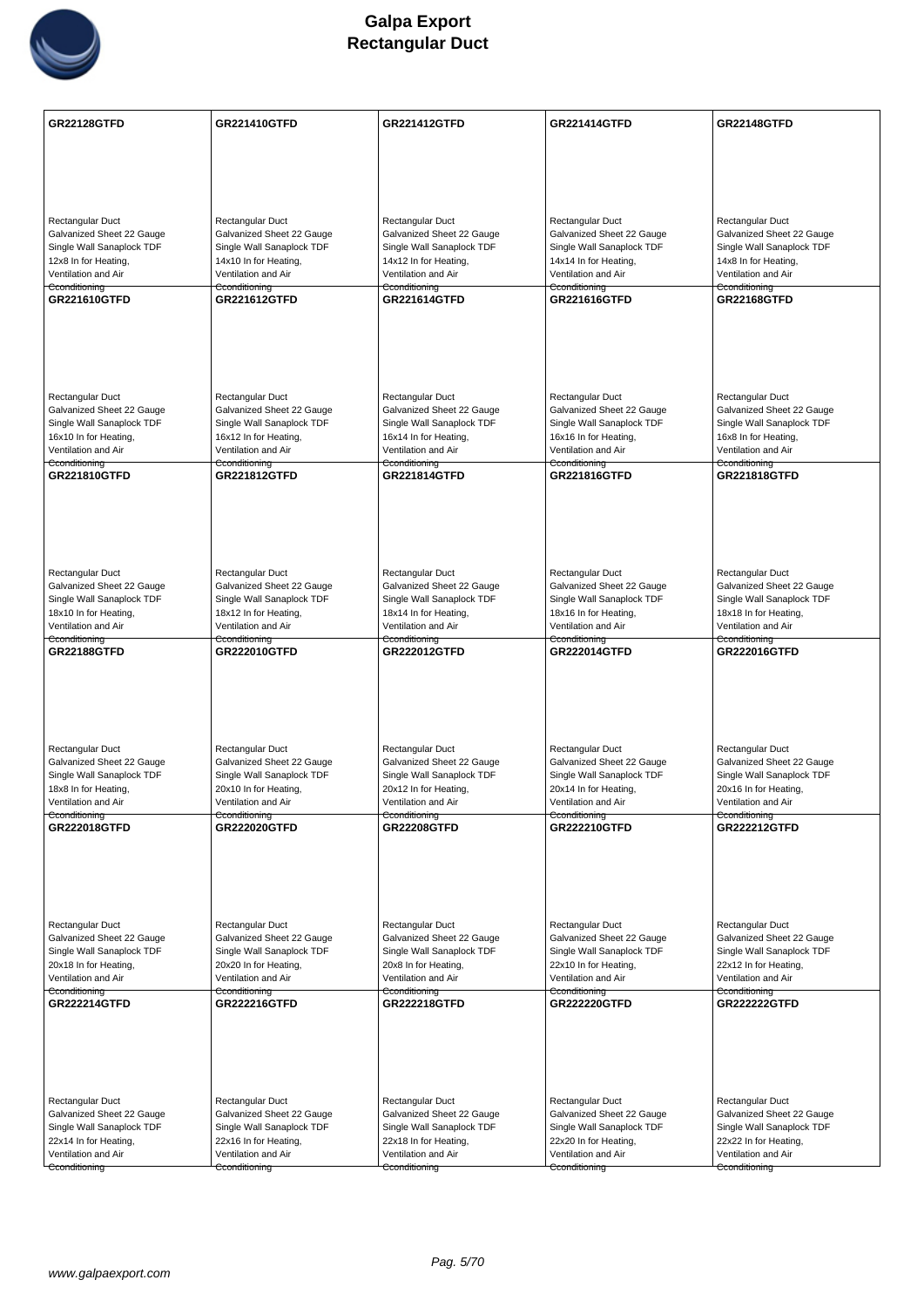

| <b>GR22228GTFD</b>                                     | <b>GR222410GTFD</b>                                    | <b>GR222412GTFD</b>                                    | <b>GR222414GTFD</b>                                    | <b>GR222416GTFD</b>                                    |
|--------------------------------------------------------|--------------------------------------------------------|--------------------------------------------------------|--------------------------------------------------------|--------------------------------------------------------|
|                                                        |                                                        |                                                        |                                                        |                                                        |
|                                                        |                                                        |                                                        |                                                        |                                                        |
|                                                        |                                                        |                                                        |                                                        |                                                        |
|                                                        |                                                        |                                                        |                                                        |                                                        |
| <b>Rectangular Duct</b><br>Galvanized Sheet 22 Gauge   | Rectangular Duct<br>Galvanized Sheet 22 Gauge          | Rectangular Duct<br>Galvanized Sheet 22 Gauge          | Rectangular Duct<br>Galvanized Sheet 22 Gauge          | Rectangular Duct<br>Galvanized Sheet 22 Gauge          |
| Single Wall Sanaplock TDF                              | Single Wall Sanaplock TDF                              | Single Wall Sanaplock TDF                              | Single Wall Sanaplock TDF                              | Single Wall Sanaplock TDF                              |
| 22x8 In for Heating,                                   | 24x10 In for Heating,                                  | 24x12 In for Heating,                                  | 24x14 In for Heating,                                  | 24x16 In for Heating,                                  |
| Ventilation and Air<br>Cconditioning                   | Ventilation and Air<br>Cconditioning                   | Ventilation and Air<br>Cconditioning                   | Ventilation and Air<br>Cconditioning                   | Ventilation and Air<br>Cconditioning                   |
| <b>GR222418GTFD</b>                                    | <b>GR222420GTFD</b>                                    | <b>GR222422GTFD</b>                                    | <b>GR222424GTFD</b>                                    | <b>GR22248GTFD</b>                                     |
|                                                        |                                                        |                                                        |                                                        |                                                        |
|                                                        |                                                        |                                                        |                                                        |                                                        |
|                                                        |                                                        |                                                        |                                                        |                                                        |
|                                                        |                                                        |                                                        |                                                        |                                                        |
| Rectangular Duct                                       | Rectangular Duct                                       | Rectangular Duct                                       | Rectangular Duct                                       | Rectangular Duct                                       |
| Galvanized Sheet 22 Gauge<br>Single Wall Sanaplock TDF | Galvanized Sheet 22 Gauge<br>Single Wall Sanaplock TDF | Galvanized Sheet 22 Gauge<br>Single Wall Sanaplock TDF | Galvanized Sheet 22 Gauge<br>Single Wall Sanaplock TDF | Galvanized Sheet 22 Gauge<br>Single Wall Sanaplock TDF |
| 24x18 In for Heating,                                  | 24x20 In for Heating,                                  | 24x22 In for Heating,                                  | 24x24 In for Heating,                                  | 24x8 In for Heating,                                   |
| Ventilation and Air<br>Cconditioning                   | Ventilation and Air<br>Cconditioning                   | Ventilation and Air<br>Cconditioning                   | Ventilation and Air<br><del>Cconditioning</del>        | Ventilation and Air<br>Cconditioning                   |
| <b>GR222610GTFD</b>                                    | <b>GR222612GTFD</b>                                    | <b>GR222614GTFD</b>                                    | <b>GR222616GTFD</b>                                    | <b>GR222618GTFD</b>                                    |
|                                                        |                                                        |                                                        |                                                        |                                                        |
|                                                        |                                                        |                                                        |                                                        |                                                        |
|                                                        |                                                        |                                                        |                                                        |                                                        |
|                                                        |                                                        |                                                        |                                                        |                                                        |
| Rectangular Duct                                       | Rectangular Duct                                       | Rectangular Duct                                       | Rectangular Duct                                       | Rectangular Duct                                       |
| Galvanized Sheet 22 Gauge<br>Single Wall Sanaplock TDF | Galvanized Sheet 22 Gauge<br>Single Wall Sanaplock TDF | Galvanized Sheet 22 Gauge<br>Single Wall Sanaplock TDF | Galvanized Sheet 22 Gauge<br>Single Wall Sanaplock TDF | Galvanized Sheet 22 Gauge<br>Single Wall Sanaplock TDF |
| 26x10 In for Heating,                                  | 26x12 In for Heating,                                  | 26x14 In for Heating,                                  | 26x16 In for Heating,                                  | 26x18 In for Heating,                                  |
| Ventilation and Air<br>Cconditioning                   | Ventilation and Air<br>Cconditioning                   | Ventilation and Air<br>Cconditioning                   | Ventilation and Air<br>Cconditioning                   | Ventilation and Air<br>Cconditioning                   |
| <b>GR222620GTFD</b>                                    | <b>GR222622GTFD</b>                                    | <b>GR222624GTFD</b>                                    | <b>GR222626GTFD</b>                                    | <b>GR22268GTFD</b>                                     |
|                                                        |                                                        |                                                        |                                                        |                                                        |
|                                                        |                                                        |                                                        |                                                        |                                                        |
|                                                        |                                                        |                                                        |                                                        |                                                        |
|                                                        |                                                        |                                                        |                                                        |                                                        |
| Rectangular Duct<br>Galvanized Sheet 22 Gauge          | Rectangular Duct<br>Galvanized Sheet 22 Gauge          | Rectangular Duct<br>Galvanized Sheet 22 Gauge          | Rectangular Duct<br>Galvanized Sheet 22 Gauge          | Rectangular Duct<br>Galvanized Sheet 22 Gauge          |
| Single Wall Sanaplock TDF                              | Single Wall Sanaplock TDF                              | Single Wall Sanaplock TDF                              | Single Wall Sanaplock TDF                              | Single Wall Sanaplock TDF                              |
| 26x20 In for Heating,<br>Ventilation and Air           | 26x22 In for Heating,<br>Ventilation and Air           | 26x24 In for Heating,<br>Ventilation and Air           | 26x26 In for Heating,<br>Ventilation and Air           | 26x8 In for Heating,<br>Ventilation and Air            |
| Cconditioning                                          | Cconditioning                                          | Cconditioning                                          | Cconditioning                                          | Cconditioning                                          |
| GR222810GTFD                                           | <b>GR222812GTFD</b>                                    | <b>GR222814GTFD</b>                                    | GR222816GTFD                                           | <b>GR222818GTFD</b>                                    |
|                                                        |                                                        |                                                        |                                                        |                                                        |
|                                                        |                                                        |                                                        |                                                        |                                                        |
|                                                        |                                                        |                                                        |                                                        |                                                        |
| Rectangular Duct                                       | Rectangular Duct                                       | Rectangular Duct                                       | Rectangular Duct                                       | Rectangular Duct                                       |
| Galvanized Sheet 22 Gauge                              | Galvanized Sheet 22 Gauge                              | Galvanized Sheet 22 Gauge                              | Galvanized Sheet 22 Gauge                              | Galvanized Sheet 22 Gauge                              |
| Single Wall Sanaplock TDF<br>28x10 In for Heating,     | Single Wall Sanaplock TDF                              | Single Wall Sanaplock TDF                              | Single Wall Sanaplock TDF                              | Single Wall Sanaplock TDF                              |
| Ventilation and Air                                    | 28x12 In for Heating,<br>Ventilation and Air           | 28x14 In for Heating,<br>Ventilation and Air           | 28x16 In for Heating,<br>Ventilation and Air           | 28x18 In for Heating,<br>Ventilation and Air           |
| Cconditioning<br><b>GR222820GTFD</b>                   | Cconditioning<br><b>GR222822GTFD</b>                   | Cconditioning<br><b>GR222824GTFD</b>                   | Cconditioning<br><b>GR222826GTFD</b>                   | Cconditioning<br><b>GR222828GTFD</b>                   |
|                                                        |                                                        |                                                        |                                                        |                                                        |
|                                                        |                                                        |                                                        |                                                        |                                                        |
|                                                        |                                                        |                                                        |                                                        |                                                        |
|                                                        |                                                        |                                                        |                                                        |                                                        |
| Rectangular Duct                                       | Rectangular Duct                                       | Rectangular Duct                                       | Rectangular Duct                                       | Rectangular Duct                                       |
| Galvanized Sheet 22 Gauge                              | Galvanized Sheet 22 Gauge                              | Galvanized Sheet 22 Gauge                              | Galvanized Sheet 22 Gauge                              | Galvanized Sheet 22 Gauge                              |
| Single Wall Sanaplock TDF<br>28x20 In for Heating,     | Single Wall Sanaplock TDF<br>28x22 In for Heating,     | Single Wall Sanaplock TDF<br>28x24 In for Heating,     | Single Wall Sanaplock TDF<br>28x26 In for Heating,     | Single Wall Sanaplock TDF<br>28x28 In for Heating,     |
| Ventilation and Air                                    | Ventilation and Air                                    | Ventilation and Air                                    | Ventilation and Air                                    | Ventilation and Air                                    |
| Cconditioning                                          | Cconditioning                                          | Cconditioning                                          | Cconditioning                                          | Cconditioning                                          |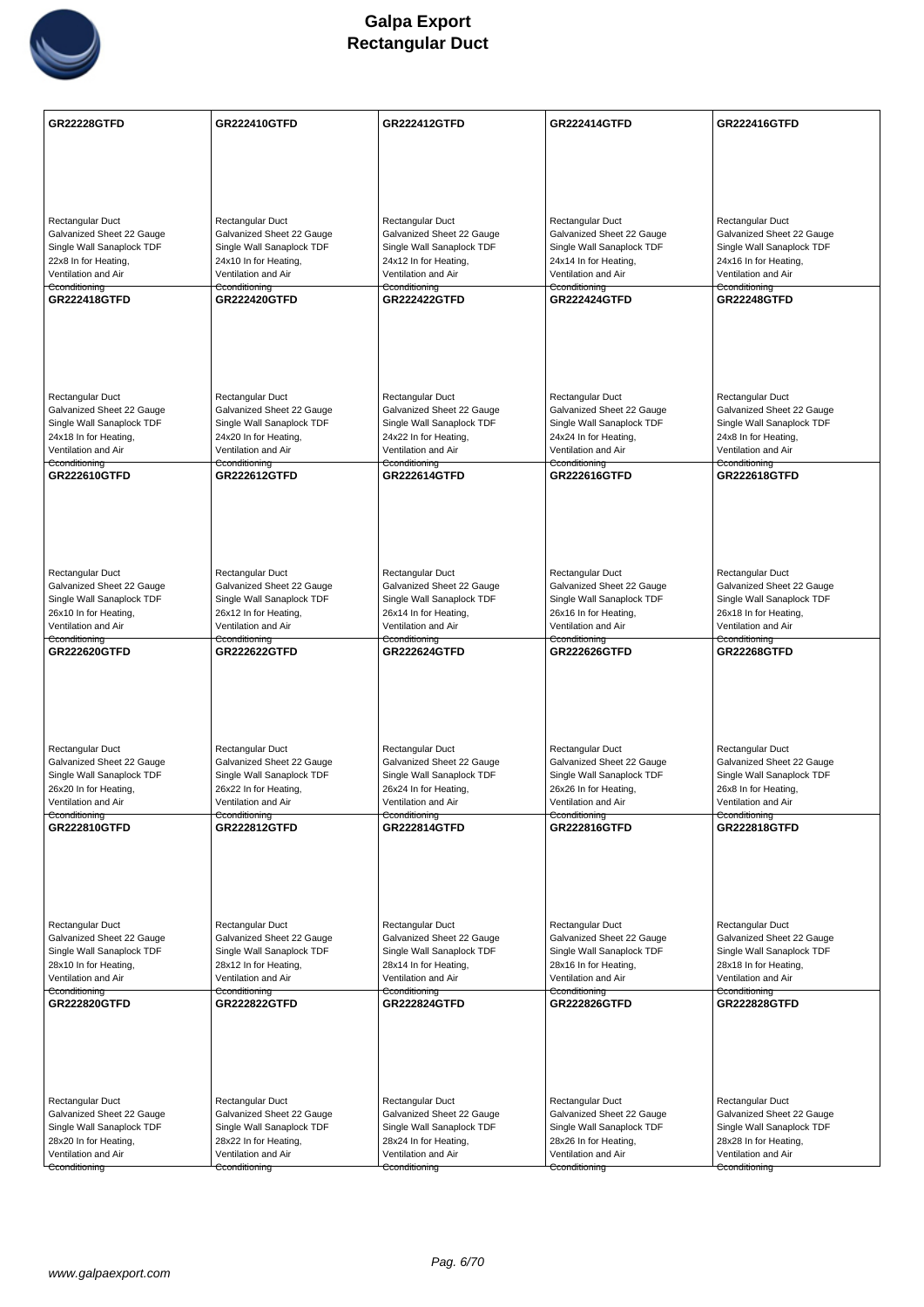

| <b>GR22288GTFD</b>                                | <b>GR223010GTFD</b>                           | <b>GR223012GTFD</b>                           | <b>GR223014GTFD</b>                           | GR223016GTFD                                  |
|---------------------------------------------------|-----------------------------------------------|-----------------------------------------------|-----------------------------------------------|-----------------------------------------------|
|                                                   |                                               |                                               |                                               |                                               |
|                                                   |                                               |                                               |                                               |                                               |
|                                                   |                                               |                                               |                                               |                                               |
| Rectangular Duct                                  | Rectangular Duct                              | Rectangular Duct                              | Rectangular Duct                              | Rectangular Duct                              |
| Galvanized Sheet 22 Gauge                         | Galvanized Sheet 22 Gauge                     | Galvanized Sheet 22 Gauge                     | Galvanized Sheet 22 Gauge                     | Galvanized Sheet 22 Gauge                     |
| Single Wall Sanaplock TDF                         | Single Wall Sanaplock TDF                     | Single Wall Sanaplock TDF                     | Single Wall Sanaplock TDF                     | Single Wall Sanaplock TDF                     |
| 28x8 In for Heating,<br>Ventilation and Air       | 30x10 In for Heating,<br>Ventilation and Air  | 30x12 In for Heating,<br>Ventilation and Air  | 30x14 In for Heating,<br>Ventilation and Air  | 30x16 In for Heating,<br>Ventilation and Air  |
| Cconditioning                                     | Cconditioning                                 | Cconditioning                                 | Cconditioning                                 | Cconditioning                                 |
| GR223018GTFD                                      | <b>GR223020GTFD</b>                           | <b>GR223022GTFD</b>                           | <b>GR223024GTFD</b>                           | <b>GR223026GTFD</b>                           |
|                                                   |                                               |                                               |                                               |                                               |
|                                                   |                                               |                                               |                                               |                                               |
|                                                   |                                               |                                               |                                               |                                               |
|                                                   |                                               |                                               |                                               |                                               |
| Rectangular Duct                                  | Rectangular Duct                              | Rectangular Duct                              | Rectangular Duct                              | Rectangular Duct                              |
| Galvanized Sheet 22 Gauge                         | Galvanized Sheet 22 Gauge                     | Galvanized Sheet 22 Gauge                     | Galvanized Sheet 22 Gauge                     | Galvanized Sheet 22 Gauge                     |
| Single Wall Sanaplock TDF                         | Single Wall Sanaplock TDF                     | Single Wall Sanaplock TDF                     | Single Wall Sanaplock TDF                     | Single Wall Sanaplock TDF                     |
| 30x18 In for Heating,                             | 30x20 In for Heating,                         | 30x22 In for Heating,                         | 30x24 In for Heating,                         | 30x26 In for Heating,                         |
| Ventilation and Air<br>Cconditioning              | Ventilation and Air<br>Cconditioning          | Ventilation and Air<br>Cconditioning          | Ventilation and Air<br>Cconditioning          | Ventilation and Air<br>Cconditioning          |
| GR223028GTFD                                      | <b>GR223030GTFD</b>                           | <b>GR22308GTFD</b>                            | <b>GR223210GTFD</b>                           | <b>GR223212GTFD</b>                           |
|                                                   |                                               |                                               |                                               |                                               |
|                                                   |                                               |                                               |                                               |                                               |
|                                                   |                                               |                                               |                                               |                                               |
|                                                   |                                               |                                               |                                               |                                               |
|                                                   |                                               |                                               |                                               |                                               |
| Rectangular Duct<br>Galvanized Sheet 22 Gauge     | Rectangular Duct<br>Galvanized Sheet 22 Gauge | Rectangular Duct<br>Galvanized Sheet 22 Gauge | Rectangular Duct<br>Galvanized Sheet 22 Gauge | Rectangular Duct<br>Galvanized Sheet 22 Gauge |
| Single Wall Sanaplock TDF                         | Single Wall Sanaplock TDF                     | Single Wall Sanaplock TDF                     | Single Wall Sanaplock TDF                     | Single Wall Sanaplock TDF                     |
| 30x28 In for Heating,                             | 30x30 In for Heating,                         | 30x8 In for Heating,                          | 32x10 In for Heating,                         | 32x12 In for Heating,                         |
| Ventilation and Air<br>Cconditioning              | Ventilation and Air                           | Ventilation and Air                           | Ventilation and Air                           | Ventilation and Air                           |
| <b>GR223214GTFD</b>                               | Cconditioning<br><b>GR223216GTFD</b>          | Cconditioning<br><b>GR223218GTFD</b>          | Cconditioning<br><b>GR223220GTFD</b>          | Cconditioning<br><b>GR223222GTFD</b>          |
|                                                   |                                               |                                               |                                               |                                               |
|                                                   |                                               |                                               |                                               |                                               |
|                                                   |                                               |                                               |                                               |                                               |
|                                                   |                                               |                                               |                                               |                                               |
|                                                   |                                               |                                               |                                               |                                               |
| Rectangular Duct<br>Galvanized Sheet 22 Gauge     | Rectangular Duct<br>Galvanized Sheet 22 Gauge | Rectangular Duct<br>Galvanized Sheet 22 Gauge | Rectangular Duct<br>Galvanized Sheet 22 Gauge | Rectangular Duct<br>Galvanized Sheet 22 Gauge |
| Single Wall Sanaplock TDF                         | Single Wall Sanaplock TDF                     | Single Wall Sanaplock TDF                     | Single Wall Sanaplock TDF                     | Single Wall Sanaplock TDF                     |
| 32x14 In for Heating,                             | 32x16 In for Heating,                         | 32x18 In for Heating,                         | 32x20 In for Heating,                         | 32x22 In for Heating,                         |
| Ventilation and Air<br>Cconditioning              | Ventilation and Air<br>Cconditioning          | Ventilation and Air<br>Cconditioning          | Ventilation and Air<br>Cconditioning          | Ventilation and Air<br>Cconditioning          |
| <b>GR223224GTFD</b>                               | <b>GR223226GTFD</b>                           | <b>GR223228GTFD</b>                           | <b>GR223230GTFD</b>                           | <b>GR223232GTFD</b>                           |
|                                                   |                                               |                                               |                                               |                                               |
|                                                   |                                               |                                               |                                               |                                               |
|                                                   |                                               |                                               |                                               |                                               |
|                                                   |                                               |                                               |                                               |                                               |
|                                                   |                                               |                                               |                                               |                                               |
| Rectangular Duct<br>Galvanized Sheet 22 Gauge     | Rectangular Duct<br>Galvanized Sheet 22 Gauge | Rectangular Duct<br>Galvanized Sheet 22 Gauge | Rectangular Duct<br>Galvanized Sheet 22 Gauge | Rectangular Duct<br>Galvanized Sheet 22 Gauge |
| Single Wall Sanaplock TDF                         | Single Wall Sanaplock TDF                     | Single Wall Sanaplock TDF                     | Single Wall Sanaplock TDF                     | Single Wall Sanaplock TDF                     |
| 32x24 In for Heating,                             | 32x26 In for Heating,                         | 32x28 In for Heating,                         | 32x30 In for Heating,                         | 32x32 In for Heating,                         |
| Ventilation and Air                               | Ventilation and Air                           | Ventilation and Air                           | Ventilation and Air                           | Ventilation and Air                           |
| Cconditioning<br><b>GR22328GTFD</b>               | Cconditioning<br><b>GR223412GTFD</b>          | Cconditioning<br><b>GR223414GTFD</b>          | Cconditioning<br><b>GR223416GTFD</b>          | Cconditioning<br><b>GR223418GTFD</b>          |
|                                                   |                                               |                                               |                                               |                                               |
|                                                   |                                               |                                               |                                               |                                               |
|                                                   |                                               |                                               |                                               |                                               |
|                                                   |                                               |                                               |                                               |                                               |
|                                                   |                                               |                                               |                                               |                                               |
| Rectangular Duct                                  | Rectangular Duct                              | Rectangular Duct                              | Rectangular Duct                              | Rectangular Duct                              |
| Galvanized Sheet 22 Gauge                         | Galvanized Sheet 22 Gauge                     | Galvanized Sheet 22 Gauge                     | Galvanized Sheet 22 Gauge                     | Galvanized Sheet 22 Gauge                     |
| Single Wall Sanaplock TDF<br>32x8 In for Heating, | Single Wall Sanaplock TDF                     | Single Wall Sanaplock TDF                     | Single Wall Sanaplock TDF                     | Single Wall Sanaplock TDF                     |
|                                                   |                                               |                                               |                                               |                                               |
| Ventilation and Air                               | 34x12 In for Heating,<br>Ventilation and Air  | 34x14 In for Heating,<br>Ventilation and Air  | 34x16 In for Heating,<br>Ventilation and Air  | 34x18 In for Heating,<br>Ventilation and Air  |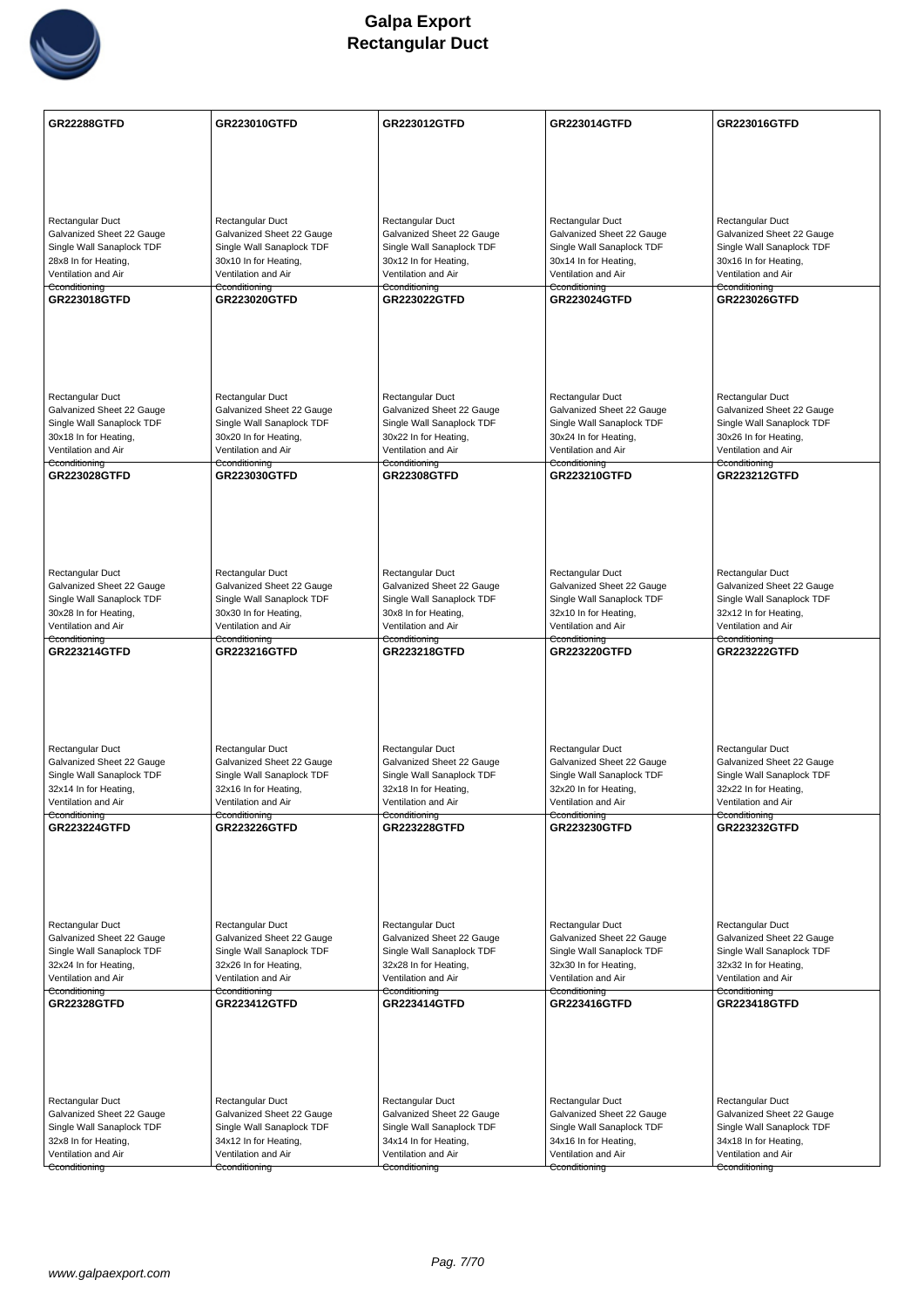

| <b>GR223420GTFD</b>                                    | <b>GR223422GTFD</b>                                    | <b>GR223424GTFD</b>                                    | <b>GR223426GTFD</b>                                    | <b>GR223428GTFD</b>                                    |
|--------------------------------------------------------|--------------------------------------------------------|--------------------------------------------------------|--------------------------------------------------------|--------------------------------------------------------|
|                                                        |                                                        |                                                        |                                                        |                                                        |
|                                                        |                                                        |                                                        |                                                        |                                                        |
|                                                        |                                                        |                                                        |                                                        |                                                        |
|                                                        |                                                        |                                                        |                                                        |                                                        |
| Rectangular Duct<br>Galvanized Sheet 22 Gauge          | Rectangular Duct<br>Galvanized Sheet 22 Gauge          | Rectangular Duct<br>Galvanized Sheet 22 Gauge          | Rectangular Duct<br>Galvanized Sheet 22 Gauge          | Rectangular Duct<br>Galvanized Sheet 22 Gauge          |
| Single Wall Sanaplock TDF                              | Single Wall Sanaplock TDF                              | Single Wall Sanaplock TDF                              | Single Wall Sanaplock TDF                              | Single Wall Sanaplock TDF                              |
| 34x20 In for Heating,                                  | 34x22 In for Heating,                                  | 34x24 In for Heating,                                  | 34x26 In for Heating,                                  | 34x28 In for Heating,                                  |
| Ventilation and Air<br>Cconditioning                   | Ventilation and Air<br>Cconditioning                   | Ventilation and Air<br>Cconditioning                   | Ventilation and Air<br>Cconditioning                   | Ventilation and Air<br>Cconditioning                   |
| GR223430GTFD                                           | <b>GR223432GTFD</b>                                    | <b>GR223434GTFD</b>                                    | GR223610GTFD                                           | <b>GR223612GTFD</b>                                    |
|                                                        |                                                        |                                                        |                                                        |                                                        |
|                                                        |                                                        |                                                        |                                                        |                                                        |
|                                                        |                                                        |                                                        |                                                        |                                                        |
|                                                        |                                                        |                                                        |                                                        |                                                        |
| Rectangular Duct                                       | Rectangular Duct                                       | Rectangular Duct                                       | Rectangular Duct                                       | Rectangular Duct                                       |
| Galvanized Sheet 22 Gauge                              | Galvanized Sheet 22 Gauge<br>Single Wall Sanaplock TDF | Galvanized Sheet 22 Gauge<br>Single Wall Sanaplock TDF | Galvanized Sheet 22 Gauge<br>Single Wall Sanaplock TDF | Galvanized Sheet 22 Gauge                              |
| Single Wall Sanaplock TDF<br>34x30 In for Heating,     | 34x32 In for Heating,                                  | 34x34 In for Heating,                                  | 36x10 In for Heating,                                  | Single Wall Sanaplock TDF<br>36x12 In for Heating,     |
| Ventilation and Air                                    | Ventilation and Air                                    | Ventilation and Air                                    | Ventilation and Air                                    | Ventilation and Air                                    |
| Cconditioning<br>GR223614GTFD                          | Cconditioning<br><b>GR223616GTFD</b>                   | Cconditioning<br><b>GR223618GTFD</b>                   | Cconditioning<br><b>GR223620GTFD</b>                   | Cconditioning<br><b>GR223622GTFD</b>                   |
|                                                        |                                                        |                                                        |                                                        |                                                        |
|                                                        |                                                        |                                                        |                                                        |                                                        |
|                                                        |                                                        |                                                        |                                                        |                                                        |
|                                                        |                                                        |                                                        |                                                        |                                                        |
| Rectangular Duct                                       | Rectangular Duct                                       | Rectangular Duct                                       | Rectangular Duct                                       | Rectangular Duct                                       |
| Galvanized Sheet 22 Gauge                              | Galvanized Sheet 22 Gauge                              | Galvanized Sheet 22 Gauge                              | Galvanized Sheet 22 Gauge                              | Galvanized Sheet 22 Gauge                              |
| Single Wall Sanaplock TDF                              | Single Wall Sanaplock TDF                              | Single Wall Sanaplock TDF                              | Single Wall Sanaplock TDF                              | Single Wall Sanaplock TDF                              |
| 36x14 In for Heating,<br>Ventilation and Air           | 36x16 In for Heating,<br>Ventilation and Air           | 36x18 In for Heating,<br>Ventilation and Air           | 36x20 In for Heating,<br>Ventilation and Air           | 36x22 In for Heating,<br>Ventilation and Air           |
| Cconditioning                                          | Cconditioning                                          | Cconditioning                                          | Cconditioning                                          | Cconditioning                                          |
| <b>GR223624GTFD</b>                                    | <b>GR223626GTFD</b>                                    | <b>GR223628GTFD</b>                                    | <b>GR223630GTFD</b>                                    | <b>GR223632GTFD</b>                                    |
|                                                        |                                                        |                                                        |                                                        |                                                        |
|                                                        |                                                        |                                                        |                                                        |                                                        |
|                                                        |                                                        |                                                        |                                                        |                                                        |
|                                                        |                                                        |                                                        |                                                        |                                                        |
| Rectangular Duct                                       | Rectangular Duct                                       | Rectangular Duct                                       | Rectangular Duct                                       | Rectangular Duct                                       |
| Galvanized Sheet 22 Gauge<br>Single Wall Sanaplock TDF | Galvanized Sheet 22 Gauge<br>Single Wall Sanaplock TDF | Galvanized Sheet 22 Gauge<br>Single Wall Sanaplock TDF | Galvanized Sheet 22 Gauge<br>Single Wall Sanaplock TDF | Galvanized Sheet 22 Gauge<br>Single Wall Sanaplock TDF |
| 36x24 In for Heating,                                  | 36x26 In for Heating,                                  | 36x28 In for Heating,                                  | 36x30 In for Heating,                                  | 36x32 In for Heating,                                  |
| Ventilation and Air<br>Cconditioning                   | Ventilation and Air<br>Cconditioning                   | Ventilation and Air<br>Cconditioning                   | Ventilation and Air<br>Cconditioning                   | Ventilation and Air<br>Cconditioning                   |
| <b>GR223634GTFD</b>                                    | <b>GR223636GTFD</b>                                    | <b>GR223810GTFD</b>                                    | GR223812GTFD                                           | <b>GR223814GTFD</b>                                    |
|                                                        |                                                        |                                                        |                                                        |                                                        |
|                                                        |                                                        |                                                        |                                                        |                                                        |
|                                                        |                                                        |                                                        |                                                        |                                                        |
|                                                        |                                                        |                                                        |                                                        |                                                        |
| Rectangular Duct                                       | Rectangular Duct                                       | Rectangular Duct                                       | Rectangular Duct                                       | Rectangular Duct                                       |
| Galvanized Sheet 22 Gauge                              | Galvanized Sheet 22 Gauge                              | Galvanized Sheet 22 Gauge                              | Galvanized Sheet 22 Gauge                              | Galvanized Sheet 22 Gauge                              |
| Single Wall Sanaplock TDF<br>36x34 In for Heating,     | Single Wall Sanaplock TDF                              | Single Wall Sanaplock TDF                              | Single Wall Sanaplock TDF                              | Single Wall Sanaplock TDF                              |
| Ventilation and Air                                    | 36x36 In for Heating,<br>Ventilation and Air           | 38x10 In for Heating,<br>Ventilation and Air           | 38x12 In for Heating,<br>Ventilation and Air           | 38x14 In for Heating,<br>Ventilation and Air           |
| Cconditioning                                          | Cconditioning                                          | Cconditioning                                          | Cconditioning                                          | Cconditioning                                          |
| GR223816GTFD                                           | <b>GR223818GTFD</b>                                    | <b>GR223820GTFD</b>                                    | <b>GR223822GTFD</b>                                    | <b>GR223824GTFD</b>                                    |
|                                                        |                                                        |                                                        |                                                        |                                                        |
|                                                        |                                                        |                                                        |                                                        |                                                        |
|                                                        |                                                        |                                                        |                                                        |                                                        |
|                                                        |                                                        |                                                        |                                                        |                                                        |
| Rectangular Duct                                       | Rectangular Duct                                       | Rectangular Duct                                       | Rectangular Duct                                       | Rectangular Duct                                       |
| Galvanized Sheet 22 Gauge<br>Single Wall Sanaplock TDF | Galvanized Sheet 22 Gauge<br>Single Wall Sanaplock TDF | Galvanized Sheet 22 Gauge<br>Single Wall Sanaplock TDF | Galvanized Sheet 22 Gauge<br>Single Wall Sanaplock TDF | Galvanized Sheet 22 Gauge<br>Single Wall Sanaplock TDF |
| 38x16 In for Heating,                                  | 38x18 In for Heating,                                  | 38x20 In for Heating,                                  | 38x22 In for Heating,                                  | 38x24 In for Heating,                                  |
| Ventilation and Air                                    | Ventilation and Air                                    | Ventilation and Air                                    | Ventilation and Air                                    | Ventilation and Air                                    |
| Cconditioning                                          | Cconditioning                                          | Cconditioning                                          | Cconditioning                                          | Cconditioning                                          |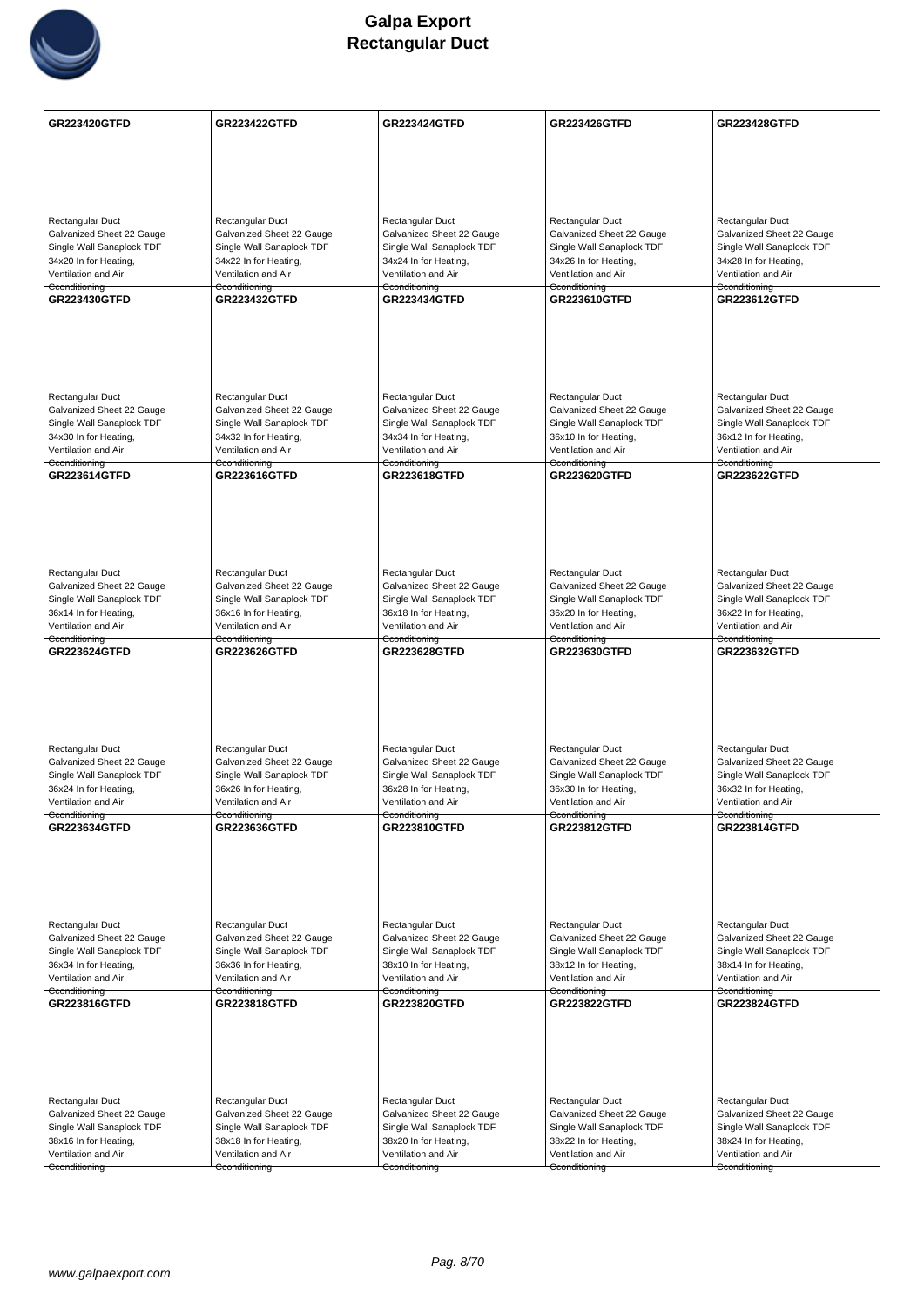

| GR223826GTFD                                           | <b>GR223828GTFD</b>                                    | <b>GR223830GTFD</b>                                    | <b>GR223832GTFD</b>                                    | <b>GR223834GTFD</b>                                    |
|--------------------------------------------------------|--------------------------------------------------------|--------------------------------------------------------|--------------------------------------------------------|--------------------------------------------------------|
|                                                        |                                                        |                                                        |                                                        |                                                        |
|                                                        |                                                        |                                                        |                                                        |                                                        |
|                                                        |                                                        |                                                        |                                                        |                                                        |
|                                                        |                                                        |                                                        |                                                        |                                                        |
| <b>Rectangular Duct</b>                                | Rectangular Duct                                       | Rectangular Duct                                       | Rectangular Duct                                       | Rectangular Duct                                       |
| Galvanized Sheet 22 Gauge                              | Galvanized Sheet 22 Gauge                              | Galvanized Sheet 22 Gauge                              | Galvanized Sheet 22 Gauge                              | Galvanized Sheet 22 Gauge                              |
| Single Wall Sanaplock TDF<br>38x26 In for Heating,     | Single Wall Sanaplock TDF<br>38x28 In for Heating,     | Single Wall Sanaplock TDF<br>38x30 In for Heating,     | Single Wall Sanaplock TDF<br>38x32 In for Heating,     | Single Wall Sanaplock TDF<br>38x34 In for Heating,     |
| Ventilation and Air                                    | Ventilation and Air                                    | Ventilation and Air                                    | Ventilation and Air                                    | Ventilation and Air                                    |
| Cconditioning<br>GR223836GTFD                          | Cconditioning<br><b>GR223838GTFD</b>                   | Cconditioning<br><b>GR224010GTFD</b>                   | Cconditioning<br><b>GR224012GTFD</b>                   | Cconditioning<br><b>GR224014GTFD</b>                   |
|                                                        |                                                        |                                                        |                                                        |                                                        |
|                                                        |                                                        |                                                        |                                                        |                                                        |
|                                                        |                                                        |                                                        |                                                        |                                                        |
|                                                        |                                                        |                                                        |                                                        |                                                        |
|                                                        |                                                        |                                                        |                                                        |                                                        |
| Rectangular Duct                                       | Rectangular Duct                                       | Rectangular Duct                                       | Rectangular Duct                                       | Rectangular Duct                                       |
| Galvanized Sheet 22 Gauge<br>Single Wall Sanaplock TDF | Galvanized Sheet 22 Gauge<br>Single Wall Sanaplock TDF | Galvanized Sheet 22 Gauge<br>Single Wall Sanaplock TDF | Galvanized Sheet 22 Gauge<br>Single Wall Sanaplock TDF | Galvanized Sheet 22 Gauge<br>Single Wall Sanaplock TDF |
| 38x36 In for Heating,                                  | 38x38 In for Heating,                                  | 40x10 In for Heating,                                  | 40x12 In for Heating,                                  | 40x14 In for Heating,                                  |
| Ventilation and Air                                    | Ventilation and Air                                    | Ventilation and Air                                    | Ventilation and Air                                    | Ventilation and Air                                    |
| Cconditioning<br>GR224016GTFD                          | <del>Cconditioning</del><br><b>GR224018GTFD</b>        | Cconditioning<br><b>GR224020GTFD</b>                   | Cconditioning<br><b>GR224022GTFD</b>                   | Cconditioning<br><b>GR224024GTFD</b>                   |
|                                                        |                                                        |                                                        |                                                        |                                                        |
|                                                        |                                                        |                                                        |                                                        |                                                        |
|                                                        |                                                        |                                                        |                                                        |                                                        |
|                                                        |                                                        |                                                        |                                                        |                                                        |
|                                                        |                                                        |                                                        |                                                        |                                                        |
| Rectangular Duct<br>Galvanized Sheet 22 Gauge          | Rectangular Duct<br>Galvanized Sheet 22 Gauge          | Rectangular Duct<br>Galvanized Sheet 22 Gauge          | Rectangular Duct<br>Galvanized Sheet 22 Gauge          | Rectangular Duct<br>Galvanized Sheet 22 Gauge          |
| Single Wall Sanaplock TDF                              | Single Wall Sanaplock TDF                              | Single Wall Sanaplock TDF                              | Single Wall Sanaplock TDF                              | Single Wall Sanaplock TDF                              |
| 40x16 In for Heating,                                  | 40x18 In for Heating,                                  | 40x20 In for Heating,                                  | 40x22 In for Heating,                                  | 40x24 In for Heating,                                  |
| Ventilation and Air<br>Cconditioning                   | Ventilation and Air<br>Cconditioning                   | Ventilation and Air<br>Cconditioning                   | Ventilation and Air<br>Cconditioning                   | Ventilation and Air<br>Cconditioning                   |
| GR224026GTFD                                           | <b>GR224028GTFD</b>                                    | <b>GR224030GTFD</b>                                    | <b>GR224032GTFD</b>                                    | GR224034GTFD                                           |
|                                                        |                                                        |                                                        |                                                        |                                                        |
|                                                        |                                                        |                                                        |                                                        |                                                        |
|                                                        |                                                        |                                                        |                                                        |                                                        |
|                                                        |                                                        |                                                        |                                                        |                                                        |
| Rectangular Duct                                       | Rectangular Duct                                       | Rectangular Duct                                       | Rectangular Duct                                       | Rectangular Duct                                       |
| Galvanized Sheet 22 Gauge                              | Galvanized Sheet 22 Gauge                              | Galvanized Sheet 22 Gauge                              | Galvanized Sheet 22 Gauge                              | Galvanized Sheet 22 Gauge                              |
| Single Wall Sanaplock TDF                              | Single Wall Sanaplock TDF                              | Single Wall Sanaplock TDF                              | Single Wall Sanaplock TDF                              | Single Wall Sanaplock TDF                              |
| 40x26 In for Heating,<br>Ventilation and Air           | 40x28 In for Heating,<br>Ventilation and Air           | 40x30 In for Heating,<br>Ventilation and Air           | 40x32 In for Heating,<br>Ventilation and Air           | 40x34 In for Heating,<br>Ventilation and Air           |
| Cconditioning                                          | Cconditioning                                          | Cconditioning                                          | Cconditioning                                          | Cconditioning                                          |
| GR224036GTFD                                           | GR224038GTFD                                           | <b>GR224040GTFD</b>                                    | <b>GR224212GTFD</b>                                    | <b>GR224214GTFD</b>                                    |
|                                                        |                                                        |                                                        |                                                        |                                                        |
|                                                        |                                                        |                                                        |                                                        |                                                        |
|                                                        |                                                        |                                                        |                                                        |                                                        |
|                                                        |                                                        |                                                        |                                                        |                                                        |
| Rectangular Duct                                       | Rectangular Duct                                       | Rectangular Duct                                       | Rectangular Duct                                       | Rectangular Duct                                       |
| Galvanized Sheet 22 Gauge                              | Galvanized Sheet 22 Gauge                              | Galvanized Sheet 22 Gauge                              | Galvanized Sheet 22 Gauge                              | Galvanized Sheet 22 Gauge                              |
| Single Wall Sanaplock TDF<br>40x36 In for Heating,     | Single Wall Sanaplock TDF<br>40x38 In for Heating,     | Single Wall Sanaplock TDF<br>40x40 In for Heating,     | Single Wall Sanaplock TDF<br>42x12 In for Heating,     | Single Wall Sanaplock TDF<br>42x14 In for Heating,     |
| Ventilation and Air                                    | Ventilation and Air                                    | Ventilation and Air                                    | Ventilation and Air                                    | Ventilation and Air                                    |
| Cconditioning<br>GR224216GTFD                          | Cconditioning<br><b>GR224218GTFD</b>                   | Cconditioning<br><b>GR224220GTFD</b>                   | Cconditioning<br><b>GR224222GTFD</b>                   | Cconditioning<br><b>GR224224GTFD</b>                   |
|                                                        |                                                        |                                                        |                                                        |                                                        |
|                                                        |                                                        |                                                        |                                                        |                                                        |
|                                                        |                                                        |                                                        |                                                        |                                                        |
|                                                        |                                                        |                                                        |                                                        |                                                        |
|                                                        |                                                        |                                                        |                                                        |                                                        |
| Rectangular Duct                                       | Rectangular Duct                                       | Rectangular Duct                                       | Rectangular Duct                                       | Rectangular Duct                                       |
| Galvanized Sheet 22 Gauge<br>Single Wall Sanaplock TDF | Galvanized Sheet 22 Gauge<br>Single Wall Sanaplock TDF | Galvanized Sheet 22 Gauge<br>Single Wall Sanaplock TDF | Galvanized Sheet 22 Gauge<br>Single Wall Sanaplock TDF | Galvanized Sheet 22 Gauge<br>Single Wall Sanaplock TDF |
| 42x16 In for Heating,                                  | 42x18 In for Heating,                                  | 42x20 In for Heating,                                  | 42x22 In for Heating,                                  | 42x24 In for Heating,                                  |
| Ventilation and Air                                    | Ventilation and Air                                    | Ventilation and Air                                    | Ventilation and Air                                    | Ventilation and Air                                    |
| Cconditioning                                          | Cconditioning                                          | Cconditioning                                          | Cconditioning                                          | Cconditioning                                          |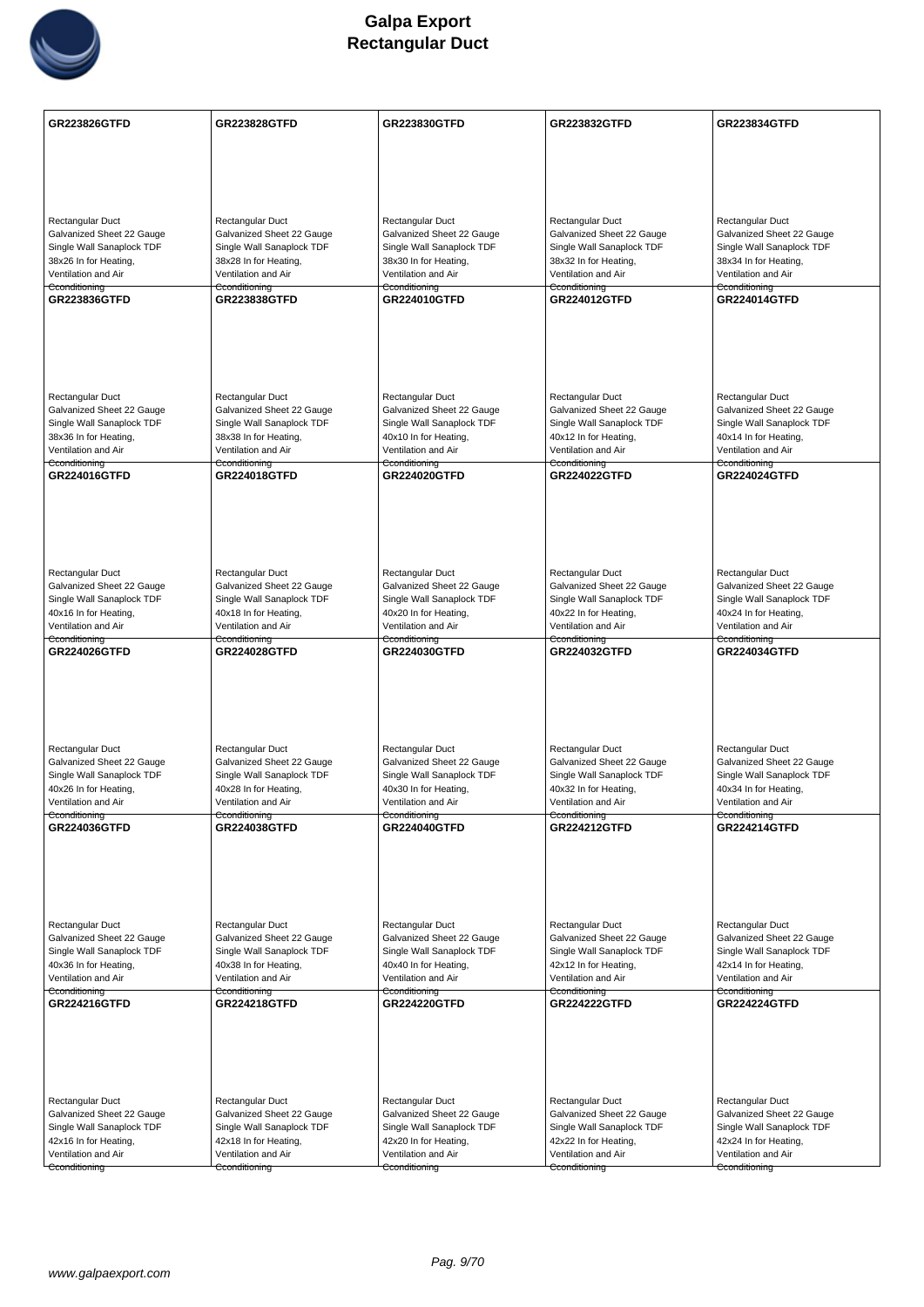

| <b>GR224226GTFD</b>                                | <b>GR224228GTFD</b>                                | GR224230GTFD                                       | <b>GR224232GTFD</b>                                | <b>GR224234GTFD</b>                                |
|----------------------------------------------------|----------------------------------------------------|----------------------------------------------------|----------------------------------------------------|----------------------------------------------------|
|                                                    |                                                    |                                                    |                                                    |                                                    |
|                                                    |                                                    |                                                    |                                                    |                                                    |
|                                                    |                                                    |                                                    |                                                    |                                                    |
| Rectangular Duct                                   | Rectangular Duct                                   | Rectangular Duct                                   | Rectangular Duct                                   | Rectangular Duct                                   |
| Galvanized Sheet 22 Gauge                          | Galvanized Sheet 22 Gauge                          | Galvanized Sheet 22 Gauge                          | Galvanized Sheet 22 Gauge                          | Galvanized Sheet 22 Gauge                          |
| Single Wall Sanaplock TDF                          | Single Wall Sanaplock TDF                          | Single Wall Sanaplock TDF                          | Single Wall Sanaplock TDF                          | Single Wall Sanaplock TDF                          |
| 42x26 In for Heating,<br>Ventilation and Air       | 42x28 In for Heating,<br>Ventilation and Air       | 42x30 In for Heating,<br>Ventilation and Air       | 42x32 In for Heating,<br>Ventilation and Air       | 42x34 In for Heating,<br>Ventilation and Air       |
| Cconditioning                                      | Cconditioning                                      | Cconditioning                                      | Cconditioning                                      | Cconditioning                                      |
| <b>GR224236GTFD</b>                                | <b>GR224238GTFD</b>                                | <b>GR224240GTFD</b>                                | <b>GR224242GTFD</b>                                | <b>GR224412GTFD</b>                                |
|                                                    |                                                    |                                                    |                                                    |                                                    |
|                                                    |                                                    |                                                    |                                                    |                                                    |
|                                                    |                                                    |                                                    |                                                    |                                                    |
| Rectangular Duct                                   | Rectangular Duct                                   | Rectangular Duct                                   | Rectangular Duct                                   | Rectangular Duct                                   |
| Galvanized Sheet 22 Gauge                          | Galvanized Sheet 22 Gauge                          | Galvanized Sheet 22 Gauge                          | Galvanized Sheet 22 Gauge                          | Galvanized Sheet 22 Gauge                          |
| Single Wall Sanaplock TDF<br>42x36 In for Heating, | Single Wall Sanaplock TDF<br>42x38 In for Heating, | Single Wall Sanaplock TDF<br>42x40 In for Heating, | Single Wall Sanaplock TDF<br>42x42 In for Heating, | Single Wall Sanaplock TDF<br>44x12 In for Heating, |
| Ventilation and Air                                | Ventilation and Air                                | Ventilation and Air                                | Ventilation and Air                                | Ventilation and Air                                |
| Cconditioning<br><b>GR224414GTFD</b>               | Cconditioning<br><b>GR224416GTFD</b>               | Cconditioning<br><b>GR224418GTFD</b>               | Cconditioning<br><b>GR224420GTFD</b>               | Cconditioning<br><b>GR224422GTFD</b>               |
|                                                    |                                                    |                                                    |                                                    |                                                    |
|                                                    |                                                    |                                                    |                                                    |                                                    |
|                                                    |                                                    |                                                    |                                                    |                                                    |
|                                                    |                                                    |                                                    |                                                    |                                                    |
| Rectangular Duct<br>Galvanized Sheet 22 Gauge      | Rectangular Duct<br>Galvanized Sheet 22 Gauge      | Rectangular Duct<br>Galvanized Sheet 22 Gauge      | Rectangular Duct<br>Galvanized Sheet 22 Gauge      | Rectangular Duct<br>Galvanized Sheet 22 Gauge      |
| Single Wall Sanaplock TDF                          | Single Wall Sanaplock TDF                          | Single Wall Sanaplock TDF                          | Single Wall Sanaplock TDF                          | Single Wall Sanaplock TDF                          |
| 44x14 In for Heating,                              | 44x16 In for Heating,                              | 44x18 In for Heating,                              | 44x20 In for Heating,                              | 44x22 In for Heating,                              |
| Ventilation and Air<br>Cconditioning               | Ventilation and Air<br>Cconditioning               | Ventilation and Air<br>Cconditioning               | Ventilation and Air<br>Cconditioning               | Ventilation and Air<br>Cconditioning               |
| <b>GR224424GTFD</b>                                | <b>GR224426GTFD</b>                                | <b>GR224428GTFD</b>                                | <b>GR224430GTFD</b>                                | <b>GR224432GTFD</b>                                |
|                                                    |                                                    |                                                    |                                                    |                                                    |
|                                                    |                                                    |                                                    |                                                    |                                                    |
|                                                    |                                                    |                                                    |                                                    |                                                    |
| Rectangular Duct                                   | Rectangular Duct                                   | Rectangular Duct                                   | Rectangular Duct                                   | Rectangular Duct                                   |
| Galvanized Sheet 22 Gauge                          | Galvanized Sheet 22 Gauge                          | Galvanized Sheet 22 Gauge                          | Galvanized Sheet 22 Gauge                          | Galvanized Sheet 22 Gauge                          |
| Single Wall Sanaplock TDF<br>44x24 In for Heating, | Single Wall Sanaplock TDF<br>44x26 In for Heating, | Single Wall Sanaplock TDF<br>44x28 In for Heating, | Single Wall Sanaplock TDF<br>44x30 In for Heating, | Single Wall Sanaplock TDF<br>44x32 In for Heating, |
| Ventilation and Air                                | Ventilation and Air                                | Ventilation and Air                                | Ventilation and Air                                | Ventilation and Air                                |
| Cconditioning<br><b>GR224434GTFD</b>               | Cconditioning<br><b>GR224436GTFD</b>               | Cconditioning<br><b>GR224438GTFD</b>               | Cconditioning<br><b>GR224440GTFD</b>               | Cconditioning<br><b>GR224442GTFD</b>               |
|                                                    |                                                    |                                                    |                                                    |                                                    |
|                                                    |                                                    |                                                    |                                                    |                                                    |
|                                                    |                                                    |                                                    |                                                    |                                                    |
|                                                    |                                                    |                                                    |                                                    |                                                    |
| Rectangular Duct<br>Galvanized Sheet 22 Gauge      | Rectangular Duct<br>Galvanized Sheet 22 Gauge      | Rectangular Duct<br>Galvanized Sheet 22 Gauge      | Rectangular Duct<br>Galvanized Sheet 22 Gauge      | Rectangular Duct<br>Galvanized Sheet 22 Gauge      |
| Single Wall Sanaplock TDF                          | Single Wall Sanaplock TDF                          | Single Wall Sanaplock TDF                          | Single Wall Sanaplock TDF                          | Single Wall Sanaplock TDF                          |
| 44x34 In for Heating,                              | 44x36 In for Heating,                              | 44x38 In for Heating,                              | 44x40 In for Heating,                              | 44x42 In for Heating,                              |
| Ventilation and Air<br>Cconditioning               | Ventilation and Air<br>Cconditioning               | Ventilation and Air<br>Cconditioning               | Ventilation and Air<br>Cconditioning               | Ventilation and Air<br>Cconditioning               |
| <b>GR224444GTFD</b>                                | <b>GR224612GTFD</b>                                | <b>GR224614GTFD</b>                                | <b>GR224616GTFD</b>                                | <b>GR224618GTFD</b>                                |
|                                                    |                                                    |                                                    |                                                    |                                                    |
|                                                    |                                                    |                                                    |                                                    |                                                    |
|                                                    |                                                    |                                                    |                                                    |                                                    |
|                                                    |                                                    |                                                    |                                                    |                                                    |
| Rectangular Duct<br>Galvanized Sheet 22 Gauge      | Rectangular Duct<br>Galvanized Sheet 22 Gauge      | Rectangular Duct<br>Galvanized Sheet 22 Gauge      | Rectangular Duct<br>Galvanized Sheet 22 Gauge      | Rectangular Duct<br>Galvanized Sheet 22 Gauge      |
| Single Wall Sanaplock TDF                          | Single Wall Sanaplock TDF                          | Single Wall Sanaplock TDF                          | Single Wall Sanaplock TDF                          | Single Wall Sanaplock TDF                          |
| 44x44 In for Heating,                              | 46x12 In for Heating,                              | 46x14 In for Heating,                              | 46x16 In for Heating,                              | 46x18 In for Heating,                              |
| Ventilation and Air<br>Cconditioning               | Ventilation and Air<br>Cconditioning               | Ventilation and Air<br>Cconditioning               | Ventilation and Air<br>Cconditioning               | Ventilation and Air<br>Cconditioning               |
|                                                    |                                                    |                                                    |                                                    |                                                    |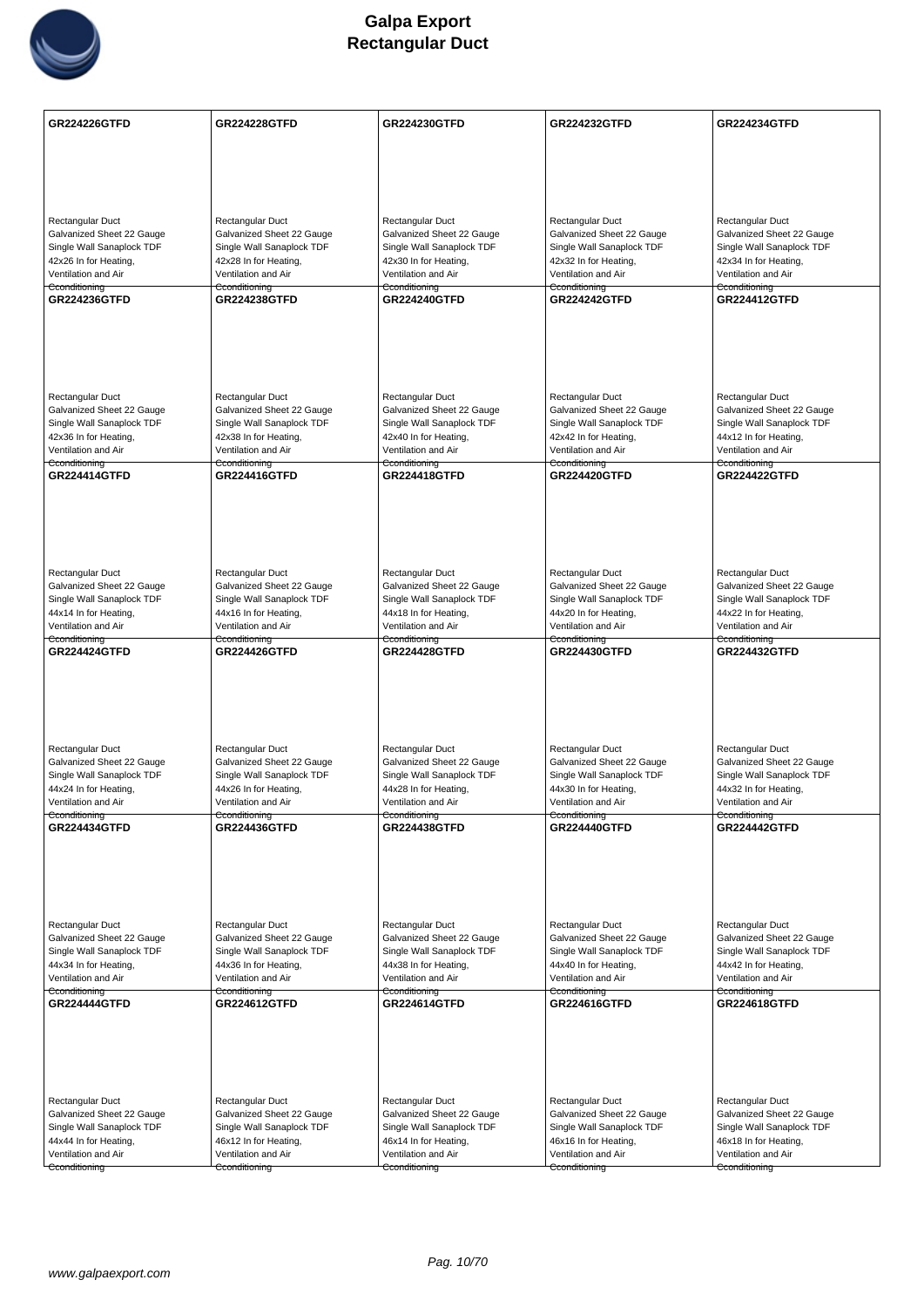

| Rectangular Duct<br>Rectangular Duct<br>Rectangular Duct<br>Rectangular Duct<br>Rectangular Duct<br>Galvanized Sheet 22 Gauge<br>Galvanized Sheet 22 Gauge<br>Galvanized Sheet 22 Gauge<br>Galvanized Sheet 22 Gauge<br>Galvanized Sheet 22 Gauge<br>Single Wall Sanaplock TDF<br>Single Wall Sanaplock TDF<br>Single Wall Sanaplock TDF<br>Single Wall Sanaplock TDF<br>Single Wall Sanaplock TDF<br>46x20 In for Heating,<br>46x22 In for Heating,<br>46x24 In for Heating,<br>46x26 In for Heating,<br>46x28 In for Heating,<br>Ventilation and Air<br>Ventilation and Air<br>Ventilation and Air<br>Ventilation and Air<br>Ventilation and Air<br>Cconditioning<br>Cconditioning<br>Cconditioning<br>Cconditioning<br>Cconditioning<br>GR224630GTFD<br><b>GR224632GTFD</b><br><b>GR224634GTFD</b><br><b>GR224636GTFD</b><br><b>GR224638GTFD</b><br>Rectangular Duct<br>Rectangular Duct<br>Rectangular Duct<br>Rectangular Duct<br>Rectangular Duct<br>Galvanized Sheet 22 Gauge<br>Galvanized Sheet 22 Gauge<br>Galvanized Sheet 22 Gauge<br>Galvanized Sheet 22 Gauge<br>Galvanized Sheet 22 Gauge<br>Single Wall Sanaplock TDF<br>Single Wall Sanaplock TDF<br>Single Wall Sanaplock TDF<br>Single Wall Sanaplock TDF<br>Single Wall Sanaplock TDF<br>46x30 In for Heating,<br>46x32 In for Heating,<br>46x34 In for Heating,<br>46x36 In for Heating,<br>46x38 In for Heating,<br>Ventilation and Air<br>Ventilation and Air<br>Ventilation and Air<br>Ventilation and Air<br>Ventilation and Air<br>Cconditioning<br>Cconditioning<br>Cconditioning<br>Cconditioning<br>Cconditioning<br><b>GR224640GTFD</b><br><b>GR224642GTFD</b><br><b>GR224644GTFD</b><br><b>GR224646GTFD</b><br><b>GR224812GTFD</b><br>Rectangular Duct<br>Rectangular Duct<br>Rectangular Duct<br>Rectangular Duct<br>Rectangular Duct<br>Galvanized Sheet 22 Gauge<br>Galvanized Sheet 22 Gauge<br>Galvanized Sheet 22 Gauge<br>Galvanized Sheet 22 Gauge<br>Galvanized Sheet 22 Gauge<br>Single Wall Sanaplock TDF<br>Single Wall Sanaplock TDF<br>Single Wall Sanaplock TDF<br>Single Wall Sanaplock TDF<br>Single Wall Sanaplock TDF<br>46x40 In for Heating,<br>46x42 In for Heating,<br>46x44 In for Heating,<br>46x46 In for Heating,<br>48x12 In for Heating,<br>Ventilation and Air<br>Ventilation and Air<br>Ventilation and Air<br>Ventilation and Air<br>Ventilation and Air<br>Cconditioning<br>Cconditioning<br>Cconditioning<br>Cconditioning<br>Cconditioning<br>GR224814GTFD<br><b>GR224816GTFD</b><br><b>GR224818GTFD</b><br><b>GR224820GTFD</b><br><b>GR224822GTFD</b><br>Rectangular Duct<br>Rectangular Duct<br>Rectangular Duct<br>Rectangular Duct<br>Rectangular Duct<br>Galvanized Sheet 22 Gauge<br>Galvanized Sheet 22 Gauge<br>Galvanized Sheet 22 Gauge<br>Galvanized Sheet 22 Gauge<br>Galvanized Sheet 22 Gauge<br>Single Wall Sanaplock TDF<br>Single Wall Sanaplock TDF<br>Single Wall Sanaplock TDF<br>Single Wall Sanaplock TDF<br>Single Wall Sanaplock TDF<br>48x14 In for Heating,<br>48x16 In for Heating,<br>48x18 In for Heating,<br>48x20 In for Heating,<br>48x22 In for Heating,<br>Ventilation and Air<br>Ventilation and Air<br>Ventilation and Air<br>Ventilation and Air<br>Ventilation and Air<br>Cconditioning<br>Cconditioning<br>Cconditioning<br>Cconditioning<br><b>GR224824GTFD</b><br><b>GR224826GTFD</b><br><b>GR224828GTFD</b><br>GR224830GTFD<br><b>GR224832GTFD</b><br>Rectangular Duct<br>Rectangular Duct<br>Rectangular Duct<br>Rectangular Duct<br>Rectangular Duct<br>Galvanized Sheet 22 Gauge<br>Galvanized Sheet 22 Gauge<br>Galvanized Sheet 22 Gauge<br>Galvanized Sheet 22 Gauge<br>Galvanized Sheet 22 Gauge<br>Single Wall Sanaplock TDF<br>Single Wall Sanaplock TDF<br>Single Wall Sanaplock TDF<br>Single Wall Sanaplock TDF<br>Single Wall Sanaplock TDF<br>48x24 In for Heating,<br>48x26 In for Heating,<br>48x28 In for Heating,<br>48x30 In for Heating,<br>48x32 In for Heating,<br>Ventilation and Air<br>Ventilation and Air<br>Ventilation and Air<br>Ventilation and Air<br>Ventilation and Air<br>Cconditioning<br>Cconditioning<br>Cconditioning<br>Cconditioning<br>Cconditioning<br><b>GR224834GTFD</b><br><b>GR224838GTFD</b><br><b>GR224840GTFD</b><br><b>GR224842GTFD</b><br><b>GR224836GTFD</b><br>Rectangular Duct<br>Rectangular Duct<br>Rectangular Duct<br>Rectangular Duct<br>Rectangular Duct<br>Galvanized Sheet 22 Gauge<br>Galvanized Sheet 22 Gauge<br>Galvanized Sheet 22 Gauge<br>Galvanized Sheet 22 Gauge<br>Galvanized Sheet 22 Gauge<br>Single Wall Sanaplock TDF<br>Single Wall Sanaplock TDF<br>Single Wall Sanaplock TDF<br>Single Wall Sanaplock TDF<br>Single Wall Sanaplock TDF<br>48x34 In for Heating,<br>48x36 In for Heating,<br>48x38 In for Heating,<br>48x40 In for Heating,<br>48x42 In for Heating,<br>Ventilation and Air<br>Ventilation and Air<br>Ventilation and Air<br>Ventilation and Air<br>Ventilation and Air<br>Cconditioning<br>Cconditioning<br>Cconditioning<br>Cconditioning<br>Cconditioning | <b>GR224620GTFD</b> | <b>GR224622GTFD</b> | <b>GR224624GTFD</b> | <b>GR224626GTFD</b> | <b>GR224628GTFD</b> |
|-------------------------------------------------------------------------------------------------------------------------------------------------------------------------------------------------------------------------------------------------------------------------------------------------------------------------------------------------------------------------------------------------------------------------------------------------------------------------------------------------------------------------------------------------------------------------------------------------------------------------------------------------------------------------------------------------------------------------------------------------------------------------------------------------------------------------------------------------------------------------------------------------------------------------------------------------------------------------------------------------------------------------------------------------------------------------------------------------------------------------------------------------------------------------------------------------------------------------------------------------------------------------------------------------------------------------------------------------------------------------------------------------------------------------------------------------------------------------------------------------------------------------------------------------------------------------------------------------------------------------------------------------------------------------------------------------------------------------------------------------------------------------------------------------------------------------------------------------------------------------------------------------------------------------------------------------------------------------------------------------------------------------------------------------------------------------------------------------------------------------------------------------------------------------------------------------------------------------------------------------------------------------------------------------------------------------------------------------------------------------------------------------------------------------------------------------------------------------------------------------------------------------------------------------------------------------------------------------------------------------------------------------------------------------------------------------------------------------------------------------------------------------------------------------------------------------------------------------------------------------------------------------------------------------------------------------------------------------------------------------------------------------------------------------------------------------------------------------------------------------------------------------------------------------------------------------------------------------------------------------------------------------------------------------------------------------------------------------------------------------------------------------------------------------------------------------------------------------------------------------------------------------------------------------------------------------------------------------------------------------------------------------------------------------------------------------------------------------------------------------------------------------------------------------------------------------------------------------------------------------------------------------------------------------------------------------------------------------------------------------------------------------------------------------------------------------------------------------------------------------------------------------------------------------------------------------------------------------------------------------------------------------------------------------------------------------------------------------------------------------------------------------------------------------------------------------------------------------------------------------------------------------------------------------------------------------------------------------------------------------------------------------------------------------------------------------------------------------------------------------------------------------------------------------------------------------------------------------------------------------------------------------------------------------------------------------------------------------------------------------------------------------|---------------------|---------------------|---------------------|---------------------|---------------------|
|                                                                                                                                                                                                                                                                                                                                                                                                                                                                                                                                                                                                                                                                                                                                                                                                                                                                                                                                                                                                                                                                                                                                                                                                                                                                                                                                                                                                                                                                                                                                                                                                                                                                                                                                                                                                                                                                                                                                                                                                                                                                                                                                                                                                                                                                                                                                                                                                                                                                                                                                                                                                                                                                                                                                                                                                                                                                                                                                                                                                                                                                                                                                                                                                                                                                                                                                                                                                                                                                                                                                                                                                                                                                                                                                                                                                                                                                                                                                                                                                                                                                                                                                                                                                                                                                                                                                                                                                                                                                                                                                                                                                                                                                                                                                                                                                                                                                                                                                                                                                                         |                     |                     |                     |                     |                     |
|                                                                                                                                                                                                                                                                                                                                                                                                                                                                                                                                                                                                                                                                                                                                                                                                                                                                                                                                                                                                                                                                                                                                                                                                                                                                                                                                                                                                                                                                                                                                                                                                                                                                                                                                                                                                                                                                                                                                                                                                                                                                                                                                                                                                                                                                                                                                                                                                                                                                                                                                                                                                                                                                                                                                                                                                                                                                                                                                                                                                                                                                                                                                                                                                                                                                                                                                                                                                                                                                                                                                                                                                                                                                                                                                                                                                                                                                                                                                                                                                                                                                                                                                                                                                                                                                                                                                                                                                                                                                                                                                                                                                                                                                                                                                                                                                                                                                                                                                                                                                                         |                     |                     |                     |                     |                     |
|                                                                                                                                                                                                                                                                                                                                                                                                                                                                                                                                                                                                                                                                                                                                                                                                                                                                                                                                                                                                                                                                                                                                                                                                                                                                                                                                                                                                                                                                                                                                                                                                                                                                                                                                                                                                                                                                                                                                                                                                                                                                                                                                                                                                                                                                                                                                                                                                                                                                                                                                                                                                                                                                                                                                                                                                                                                                                                                                                                                                                                                                                                                                                                                                                                                                                                                                                                                                                                                                                                                                                                                                                                                                                                                                                                                                                                                                                                                                                                                                                                                                                                                                                                                                                                                                                                                                                                                                                                                                                                                                                                                                                                                                                                                                                                                                                                                                                                                                                                                                                         |                     |                     |                     |                     |                     |
|                                                                                                                                                                                                                                                                                                                                                                                                                                                                                                                                                                                                                                                                                                                                                                                                                                                                                                                                                                                                                                                                                                                                                                                                                                                                                                                                                                                                                                                                                                                                                                                                                                                                                                                                                                                                                                                                                                                                                                                                                                                                                                                                                                                                                                                                                                                                                                                                                                                                                                                                                                                                                                                                                                                                                                                                                                                                                                                                                                                                                                                                                                                                                                                                                                                                                                                                                                                                                                                                                                                                                                                                                                                                                                                                                                                                                                                                                                                                                                                                                                                                                                                                                                                                                                                                                                                                                                                                                                                                                                                                                                                                                                                                                                                                                                                                                                                                                                                                                                                                                         |                     |                     |                     |                     |                     |
|                                                                                                                                                                                                                                                                                                                                                                                                                                                                                                                                                                                                                                                                                                                                                                                                                                                                                                                                                                                                                                                                                                                                                                                                                                                                                                                                                                                                                                                                                                                                                                                                                                                                                                                                                                                                                                                                                                                                                                                                                                                                                                                                                                                                                                                                                                                                                                                                                                                                                                                                                                                                                                                                                                                                                                                                                                                                                                                                                                                                                                                                                                                                                                                                                                                                                                                                                                                                                                                                                                                                                                                                                                                                                                                                                                                                                                                                                                                                                                                                                                                                                                                                                                                                                                                                                                                                                                                                                                                                                                                                                                                                                                                                                                                                                                                                                                                                                                                                                                                                                         |                     |                     |                     |                     |                     |
|                                                                                                                                                                                                                                                                                                                                                                                                                                                                                                                                                                                                                                                                                                                                                                                                                                                                                                                                                                                                                                                                                                                                                                                                                                                                                                                                                                                                                                                                                                                                                                                                                                                                                                                                                                                                                                                                                                                                                                                                                                                                                                                                                                                                                                                                                                                                                                                                                                                                                                                                                                                                                                                                                                                                                                                                                                                                                                                                                                                                                                                                                                                                                                                                                                                                                                                                                                                                                                                                                                                                                                                                                                                                                                                                                                                                                                                                                                                                                                                                                                                                                                                                                                                                                                                                                                                                                                                                                                                                                                                                                                                                                                                                                                                                                                                                                                                                                                                                                                                                                         |                     |                     |                     |                     |                     |
|                                                                                                                                                                                                                                                                                                                                                                                                                                                                                                                                                                                                                                                                                                                                                                                                                                                                                                                                                                                                                                                                                                                                                                                                                                                                                                                                                                                                                                                                                                                                                                                                                                                                                                                                                                                                                                                                                                                                                                                                                                                                                                                                                                                                                                                                                                                                                                                                                                                                                                                                                                                                                                                                                                                                                                                                                                                                                                                                                                                                                                                                                                                                                                                                                                                                                                                                                                                                                                                                                                                                                                                                                                                                                                                                                                                                                                                                                                                                                                                                                                                                                                                                                                                                                                                                                                                                                                                                                                                                                                                                                                                                                                                                                                                                                                                                                                                                                                                                                                                                                         |                     |                     |                     |                     |                     |
|                                                                                                                                                                                                                                                                                                                                                                                                                                                                                                                                                                                                                                                                                                                                                                                                                                                                                                                                                                                                                                                                                                                                                                                                                                                                                                                                                                                                                                                                                                                                                                                                                                                                                                                                                                                                                                                                                                                                                                                                                                                                                                                                                                                                                                                                                                                                                                                                                                                                                                                                                                                                                                                                                                                                                                                                                                                                                                                                                                                                                                                                                                                                                                                                                                                                                                                                                                                                                                                                                                                                                                                                                                                                                                                                                                                                                                                                                                                                                                                                                                                                                                                                                                                                                                                                                                                                                                                                                                                                                                                                                                                                                                                                                                                                                                                                                                                                                                                                                                                                                         |                     |                     |                     |                     |                     |
|                                                                                                                                                                                                                                                                                                                                                                                                                                                                                                                                                                                                                                                                                                                                                                                                                                                                                                                                                                                                                                                                                                                                                                                                                                                                                                                                                                                                                                                                                                                                                                                                                                                                                                                                                                                                                                                                                                                                                                                                                                                                                                                                                                                                                                                                                                                                                                                                                                                                                                                                                                                                                                                                                                                                                                                                                                                                                                                                                                                                                                                                                                                                                                                                                                                                                                                                                                                                                                                                                                                                                                                                                                                                                                                                                                                                                                                                                                                                                                                                                                                                                                                                                                                                                                                                                                                                                                                                                                                                                                                                                                                                                                                                                                                                                                                                                                                                                                                                                                                                                         |                     |                     |                     |                     |                     |
|                                                                                                                                                                                                                                                                                                                                                                                                                                                                                                                                                                                                                                                                                                                                                                                                                                                                                                                                                                                                                                                                                                                                                                                                                                                                                                                                                                                                                                                                                                                                                                                                                                                                                                                                                                                                                                                                                                                                                                                                                                                                                                                                                                                                                                                                                                                                                                                                                                                                                                                                                                                                                                                                                                                                                                                                                                                                                                                                                                                                                                                                                                                                                                                                                                                                                                                                                                                                                                                                                                                                                                                                                                                                                                                                                                                                                                                                                                                                                                                                                                                                                                                                                                                                                                                                                                                                                                                                                                                                                                                                                                                                                                                                                                                                                                                                                                                                                                                                                                                                                         |                     |                     |                     |                     |                     |
|                                                                                                                                                                                                                                                                                                                                                                                                                                                                                                                                                                                                                                                                                                                                                                                                                                                                                                                                                                                                                                                                                                                                                                                                                                                                                                                                                                                                                                                                                                                                                                                                                                                                                                                                                                                                                                                                                                                                                                                                                                                                                                                                                                                                                                                                                                                                                                                                                                                                                                                                                                                                                                                                                                                                                                                                                                                                                                                                                                                                                                                                                                                                                                                                                                                                                                                                                                                                                                                                                                                                                                                                                                                                                                                                                                                                                                                                                                                                                                                                                                                                                                                                                                                                                                                                                                                                                                                                                                                                                                                                                                                                                                                                                                                                                                                                                                                                                                                                                                                                                         |                     |                     |                     |                     |                     |
|                                                                                                                                                                                                                                                                                                                                                                                                                                                                                                                                                                                                                                                                                                                                                                                                                                                                                                                                                                                                                                                                                                                                                                                                                                                                                                                                                                                                                                                                                                                                                                                                                                                                                                                                                                                                                                                                                                                                                                                                                                                                                                                                                                                                                                                                                                                                                                                                                                                                                                                                                                                                                                                                                                                                                                                                                                                                                                                                                                                                                                                                                                                                                                                                                                                                                                                                                                                                                                                                                                                                                                                                                                                                                                                                                                                                                                                                                                                                                                                                                                                                                                                                                                                                                                                                                                                                                                                                                                                                                                                                                                                                                                                                                                                                                                                                                                                                                                                                                                                                                         |                     |                     |                     |                     |                     |
|                                                                                                                                                                                                                                                                                                                                                                                                                                                                                                                                                                                                                                                                                                                                                                                                                                                                                                                                                                                                                                                                                                                                                                                                                                                                                                                                                                                                                                                                                                                                                                                                                                                                                                                                                                                                                                                                                                                                                                                                                                                                                                                                                                                                                                                                                                                                                                                                                                                                                                                                                                                                                                                                                                                                                                                                                                                                                                                                                                                                                                                                                                                                                                                                                                                                                                                                                                                                                                                                                                                                                                                                                                                                                                                                                                                                                                                                                                                                                                                                                                                                                                                                                                                                                                                                                                                                                                                                                                                                                                                                                                                                                                                                                                                                                                                                                                                                                                                                                                                                                         |                     |                     |                     |                     |                     |
|                                                                                                                                                                                                                                                                                                                                                                                                                                                                                                                                                                                                                                                                                                                                                                                                                                                                                                                                                                                                                                                                                                                                                                                                                                                                                                                                                                                                                                                                                                                                                                                                                                                                                                                                                                                                                                                                                                                                                                                                                                                                                                                                                                                                                                                                                                                                                                                                                                                                                                                                                                                                                                                                                                                                                                                                                                                                                                                                                                                                                                                                                                                                                                                                                                                                                                                                                                                                                                                                                                                                                                                                                                                                                                                                                                                                                                                                                                                                                                                                                                                                                                                                                                                                                                                                                                                                                                                                                                                                                                                                                                                                                                                                                                                                                                                                                                                                                                                                                                                                                         |                     |                     |                     |                     |                     |
|                                                                                                                                                                                                                                                                                                                                                                                                                                                                                                                                                                                                                                                                                                                                                                                                                                                                                                                                                                                                                                                                                                                                                                                                                                                                                                                                                                                                                                                                                                                                                                                                                                                                                                                                                                                                                                                                                                                                                                                                                                                                                                                                                                                                                                                                                                                                                                                                                                                                                                                                                                                                                                                                                                                                                                                                                                                                                                                                                                                                                                                                                                                                                                                                                                                                                                                                                                                                                                                                                                                                                                                                                                                                                                                                                                                                                                                                                                                                                                                                                                                                                                                                                                                                                                                                                                                                                                                                                                                                                                                                                                                                                                                                                                                                                                                                                                                                                                                                                                                                                         |                     |                     |                     |                     |                     |
|                                                                                                                                                                                                                                                                                                                                                                                                                                                                                                                                                                                                                                                                                                                                                                                                                                                                                                                                                                                                                                                                                                                                                                                                                                                                                                                                                                                                                                                                                                                                                                                                                                                                                                                                                                                                                                                                                                                                                                                                                                                                                                                                                                                                                                                                                                                                                                                                                                                                                                                                                                                                                                                                                                                                                                                                                                                                                                                                                                                                                                                                                                                                                                                                                                                                                                                                                                                                                                                                                                                                                                                                                                                                                                                                                                                                                                                                                                                                                                                                                                                                                                                                                                                                                                                                                                                                                                                                                                                                                                                                                                                                                                                                                                                                                                                                                                                                                                                                                                                                                         |                     |                     |                     |                     |                     |
|                                                                                                                                                                                                                                                                                                                                                                                                                                                                                                                                                                                                                                                                                                                                                                                                                                                                                                                                                                                                                                                                                                                                                                                                                                                                                                                                                                                                                                                                                                                                                                                                                                                                                                                                                                                                                                                                                                                                                                                                                                                                                                                                                                                                                                                                                                                                                                                                                                                                                                                                                                                                                                                                                                                                                                                                                                                                                                                                                                                                                                                                                                                                                                                                                                                                                                                                                                                                                                                                                                                                                                                                                                                                                                                                                                                                                                                                                                                                                                                                                                                                                                                                                                                                                                                                                                                                                                                                                                                                                                                                                                                                                                                                                                                                                                                                                                                                                                                                                                                                                         |                     |                     |                     |                     |                     |
|                                                                                                                                                                                                                                                                                                                                                                                                                                                                                                                                                                                                                                                                                                                                                                                                                                                                                                                                                                                                                                                                                                                                                                                                                                                                                                                                                                                                                                                                                                                                                                                                                                                                                                                                                                                                                                                                                                                                                                                                                                                                                                                                                                                                                                                                                                                                                                                                                                                                                                                                                                                                                                                                                                                                                                                                                                                                                                                                                                                                                                                                                                                                                                                                                                                                                                                                                                                                                                                                                                                                                                                                                                                                                                                                                                                                                                                                                                                                                                                                                                                                                                                                                                                                                                                                                                                                                                                                                                                                                                                                                                                                                                                                                                                                                                                                                                                                                                                                                                                                                         |                     |                     |                     |                     |                     |
|                                                                                                                                                                                                                                                                                                                                                                                                                                                                                                                                                                                                                                                                                                                                                                                                                                                                                                                                                                                                                                                                                                                                                                                                                                                                                                                                                                                                                                                                                                                                                                                                                                                                                                                                                                                                                                                                                                                                                                                                                                                                                                                                                                                                                                                                                                                                                                                                                                                                                                                                                                                                                                                                                                                                                                                                                                                                                                                                                                                                                                                                                                                                                                                                                                                                                                                                                                                                                                                                                                                                                                                                                                                                                                                                                                                                                                                                                                                                                                                                                                                                                                                                                                                                                                                                                                                                                                                                                                                                                                                                                                                                                                                                                                                                                                                                                                                                                                                                                                                                                         |                     |                     |                     |                     |                     |
|                                                                                                                                                                                                                                                                                                                                                                                                                                                                                                                                                                                                                                                                                                                                                                                                                                                                                                                                                                                                                                                                                                                                                                                                                                                                                                                                                                                                                                                                                                                                                                                                                                                                                                                                                                                                                                                                                                                                                                                                                                                                                                                                                                                                                                                                                                                                                                                                                                                                                                                                                                                                                                                                                                                                                                                                                                                                                                                                                                                                                                                                                                                                                                                                                                                                                                                                                                                                                                                                                                                                                                                                                                                                                                                                                                                                                                                                                                                                                                                                                                                                                                                                                                                                                                                                                                                                                                                                                                                                                                                                                                                                                                                                                                                                                                                                                                                                                                                                                                                                                         |                     |                     |                     |                     |                     |
|                                                                                                                                                                                                                                                                                                                                                                                                                                                                                                                                                                                                                                                                                                                                                                                                                                                                                                                                                                                                                                                                                                                                                                                                                                                                                                                                                                                                                                                                                                                                                                                                                                                                                                                                                                                                                                                                                                                                                                                                                                                                                                                                                                                                                                                                                                                                                                                                                                                                                                                                                                                                                                                                                                                                                                                                                                                                                                                                                                                                                                                                                                                                                                                                                                                                                                                                                                                                                                                                                                                                                                                                                                                                                                                                                                                                                                                                                                                                                                                                                                                                                                                                                                                                                                                                                                                                                                                                                                                                                                                                                                                                                                                                                                                                                                                                                                                                                                                                                                                                                         |                     |                     |                     |                     |                     |
|                                                                                                                                                                                                                                                                                                                                                                                                                                                                                                                                                                                                                                                                                                                                                                                                                                                                                                                                                                                                                                                                                                                                                                                                                                                                                                                                                                                                                                                                                                                                                                                                                                                                                                                                                                                                                                                                                                                                                                                                                                                                                                                                                                                                                                                                                                                                                                                                                                                                                                                                                                                                                                                                                                                                                                                                                                                                                                                                                                                                                                                                                                                                                                                                                                                                                                                                                                                                                                                                                                                                                                                                                                                                                                                                                                                                                                                                                                                                                                                                                                                                                                                                                                                                                                                                                                                                                                                                                                                                                                                                                                                                                                                                                                                                                                                                                                                                                                                                                                                                                         |                     |                     |                     |                     |                     |
|                                                                                                                                                                                                                                                                                                                                                                                                                                                                                                                                                                                                                                                                                                                                                                                                                                                                                                                                                                                                                                                                                                                                                                                                                                                                                                                                                                                                                                                                                                                                                                                                                                                                                                                                                                                                                                                                                                                                                                                                                                                                                                                                                                                                                                                                                                                                                                                                                                                                                                                                                                                                                                                                                                                                                                                                                                                                                                                                                                                                                                                                                                                                                                                                                                                                                                                                                                                                                                                                                                                                                                                                                                                                                                                                                                                                                                                                                                                                                                                                                                                                                                                                                                                                                                                                                                                                                                                                                                                                                                                                                                                                                                                                                                                                                                                                                                                                                                                                                                                                                         |                     |                     |                     |                     |                     |
|                                                                                                                                                                                                                                                                                                                                                                                                                                                                                                                                                                                                                                                                                                                                                                                                                                                                                                                                                                                                                                                                                                                                                                                                                                                                                                                                                                                                                                                                                                                                                                                                                                                                                                                                                                                                                                                                                                                                                                                                                                                                                                                                                                                                                                                                                                                                                                                                                                                                                                                                                                                                                                                                                                                                                                                                                                                                                                                                                                                                                                                                                                                                                                                                                                                                                                                                                                                                                                                                                                                                                                                                                                                                                                                                                                                                                                                                                                                                                                                                                                                                                                                                                                                                                                                                                                                                                                                                                                                                                                                                                                                                                                                                                                                                                                                                                                                                                                                                                                                                                         |                     |                     |                     |                     |                     |
|                                                                                                                                                                                                                                                                                                                                                                                                                                                                                                                                                                                                                                                                                                                                                                                                                                                                                                                                                                                                                                                                                                                                                                                                                                                                                                                                                                                                                                                                                                                                                                                                                                                                                                                                                                                                                                                                                                                                                                                                                                                                                                                                                                                                                                                                                                                                                                                                                                                                                                                                                                                                                                                                                                                                                                                                                                                                                                                                                                                                                                                                                                                                                                                                                                                                                                                                                                                                                                                                                                                                                                                                                                                                                                                                                                                                                                                                                                                                                                                                                                                                                                                                                                                                                                                                                                                                                                                                                                                                                                                                                                                                                                                                                                                                                                                                                                                                                                                                                                                                                         |                     |                     |                     |                     |                     |
|                                                                                                                                                                                                                                                                                                                                                                                                                                                                                                                                                                                                                                                                                                                                                                                                                                                                                                                                                                                                                                                                                                                                                                                                                                                                                                                                                                                                                                                                                                                                                                                                                                                                                                                                                                                                                                                                                                                                                                                                                                                                                                                                                                                                                                                                                                                                                                                                                                                                                                                                                                                                                                                                                                                                                                                                                                                                                                                                                                                                                                                                                                                                                                                                                                                                                                                                                                                                                                                                                                                                                                                                                                                                                                                                                                                                                                                                                                                                                                                                                                                                                                                                                                                                                                                                                                                                                                                                                                                                                                                                                                                                                                                                                                                                                                                                                                                                                                                                                                                                                         |                     |                     |                     |                     |                     |
|                                                                                                                                                                                                                                                                                                                                                                                                                                                                                                                                                                                                                                                                                                                                                                                                                                                                                                                                                                                                                                                                                                                                                                                                                                                                                                                                                                                                                                                                                                                                                                                                                                                                                                                                                                                                                                                                                                                                                                                                                                                                                                                                                                                                                                                                                                                                                                                                                                                                                                                                                                                                                                                                                                                                                                                                                                                                                                                                                                                                                                                                                                                                                                                                                                                                                                                                                                                                                                                                                                                                                                                                                                                                                                                                                                                                                                                                                                                                                                                                                                                                                                                                                                                                                                                                                                                                                                                                                                                                                                                                                                                                                                                                                                                                                                                                                                                                                                                                                                                                                         |                     |                     |                     |                     |                     |
|                                                                                                                                                                                                                                                                                                                                                                                                                                                                                                                                                                                                                                                                                                                                                                                                                                                                                                                                                                                                                                                                                                                                                                                                                                                                                                                                                                                                                                                                                                                                                                                                                                                                                                                                                                                                                                                                                                                                                                                                                                                                                                                                                                                                                                                                                                                                                                                                                                                                                                                                                                                                                                                                                                                                                                                                                                                                                                                                                                                                                                                                                                                                                                                                                                                                                                                                                                                                                                                                                                                                                                                                                                                                                                                                                                                                                                                                                                                                                                                                                                                                                                                                                                                                                                                                                                                                                                                                                                                                                                                                                                                                                                                                                                                                                                                                                                                                                                                                                                                                                         |                     |                     |                     |                     |                     |
|                                                                                                                                                                                                                                                                                                                                                                                                                                                                                                                                                                                                                                                                                                                                                                                                                                                                                                                                                                                                                                                                                                                                                                                                                                                                                                                                                                                                                                                                                                                                                                                                                                                                                                                                                                                                                                                                                                                                                                                                                                                                                                                                                                                                                                                                                                                                                                                                                                                                                                                                                                                                                                                                                                                                                                                                                                                                                                                                                                                                                                                                                                                                                                                                                                                                                                                                                                                                                                                                                                                                                                                                                                                                                                                                                                                                                                                                                                                                                                                                                                                                                                                                                                                                                                                                                                                                                                                                                                                                                                                                                                                                                                                                                                                                                                                                                                                                                                                                                                                                                         |                     |                     |                     |                     |                     |
|                                                                                                                                                                                                                                                                                                                                                                                                                                                                                                                                                                                                                                                                                                                                                                                                                                                                                                                                                                                                                                                                                                                                                                                                                                                                                                                                                                                                                                                                                                                                                                                                                                                                                                                                                                                                                                                                                                                                                                                                                                                                                                                                                                                                                                                                                                                                                                                                                                                                                                                                                                                                                                                                                                                                                                                                                                                                                                                                                                                                                                                                                                                                                                                                                                                                                                                                                                                                                                                                                                                                                                                                                                                                                                                                                                                                                                                                                                                                                                                                                                                                                                                                                                                                                                                                                                                                                                                                                                                                                                                                                                                                                                                                                                                                                                                                                                                                                                                                                                                                                         |                     |                     |                     |                     |                     |
|                                                                                                                                                                                                                                                                                                                                                                                                                                                                                                                                                                                                                                                                                                                                                                                                                                                                                                                                                                                                                                                                                                                                                                                                                                                                                                                                                                                                                                                                                                                                                                                                                                                                                                                                                                                                                                                                                                                                                                                                                                                                                                                                                                                                                                                                                                                                                                                                                                                                                                                                                                                                                                                                                                                                                                                                                                                                                                                                                                                                                                                                                                                                                                                                                                                                                                                                                                                                                                                                                                                                                                                                                                                                                                                                                                                                                                                                                                                                                                                                                                                                                                                                                                                                                                                                                                                                                                                                                                                                                                                                                                                                                                                                                                                                                                                                                                                                                                                                                                                                                         |                     |                     |                     |                     |                     |
|                                                                                                                                                                                                                                                                                                                                                                                                                                                                                                                                                                                                                                                                                                                                                                                                                                                                                                                                                                                                                                                                                                                                                                                                                                                                                                                                                                                                                                                                                                                                                                                                                                                                                                                                                                                                                                                                                                                                                                                                                                                                                                                                                                                                                                                                                                                                                                                                                                                                                                                                                                                                                                                                                                                                                                                                                                                                                                                                                                                                                                                                                                                                                                                                                                                                                                                                                                                                                                                                                                                                                                                                                                                                                                                                                                                                                                                                                                                                                                                                                                                                                                                                                                                                                                                                                                                                                                                                                                                                                                                                                                                                                                                                                                                                                                                                                                                                                                                                                                                                                         |                     |                     |                     |                     |                     |
|                                                                                                                                                                                                                                                                                                                                                                                                                                                                                                                                                                                                                                                                                                                                                                                                                                                                                                                                                                                                                                                                                                                                                                                                                                                                                                                                                                                                                                                                                                                                                                                                                                                                                                                                                                                                                                                                                                                                                                                                                                                                                                                                                                                                                                                                                                                                                                                                                                                                                                                                                                                                                                                                                                                                                                                                                                                                                                                                                                                                                                                                                                                                                                                                                                                                                                                                                                                                                                                                                                                                                                                                                                                                                                                                                                                                                                                                                                                                                                                                                                                                                                                                                                                                                                                                                                                                                                                                                                                                                                                                                                                                                                                                                                                                                                                                                                                                                                                                                                                                                         |                     |                     |                     |                     |                     |
|                                                                                                                                                                                                                                                                                                                                                                                                                                                                                                                                                                                                                                                                                                                                                                                                                                                                                                                                                                                                                                                                                                                                                                                                                                                                                                                                                                                                                                                                                                                                                                                                                                                                                                                                                                                                                                                                                                                                                                                                                                                                                                                                                                                                                                                                                                                                                                                                                                                                                                                                                                                                                                                                                                                                                                                                                                                                                                                                                                                                                                                                                                                                                                                                                                                                                                                                                                                                                                                                                                                                                                                                                                                                                                                                                                                                                                                                                                                                                                                                                                                                                                                                                                                                                                                                                                                                                                                                                                                                                                                                                                                                                                                                                                                                                                                                                                                                                                                                                                                                                         |                     |                     |                     |                     |                     |
|                                                                                                                                                                                                                                                                                                                                                                                                                                                                                                                                                                                                                                                                                                                                                                                                                                                                                                                                                                                                                                                                                                                                                                                                                                                                                                                                                                                                                                                                                                                                                                                                                                                                                                                                                                                                                                                                                                                                                                                                                                                                                                                                                                                                                                                                                                                                                                                                                                                                                                                                                                                                                                                                                                                                                                                                                                                                                                                                                                                                                                                                                                                                                                                                                                                                                                                                                                                                                                                                                                                                                                                                                                                                                                                                                                                                                                                                                                                                                                                                                                                                                                                                                                                                                                                                                                                                                                                                                                                                                                                                                                                                                                                                                                                                                                                                                                                                                                                                                                                                                         |                     |                     |                     |                     |                     |
|                                                                                                                                                                                                                                                                                                                                                                                                                                                                                                                                                                                                                                                                                                                                                                                                                                                                                                                                                                                                                                                                                                                                                                                                                                                                                                                                                                                                                                                                                                                                                                                                                                                                                                                                                                                                                                                                                                                                                                                                                                                                                                                                                                                                                                                                                                                                                                                                                                                                                                                                                                                                                                                                                                                                                                                                                                                                                                                                                                                                                                                                                                                                                                                                                                                                                                                                                                                                                                                                                                                                                                                                                                                                                                                                                                                                                                                                                                                                                                                                                                                                                                                                                                                                                                                                                                                                                                                                                                                                                                                                                                                                                                                                                                                                                                                                                                                                                                                                                                                                                         |                     |                     |                     |                     |                     |
|                                                                                                                                                                                                                                                                                                                                                                                                                                                                                                                                                                                                                                                                                                                                                                                                                                                                                                                                                                                                                                                                                                                                                                                                                                                                                                                                                                                                                                                                                                                                                                                                                                                                                                                                                                                                                                                                                                                                                                                                                                                                                                                                                                                                                                                                                                                                                                                                                                                                                                                                                                                                                                                                                                                                                                                                                                                                                                                                                                                                                                                                                                                                                                                                                                                                                                                                                                                                                                                                                                                                                                                                                                                                                                                                                                                                                                                                                                                                                                                                                                                                                                                                                                                                                                                                                                                                                                                                                                                                                                                                                                                                                                                                                                                                                                                                                                                                                                                                                                                                                         |                     |                     |                     |                     |                     |
|                                                                                                                                                                                                                                                                                                                                                                                                                                                                                                                                                                                                                                                                                                                                                                                                                                                                                                                                                                                                                                                                                                                                                                                                                                                                                                                                                                                                                                                                                                                                                                                                                                                                                                                                                                                                                                                                                                                                                                                                                                                                                                                                                                                                                                                                                                                                                                                                                                                                                                                                                                                                                                                                                                                                                                                                                                                                                                                                                                                                                                                                                                                                                                                                                                                                                                                                                                                                                                                                                                                                                                                                                                                                                                                                                                                                                                                                                                                                                                                                                                                                                                                                                                                                                                                                                                                                                                                                                                                                                                                                                                                                                                                                                                                                                                                                                                                                                                                                                                                                                         | Cconditioning       |                     |                     |                     |                     |
|                                                                                                                                                                                                                                                                                                                                                                                                                                                                                                                                                                                                                                                                                                                                                                                                                                                                                                                                                                                                                                                                                                                                                                                                                                                                                                                                                                                                                                                                                                                                                                                                                                                                                                                                                                                                                                                                                                                                                                                                                                                                                                                                                                                                                                                                                                                                                                                                                                                                                                                                                                                                                                                                                                                                                                                                                                                                                                                                                                                                                                                                                                                                                                                                                                                                                                                                                                                                                                                                                                                                                                                                                                                                                                                                                                                                                                                                                                                                                                                                                                                                                                                                                                                                                                                                                                                                                                                                                                                                                                                                                                                                                                                                                                                                                                                                                                                                                                                                                                                                                         |                     |                     |                     |                     |                     |
|                                                                                                                                                                                                                                                                                                                                                                                                                                                                                                                                                                                                                                                                                                                                                                                                                                                                                                                                                                                                                                                                                                                                                                                                                                                                                                                                                                                                                                                                                                                                                                                                                                                                                                                                                                                                                                                                                                                                                                                                                                                                                                                                                                                                                                                                                                                                                                                                                                                                                                                                                                                                                                                                                                                                                                                                                                                                                                                                                                                                                                                                                                                                                                                                                                                                                                                                                                                                                                                                                                                                                                                                                                                                                                                                                                                                                                                                                                                                                                                                                                                                                                                                                                                                                                                                                                                                                                                                                                                                                                                                                                                                                                                                                                                                                                                                                                                                                                                                                                                                                         |                     |                     |                     |                     |                     |
|                                                                                                                                                                                                                                                                                                                                                                                                                                                                                                                                                                                                                                                                                                                                                                                                                                                                                                                                                                                                                                                                                                                                                                                                                                                                                                                                                                                                                                                                                                                                                                                                                                                                                                                                                                                                                                                                                                                                                                                                                                                                                                                                                                                                                                                                                                                                                                                                                                                                                                                                                                                                                                                                                                                                                                                                                                                                                                                                                                                                                                                                                                                                                                                                                                                                                                                                                                                                                                                                                                                                                                                                                                                                                                                                                                                                                                                                                                                                                                                                                                                                                                                                                                                                                                                                                                                                                                                                                                                                                                                                                                                                                                                                                                                                                                                                                                                                                                                                                                                                                         |                     |                     |                     |                     |                     |
|                                                                                                                                                                                                                                                                                                                                                                                                                                                                                                                                                                                                                                                                                                                                                                                                                                                                                                                                                                                                                                                                                                                                                                                                                                                                                                                                                                                                                                                                                                                                                                                                                                                                                                                                                                                                                                                                                                                                                                                                                                                                                                                                                                                                                                                                                                                                                                                                                                                                                                                                                                                                                                                                                                                                                                                                                                                                                                                                                                                                                                                                                                                                                                                                                                                                                                                                                                                                                                                                                                                                                                                                                                                                                                                                                                                                                                                                                                                                                                                                                                                                                                                                                                                                                                                                                                                                                                                                                                                                                                                                                                                                                                                                                                                                                                                                                                                                                                                                                                                                                         |                     |                     |                     |                     |                     |
|                                                                                                                                                                                                                                                                                                                                                                                                                                                                                                                                                                                                                                                                                                                                                                                                                                                                                                                                                                                                                                                                                                                                                                                                                                                                                                                                                                                                                                                                                                                                                                                                                                                                                                                                                                                                                                                                                                                                                                                                                                                                                                                                                                                                                                                                                                                                                                                                                                                                                                                                                                                                                                                                                                                                                                                                                                                                                                                                                                                                                                                                                                                                                                                                                                                                                                                                                                                                                                                                                                                                                                                                                                                                                                                                                                                                                                                                                                                                                                                                                                                                                                                                                                                                                                                                                                                                                                                                                                                                                                                                                                                                                                                                                                                                                                                                                                                                                                                                                                                                                         |                     |                     |                     |                     |                     |
|                                                                                                                                                                                                                                                                                                                                                                                                                                                                                                                                                                                                                                                                                                                                                                                                                                                                                                                                                                                                                                                                                                                                                                                                                                                                                                                                                                                                                                                                                                                                                                                                                                                                                                                                                                                                                                                                                                                                                                                                                                                                                                                                                                                                                                                                                                                                                                                                                                                                                                                                                                                                                                                                                                                                                                                                                                                                                                                                                                                                                                                                                                                                                                                                                                                                                                                                                                                                                                                                                                                                                                                                                                                                                                                                                                                                                                                                                                                                                                                                                                                                                                                                                                                                                                                                                                                                                                                                                                                                                                                                                                                                                                                                                                                                                                                                                                                                                                                                                                                                                         |                     |                     |                     |                     |                     |
|                                                                                                                                                                                                                                                                                                                                                                                                                                                                                                                                                                                                                                                                                                                                                                                                                                                                                                                                                                                                                                                                                                                                                                                                                                                                                                                                                                                                                                                                                                                                                                                                                                                                                                                                                                                                                                                                                                                                                                                                                                                                                                                                                                                                                                                                                                                                                                                                                                                                                                                                                                                                                                                                                                                                                                                                                                                                                                                                                                                                                                                                                                                                                                                                                                                                                                                                                                                                                                                                                                                                                                                                                                                                                                                                                                                                                                                                                                                                                                                                                                                                                                                                                                                                                                                                                                                                                                                                                                                                                                                                                                                                                                                                                                                                                                                                                                                                                                                                                                                                                         |                     |                     |                     |                     |                     |
|                                                                                                                                                                                                                                                                                                                                                                                                                                                                                                                                                                                                                                                                                                                                                                                                                                                                                                                                                                                                                                                                                                                                                                                                                                                                                                                                                                                                                                                                                                                                                                                                                                                                                                                                                                                                                                                                                                                                                                                                                                                                                                                                                                                                                                                                                                                                                                                                                                                                                                                                                                                                                                                                                                                                                                                                                                                                                                                                                                                                                                                                                                                                                                                                                                                                                                                                                                                                                                                                                                                                                                                                                                                                                                                                                                                                                                                                                                                                                                                                                                                                                                                                                                                                                                                                                                                                                                                                                                                                                                                                                                                                                                                                                                                                                                                                                                                                                                                                                                                                                         |                     |                     |                     |                     |                     |
|                                                                                                                                                                                                                                                                                                                                                                                                                                                                                                                                                                                                                                                                                                                                                                                                                                                                                                                                                                                                                                                                                                                                                                                                                                                                                                                                                                                                                                                                                                                                                                                                                                                                                                                                                                                                                                                                                                                                                                                                                                                                                                                                                                                                                                                                                                                                                                                                                                                                                                                                                                                                                                                                                                                                                                                                                                                                                                                                                                                                                                                                                                                                                                                                                                                                                                                                                                                                                                                                                                                                                                                                                                                                                                                                                                                                                                                                                                                                                                                                                                                                                                                                                                                                                                                                                                                                                                                                                                                                                                                                                                                                                                                                                                                                                                                                                                                                                                                                                                                                                         |                     |                     |                     |                     |                     |
|                                                                                                                                                                                                                                                                                                                                                                                                                                                                                                                                                                                                                                                                                                                                                                                                                                                                                                                                                                                                                                                                                                                                                                                                                                                                                                                                                                                                                                                                                                                                                                                                                                                                                                                                                                                                                                                                                                                                                                                                                                                                                                                                                                                                                                                                                                                                                                                                                                                                                                                                                                                                                                                                                                                                                                                                                                                                                                                                                                                                                                                                                                                                                                                                                                                                                                                                                                                                                                                                                                                                                                                                                                                                                                                                                                                                                                                                                                                                                                                                                                                                                                                                                                                                                                                                                                                                                                                                                                                                                                                                                                                                                                                                                                                                                                                                                                                                                                                                                                                                                         |                     |                     |                     |                     |                     |
|                                                                                                                                                                                                                                                                                                                                                                                                                                                                                                                                                                                                                                                                                                                                                                                                                                                                                                                                                                                                                                                                                                                                                                                                                                                                                                                                                                                                                                                                                                                                                                                                                                                                                                                                                                                                                                                                                                                                                                                                                                                                                                                                                                                                                                                                                                                                                                                                                                                                                                                                                                                                                                                                                                                                                                                                                                                                                                                                                                                                                                                                                                                                                                                                                                                                                                                                                                                                                                                                                                                                                                                                                                                                                                                                                                                                                                                                                                                                                                                                                                                                                                                                                                                                                                                                                                                                                                                                                                                                                                                                                                                                                                                                                                                                                                                                                                                                                                                                                                                                                         |                     |                     |                     |                     |                     |
|                                                                                                                                                                                                                                                                                                                                                                                                                                                                                                                                                                                                                                                                                                                                                                                                                                                                                                                                                                                                                                                                                                                                                                                                                                                                                                                                                                                                                                                                                                                                                                                                                                                                                                                                                                                                                                                                                                                                                                                                                                                                                                                                                                                                                                                                                                                                                                                                                                                                                                                                                                                                                                                                                                                                                                                                                                                                                                                                                                                                                                                                                                                                                                                                                                                                                                                                                                                                                                                                                                                                                                                                                                                                                                                                                                                                                                                                                                                                                                                                                                                                                                                                                                                                                                                                                                                                                                                                                                                                                                                                                                                                                                                                                                                                                                                                                                                                                                                                                                                                                         |                     |                     |                     |                     |                     |
|                                                                                                                                                                                                                                                                                                                                                                                                                                                                                                                                                                                                                                                                                                                                                                                                                                                                                                                                                                                                                                                                                                                                                                                                                                                                                                                                                                                                                                                                                                                                                                                                                                                                                                                                                                                                                                                                                                                                                                                                                                                                                                                                                                                                                                                                                                                                                                                                                                                                                                                                                                                                                                                                                                                                                                                                                                                                                                                                                                                                                                                                                                                                                                                                                                                                                                                                                                                                                                                                                                                                                                                                                                                                                                                                                                                                                                                                                                                                                                                                                                                                                                                                                                                                                                                                                                                                                                                                                                                                                                                                                                                                                                                                                                                                                                                                                                                                                                                                                                                                                         |                     |                     |                     |                     |                     |
|                                                                                                                                                                                                                                                                                                                                                                                                                                                                                                                                                                                                                                                                                                                                                                                                                                                                                                                                                                                                                                                                                                                                                                                                                                                                                                                                                                                                                                                                                                                                                                                                                                                                                                                                                                                                                                                                                                                                                                                                                                                                                                                                                                                                                                                                                                                                                                                                                                                                                                                                                                                                                                                                                                                                                                                                                                                                                                                                                                                                                                                                                                                                                                                                                                                                                                                                                                                                                                                                                                                                                                                                                                                                                                                                                                                                                                                                                                                                                                                                                                                                                                                                                                                                                                                                                                                                                                                                                                                                                                                                                                                                                                                                                                                                                                                                                                                                                                                                                                                                                         |                     |                     |                     |                     |                     |
|                                                                                                                                                                                                                                                                                                                                                                                                                                                                                                                                                                                                                                                                                                                                                                                                                                                                                                                                                                                                                                                                                                                                                                                                                                                                                                                                                                                                                                                                                                                                                                                                                                                                                                                                                                                                                                                                                                                                                                                                                                                                                                                                                                                                                                                                                                                                                                                                                                                                                                                                                                                                                                                                                                                                                                                                                                                                                                                                                                                                                                                                                                                                                                                                                                                                                                                                                                                                                                                                                                                                                                                                                                                                                                                                                                                                                                                                                                                                                                                                                                                                                                                                                                                                                                                                                                                                                                                                                                                                                                                                                                                                                                                                                                                                                                                                                                                                                                                                                                                                                         |                     |                     |                     |                     |                     |
|                                                                                                                                                                                                                                                                                                                                                                                                                                                                                                                                                                                                                                                                                                                                                                                                                                                                                                                                                                                                                                                                                                                                                                                                                                                                                                                                                                                                                                                                                                                                                                                                                                                                                                                                                                                                                                                                                                                                                                                                                                                                                                                                                                                                                                                                                                                                                                                                                                                                                                                                                                                                                                                                                                                                                                                                                                                                                                                                                                                                                                                                                                                                                                                                                                                                                                                                                                                                                                                                                                                                                                                                                                                                                                                                                                                                                                                                                                                                                                                                                                                                                                                                                                                                                                                                                                                                                                                                                                                                                                                                                                                                                                                                                                                                                                                                                                                                                                                                                                                                                         |                     |                     |                     |                     |                     |
|                                                                                                                                                                                                                                                                                                                                                                                                                                                                                                                                                                                                                                                                                                                                                                                                                                                                                                                                                                                                                                                                                                                                                                                                                                                                                                                                                                                                                                                                                                                                                                                                                                                                                                                                                                                                                                                                                                                                                                                                                                                                                                                                                                                                                                                                                                                                                                                                                                                                                                                                                                                                                                                                                                                                                                                                                                                                                                                                                                                                                                                                                                                                                                                                                                                                                                                                                                                                                                                                                                                                                                                                                                                                                                                                                                                                                                                                                                                                                                                                                                                                                                                                                                                                                                                                                                                                                                                                                                                                                                                                                                                                                                                                                                                                                                                                                                                                                                                                                                                                                         |                     |                     |                     |                     |                     |
|                                                                                                                                                                                                                                                                                                                                                                                                                                                                                                                                                                                                                                                                                                                                                                                                                                                                                                                                                                                                                                                                                                                                                                                                                                                                                                                                                                                                                                                                                                                                                                                                                                                                                                                                                                                                                                                                                                                                                                                                                                                                                                                                                                                                                                                                                                                                                                                                                                                                                                                                                                                                                                                                                                                                                                                                                                                                                                                                                                                                                                                                                                                                                                                                                                                                                                                                                                                                                                                                                                                                                                                                                                                                                                                                                                                                                                                                                                                                                                                                                                                                                                                                                                                                                                                                                                                                                                                                                                                                                                                                                                                                                                                                                                                                                                                                                                                                                                                                                                                                                         |                     |                     |                     |                     |                     |
|                                                                                                                                                                                                                                                                                                                                                                                                                                                                                                                                                                                                                                                                                                                                                                                                                                                                                                                                                                                                                                                                                                                                                                                                                                                                                                                                                                                                                                                                                                                                                                                                                                                                                                                                                                                                                                                                                                                                                                                                                                                                                                                                                                                                                                                                                                                                                                                                                                                                                                                                                                                                                                                                                                                                                                                                                                                                                                                                                                                                                                                                                                                                                                                                                                                                                                                                                                                                                                                                                                                                                                                                                                                                                                                                                                                                                                                                                                                                                                                                                                                                                                                                                                                                                                                                                                                                                                                                                                                                                                                                                                                                                                                                                                                                                                                                                                                                                                                                                                                                                         |                     |                     |                     |                     |                     |
|                                                                                                                                                                                                                                                                                                                                                                                                                                                                                                                                                                                                                                                                                                                                                                                                                                                                                                                                                                                                                                                                                                                                                                                                                                                                                                                                                                                                                                                                                                                                                                                                                                                                                                                                                                                                                                                                                                                                                                                                                                                                                                                                                                                                                                                                                                                                                                                                                                                                                                                                                                                                                                                                                                                                                                                                                                                                                                                                                                                                                                                                                                                                                                                                                                                                                                                                                                                                                                                                                                                                                                                                                                                                                                                                                                                                                                                                                                                                                                                                                                                                                                                                                                                                                                                                                                                                                                                                                                                                                                                                                                                                                                                                                                                                                                                                                                                                                                                                                                                                                         |                     |                     |                     |                     |                     |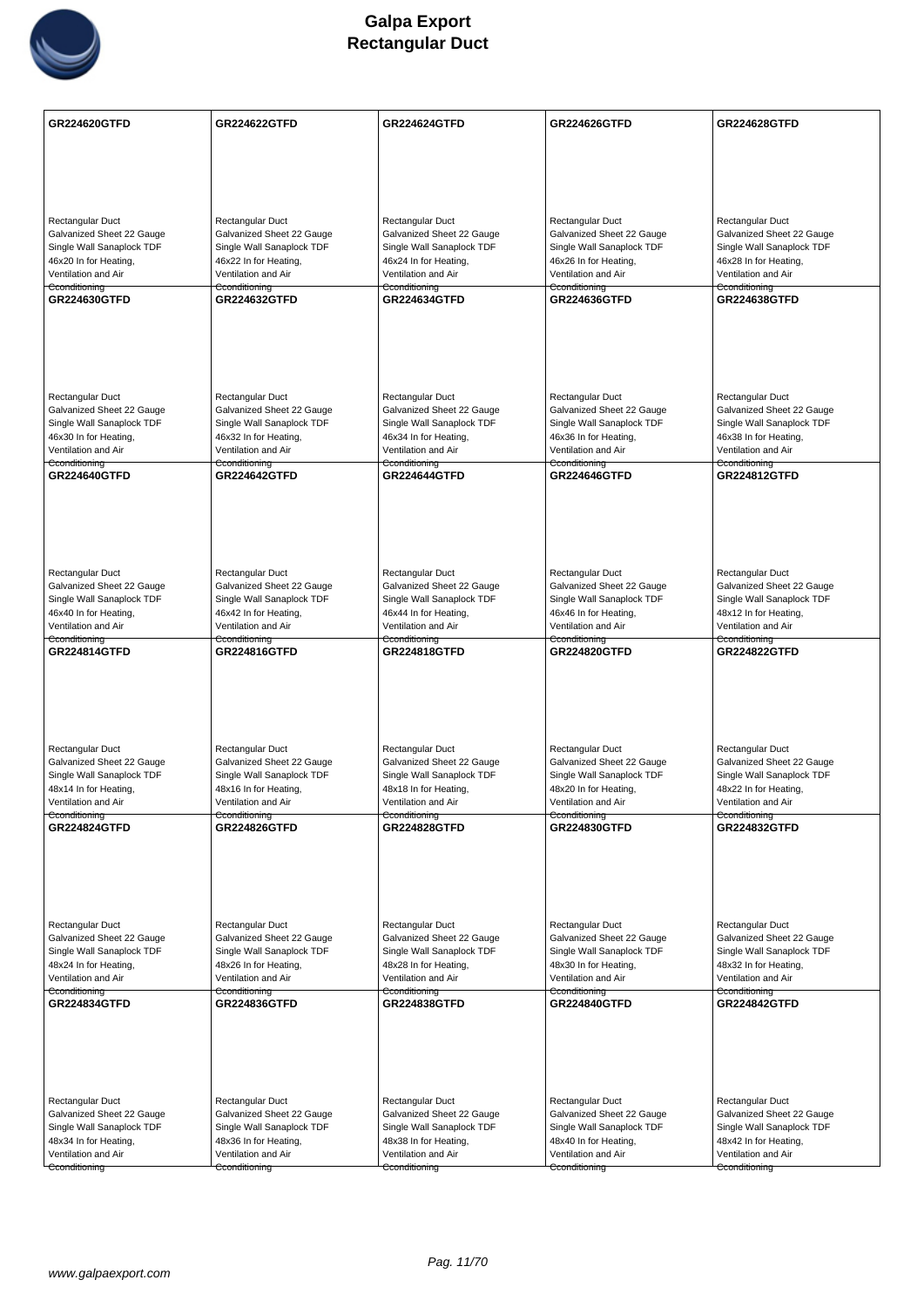

| Rectangular Duct<br>Rectangular Duct<br>Rectangular Duct<br>Rectangular Duct<br>Rectangular Duct<br>Galvanized Sheet 22 Gauge<br>Galvanized Sheet 22 Gauge<br>Galvanized Sheet 22 Gauge<br>Galvanized Sheet 22 Gauge<br>Galvanized Sheet 22 Gauge<br>Single Wall Sanaplock TDF<br>Single Wall Sanaplock TDF<br>Single Wall Sanaplock TDF<br>Single Wall Sanaplock TDF<br>Single Wall Sanaplock TDF<br>48x44 In for Heating,<br>48x46 In for Heating,<br>48x48 In for Heating,<br>50x14 In for Heating,<br>50x16 In for Heating,<br>Ventilation and Air<br>Ventilation and Air<br>Ventilation and Air<br>Ventilation and Air<br>Ventilation and Air<br>Cconditioning<br>Cconditioning<br>Cconditioning<br>Cconditioning<br>Cconditioning<br>GR225018GTFD<br><b>GR225020GTFD</b><br><b>GR225022GTFD</b><br><b>GR225024GTFD</b><br><b>GR225026GTFD</b><br>Rectangular Duct<br>Rectangular Duct<br>Rectangular Duct<br>Rectangular Duct<br>Rectangular Duct<br>Galvanized Sheet 22 Gauge<br>Galvanized Sheet 22 Gauge<br>Galvanized Sheet 22 Gauge<br>Galvanized Sheet 22 Gauge<br>Galvanized Sheet 22 Gauge<br>Single Wall Sanaplock TDF<br>Single Wall Sanaplock TDF<br>Single Wall Sanaplock TDF<br>Single Wall Sanaplock TDF<br>Single Wall Sanaplock TDF<br>50x18 In for Heating,<br>50x20 In for Heating,<br>50x22 In for Heating,<br>50x24 In for Heating,<br>50x26 In for Heating,<br>Ventilation and Air<br>Ventilation and Air<br>Ventilation and Air<br>Ventilation and Air<br>Ventilation and Air<br>Cconditioning<br>Cconditioning<br>Cconditioning<br>Cconditioning<br>Cconditioning<br>GR225028GTFD<br><b>GR225030GTFD</b><br><b>GR225032GTFD</b><br><b>GR225034GTFD</b><br><b>GR225036GTFD</b><br>Rectangular Duct<br>Rectangular Duct<br>Rectangular Duct<br>Rectangular Duct<br>Rectangular Duct<br>Galvanized Sheet 22 Gauge<br>Galvanized Sheet 22 Gauge<br>Galvanized Sheet 22 Gauge<br>Galvanized Sheet 22 Gauge<br>Galvanized Sheet 22 Gauge<br>Single Wall Sanaplock TDF<br>Single Wall Sanaplock TDF<br>Single Wall Sanaplock TDF<br>Single Wall Sanaplock TDF<br>Single Wall Sanaplock TDF<br>50x28 In for Heating,<br>50x30 In for Heating,<br>50x32 In for Heating,<br>50x34 In for Heating,<br>50x36 In for Heating,<br>Ventilation and Air<br>Ventilation and Air<br>Ventilation and Air<br>Ventilation and Air<br>Ventilation and Air<br>Cconditioning<br>Cconditioning<br>Cconditioning<br>Cconditioning<br>Cconditioning<br><b>GR225038GTFD</b><br><b>GR225040GTFD</b><br><b>GR225046GTFD</b><br><b>GR225042GTFD</b><br><b>GR225044GTFD</b><br>Rectangular Duct<br>Rectangular Duct<br>Rectangular Duct<br>Rectangular Duct<br>Rectangular Duct<br>Galvanized Sheet 22 Gauge<br>Galvanized Sheet 22 Gauge<br>Galvanized Sheet 22 Gauge<br>Galvanized Sheet 22 Gauge<br>Galvanized Sheet 22 Gauge<br>Single Wall Sanaplock TDF<br>Single Wall Sanaplock TDF<br>Single Wall Sanaplock TDF<br>Single Wall Sanaplock TDF<br>Single Wall Sanaplock TDF<br>50x38 In for Heating,<br>50x40 In for Heating,<br>50x42 In for Heating,<br>50x44 In for Heating,<br>50x46 In for Heating,<br>Ventilation and Air<br>Ventilation and Air<br>Ventilation and Air<br>Ventilation and Air<br>Ventilation and Air<br>Cconditioning<br>Cconditioning<br>Cconditioning<br>Cconditioning<br>Cconditioning<br><b>GR225048GTFD</b><br><b>GR225050GTFD</b><br><b>GR225214GTFD</b><br><b>GR225216GTFD</b><br><b>GR225218GTFD</b><br>Rectangular Duct<br>Rectangular Duct<br>Rectangular Duct<br>Rectangular Duct<br>Rectangular Duct<br>Galvanized Sheet 22 Gauge<br>Galvanized Sheet 22 Gauge<br>Galvanized Sheet 22 Gauge<br>Galvanized Sheet 22 Gauge<br>Galvanized Sheet 22 Gauge<br>Single Wall Sanaplock TDF<br>Single Wall Sanaplock TDF<br>Single Wall Sanaplock TDF<br>Single Wall Sanaplock TDF<br>Single Wall Sanaplock TDF<br>50x48 In for Heating,<br>50x50 In for Heating,<br>52x14 In for Heating,<br>52x16 In for Heating,<br>52x18 In for Heating,<br>Ventilation and Air<br>Ventilation and Air<br>Ventilation and Air<br>Ventilation and Air<br>Ventilation and Air<br>Cconditioning<br>Cconditioning<br>Cconditioning<br>Cconditioning<br>Cconditioning<br>GR225220GTFD<br><b>GR225228GTFD</b><br><b>GR225222GTFD</b><br><b>GR225224GTFD</b><br><b>GR225226GTFD</b><br>Rectangular Duct<br>Rectangular Duct<br>Rectangular Duct<br>Rectangular Duct<br>Rectangular Duct<br>Galvanized Sheet 22 Gauge<br>Galvanized Sheet 22 Gauge<br>Galvanized Sheet 22 Gauge<br>Galvanized Sheet 22 Gauge<br>Galvanized Sheet 22 Gauge<br>Single Wall Sanaplock TDF<br>Single Wall Sanaplock TDF<br>Single Wall Sanaplock TDF<br>Single Wall Sanaplock TDF<br>Single Wall Sanaplock TDF<br>52x20 In for Heating,<br>52x28 In for Heating,<br>52x22 In for Heating,<br>52x24 In for Heating,<br>52x26 In for Heating,<br>Ventilation and Air<br>Ventilation and Air<br>Ventilation and Air<br>Ventilation and Air<br>Ventilation and Air<br>Cconditioning<br>Cconditioning<br>Cconditioning<br>Cconditioning<br>Cconditioning | <b>GR224844GTFD</b> | <b>GR224846GTFD</b> | <b>GR224848GTFD</b> | <b>GR225014GTFD</b> | GR225016GTFD |
|------------------------------------------------------------------------------------------------------------------------------------------------------------------------------------------------------------------------------------------------------------------------------------------------------------------------------------------------------------------------------------------------------------------------------------------------------------------------------------------------------------------------------------------------------------------------------------------------------------------------------------------------------------------------------------------------------------------------------------------------------------------------------------------------------------------------------------------------------------------------------------------------------------------------------------------------------------------------------------------------------------------------------------------------------------------------------------------------------------------------------------------------------------------------------------------------------------------------------------------------------------------------------------------------------------------------------------------------------------------------------------------------------------------------------------------------------------------------------------------------------------------------------------------------------------------------------------------------------------------------------------------------------------------------------------------------------------------------------------------------------------------------------------------------------------------------------------------------------------------------------------------------------------------------------------------------------------------------------------------------------------------------------------------------------------------------------------------------------------------------------------------------------------------------------------------------------------------------------------------------------------------------------------------------------------------------------------------------------------------------------------------------------------------------------------------------------------------------------------------------------------------------------------------------------------------------------------------------------------------------------------------------------------------------------------------------------------------------------------------------------------------------------------------------------------------------------------------------------------------------------------------------------------------------------------------------------------------------------------------------------------------------------------------------------------------------------------------------------------------------------------------------------------------------------------------------------------------------------------------------------------------------------------------------------------------------------------------------------------------------------------------------------------------------------------------------------------------------------------------------------------------------------------------------------------------------------------------------------------------------------------------------------------------------------------------------------------------------------------------------------------------------------------------------------------------------------------------------------------------------------------------------------------------------------------------------------------------------------------------------------------------------------------------------------------------------------------------------------------------------------------------------------------------------------------------------------------------------------------------------------------------------------------------------------------------------------------------------------------------------------------------------------------------------------------------------------------------------------------------------------------------------------------------------------------------------------------------------------------------------------------------------------------------------------------------------------------------------------------------------------------------------------------------------------------------------------------------------------------------------------------------------------------------------------------------------------------------------------------------------------------------------------------------|---------------------|---------------------|---------------------|---------------------|--------------|
|                                                                                                                                                                                                                                                                                                                                                                                                                                                                                                                                                                                                                                                                                                                                                                                                                                                                                                                                                                                                                                                                                                                                                                                                                                                                                                                                                                                                                                                                                                                                                                                                                                                                                                                                                                                                                                                                                                                                                                                                                                                                                                                                                                                                                                                                                                                                                                                                                                                                                                                                                                                                                                                                                                                                                                                                                                                                                                                                                                                                                                                                                                                                                                                                                                                                                                                                                                                                                                                                                                                                                                                                                                                                                                                                                                                                                                                                                                                                                                                                                                                                                                                                                                                                                                                                                                                                                                                                                                                                                                                                                                                                                                                                                                                                                                                                                                                                                                                                                                                                                                          |                     |                     |                     |                     |              |
|                                                                                                                                                                                                                                                                                                                                                                                                                                                                                                                                                                                                                                                                                                                                                                                                                                                                                                                                                                                                                                                                                                                                                                                                                                                                                                                                                                                                                                                                                                                                                                                                                                                                                                                                                                                                                                                                                                                                                                                                                                                                                                                                                                                                                                                                                                                                                                                                                                                                                                                                                                                                                                                                                                                                                                                                                                                                                                                                                                                                                                                                                                                                                                                                                                                                                                                                                                                                                                                                                                                                                                                                                                                                                                                                                                                                                                                                                                                                                                                                                                                                                                                                                                                                                                                                                                                                                                                                                                                                                                                                                                                                                                                                                                                                                                                                                                                                                                                                                                                                                                          |                     |                     |                     |                     |              |
|                                                                                                                                                                                                                                                                                                                                                                                                                                                                                                                                                                                                                                                                                                                                                                                                                                                                                                                                                                                                                                                                                                                                                                                                                                                                                                                                                                                                                                                                                                                                                                                                                                                                                                                                                                                                                                                                                                                                                                                                                                                                                                                                                                                                                                                                                                                                                                                                                                                                                                                                                                                                                                                                                                                                                                                                                                                                                                                                                                                                                                                                                                                                                                                                                                                                                                                                                                                                                                                                                                                                                                                                                                                                                                                                                                                                                                                                                                                                                                                                                                                                                                                                                                                                                                                                                                                                                                                                                                                                                                                                                                                                                                                                                                                                                                                                                                                                                                                                                                                                                                          |                     |                     |                     |                     |              |
|                                                                                                                                                                                                                                                                                                                                                                                                                                                                                                                                                                                                                                                                                                                                                                                                                                                                                                                                                                                                                                                                                                                                                                                                                                                                                                                                                                                                                                                                                                                                                                                                                                                                                                                                                                                                                                                                                                                                                                                                                                                                                                                                                                                                                                                                                                                                                                                                                                                                                                                                                                                                                                                                                                                                                                                                                                                                                                                                                                                                                                                                                                                                                                                                                                                                                                                                                                                                                                                                                                                                                                                                                                                                                                                                                                                                                                                                                                                                                                                                                                                                                                                                                                                                                                                                                                                                                                                                                                                                                                                                                                                                                                                                                                                                                                                                                                                                                                                                                                                                                                          |                     |                     |                     |                     |              |
|                                                                                                                                                                                                                                                                                                                                                                                                                                                                                                                                                                                                                                                                                                                                                                                                                                                                                                                                                                                                                                                                                                                                                                                                                                                                                                                                                                                                                                                                                                                                                                                                                                                                                                                                                                                                                                                                                                                                                                                                                                                                                                                                                                                                                                                                                                                                                                                                                                                                                                                                                                                                                                                                                                                                                                                                                                                                                                                                                                                                                                                                                                                                                                                                                                                                                                                                                                                                                                                                                                                                                                                                                                                                                                                                                                                                                                                                                                                                                                                                                                                                                                                                                                                                                                                                                                                                                                                                                                                                                                                                                                                                                                                                                                                                                                                                                                                                                                                                                                                                                                          |                     |                     |                     |                     |              |
|                                                                                                                                                                                                                                                                                                                                                                                                                                                                                                                                                                                                                                                                                                                                                                                                                                                                                                                                                                                                                                                                                                                                                                                                                                                                                                                                                                                                                                                                                                                                                                                                                                                                                                                                                                                                                                                                                                                                                                                                                                                                                                                                                                                                                                                                                                                                                                                                                                                                                                                                                                                                                                                                                                                                                                                                                                                                                                                                                                                                                                                                                                                                                                                                                                                                                                                                                                                                                                                                                                                                                                                                                                                                                                                                                                                                                                                                                                                                                                                                                                                                                                                                                                                                                                                                                                                                                                                                                                                                                                                                                                                                                                                                                                                                                                                                                                                                                                                                                                                                                                          |                     |                     |                     |                     |              |
|                                                                                                                                                                                                                                                                                                                                                                                                                                                                                                                                                                                                                                                                                                                                                                                                                                                                                                                                                                                                                                                                                                                                                                                                                                                                                                                                                                                                                                                                                                                                                                                                                                                                                                                                                                                                                                                                                                                                                                                                                                                                                                                                                                                                                                                                                                                                                                                                                                                                                                                                                                                                                                                                                                                                                                                                                                                                                                                                                                                                                                                                                                                                                                                                                                                                                                                                                                                                                                                                                                                                                                                                                                                                                                                                                                                                                                                                                                                                                                                                                                                                                                                                                                                                                                                                                                                                                                                                                                                                                                                                                                                                                                                                                                                                                                                                                                                                                                                                                                                                                                          |                     |                     |                     |                     |              |
|                                                                                                                                                                                                                                                                                                                                                                                                                                                                                                                                                                                                                                                                                                                                                                                                                                                                                                                                                                                                                                                                                                                                                                                                                                                                                                                                                                                                                                                                                                                                                                                                                                                                                                                                                                                                                                                                                                                                                                                                                                                                                                                                                                                                                                                                                                                                                                                                                                                                                                                                                                                                                                                                                                                                                                                                                                                                                                                                                                                                                                                                                                                                                                                                                                                                                                                                                                                                                                                                                                                                                                                                                                                                                                                                                                                                                                                                                                                                                                                                                                                                                                                                                                                                                                                                                                                                                                                                                                                                                                                                                                                                                                                                                                                                                                                                                                                                                                                                                                                                                                          |                     |                     |                     |                     |              |
|                                                                                                                                                                                                                                                                                                                                                                                                                                                                                                                                                                                                                                                                                                                                                                                                                                                                                                                                                                                                                                                                                                                                                                                                                                                                                                                                                                                                                                                                                                                                                                                                                                                                                                                                                                                                                                                                                                                                                                                                                                                                                                                                                                                                                                                                                                                                                                                                                                                                                                                                                                                                                                                                                                                                                                                                                                                                                                                                                                                                                                                                                                                                                                                                                                                                                                                                                                                                                                                                                                                                                                                                                                                                                                                                                                                                                                                                                                                                                                                                                                                                                                                                                                                                                                                                                                                                                                                                                                                                                                                                                                                                                                                                                                                                                                                                                                                                                                                                                                                                                                          |                     |                     |                     |                     |              |
|                                                                                                                                                                                                                                                                                                                                                                                                                                                                                                                                                                                                                                                                                                                                                                                                                                                                                                                                                                                                                                                                                                                                                                                                                                                                                                                                                                                                                                                                                                                                                                                                                                                                                                                                                                                                                                                                                                                                                                                                                                                                                                                                                                                                                                                                                                                                                                                                                                                                                                                                                                                                                                                                                                                                                                                                                                                                                                                                                                                                                                                                                                                                                                                                                                                                                                                                                                                                                                                                                                                                                                                                                                                                                                                                                                                                                                                                                                                                                                                                                                                                                                                                                                                                                                                                                                                                                                                                                                                                                                                                                                                                                                                                                                                                                                                                                                                                                                                                                                                                                                          |                     |                     |                     |                     |              |
|                                                                                                                                                                                                                                                                                                                                                                                                                                                                                                                                                                                                                                                                                                                                                                                                                                                                                                                                                                                                                                                                                                                                                                                                                                                                                                                                                                                                                                                                                                                                                                                                                                                                                                                                                                                                                                                                                                                                                                                                                                                                                                                                                                                                                                                                                                                                                                                                                                                                                                                                                                                                                                                                                                                                                                                                                                                                                                                                                                                                                                                                                                                                                                                                                                                                                                                                                                                                                                                                                                                                                                                                                                                                                                                                                                                                                                                                                                                                                                                                                                                                                                                                                                                                                                                                                                                                                                                                                                                                                                                                                                                                                                                                                                                                                                                                                                                                                                                                                                                                                                          |                     |                     |                     |                     |              |
|                                                                                                                                                                                                                                                                                                                                                                                                                                                                                                                                                                                                                                                                                                                                                                                                                                                                                                                                                                                                                                                                                                                                                                                                                                                                                                                                                                                                                                                                                                                                                                                                                                                                                                                                                                                                                                                                                                                                                                                                                                                                                                                                                                                                                                                                                                                                                                                                                                                                                                                                                                                                                                                                                                                                                                                                                                                                                                                                                                                                                                                                                                                                                                                                                                                                                                                                                                                                                                                                                                                                                                                                                                                                                                                                                                                                                                                                                                                                                                                                                                                                                                                                                                                                                                                                                                                                                                                                                                                                                                                                                                                                                                                                                                                                                                                                                                                                                                                                                                                                                                          |                     |                     |                     |                     |              |
|                                                                                                                                                                                                                                                                                                                                                                                                                                                                                                                                                                                                                                                                                                                                                                                                                                                                                                                                                                                                                                                                                                                                                                                                                                                                                                                                                                                                                                                                                                                                                                                                                                                                                                                                                                                                                                                                                                                                                                                                                                                                                                                                                                                                                                                                                                                                                                                                                                                                                                                                                                                                                                                                                                                                                                                                                                                                                                                                                                                                                                                                                                                                                                                                                                                                                                                                                                                                                                                                                                                                                                                                                                                                                                                                                                                                                                                                                                                                                                                                                                                                                                                                                                                                                                                                                                                                                                                                                                                                                                                                                                                                                                                                                                                                                                                                                                                                                                                                                                                                                                          |                     |                     |                     |                     |              |
|                                                                                                                                                                                                                                                                                                                                                                                                                                                                                                                                                                                                                                                                                                                                                                                                                                                                                                                                                                                                                                                                                                                                                                                                                                                                                                                                                                                                                                                                                                                                                                                                                                                                                                                                                                                                                                                                                                                                                                                                                                                                                                                                                                                                                                                                                                                                                                                                                                                                                                                                                                                                                                                                                                                                                                                                                                                                                                                                                                                                                                                                                                                                                                                                                                                                                                                                                                                                                                                                                                                                                                                                                                                                                                                                                                                                                                                                                                                                                                                                                                                                                                                                                                                                                                                                                                                                                                                                                                                                                                                                                                                                                                                                                                                                                                                                                                                                                                                                                                                                                                          |                     |                     |                     |                     |              |
|                                                                                                                                                                                                                                                                                                                                                                                                                                                                                                                                                                                                                                                                                                                                                                                                                                                                                                                                                                                                                                                                                                                                                                                                                                                                                                                                                                                                                                                                                                                                                                                                                                                                                                                                                                                                                                                                                                                                                                                                                                                                                                                                                                                                                                                                                                                                                                                                                                                                                                                                                                                                                                                                                                                                                                                                                                                                                                                                                                                                                                                                                                                                                                                                                                                                                                                                                                                                                                                                                                                                                                                                                                                                                                                                                                                                                                                                                                                                                                                                                                                                                                                                                                                                                                                                                                                                                                                                                                                                                                                                                                                                                                                                                                                                                                                                                                                                                                                                                                                                                                          |                     |                     |                     |                     |              |
|                                                                                                                                                                                                                                                                                                                                                                                                                                                                                                                                                                                                                                                                                                                                                                                                                                                                                                                                                                                                                                                                                                                                                                                                                                                                                                                                                                                                                                                                                                                                                                                                                                                                                                                                                                                                                                                                                                                                                                                                                                                                                                                                                                                                                                                                                                                                                                                                                                                                                                                                                                                                                                                                                                                                                                                                                                                                                                                                                                                                                                                                                                                                                                                                                                                                                                                                                                                                                                                                                                                                                                                                                                                                                                                                                                                                                                                                                                                                                                                                                                                                                                                                                                                                                                                                                                                                                                                                                                                                                                                                                                                                                                                                                                                                                                                                                                                                                                                                                                                                                                          |                     |                     |                     |                     |              |
|                                                                                                                                                                                                                                                                                                                                                                                                                                                                                                                                                                                                                                                                                                                                                                                                                                                                                                                                                                                                                                                                                                                                                                                                                                                                                                                                                                                                                                                                                                                                                                                                                                                                                                                                                                                                                                                                                                                                                                                                                                                                                                                                                                                                                                                                                                                                                                                                                                                                                                                                                                                                                                                                                                                                                                                                                                                                                                                                                                                                                                                                                                                                                                                                                                                                                                                                                                                                                                                                                                                                                                                                                                                                                                                                                                                                                                                                                                                                                                                                                                                                                                                                                                                                                                                                                                                                                                                                                                                                                                                                                                                                                                                                                                                                                                                                                                                                                                                                                                                                                                          |                     |                     |                     |                     |              |
|                                                                                                                                                                                                                                                                                                                                                                                                                                                                                                                                                                                                                                                                                                                                                                                                                                                                                                                                                                                                                                                                                                                                                                                                                                                                                                                                                                                                                                                                                                                                                                                                                                                                                                                                                                                                                                                                                                                                                                                                                                                                                                                                                                                                                                                                                                                                                                                                                                                                                                                                                                                                                                                                                                                                                                                                                                                                                                                                                                                                                                                                                                                                                                                                                                                                                                                                                                                                                                                                                                                                                                                                                                                                                                                                                                                                                                                                                                                                                                                                                                                                                                                                                                                                                                                                                                                                                                                                                                                                                                                                                                                                                                                                                                                                                                                                                                                                                                                                                                                                                                          |                     |                     |                     |                     |              |
|                                                                                                                                                                                                                                                                                                                                                                                                                                                                                                                                                                                                                                                                                                                                                                                                                                                                                                                                                                                                                                                                                                                                                                                                                                                                                                                                                                                                                                                                                                                                                                                                                                                                                                                                                                                                                                                                                                                                                                                                                                                                                                                                                                                                                                                                                                                                                                                                                                                                                                                                                                                                                                                                                                                                                                                                                                                                                                                                                                                                                                                                                                                                                                                                                                                                                                                                                                                                                                                                                                                                                                                                                                                                                                                                                                                                                                                                                                                                                                                                                                                                                                                                                                                                                                                                                                                                                                                                                                                                                                                                                                                                                                                                                                                                                                                                                                                                                                                                                                                                                                          |                     |                     |                     |                     |              |
|                                                                                                                                                                                                                                                                                                                                                                                                                                                                                                                                                                                                                                                                                                                                                                                                                                                                                                                                                                                                                                                                                                                                                                                                                                                                                                                                                                                                                                                                                                                                                                                                                                                                                                                                                                                                                                                                                                                                                                                                                                                                                                                                                                                                                                                                                                                                                                                                                                                                                                                                                                                                                                                                                                                                                                                                                                                                                                                                                                                                                                                                                                                                                                                                                                                                                                                                                                                                                                                                                                                                                                                                                                                                                                                                                                                                                                                                                                                                                                                                                                                                                                                                                                                                                                                                                                                                                                                                                                                                                                                                                                                                                                                                                                                                                                                                                                                                                                                                                                                                                                          |                     |                     |                     |                     |              |
|                                                                                                                                                                                                                                                                                                                                                                                                                                                                                                                                                                                                                                                                                                                                                                                                                                                                                                                                                                                                                                                                                                                                                                                                                                                                                                                                                                                                                                                                                                                                                                                                                                                                                                                                                                                                                                                                                                                                                                                                                                                                                                                                                                                                                                                                                                                                                                                                                                                                                                                                                                                                                                                                                                                                                                                                                                                                                                                                                                                                                                                                                                                                                                                                                                                                                                                                                                                                                                                                                                                                                                                                                                                                                                                                                                                                                                                                                                                                                                                                                                                                                                                                                                                                                                                                                                                                                                                                                                                                                                                                                                                                                                                                                                                                                                                                                                                                                                                                                                                                                                          |                     |                     |                     |                     |              |
|                                                                                                                                                                                                                                                                                                                                                                                                                                                                                                                                                                                                                                                                                                                                                                                                                                                                                                                                                                                                                                                                                                                                                                                                                                                                                                                                                                                                                                                                                                                                                                                                                                                                                                                                                                                                                                                                                                                                                                                                                                                                                                                                                                                                                                                                                                                                                                                                                                                                                                                                                                                                                                                                                                                                                                                                                                                                                                                                                                                                                                                                                                                                                                                                                                                                                                                                                                                                                                                                                                                                                                                                                                                                                                                                                                                                                                                                                                                                                                                                                                                                                                                                                                                                                                                                                                                                                                                                                                                                                                                                                                                                                                                                                                                                                                                                                                                                                                                                                                                                                                          |                     |                     |                     |                     |              |
|                                                                                                                                                                                                                                                                                                                                                                                                                                                                                                                                                                                                                                                                                                                                                                                                                                                                                                                                                                                                                                                                                                                                                                                                                                                                                                                                                                                                                                                                                                                                                                                                                                                                                                                                                                                                                                                                                                                                                                                                                                                                                                                                                                                                                                                                                                                                                                                                                                                                                                                                                                                                                                                                                                                                                                                                                                                                                                                                                                                                                                                                                                                                                                                                                                                                                                                                                                                                                                                                                                                                                                                                                                                                                                                                                                                                                                                                                                                                                                                                                                                                                                                                                                                                                                                                                                                                                                                                                                                                                                                                                                                                                                                                                                                                                                                                                                                                                                                                                                                                                                          |                     |                     |                     |                     |              |
|                                                                                                                                                                                                                                                                                                                                                                                                                                                                                                                                                                                                                                                                                                                                                                                                                                                                                                                                                                                                                                                                                                                                                                                                                                                                                                                                                                                                                                                                                                                                                                                                                                                                                                                                                                                                                                                                                                                                                                                                                                                                                                                                                                                                                                                                                                                                                                                                                                                                                                                                                                                                                                                                                                                                                                                                                                                                                                                                                                                                                                                                                                                                                                                                                                                                                                                                                                                                                                                                                                                                                                                                                                                                                                                                                                                                                                                                                                                                                                                                                                                                                                                                                                                                                                                                                                                                                                                                                                                                                                                                                                                                                                                                                                                                                                                                                                                                                                                                                                                                                                          |                     |                     |                     |                     |              |
|                                                                                                                                                                                                                                                                                                                                                                                                                                                                                                                                                                                                                                                                                                                                                                                                                                                                                                                                                                                                                                                                                                                                                                                                                                                                                                                                                                                                                                                                                                                                                                                                                                                                                                                                                                                                                                                                                                                                                                                                                                                                                                                                                                                                                                                                                                                                                                                                                                                                                                                                                                                                                                                                                                                                                                                                                                                                                                                                                                                                                                                                                                                                                                                                                                                                                                                                                                                                                                                                                                                                                                                                                                                                                                                                                                                                                                                                                                                                                                                                                                                                                                                                                                                                                                                                                                                                                                                                                                                                                                                                                                                                                                                                                                                                                                                                                                                                                                                                                                                                                                          |                     |                     |                     |                     |              |
|                                                                                                                                                                                                                                                                                                                                                                                                                                                                                                                                                                                                                                                                                                                                                                                                                                                                                                                                                                                                                                                                                                                                                                                                                                                                                                                                                                                                                                                                                                                                                                                                                                                                                                                                                                                                                                                                                                                                                                                                                                                                                                                                                                                                                                                                                                                                                                                                                                                                                                                                                                                                                                                                                                                                                                                                                                                                                                                                                                                                                                                                                                                                                                                                                                                                                                                                                                                                                                                                                                                                                                                                                                                                                                                                                                                                                                                                                                                                                                                                                                                                                                                                                                                                                                                                                                                                                                                                                                                                                                                                                                                                                                                                                                                                                                                                                                                                                                                                                                                                                                          |                     |                     |                     |                     |              |
|                                                                                                                                                                                                                                                                                                                                                                                                                                                                                                                                                                                                                                                                                                                                                                                                                                                                                                                                                                                                                                                                                                                                                                                                                                                                                                                                                                                                                                                                                                                                                                                                                                                                                                                                                                                                                                                                                                                                                                                                                                                                                                                                                                                                                                                                                                                                                                                                                                                                                                                                                                                                                                                                                                                                                                                                                                                                                                                                                                                                                                                                                                                                                                                                                                                                                                                                                                                                                                                                                                                                                                                                                                                                                                                                                                                                                                                                                                                                                                                                                                                                                                                                                                                                                                                                                                                                                                                                                                                                                                                                                                                                                                                                                                                                                                                                                                                                                                                                                                                                                                          |                     |                     |                     |                     |              |
|                                                                                                                                                                                                                                                                                                                                                                                                                                                                                                                                                                                                                                                                                                                                                                                                                                                                                                                                                                                                                                                                                                                                                                                                                                                                                                                                                                                                                                                                                                                                                                                                                                                                                                                                                                                                                                                                                                                                                                                                                                                                                                                                                                                                                                                                                                                                                                                                                                                                                                                                                                                                                                                                                                                                                                                                                                                                                                                                                                                                                                                                                                                                                                                                                                                                                                                                                                                                                                                                                                                                                                                                                                                                                                                                                                                                                                                                                                                                                                                                                                                                                                                                                                                                                                                                                                                                                                                                                                                                                                                                                                                                                                                                                                                                                                                                                                                                                                                                                                                                                                          |                     |                     |                     |                     |              |
|                                                                                                                                                                                                                                                                                                                                                                                                                                                                                                                                                                                                                                                                                                                                                                                                                                                                                                                                                                                                                                                                                                                                                                                                                                                                                                                                                                                                                                                                                                                                                                                                                                                                                                                                                                                                                                                                                                                                                                                                                                                                                                                                                                                                                                                                                                                                                                                                                                                                                                                                                                                                                                                                                                                                                                                                                                                                                                                                                                                                                                                                                                                                                                                                                                                                                                                                                                                                                                                                                                                                                                                                                                                                                                                                                                                                                                                                                                                                                                                                                                                                                                                                                                                                                                                                                                                                                                                                                                                                                                                                                                                                                                                                                                                                                                                                                                                                                                                                                                                                                                          |                     |                     |                     |                     |              |
|                                                                                                                                                                                                                                                                                                                                                                                                                                                                                                                                                                                                                                                                                                                                                                                                                                                                                                                                                                                                                                                                                                                                                                                                                                                                                                                                                                                                                                                                                                                                                                                                                                                                                                                                                                                                                                                                                                                                                                                                                                                                                                                                                                                                                                                                                                                                                                                                                                                                                                                                                                                                                                                                                                                                                                                                                                                                                                                                                                                                                                                                                                                                                                                                                                                                                                                                                                                                                                                                                                                                                                                                                                                                                                                                                                                                                                                                                                                                                                                                                                                                                                                                                                                                                                                                                                                                                                                                                                                                                                                                                                                                                                                                                                                                                                                                                                                                                                                                                                                                                                          |                     |                     |                     |                     |              |
|                                                                                                                                                                                                                                                                                                                                                                                                                                                                                                                                                                                                                                                                                                                                                                                                                                                                                                                                                                                                                                                                                                                                                                                                                                                                                                                                                                                                                                                                                                                                                                                                                                                                                                                                                                                                                                                                                                                                                                                                                                                                                                                                                                                                                                                                                                                                                                                                                                                                                                                                                                                                                                                                                                                                                                                                                                                                                                                                                                                                                                                                                                                                                                                                                                                                                                                                                                                                                                                                                                                                                                                                                                                                                                                                                                                                                                                                                                                                                                                                                                                                                                                                                                                                                                                                                                                                                                                                                                                                                                                                                                                                                                                                                                                                                                                                                                                                                                                                                                                                                                          |                     |                     |                     |                     |              |
|                                                                                                                                                                                                                                                                                                                                                                                                                                                                                                                                                                                                                                                                                                                                                                                                                                                                                                                                                                                                                                                                                                                                                                                                                                                                                                                                                                                                                                                                                                                                                                                                                                                                                                                                                                                                                                                                                                                                                                                                                                                                                                                                                                                                                                                                                                                                                                                                                                                                                                                                                                                                                                                                                                                                                                                                                                                                                                                                                                                                                                                                                                                                                                                                                                                                                                                                                                                                                                                                                                                                                                                                                                                                                                                                                                                                                                                                                                                                                                                                                                                                                                                                                                                                                                                                                                                                                                                                                                                                                                                                                                                                                                                                                                                                                                                                                                                                                                                                                                                                                                          |                     |                     |                     |                     |              |
|                                                                                                                                                                                                                                                                                                                                                                                                                                                                                                                                                                                                                                                                                                                                                                                                                                                                                                                                                                                                                                                                                                                                                                                                                                                                                                                                                                                                                                                                                                                                                                                                                                                                                                                                                                                                                                                                                                                                                                                                                                                                                                                                                                                                                                                                                                                                                                                                                                                                                                                                                                                                                                                                                                                                                                                                                                                                                                                                                                                                                                                                                                                                                                                                                                                                                                                                                                                                                                                                                                                                                                                                                                                                                                                                                                                                                                                                                                                                                                                                                                                                                                                                                                                                                                                                                                                                                                                                                                                                                                                                                                                                                                                                                                                                                                                                                                                                                                                                                                                                                                          |                     |                     |                     |                     |              |
|                                                                                                                                                                                                                                                                                                                                                                                                                                                                                                                                                                                                                                                                                                                                                                                                                                                                                                                                                                                                                                                                                                                                                                                                                                                                                                                                                                                                                                                                                                                                                                                                                                                                                                                                                                                                                                                                                                                                                                                                                                                                                                                                                                                                                                                                                                                                                                                                                                                                                                                                                                                                                                                                                                                                                                                                                                                                                                                                                                                                                                                                                                                                                                                                                                                                                                                                                                                                                                                                                                                                                                                                                                                                                                                                                                                                                                                                                                                                                                                                                                                                                                                                                                                                                                                                                                                                                                                                                                                                                                                                                                                                                                                                                                                                                                                                                                                                                                                                                                                                                                          |                     |                     |                     |                     |              |
|                                                                                                                                                                                                                                                                                                                                                                                                                                                                                                                                                                                                                                                                                                                                                                                                                                                                                                                                                                                                                                                                                                                                                                                                                                                                                                                                                                                                                                                                                                                                                                                                                                                                                                                                                                                                                                                                                                                                                                                                                                                                                                                                                                                                                                                                                                                                                                                                                                                                                                                                                                                                                                                                                                                                                                                                                                                                                                                                                                                                                                                                                                                                                                                                                                                                                                                                                                                                                                                                                                                                                                                                                                                                                                                                                                                                                                                                                                                                                                                                                                                                                                                                                                                                                                                                                                                                                                                                                                                                                                                                                                                                                                                                                                                                                                                                                                                                                                                                                                                                                                          |                     |                     |                     |                     |              |
|                                                                                                                                                                                                                                                                                                                                                                                                                                                                                                                                                                                                                                                                                                                                                                                                                                                                                                                                                                                                                                                                                                                                                                                                                                                                                                                                                                                                                                                                                                                                                                                                                                                                                                                                                                                                                                                                                                                                                                                                                                                                                                                                                                                                                                                                                                                                                                                                                                                                                                                                                                                                                                                                                                                                                                                                                                                                                                                                                                                                                                                                                                                                                                                                                                                                                                                                                                                                                                                                                                                                                                                                                                                                                                                                                                                                                                                                                                                                                                                                                                                                                                                                                                                                                                                                                                                                                                                                                                                                                                                                                                                                                                                                                                                                                                                                                                                                                                                                                                                                                                          |                     |                     |                     |                     |              |
|                                                                                                                                                                                                                                                                                                                                                                                                                                                                                                                                                                                                                                                                                                                                                                                                                                                                                                                                                                                                                                                                                                                                                                                                                                                                                                                                                                                                                                                                                                                                                                                                                                                                                                                                                                                                                                                                                                                                                                                                                                                                                                                                                                                                                                                                                                                                                                                                                                                                                                                                                                                                                                                                                                                                                                                                                                                                                                                                                                                                                                                                                                                                                                                                                                                                                                                                                                                                                                                                                                                                                                                                                                                                                                                                                                                                                                                                                                                                                                                                                                                                                                                                                                                                                                                                                                                                                                                                                                                                                                                                                                                                                                                                                                                                                                                                                                                                                                                                                                                                                                          |                     |                     |                     |                     |              |
|                                                                                                                                                                                                                                                                                                                                                                                                                                                                                                                                                                                                                                                                                                                                                                                                                                                                                                                                                                                                                                                                                                                                                                                                                                                                                                                                                                                                                                                                                                                                                                                                                                                                                                                                                                                                                                                                                                                                                                                                                                                                                                                                                                                                                                                                                                                                                                                                                                                                                                                                                                                                                                                                                                                                                                                                                                                                                                                                                                                                                                                                                                                                                                                                                                                                                                                                                                                                                                                                                                                                                                                                                                                                                                                                                                                                                                                                                                                                                                                                                                                                                                                                                                                                                                                                                                                                                                                                                                                                                                                                                                                                                                                                                                                                                                                                                                                                                                                                                                                                                                          |                     |                     |                     |                     |              |
|                                                                                                                                                                                                                                                                                                                                                                                                                                                                                                                                                                                                                                                                                                                                                                                                                                                                                                                                                                                                                                                                                                                                                                                                                                                                                                                                                                                                                                                                                                                                                                                                                                                                                                                                                                                                                                                                                                                                                                                                                                                                                                                                                                                                                                                                                                                                                                                                                                                                                                                                                                                                                                                                                                                                                                                                                                                                                                                                                                                                                                                                                                                                                                                                                                                                                                                                                                                                                                                                                                                                                                                                                                                                                                                                                                                                                                                                                                                                                                                                                                                                                                                                                                                                                                                                                                                                                                                                                                                                                                                                                                                                                                                                                                                                                                                                                                                                                                                                                                                                                                          |                     |                     |                     |                     |              |
|                                                                                                                                                                                                                                                                                                                                                                                                                                                                                                                                                                                                                                                                                                                                                                                                                                                                                                                                                                                                                                                                                                                                                                                                                                                                                                                                                                                                                                                                                                                                                                                                                                                                                                                                                                                                                                                                                                                                                                                                                                                                                                                                                                                                                                                                                                                                                                                                                                                                                                                                                                                                                                                                                                                                                                                                                                                                                                                                                                                                                                                                                                                                                                                                                                                                                                                                                                                                                                                                                                                                                                                                                                                                                                                                                                                                                                                                                                                                                                                                                                                                                                                                                                                                                                                                                                                                                                                                                                                                                                                                                                                                                                                                                                                                                                                                                                                                                                                                                                                                                                          |                     |                     |                     |                     |              |
|                                                                                                                                                                                                                                                                                                                                                                                                                                                                                                                                                                                                                                                                                                                                                                                                                                                                                                                                                                                                                                                                                                                                                                                                                                                                                                                                                                                                                                                                                                                                                                                                                                                                                                                                                                                                                                                                                                                                                                                                                                                                                                                                                                                                                                                                                                                                                                                                                                                                                                                                                                                                                                                                                                                                                                                                                                                                                                                                                                                                                                                                                                                                                                                                                                                                                                                                                                                                                                                                                                                                                                                                                                                                                                                                                                                                                                                                                                                                                                                                                                                                                                                                                                                                                                                                                                                                                                                                                                                                                                                                                                                                                                                                                                                                                                                                                                                                                                                                                                                                                                          |                     |                     |                     |                     |              |
|                                                                                                                                                                                                                                                                                                                                                                                                                                                                                                                                                                                                                                                                                                                                                                                                                                                                                                                                                                                                                                                                                                                                                                                                                                                                                                                                                                                                                                                                                                                                                                                                                                                                                                                                                                                                                                                                                                                                                                                                                                                                                                                                                                                                                                                                                                                                                                                                                                                                                                                                                                                                                                                                                                                                                                                                                                                                                                                                                                                                                                                                                                                                                                                                                                                                                                                                                                                                                                                                                                                                                                                                                                                                                                                                                                                                                                                                                                                                                                                                                                                                                                                                                                                                                                                                                                                                                                                                                                                                                                                                                                                                                                                                                                                                                                                                                                                                                                                                                                                                                                          |                     |                     |                     |                     |              |
|                                                                                                                                                                                                                                                                                                                                                                                                                                                                                                                                                                                                                                                                                                                                                                                                                                                                                                                                                                                                                                                                                                                                                                                                                                                                                                                                                                                                                                                                                                                                                                                                                                                                                                                                                                                                                                                                                                                                                                                                                                                                                                                                                                                                                                                                                                                                                                                                                                                                                                                                                                                                                                                                                                                                                                                                                                                                                                                                                                                                                                                                                                                                                                                                                                                                                                                                                                                                                                                                                                                                                                                                                                                                                                                                                                                                                                                                                                                                                                                                                                                                                                                                                                                                                                                                                                                                                                                                                                                                                                                                                                                                                                                                                                                                                                                                                                                                                                                                                                                                                                          |                     |                     |                     |                     |              |
|                                                                                                                                                                                                                                                                                                                                                                                                                                                                                                                                                                                                                                                                                                                                                                                                                                                                                                                                                                                                                                                                                                                                                                                                                                                                                                                                                                                                                                                                                                                                                                                                                                                                                                                                                                                                                                                                                                                                                                                                                                                                                                                                                                                                                                                                                                                                                                                                                                                                                                                                                                                                                                                                                                                                                                                                                                                                                                                                                                                                                                                                                                                                                                                                                                                                                                                                                                                                                                                                                                                                                                                                                                                                                                                                                                                                                                                                                                                                                                                                                                                                                                                                                                                                                                                                                                                                                                                                                                                                                                                                                                                                                                                                                                                                                                                                                                                                                                                                                                                                                                          |                     |                     |                     |                     |              |
|                                                                                                                                                                                                                                                                                                                                                                                                                                                                                                                                                                                                                                                                                                                                                                                                                                                                                                                                                                                                                                                                                                                                                                                                                                                                                                                                                                                                                                                                                                                                                                                                                                                                                                                                                                                                                                                                                                                                                                                                                                                                                                                                                                                                                                                                                                                                                                                                                                                                                                                                                                                                                                                                                                                                                                                                                                                                                                                                                                                                                                                                                                                                                                                                                                                                                                                                                                                                                                                                                                                                                                                                                                                                                                                                                                                                                                                                                                                                                                                                                                                                                                                                                                                                                                                                                                                                                                                                                                                                                                                                                                                                                                                                                                                                                                                                                                                                                                                                                                                                                                          |                     |                     |                     |                     |              |
|                                                                                                                                                                                                                                                                                                                                                                                                                                                                                                                                                                                                                                                                                                                                                                                                                                                                                                                                                                                                                                                                                                                                                                                                                                                                                                                                                                                                                                                                                                                                                                                                                                                                                                                                                                                                                                                                                                                                                                                                                                                                                                                                                                                                                                                                                                                                                                                                                                                                                                                                                                                                                                                                                                                                                                                                                                                                                                                                                                                                                                                                                                                                                                                                                                                                                                                                                                                                                                                                                                                                                                                                                                                                                                                                                                                                                                                                                                                                                                                                                                                                                                                                                                                                                                                                                                                                                                                                                                                                                                                                                                                                                                                                                                                                                                                                                                                                                                                                                                                                                                          |                     |                     |                     |                     |              |
|                                                                                                                                                                                                                                                                                                                                                                                                                                                                                                                                                                                                                                                                                                                                                                                                                                                                                                                                                                                                                                                                                                                                                                                                                                                                                                                                                                                                                                                                                                                                                                                                                                                                                                                                                                                                                                                                                                                                                                                                                                                                                                                                                                                                                                                                                                                                                                                                                                                                                                                                                                                                                                                                                                                                                                                                                                                                                                                                                                                                                                                                                                                                                                                                                                                                                                                                                                                                                                                                                                                                                                                                                                                                                                                                                                                                                                                                                                                                                                                                                                                                                                                                                                                                                                                                                                                                                                                                                                                                                                                                                                                                                                                                                                                                                                                                                                                                                                                                                                                                                                          |                     |                     |                     |                     |              |
|                                                                                                                                                                                                                                                                                                                                                                                                                                                                                                                                                                                                                                                                                                                                                                                                                                                                                                                                                                                                                                                                                                                                                                                                                                                                                                                                                                                                                                                                                                                                                                                                                                                                                                                                                                                                                                                                                                                                                                                                                                                                                                                                                                                                                                                                                                                                                                                                                                                                                                                                                                                                                                                                                                                                                                                                                                                                                                                                                                                                                                                                                                                                                                                                                                                                                                                                                                                                                                                                                                                                                                                                                                                                                                                                                                                                                                                                                                                                                                                                                                                                                                                                                                                                                                                                                                                                                                                                                                                                                                                                                                                                                                                                                                                                                                                                                                                                                                                                                                                                                                          |                     |                     |                     |                     |              |
|                                                                                                                                                                                                                                                                                                                                                                                                                                                                                                                                                                                                                                                                                                                                                                                                                                                                                                                                                                                                                                                                                                                                                                                                                                                                                                                                                                                                                                                                                                                                                                                                                                                                                                                                                                                                                                                                                                                                                                                                                                                                                                                                                                                                                                                                                                                                                                                                                                                                                                                                                                                                                                                                                                                                                                                                                                                                                                                                                                                                                                                                                                                                                                                                                                                                                                                                                                                                                                                                                                                                                                                                                                                                                                                                                                                                                                                                                                                                                                                                                                                                                                                                                                                                                                                                                                                                                                                                                                                                                                                                                                                                                                                                                                                                                                                                                                                                                                                                                                                                                                          |                     |                     |                     |                     |              |
|                                                                                                                                                                                                                                                                                                                                                                                                                                                                                                                                                                                                                                                                                                                                                                                                                                                                                                                                                                                                                                                                                                                                                                                                                                                                                                                                                                                                                                                                                                                                                                                                                                                                                                                                                                                                                                                                                                                                                                                                                                                                                                                                                                                                                                                                                                                                                                                                                                                                                                                                                                                                                                                                                                                                                                                                                                                                                                                                                                                                                                                                                                                                                                                                                                                                                                                                                                                                                                                                                                                                                                                                                                                                                                                                                                                                                                                                                                                                                                                                                                                                                                                                                                                                                                                                                                                                                                                                                                                                                                                                                                                                                                                                                                                                                                                                                                                                                                                                                                                                                                          |                     |                     |                     |                     |              |
|                                                                                                                                                                                                                                                                                                                                                                                                                                                                                                                                                                                                                                                                                                                                                                                                                                                                                                                                                                                                                                                                                                                                                                                                                                                                                                                                                                                                                                                                                                                                                                                                                                                                                                                                                                                                                                                                                                                                                                                                                                                                                                                                                                                                                                                                                                                                                                                                                                                                                                                                                                                                                                                                                                                                                                                                                                                                                                                                                                                                                                                                                                                                                                                                                                                                                                                                                                                                                                                                                                                                                                                                                                                                                                                                                                                                                                                                                                                                                                                                                                                                                                                                                                                                                                                                                                                                                                                                                                                                                                                                                                                                                                                                                                                                                                                                                                                                                                                                                                                                                                          |                     |                     |                     |                     |              |
|                                                                                                                                                                                                                                                                                                                                                                                                                                                                                                                                                                                                                                                                                                                                                                                                                                                                                                                                                                                                                                                                                                                                                                                                                                                                                                                                                                                                                                                                                                                                                                                                                                                                                                                                                                                                                                                                                                                                                                                                                                                                                                                                                                                                                                                                                                                                                                                                                                                                                                                                                                                                                                                                                                                                                                                                                                                                                                                                                                                                                                                                                                                                                                                                                                                                                                                                                                                                                                                                                                                                                                                                                                                                                                                                                                                                                                                                                                                                                                                                                                                                                                                                                                                                                                                                                                                                                                                                                                                                                                                                                                                                                                                                                                                                                                                                                                                                                                                                                                                                                                          |                     |                     |                     |                     |              |
|                                                                                                                                                                                                                                                                                                                                                                                                                                                                                                                                                                                                                                                                                                                                                                                                                                                                                                                                                                                                                                                                                                                                                                                                                                                                                                                                                                                                                                                                                                                                                                                                                                                                                                                                                                                                                                                                                                                                                                                                                                                                                                                                                                                                                                                                                                                                                                                                                                                                                                                                                                                                                                                                                                                                                                                                                                                                                                                                                                                                                                                                                                                                                                                                                                                                                                                                                                                                                                                                                                                                                                                                                                                                                                                                                                                                                                                                                                                                                                                                                                                                                                                                                                                                                                                                                                                                                                                                                                                                                                                                                                                                                                                                                                                                                                                                                                                                                                                                                                                                                                          |                     |                     |                     |                     |              |
|                                                                                                                                                                                                                                                                                                                                                                                                                                                                                                                                                                                                                                                                                                                                                                                                                                                                                                                                                                                                                                                                                                                                                                                                                                                                                                                                                                                                                                                                                                                                                                                                                                                                                                                                                                                                                                                                                                                                                                                                                                                                                                                                                                                                                                                                                                                                                                                                                                                                                                                                                                                                                                                                                                                                                                                                                                                                                                                                                                                                                                                                                                                                                                                                                                                                                                                                                                                                                                                                                                                                                                                                                                                                                                                                                                                                                                                                                                                                                                                                                                                                                                                                                                                                                                                                                                                                                                                                                                                                                                                                                                                                                                                                                                                                                                                                                                                                                                                                                                                                                                          |                     |                     |                     |                     |              |
|                                                                                                                                                                                                                                                                                                                                                                                                                                                                                                                                                                                                                                                                                                                                                                                                                                                                                                                                                                                                                                                                                                                                                                                                                                                                                                                                                                                                                                                                                                                                                                                                                                                                                                                                                                                                                                                                                                                                                                                                                                                                                                                                                                                                                                                                                                                                                                                                                                                                                                                                                                                                                                                                                                                                                                                                                                                                                                                                                                                                                                                                                                                                                                                                                                                                                                                                                                                                                                                                                                                                                                                                                                                                                                                                                                                                                                                                                                                                                                                                                                                                                                                                                                                                                                                                                                                                                                                                                                                                                                                                                                                                                                                                                                                                                                                                                                                                                                                                                                                                                                          |                     |                     |                     |                     |              |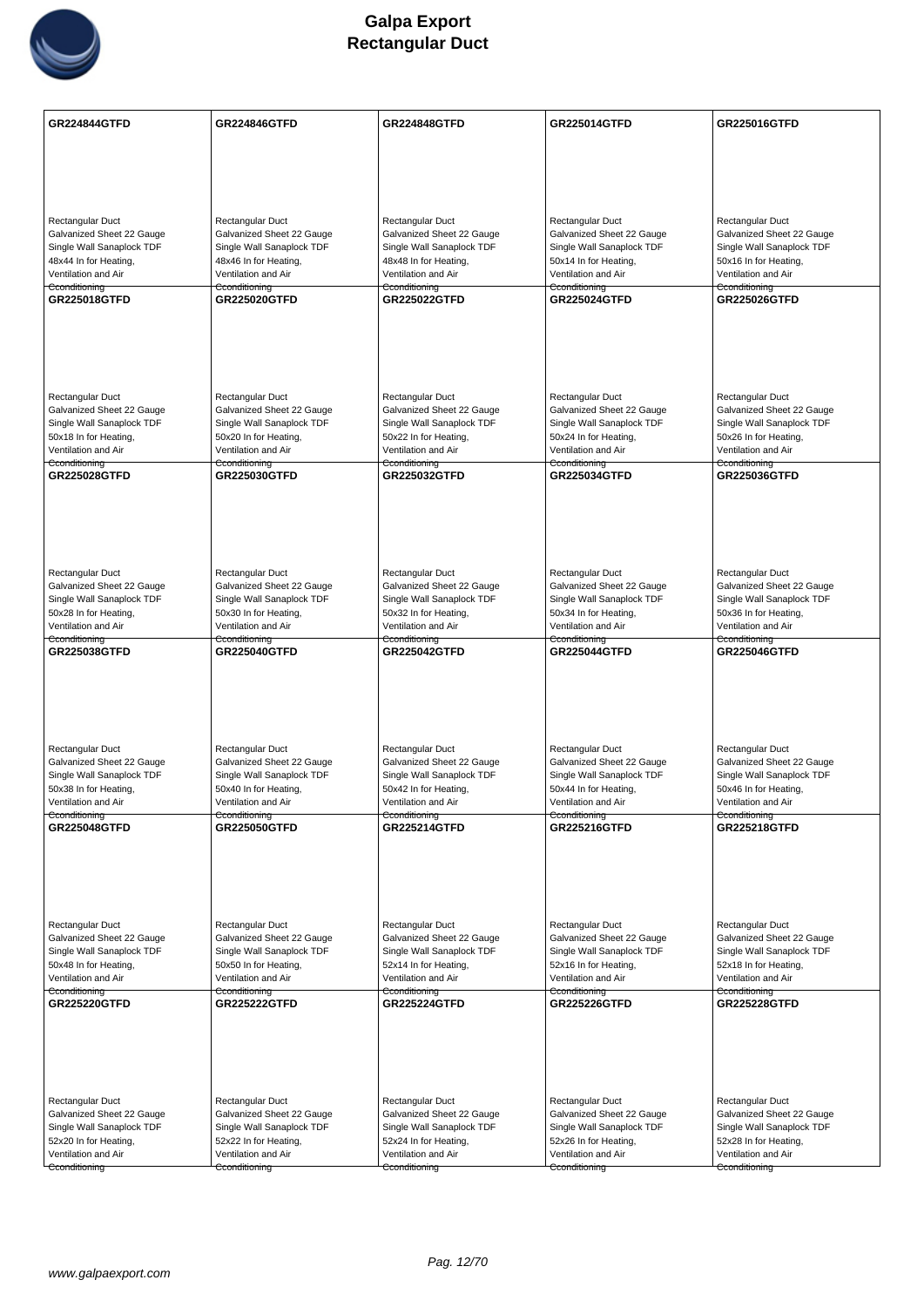

| <b>Rectangular Duct</b><br>Rectangular Duct<br>Rectangular Duct<br>Rectangular Duct<br>Rectangular Duct<br>Galvanized Sheet 22 Gauge<br>Galvanized Sheet 22 Gauge<br>Galvanized Sheet 22 Gauge<br>Galvanized Sheet 22 Gauge<br>Galvanized Sheet 22 Gauge<br>Single Wall Sanaplock TDF<br>Single Wall Sanaplock TDF<br>Single Wall Sanaplock TDF<br>Single Wall Sanaplock TDF<br>Single Wall Sanaplock TDF<br>52x30 In for Heating,<br>52x32 In for Heating,<br>52x34 In for Heating,<br>52x36 In for Heating,<br>52x38 In for Heating,<br>Ventilation and Air<br>Ventilation and Air<br>Ventilation and Air<br>Ventilation and Air<br>Ventilation and Air<br>Cconditioning<br>Cconditioning<br>Cconditioning<br>Cconditioning<br>Cconditioning<br><b>GR225240GTFD</b><br><b>GR225242GTFD</b><br><b>GR225244GTFD</b><br><b>GR225246GTFD</b><br><b>GR225248GTFD</b><br><b>Rectangular Duct</b><br>Rectangular Duct<br>Rectangular Duct<br>Rectangular Duct<br>Rectangular Duct<br>Galvanized Sheet 22 Gauge<br>Galvanized Sheet 22 Gauge<br>Galvanized Sheet 22 Gauge<br>Galvanized Sheet 22 Gauge<br>Galvanized Sheet 22 Gauge<br>Single Wall Sanaplock TDF<br>Single Wall Sanaplock TDF<br>Single Wall Sanaplock TDF<br>Single Wall Sanaplock TDF<br>Single Wall Sanaplock TDF<br>52x40 In for Heating,<br>52x42 In for Heating,<br>52x44 In for Heating,<br>52x46 In for Heating,<br>52x48 In for Heating,<br>Ventilation and Air<br>Ventilation and Air<br>Ventilation and Air<br>Ventilation and Air<br>Ventilation and Air<br>Cconditioning<br>Cconditioning<br>Cconditioning<br><del>Cconditioning</del><br>Cconditioning<br><b>GR225250GTFD</b><br><b>GR225252GTFD</b><br>GR225414GTFD<br>GR225416GTFD<br><b>GR225418GTFD</b><br><b>Rectangular Duct</b><br>Rectangular Duct<br>Rectangular Duct<br>Rectangular Duct<br>Rectangular Duct<br>Galvanized Sheet 22 Gauge<br>Galvanized Sheet 22 Gauge<br>Galvanized Sheet 22 Gauge<br>Galvanized Sheet 22 Gauge<br>Galvanized Sheet 22 Gauge<br>Single Wall Sanaplock TDF<br>Single Wall Sanaplock TDF<br>Single Wall Sanaplock TDF<br>Single Wall Sanaplock TDF<br>Single Wall Sanaplock TDF<br>52x50 In for Heating,<br>52x52 In for Heating,<br>54x14 In for Heating,<br>54x16 In for Heating,<br>54x18 In for Heating,<br>Ventilation and Air<br>Ventilation and Air<br>Ventilation and Air<br>Ventilation and Air<br>Ventilation and Air<br>Cconditioning<br>Cconditioning<br>Cconditioning<br>Cconditioning<br>Cconditioning<br><b>GR225420GTFD</b><br><b>GR225422GTFD</b><br><b>GR225424GTFD</b><br><b>GR225426GTFD</b><br><b>GR225428GTFD</b><br><b>Rectangular Duct</b><br>Rectangular Duct<br>Rectangular Duct<br>Rectangular Duct<br>Rectangular Duct<br>Galvanized Sheet 22 Gauge<br>Galvanized Sheet 22 Gauge<br>Galvanized Sheet 22 Gauge<br>Galvanized Sheet 22 Gauge<br>Galvanized Sheet 22 Gauge<br>Single Wall Sanaplock TDF<br>Single Wall Sanaplock TDF<br>Single Wall Sanaplock TDF<br>Single Wall Sanaplock TDF<br>Single Wall Sanaplock TDF<br>54x20 In for Heating,<br>54x22 In for Heating,<br>54x24 In for Heating,<br>54x26 In for Heating,<br>54x28 In for Heating,<br>Ventilation and Air<br>Ventilation and Air<br>Ventilation and Air<br>Ventilation and Air<br>Ventilation and Air<br>Cconditioning<br>Cconditioning<br>Cconditioning<br>Cconditioning<br><b>GR225430GTFD</b><br><b>GR225436GTFD</b><br><b>GR225432GTFD</b><br><b>GR225434GTFD</b><br><b>GR225438GTFD</b><br>Rectangular Duct<br>Rectangular Duct<br>Rectangular Duct<br>Rectangular Duct<br>Rectangular Duct<br>Galvanized Sheet 22 Gauge<br>Galvanized Sheet 22 Gauge<br>Galvanized Sheet 22 Gauge<br>Galvanized Sheet 22 Gauge<br>Galvanized Sheet 22 Gauge<br>Single Wall Sanaplock TDF<br>Single Wall Sanaplock TDF<br>Single Wall Sanaplock TDF<br>Single Wall Sanaplock TDF<br>Single Wall Sanaplock TDF<br>54x30 In for Heating,<br>54x36 In for Heating,<br>54x32 In for Heating,<br>54x34 In for Heating,<br>54x38 In for Heating,<br>Ventilation and Air<br>Ventilation and Air<br>Ventilation and Air<br>Ventilation and Air<br>Ventilation and Air<br>Cconditioning<br>Cconditioning<br>Cconditioning<br>Cconditioning<br>Cconditioning<br><b>GR225440GTFD</b><br><b>GR225442GTFD</b><br><b>GR225444GTFD</b><br><b>GR225446GTFD</b><br><b>GR225448GTFD</b><br>Rectangular Duct<br>Rectangular Duct<br>Rectangular Duct<br>Rectangular Duct<br>Rectangular Duct<br>Galvanized Sheet 22 Gauge<br>Galvanized Sheet 22 Gauge<br>Galvanized Sheet 22 Gauge<br>Galvanized Sheet 22 Gauge<br>Galvanized Sheet 22 Gauge<br>Single Wall Sanaplock TDF<br>Single Wall Sanaplock TDF<br>Single Wall Sanaplock TDF<br>Single Wall Sanaplock TDF<br>Single Wall Sanaplock TDF<br>54x40 In for Heating,<br>54x42 In for Heating,<br>54x44 In for Heating,<br>54x46 In for Heating,<br>54x48 In for Heating,<br>Ventilation and Air<br>Ventilation and Air<br>Ventilation and Air<br>Ventilation and Air<br>Ventilation and Air<br>Cconditioning<br>Cconditioning<br>Cconditioning<br>Cconditioning<br>Cconditioning | <b>GR225230GTFD</b> | <b>GR225232GTFD</b> | <b>GR225234GTFD</b> | GR225236GTFD | <b>GR225238GTFD</b> |
|-----------------------------------------------------------------------------------------------------------------------------------------------------------------------------------------------------------------------------------------------------------------------------------------------------------------------------------------------------------------------------------------------------------------------------------------------------------------------------------------------------------------------------------------------------------------------------------------------------------------------------------------------------------------------------------------------------------------------------------------------------------------------------------------------------------------------------------------------------------------------------------------------------------------------------------------------------------------------------------------------------------------------------------------------------------------------------------------------------------------------------------------------------------------------------------------------------------------------------------------------------------------------------------------------------------------------------------------------------------------------------------------------------------------------------------------------------------------------------------------------------------------------------------------------------------------------------------------------------------------------------------------------------------------------------------------------------------------------------------------------------------------------------------------------------------------------------------------------------------------------------------------------------------------------------------------------------------------------------------------------------------------------------------------------------------------------------------------------------------------------------------------------------------------------------------------------------------------------------------------------------------------------------------------------------------------------------------------------------------------------------------------------------------------------------------------------------------------------------------------------------------------------------------------------------------------------------------------------------------------------------------------------------------------------------------------------------------------------------------------------------------------------------------------------------------------------------------------------------------------------------------------------------------------------------------------------------------------------------------------------------------------------------------------------------------------------------------------------------------------------------------------------------------------------------------------------------------------------------------------------------------------------------------------------------------------------------------------------------------------------------------------------------------------------------------------------------------------------------------------------------------------------------------------------------------------------------------------------------------------------------------------------------------------------------------------------------------------------------------------------------------------------------------------------------------------------------------------------------------------------------------------------------------------------------------------------------------------------------------------------------------------------------------------------------------------------------------------------------------------------------------------------------------------------------------------------------------------------------------------------------------------------------------------------------------------------------------------------------------------------------------------------------------------------------------------------------------------------------------------------------------------------------------------------------------------------------------------------------------------------------------------------------------------------------------------------------------------------------------------------------------------------------------------------------------------------------------------------------------------------------------------------------------------------------------------------------------------------------------------------------------------------------------------------------------------------|---------------------|---------------------|---------------------|--------------|---------------------|
|                                                                                                                                                                                                                                                                                                                                                                                                                                                                                                                                                                                                                                                                                                                                                                                                                                                                                                                                                                                                                                                                                                                                                                                                                                                                                                                                                                                                                                                                                                                                                                                                                                                                                                                                                                                                                                                                                                                                                                                                                                                                                                                                                                                                                                                                                                                                                                                                                                                                                                                                                                                                                                                                                                                                                                                                                                                                                                                                                                                                                                                                                                                                                                                                                                                                                                                                                                                                                                                                                                                                                                                                                                                                                                                                                                                                                                                                                                                                                                                                                                                                                                                                                                                                                                                                                                                                                                                                                                                                                                                                                                                                                                                                                                                                                                                                                                                                                                                                                                                                                                                                       |                     |                     |                     |              |                     |
|                                                                                                                                                                                                                                                                                                                                                                                                                                                                                                                                                                                                                                                                                                                                                                                                                                                                                                                                                                                                                                                                                                                                                                                                                                                                                                                                                                                                                                                                                                                                                                                                                                                                                                                                                                                                                                                                                                                                                                                                                                                                                                                                                                                                                                                                                                                                                                                                                                                                                                                                                                                                                                                                                                                                                                                                                                                                                                                                                                                                                                                                                                                                                                                                                                                                                                                                                                                                                                                                                                                                                                                                                                                                                                                                                                                                                                                                                                                                                                                                                                                                                                                                                                                                                                                                                                                                                                                                                                                                                                                                                                                                                                                                                                                                                                                                                                                                                                                                                                                                                                                                       |                     |                     |                     |              |                     |
|                                                                                                                                                                                                                                                                                                                                                                                                                                                                                                                                                                                                                                                                                                                                                                                                                                                                                                                                                                                                                                                                                                                                                                                                                                                                                                                                                                                                                                                                                                                                                                                                                                                                                                                                                                                                                                                                                                                                                                                                                                                                                                                                                                                                                                                                                                                                                                                                                                                                                                                                                                                                                                                                                                                                                                                                                                                                                                                                                                                                                                                                                                                                                                                                                                                                                                                                                                                                                                                                                                                                                                                                                                                                                                                                                                                                                                                                                                                                                                                                                                                                                                                                                                                                                                                                                                                                                                                                                                                                                                                                                                                                                                                                                                                                                                                                                                                                                                                                                                                                                                                                       |                     |                     |                     |              |                     |
|                                                                                                                                                                                                                                                                                                                                                                                                                                                                                                                                                                                                                                                                                                                                                                                                                                                                                                                                                                                                                                                                                                                                                                                                                                                                                                                                                                                                                                                                                                                                                                                                                                                                                                                                                                                                                                                                                                                                                                                                                                                                                                                                                                                                                                                                                                                                                                                                                                                                                                                                                                                                                                                                                                                                                                                                                                                                                                                                                                                                                                                                                                                                                                                                                                                                                                                                                                                                                                                                                                                                                                                                                                                                                                                                                                                                                                                                                                                                                                                                                                                                                                                                                                                                                                                                                                                                                                                                                                                                                                                                                                                                                                                                                                                                                                                                                                                                                                                                                                                                                                                                       |                     |                     |                     |              |                     |
|                                                                                                                                                                                                                                                                                                                                                                                                                                                                                                                                                                                                                                                                                                                                                                                                                                                                                                                                                                                                                                                                                                                                                                                                                                                                                                                                                                                                                                                                                                                                                                                                                                                                                                                                                                                                                                                                                                                                                                                                                                                                                                                                                                                                                                                                                                                                                                                                                                                                                                                                                                                                                                                                                                                                                                                                                                                                                                                                                                                                                                                                                                                                                                                                                                                                                                                                                                                                                                                                                                                                                                                                                                                                                                                                                                                                                                                                                                                                                                                                                                                                                                                                                                                                                                                                                                                                                                                                                                                                                                                                                                                                                                                                                                                                                                                                                                                                                                                                                                                                                                                                       |                     |                     |                     |              |                     |
|                                                                                                                                                                                                                                                                                                                                                                                                                                                                                                                                                                                                                                                                                                                                                                                                                                                                                                                                                                                                                                                                                                                                                                                                                                                                                                                                                                                                                                                                                                                                                                                                                                                                                                                                                                                                                                                                                                                                                                                                                                                                                                                                                                                                                                                                                                                                                                                                                                                                                                                                                                                                                                                                                                                                                                                                                                                                                                                                                                                                                                                                                                                                                                                                                                                                                                                                                                                                                                                                                                                                                                                                                                                                                                                                                                                                                                                                                                                                                                                                                                                                                                                                                                                                                                                                                                                                                                                                                                                                                                                                                                                                                                                                                                                                                                                                                                                                                                                                                                                                                                                                       |                     |                     |                     |              |                     |
|                                                                                                                                                                                                                                                                                                                                                                                                                                                                                                                                                                                                                                                                                                                                                                                                                                                                                                                                                                                                                                                                                                                                                                                                                                                                                                                                                                                                                                                                                                                                                                                                                                                                                                                                                                                                                                                                                                                                                                                                                                                                                                                                                                                                                                                                                                                                                                                                                                                                                                                                                                                                                                                                                                                                                                                                                                                                                                                                                                                                                                                                                                                                                                                                                                                                                                                                                                                                                                                                                                                                                                                                                                                                                                                                                                                                                                                                                                                                                                                                                                                                                                                                                                                                                                                                                                                                                                                                                                                                                                                                                                                                                                                                                                                                                                                                                                                                                                                                                                                                                                                                       |                     |                     |                     |              |                     |
|                                                                                                                                                                                                                                                                                                                                                                                                                                                                                                                                                                                                                                                                                                                                                                                                                                                                                                                                                                                                                                                                                                                                                                                                                                                                                                                                                                                                                                                                                                                                                                                                                                                                                                                                                                                                                                                                                                                                                                                                                                                                                                                                                                                                                                                                                                                                                                                                                                                                                                                                                                                                                                                                                                                                                                                                                                                                                                                                                                                                                                                                                                                                                                                                                                                                                                                                                                                                                                                                                                                                                                                                                                                                                                                                                                                                                                                                                                                                                                                                                                                                                                                                                                                                                                                                                                                                                                                                                                                                                                                                                                                                                                                                                                                                                                                                                                                                                                                                                                                                                                                                       |                     |                     |                     |              |                     |
|                                                                                                                                                                                                                                                                                                                                                                                                                                                                                                                                                                                                                                                                                                                                                                                                                                                                                                                                                                                                                                                                                                                                                                                                                                                                                                                                                                                                                                                                                                                                                                                                                                                                                                                                                                                                                                                                                                                                                                                                                                                                                                                                                                                                                                                                                                                                                                                                                                                                                                                                                                                                                                                                                                                                                                                                                                                                                                                                                                                                                                                                                                                                                                                                                                                                                                                                                                                                                                                                                                                                                                                                                                                                                                                                                                                                                                                                                                                                                                                                                                                                                                                                                                                                                                                                                                                                                                                                                                                                                                                                                                                                                                                                                                                                                                                                                                                                                                                                                                                                                                                                       |                     |                     |                     |              |                     |
|                                                                                                                                                                                                                                                                                                                                                                                                                                                                                                                                                                                                                                                                                                                                                                                                                                                                                                                                                                                                                                                                                                                                                                                                                                                                                                                                                                                                                                                                                                                                                                                                                                                                                                                                                                                                                                                                                                                                                                                                                                                                                                                                                                                                                                                                                                                                                                                                                                                                                                                                                                                                                                                                                                                                                                                                                                                                                                                                                                                                                                                                                                                                                                                                                                                                                                                                                                                                                                                                                                                                                                                                                                                                                                                                                                                                                                                                                                                                                                                                                                                                                                                                                                                                                                                                                                                                                                                                                                                                                                                                                                                                                                                                                                                                                                                                                                                                                                                                                                                                                                                                       |                     |                     |                     |              |                     |
|                                                                                                                                                                                                                                                                                                                                                                                                                                                                                                                                                                                                                                                                                                                                                                                                                                                                                                                                                                                                                                                                                                                                                                                                                                                                                                                                                                                                                                                                                                                                                                                                                                                                                                                                                                                                                                                                                                                                                                                                                                                                                                                                                                                                                                                                                                                                                                                                                                                                                                                                                                                                                                                                                                                                                                                                                                                                                                                                                                                                                                                                                                                                                                                                                                                                                                                                                                                                                                                                                                                                                                                                                                                                                                                                                                                                                                                                                                                                                                                                                                                                                                                                                                                                                                                                                                                                                                                                                                                                                                                                                                                                                                                                                                                                                                                                                                                                                                                                                                                                                                                                       |                     |                     |                     |              |                     |
|                                                                                                                                                                                                                                                                                                                                                                                                                                                                                                                                                                                                                                                                                                                                                                                                                                                                                                                                                                                                                                                                                                                                                                                                                                                                                                                                                                                                                                                                                                                                                                                                                                                                                                                                                                                                                                                                                                                                                                                                                                                                                                                                                                                                                                                                                                                                                                                                                                                                                                                                                                                                                                                                                                                                                                                                                                                                                                                                                                                                                                                                                                                                                                                                                                                                                                                                                                                                                                                                                                                                                                                                                                                                                                                                                                                                                                                                                                                                                                                                                                                                                                                                                                                                                                                                                                                                                                                                                                                                                                                                                                                                                                                                                                                                                                                                                                                                                                                                                                                                                                                                       |                     |                     |                     |              |                     |
|                                                                                                                                                                                                                                                                                                                                                                                                                                                                                                                                                                                                                                                                                                                                                                                                                                                                                                                                                                                                                                                                                                                                                                                                                                                                                                                                                                                                                                                                                                                                                                                                                                                                                                                                                                                                                                                                                                                                                                                                                                                                                                                                                                                                                                                                                                                                                                                                                                                                                                                                                                                                                                                                                                                                                                                                                                                                                                                                                                                                                                                                                                                                                                                                                                                                                                                                                                                                                                                                                                                                                                                                                                                                                                                                                                                                                                                                                                                                                                                                                                                                                                                                                                                                                                                                                                                                                                                                                                                                                                                                                                                                                                                                                                                                                                                                                                                                                                                                                                                                                                                                       |                     |                     |                     |              |                     |
|                                                                                                                                                                                                                                                                                                                                                                                                                                                                                                                                                                                                                                                                                                                                                                                                                                                                                                                                                                                                                                                                                                                                                                                                                                                                                                                                                                                                                                                                                                                                                                                                                                                                                                                                                                                                                                                                                                                                                                                                                                                                                                                                                                                                                                                                                                                                                                                                                                                                                                                                                                                                                                                                                                                                                                                                                                                                                                                                                                                                                                                                                                                                                                                                                                                                                                                                                                                                                                                                                                                                                                                                                                                                                                                                                                                                                                                                                                                                                                                                                                                                                                                                                                                                                                                                                                                                                                                                                                                                                                                                                                                                                                                                                                                                                                                                                                                                                                                                                                                                                                                                       |                     |                     |                     |              |                     |
|                                                                                                                                                                                                                                                                                                                                                                                                                                                                                                                                                                                                                                                                                                                                                                                                                                                                                                                                                                                                                                                                                                                                                                                                                                                                                                                                                                                                                                                                                                                                                                                                                                                                                                                                                                                                                                                                                                                                                                                                                                                                                                                                                                                                                                                                                                                                                                                                                                                                                                                                                                                                                                                                                                                                                                                                                                                                                                                                                                                                                                                                                                                                                                                                                                                                                                                                                                                                                                                                                                                                                                                                                                                                                                                                                                                                                                                                                                                                                                                                                                                                                                                                                                                                                                                                                                                                                                                                                                                                                                                                                                                                                                                                                                                                                                                                                                                                                                                                                                                                                                                                       |                     |                     |                     |              |                     |
|                                                                                                                                                                                                                                                                                                                                                                                                                                                                                                                                                                                                                                                                                                                                                                                                                                                                                                                                                                                                                                                                                                                                                                                                                                                                                                                                                                                                                                                                                                                                                                                                                                                                                                                                                                                                                                                                                                                                                                                                                                                                                                                                                                                                                                                                                                                                                                                                                                                                                                                                                                                                                                                                                                                                                                                                                                                                                                                                                                                                                                                                                                                                                                                                                                                                                                                                                                                                                                                                                                                                                                                                                                                                                                                                                                                                                                                                                                                                                                                                                                                                                                                                                                                                                                                                                                                                                                                                                                                                                                                                                                                                                                                                                                                                                                                                                                                                                                                                                                                                                                                                       |                     |                     |                     |              |                     |
|                                                                                                                                                                                                                                                                                                                                                                                                                                                                                                                                                                                                                                                                                                                                                                                                                                                                                                                                                                                                                                                                                                                                                                                                                                                                                                                                                                                                                                                                                                                                                                                                                                                                                                                                                                                                                                                                                                                                                                                                                                                                                                                                                                                                                                                                                                                                                                                                                                                                                                                                                                                                                                                                                                                                                                                                                                                                                                                                                                                                                                                                                                                                                                                                                                                                                                                                                                                                                                                                                                                                                                                                                                                                                                                                                                                                                                                                                                                                                                                                                                                                                                                                                                                                                                                                                                                                                                                                                                                                                                                                                                                                                                                                                                                                                                                                                                                                                                                                                                                                                                                                       |                     |                     |                     |              |                     |
|                                                                                                                                                                                                                                                                                                                                                                                                                                                                                                                                                                                                                                                                                                                                                                                                                                                                                                                                                                                                                                                                                                                                                                                                                                                                                                                                                                                                                                                                                                                                                                                                                                                                                                                                                                                                                                                                                                                                                                                                                                                                                                                                                                                                                                                                                                                                                                                                                                                                                                                                                                                                                                                                                                                                                                                                                                                                                                                                                                                                                                                                                                                                                                                                                                                                                                                                                                                                                                                                                                                                                                                                                                                                                                                                                                                                                                                                                                                                                                                                                                                                                                                                                                                                                                                                                                                                                                                                                                                                                                                                                                                                                                                                                                                                                                                                                                                                                                                                                                                                                                                                       |                     |                     |                     |              |                     |
|                                                                                                                                                                                                                                                                                                                                                                                                                                                                                                                                                                                                                                                                                                                                                                                                                                                                                                                                                                                                                                                                                                                                                                                                                                                                                                                                                                                                                                                                                                                                                                                                                                                                                                                                                                                                                                                                                                                                                                                                                                                                                                                                                                                                                                                                                                                                                                                                                                                                                                                                                                                                                                                                                                                                                                                                                                                                                                                                                                                                                                                                                                                                                                                                                                                                                                                                                                                                                                                                                                                                                                                                                                                                                                                                                                                                                                                                                                                                                                                                                                                                                                                                                                                                                                                                                                                                                                                                                                                                                                                                                                                                                                                                                                                                                                                                                                                                                                                                                                                                                                                                       |                     |                     |                     |              |                     |
|                                                                                                                                                                                                                                                                                                                                                                                                                                                                                                                                                                                                                                                                                                                                                                                                                                                                                                                                                                                                                                                                                                                                                                                                                                                                                                                                                                                                                                                                                                                                                                                                                                                                                                                                                                                                                                                                                                                                                                                                                                                                                                                                                                                                                                                                                                                                                                                                                                                                                                                                                                                                                                                                                                                                                                                                                                                                                                                                                                                                                                                                                                                                                                                                                                                                                                                                                                                                                                                                                                                                                                                                                                                                                                                                                                                                                                                                                                                                                                                                                                                                                                                                                                                                                                                                                                                                                                                                                                                                                                                                                                                                                                                                                                                                                                                                                                                                                                                                                                                                                                                                       |                     |                     |                     |              |                     |
|                                                                                                                                                                                                                                                                                                                                                                                                                                                                                                                                                                                                                                                                                                                                                                                                                                                                                                                                                                                                                                                                                                                                                                                                                                                                                                                                                                                                                                                                                                                                                                                                                                                                                                                                                                                                                                                                                                                                                                                                                                                                                                                                                                                                                                                                                                                                                                                                                                                                                                                                                                                                                                                                                                                                                                                                                                                                                                                                                                                                                                                                                                                                                                                                                                                                                                                                                                                                                                                                                                                                                                                                                                                                                                                                                                                                                                                                                                                                                                                                                                                                                                                                                                                                                                                                                                                                                                                                                                                                                                                                                                                                                                                                                                                                                                                                                                                                                                                                                                                                                                                                       |                     |                     |                     |              |                     |
|                                                                                                                                                                                                                                                                                                                                                                                                                                                                                                                                                                                                                                                                                                                                                                                                                                                                                                                                                                                                                                                                                                                                                                                                                                                                                                                                                                                                                                                                                                                                                                                                                                                                                                                                                                                                                                                                                                                                                                                                                                                                                                                                                                                                                                                                                                                                                                                                                                                                                                                                                                                                                                                                                                                                                                                                                                                                                                                                                                                                                                                                                                                                                                                                                                                                                                                                                                                                                                                                                                                                                                                                                                                                                                                                                                                                                                                                                                                                                                                                                                                                                                                                                                                                                                                                                                                                                                                                                                                                                                                                                                                                                                                                                                                                                                                                                                                                                                                                                                                                                                                                       |                     |                     |                     |              |                     |
|                                                                                                                                                                                                                                                                                                                                                                                                                                                                                                                                                                                                                                                                                                                                                                                                                                                                                                                                                                                                                                                                                                                                                                                                                                                                                                                                                                                                                                                                                                                                                                                                                                                                                                                                                                                                                                                                                                                                                                                                                                                                                                                                                                                                                                                                                                                                                                                                                                                                                                                                                                                                                                                                                                                                                                                                                                                                                                                                                                                                                                                                                                                                                                                                                                                                                                                                                                                                                                                                                                                                                                                                                                                                                                                                                                                                                                                                                                                                                                                                                                                                                                                                                                                                                                                                                                                                                                                                                                                                                                                                                                                                                                                                                                                                                                                                                                                                                                                                                                                                                                                                       |                     |                     |                     |              |                     |
|                                                                                                                                                                                                                                                                                                                                                                                                                                                                                                                                                                                                                                                                                                                                                                                                                                                                                                                                                                                                                                                                                                                                                                                                                                                                                                                                                                                                                                                                                                                                                                                                                                                                                                                                                                                                                                                                                                                                                                                                                                                                                                                                                                                                                                                                                                                                                                                                                                                                                                                                                                                                                                                                                                                                                                                                                                                                                                                                                                                                                                                                                                                                                                                                                                                                                                                                                                                                                                                                                                                                                                                                                                                                                                                                                                                                                                                                                                                                                                                                                                                                                                                                                                                                                                                                                                                                                                                                                                                                                                                                                                                                                                                                                                                                                                                                                                                                                                                                                                                                                                                                       |                     |                     |                     |              |                     |
|                                                                                                                                                                                                                                                                                                                                                                                                                                                                                                                                                                                                                                                                                                                                                                                                                                                                                                                                                                                                                                                                                                                                                                                                                                                                                                                                                                                                                                                                                                                                                                                                                                                                                                                                                                                                                                                                                                                                                                                                                                                                                                                                                                                                                                                                                                                                                                                                                                                                                                                                                                                                                                                                                                                                                                                                                                                                                                                                                                                                                                                                                                                                                                                                                                                                                                                                                                                                                                                                                                                                                                                                                                                                                                                                                                                                                                                                                                                                                                                                                                                                                                                                                                                                                                                                                                                                                                                                                                                                                                                                                                                                                                                                                                                                                                                                                                                                                                                                                                                                                                                                       |                     |                     |                     |              |                     |
|                                                                                                                                                                                                                                                                                                                                                                                                                                                                                                                                                                                                                                                                                                                                                                                                                                                                                                                                                                                                                                                                                                                                                                                                                                                                                                                                                                                                                                                                                                                                                                                                                                                                                                                                                                                                                                                                                                                                                                                                                                                                                                                                                                                                                                                                                                                                                                                                                                                                                                                                                                                                                                                                                                                                                                                                                                                                                                                                                                                                                                                                                                                                                                                                                                                                                                                                                                                                                                                                                                                                                                                                                                                                                                                                                                                                                                                                                                                                                                                                                                                                                                                                                                                                                                                                                                                                                                                                                                                                                                                                                                                                                                                                                                                                                                                                                                                                                                                                                                                                                                                                       |                     |                     |                     |              |                     |
|                                                                                                                                                                                                                                                                                                                                                                                                                                                                                                                                                                                                                                                                                                                                                                                                                                                                                                                                                                                                                                                                                                                                                                                                                                                                                                                                                                                                                                                                                                                                                                                                                                                                                                                                                                                                                                                                                                                                                                                                                                                                                                                                                                                                                                                                                                                                                                                                                                                                                                                                                                                                                                                                                                                                                                                                                                                                                                                                                                                                                                                                                                                                                                                                                                                                                                                                                                                                                                                                                                                                                                                                                                                                                                                                                                                                                                                                                                                                                                                                                                                                                                                                                                                                                                                                                                                                                                                                                                                                                                                                                                                                                                                                                                                                                                                                                                                                                                                                                                                                                                                                       |                     |                     |                     |              |                     |
|                                                                                                                                                                                                                                                                                                                                                                                                                                                                                                                                                                                                                                                                                                                                                                                                                                                                                                                                                                                                                                                                                                                                                                                                                                                                                                                                                                                                                                                                                                                                                                                                                                                                                                                                                                                                                                                                                                                                                                                                                                                                                                                                                                                                                                                                                                                                                                                                                                                                                                                                                                                                                                                                                                                                                                                                                                                                                                                                                                                                                                                                                                                                                                                                                                                                                                                                                                                                                                                                                                                                                                                                                                                                                                                                                                                                                                                                                                                                                                                                                                                                                                                                                                                                                                                                                                                                                                                                                                                                                                                                                                                                                                                                                                                                                                                                                                                                                                                                                                                                                                                                       |                     |                     |                     |              |                     |
|                                                                                                                                                                                                                                                                                                                                                                                                                                                                                                                                                                                                                                                                                                                                                                                                                                                                                                                                                                                                                                                                                                                                                                                                                                                                                                                                                                                                                                                                                                                                                                                                                                                                                                                                                                                                                                                                                                                                                                                                                                                                                                                                                                                                                                                                                                                                                                                                                                                                                                                                                                                                                                                                                                                                                                                                                                                                                                                                                                                                                                                                                                                                                                                                                                                                                                                                                                                                                                                                                                                                                                                                                                                                                                                                                                                                                                                                                                                                                                                                                                                                                                                                                                                                                                                                                                                                                                                                                                                                                                                                                                                                                                                                                                                                                                                                                                                                                                                                                                                                                                                                       |                     |                     |                     |              |                     |
|                                                                                                                                                                                                                                                                                                                                                                                                                                                                                                                                                                                                                                                                                                                                                                                                                                                                                                                                                                                                                                                                                                                                                                                                                                                                                                                                                                                                                                                                                                                                                                                                                                                                                                                                                                                                                                                                                                                                                                                                                                                                                                                                                                                                                                                                                                                                                                                                                                                                                                                                                                                                                                                                                                                                                                                                                                                                                                                                                                                                                                                                                                                                                                                                                                                                                                                                                                                                                                                                                                                                                                                                                                                                                                                                                                                                                                                                                                                                                                                                                                                                                                                                                                                                                                                                                                                                                                                                                                                                                                                                                                                                                                                                                                                                                                                                                                                                                                                                                                                                                                                                       |                     |                     |                     |              |                     |
|                                                                                                                                                                                                                                                                                                                                                                                                                                                                                                                                                                                                                                                                                                                                                                                                                                                                                                                                                                                                                                                                                                                                                                                                                                                                                                                                                                                                                                                                                                                                                                                                                                                                                                                                                                                                                                                                                                                                                                                                                                                                                                                                                                                                                                                                                                                                                                                                                                                                                                                                                                                                                                                                                                                                                                                                                                                                                                                                                                                                                                                                                                                                                                                                                                                                                                                                                                                                                                                                                                                                                                                                                                                                                                                                                                                                                                                                                                                                                                                                                                                                                                                                                                                                                                                                                                                                                                                                                                                                                                                                                                                                                                                                                                                                                                                                                                                                                                                                                                                                                                                                       |                     |                     |                     |              |                     |
|                                                                                                                                                                                                                                                                                                                                                                                                                                                                                                                                                                                                                                                                                                                                                                                                                                                                                                                                                                                                                                                                                                                                                                                                                                                                                                                                                                                                                                                                                                                                                                                                                                                                                                                                                                                                                                                                                                                                                                                                                                                                                                                                                                                                                                                                                                                                                                                                                                                                                                                                                                                                                                                                                                                                                                                                                                                                                                                                                                                                                                                                                                                                                                                                                                                                                                                                                                                                                                                                                                                                                                                                                                                                                                                                                                                                                                                                                                                                                                                                                                                                                                                                                                                                                                                                                                                                                                                                                                                                                                                                                                                                                                                                                                                                                                                                                                                                                                                                                                                                                                                                       |                     |                     |                     |              |                     |
|                                                                                                                                                                                                                                                                                                                                                                                                                                                                                                                                                                                                                                                                                                                                                                                                                                                                                                                                                                                                                                                                                                                                                                                                                                                                                                                                                                                                                                                                                                                                                                                                                                                                                                                                                                                                                                                                                                                                                                                                                                                                                                                                                                                                                                                                                                                                                                                                                                                                                                                                                                                                                                                                                                                                                                                                                                                                                                                                                                                                                                                                                                                                                                                                                                                                                                                                                                                                                                                                                                                                                                                                                                                                                                                                                                                                                                                                                                                                                                                                                                                                                                                                                                                                                                                                                                                                                                                                                                                                                                                                                                                                                                                                                                                                                                                                                                                                                                                                                                                                                                                                       |                     |                     |                     |              |                     |
|                                                                                                                                                                                                                                                                                                                                                                                                                                                                                                                                                                                                                                                                                                                                                                                                                                                                                                                                                                                                                                                                                                                                                                                                                                                                                                                                                                                                                                                                                                                                                                                                                                                                                                                                                                                                                                                                                                                                                                                                                                                                                                                                                                                                                                                                                                                                                                                                                                                                                                                                                                                                                                                                                                                                                                                                                                                                                                                                                                                                                                                                                                                                                                                                                                                                                                                                                                                                                                                                                                                                                                                                                                                                                                                                                                                                                                                                                                                                                                                                                                                                                                                                                                                                                                                                                                                                                                                                                                                                                                                                                                                                                                                                                                                                                                                                                                                                                                                                                                                                                                                                       | Cconditioning       |                     |                     |              |                     |
|                                                                                                                                                                                                                                                                                                                                                                                                                                                                                                                                                                                                                                                                                                                                                                                                                                                                                                                                                                                                                                                                                                                                                                                                                                                                                                                                                                                                                                                                                                                                                                                                                                                                                                                                                                                                                                                                                                                                                                                                                                                                                                                                                                                                                                                                                                                                                                                                                                                                                                                                                                                                                                                                                                                                                                                                                                                                                                                                                                                                                                                                                                                                                                                                                                                                                                                                                                                                                                                                                                                                                                                                                                                                                                                                                                                                                                                                                                                                                                                                                                                                                                                                                                                                                                                                                                                                                                                                                                                                                                                                                                                                                                                                                                                                                                                                                                                                                                                                                                                                                                                                       |                     |                     |                     |              |                     |
|                                                                                                                                                                                                                                                                                                                                                                                                                                                                                                                                                                                                                                                                                                                                                                                                                                                                                                                                                                                                                                                                                                                                                                                                                                                                                                                                                                                                                                                                                                                                                                                                                                                                                                                                                                                                                                                                                                                                                                                                                                                                                                                                                                                                                                                                                                                                                                                                                                                                                                                                                                                                                                                                                                                                                                                                                                                                                                                                                                                                                                                                                                                                                                                                                                                                                                                                                                                                                                                                                                                                                                                                                                                                                                                                                                                                                                                                                                                                                                                                                                                                                                                                                                                                                                                                                                                                                                                                                                                                                                                                                                                                                                                                                                                                                                                                                                                                                                                                                                                                                                                                       |                     |                     |                     |              |                     |
|                                                                                                                                                                                                                                                                                                                                                                                                                                                                                                                                                                                                                                                                                                                                                                                                                                                                                                                                                                                                                                                                                                                                                                                                                                                                                                                                                                                                                                                                                                                                                                                                                                                                                                                                                                                                                                                                                                                                                                                                                                                                                                                                                                                                                                                                                                                                                                                                                                                                                                                                                                                                                                                                                                                                                                                                                                                                                                                                                                                                                                                                                                                                                                                                                                                                                                                                                                                                                                                                                                                                                                                                                                                                                                                                                                                                                                                                                                                                                                                                                                                                                                                                                                                                                                                                                                                                                                                                                                                                                                                                                                                                                                                                                                                                                                                                                                                                                                                                                                                                                                                                       |                     |                     |                     |              |                     |
|                                                                                                                                                                                                                                                                                                                                                                                                                                                                                                                                                                                                                                                                                                                                                                                                                                                                                                                                                                                                                                                                                                                                                                                                                                                                                                                                                                                                                                                                                                                                                                                                                                                                                                                                                                                                                                                                                                                                                                                                                                                                                                                                                                                                                                                                                                                                                                                                                                                                                                                                                                                                                                                                                                                                                                                                                                                                                                                                                                                                                                                                                                                                                                                                                                                                                                                                                                                                                                                                                                                                                                                                                                                                                                                                                                                                                                                                                                                                                                                                                                                                                                                                                                                                                                                                                                                                                                                                                                                                                                                                                                                                                                                                                                                                                                                                                                                                                                                                                                                                                                                                       |                     |                     |                     |              |                     |
|                                                                                                                                                                                                                                                                                                                                                                                                                                                                                                                                                                                                                                                                                                                                                                                                                                                                                                                                                                                                                                                                                                                                                                                                                                                                                                                                                                                                                                                                                                                                                                                                                                                                                                                                                                                                                                                                                                                                                                                                                                                                                                                                                                                                                                                                                                                                                                                                                                                                                                                                                                                                                                                                                                                                                                                                                                                                                                                                                                                                                                                                                                                                                                                                                                                                                                                                                                                                                                                                                                                                                                                                                                                                                                                                                                                                                                                                                                                                                                                                                                                                                                                                                                                                                                                                                                                                                                                                                                                                                                                                                                                                                                                                                                                                                                                                                                                                                                                                                                                                                                                                       |                     |                     |                     |              |                     |
|                                                                                                                                                                                                                                                                                                                                                                                                                                                                                                                                                                                                                                                                                                                                                                                                                                                                                                                                                                                                                                                                                                                                                                                                                                                                                                                                                                                                                                                                                                                                                                                                                                                                                                                                                                                                                                                                                                                                                                                                                                                                                                                                                                                                                                                                                                                                                                                                                                                                                                                                                                                                                                                                                                                                                                                                                                                                                                                                                                                                                                                                                                                                                                                                                                                                                                                                                                                                                                                                                                                                                                                                                                                                                                                                                                                                                                                                                                                                                                                                                                                                                                                                                                                                                                                                                                                                                                                                                                                                                                                                                                                                                                                                                                                                                                                                                                                                                                                                                                                                                                                                       |                     |                     |                     |              |                     |
|                                                                                                                                                                                                                                                                                                                                                                                                                                                                                                                                                                                                                                                                                                                                                                                                                                                                                                                                                                                                                                                                                                                                                                                                                                                                                                                                                                                                                                                                                                                                                                                                                                                                                                                                                                                                                                                                                                                                                                                                                                                                                                                                                                                                                                                                                                                                                                                                                                                                                                                                                                                                                                                                                                                                                                                                                                                                                                                                                                                                                                                                                                                                                                                                                                                                                                                                                                                                                                                                                                                                                                                                                                                                                                                                                                                                                                                                                                                                                                                                                                                                                                                                                                                                                                                                                                                                                                                                                                                                                                                                                                                                                                                                                                                                                                                                                                                                                                                                                                                                                                                                       |                     |                     |                     |              |                     |
|                                                                                                                                                                                                                                                                                                                                                                                                                                                                                                                                                                                                                                                                                                                                                                                                                                                                                                                                                                                                                                                                                                                                                                                                                                                                                                                                                                                                                                                                                                                                                                                                                                                                                                                                                                                                                                                                                                                                                                                                                                                                                                                                                                                                                                                                                                                                                                                                                                                                                                                                                                                                                                                                                                                                                                                                                                                                                                                                                                                                                                                                                                                                                                                                                                                                                                                                                                                                                                                                                                                                                                                                                                                                                                                                                                                                                                                                                                                                                                                                                                                                                                                                                                                                                                                                                                                                                                                                                                                                                                                                                                                                                                                                                                                                                                                                                                                                                                                                                                                                                                                                       |                     |                     |                     |              |                     |
|                                                                                                                                                                                                                                                                                                                                                                                                                                                                                                                                                                                                                                                                                                                                                                                                                                                                                                                                                                                                                                                                                                                                                                                                                                                                                                                                                                                                                                                                                                                                                                                                                                                                                                                                                                                                                                                                                                                                                                                                                                                                                                                                                                                                                                                                                                                                                                                                                                                                                                                                                                                                                                                                                                                                                                                                                                                                                                                                                                                                                                                                                                                                                                                                                                                                                                                                                                                                                                                                                                                                                                                                                                                                                                                                                                                                                                                                                                                                                                                                                                                                                                                                                                                                                                                                                                                                                                                                                                                                                                                                                                                                                                                                                                                                                                                                                                                                                                                                                                                                                                                                       |                     |                     |                     |              |                     |
|                                                                                                                                                                                                                                                                                                                                                                                                                                                                                                                                                                                                                                                                                                                                                                                                                                                                                                                                                                                                                                                                                                                                                                                                                                                                                                                                                                                                                                                                                                                                                                                                                                                                                                                                                                                                                                                                                                                                                                                                                                                                                                                                                                                                                                                                                                                                                                                                                                                                                                                                                                                                                                                                                                                                                                                                                                                                                                                                                                                                                                                                                                                                                                                                                                                                                                                                                                                                                                                                                                                                                                                                                                                                                                                                                                                                                                                                                                                                                                                                                                                                                                                                                                                                                                                                                                                                                                                                                                                                                                                                                                                                                                                                                                                                                                                                                                                                                                                                                                                                                                                                       |                     |                     |                     |              |                     |
|                                                                                                                                                                                                                                                                                                                                                                                                                                                                                                                                                                                                                                                                                                                                                                                                                                                                                                                                                                                                                                                                                                                                                                                                                                                                                                                                                                                                                                                                                                                                                                                                                                                                                                                                                                                                                                                                                                                                                                                                                                                                                                                                                                                                                                                                                                                                                                                                                                                                                                                                                                                                                                                                                                                                                                                                                                                                                                                                                                                                                                                                                                                                                                                                                                                                                                                                                                                                                                                                                                                                                                                                                                                                                                                                                                                                                                                                                                                                                                                                                                                                                                                                                                                                                                                                                                                                                                                                                                                                                                                                                                                                                                                                                                                                                                                                                                                                                                                                                                                                                                                                       |                     |                     |                     |              |                     |
|                                                                                                                                                                                                                                                                                                                                                                                                                                                                                                                                                                                                                                                                                                                                                                                                                                                                                                                                                                                                                                                                                                                                                                                                                                                                                                                                                                                                                                                                                                                                                                                                                                                                                                                                                                                                                                                                                                                                                                                                                                                                                                                                                                                                                                                                                                                                                                                                                                                                                                                                                                                                                                                                                                                                                                                                                                                                                                                                                                                                                                                                                                                                                                                                                                                                                                                                                                                                                                                                                                                                                                                                                                                                                                                                                                                                                                                                                                                                                                                                                                                                                                                                                                                                                                                                                                                                                                                                                                                                                                                                                                                                                                                                                                                                                                                                                                                                                                                                                                                                                                                                       |                     |                     |                     |              |                     |
|                                                                                                                                                                                                                                                                                                                                                                                                                                                                                                                                                                                                                                                                                                                                                                                                                                                                                                                                                                                                                                                                                                                                                                                                                                                                                                                                                                                                                                                                                                                                                                                                                                                                                                                                                                                                                                                                                                                                                                                                                                                                                                                                                                                                                                                                                                                                                                                                                                                                                                                                                                                                                                                                                                                                                                                                                                                                                                                                                                                                                                                                                                                                                                                                                                                                                                                                                                                                                                                                                                                                                                                                                                                                                                                                                                                                                                                                                                                                                                                                                                                                                                                                                                                                                                                                                                                                                                                                                                                                                                                                                                                                                                                                                                                                                                                                                                                                                                                                                                                                                                                                       |                     |                     |                     |              |                     |
|                                                                                                                                                                                                                                                                                                                                                                                                                                                                                                                                                                                                                                                                                                                                                                                                                                                                                                                                                                                                                                                                                                                                                                                                                                                                                                                                                                                                                                                                                                                                                                                                                                                                                                                                                                                                                                                                                                                                                                                                                                                                                                                                                                                                                                                                                                                                                                                                                                                                                                                                                                                                                                                                                                                                                                                                                                                                                                                                                                                                                                                                                                                                                                                                                                                                                                                                                                                                                                                                                                                                                                                                                                                                                                                                                                                                                                                                                                                                                                                                                                                                                                                                                                                                                                                                                                                                                                                                                                                                                                                                                                                                                                                                                                                                                                                                                                                                                                                                                                                                                                                                       |                     |                     |                     |              |                     |
|                                                                                                                                                                                                                                                                                                                                                                                                                                                                                                                                                                                                                                                                                                                                                                                                                                                                                                                                                                                                                                                                                                                                                                                                                                                                                                                                                                                                                                                                                                                                                                                                                                                                                                                                                                                                                                                                                                                                                                                                                                                                                                                                                                                                                                                                                                                                                                                                                                                                                                                                                                                                                                                                                                                                                                                                                                                                                                                                                                                                                                                                                                                                                                                                                                                                                                                                                                                                                                                                                                                                                                                                                                                                                                                                                                                                                                                                                                                                                                                                                                                                                                                                                                                                                                                                                                                                                                                                                                                                                                                                                                                                                                                                                                                                                                                                                                                                                                                                                                                                                                                                       |                     |                     |                     |              |                     |
|                                                                                                                                                                                                                                                                                                                                                                                                                                                                                                                                                                                                                                                                                                                                                                                                                                                                                                                                                                                                                                                                                                                                                                                                                                                                                                                                                                                                                                                                                                                                                                                                                                                                                                                                                                                                                                                                                                                                                                                                                                                                                                                                                                                                                                                                                                                                                                                                                                                                                                                                                                                                                                                                                                                                                                                                                                                                                                                                                                                                                                                                                                                                                                                                                                                                                                                                                                                                                                                                                                                                                                                                                                                                                                                                                                                                                                                                                                                                                                                                                                                                                                                                                                                                                                                                                                                                                                                                                                                                                                                                                                                                                                                                                                                                                                                                                                                                                                                                                                                                                                                                       |                     |                     |                     |              |                     |
|                                                                                                                                                                                                                                                                                                                                                                                                                                                                                                                                                                                                                                                                                                                                                                                                                                                                                                                                                                                                                                                                                                                                                                                                                                                                                                                                                                                                                                                                                                                                                                                                                                                                                                                                                                                                                                                                                                                                                                                                                                                                                                                                                                                                                                                                                                                                                                                                                                                                                                                                                                                                                                                                                                                                                                                                                                                                                                                                                                                                                                                                                                                                                                                                                                                                                                                                                                                                                                                                                                                                                                                                                                                                                                                                                                                                                                                                                                                                                                                                                                                                                                                                                                                                                                                                                                                                                                                                                                                                                                                                                                                                                                                                                                                                                                                                                                                                                                                                                                                                                                                                       |                     |                     |                     |              |                     |
|                                                                                                                                                                                                                                                                                                                                                                                                                                                                                                                                                                                                                                                                                                                                                                                                                                                                                                                                                                                                                                                                                                                                                                                                                                                                                                                                                                                                                                                                                                                                                                                                                                                                                                                                                                                                                                                                                                                                                                                                                                                                                                                                                                                                                                                                                                                                                                                                                                                                                                                                                                                                                                                                                                                                                                                                                                                                                                                                                                                                                                                                                                                                                                                                                                                                                                                                                                                                                                                                                                                                                                                                                                                                                                                                                                                                                                                                                                                                                                                                                                                                                                                                                                                                                                                                                                                                                                                                                                                                                                                                                                                                                                                                                                                                                                                                                                                                                                                                                                                                                                                                       |                     |                     |                     |              |                     |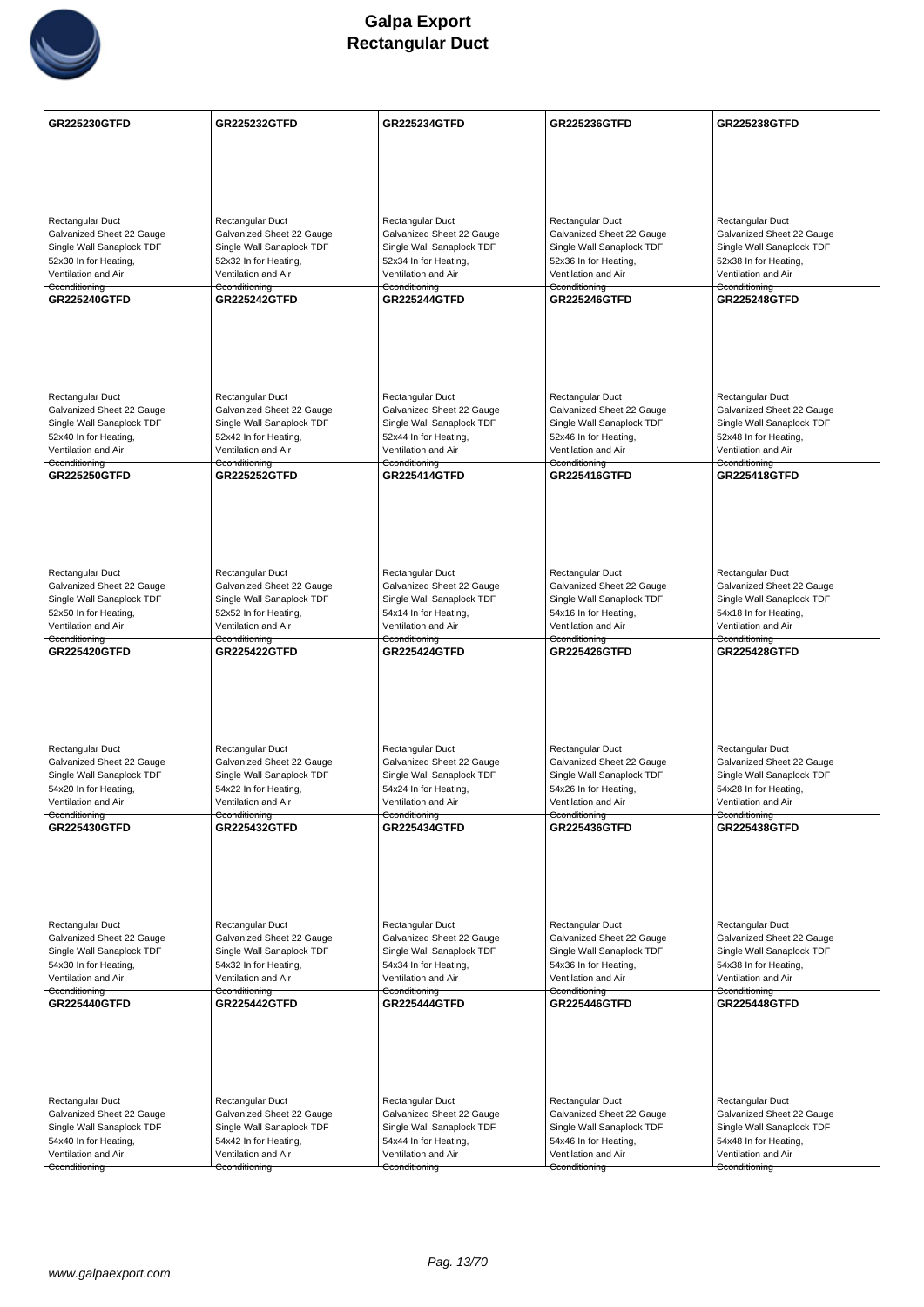

| Rectangular Duct<br>Rectangular Duct<br>Rectangular Duct<br>Rectangular Duct<br>Rectangular Duct<br>Galvanized Sheet 22 Gauge<br>Galvanized Sheet 22 Gauge<br>Galvanized Sheet 22 Gauge<br>Galvanized Sheet 22 Gauge<br>Galvanized Sheet 22 Gauge<br>Single Wall Sanaplock TDF<br>Single Wall Sanaplock TDF<br>Single Wall Sanaplock TDF<br>Single Wall Sanaplock TDF<br>Single Wall Sanaplock TDF<br>54x50 In for Heating,<br>54x52 In for Heating,<br>54x54 In for Heating,<br>56x14 In for Heating,<br>56x16 In for Heating,<br>Ventilation and Air<br>Ventilation and Air<br>Ventilation and Air<br>Ventilation and Air<br>Ventilation and Air<br>Cconditioning<br>Cconditioning<br>Cconditioning<br>Cconditioning<br>Cconditioning<br>GR225618GTFD<br><b>GR225620GTFD</b><br><b>GR225622GTFD</b><br><b>GR225624GTFD</b><br><b>GR225626GTFD</b><br>Rectangular Duct<br>Rectangular Duct<br>Rectangular Duct<br>Rectangular Duct<br>Rectangular Duct<br>Galvanized Sheet 22 Gauge<br>Galvanized Sheet 22 Gauge<br>Galvanized Sheet 22 Gauge<br>Galvanized Sheet 22 Gauge<br>Galvanized Sheet 22 Gauge<br>Single Wall Sanaplock TDF<br>Single Wall Sanaplock TDF<br>Single Wall Sanaplock TDF<br>Single Wall Sanaplock TDF<br>Single Wall Sanaplock TDF<br>56x18 In for Heating,<br>56x24 In for Heating,<br>56x26 In for Heating,<br>56x20 In for Heating,<br>56x22 In for Heating,<br>Ventilation and Air<br>Ventilation and Air<br>Ventilation and Air<br>Ventilation and Air<br>Ventilation and Air<br>Cconditioning<br>Cconditioning<br>Cconditioning<br>Cconditioning<br>Cconditioning<br><b>GR225628GTFD</b><br>GR225636GTFD<br><b>GR225630GTFD</b><br>GR225632GTFD<br><b>GR225634GTFD</b><br>Rectangular Duct<br>Rectangular Duct<br>Rectangular Duct<br>Rectangular Duct<br>Rectangular Duct<br>Galvanized Sheet 22 Gauge<br>Galvanized Sheet 22 Gauge<br>Galvanized Sheet 22 Gauge<br>Galvanized Sheet 22 Gauge<br>Galvanized Sheet 22 Gauge<br>Single Wall Sanaplock TDF<br>Single Wall Sanaplock TDF<br>Single Wall Sanaplock TDF<br>Single Wall Sanaplock TDF<br>Single Wall Sanaplock TDF<br>56x28 In for Heating,<br>56x30 In for Heating,<br>56x32 In for Heating,<br>56x34 In for Heating,<br>56x36 In for Heating,<br>Ventilation and Air<br>Ventilation and Air<br>Ventilation and Air<br>Ventilation and Air<br>Ventilation and Air<br>Cconditioning<br>Cconditioning<br>Cconditioning<br>Cconditioning<br>Cconditioning<br>GR225638GTFD<br><b>GR225640GTFD</b><br><b>GR225642GTFD</b><br><b>GR225646GTFD</b><br><b>GR225644GTFD</b><br>Rectangular Duct<br>Rectangular Duct<br>Rectangular Duct<br>Rectangular Duct<br>Rectangular Duct<br>Galvanized Sheet 22 Gauge<br>Galvanized Sheet 22 Gauge<br>Galvanized Sheet 22 Gauge<br>Galvanized Sheet 22 Gauge<br>Galvanized Sheet 22 Gauge<br>Single Wall Sanaplock TDF<br>Single Wall Sanaplock TDF<br>Single Wall Sanaplock TDF<br>Single Wall Sanaplock TDF<br>Single Wall Sanaplock TDF<br>56x38 In for Heating,<br>56x40 In for Heating,<br>56x42 In for Heating,<br>56x44 In for Heating,<br>56x46 In for Heating,<br>Ventilation and Air<br>Ventilation and Air<br>Ventilation and Air<br>Ventilation and Air<br>Ventilation and Air<br>Cconditioning<br>Cconditioning<br>Cconditioning<br>Cconditioning<br>Cconditioning<br><b>GR225648GTFD</b><br><b>GR225650GTFD</b><br><b>GR225652GTFD</b><br><b>GR225654GTFD</b><br><b>GR225656GTFD</b> | <b>GR225450GTFD</b> | <b>GR225452GTFD</b> | <b>GR225454GTFD</b> | <b>GR225614GTFD</b> | <b>GR225616GTFD</b> |
|--------------------------------------------------------------------------------------------------------------------------------------------------------------------------------------------------------------------------------------------------------------------------------------------------------------------------------------------------------------------------------------------------------------------------------------------------------------------------------------------------------------------------------------------------------------------------------------------------------------------------------------------------------------------------------------------------------------------------------------------------------------------------------------------------------------------------------------------------------------------------------------------------------------------------------------------------------------------------------------------------------------------------------------------------------------------------------------------------------------------------------------------------------------------------------------------------------------------------------------------------------------------------------------------------------------------------------------------------------------------------------------------------------------------------------------------------------------------------------------------------------------------------------------------------------------------------------------------------------------------------------------------------------------------------------------------------------------------------------------------------------------------------------------------------------------------------------------------------------------------------------------------------------------------------------------------------------------------------------------------------------------------------------------------------------------------------------------------------------------------------------------------------------------------------------------------------------------------------------------------------------------------------------------------------------------------------------------------------------------------------------------------------------------------------------------------------------------------------------------------------------------------------------------------------------------------------------------------------------------------------------------------------------------------------------------------------------------------------------------------------------------------------------------------------------------------------------------------------------------------------------------------------------------------------------------------------------------------------------------------------------------------------------------------------------------------------------------------------------------------------------------------------------------------------------------------------------------------------------------------------------------------------------------------------------------------------------------------------------------------------------------------------------------------------|---------------------|---------------------|---------------------|---------------------|---------------------|
|                                                                                                                                                                                                                                                                                                                                                                                                                                                                                                                                                                                                                                                                                                                                                                                                                                                                                                                                                                                                                                                                                                                                                                                                                                                                                                                                                                                                                                                                                                                                                                                                                                                                                                                                                                                                                                                                                                                                                                                                                                                                                                                                                                                                                                                                                                                                                                                                                                                                                                                                                                                                                                                                                                                                                                                                                                                                                                                                                                                                                                                                                                                                                                                                                                                                                                                                                                                                                          |                     |                     |                     |                     |                     |
|                                                                                                                                                                                                                                                                                                                                                                                                                                                                                                                                                                                                                                                                                                                                                                                                                                                                                                                                                                                                                                                                                                                                                                                                                                                                                                                                                                                                                                                                                                                                                                                                                                                                                                                                                                                                                                                                                                                                                                                                                                                                                                                                                                                                                                                                                                                                                                                                                                                                                                                                                                                                                                                                                                                                                                                                                                                                                                                                                                                                                                                                                                                                                                                                                                                                                                                                                                                                                          |                     |                     |                     |                     |                     |
|                                                                                                                                                                                                                                                                                                                                                                                                                                                                                                                                                                                                                                                                                                                                                                                                                                                                                                                                                                                                                                                                                                                                                                                                                                                                                                                                                                                                                                                                                                                                                                                                                                                                                                                                                                                                                                                                                                                                                                                                                                                                                                                                                                                                                                                                                                                                                                                                                                                                                                                                                                                                                                                                                                                                                                                                                                                                                                                                                                                                                                                                                                                                                                                                                                                                                                                                                                                                                          |                     |                     |                     |                     |                     |
|                                                                                                                                                                                                                                                                                                                                                                                                                                                                                                                                                                                                                                                                                                                                                                                                                                                                                                                                                                                                                                                                                                                                                                                                                                                                                                                                                                                                                                                                                                                                                                                                                                                                                                                                                                                                                                                                                                                                                                                                                                                                                                                                                                                                                                                                                                                                                                                                                                                                                                                                                                                                                                                                                                                                                                                                                                                                                                                                                                                                                                                                                                                                                                                                                                                                                                                                                                                                                          |                     |                     |                     |                     |                     |
|                                                                                                                                                                                                                                                                                                                                                                                                                                                                                                                                                                                                                                                                                                                                                                                                                                                                                                                                                                                                                                                                                                                                                                                                                                                                                                                                                                                                                                                                                                                                                                                                                                                                                                                                                                                                                                                                                                                                                                                                                                                                                                                                                                                                                                                                                                                                                                                                                                                                                                                                                                                                                                                                                                                                                                                                                                                                                                                                                                                                                                                                                                                                                                                                                                                                                                                                                                                                                          |                     |                     |                     |                     |                     |
|                                                                                                                                                                                                                                                                                                                                                                                                                                                                                                                                                                                                                                                                                                                                                                                                                                                                                                                                                                                                                                                                                                                                                                                                                                                                                                                                                                                                                                                                                                                                                                                                                                                                                                                                                                                                                                                                                                                                                                                                                                                                                                                                                                                                                                                                                                                                                                                                                                                                                                                                                                                                                                                                                                                                                                                                                                                                                                                                                                                                                                                                                                                                                                                                                                                                                                                                                                                                                          |                     |                     |                     |                     |                     |
|                                                                                                                                                                                                                                                                                                                                                                                                                                                                                                                                                                                                                                                                                                                                                                                                                                                                                                                                                                                                                                                                                                                                                                                                                                                                                                                                                                                                                                                                                                                                                                                                                                                                                                                                                                                                                                                                                                                                                                                                                                                                                                                                                                                                                                                                                                                                                                                                                                                                                                                                                                                                                                                                                                                                                                                                                                                                                                                                                                                                                                                                                                                                                                                                                                                                                                                                                                                                                          |                     |                     |                     |                     |                     |
|                                                                                                                                                                                                                                                                                                                                                                                                                                                                                                                                                                                                                                                                                                                                                                                                                                                                                                                                                                                                                                                                                                                                                                                                                                                                                                                                                                                                                                                                                                                                                                                                                                                                                                                                                                                                                                                                                                                                                                                                                                                                                                                                                                                                                                                                                                                                                                                                                                                                                                                                                                                                                                                                                                                                                                                                                                                                                                                                                                                                                                                                                                                                                                                                                                                                                                                                                                                                                          |                     |                     |                     |                     |                     |
|                                                                                                                                                                                                                                                                                                                                                                                                                                                                                                                                                                                                                                                                                                                                                                                                                                                                                                                                                                                                                                                                                                                                                                                                                                                                                                                                                                                                                                                                                                                                                                                                                                                                                                                                                                                                                                                                                                                                                                                                                                                                                                                                                                                                                                                                                                                                                                                                                                                                                                                                                                                                                                                                                                                                                                                                                                                                                                                                                                                                                                                                                                                                                                                                                                                                                                                                                                                                                          |                     |                     |                     |                     |                     |
|                                                                                                                                                                                                                                                                                                                                                                                                                                                                                                                                                                                                                                                                                                                                                                                                                                                                                                                                                                                                                                                                                                                                                                                                                                                                                                                                                                                                                                                                                                                                                                                                                                                                                                                                                                                                                                                                                                                                                                                                                                                                                                                                                                                                                                                                                                                                                                                                                                                                                                                                                                                                                                                                                                                                                                                                                                                                                                                                                                                                                                                                                                                                                                                                                                                                                                                                                                                                                          |                     |                     |                     |                     |                     |
|                                                                                                                                                                                                                                                                                                                                                                                                                                                                                                                                                                                                                                                                                                                                                                                                                                                                                                                                                                                                                                                                                                                                                                                                                                                                                                                                                                                                                                                                                                                                                                                                                                                                                                                                                                                                                                                                                                                                                                                                                                                                                                                                                                                                                                                                                                                                                                                                                                                                                                                                                                                                                                                                                                                                                                                                                                                                                                                                                                                                                                                                                                                                                                                                                                                                                                                                                                                                                          |                     |                     |                     |                     |                     |
|                                                                                                                                                                                                                                                                                                                                                                                                                                                                                                                                                                                                                                                                                                                                                                                                                                                                                                                                                                                                                                                                                                                                                                                                                                                                                                                                                                                                                                                                                                                                                                                                                                                                                                                                                                                                                                                                                                                                                                                                                                                                                                                                                                                                                                                                                                                                                                                                                                                                                                                                                                                                                                                                                                                                                                                                                                                                                                                                                                                                                                                                                                                                                                                                                                                                                                                                                                                                                          |                     |                     |                     |                     |                     |
|                                                                                                                                                                                                                                                                                                                                                                                                                                                                                                                                                                                                                                                                                                                                                                                                                                                                                                                                                                                                                                                                                                                                                                                                                                                                                                                                                                                                                                                                                                                                                                                                                                                                                                                                                                                                                                                                                                                                                                                                                                                                                                                                                                                                                                                                                                                                                                                                                                                                                                                                                                                                                                                                                                                                                                                                                                                                                                                                                                                                                                                                                                                                                                                                                                                                                                                                                                                                                          |                     |                     |                     |                     |                     |
|                                                                                                                                                                                                                                                                                                                                                                                                                                                                                                                                                                                                                                                                                                                                                                                                                                                                                                                                                                                                                                                                                                                                                                                                                                                                                                                                                                                                                                                                                                                                                                                                                                                                                                                                                                                                                                                                                                                                                                                                                                                                                                                                                                                                                                                                                                                                                                                                                                                                                                                                                                                                                                                                                                                                                                                                                                                                                                                                                                                                                                                                                                                                                                                                                                                                                                                                                                                                                          |                     |                     |                     |                     |                     |
|                                                                                                                                                                                                                                                                                                                                                                                                                                                                                                                                                                                                                                                                                                                                                                                                                                                                                                                                                                                                                                                                                                                                                                                                                                                                                                                                                                                                                                                                                                                                                                                                                                                                                                                                                                                                                                                                                                                                                                                                                                                                                                                                                                                                                                                                                                                                                                                                                                                                                                                                                                                                                                                                                                                                                                                                                                                                                                                                                                                                                                                                                                                                                                                                                                                                                                                                                                                                                          |                     |                     |                     |                     |                     |
|                                                                                                                                                                                                                                                                                                                                                                                                                                                                                                                                                                                                                                                                                                                                                                                                                                                                                                                                                                                                                                                                                                                                                                                                                                                                                                                                                                                                                                                                                                                                                                                                                                                                                                                                                                                                                                                                                                                                                                                                                                                                                                                                                                                                                                                                                                                                                                                                                                                                                                                                                                                                                                                                                                                                                                                                                                                                                                                                                                                                                                                                                                                                                                                                                                                                                                                                                                                                                          |                     |                     |                     |                     |                     |
|                                                                                                                                                                                                                                                                                                                                                                                                                                                                                                                                                                                                                                                                                                                                                                                                                                                                                                                                                                                                                                                                                                                                                                                                                                                                                                                                                                                                                                                                                                                                                                                                                                                                                                                                                                                                                                                                                                                                                                                                                                                                                                                                                                                                                                                                                                                                                                                                                                                                                                                                                                                                                                                                                                                                                                                                                                                                                                                                                                                                                                                                                                                                                                                                                                                                                                                                                                                                                          |                     |                     |                     |                     |                     |
|                                                                                                                                                                                                                                                                                                                                                                                                                                                                                                                                                                                                                                                                                                                                                                                                                                                                                                                                                                                                                                                                                                                                                                                                                                                                                                                                                                                                                                                                                                                                                                                                                                                                                                                                                                                                                                                                                                                                                                                                                                                                                                                                                                                                                                                                                                                                                                                                                                                                                                                                                                                                                                                                                                                                                                                                                                                                                                                                                                                                                                                                                                                                                                                                                                                                                                                                                                                                                          |                     |                     |                     |                     |                     |
|                                                                                                                                                                                                                                                                                                                                                                                                                                                                                                                                                                                                                                                                                                                                                                                                                                                                                                                                                                                                                                                                                                                                                                                                                                                                                                                                                                                                                                                                                                                                                                                                                                                                                                                                                                                                                                                                                                                                                                                                                                                                                                                                                                                                                                                                                                                                                                                                                                                                                                                                                                                                                                                                                                                                                                                                                                                                                                                                                                                                                                                                                                                                                                                                                                                                                                                                                                                                                          |                     |                     |                     |                     |                     |
|                                                                                                                                                                                                                                                                                                                                                                                                                                                                                                                                                                                                                                                                                                                                                                                                                                                                                                                                                                                                                                                                                                                                                                                                                                                                                                                                                                                                                                                                                                                                                                                                                                                                                                                                                                                                                                                                                                                                                                                                                                                                                                                                                                                                                                                                                                                                                                                                                                                                                                                                                                                                                                                                                                                                                                                                                                                                                                                                                                                                                                                                                                                                                                                                                                                                                                                                                                                                                          |                     |                     |                     |                     |                     |
|                                                                                                                                                                                                                                                                                                                                                                                                                                                                                                                                                                                                                                                                                                                                                                                                                                                                                                                                                                                                                                                                                                                                                                                                                                                                                                                                                                                                                                                                                                                                                                                                                                                                                                                                                                                                                                                                                                                                                                                                                                                                                                                                                                                                                                                                                                                                                                                                                                                                                                                                                                                                                                                                                                                                                                                                                                                                                                                                                                                                                                                                                                                                                                                                                                                                                                                                                                                                                          |                     |                     |                     |                     |                     |
|                                                                                                                                                                                                                                                                                                                                                                                                                                                                                                                                                                                                                                                                                                                                                                                                                                                                                                                                                                                                                                                                                                                                                                                                                                                                                                                                                                                                                                                                                                                                                                                                                                                                                                                                                                                                                                                                                                                                                                                                                                                                                                                                                                                                                                                                                                                                                                                                                                                                                                                                                                                                                                                                                                                                                                                                                                                                                                                                                                                                                                                                                                                                                                                                                                                                                                                                                                                                                          |                     |                     |                     |                     |                     |
|                                                                                                                                                                                                                                                                                                                                                                                                                                                                                                                                                                                                                                                                                                                                                                                                                                                                                                                                                                                                                                                                                                                                                                                                                                                                                                                                                                                                                                                                                                                                                                                                                                                                                                                                                                                                                                                                                                                                                                                                                                                                                                                                                                                                                                                                                                                                                                                                                                                                                                                                                                                                                                                                                                                                                                                                                                                                                                                                                                                                                                                                                                                                                                                                                                                                                                                                                                                                                          |                     |                     |                     |                     |                     |
|                                                                                                                                                                                                                                                                                                                                                                                                                                                                                                                                                                                                                                                                                                                                                                                                                                                                                                                                                                                                                                                                                                                                                                                                                                                                                                                                                                                                                                                                                                                                                                                                                                                                                                                                                                                                                                                                                                                                                                                                                                                                                                                                                                                                                                                                                                                                                                                                                                                                                                                                                                                                                                                                                                                                                                                                                                                                                                                                                                                                                                                                                                                                                                                                                                                                                                                                                                                                                          |                     |                     |                     |                     |                     |
|                                                                                                                                                                                                                                                                                                                                                                                                                                                                                                                                                                                                                                                                                                                                                                                                                                                                                                                                                                                                                                                                                                                                                                                                                                                                                                                                                                                                                                                                                                                                                                                                                                                                                                                                                                                                                                                                                                                                                                                                                                                                                                                                                                                                                                                                                                                                                                                                                                                                                                                                                                                                                                                                                                                                                                                                                                                                                                                                                                                                                                                                                                                                                                                                                                                                                                                                                                                                                          |                     |                     |                     |                     |                     |
|                                                                                                                                                                                                                                                                                                                                                                                                                                                                                                                                                                                                                                                                                                                                                                                                                                                                                                                                                                                                                                                                                                                                                                                                                                                                                                                                                                                                                                                                                                                                                                                                                                                                                                                                                                                                                                                                                                                                                                                                                                                                                                                                                                                                                                                                                                                                                                                                                                                                                                                                                                                                                                                                                                                                                                                                                                                                                                                                                                                                                                                                                                                                                                                                                                                                                                                                                                                                                          |                     |                     |                     |                     |                     |
|                                                                                                                                                                                                                                                                                                                                                                                                                                                                                                                                                                                                                                                                                                                                                                                                                                                                                                                                                                                                                                                                                                                                                                                                                                                                                                                                                                                                                                                                                                                                                                                                                                                                                                                                                                                                                                                                                                                                                                                                                                                                                                                                                                                                                                                                                                                                                                                                                                                                                                                                                                                                                                                                                                                                                                                                                                                                                                                                                                                                                                                                                                                                                                                                                                                                                                                                                                                                                          |                     |                     |                     |                     |                     |
|                                                                                                                                                                                                                                                                                                                                                                                                                                                                                                                                                                                                                                                                                                                                                                                                                                                                                                                                                                                                                                                                                                                                                                                                                                                                                                                                                                                                                                                                                                                                                                                                                                                                                                                                                                                                                                                                                                                                                                                                                                                                                                                                                                                                                                                                                                                                                                                                                                                                                                                                                                                                                                                                                                                                                                                                                                                                                                                                                                                                                                                                                                                                                                                                                                                                                                                                                                                                                          |                     |                     |                     |                     |                     |
|                                                                                                                                                                                                                                                                                                                                                                                                                                                                                                                                                                                                                                                                                                                                                                                                                                                                                                                                                                                                                                                                                                                                                                                                                                                                                                                                                                                                                                                                                                                                                                                                                                                                                                                                                                                                                                                                                                                                                                                                                                                                                                                                                                                                                                                                                                                                                                                                                                                                                                                                                                                                                                                                                                                                                                                                                                                                                                                                                                                                                                                                                                                                                                                                                                                                                                                                                                                                                          |                     |                     |                     |                     |                     |
|                                                                                                                                                                                                                                                                                                                                                                                                                                                                                                                                                                                                                                                                                                                                                                                                                                                                                                                                                                                                                                                                                                                                                                                                                                                                                                                                                                                                                                                                                                                                                                                                                                                                                                                                                                                                                                                                                                                                                                                                                                                                                                                                                                                                                                                                                                                                                                                                                                                                                                                                                                                                                                                                                                                                                                                                                                                                                                                                                                                                                                                                                                                                                                                                                                                                                                                                                                                                                          |                     |                     |                     |                     |                     |
|                                                                                                                                                                                                                                                                                                                                                                                                                                                                                                                                                                                                                                                                                                                                                                                                                                                                                                                                                                                                                                                                                                                                                                                                                                                                                                                                                                                                                                                                                                                                                                                                                                                                                                                                                                                                                                                                                                                                                                                                                                                                                                                                                                                                                                                                                                                                                                                                                                                                                                                                                                                                                                                                                                                                                                                                                                                                                                                                                                                                                                                                                                                                                                                                                                                                                                                                                                                                                          |                     |                     |                     |                     |                     |
|                                                                                                                                                                                                                                                                                                                                                                                                                                                                                                                                                                                                                                                                                                                                                                                                                                                                                                                                                                                                                                                                                                                                                                                                                                                                                                                                                                                                                                                                                                                                                                                                                                                                                                                                                                                                                                                                                                                                                                                                                                                                                                                                                                                                                                                                                                                                                                                                                                                                                                                                                                                                                                                                                                                                                                                                                                                                                                                                                                                                                                                                                                                                                                                                                                                                                                                                                                                                                          |                     |                     |                     |                     |                     |
|                                                                                                                                                                                                                                                                                                                                                                                                                                                                                                                                                                                                                                                                                                                                                                                                                                                                                                                                                                                                                                                                                                                                                                                                                                                                                                                                                                                                                                                                                                                                                                                                                                                                                                                                                                                                                                                                                                                                                                                                                                                                                                                                                                                                                                                                                                                                                                                                                                                                                                                                                                                                                                                                                                                                                                                                                                                                                                                                                                                                                                                                                                                                                                                                                                                                                                                                                                                                                          |                     |                     |                     |                     |                     |
|                                                                                                                                                                                                                                                                                                                                                                                                                                                                                                                                                                                                                                                                                                                                                                                                                                                                                                                                                                                                                                                                                                                                                                                                                                                                                                                                                                                                                                                                                                                                                                                                                                                                                                                                                                                                                                                                                                                                                                                                                                                                                                                                                                                                                                                                                                                                                                                                                                                                                                                                                                                                                                                                                                                                                                                                                                                                                                                                                                                                                                                                                                                                                                                                                                                                                                                                                                                                                          |                     |                     |                     |                     |                     |
|                                                                                                                                                                                                                                                                                                                                                                                                                                                                                                                                                                                                                                                                                                                                                                                                                                                                                                                                                                                                                                                                                                                                                                                                                                                                                                                                                                                                                                                                                                                                                                                                                                                                                                                                                                                                                                                                                                                                                                                                                                                                                                                                                                                                                                                                                                                                                                                                                                                                                                                                                                                                                                                                                                                                                                                                                                                                                                                                                                                                                                                                                                                                                                                                                                                                                                                                                                                                                          |                     |                     |                     |                     |                     |
|                                                                                                                                                                                                                                                                                                                                                                                                                                                                                                                                                                                                                                                                                                                                                                                                                                                                                                                                                                                                                                                                                                                                                                                                                                                                                                                                                                                                                                                                                                                                                                                                                                                                                                                                                                                                                                                                                                                                                                                                                                                                                                                                                                                                                                                                                                                                                                                                                                                                                                                                                                                                                                                                                                                                                                                                                                                                                                                                                                                                                                                                                                                                                                                                                                                                                                                                                                                                                          |                     |                     |                     |                     |                     |
|                                                                                                                                                                                                                                                                                                                                                                                                                                                                                                                                                                                                                                                                                                                                                                                                                                                                                                                                                                                                                                                                                                                                                                                                                                                                                                                                                                                                                                                                                                                                                                                                                                                                                                                                                                                                                                                                                                                                                                                                                                                                                                                                                                                                                                                                                                                                                                                                                                                                                                                                                                                                                                                                                                                                                                                                                                                                                                                                                                                                                                                                                                                                                                                                                                                                                                                                                                                                                          |                     |                     |                     |                     |                     |
|                                                                                                                                                                                                                                                                                                                                                                                                                                                                                                                                                                                                                                                                                                                                                                                                                                                                                                                                                                                                                                                                                                                                                                                                                                                                                                                                                                                                                                                                                                                                                                                                                                                                                                                                                                                                                                                                                                                                                                                                                                                                                                                                                                                                                                                                                                                                                                                                                                                                                                                                                                                                                                                                                                                                                                                                                                                                                                                                                                                                                                                                                                                                                                                                                                                                                                                                                                                                                          |                     |                     |                     |                     |                     |
|                                                                                                                                                                                                                                                                                                                                                                                                                                                                                                                                                                                                                                                                                                                                                                                                                                                                                                                                                                                                                                                                                                                                                                                                                                                                                                                                                                                                                                                                                                                                                                                                                                                                                                                                                                                                                                                                                                                                                                                                                                                                                                                                                                                                                                                                                                                                                                                                                                                                                                                                                                                                                                                                                                                                                                                                                                                                                                                                                                                                                                                                                                                                                                                                                                                                                                                                                                                                                          |                     |                     |                     |                     |                     |
|                                                                                                                                                                                                                                                                                                                                                                                                                                                                                                                                                                                                                                                                                                                                                                                                                                                                                                                                                                                                                                                                                                                                                                                                                                                                                                                                                                                                                                                                                                                                                                                                                                                                                                                                                                                                                                                                                                                                                                                                                                                                                                                                                                                                                                                                                                                                                                                                                                                                                                                                                                                                                                                                                                                                                                                                                                                                                                                                                                                                                                                                                                                                                                                                                                                                                                                                                                                                                          |                     |                     |                     |                     |                     |
|                                                                                                                                                                                                                                                                                                                                                                                                                                                                                                                                                                                                                                                                                                                                                                                                                                                                                                                                                                                                                                                                                                                                                                                                                                                                                                                                                                                                                                                                                                                                                                                                                                                                                                                                                                                                                                                                                                                                                                                                                                                                                                                                                                                                                                                                                                                                                                                                                                                                                                                                                                                                                                                                                                                                                                                                                                                                                                                                                                                                                                                                                                                                                                                                                                                                                                                                                                                                                          |                     |                     |                     |                     |                     |
| Rectangular Duct<br>Rectangular Duct<br>Rectangular Duct<br>Rectangular Duct                                                                                                                                                                                                                                                                                                                                                                                                                                                                                                                                                                                                                                                                                                                                                                                                                                                                                                                                                                                                                                                                                                                                                                                                                                                                                                                                                                                                                                                                                                                                                                                                                                                                                                                                                                                                                                                                                                                                                                                                                                                                                                                                                                                                                                                                                                                                                                                                                                                                                                                                                                                                                                                                                                                                                                                                                                                                                                                                                                                                                                                                                                                                                                                                                                                                                                                                             |                     |                     |                     |                     | Rectangular Duct    |
| Galvanized Sheet 22 Gauge<br>Galvanized Sheet 22 Gauge<br>Galvanized Sheet 22 Gauge<br>Galvanized Sheet 22 Gauge<br>Galvanized Sheet 22 Gauge                                                                                                                                                                                                                                                                                                                                                                                                                                                                                                                                                                                                                                                                                                                                                                                                                                                                                                                                                                                                                                                                                                                                                                                                                                                                                                                                                                                                                                                                                                                                                                                                                                                                                                                                                                                                                                                                                                                                                                                                                                                                                                                                                                                                                                                                                                                                                                                                                                                                                                                                                                                                                                                                                                                                                                                                                                                                                                                                                                                                                                                                                                                                                                                                                                                                            |                     |                     |                     |                     |                     |
| Single Wall Sanaplock TDF<br>Single Wall Sanaplock TDF<br>Single Wall Sanaplock TDF<br>Single Wall Sanaplock TDF<br>Single Wall Sanaplock TDF                                                                                                                                                                                                                                                                                                                                                                                                                                                                                                                                                                                                                                                                                                                                                                                                                                                                                                                                                                                                                                                                                                                                                                                                                                                                                                                                                                                                                                                                                                                                                                                                                                                                                                                                                                                                                                                                                                                                                                                                                                                                                                                                                                                                                                                                                                                                                                                                                                                                                                                                                                                                                                                                                                                                                                                                                                                                                                                                                                                                                                                                                                                                                                                                                                                                            |                     |                     |                     |                     |                     |
| 56x48 In for Heating,<br>56x50 In for Heating,<br>56x52 In for Heating,<br>56x54 In for Heating,<br>56x56 In for Heating,<br>Ventilation and Air                                                                                                                                                                                                                                                                                                                                                                                                                                                                                                                                                                                                                                                                                                                                                                                                                                                                                                                                                                                                                                                                                                                                                                                                                                                                                                                                                                                                                                                                                                                                                                                                                                                                                                                                                                                                                                                                                                                                                                                                                                                                                                                                                                                                                                                                                                                                                                                                                                                                                                                                                                                                                                                                                                                                                                                                                                                                                                                                                                                                                                                                                                                                                                                                                                                                         |                     |                     |                     |                     |                     |
| Ventilation and Air<br>Ventilation and Air<br>Ventilation and Air<br>Ventilation and Air<br>Cconditioning<br>Cconditioning<br>Cconditioning<br>Cconditioning<br>Cconditioning                                                                                                                                                                                                                                                                                                                                                                                                                                                                                                                                                                                                                                                                                                                                                                                                                                                                                                                                                                                                                                                                                                                                                                                                                                                                                                                                                                                                                                                                                                                                                                                                                                                                                                                                                                                                                                                                                                                                                                                                                                                                                                                                                                                                                                                                                                                                                                                                                                                                                                                                                                                                                                                                                                                                                                                                                                                                                                                                                                                                                                                                                                                                                                                                                                            |                     |                     |                     |                     |                     |
| GR225816GTFD<br><b>GR225818GTFD</b><br><b>GR225820GTFD</b><br><b>GR225822GTFD</b><br><b>GR225824GTFD</b>                                                                                                                                                                                                                                                                                                                                                                                                                                                                                                                                                                                                                                                                                                                                                                                                                                                                                                                                                                                                                                                                                                                                                                                                                                                                                                                                                                                                                                                                                                                                                                                                                                                                                                                                                                                                                                                                                                                                                                                                                                                                                                                                                                                                                                                                                                                                                                                                                                                                                                                                                                                                                                                                                                                                                                                                                                                                                                                                                                                                                                                                                                                                                                                                                                                                                                                 |                     |                     |                     |                     |                     |
|                                                                                                                                                                                                                                                                                                                                                                                                                                                                                                                                                                                                                                                                                                                                                                                                                                                                                                                                                                                                                                                                                                                                                                                                                                                                                                                                                                                                                                                                                                                                                                                                                                                                                                                                                                                                                                                                                                                                                                                                                                                                                                                                                                                                                                                                                                                                                                                                                                                                                                                                                                                                                                                                                                                                                                                                                                                                                                                                                                                                                                                                                                                                                                                                                                                                                                                                                                                                                          |                     |                     |                     |                     |                     |
|                                                                                                                                                                                                                                                                                                                                                                                                                                                                                                                                                                                                                                                                                                                                                                                                                                                                                                                                                                                                                                                                                                                                                                                                                                                                                                                                                                                                                                                                                                                                                                                                                                                                                                                                                                                                                                                                                                                                                                                                                                                                                                                                                                                                                                                                                                                                                                                                                                                                                                                                                                                                                                                                                                                                                                                                                                                                                                                                                                                                                                                                                                                                                                                                                                                                                                                                                                                                                          |                     |                     |                     |                     |                     |
|                                                                                                                                                                                                                                                                                                                                                                                                                                                                                                                                                                                                                                                                                                                                                                                                                                                                                                                                                                                                                                                                                                                                                                                                                                                                                                                                                                                                                                                                                                                                                                                                                                                                                                                                                                                                                                                                                                                                                                                                                                                                                                                                                                                                                                                                                                                                                                                                                                                                                                                                                                                                                                                                                                                                                                                                                                                                                                                                                                                                                                                                                                                                                                                                                                                                                                                                                                                                                          |                     |                     |                     |                     |                     |
|                                                                                                                                                                                                                                                                                                                                                                                                                                                                                                                                                                                                                                                                                                                                                                                                                                                                                                                                                                                                                                                                                                                                                                                                                                                                                                                                                                                                                                                                                                                                                                                                                                                                                                                                                                                                                                                                                                                                                                                                                                                                                                                                                                                                                                                                                                                                                                                                                                                                                                                                                                                                                                                                                                                                                                                                                                                                                                                                                                                                                                                                                                                                                                                                                                                                                                                                                                                                                          |                     |                     |                     |                     |                     |
| Rectangular Duct<br>Rectangular Duct<br>Rectangular Duct<br>Rectangular Duct<br>Rectangular Duct                                                                                                                                                                                                                                                                                                                                                                                                                                                                                                                                                                                                                                                                                                                                                                                                                                                                                                                                                                                                                                                                                                                                                                                                                                                                                                                                                                                                                                                                                                                                                                                                                                                                                                                                                                                                                                                                                                                                                                                                                                                                                                                                                                                                                                                                                                                                                                                                                                                                                                                                                                                                                                                                                                                                                                                                                                                                                                                                                                                                                                                                                                                                                                                                                                                                                                                         |                     |                     |                     |                     |                     |
| Galvanized Sheet 22 Gauge<br>Galvanized Sheet 22 Gauge<br>Galvanized Sheet 22 Gauge<br>Galvanized Sheet 22 Gauge<br>Galvanized Sheet 22 Gauge                                                                                                                                                                                                                                                                                                                                                                                                                                                                                                                                                                                                                                                                                                                                                                                                                                                                                                                                                                                                                                                                                                                                                                                                                                                                                                                                                                                                                                                                                                                                                                                                                                                                                                                                                                                                                                                                                                                                                                                                                                                                                                                                                                                                                                                                                                                                                                                                                                                                                                                                                                                                                                                                                                                                                                                                                                                                                                                                                                                                                                                                                                                                                                                                                                                                            |                     |                     |                     |                     |                     |
| Single Wall Sanaplock TDF<br>Single Wall Sanaplock TDF<br>Single Wall Sanaplock TDF<br>Single Wall Sanaplock TDF<br>Single Wall Sanaplock TDF<br>58x16 In for Heating,<br>58x18 In for Heating,<br>58x20 In for Heating,<br>58x22 In for Heating,<br>58x24 In for Heating,                                                                                                                                                                                                                                                                                                                                                                                                                                                                                                                                                                                                                                                                                                                                                                                                                                                                                                                                                                                                                                                                                                                                                                                                                                                                                                                                                                                                                                                                                                                                                                                                                                                                                                                                                                                                                                                                                                                                                                                                                                                                                                                                                                                                                                                                                                                                                                                                                                                                                                                                                                                                                                                                                                                                                                                                                                                                                                                                                                                                                                                                                                                                               |                     |                     |                     |                     |                     |
| Ventilation and Air<br>Ventilation and Air<br>Ventilation and Air<br>Ventilation and Air<br>Ventilation and Air                                                                                                                                                                                                                                                                                                                                                                                                                                                                                                                                                                                                                                                                                                                                                                                                                                                                                                                                                                                                                                                                                                                                                                                                                                                                                                                                                                                                                                                                                                                                                                                                                                                                                                                                                                                                                                                                                                                                                                                                                                                                                                                                                                                                                                                                                                                                                                                                                                                                                                                                                                                                                                                                                                                                                                                                                                                                                                                                                                                                                                                                                                                                                                                                                                                                                                          |                     |                     |                     |                     |                     |
| Cconditioning<br>Cconditioning<br>Cconditioning<br>Cconditioning<br>Cconditioning                                                                                                                                                                                                                                                                                                                                                                                                                                                                                                                                                                                                                                                                                                                                                                                                                                                                                                                                                                                                                                                                                                                                                                                                                                                                                                                                                                                                                                                                                                                                                                                                                                                                                                                                                                                                                                                                                                                                                                                                                                                                                                                                                                                                                                                                                                                                                                                                                                                                                                                                                                                                                                                                                                                                                                                                                                                                                                                                                                                                                                                                                                                                                                                                                                                                                                                                        |                     |                     |                     |                     |                     |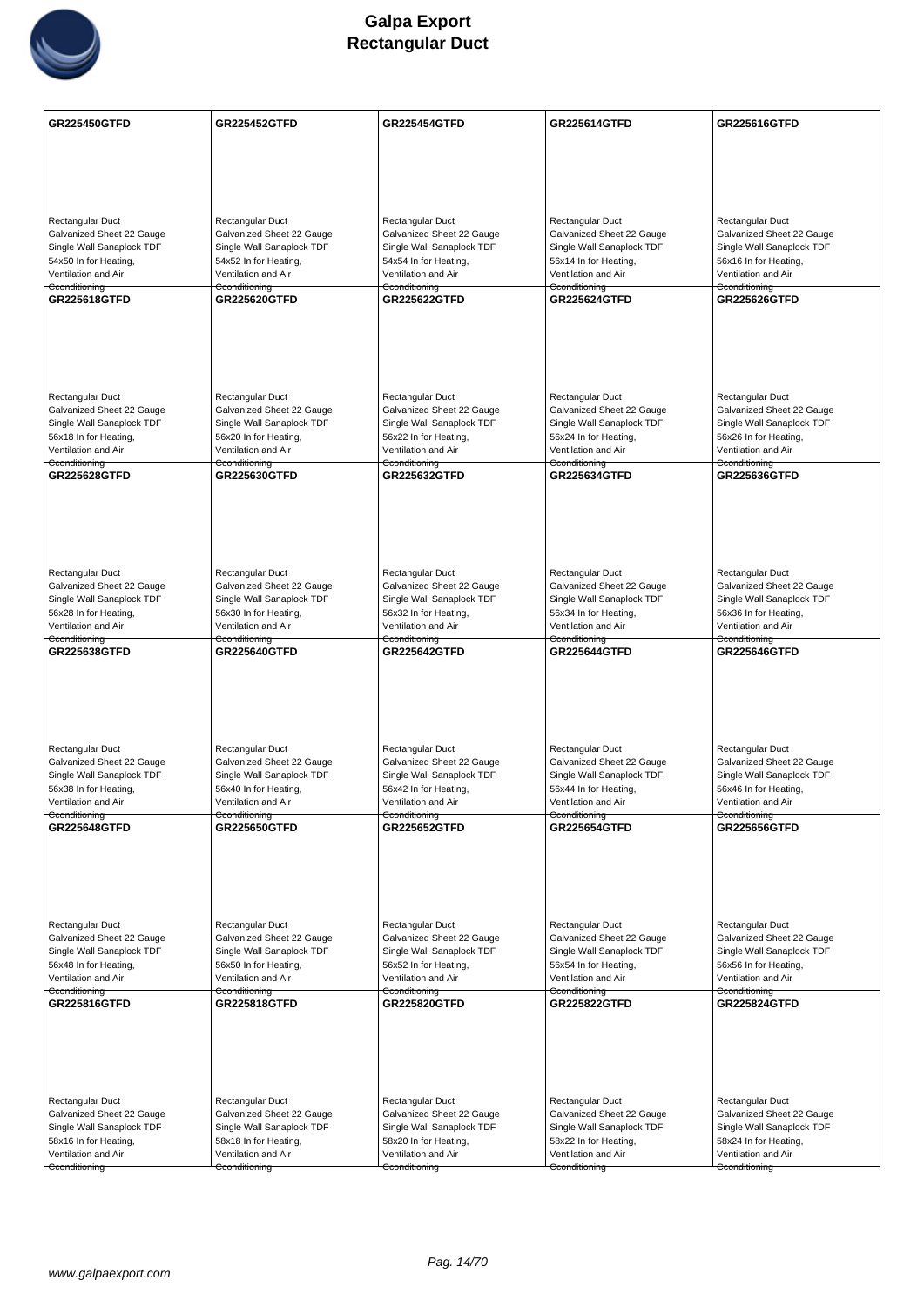

| GR225826GTFD                                           | <b>GR225828GTFD</b>                                    | <b>GR225830GTFD</b>                                    | <b>GR225832GTFD</b>                                    | <b>GR225834GTFD</b>                                    |
|--------------------------------------------------------|--------------------------------------------------------|--------------------------------------------------------|--------------------------------------------------------|--------------------------------------------------------|
|                                                        |                                                        |                                                        |                                                        |                                                        |
|                                                        |                                                        |                                                        |                                                        |                                                        |
|                                                        |                                                        |                                                        |                                                        |                                                        |
|                                                        |                                                        |                                                        |                                                        |                                                        |
| <b>Rectangular Duct</b>                                | Rectangular Duct                                       | Rectangular Duct                                       | Rectangular Duct                                       | Rectangular Duct                                       |
| Galvanized Sheet 22 Gauge                              | Galvanized Sheet 22 Gauge                              | Galvanized Sheet 22 Gauge                              | Galvanized Sheet 22 Gauge                              | Galvanized Sheet 22 Gauge                              |
| Single Wall Sanaplock TDF<br>58x26 In for Heating,     | Single Wall Sanaplock TDF<br>58x28 In for Heating,     | Single Wall Sanaplock TDF<br>58x30 In for Heating,     | Single Wall Sanaplock TDF<br>58x32 In for Heating,     | Single Wall Sanaplock TDF<br>58x34 In for Heating,     |
| Ventilation and Air                                    | Ventilation and Air                                    | Ventilation and Air                                    | Ventilation and Air                                    | Ventilation and Air                                    |
| Cconditioning<br>GR225836GTFD                          | Cconditioning<br><b>GR225838GTFD</b>                   | Cconditioning<br><b>GR225840GTFD</b>                   | Cconditioning<br><b>GR225842GTFD</b>                   | Cconditioning<br><b>GR225844GTFD</b>                   |
|                                                        |                                                        |                                                        |                                                        |                                                        |
|                                                        |                                                        |                                                        |                                                        |                                                        |
|                                                        |                                                        |                                                        |                                                        |                                                        |
|                                                        |                                                        |                                                        |                                                        |                                                        |
|                                                        |                                                        |                                                        |                                                        |                                                        |
| <b>Rectangular Duct</b>                                | Rectangular Duct                                       | Rectangular Duct                                       | Rectangular Duct                                       | Rectangular Duct                                       |
| Galvanized Sheet 22 Gauge<br>Single Wall Sanaplock TDF | Galvanized Sheet 22 Gauge<br>Single Wall Sanaplock TDF | Galvanized Sheet 22 Gauge<br>Single Wall Sanaplock TDF | Galvanized Sheet 22 Gauge<br>Single Wall Sanaplock TDF | Galvanized Sheet 22 Gauge<br>Single Wall Sanaplock TDF |
| 58x36 In for Heating,                                  | 58x38 In for Heating,                                  | 58x40 In for Heating,                                  | 58x42 In for Heating,                                  | 58x44 In for Heating,                                  |
| Ventilation and Air                                    | Ventilation and Air                                    | Ventilation and Air                                    | Ventilation and Air                                    | Ventilation and Air                                    |
| Cconditioning<br>GR225846GTFD                          | <del>Cconditioning</del><br><b>GR225848GTFD</b>        | Cconditioning<br><b>GR225850GTFD</b>                   | <del>Cconditioning</del><br><b>GR225852GTFD</b>        | Cconditioning<br><b>GR225854GTFD</b>                   |
|                                                        |                                                        |                                                        |                                                        |                                                        |
|                                                        |                                                        |                                                        |                                                        |                                                        |
|                                                        |                                                        |                                                        |                                                        |                                                        |
|                                                        |                                                        |                                                        |                                                        |                                                        |
|                                                        |                                                        |                                                        |                                                        |                                                        |
| Rectangular Duct<br>Galvanized Sheet 22 Gauge          | Rectangular Duct<br>Galvanized Sheet 22 Gauge          | Rectangular Duct<br>Galvanized Sheet 22 Gauge          | Rectangular Duct<br>Galvanized Sheet 22 Gauge          | Rectangular Duct<br>Galvanized Sheet 22 Gauge          |
| Single Wall Sanaplock TDF                              | Single Wall Sanaplock TDF                              | Single Wall Sanaplock TDF                              | Single Wall Sanaplock TDF                              | Single Wall Sanaplock TDF                              |
| 58x46 In for Heating,                                  | 58x48 In for Heating,                                  | 58x50 In for Heating,                                  | 58x52 In for Heating,                                  | 58x54 In for Heating,                                  |
| Ventilation and Air<br>Cconditioning                   | Ventilation and Air<br>Cconditioning                   | Ventilation and Air<br>Cconditioning                   | Ventilation and Air<br>Cconditioning                   | Ventilation and Air<br>Cconditioning                   |
| GR225856GTFD                                           | <b>GR225858GTFD</b>                                    | GR226016GTFD                                           | <b>GR226018GTFD</b>                                    | GR226020GTFD                                           |
|                                                        |                                                        |                                                        |                                                        |                                                        |
|                                                        |                                                        |                                                        |                                                        |                                                        |
|                                                        |                                                        |                                                        |                                                        |                                                        |
|                                                        |                                                        |                                                        |                                                        |                                                        |
| Rectangular Duct                                       | Rectangular Duct                                       | Rectangular Duct                                       | Rectangular Duct                                       | Rectangular Duct                                       |
| Galvanized Sheet 22 Gauge                              | Galvanized Sheet 22 Gauge                              | Galvanized Sheet 22 Gauge                              | Galvanized Sheet 22 Gauge                              | Galvanized Sheet 22 Gauge                              |
| Single Wall Sanaplock TDF                              | Single Wall Sanaplock TDF                              | Single Wall Sanaplock TDF                              | Single Wall Sanaplock TDF                              | Single Wall Sanaplock TDF                              |
| 58x56 In for Heating,<br>Ventilation and Air           | 58x58 In for Heating,<br>Ventilation and Air           | 60x16 In for Heating,<br>Ventilation and Air           | 60x18 In for Heating,<br>Ventilation and Air           | 60x20 In for Heating,<br>Ventilation and Air           |
| Cconditioning                                          | Cconditioning                                          | Cconditioning                                          | Cconditioning                                          | Cconditioning                                          |
| GR226022GTFD                                           | GR226024GTFD                                           | <b>GR226026GTFD</b>                                    | GR226028GTFD                                           | GR226030GTFD                                           |
|                                                        |                                                        |                                                        |                                                        |                                                        |
|                                                        |                                                        |                                                        |                                                        |                                                        |
|                                                        |                                                        |                                                        |                                                        |                                                        |
|                                                        |                                                        |                                                        |                                                        |                                                        |
| Rectangular Duct                                       | Rectangular Duct                                       | Rectangular Duct                                       | Rectangular Duct                                       | Rectangular Duct                                       |
| Galvanized Sheet 22 Gauge                              | Galvanized Sheet 22 Gauge                              | Galvanized Sheet 22 Gauge                              | Galvanized Sheet 22 Gauge                              | Galvanized Sheet 22 Gauge                              |
| Single Wall Sanaplock TDF                              | Single Wall Sanaplock TDF                              | Single Wall Sanaplock TDF                              | Single Wall Sanaplock TDF                              | Single Wall Sanaplock TDF                              |
| 60x22 In for Heating,<br>Ventilation and Air           | 60x24 In for Heating,<br>Ventilation and Air           | 60x26 In for Heating,<br>Ventilation and Air           | 60x28 In for Heating,<br>Ventilation and Air           | 60x30 In for Heating,<br>Ventilation and Air           |
| Cconditioning                                          | Cconditioning                                          | Cconditioning                                          | Cconditioning                                          | Cconditioning                                          |
| GR226032GTFD                                           | <b>GR226034GTFD</b>                                    | <b>GR226036GTFD</b>                                    | <b>GR226038GTFD</b>                                    | <b>GR226040GTFD</b>                                    |
|                                                        |                                                        |                                                        |                                                        |                                                        |
|                                                        |                                                        |                                                        |                                                        |                                                        |
|                                                        |                                                        |                                                        |                                                        |                                                        |
|                                                        |                                                        |                                                        |                                                        |                                                        |
| Rectangular Duct                                       | Rectangular Duct                                       | Rectangular Duct                                       | Rectangular Duct                                       | Rectangular Duct                                       |
| Galvanized Sheet 22 Gauge                              | Galvanized Sheet 22 Gauge                              | Galvanized Sheet 22 Gauge                              | Galvanized Sheet 22 Gauge                              | Galvanized Sheet 22 Gauge                              |
| Single Wall Sanaplock TDF<br>60x32 In for Heating,     | Single Wall Sanaplock TDF<br>60x34 In for Heating,     | Single Wall Sanaplock TDF<br>60x36 In for Heating,     | Single Wall Sanaplock TDF<br>60x38 In for Heating,     | Single Wall Sanaplock TDF<br>60x40 In for Heating,     |
| Ventilation and Air                                    | Ventilation and Air                                    | Ventilation and Air                                    | Ventilation and Air                                    | Ventilation and Air                                    |
| Cconditioning                                          | Cconditioning                                          | Cconditioning                                          | Cconditioning                                          | Cconditioning                                          |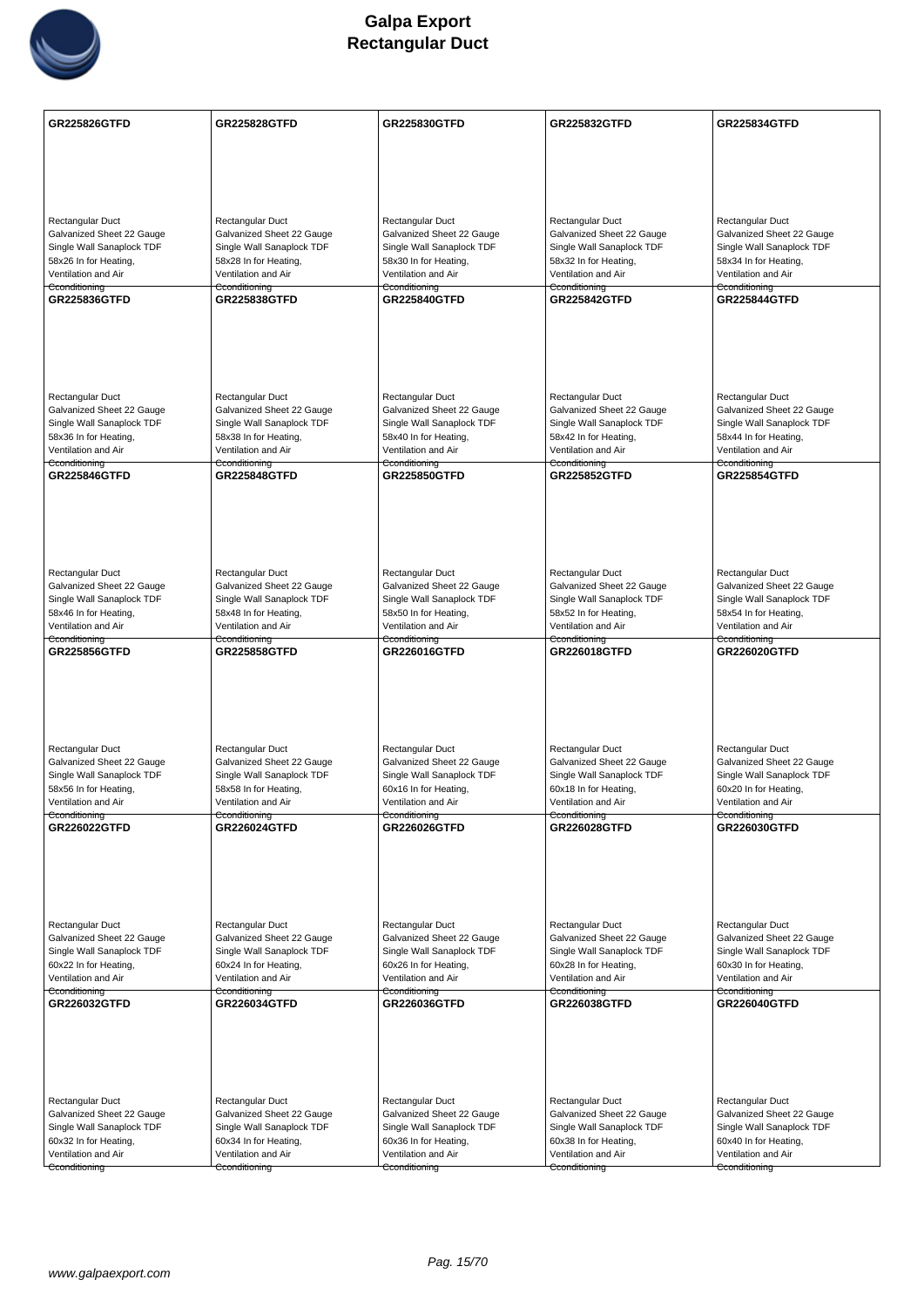

| <b>GR226042GTFD</b>                                    | <b>GR226044GTFD</b>                                    | GR226046GTFD                                           | <b>GR226048GTFD</b>                                    | GR226050GTFD                                           |
|--------------------------------------------------------|--------------------------------------------------------|--------------------------------------------------------|--------------------------------------------------------|--------------------------------------------------------|
|                                                        |                                                        |                                                        |                                                        |                                                        |
|                                                        |                                                        |                                                        |                                                        |                                                        |
|                                                        |                                                        |                                                        |                                                        |                                                        |
|                                                        |                                                        |                                                        |                                                        |                                                        |
| Rectangular Duct                                       | Rectangular Duct                                       | Rectangular Duct                                       | Rectangular Duct                                       | Rectangular Duct                                       |
| Galvanized Sheet 22 Gauge                              | Galvanized Sheet 22 Gauge                              | Galvanized Sheet 22 Gauge                              | Galvanized Sheet 22 Gauge                              | Galvanized Sheet 22 Gauge                              |
| Single Wall Sanaplock TDF<br>60x42 In for Heating,     | Single Wall Sanaplock TDF<br>60x44 In for Heating,     | Single Wall Sanaplock TDF<br>60x46 In for Heating,     | Single Wall Sanaplock TDF<br>60x48 In for Heating,     | Single Wall Sanaplock TDF<br>60x50 In for Heating,     |
| Ventilation and Air                                    | Ventilation and Air                                    | Ventilation and Air                                    | Ventilation and Air                                    | Ventilation and Air                                    |
| Cconditioning                                          | Cconditioning                                          | Cconditioning<br>GR226056GTFD                          | Cconditioning                                          | Cconditioning                                          |
| GR226052GTFD                                           | <b>GR226054GTFD</b>                                    |                                                        | <b>GR226058GTFD</b>                                    | GR226060GTFD                                           |
|                                                        |                                                        |                                                        |                                                        |                                                        |
|                                                        |                                                        |                                                        |                                                        |                                                        |
|                                                        |                                                        |                                                        |                                                        |                                                        |
|                                                        |                                                        |                                                        |                                                        |                                                        |
| Rectangular Duct                                       | Rectangular Duct                                       | Rectangular Duct                                       | Rectangular Duct                                       | Rectangular Duct                                       |
| Galvanized Sheet 22 Gauge                              | Galvanized Sheet 22 Gauge                              | Galvanized Sheet 22 Gauge                              | Galvanized Sheet 22 Gauge                              | Galvanized Sheet 22 Gauge                              |
| Single Wall Sanaplock TDF<br>60x52 In for Heating,     | Single Wall Sanaplock TDF<br>60x54 In for Heating,     | Single Wall Sanaplock TDF<br>60x56 In for Heating,     | Single Wall Sanaplock TDF<br>60x58 In for Heating,     | Single Wall Sanaplock TDF<br>60x60 In for Heating,     |
| Ventilation and Air                                    | Ventilation and Air                                    | Ventilation and Air                                    | Ventilation and Air                                    | Ventilation and Air                                    |
| Cconditioning                                          | Cconditioning                                          | Cconditioning                                          | Cconditioning                                          | Cconditioning                                          |
| <b>GR226216GTFD</b>                                    | <b>GR226218GTFD</b>                                    | <b>GR226220GTFD</b>                                    | <b>GR226222GTFD</b>                                    | <b>GR226224GTFD</b>                                    |
|                                                        |                                                        |                                                        |                                                        |                                                        |
|                                                        |                                                        |                                                        |                                                        |                                                        |
|                                                        |                                                        |                                                        |                                                        |                                                        |
|                                                        |                                                        |                                                        |                                                        |                                                        |
| Rectangular Duct                                       | Rectangular Duct                                       | Rectangular Duct                                       | Rectangular Duct                                       | Rectangular Duct                                       |
| Galvanized Sheet 22 Gauge                              | Galvanized Sheet 22 Gauge                              | Galvanized Sheet 22 Gauge                              | Galvanized Sheet 22 Gauge                              | Galvanized Sheet 22 Gauge                              |
| Single Wall Sanaplock TDF<br>62x16 In for Heating,     | Single Wall Sanaplock TDF<br>62x18 In for Heating,     | Single Wall Sanaplock TDF<br>62x20 In for Heating,     | Single Wall Sanaplock TDF<br>62x22 In for Heating,     | Single Wall Sanaplock TDF<br>62x24 In for Heating,     |
| Ventilation and Air                                    | Ventilation and Air                                    | Ventilation and Air                                    | Ventilation and Air                                    | Ventilation and Air                                    |
| Cconditioning<br>GR226226GTFD                          | Cconditioning<br><b>GR226228GTFD</b>                   | Cconditioning<br><b>GR226230GTFD</b>                   | Cconditioning<br>GR226232GTFD                          | Cconditioning<br><b>GR226234GTFD</b>                   |
|                                                        |                                                        |                                                        |                                                        |                                                        |
|                                                        |                                                        |                                                        |                                                        |                                                        |
|                                                        |                                                        |                                                        |                                                        |                                                        |
|                                                        |                                                        |                                                        |                                                        |                                                        |
|                                                        |                                                        |                                                        |                                                        |                                                        |
| Rectangular Duct                                       | Rectangular Duct                                       | Rectangular Duct                                       | Rectangular Duct                                       | Rectangular Duct                                       |
| Galvanized Sheet 22 Gauge<br>Single Wall Sanaplock TDF | Galvanized Sheet 22 Gauge<br>Single Wall Sanaplock TDF | Galvanized Sheet 22 Gauge<br>Single Wall Sanaplock TDF | Galvanized Sheet 22 Gauge<br>Single Wall Sanaplock TDF | Galvanized Sheet 22 Gauge<br>Single Wall Sanaplock TDF |
| 62x26 In for Heating,                                  | 62x28 In for Heating,                                  | 62x30 In for Heating,                                  | 62x32 In for Heating,                                  | 62x34 In for Heating,                                  |
| Ventilation and Air                                    | Ventilation and Air                                    | Ventilation and Air                                    | Ventilation and Air                                    | Ventilation and Air                                    |
| Cconditioning<br><b>GR226236GTFD</b>                   | Cconditioning<br><b>GR226238GTFD</b>                   | Cconditioning<br><b>GR226240GTFD</b>                   | Cconditioning<br><b>GR226242GTFD</b>                   | Cconditioning<br><b>GR226244GTFD</b>                   |
|                                                        |                                                        |                                                        |                                                        |                                                        |
|                                                        |                                                        |                                                        |                                                        |                                                        |
|                                                        |                                                        |                                                        |                                                        |                                                        |
|                                                        |                                                        |                                                        |                                                        |                                                        |
|                                                        |                                                        |                                                        |                                                        |                                                        |
| Rectangular Duct<br>Galvanized Sheet 22 Gauge          | Rectangular Duct<br>Galvanized Sheet 22 Gauge          | Rectangular Duct<br>Galvanized Sheet 22 Gauge          | Rectangular Duct<br>Galvanized Sheet 22 Gauge          | Rectangular Duct<br>Galvanized Sheet 22 Gauge          |
| Single Wall Sanaplock TDF                              | Single Wall Sanaplock TDF                              | Single Wall Sanaplock TDF                              | Single Wall Sanaplock TDF                              | Single Wall Sanaplock TDF                              |
| 62x36 In for Heating,                                  | 62x38 In for Heating,                                  | 62x40 In for Heating,                                  | 62x42 In for Heating,                                  | 62x44 In for Heating,                                  |
| Ventilation and Air<br>Cconditioning                   | Ventilation and Air<br>Cconditioning                   | Ventilation and Air<br>Cconditioning                   | Ventilation and Air<br>Cconditioning                   | Ventilation and Air<br>Cconditioning                   |
| <b>GR226246GTFD</b>                                    | <b>GR226248GTFD</b>                                    | <b>GR226250GTFD</b>                                    | <b>GR226252GTFD</b>                                    | <b>GR226254GTFD</b>                                    |
|                                                        |                                                        |                                                        |                                                        |                                                        |
|                                                        |                                                        |                                                        |                                                        |                                                        |
|                                                        |                                                        |                                                        |                                                        |                                                        |
|                                                        |                                                        |                                                        |                                                        |                                                        |
|                                                        |                                                        |                                                        |                                                        |                                                        |
| Rectangular Duct<br>Galvanized Sheet 22 Gauge          | Rectangular Duct<br>Galvanized Sheet 22 Gauge          | Rectangular Duct<br>Galvanized Sheet 22 Gauge          | Rectangular Duct<br>Galvanized Sheet 22 Gauge          | Rectangular Duct<br>Galvanized Sheet 22 Gauge          |
| Single Wall Sanaplock TDF                              | Single Wall Sanaplock TDF                              | Single Wall Sanaplock TDF                              | Single Wall Sanaplock TDF                              | Single Wall Sanaplock TDF                              |
| 62x46 In for Heating,                                  | 62x48 In for Heating,                                  | 62x50 In for Heating,                                  | 62x52 In for Heating,                                  | 62x54 In for Heating,                                  |
| Ventilation and Air                                    | Ventilation and Air                                    | Ventilation and Air                                    | Ventilation and Air                                    | Ventilation and Air                                    |
| Cconditioning                                          | Cconditioning                                          | Cconditioning                                          | Cconditioning                                          | Cconditioning                                          |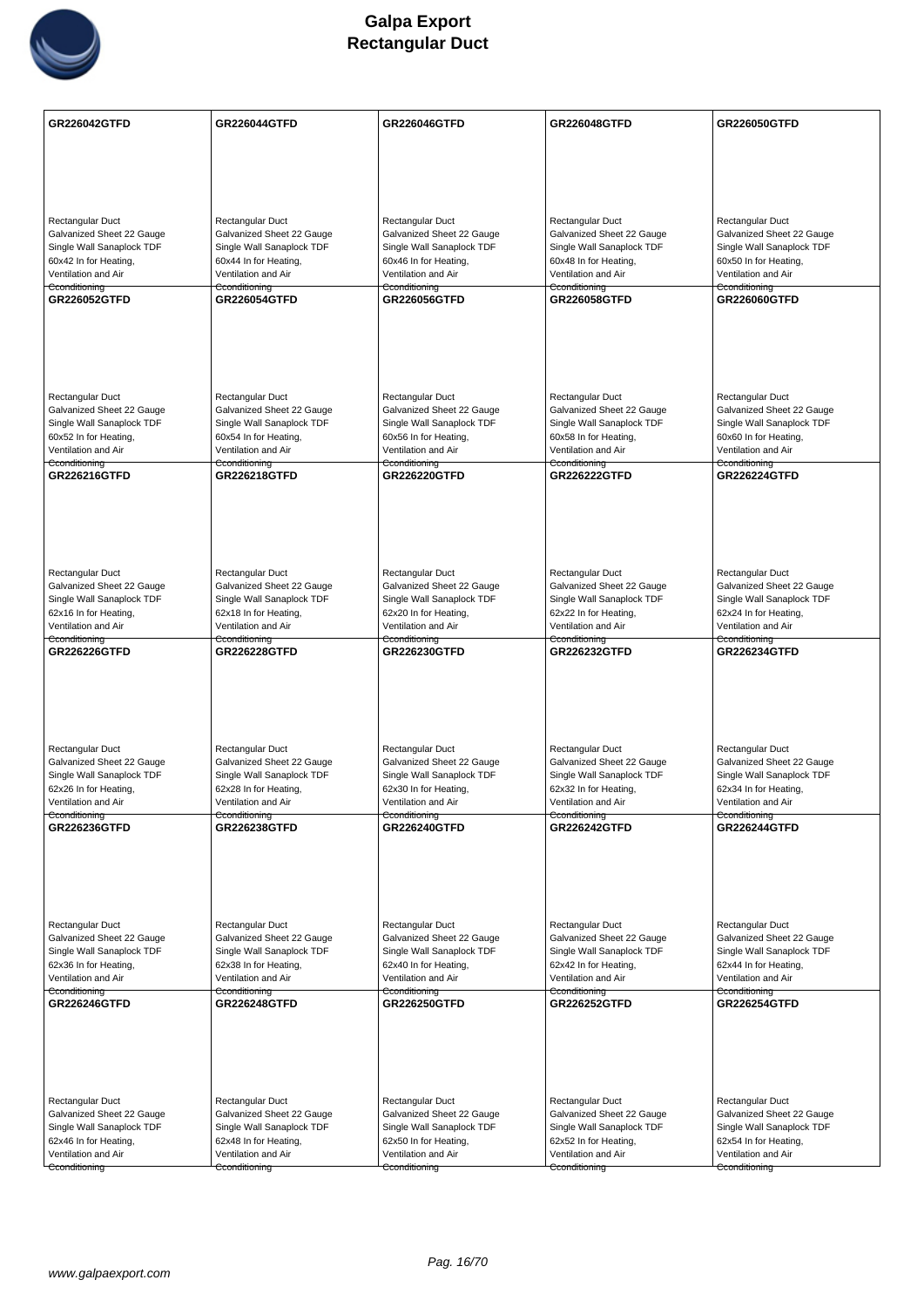

| <b>GR226256GTFD</b>                                    | <b>GR226258GTFD</b>                                    | <b>GR226260GTFD</b>                                    | <b>GR226262GTFD</b>                                    | GR226416GTFD                                           |
|--------------------------------------------------------|--------------------------------------------------------|--------------------------------------------------------|--------------------------------------------------------|--------------------------------------------------------|
|                                                        |                                                        |                                                        |                                                        |                                                        |
|                                                        |                                                        |                                                        |                                                        |                                                        |
|                                                        |                                                        |                                                        |                                                        |                                                        |
| Rectangular Duct                                       | Rectangular Duct                                       | Rectangular Duct                                       | Rectangular Duct                                       | Rectangular Duct                                       |
| Galvanized Sheet 22 Gauge                              | Galvanized Sheet 22 Gauge                              | Galvanized Sheet 22 Gauge                              | Galvanized Sheet 22 Gauge                              | Galvanized Sheet 22 Gauge                              |
| Single Wall Sanaplock TDF<br>62x56 In for Heating,     | Single Wall Sanaplock TDF<br>62x58 In for Heating,     | Single Wall Sanaplock TDF<br>62x60 In for Heating,     | Single Wall Sanaplock TDF<br>62x62 In for Heating,     | Single Wall Sanaplock TDF<br>64x16 In for Heating,     |
| Ventilation and Air                                    | Ventilation and Air                                    | Ventilation and Air                                    | Ventilation and Air                                    | Ventilation and Air                                    |
| Cconditioning<br><b>GR226418GTFD</b>                   | Cconditioning<br><b>GR226420GTFD</b>                   | Cconditioning<br><b>GR226422GTFD</b>                   | Cconditioning<br><b>GR226424GTFD</b>                   | Cconditioning<br><b>GR226426GTFD</b>                   |
|                                                        |                                                        |                                                        |                                                        |                                                        |
|                                                        |                                                        |                                                        |                                                        |                                                        |
|                                                        |                                                        |                                                        |                                                        |                                                        |
|                                                        |                                                        |                                                        |                                                        |                                                        |
| Rectangular Duct                                       | Rectangular Duct                                       | Rectangular Duct                                       | Rectangular Duct                                       | Rectangular Duct                                       |
| Galvanized Sheet 22 Gauge                              | Galvanized Sheet 22 Gauge                              | Galvanized Sheet 22 Gauge                              | Galvanized Sheet 22 Gauge                              | Galvanized Sheet 22 Gauge                              |
| Single Wall Sanaplock TDF<br>64x18 In for Heating,     | Single Wall Sanaplock TDF<br>64x20 In for Heating,     | Single Wall Sanaplock TDF<br>64x22 In for Heating,     | Single Wall Sanaplock TDF<br>64x24 In for Heating,     | Single Wall Sanaplock TDF<br>64x26 In for Heating,     |
| Ventilation and Air                                    | Ventilation and Air                                    | Ventilation and Air                                    | Ventilation and Air                                    | Ventilation and Air                                    |
| Cconditioning<br><b>GR226428GTFD</b>                   | Cconditioning<br><b>GR226430GTFD</b>                   | Cconditioning<br><b>GR226432GTFD</b>                   | Cconditioning<br><b>GR226434GTFD</b>                   | Cconditioning<br><b>GR226436GTFD</b>                   |
|                                                        |                                                        |                                                        |                                                        |                                                        |
|                                                        |                                                        |                                                        |                                                        |                                                        |
|                                                        |                                                        |                                                        |                                                        |                                                        |
|                                                        |                                                        |                                                        |                                                        |                                                        |
| Rectangular Duct                                       | Rectangular Duct                                       | Rectangular Duct                                       | Rectangular Duct                                       | Rectangular Duct                                       |
| Galvanized Sheet 22 Gauge<br>Single Wall Sanaplock TDF | Galvanized Sheet 22 Gauge<br>Single Wall Sanaplock TDF | Galvanized Sheet 22 Gauge<br>Single Wall Sanaplock TDF | Galvanized Sheet 22 Gauge<br>Single Wall Sanaplock TDF | Galvanized Sheet 22 Gauge<br>Single Wall Sanaplock TDF |
| 64x28 In for Heating,                                  | 64x30 In for Heating,                                  | 64x32 In for Heating,                                  | 64x34 In for Heating,                                  | 64x36 In for Heating,                                  |
| Ventilation and Air<br>Cconditioning                   | Ventilation and Air<br>Cconditioning                   | Ventilation and Air<br>Cconditioning                   | Ventilation and Air<br>Cconditioning                   | Ventilation and Air<br>Cconditioning                   |
| <b>GR226438GTFD</b>                                    | <b>GR226440GTFD</b>                                    | <b>GR226442GTFD</b>                                    | <b>GR226444GTFD</b>                                    | <b>GR226446GTFD</b>                                    |
|                                                        |                                                        |                                                        |                                                        |                                                        |
|                                                        |                                                        |                                                        |                                                        |                                                        |
|                                                        |                                                        |                                                        |                                                        |                                                        |
|                                                        |                                                        |                                                        |                                                        |                                                        |
| Rectangular Duct<br>Galvanized Sheet 22 Gauge          | Rectangular Duct<br>Galvanized Sheet 22 Gauge          | Rectangular Duct<br>Galvanized Sheet 22 Gauge          | Rectangular Duct<br>Galvanized Sheet 22 Gauge          | Rectangular Duct<br>Galvanized Sheet 22 Gauge          |
| Single Wall Sanaplock TDF                              | Single Wall Sanaplock TDF                              | Single Wall Sanaplock TDF                              | Single Wall Sanaplock TDF                              | Single Wall Sanaplock TDF                              |
| 64x38 In for Heating,<br>Ventilation and Air           | 64x40 In for Heating,<br>Ventilation and Air           | 64x42 In for Heating,<br>Ventilation and Air           | 64x44 In for Heating,<br>Ventilation and Air           | 64x46 In for Heating,<br>Ventilation and Air           |
| Cconditioning                                          | Cconditioning                                          | Cconditioning                                          | Cconditioning                                          | Cconditioning                                          |
| <b>GR226448GTFD</b>                                    | <b>GR226450GTFD</b>                                    | <b>GR226452GTFD</b>                                    | <b>GR226454GTFD</b>                                    | <b>GR226456GTFD</b>                                    |
|                                                        |                                                        |                                                        |                                                        |                                                        |
|                                                        |                                                        |                                                        |                                                        |                                                        |
|                                                        |                                                        |                                                        |                                                        |                                                        |
| Rectangular Duct                                       | Rectangular Duct                                       | Rectangular Duct                                       | Rectangular Duct                                       | Rectangular Duct                                       |
| Galvanized Sheet 22 Gauge                              | Galvanized Sheet 22 Gauge                              | Galvanized Sheet 22 Gauge                              | Galvanized Sheet 22 Gauge                              | Galvanized Sheet 22 Gauge                              |
| Single Wall Sanaplock TDF                              | Single Wall Sanaplock TDF                              | Single Wall Sanaplock TDF                              | Single Wall Sanaplock TDF                              | Single Wall Sanaplock TDF                              |
| 64x48 In for Heating,<br>Ventilation and Air           | 64x50 In for Heating,<br>Ventilation and Air           | 64x52 In for Heating,<br>Ventilation and Air           | 64x54 In for Heating,<br>Ventilation and Air           | 64x56 In for Heating,<br>Ventilation and Air           |
| Cconditioning                                          | Cconditioning<br><b>GR226460GTFD</b>                   | Cconditioning                                          | Cconditioning                                          | Cconditioning                                          |
| GR226458GTFD                                           |                                                        | <b>GR226462GTFD</b>                                    | <b>GR226464GTFD</b>                                    | <b>GR226618GTFD</b>                                    |
|                                                        |                                                        |                                                        |                                                        |                                                        |
|                                                        |                                                        |                                                        |                                                        |                                                        |
|                                                        |                                                        |                                                        |                                                        |                                                        |
| Rectangular Duct                                       | Rectangular Duct                                       | Rectangular Duct                                       | Rectangular Duct                                       | Rectangular Duct                                       |
| Galvanized Sheet 22 Gauge                              | Galvanized Sheet 22 Gauge                              | Galvanized Sheet 22 Gauge                              | Galvanized Sheet 22 Gauge                              | Galvanized Sheet 22 Gauge                              |
| Single Wall Sanaplock TDF<br>64x58 In for Heating,     | Single Wall Sanaplock TDF<br>64x60 In for Heating,     | Single Wall Sanaplock TDF<br>64x62 In for Heating,     | Single Wall Sanaplock TDF<br>64x64 In for Heating,     | Single Wall Sanaplock TDF<br>66x18 In for Heating,     |
| Ventilation and Air                                    | Ventilation and Air                                    | Ventilation and Air                                    | Ventilation and Air                                    | Ventilation and Air                                    |
| Cconditioning                                          | Cconditioning                                          | Cconditioning                                          | Cconditioning                                          | Cconditioning                                          |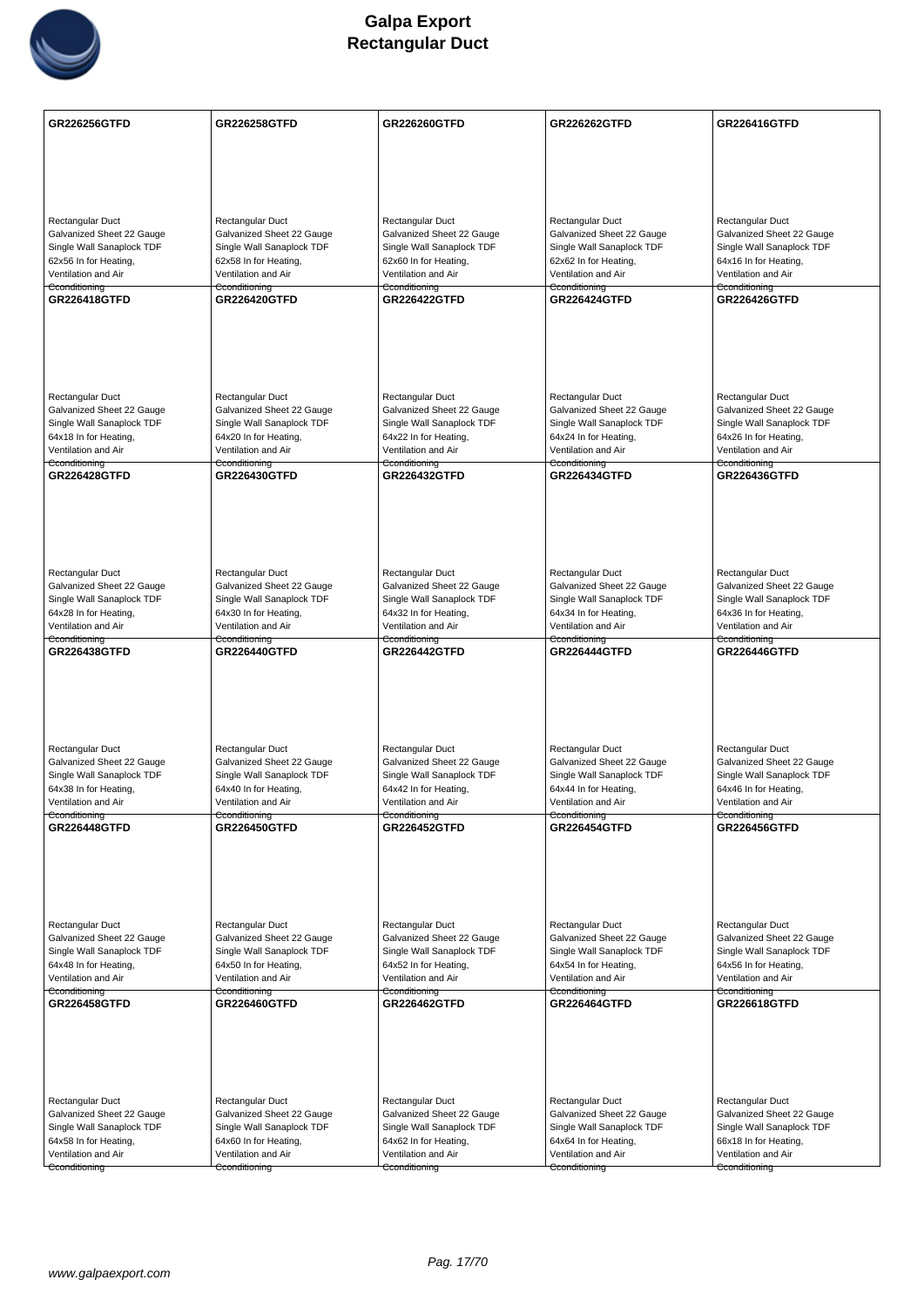

| <b>GR226620GTFD</b>                                    | <b>GR226622GTFD</b>                                    | <b>GR226624GTFD</b>                                    | <b>GR226626GTFD</b>                                    | GR226628GTFD                                           |
|--------------------------------------------------------|--------------------------------------------------------|--------------------------------------------------------|--------------------------------------------------------|--------------------------------------------------------|
|                                                        |                                                        |                                                        |                                                        |                                                        |
|                                                        |                                                        |                                                        |                                                        |                                                        |
|                                                        |                                                        |                                                        |                                                        |                                                        |
|                                                        |                                                        |                                                        |                                                        |                                                        |
| Rectangular Duct<br>Galvanized Sheet 22 Gauge          | Rectangular Duct<br>Galvanized Sheet 22 Gauge          | Rectangular Duct<br>Galvanized Sheet 22 Gauge          | Rectangular Duct<br>Galvanized Sheet 22 Gauge          | Rectangular Duct<br>Galvanized Sheet 22 Gauge          |
| Single Wall Sanaplock TDF                              | Single Wall Sanaplock TDF                              | Single Wall Sanaplock TDF                              | Single Wall Sanaplock TDF                              | Single Wall Sanaplock TDF                              |
| 66x20 In for Heating,<br>Ventilation and Air           | 66x22 In for Heating,<br>Ventilation and Air           | 66x24 In for Heating,<br>Ventilation and Air           | 66x26 In for Heating,<br>Ventilation and Air           | 66x28 In for Heating,<br>Ventilation and Air           |
| Cconditioning                                          | Cconditioning                                          | Cconditioning                                          | Cconditioning                                          | Cconditioning                                          |
| GR226630GTFD                                           | <b>GR226632GTFD</b>                                    | <b>GR226634GTFD</b>                                    | GR226636GTFD                                           | <b>GR226638GTFD</b>                                    |
|                                                        |                                                        |                                                        |                                                        |                                                        |
|                                                        |                                                        |                                                        |                                                        |                                                        |
|                                                        |                                                        |                                                        |                                                        |                                                        |
|                                                        |                                                        |                                                        |                                                        |                                                        |
| Rectangular Duct<br>Galvanized Sheet 22 Gauge          | Rectangular Duct<br>Galvanized Sheet 22 Gauge          | Rectangular Duct<br>Galvanized Sheet 22 Gauge          | Rectangular Duct<br>Galvanized Sheet 22 Gauge          | Rectangular Duct<br>Galvanized Sheet 22 Gauge          |
| Single Wall Sanaplock TDF                              | Single Wall Sanaplock TDF                              | Single Wall Sanaplock TDF                              | Single Wall Sanaplock TDF                              | Single Wall Sanaplock TDF                              |
| 66x30 In for Heating,                                  | 66x32 In for Heating,                                  | 66x34 In for Heating,                                  | 66x36 In for Heating,                                  | 66x38 In for Heating,                                  |
| Ventilation and Air<br>Cconditioning                   | Ventilation and Air<br>Cconditioning                   | Ventilation and Air<br>Cconditioning                   | Ventilation and Air<br>Cconditioning                   | Ventilation and Air<br>Cconditioning                   |
| GR226640GTFD                                           | <b>GR226642GTFD</b>                                    | <b>GR226644GTFD</b>                                    | GR226646GTFD                                           | <b>GR226648GTFD</b>                                    |
|                                                        |                                                        |                                                        |                                                        |                                                        |
|                                                        |                                                        |                                                        |                                                        |                                                        |
|                                                        |                                                        |                                                        |                                                        |                                                        |
|                                                        |                                                        |                                                        |                                                        |                                                        |
| Rectangular Duct<br>Galvanized Sheet 22 Gauge          | Rectangular Duct<br>Galvanized Sheet 22 Gauge          | Rectangular Duct<br>Galvanized Sheet 22 Gauge          | Rectangular Duct<br>Galvanized Sheet 22 Gauge          | Rectangular Duct<br>Galvanized Sheet 22 Gauge          |
| Single Wall Sanaplock TDF                              | Single Wall Sanaplock TDF                              | Single Wall Sanaplock TDF                              | Single Wall Sanaplock TDF                              | Single Wall Sanaplock TDF                              |
| 66x40 In for Heating,<br>Ventilation and Air           | 66x42 In for Heating,<br>Ventilation and Air           | 66x44 In for Heating,<br>Ventilation and Air           | 66x46 In for Heating,<br>Ventilation and Air           | 66x48 In for Heating,<br>Ventilation and Air           |
| Cconditioning                                          | Cconditioning                                          | Cconditioning                                          | Cconditioning                                          | Cconditioning                                          |
| GR226650GTFD                                           | <b>GR226652GTFD</b>                                    | <b>GR226654GTFD</b>                                    | GR226656GTFD                                           | <b>GR226658GTFD</b>                                    |
|                                                        |                                                        |                                                        |                                                        |                                                        |
|                                                        |                                                        |                                                        |                                                        |                                                        |
|                                                        |                                                        |                                                        |                                                        |                                                        |
| Rectangular Duct                                       | Rectangular Duct                                       | Rectangular Duct                                       | Rectangular Duct                                       | Rectangular Duct                                       |
| Galvanized Sheet 22 Gauge                              | Galvanized Sheet 22 Gauge                              | Galvanized Sheet 22 Gauge                              | Galvanized Sheet 22 Gauge                              | Galvanized Sheet 22 Gauge                              |
| Single Wall Sanaplock TDF<br>66x50 In for Heating,     | Single Wall Sanaplock TDF<br>66x52 In for Heating,     | Single Wall Sanaplock TDF<br>66x54 In for Heating,     | Single Wall Sanaplock TDF<br>66x56 In for Heating,     | Single Wall Sanaplock TDF<br>66x58 In for Heating,     |
| Ventilation and Air                                    | Ventilation and Air                                    | Ventilation and Air                                    | Ventilation and Air                                    | Ventilation and Air                                    |
| Cconditioning<br>GR226660GTFD                          | Cconditioning<br><b>GR226662GTFD</b>                   | Cconditioning<br><b>GR226664GTFD</b>                   | Cconditioning<br>GR226666GTFD                          | Cconditioning<br>GR226818GTFD                          |
|                                                        |                                                        |                                                        |                                                        |                                                        |
|                                                        |                                                        |                                                        |                                                        |                                                        |
|                                                        |                                                        |                                                        |                                                        |                                                        |
|                                                        |                                                        |                                                        |                                                        |                                                        |
| Rectangular Duct                                       | Rectangular Duct                                       | Rectangular Duct                                       | Rectangular Duct                                       | Rectangular Duct                                       |
| Galvanized Sheet 22 Gauge<br>Single Wall Sanaplock TDF | Galvanized Sheet 22 Gauge<br>Single Wall Sanaplock TDF | Galvanized Sheet 22 Gauge<br>Single Wall Sanaplock TDF | Galvanized Sheet 22 Gauge<br>Single Wall Sanaplock TDF | Galvanized Sheet 22 Gauge<br>Single Wall Sanaplock TDF |
| 66x60 In for Heating,                                  | 66x62 In for Heating,                                  | 66x64 In for Heating,                                  | 66x66 In for Heating,                                  | 68x18 In for Heating,                                  |
| Ventilation and Air                                    | Ventilation and Air                                    | Ventilation and Air                                    | Ventilation and Air                                    | Ventilation and Air                                    |
| Cconditioning<br>GR226820GTFD                          | Cconditioning<br><b>GR226822GTFD</b>                   | Cconditioning<br><b>GR226824GTFD</b>                   | Cconditioning<br><b>GR226826GTFD</b>                   | Cconditioning<br><b>GR226828GTFD</b>                   |
|                                                        |                                                        |                                                        |                                                        |                                                        |
|                                                        |                                                        |                                                        |                                                        |                                                        |
|                                                        |                                                        |                                                        |                                                        |                                                        |
|                                                        |                                                        |                                                        |                                                        |                                                        |
| Rectangular Duct                                       | Rectangular Duct                                       | Rectangular Duct                                       | Rectangular Duct                                       | Rectangular Duct                                       |
| Galvanized Sheet 22 Gauge<br>Single Wall Sanaplock TDF | Galvanized Sheet 22 Gauge<br>Single Wall Sanaplock TDF | Galvanized Sheet 22 Gauge<br>Single Wall Sanaplock TDF | Galvanized Sheet 22 Gauge<br>Single Wall Sanaplock TDF | Galvanized Sheet 22 Gauge<br>Single Wall Sanaplock TDF |
| 68x20 In for Heating,                                  | 68x22 In for Heating,                                  | 68x24 In for Heating,                                  | 68x26 In for Heating,                                  | 68x28 In for Heating,                                  |
| Ventilation and Air                                    | Ventilation and Air                                    | Ventilation and Air                                    | Ventilation and Air                                    | Ventilation and Air                                    |
| Cconditioning                                          | Cconditioning                                          | Cconditioning                                          | Cconditioning                                          | Cconditioning                                          |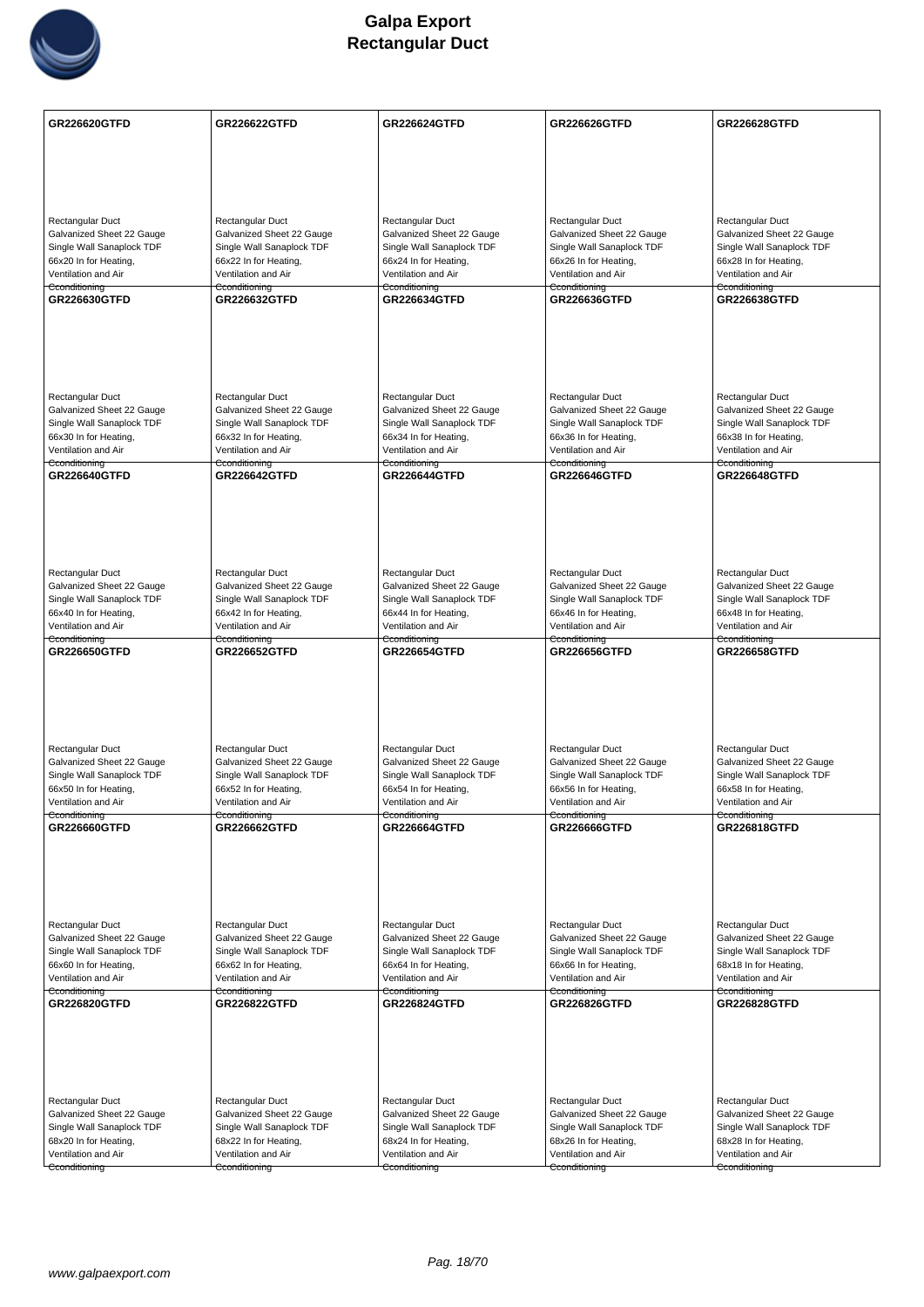

| <b>Rectangular Duct</b><br>Rectangular Duct<br>Rectangular Duct<br>Rectangular Duct<br>Rectangular Duct<br>Galvanized Sheet 22 Gauge<br>Galvanized Sheet 22 Gauge<br>Galvanized Sheet 22 Gauge<br>Galvanized Sheet 22 Gauge<br>Galvanized Sheet 22 Gauge<br>Single Wall Sanaplock TDF<br>Single Wall Sanaplock TDF<br>Single Wall Sanaplock TDF<br>Single Wall Sanaplock TDF<br>Single Wall Sanaplock TDF<br>68x30 In for Heating,<br>68x38 In for Heating,<br>68x32 In for Heating,<br>68x34 In for Heating,<br>68x36 In for Heating,<br>Ventilation and Air<br>Ventilation and Air<br>Ventilation and Air<br>Ventilation and Air<br>Ventilation and Air<br>Cconditioning<br>Cconditioning<br>Cconditioning<br>Cconditioning<br>Cconditioning<br>GR226840GTFD<br><b>GR226844GTFD</b><br><b>GR226848GTFD</b><br><b>GR226842GTFD</b><br><b>GR226846GTFD</b><br>Rectangular Duct<br>Rectangular Duct<br>Rectangular Duct<br>Rectangular Duct<br>Rectangular Duct<br>Galvanized Sheet 22 Gauge<br>Galvanized Sheet 22 Gauge<br>Galvanized Sheet 22 Gauge<br>Galvanized Sheet 22 Gauge<br>Galvanized Sheet 22 Gauge<br>Single Wall Sanaplock TDF<br>Single Wall Sanaplock TDF<br>Single Wall Sanaplock TDF<br>Single Wall Sanaplock TDF<br>Single Wall Sanaplock TDF<br>68x40 In for Heating,<br>68x42 In for Heating,<br>68x44 In for Heating,<br>68x46 In for Heating,<br>68x48 In for Heating,<br>Ventilation and Air<br>Ventilation and Air<br>Ventilation and Air<br>Ventilation and Air<br>Ventilation and Air<br>Cconditioning<br>Cconditioning<br>Cconditioning<br>Cconditioning<br>Cconditioning<br><b>GR226850GTFD</b><br><b>GR226852GTFD</b><br><b>GR226854GTFD</b><br><b>GR226856GTFD</b><br><b>GR226858GTFD</b><br>Rectangular Duct<br>Rectangular Duct<br>Rectangular Duct<br>Rectangular Duct<br>Rectangular Duct<br>Galvanized Sheet 22 Gauge<br>Galvanized Sheet 22 Gauge<br>Galvanized Sheet 22 Gauge<br>Galvanized Sheet 22 Gauge<br>Galvanized Sheet 22 Gauge<br>Single Wall Sanaplock TDF<br>Single Wall Sanaplock TDF<br>Single Wall Sanaplock TDF<br>Single Wall Sanaplock TDF<br>Single Wall Sanaplock TDF<br>68x50 In for Heating,<br>68x52 In for Heating,<br>68x54 In for Heating,<br>68x56 In for Heating,<br>68x58 In for Heating,<br>Ventilation and Air<br>Ventilation and Air<br>Ventilation and Air<br>Ventilation and Air<br>Ventilation and Air<br>Cconditioning<br>Cconditioning<br>Cconditioning<br>Cconditioning<br>Cconditioning<br><b>GR226860GTFD</b><br><b>GR226862GTFD</b><br><b>GR226864GTFD</b><br>GR226866GTFD<br>GR226868GTFD<br>Rectangular Duct<br>Rectangular Duct<br>Rectangular Duct<br>Rectangular Duct<br>Rectangular Duct<br>Galvanized Sheet 22 Gauge<br>Galvanized Sheet 22 Gauge<br>Galvanized Sheet 22 Gauge<br>Galvanized Sheet 22 Gauge<br>Galvanized Sheet 22 Gauge<br>Single Wall Sanaplock TDF<br>Single Wall Sanaplock TDF<br>Single Wall Sanaplock TDF<br>Single Wall Sanaplock TDF<br>Single Wall Sanaplock TDF<br>68x60 In for Heating,<br>68x62 In for Heating,<br>68x66 In for Heating,<br>68x68 In for Heating,<br>68x64 In for Heating,<br>Ventilation and Air<br>Ventilation and Air<br>Ventilation and Air<br>Ventilation and Air<br>Ventilation and Air<br>Cconditioning<br>Cconditioning<br>Cconditioning<br>Cconditioning<br><b>GR227018GTFD</b><br><b>GR227020GTFD</b><br>GR227022GTFD<br><b>GR227024GTFD</b><br><b>GR227026GTFD</b><br>Rectangular Duct<br>Rectangular Duct<br>Rectangular Duct<br>Rectangular Duct<br>Rectangular Duct<br>Galvanized Sheet 22 Gauge<br>Galvanized Sheet 22 Gauge<br>Galvanized Sheet 22 Gauge<br>Galvanized Sheet 22 Gauge<br>Galvanized Sheet 22 Gauge<br>Single Wall Sanaplock TDF<br>Single Wall Sanaplock TDF<br>Single Wall Sanaplock TDF<br>Single Wall Sanaplock TDF<br>Single Wall Sanaplock TDF<br>70x18 In for Heating,<br>70x20 In for Heating,<br>70x22 In for Heating,<br>70x24 In for Heating,<br>70x26 In for Heating,<br>Ventilation and Air<br>Ventilation and Air<br>Ventilation and Air<br>Ventilation and Air<br>Ventilation and Air<br>Cconditioning<br>Cconditioning<br>Cconditioning<br>Cconditioning<br>GR227030GTFD<br>GR227032GTFD<br>GR227036GTFD<br><b>GR227028GTFD</b><br><b>GR227034GTFD</b><br>Rectangular Duct<br>Rectangular Duct<br>Rectangular Duct<br>Rectangular Duct<br>Rectangular Duct<br>Galvanized Sheet 22 Gauge<br>Galvanized Sheet 22 Gauge<br>Galvanized Sheet 22 Gauge<br>Galvanized Sheet 22 Gauge<br>Galvanized Sheet 22 Gauge<br>Single Wall Sanaplock TDF<br>Single Wall Sanaplock TDF<br>Single Wall Sanaplock TDF<br>Single Wall Sanaplock TDF<br>Single Wall Sanaplock TDF<br>70x28 In for Heating,<br>70x34 In for Heating,<br>70x36 In for Heating,<br>70x30 In for Heating,<br>70x32 In for Heating,<br>Ventilation and Air<br>Ventilation and Air<br>Ventilation and Air<br>Ventilation and Air<br>Ventilation and Air | GR226830GTFD  | <b>GR226832GTFD</b> | GR226834GTFD  | GR226836GTFD  | <b>GR226838GTFD</b> |
|----------------------------------------------------------------------------------------------------------------------------------------------------------------------------------------------------------------------------------------------------------------------------------------------------------------------------------------------------------------------------------------------------------------------------------------------------------------------------------------------------------------------------------------------------------------------------------------------------------------------------------------------------------------------------------------------------------------------------------------------------------------------------------------------------------------------------------------------------------------------------------------------------------------------------------------------------------------------------------------------------------------------------------------------------------------------------------------------------------------------------------------------------------------------------------------------------------------------------------------------------------------------------------------------------------------------------------------------------------------------------------------------------------------------------------------------------------------------------------------------------------------------------------------------------------------------------------------------------------------------------------------------------------------------------------------------------------------------------------------------------------------------------------------------------------------------------------------------------------------------------------------------------------------------------------------------------------------------------------------------------------------------------------------------------------------------------------------------------------------------------------------------------------------------------------------------------------------------------------------------------------------------------------------------------------------------------------------------------------------------------------------------------------------------------------------------------------------------------------------------------------------------------------------------------------------------------------------------------------------------------------------------------------------------------------------------------------------------------------------------------------------------------------------------------------------------------------------------------------------------------------------------------------------------------------------------------------------------------------------------------------------------------------------------------------------------------------------------------------------------------------------------------------------------------------------------------------------------------------------------------------------------------------------------------------------------------------------------------------------------------------------------------------------------------------------------------------------------------------------------------------------------------------------------------------------------------------------------------------------------------------------------------------------------------------------------------------------------------------------------------------------------------------------------------------------------------------------------------------------------------------------------------------------------------------------------------------------------------------------------------------------------------------------------------------------------------------------------------------------------------------------------------------------------------------------------------------------------------------------------------------------------------------------------------------------------------------------------------------------------------------------------------------------------------------------------------------------------------------------------------------------------------------------------------------------------------------------------------------------------------------------------------------------------------------------------------------------------------------------------------------------------------------------------------------------------------------------------------------------------------------------------|---------------|---------------------|---------------|---------------|---------------------|
|                                                                                                                                                                                                                                                                                                                                                                                                                                                                                                                                                                                                                                                                                                                                                                                                                                                                                                                                                                                                                                                                                                                                                                                                                                                                                                                                                                                                                                                                                                                                                                                                                                                                                                                                                                                                                                                                                                                                                                                                                                                                                                                                                                                                                                                                                                                                                                                                                                                                                                                                                                                                                                                                                                                                                                                                                                                                                                                                                                                                                                                                                                                                                                                                                                                                                                                                                                                                                                                                                                                                                                                                                                                                                                                                                                                                                                                                                                                                                                                                                                                                                                                                                                                                                                                                                                                                                                                                                                                                                                                                                                                                                                                                                                                                                                                                                                                                                              |               |                     |               |               |                     |
|                                                                                                                                                                                                                                                                                                                                                                                                                                                                                                                                                                                                                                                                                                                                                                                                                                                                                                                                                                                                                                                                                                                                                                                                                                                                                                                                                                                                                                                                                                                                                                                                                                                                                                                                                                                                                                                                                                                                                                                                                                                                                                                                                                                                                                                                                                                                                                                                                                                                                                                                                                                                                                                                                                                                                                                                                                                                                                                                                                                                                                                                                                                                                                                                                                                                                                                                                                                                                                                                                                                                                                                                                                                                                                                                                                                                                                                                                                                                                                                                                                                                                                                                                                                                                                                                                                                                                                                                                                                                                                                                                                                                                                                                                                                                                                                                                                                                                              |               |                     |               |               |                     |
|                                                                                                                                                                                                                                                                                                                                                                                                                                                                                                                                                                                                                                                                                                                                                                                                                                                                                                                                                                                                                                                                                                                                                                                                                                                                                                                                                                                                                                                                                                                                                                                                                                                                                                                                                                                                                                                                                                                                                                                                                                                                                                                                                                                                                                                                                                                                                                                                                                                                                                                                                                                                                                                                                                                                                                                                                                                                                                                                                                                                                                                                                                                                                                                                                                                                                                                                                                                                                                                                                                                                                                                                                                                                                                                                                                                                                                                                                                                                                                                                                                                                                                                                                                                                                                                                                                                                                                                                                                                                                                                                                                                                                                                                                                                                                                                                                                                                                              |               |                     |               |               |                     |
|                                                                                                                                                                                                                                                                                                                                                                                                                                                                                                                                                                                                                                                                                                                                                                                                                                                                                                                                                                                                                                                                                                                                                                                                                                                                                                                                                                                                                                                                                                                                                                                                                                                                                                                                                                                                                                                                                                                                                                                                                                                                                                                                                                                                                                                                                                                                                                                                                                                                                                                                                                                                                                                                                                                                                                                                                                                                                                                                                                                                                                                                                                                                                                                                                                                                                                                                                                                                                                                                                                                                                                                                                                                                                                                                                                                                                                                                                                                                                                                                                                                                                                                                                                                                                                                                                                                                                                                                                                                                                                                                                                                                                                                                                                                                                                                                                                                                                              |               |                     |               |               |                     |
|                                                                                                                                                                                                                                                                                                                                                                                                                                                                                                                                                                                                                                                                                                                                                                                                                                                                                                                                                                                                                                                                                                                                                                                                                                                                                                                                                                                                                                                                                                                                                                                                                                                                                                                                                                                                                                                                                                                                                                                                                                                                                                                                                                                                                                                                                                                                                                                                                                                                                                                                                                                                                                                                                                                                                                                                                                                                                                                                                                                                                                                                                                                                                                                                                                                                                                                                                                                                                                                                                                                                                                                                                                                                                                                                                                                                                                                                                                                                                                                                                                                                                                                                                                                                                                                                                                                                                                                                                                                                                                                                                                                                                                                                                                                                                                                                                                                                                              |               |                     |               |               |                     |
|                                                                                                                                                                                                                                                                                                                                                                                                                                                                                                                                                                                                                                                                                                                                                                                                                                                                                                                                                                                                                                                                                                                                                                                                                                                                                                                                                                                                                                                                                                                                                                                                                                                                                                                                                                                                                                                                                                                                                                                                                                                                                                                                                                                                                                                                                                                                                                                                                                                                                                                                                                                                                                                                                                                                                                                                                                                                                                                                                                                                                                                                                                                                                                                                                                                                                                                                                                                                                                                                                                                                                                                                                                                                                                                                                                                                                                                                                                                                                                                                                                                                                                                                                                                                                                                                                                                                                                                                                                                                                                                                                                                                                                                                                                                                                                                                                                                                                              |               |                     |               |               |                     |
|                                                                                                                                                                                                                                                                                                                                                                                                                                                                                                                                                                                                                                                                                                                                                                                                                                                                                                                                                                                                                                                                                                                                                                                                                                                                                                                                                                                                                                                                                                                                                                                                                                                                                                                                                                                                                                                                                                                                                                                                                                                                                                                                                                                                                                                                                                                                                                                                                                                                                                                                                                                                                                                                                                                                                                                                                                                                                                                                                                                                                                                                                                                                                                                                                                                                                                                                                                                                                                                                                                                                                                                                                                                                                                                                                                                                                                                                                                                                                                                                                                                                                                                                                                                                                                                                                                                                                                                                                                                                                                                                                                                                                                                                                                                                                                                                                                                                                              |               |                     |               |               |                     |
|                                                                                                                                                                                                                                                                                                                                                                                                                                                                                                                                                                                                                                                                                                                                                                                                                                                                                                                                                                                                                                                                                                                                                                                                                                                                                                                                                                                                                                                                                                                                                                                                                                                                                                                                                                                                                                                                                                                                                                                                                                                                                                                                                                                                                                                                                                                                                                                                                                                                                                                                                                                                                                                                                                                                                                                                                                                                                                                                                                                                                                                                                                                                                                                                                                                                                                                                                                                                                                                                                                                                                                                                                                                                                                                                                                                                                                                                                                                                                                                                                                                                                                                                                                                                                                                                                                                                                                                                                                                                                                                                                                                                                                                                                                                                                                                                                                                                                              |               |                     |               |               |                     |
|                                                                                                                                                                                                                                                                                                                                                                                                                                                                                                                                                                                                                                                                                                                                                                                                                                                                                                                                                                                                                                                                                                                                                                                                                                                                                                                                                                                                                                                                                                                                                                                                                                                                                                                                                                                                                                                                                                                                                                                                                                                                                                                                                                                                                                                                                                                                                                                                                                                                                                                                                                                                                                                                                                                                                                                                                                                                                                                                                                                                                                                                                                                                                                                                                                                                                                                                                                                                                                                                                                                                                                                                                                                                                                                                                                                                                                                                                                                                                                                                                                                                                                                                                                                                                                                                                                                                                                                                                                                                                                                                                                                                                                                                                                                                                                                                                                                                                              |               |                     |               |               |                     |
|                                                                                                                                                                                                                                                                                                                                                                                                                                                                                                                                                                                                                                                                                                                                                                                                                                                                                                                                                                                                                                                                                                                                                                                                                                                                                                                                                                                                                                                                                                                                                                                                                                                                                                                                                                                                                                                                                                                                                                                                                                                                                                                                                                                                                                                                                                                                                                                                                                                                                                                                                                                                                                                                                                                                                                                                                                                                                                                                                                                                                                                                                                                                                                                                                                                                                                                                                                                                                                                                                                                                                                                                                                                                                                                                                                                                                                                                                                                                                                                                                                                                                                                                                                                                                                                                                                                                                                                                                                                                                                                                                                                                                                                                                                                                                                                                                                                                                              |               |                     |               |               |                     |
|                                                                                                                                                                                                                                                                                                                                                                                                                                                                                                                                                                                                                                                                                                                                                                                                                                                                                                                                                                                                                                                                                                                                                                                                                                                                                                                                                                                                                                                                                                                                                                                                                                                                                                                                                                                                                                                                                                                                                                                                                                                                                                                                                                                                                                                                                                                                                                                                                                                                                                                                                                                                                                                                                                                                                                                                                                                                                                                                                                                                                                                                                                                                                                                                                                                                                                                                                                                                                                                                                                                                                                                                                                                                                                                                                                                                                                                                                                                                                                                                                                                                                                                                                                                                                                                                                                                                                                                                                                                                                                                                                                                                                                                                                                                                                                                                                                                                                              |               |                     |               |               |                     |
|                                                                                                                                                                                                                                                                                                                                                                                                                                                                                                                                                                                                                                                                                                                                                                                                                                                                                                                                                                                                                                                                                                                                                                                                                                                                                                                                                                                                                                                                                                                                                                                                                                                                                                                                                                                                                                                                                                                                                                                                                                                                                                                                                                                                                                                                                                                                                                                                                                                                                                                                                                                                                                                                                                                                                                                                                                                                                                                                                                                                                                                                                                                                                                                                                                                                                                                                                                                                                                                                                                                                                                                                                                                                                                                                                                                                                                                                                                                                                                                                                                                                                                                                                                                                                                                                                                                                                                                                                                                                                                                                                                                                                                                                                                                                                                                                                                                                                              |               |                     |               |               |                     |
|                                                                                                                                                                                                                                                                                                                                                                                                                                                                                                                                                                                                                                                                                                                                                                                                                                                                                                                                                                                                                                                                                                                                                                                                                                                                                                                                                                                                                                                                                                                                                                                                                                                                                                                                                                                                                                                                                                                                                                                                                                                                                                                                                                                                                                                                                                                                                                                                                                                                                                                                                                                                                                                                                                                                                                                                                                                                                                                                                                                                                                                                                                                                                                                                                                                                                                                                                                                                                                                                                                                                                                                                                                                                                                                                                                                                                                                                                                                                                                                                                                                                                                                                                                                                                                                                                                                                                                                                                                                                                                                                                                                                                                                                                                                                                                                                                                                                                              |               |                     |               |               |                     |
|                                                                                                                                                                                                                                                                                                                                                                                                                                                                                                                                                                                                                                                                                                                                                                                                                                                                                                                                                                                                                                                                                                                                                                                                                                                                                                                                                                                                                                                                                                                                                                                                                                                                                                                                                                                                                                                                                                                                                                                                                                                                                                                                                                                                                                                                                                                                                                                                                                                                                                                                                                                                                                                                                                                                                                                                                                                                                                                                                                                                                                                                                                                                                                                                                                                                                                                                                                                                                                                                                                                                                                                                                                                                                                                                                                                                                                                                                                                                                                                                                                                                                                                                                                                                                                                                                                                                                                                                                                                                                                                                                                                                                                                                                                                                                                                                                                                                                              |               |                     |               |               |                     |
|                                                                                                                                                                                                                                                                                                                                                                                                                                                                                                                                                                                                                                                                                                                                                                                                                                                                                                                                                                                                                                                                                                                                                                                                                                                                                                                                                                                                                                                                                                                                                                                                                                                                                                                                                                                                                                                                                                                                                                                                                                                                                                                                                                                                                                                                                                                                                                                                                                                                                                                                                                                                                                                                                                                                                                                                                                                                                                                                                                                                                                                                                                                                                                                                                                                                                                                                                                                                                                                                                                                                                                                                                                                                                                                                                                                                                                                                                                                                                                                                                                                                                                                                                                                                                                                                                                                                                                                                                                                                                                                                                                                                                                                                                                                                                                                                                                                                                              |               |                     |               |               |                     |
|                                                                                                                                                                                                                                                                                                                                                                                                                                                                                                                                                                                                                                                                                                                                                                                                                                                                                                                                                                                                                                                                                                                                                                                                                                                                                                                                                                                                                                                                                                                                                                                                                                                                                                                                                                                                                                                                                                                                                                                                                                                                                                                                                                                                                                                                                                                                                                                                                                                                                                                                                                                                                                                                                                                                                                                                                                                                                                                                                                                                                                                                                                                                                                                                                                                                                                                                                                                                                                                                                                                                                                                                                                                                                                                                                                                                                                                                                                                                                                                                                                                                                                                                                                                                                                                                                                                                                                                                                                                                                                                                                                                                                                                                                                                                                                                                                                                                                              |               |                     |               |               |                     |
|                                                                                                                                                                                                                                                                                                                                                                                                                                                                                                                                                                                                                                                                                                                                                                                                                                                                                                                                                                                                                                                                                                                                                                                                                                                                                                                                                                                                                                                                                                                                                                                                                                                                                                                                                                                                                                                                                                                                                                                                                                                                                                                                                                                                                                                                                                                                                                                                                                                                                                                                                                                                                                                                                                                                                                                                                                                                                                                                                                                                                                                                                                                                                                                                                                                                                                                                                                                                                                                                                                                                                                                                                                                                                                                                                                                                                                                                                                                                                                                                                                                                                                                                                                                                                                                                                                                                                                                                                                                                                                                                                                                                                                                                                                                                                                                                                                                                                              |               |                     |               |               |                     |
|                                                                                                                                                                                                                                                                                                                                                                                                                                                                                                                                                                                                                                                                                                                                                                                                                                                                                                                                                                                                                                                                                                                                                                                                                                                                                                                                                                                                                                                                                                                                                                                                                                                                                                                                                                                                                                                                                                                                                                                                                                                                                                                                                                                                                                                                                                                                                                                                                                                                                                                                                                                                                                                                                                                                                                                                                                                                                                                                                                                                                                                                                                                                                                                                                                                                                                                                                                                                                                                                                                                                                                                                                                                                                                                                                                                                                                                                                                                                                                                                                                                                                                                                                                                                                                                                                                                                                                                                                                                                                                                                                                                                                                                                                                                                                                                                                                                                                              |               |                     |               |               |                     |
|                                                                                                                                                                                                                                                                                                                                                                                                                                                                                                                                                                                                                                                                                                                                                                                                                                                                                                                                                                                                                                                                                                                                                                                                                                                                                                                                                                                                                                                                                                                                                                                                                                                                                                                                                                                                                                                                                                                                                                                                                                                                                                                                                                                                                                                                                                                                                                                                                                                                                                                                                                                                                                                                                                                                                                                                                                                                                                                                                                                                                                                                                                                                                                                                                                                                                                                                                                                                                                                                                                                                                                                                                                                                                                                                                                                                                                                                                                                                                                                                                                                                                                                                                                                                                                                                                                                                                                                                                                                                                                                                                                                                                                                                                                                                                                                                                                                                                              |               |                     |               |               |                     |
|                                                                                                                                                                                                                                                                                                                                                                                                                                                                                                                                                                                                                                                                                                                                                                                                                                                                                                                                                                                                                                                                                                                                                                                                                                                                                                                                                                                                                                                                                                                                                                                                                                                                                                                                                                                                                                                                                                                                                                                                                                                                                                                                                                                                                                                                                                                                                                                                                                                                                                                                                                                                                                                                                                                                                                                                                                                                                                                                                                                                                                                                                                                                                                                                                                                                                                                                                                                                                                                                                                                                                                                                                                                                                                                                                                                                                                                                                                                                                                                                                                                                                                                                                                                                                                                                                                                                                                                                                                                                                                                                                                                                                                                                                                                                                                                                                                                                                              |               |                     |               |               |                     |
|                                                                                                                                                                                                                                                                                                                                                                                                                                                                                                                                                                                                                                                                                                                                                                                                                                                                                                                                                                                                                                                                                                                                                                                                                                                                                                                                                                                                                                                                                                                                                                                                                                                                                                                                                                                                                                                                                                                                                                                                                                                                                                                                                                                                                                                                                                                                                                                                                                                                                                                                                                                                                                                                                                                                                                                                                                                                                                                                                                                                                                                                                                                                                                                                                                                                                                                                                                                                                                                                                                                                                                                                                                                                                                                                                                                                                                                                                                                                                                                                                                                                                                                                                                                                                                                                                                                                                                                                                                                                                                                                                                                                                                                                                                                                                                                                                                                                                              |               |                     |               |               |                     |
|                                                                                                                                                                                                                                                                                                                                                                                                                                                                                                                                                                                                                                                                                                                                                                                                                                                                                                                                                                                                                                                                                                                                                                                                                                                                                                                                                                                                                                                                                                                                                                                                                                                                                                                                                                                                                                                                                                                                                                                                                                                                                                                                                                                                                                                                                                                                                                                                                                                                                                                                                                                                                                                                                                                                                                                                                                                                                                                                                                                                                                                                                                                                                                                                                                                                                                                                                                                                                                                                                                                                                                                                                                                                                                                                                                                                                                                                                                                                                                                                                                                                                                                                                                                                                                                                                                                                                                                                                                                                                                                                                                                                                                                                                                                                                                                                                                                                                              |               |                     |               |               |                     |
|                                                                                                                                                                                                                                                                                                                                                                                                                                                                                                                                                                                                                                                                                                                                                                                                                                                                                                                                                                                                                                                                                                                                                                                                                                                                                                                                                                                                                                                                                                                                                                                                                                                                                                                                                                                                                                                                                                                                                                                                                                                                                                                                                                                                                                                                                                                                                                                                                                                                                                                                                                                                                                                                                                                                                                                                                                                                                                                                                                                                                                                                                                                                                                                                                                                                                                                                                                                                                                                                                                                                                                                                                                                                                                                                                                                                                                                                                                                                                                                                                                                                                                                                                                                                                                                                                                                                                                                                                                                                                                                                                                                                                                                                                                                                                                                                                                                                                              |               |                     |               |               |                     |
|                                                                                                                                                                                                                                                                                                                                                                                                                                                                                                                                                                                                                                                                                                                                                                                                                                                                                                                                                                                                                                                                                                                                                                                                                                                                                                                                                                                                                                                                                                                                                                                                                                                                                                                                                                                                                                                                                                                                                                                                                                                                                                                                                                                                                                                                                                                                                                                                                                                                                                                                                                                                                                                                                                                                                                                                                                                                                                                                                                                                                                                                                                                                                                                                                                                                                                                                                                                                                                                                                                                                                                                                                                                                                                                                                                                                                                                                                                                                                                                                                                                                                                                                                                                                                                                                                                                                                                                                                                                                                                                                                                                                                                                                                                                                                                                                                                                                                              |               |                     |               |               |                     |
|                                                                                                                                                                                                                                                                                                                                                                                                                                                                                                                                                                                                                                                                                                                                                                                                                                                                                                                                                                                                                                                                                                                                                                                                                                                                                                                                                                                                                                                                                                                                                                                                                                                                                                                                                                                                                                                                                                                                                                                                                                                                                                                                                                                                                                                                                                                                                                                                                                                                                                                                                                                                                                                                                                                                                                                                                                                                                                                                                                                                                                                                                                                                                                                                                                                                                                                                                                                                                                                                                                                                                                                                                                                                                                                                                                                                                                                                                                                                                                                                                                                                                                                                                                                                                                                                                                                                                                                                                                                                                                                                                                                                                                                                                                                                                                                                                                                                                              |               |                     |               |               |                     |
|                                                                                                                                                                                                                                                                                                                                                                                                                                                                                                                                                                                                                                                                                                                                                                                                                                                                                                                                                                                                                                                                                                                                                                                                                                                                                                                                                                                                                                                                                                                                                                                                                                                                                                                                                                                                                                                                                                                                                                                                                                                                                                                                                                                                                                                                                                                                                                                                                                                                                                                                                                                                                                                                                                                                                                                                                                                                                                                                                                                                                                                                                                                                                                                                                                                                                                                                                                                                                                                                                                                                                                                                                                                                                                                                                                                                                                                                                                                                                                                                                                                                                                                                                                                                                                                                                                                                                                                                                                                                                                                                                                                                                                                                                                                                                                                                                                                                                              |               |                     |               |               |                     |
|                                                                                                                                                                                                                                                                                                                                                                                                                                                                                                                                                                                                                                                                                                                                                                                                                                                                                                                                                                                                                                                                                                                                                                                                                                                                                                                                                                                                                                                                                                                                                                                                                                                                                                                                                                                                                                                                                                                                                                                                                                                                                                                                                                                                                                                                                                                                                                                                                                                                                                                                                                                                                                                                                                                                                                                                                                                                                                                                                                                                                                                                                                                                                                                                                                                                                                                                                                                                                                                                                                                                                                                                                                                                                                                                                                                                                                                                                                                                                                                                                                                                                                                                                                                                                                                                                                                                                                                                                                                                                                                                                                                                                                                                                                                                                                                                                                                                                              |               |                     |               |               |                     |
|                                                                                                                                                                                                                                                                                                                                                                                                                                                                                                                                                                                                                                                                                                                                                                                                                                                                                                                                                                                                                                                                                                                                                                                                                                                                                                                                                                                                                                                                                                                                                                                                                                                                                                                                                                                                                                                                                                                                                                                                                                                                                                                                                                                                                                                                                                                                                                                                                                                                                                                                                                                                                                                                                                                                                                                                                                                                                                                                                                                                                                                                                                                                                                                                                                                                                                                                                                                                                                                                                                                                                                                                                                                                                                                                                                                                                                                                                                                                                                                                                                                                                                                                                                                                                                                                                                                                                                                                                                                                                                                                                                                                                                                                                                                                                                                                                                                                                              |               |                     |               |               |                     |
|                                                                                                                                                                                                                                                                                                                                                                                                                                                                                                                                                                                                                                                                                                                                                                                                                                                                                                                                                                                                                                                                                                                                                                                                                                                                                                                                                                                                                                                                                                                                                                                                                                                                                                                                                                                                                                                                                                                                                                                                                                                                                                                                                                                                                                                                                                                                                                                                                                                                                                                                                                                                                                                                                                                                                                                                                                                                                                                                                                                                                                                                                                                                                                                                                                                                                                                                                                                                                                                                                                                                                                                                                                                                                                                                                                                                                                                                                                                                                                                                                                                                                                                                                                                                                                                                                                                                                                                                                                                                                                                                                                                                                                                                                                                                                                                                                                                                                              |               |                     |               |               |                     |
|                                                                                                                                                                                                                                                                                                                                                                                                                                                                                                                                                                                                                                                                                                                                                                                                                                                                                                                                                                                                                                                                                                                                                                                                                                                                                                                                                                                                                                                                                                                                                                                                                                                                                                                                                                                                                                                                                                                                                                                                                                                                                                                                                                                                                                                                                                                                                                                                                                                                                                                                                                                                                                                                                                                                                                                                                                                                                                                                                                                                                                                                                                                                                                                                                                                                                                                                                                                                                                                                                                                                                                                                                                                                                                                                                                                                                                                                                                                                                                                                                                                                                                                                                                                                                                                                                                                                                                                                                                                                                                                                                                                                                                                                                                                                                                                                                                                                                              |               |                     |               |               |                     |
|                                                                                                                                                                                                                                                                                                                                                                                                                                                                                                                                                                                                                                                                                                                                                                                                                                                                                                                                                                                                                                                                                                                                                                                                                                                                                                                                                                                                                                                                                                                                                                                                                                                                                                                                                                                                                                                                                                                                                                                                                                                                                                                                                                                                                                                                                                                                                                                                                                                                                                                                                                                                                                                                                                                                                                                                                                                                                                                                                                                                                                                                                                                                                                                                                                                                                                                                                                                                                                                                                                                                                                                                                                                                                                                                                                                                                                                                                                                                                                                                                                                                                                                                                                                                                                                                                                                                                                                                                                                                                                                                                                                                                                                                                                                                                                                                                                                                                              | Cconditioning |                     |               |               |                     |
|                                                                                                                                                                                                                                                                                                                                                                                                                                                                                                                                                                                                                                                                                                                                                                                                                                                                                                                                                                                                                                                                                                                                                                                                                                                                                                                                                                                                                                                                                                                                                                                                                                                                                                                                                                                                                                                                                                                                                                                                                                                                                                                                                                                                                                                                                                                                                                                                                                                                                                                                                                                                                                                                                                                                                                                                                                                                                                                                                                                                                                                                                                                                                                                                                                                                                                                                                                                                                                                                                                                                                                                                                                                                                                                                                                                                                                                                                                                                                                                                                                                                                                                                                                                                                                                                                                                                                                                                                                                                                                                                                                                                                                                                                                                                                                                                                                                                                              |               |                     |               |               |                     |
|                                                                                                                                                                                                                                                                                                                                                                                                                                                                                                                                                                                                                                                                                                                                                                                                                                                                                                                                                                                                                                                                                                                                                                                                                                                                                                                                                                                                                                                                                                                                                                                                                                                                                                                                                                                                                                                                                                                                                                                                                                                                                                                                                                                                                                                                                                                                                                                                                                                                                                                                                                                                                                                                                                                                                                                                                                                                                                                                                                                                                                                                                                                                                                                                                                                                                                                                                                                                                                                                                                                                                                                                                                                                                                                                                                                                                                                                                                                                                                                                                                                                                                                                                                                                                                                                                                                                                                                                                                                                                                                                                                                                                                                                                                                                                                                                                                                                                              |               |                     |               |               |                     |
|                                                                                                                                                                                                                                                                                                                                                                                                                                                                                                                                                                                                                                                                                                                                                                                                                                                                                                                                                                                                                                                                                                                                                                                                                                                                                                                                                                                                                                                                                                                                                                                                                                                                                                                                                                                                                                                                                                                                                                                                                                                                                                                                                                                                                                                                                                                                                                                                                                                                                                                                                                                                                                                                                                                                                                                                                                                                                                                                                                                                                                                                                                                                                                                                                                                                                                                                                                                                                                                                                                                                                                                                                                                                                                                                                                                                                                                                                                                                                                                                                                                                                                                                                                                                                                                                                                                                                                                                                                                                                                                                                                                                                                                                                                                                                                                                                                                                                              |               |                     |               |               |                     |
|                                                                                                                                                                                                                                                                                                                                                                                                                                                                                                                                                                                                                                                                                                                                                                                                                                                                                                                                                                                                                                                                                                                                                                                                                                                                                                                                                                                                                                                                                                                                                                                                                                                                                                                                                                                                                                                                                                                                                                                                                                                                                                                                                                                                                                                                                                                                                                                                                                                                                                                                                                                                                                                                                                                                                                                                                                                                                                                                                                                                                                                                                                                                                                                                                                                                                                                                                                                                                                                                                                                                                                                                                                                                                                                                                                                                                                                                                                                                                                                                                                                                                                                                                                                                                                                                                                                                                                                                                                                                                                                                                                                                                                                                                                                                                                                                                                                                                              |               |                     |               |               |                     |
|                                                                                                                                                                                                                                                                                                                                                                                                                                                                                                                                                                                                                                                                                                                                                                                                                                                                                                                                                                                                                                                                                                                                                                                                                                                                                                                                                                                                                                                                                                                                                                                                                                                                                                                                                                                                                                                                                                                                                                                                                                                                                                                                                                                                                                                                                                                                                                                                                                                                                                                                                                                                                                                                                                                                                                                                                                                                                                                                                                                                                                                                                                                                                                                                                                                                                                                                                                                                                                                                                                                                                                                                                                                                                                                                                                                                                                                                                                                                                                                                                                                                                                                                                                                                                                                                                                                                                                                                                                                                                                                                                                                                                                                                                                                                                                                                                                                                                              |               |                     |               |               |                     |
|                                                                                                                                                                                                                                                                                                                                                                                                                                                                                                                                                                                                                                                                                                                                                                                                                                                                                                                                                                                                                                                                                                                                                                                                                                                                                                                                                                                                                                                                                                                                                                                                                                                                                                                                                                                                                                                                                                                                                                                                                                                                                                                                                                                                                                                                                                                                                                                                                                                                                                                                                                                                                                                                                                                                                                                                                                                                                                                                                                                                                                                                                                                                                                                                                                                                                                                                                                                                                                                                                                                                                                                                                                                                                                                                                                                                                                                                                                                                                                                                                                                                                                                                                                                                                                                                                                                                                                                                                                                                                                                                                                                                                                                                                                                                                                                                                                                                                              |               |                     |               |               |                     |
|                                                                                                                                                                                                                                                                                                                                                                                                                                                                                                                                                                                                                                                                                                                                                                                                                                                                                                                                                                                                                                                                                                                                                                                                                                                                                                                                                                                                                                                                                                                                                                                                                                                                                                                                                                                                                                                                                                                                                                                                                                                                                                                                                                                                                                                                                                                                                                                                                                                                                                                                                                                                                                                                                                                                                                                                                                                                                                                                                                                                                                                                                                                                                                                                                                                                                                                                                                                                                                                                                                                                                                                                                                                                                                                                                                                                                                                                                                                                                                                                                                                                                                                                                                                                                                                                                                                                                                                                                                                                                                                                                                                                                                                                                                                                                                                                                                                                                              |               |                     |               |               |                     |
|                                                                                                                                                                                                                                                                                                                                                                                                                                                                                                                                                                                                                                                                                                                                                                                                                                                                                                                                                                                                                                                                                                                                                                                                                                                                                                                                                                                                                                                                                                                                                                                                                                                                                                                                                                                                                                                                                                                                                                                                                                                                                                                                                                                                                                                                                                                                                                                                                                                                                                                                                                                                                                                                                                                                                                                                                                                                                                                                                                                                                                                                                                                                                                                                                                                                                                                                                                                                                                                                                                                                                                                                                                                                                                                                                                                                                                                                                                                                                                                                                                                                                                                                                                                                                                                                                                                                                                                                                                                                                                                                                                                                                                                                                                                                                                                                                                                                                              | Cconditioning |                     |               |               |                     |
|                                                                                                                                                                                                                                                                                                                                                                                                                                                                                                                                                                                                                                                                                                                                                                                                                                                                                                                                                                                                                                                                                                                                                                                                                                                                                                                                                                                                                                                                                                                                                                                                                                                                                                                                                                                                                                                                                                                                                                                                                                                                                                                                                                                                                                                                                                                                                                                                                                                                                                                                                                                                                                                                                                                                                                                                                                                                                                                                                                                                                                                                                                                                                                                                                                                                                                                                                                                                                                                                                                                                                                                                                                                                                                                                                                                                                                                                                                                                                                                                                                                                                                                                                                                                                                                                                                                                                                                                                                                                                                                                                                                                                                                                                                                                                                                                                                                                                              |               |                     |               |               |                     |
|                                                                                                                                                                                                                                                                                                                                                                                                                                                                                                                                                                                                                                                                                                                                                                                                                                                                                                                                                                                                                                                                                                                                                                                                                                                                                                                                                                                                                                                                                                                                                                                                                                                                                                                                                                                                                                                                                                                                                                                                                                                                                                                                                                                                                                                                                                                                                                                                                                                                                                                                                                                                                                                                                                                                                                                                                                                                                                                                                                                                                                                                                                                                                                                                                                                                                                                                                                                                                                                                                                                                                                                                                                                                                                                                                                                                                                                                                                                                                                                                                                                                                                                                                                                                                                                                                                                                                                                                                                                                                                                                                                                                                                                                                                                                                                                                                                                                                              |               |                     |               |               |                     |
|                                                                                                                                                                                                                                                                                                                                                                                                                                                                                                                                                                                                                                                                                                                                                                                                                                                                                                                                                                                                                                                                                                                                                                                                                                                                                                                                                                                                                                                                                                                                                                                                                                                                                                                                                                                                                                                                                                                                                                                                                                                                                                                                                                                                                                                                                                                                                                                                                                                                                                                                                                                                                                                                                                                                                                                                                                                                                                                                                                                                                                                                                                                                                                                                                                                                                                                                                                                                                                                                                                                                                                                                                                                                                                                                                                                                                                                                                                                                                                                                                                                                                                                                                                                                                                                                                                                                                                                                                                                                                                                                                                                                                                                                                                                                                                                                                                                                                              |               |                     |               |               |                     |
|                                                                                                                                                                                                                                                                                                                                                                                                                                                                                                                                                                                                                                                                                                                                                                                                                                                                                                                                                                                                                                                                                                                                                                                                                                                                                                                                                                                                                                                                                                                                                                                                                                                                                                                                                                                                                                                                                                                                                                                                                                                                                                                                                                                                                                                                                                                                                                                                                                                                                                                                                                                                                                                                                                                                                                                                                                                                                                                                                                                                                                                                                                                                                                                                                                                                                                                                                                                                                                                                                                                                                                                                                                                                                                                                                                                                                                                                                                                                                                                                                                                                                                                                                                                                                                                                                                                                                                                                                                                                                                                                                                                                                                                                                                                                                                                                                                                                                              |               |                     |               |               |                     |
|                                                                                                                                                                                                                                                                                                                                                                                                                                                                                                                                                                                                                                                                                                                                                                                                                                                                                                                                                                                                                                                                                                                                                                                                                                                                                                                                                                                                                                                                                                                                                                                                                                                                                                                                                                                                                                                                                                                                                                                                                                                                                                                                                                                                                                                                                                                                                                                                                                                                                                                                                                                                                                                                                                                                                                                                                                                                                                                                                                                                                                                                                                                                                                                                                                                                                                                                                                                                                                                                                                                                                                                                                                                                                                                                                                                                                                                                                                                                                                                                                                                                                                                                                                                                                                                                                                                                                                                                                                                                                                                                                                                                                                                                                                                                                                                                                                                                                              |               |                     |               |               |                     |
|                                                                                                                                                                                                                                                                                                                                                                                                                                                                                                                                                                                                                                                                                                                                                                                                                                                                                                                                                                                                                                                                                                                                                                                                                                                                                                                                                                                                                                                                                                                                                                                                                                                                                                                                                                                                                                                                                                                                                                                                                                                                                                                                                                                                                                                                                                                                                                                                                                                                                                                                                                                                                                                                                                                                                                                                                                                                                                                                                                                                                                                                                                                                                                                                                                                                                                                                                                                                                                                                                                                                                                                                                                                                                                                                                                                                                                                                                                                                                                                                                                                                                                                                                                                                                                                                                                                                                                                                                                                                                                                                                                                                                                                                                                                                                                                                                                                                                              |               |                     |               |               |                     |
|                                                                                                                                                                                                                                                                                                                                                                                                                                                                                                                                                                                                                                                                                                                                                                                                                                                                                                                                                                                                                                                                                                                                                                                                                                                                                                                                                                                                                                                                                                                                                                                                                                                                                                                                                                                                                                                                                                                                                                                                                                                                                                                                                                                                                                                                                                                                                                                                                                                                                                                                                                                                                                                                                                                                                                                                                                                                                                                                                                                                                                                                                                                                                                                                                                                                                                                                                                                                                                                                                                                                                                                                                                                                                                                                                                                                                                                                                                                                                                                                                                                                                                                                                                                                                                                                                                                                                                                                                                                                                                                                                                                                                                                                                                                                                                                                                                                                                              |               |                     |               |               |                     |
|                                                                                                                                                                                                                                                                                                                                                                                                                                                                                                                                                                                                                                                                                                                                                                                                                                                                                                                                                                                                                                                                                                                                                                                                                                                                                                                                                                                                                                                                                                                                                                                                                                                                                                                                                                                                                                                                                                                                                                                                                                                                                                                                                                                                                                                                                                                                                                                                                                                                                                                                                                                                                                                                                                                                                                                                                                                                                                                                                                                                                                                                                                                                                                                                                                                                                                                                                                                                                                                                                                                                                                                                                                                                                                                                                                                                                                                                                                                                                                                                                                                                                                                                                                                                                                                                                                                                                                                                                                                                                                                                                                                                                                                                                                                                                                                                                                                                                              | Cconditioning | Cconditioning       | Cconditioning | Cconditioning | Cconditioning       |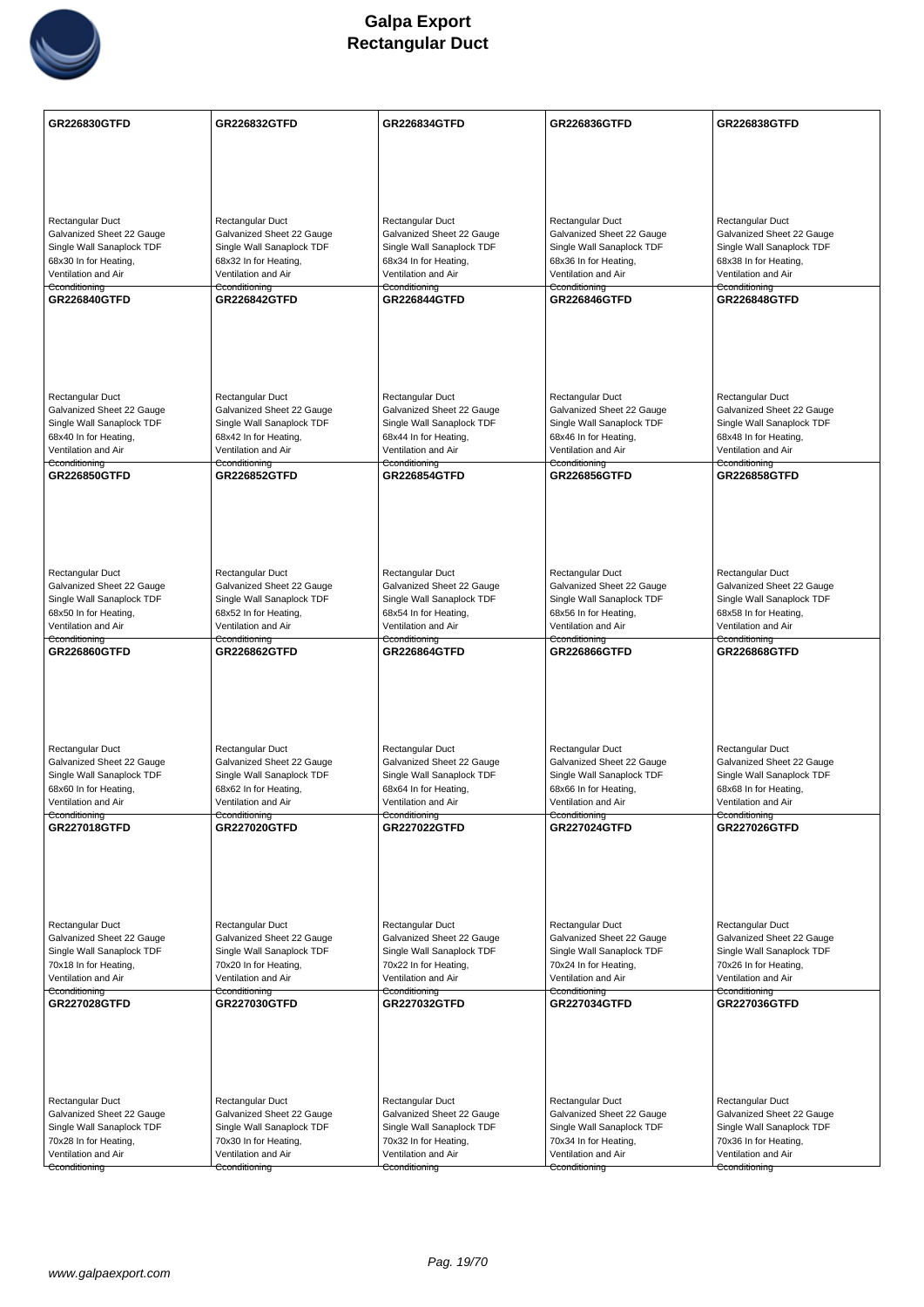

| <b>GR227038GTFD</b>                                    | <b>GR227040GTFD</b>                                    | <b>GR227042GTFD</b>                                    | <b>GR227044GTFD</b>                                    | <b>GR227046GTFD</b>                                    |
|--------------------------------------------------------|--------------------------------------------------------|--------------------------------------------------------|--------------------------------------------------------|--------------------------------------------------------|
|                                                        |                                                        |                                                        |                                                        |                                                        |
|                                                        |                                                        |                                                        |                                                        |                                                        |
|                                                        |                                                        |                                                        |                                                        |                                                        |
|                                                        |                                                        |                                                        |                                                        |                                                        |
| Rectangular Duct<br>Galvanized Sheet 22 Gauge          | Rectangular Duct<br>Galvanized Sheet 22 Gauge          | Rectangular Duct<br>Galvanized Sheet 22 Gauge          | Rectangular Duct<br>Galvanized Sheet 22 Gauge          | Rectangular Duct<br>Galvanized Sheet 22 Gauge          |
| Single Wall Sanaplock TDF                              | Single Wall Sanaplock TDF                              | Single Wall Sanaplock TDF                              | Single Wall Sanaplock TDF                              | Single Wall Sanaplock TDF                              |
| 70x38 In for Heating,                                  | 70x40 In for Heating,                                  | 70x42 In for Heating,                                  | 70x44 In for Heating,                                  | 70x46 In for Heating,                                  |
| Ventilation and Air<br>Cconditioning                   | Ventilation and Air<br>Cconditioning                   | Ventilation and Air<br>Cconditioning                   | Ventilation and Air<br>Cconditioning                   | Ventilation and Air<br>Cconditioning                   |
| <b>GR227048GTFD</b>                                    | <b>GR227050GTFD</b>                                    | <b>GR227052GTFD</b>                                    | <b>GR227054GTFD</b>                                    | <b>GR227056GTFD</b>                                    |
|                                                        |                                                        |                                                        |                                                        |                                                        |
|                                                        |                                                        |                                                        |                                                        |                                                        |
|                                                        |                                                        |                                                        |                                                        |                                                        |
|                                                        |                                                        |                                                        |                                                        |                                                        |
| Rectangular Duct                                       | Rectangular Duct                                       | Rectangular Duct                                       | Rectangular Duct                                       | Rectangular Duct                                       |
| Galvanized Sheet 22 Gauge<br>Single Wall Sanaplock TDF | Galvanized Sheet 22 Gauge<br>Single Wall Sanaplock TDF | Galvanized Sheet 22 Gauge<br>Single Wall Sanaplock TDF | Galvanized Sheet 22 Gauge<br>Single Wall Sanaplock TDF | Galvanized Sheet 22 Gauge<br>Single Wall Sanaplock TDF |
| 70x48 In for Heating,                                  | 70x50 In for Heating,                                  | 70x52 In for Heating,                                  | 70x54 In for Heating,                                  | 70x56 In for Heating,                                  |
| Ventilation and Air                                    | Ventilation and Air                                    | Ventilation and Air                                    | Ventilation and Air                                    | Ventilation and Air                                    |
| Cconditioning<br>GR227058GTFD                          | Cconditioning<br><b>GR227060GTFD</b>                   | Cconditioning<br><b>GR227062GTFD</b>                   | Cconditioning<br><b>GR227064GTFD</b>                   | Cconditioning<br><b>GR227066GTFD</b>                   |
|                                                        |                                                        |                                                        |                                                        |                                                        |
|                                                        |                                                        |                                                        |                                                        |                                                        |
|                                                        |                                                        |                                                        |                                                        |                                                        |
|                                                        |                                                        |                                                        |                                                        |                                                        |
| Rectangular Duct                                       | Rectangular Duct                                       | Rectangular Duct                                       | Rectangular Duct                                       | Rectangular Duct                                       |
| Galvanized Sheet 22 Gauge                              | Galvanized Sheet 22 Gauge                              | Galvanized Sheet 22 Gauge                              | Galvanized Sheet 22 Gauge                              | Galvanized Sheet 22 Gauge                              |
| Single Wall Sanaplock TDF                              | Single Wall Sanaplock TDF                              | Single Wall Sanaplock TDF                              | Single Wall Sanaplock TDF                              | Single Wall Sanaplock TDF                              |
| 70x58 In for Heating,<br>Ventilation and Air           | 70x60 In for Heating,<br>Ventilation and Air           | 70x62 In for Heating,<br>Ventilation and Air           | 70x64 In for Heating,<br>Ventilation and Air           | 70x66 In for Heating,<br>Ventilation and Air           |
| Cconditioning                                          | Cconditioning                                          | Cconditioning                                          | Cconditioning                                          | Cconditioning                                          |
| GR227068GTFD                                           | <b>GR227070GTFD</b>                                    | <b>GR227218GTFD</b>                                    | <b>GR227220GTFD</b>                                    | <b>GR227222GTFD</b>                                    |
|                                                        |                                                        |                                                        |                                                        |                                                        |
|                                                        |                                                        |                                                        |                                                        |                                                        |
|                                                        |                                                        |                                                        |                                                        |                                                        |
|                                                        |                                                        |                                                        |                                                        |                                                        |
| Rectangular Duct<br>Galvanized Sheet 22 Gauge          | Rectangular Duct<br>Galvanized Sheet 22 Gauge          | Rectangular Duct<br>Galvanized Sheet 22 Gauge          | Rectangular Duct<br>Galvanized Sheet 22 Gauge          | Rectangular Duct<br>Galvanized Sheet 22 Gauge          |
| Single Wall Sanaplock TDF                              | Single Wall Sanaplock TDF                              | Single Wall Sanaplock TDF                              | Single Wall Sanaplock TDF                              | Single Wall Sanaplock TDF                              |
| 70x68 In for Heating,                                  | 70x70 In for Heating,                                  | 72x18 In for Heating,                                  | 72x20 In for Heating,                                  | 72x22 In for Heating,                                  |
| Ventilation and Air<br>Cconditioning                   | Ventilation and Air<br>Cconditioning                   | Ventilation and Air<br>Cconditioning                   | Ventilation and Air<br>Cconditioning                   | Ventilation and Air<br>Cconditioning                   |
| <b>GR227224GTFD</b>                                    | <b>GR227226GTFD</b>                                    | <b>GR227228GTFD</b>                                    | <b>GR227230GTFD</b>                                    | <b>GR227232GTFD</b>                                    |
|                                                        |                                                        |                                                        |                                                        |                                                        |
|                                                        |                                                        |                                                        |                                                        |                                                        |
|                                                        |                                                        |                                                        |                                                        |                                                        |
|                                                        |                                                        |                                                        |                                                        |                                                        |
| Rectangular Duct                                       | Rectangular Duct                                       | Rectangular Duct                                       | Rectangular Duct                                       | Rectangular Duct                                       |
| Galvanized Sheet 22 Gauge                              | Galvanized Sheet 22 Gauge                              | Galvanized Sheet 22 Gauge                              | Galvanized Sheet 22 Gauge                              | Galvanized Sheet 22 Gauge                              |
| Single Wall Sanaplock TDF<br>72x24 In for Heating,     | Single Wall Sanaplock TDF<br>72x26 In for Heating,     | Single Wall Sanaplock TDF<br>72x28 In for Heating,     | Single Wall Sanaplock TDF<br>72x30 In for Heating,     | Single Wall Sanaplock TDF<br>72x32 In for Heating,     |
| Ventilation and Air                                    | Ventilation and Air                                    | Ventilation and Air                                    | Ventilation and Air                                    | Ventilation and Air                                    |
| Cconditioning<br><b>GR227234GTFD</b>                   | Cconditioning<br><b>GR227236GTFD</b>                   | Cconditioning<br>GR227238GTFD                          | Cconditioning<br><b>GR227240GTFD</b>                   | Cconditioning<br><b>GR227242GTFD</b>                   |
|                                                        |                                                        |                                                        |                                                        |                                                        |
|                                                        |                                                        |                                                        |                                                        |                                                        |
|                                                        |                                                        |                                                        |                                                        |                                                        |
|                                                        |                                                        |                                                        |                                                        |                                                        |
| Rectangular Duct                                       |                                                        |                                                        | Rectangular Duct                                       | Rectangular Duct                                       |
| Galvanized Sheet 22 Gauge                              | <b>Rectangular Duct</b><br>Galvanized Sheet 22 Gauge   | Rectangular Duct<br>Galvanized Sheet 22 Gauge          | Galvanized Sheet 22 Gauge                              | Galvanized Sheet 22 Gauge                              |
| Single Wall Sanaplock TDF                              | Single Wall Sanaplock TDF                              | Single Wall Sanaplock TDF                              | Single Wall Sanaplock TDF                              | Single Wall Sanaplock TDF                              |
| 72x34 In for Heating,                                  | 72x36 In for Heating,                                  | 72x38 In for Heating,                                  | 72x40 In for Heating,                                  | 72x42 In for Heating,                                  |
| Ventilation and Air<br>Cconditioning                   | Ventilation and Air<br>Cconditioning                   | Ventilation and Air<br>Cconditioning                   | Ventilation and Air<br>Cconditioning                   | Ventilation and Air<br>Cconditioning                   |
|                                                        |                                                        |                                                        |                                                        |                                                        |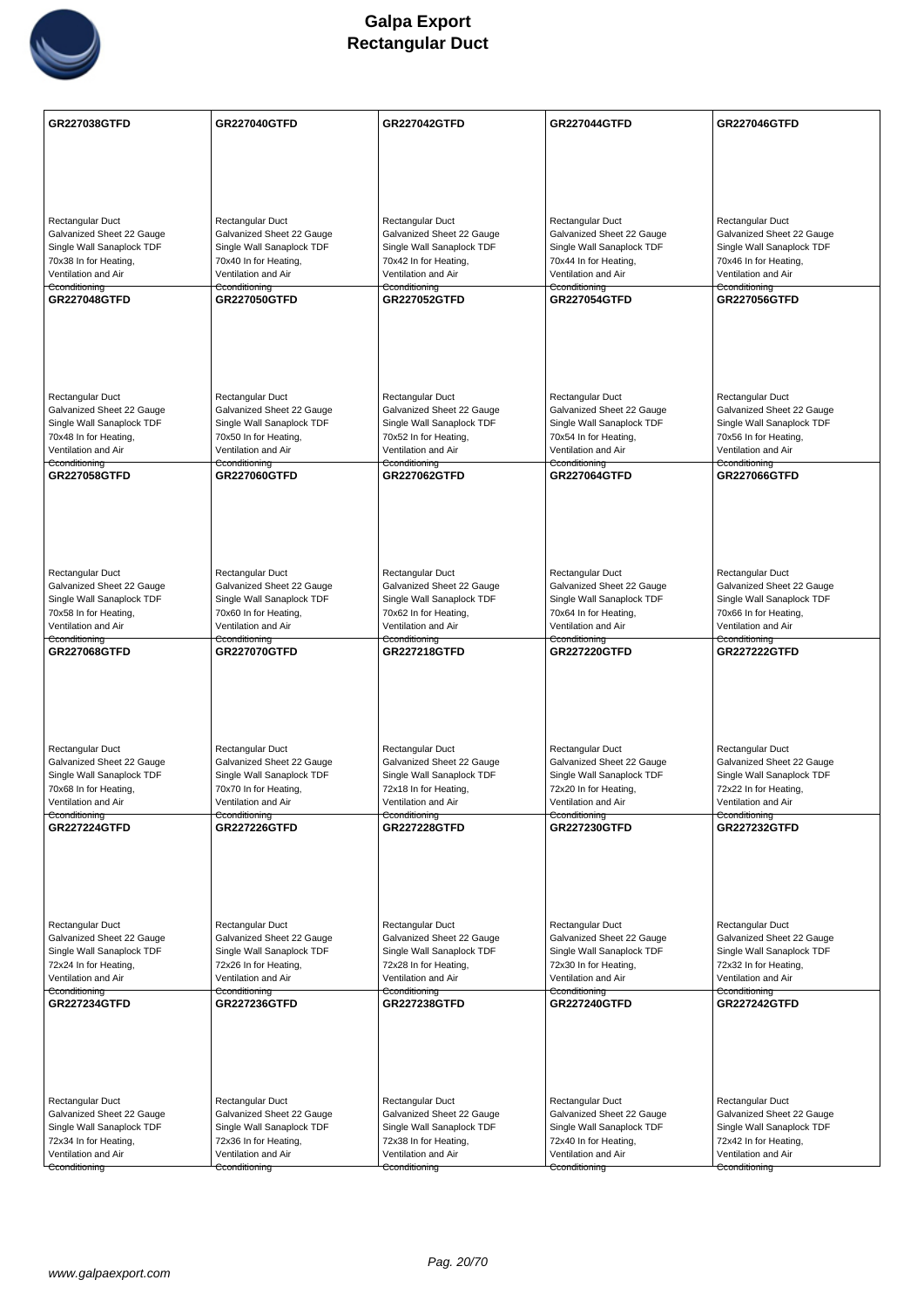

| <b>GR227244GTFD</b>                                    | <b>GR227246GTFD</b>                                    | <b>GR227248GTFD</b>                                    | <b>GR227250GTFD</b>                                    | <b>GR227252GTFD</b>                                    |
|--------------------------------------------------------|--------------------------------------------------------|--------------------------------------------------------|--------------------------------------------------------|--------------------------------------------------------|
|                                                        |                                                        |                                                        |                                                        |                                                        |
|                                                        |                                                        |                                                        |                                                        |                                                        |
|                                                        |                                                        |                                                        |                                                        |                                                        |
| <b>Rectangular Duct</b>                                | Rectangular Duct                                       | Rectangular Duct                                       | Rectangular Duct                                       | Rectangular Duct                                       |
| Galvanized Sheet 22 Gauge                              | Galvanized Sheet 22 Gauge                              | Galvanized Sheet 22 Gauge                              | Galvanized Sheet 22 Gauge                              | Galvanized Sheet 22 Gauge                              |
| Single Wall Sanaplock TDF<br>72x44 In for Heating,     | Single Wall Sanaplock TDF<br>72x46 In for Heating,     | Single Wall Sanaplock TDF<br>72x48 In for Heating,     | Single Wall Sanaplock TDF<br>72x50 In for Heating,     | Single Wall Sanaplock TDF<br>72x52 In for Heating,     |
| Ventilation and Air                                    | Ventilation and Air                                    | Ventilation and Air                                    | Ventilation and Air                                    | Ventilation and Air                                    |
| Cconditioning                                          | Cconditioning                                          | Cconditioning<br><b>GR227258GTFD</b>                   | Cconditioning                                          | Cconditioning                                          |
| <b>GR227254GTFD</b>                                    | <b>GR227256GTFD</b>                                    |                                                        | <b>GR227260GTFD</b>                                    | <b>GR227262GTFD</b>                                    |
|                                                        |                                                        |                                                        |                                                        |                                                        |
|                                                        |                                                        |                                                        |                                                        |                                                        |
|                                                        |                                                        |                                                        |                                                        |                                                        |
|                                                        |                                                        |                                                        |                                                        |                                                        |
| <b>Rectangular Duct</b><br>Galvanized Sheet 22 Gauge   | Rectangular Duct<br>Galvanized Sheet 22 Gauge          | Rectangular Duct<br>Galvanized Sheet 22 Gauge          | Rectangular Duct<br>Galvanized Sheet 22 Gauge          | Rectangular Duct<br>Galvanized Sheet 22 Gauge          |
| Single Wall Sanaplock TDF                              | Single Wall Sanaplock TDF                              | Single Wall Sanaplock TDF                              | Single Wall Sanaplock TDF                              | Single Wall Sanaplock TDF                              |
| 72x54 In for Heating,<br>Ventilation and Air           | 72x56 In for Heating,                                  | 72x58 In for Heating,                                  | 72x60 In for Heating,                                  | 72x62 In for Heating,                                  |
| Cconditioning                                          | Ventilation and Air<br>Cconditioning                   | Ventilation and Air<br>Cconditioning                   | Ventilation and Air<br>Cconditioning                   | Ventilation and Air<br>Cconditioning                   |
| <b>GR227264GTFD</b>                                    | <b>GR227266GTFD</b>                                    | <b>GR227268GTFD</b>                                    | <b>GR227270GTFD</b>                                    | <b>GR227272GTFD</b>                                    |
|                                                        |                                                        |                                                        |                                                        |                                                        |
|                                                        |                                                        |                                                        |                                                        |                                                        |
|                                                        |                                                        |                                                        |                                                        |                                                        |
|                                                        |                                                        |                                                        |                                                        |                                                        |
| <b>Rectangular Duct</b>                                | Rectangular Duct                                       | Rectangular Duct                                       | Rectangular Duct                                       | Rectangular Duct                                       |
| Galvanized Sheet 22 Gauge<br>Single Wall Sanaplock TDF | Galvanized Sheet 22 Gauge<br>Single Wall Sanaplock TDF | Galvanized Sheet 22 Gauge<br>Single Wall Sanaplock TDF | Galvanized Sheet 22 Gauge<br>Single Wall Sanaplock TDF | Galvanized Sheet 22 Gauge<br>Single Wall Sanaplock TDF |
| 72x64 In for Heating,                                  | 72x66 In for Heating,                                  | 72x68 In for Heating,                                  | 72x70 In for Heating,                                  | 72x72 In for Heating,                                  |
| Ventilation and Air                                    | Ventilation and Air                                    | Ventilation and Air                                    | Ventilation and Air                                    | Ventilation and Air                                    |
| Cconditioning<br><b>GR227420GTFD</b>                   | Cconditioning<br><b>GR227422GTFD</b>                   | Cconditioning<br><b>GR227424GTFD</b>                   | Cconditioning<br><b>GR227426GTFD</b>                   | Cconditioning<br><b>GR227428GTFD</b>                   |
|                                                        |                                                        |                                                        |                                                        |                                                        |
|                                                        |                                                        |                                                        |                                                        |                                                        |
|                                                        |                                                        |                                                        |                                                        |                                                        |
|                                                        |                                                        |                                                        |                                                        |                                                        |
| <b>Rectangular Duct</b>                                | Rectangular Duct                                       | Rectangular Duct                                       | Rectangular Duct                                       | Rectangular Duct                                       |
| Galvanized Sheet 22 Gauge                              | Galvanized Sheet 22 Gauge                              | Galvanized Sheet 22 Gauge                              | Galvanized Sheet 22 Gauge                              | Galvanized Sheet 22 Gauge                              |
| Single Wall Sanaplock TDF<br>74x20 In for Heating,     | Single Wall Sanaplock TDF<br>74x22 In for Heating,     | Single Wall Sanaplock TDF<br>74x24 In for Heating,     | Single Wall Sanaplock TDF<br>74x26 In for Heating,     | Single Wall Sanaplock TDF<br>74x28 In for Heating,     |
| Ventilation and Air                                    | Ventilation and Air                                    | Ventilation and Air                                    | Ventilation and Air                                    | Ventilation and Air                                    |
| Cconditioning<br><b>GR227430GTFD</b>                   | Cconditioning<br><b>GR227432GTFD</b>                   | Cconditioning<br><b>GR227434GTFD</b>                   | Cconditioning<br><b>GR227436GTFD</b>                   | Cconditioning<br><b>GR227438GTFD</b>                   |
|                                                        |                                                        |                                                        |                                                        |                                                        |
|                                                        |                                                        |                                                        |                                                        |                                                        |
|                                                        |                                                        |                                                        |                                                        |                                                        |
|                                                        |                                                        |                                                        |                                                        |                                                        |
| Rectangular Duct                                       | Rectangular Duct                                       | Rectangular Duct                                       | Rectangular Duct                                       | Rectangular Duct                                       |
| Galvanized Sheet 22 Gauge                              | Galvanized Sheet 22 Gauge                              | Galvanized Sheet 22 Gauge                              | Galvanized Sheet 22 Gauge                              | Galvanized Sheet 22 Gauge                              |
| Single Wall Sanaplock TDF                              | Single Wall Sanaplock TDF                              | Single Wall Sanaplock TDF                              | Single Wall Sanaplock TDF                              | Single Wall Sanaplock TDF                              |
| 74x30 In for Heating,<br>Ventilation and Air           | 74x32 In for Heating,<br>Ventilation and Air           | 74x34 In for Heating,<br>Ventilation and Air           | 74x36 In for Heating,<br>Ventilation and Air           | 74x38 In for Heating,<br>Ventilation and Air           |
| Cconditioning                                          | Cconditioning                                          | Cconditioning                                          | Cconditioning                                          | Cconditioning                                          |
| <b>GR227440GTFD</b>                                    | <b>GR227442GTFD</b>                                    | <b>GR227444GTFD</b>                                    | <b>GR227446GTFD</b>                                    | <b>GR227448GTFD</b>                                    |
|                                                        |                                                        |                                                        |                                                        |                                                        |
|                                                        |                                                        |                                                        |                                                        |                                                        |
|                                                        |                                                        |                                                        |                                                        |                                                        |
|                                                        |                                                        |                                                        |                                                        |                                                        |
| Rectangular Duct                                       | Rectangular Duct                                       | Rectangular Duct                                       | Rectangular Duct                                       | Rectangular Duct                                       |
| Galvanized Sheet 22 Gauge<br>Single Wall Sanaplock TDF | Galvanized Sheet 22 Gauge<br>Single Wall Sanaplock TDF | Galvanized Sheet 22 Gauge<br>Single Wall Sanaplock TDF | Galvanized Sheet 22 Gauge<br>Single Wall Sanaplock TDF | Galvanized Sheet 22 Gauge<br>Single Wall Sanaplock TDF |
| 74x40 In for Heating,                                  | 74x42 In for Heating,                                  | 74x44 In for Heating,                                  | 74x46 In for Heating,                                  | 74x48 In for Heating,                                  |
| Ventilation and Air                                    | Ventilation and Air                                    | Ventilation and Air                                    | Ventilation and Air                                    | Ventilation and Air                                    |
| Cconditioning                                          | Cconditioning                                          | Cconditioning                                          | Cconditioning                                          | Cconditioning                                          |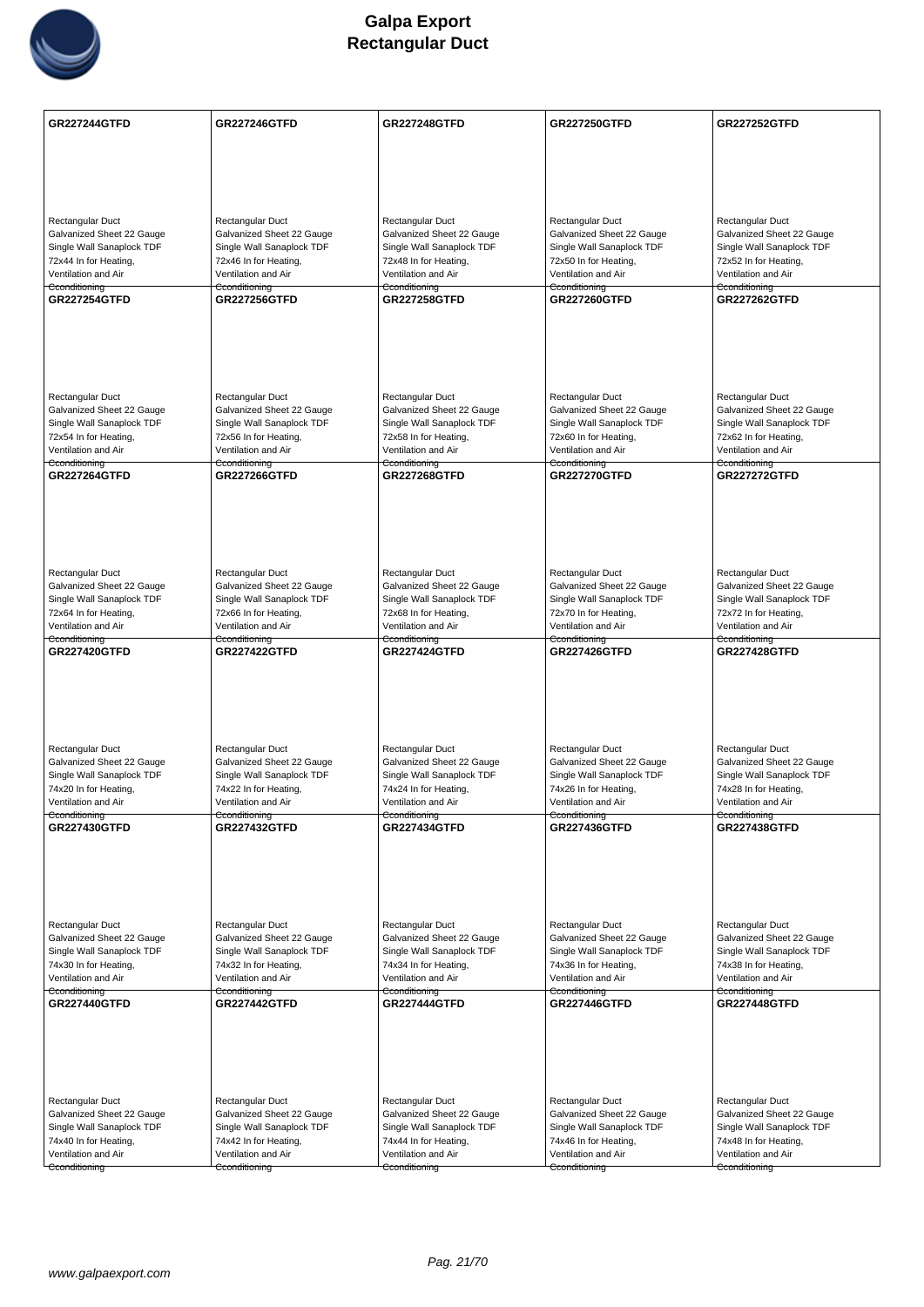

| GR227450GTFD                                           | <b>GR227452GTFD</b>                                    | <b>GR227454GTFD</b>                                    | <b>GR227456GTFD</b>                                    | <b>GR227458GTFD</b>                                    |
|--------------------------------------------------------|--------------------------------------------------------|--------------------------------------------------------|--------------------------------------------------------|--------------------------------------------------------|
|                                                        |                                                        |                                                        |                                                        |                                                        |
|                                                        |                                                        |                                                        |                                                        |                                                        |
|                                                        |                                                        |                                                        |                                                        |                                                        |
|                                                        |                                                        |                                                        |                                                        |                                                        |
| <b>Rectangular Duct</b><br>Galvanized Sheet 22 Gauge   | Rectangular Duct<br>Galvanized Sheet 22 Gauge          | Rectangular Duct<br>Galvanized Sheet 22 Gauge          | Rectangular Duct<br>Galvanized Sheet 22 Gauge          | Rectangular Duct<br>Galvanized Sheet 22 Gauge          |
| Single Wall Sanaplock TDF                              | Single Wall Sanaplock TDF                              | Single Wall Sanaplock TDF                              | Single Wall Sanaplock TDF                              | Single Wall Sanaplock TDF                              |
| 74x50 In for Heating,                                  | 74x52 In for Heating,                                  | 74x54 In for Heating,                                  | 74x56 In for Heating,                                  | 74x58 In for Heating,                                  |
| Ventilation and Air<br>Cconditioning                   | Ventilation and Air<br>Cconditioning                   | Ventilation and Air<br>Cconditioning                   | Ventilation and Air<br>Cconditioning                   | Ventilation and Air<br>Cconditioning                   |
| <b>GR227460GTFD</b>                                    | <b>GR227462GTFD</b>                                    | <b>GR227464GTFD</b>                                    | <b>GR227466GTFD</b>                                    | <b>GR227468GTFD</b>                                    |
|                                                        |                                                        |                                                        |                                                        |                                                        |
|                                                        |                                                        |                                                        |                                                        |                                                        |
|                                                        |                                                        |                                                        |                                                        |                                                        |
|                                                        |                                                        |                                                        |                                                        |                                                        |
| Rectangular Duct                                       | Rectangular Duct                                       | Rectangular Duct                                       | Rectangular Duct                                       | Rectangular Duct                                       |
| Galvanized Sheet 22 Gauge<br>Single Wall Sanaplock TDF | Galvanized Sheet 22 Gauge<br>Single Wall Sanaplock TDF | Galvanized Sheet 22 Gauge<br>Single Wall Sanaplock TDF | Galvanized Sheet 22 Gauge<br>Single Wall Sanaplock TDF | Galvanized Sheet 22 Gauge<br>Single Wall Sanaplock TDF |
| 74x60 In for Heating,                                  | 74x62 In for Heating,                                  | 74x64 In for Heating,                                  | 74x66 In for Heating,                                  | 74x68 In for Heating,                                  |
| Ventilation and Air                                    | Ventilation and Air                                    | Ventilation and Air                                    | Ventilation and Air                                    | Ventilation and Air                                    |
| Cconditioning<br><b>GR227470GTFD</b>                   | <del>Cconditioning</del><br><b>GR227472GTFD</b>        | Cconditioning<br><b>GR227474GTFD</b>                   | <del>Cconditioning</del><br><b>GR227620GTFD</b>        | Cconditioning<br><b>GR227622GTFD</b>                   |
|                                                        |                                                        |                                                        |                                                        |                                                        |
|                                                        |                                                        |                                                        |                                                        |                                                        |
|                                                        |                                                        |                                                        |                                                        |                                                        |
|                                                        |                                                        |                                                        |                                                        |                                                        |
| Rectangular Duct                                       | Rectangular Duct                                       | Rectangular Duct                                       | Rectangular Duct                                       | Rectangular Duct                                       |
| Galvanized Sheet 22 Gauge                              | Galvanized Sheet 22 Gauge                              | Galvanized Sheet 22 Gauge                              | Galvanized Sheet 22 Gauge                              | Galvanized Sheet 22 Gauge                              |
| Single Wall Sanaplock TDF                              | Single Wall Sanaplock TDF                              | Single Wall Sanaplock TDF                              | Single Wall Sanaplock TDF                              | Single Wall Sanaplock TDF                              |
| 74x70 In for Heating,<br>Ventilation and Air           | 74x72 In for Heating,<br>Ventilation and Air           | 74x74 In for Heating,<br>Ventilation and Air           | 76x20 In for Heating,<br>Ventilation and Air           | 76x22 In for Heating,<br>Ventilation and Air           |
| Cconditioning                                          | Cconditioning                                          | Cconditioning                                          | Cconditioning                                          | Cconditioning                                          |
| <b>GR227624GTFD</b>                                    | <b>GR227626GTFD</b>                                    | <b>GR227628GTFD</b>                                    | <b>GR227630GTFD</b>                                    | <b>GR227632GTFD</b>                                    |
|                                                        |                                                        |                                                        |                                                        |                                                        |
|                                                        |                                                        |                                                        |                                                        |                                                        |
|                                                        |                                                        |                                                        |                                                        |                                                        |
|                                                        |                                                        |                                                        |                                                        |                                                        |
| Rectangular Duct<br>Galvanized Sheet 22 Gauge          | Rectangular Duct<br>Galvanized Sheet 22 Gauge          | Rectangular Duct<br>Galvanized Sheet 22 Gauge          | Rectangular Duct<br>Galvanized Sheet 22 Gauge          | Rectangular Duct<br>Galvanized Sheet 22 Gauge          |
| Single Wall Sanaplock TDF                              | Single Wall Sanaplock TDF                              | Single Wall Sanaplock TDF                              | Single Wall Sanaplock TDF                              | Single Wall Sanaplock TDF                              |
| 76x24 In for Heating,<br>Ventilation and Air           | 76x26 In for Heating,<br>Ventilation and Air           | 76x28 In for Heating,                                  | 76x30 In for Heating,                                  | 76x32 In for Heating,                                  |
| Cconditioning                                          | Cconditioning                                          | Ventilation and Air<br>Cconditioning                   | Ventilation and Air<br>Cconditioning                   | Ventilation and Air<br>Cconditioning                   |
| <b>GR227634GTFD</b>                                    | <b>GR227636GTFD</b>                                    | <b>GR227638GTFD</b>                                    | <b>GR227640GTFD</b>                                    | <b>GR227642GTFD</b>                                    |
|                                                        |                                                        |                                                        |                                                        |                                                        |
|                                                        |                                                        |                                                        |                                                        |                                                        |
|                                                        |                                                        |                                                        |                                                        |                                                        |
|                                                        |                                                        |                                                        |                                                        |                                                        |
| Rectangular Duct                                       | Rectangular Duct                                       | Rectangular Duct                                       | Rectangular Duct                                       | Rectangular Duct                                       |
| Galvanized Sheet 22 Gauge<br>Single Wall Sanaplock TDF | Galvanized Sheet 22 Gauge<br>Single Wall Sanaplock TDF | Galvanized Sheet 22 Gauge<br>Single Wall Sanaplock TDF | Galvanized Sheet 22 Gauge<br>Single Wall Sanaplock TDF | Galvanized Sheet 22 Gauge<br>Single Wall Sanaplock TDF |
| 76x34 In for Heating,                                  | 76x36 In for Heating,                                  | 76x38 In for Heating,                                  | 76x40 In for Heating,                                  | 76x42 In for Heating,                                  |
| Ventilation and Air<br>Cconditioning                   | Ventilation and Air<br>Cconditioning                   | Ventilation and Air<br>Cconditioning                   | Ventilation and Air<br>Cconditioning                   | Ventilation and Air<br>Cconditioning                   |
| <b>GR227644GTFD</b>                                    | <b>GR227646GTFD</b>                                    | <b>GR227648GTFD</b>                                    | <b>GR227650GTFD</b>                                    | <b>GR227652GTFD</b>                                    |
|                                                        |                                                        |                                                        |                                                        |                                                        |
|                                                        |                                                        |                                                        |                                                        |                                                        |
|                                                        |                                                        |                                                        |                                                        |                                                        |
|                                                        |                                                        |                                                        |                                                        |                                                        |
| Rectangular Duct                                       | Rectangular Duct                                       | Rectangular Duct                                       | Rectangular Duct                                       | Rectangular Duct                                       |
| Galvanized Sheet 22 Gauge                              | Galvanized Sheet 22 Gauge                              | Galvanized Sheet 22 Gauge                              | Galvanized Sheet 22 Gauge                              | Galvanized Sheet 22 Gauge                              |
| Single Wall Sanaplock TDF<br>76x44 In for Heating,     | Single Wall Sanaplock TDF<br>76x46 In for Heating,     | Single Wall Sanaplock TDF<br>76x48 In for Heating,     | Single Wall Sanaplock TDF<br>76x50 In for Heating,     | Single Wall Sanaplock TDF<br>76x52 In for Heating,     |
| Ventilation and Air                                    | Ventilation and Air                                    | Ventilation and Air                                    | Ventilation and Air                                    | Ventilation and Air                                    |
| Cconditioning                                          | Cconditioning                                          | Cconditioning                                          | Cconditioning                                          | Cconditioning                                          |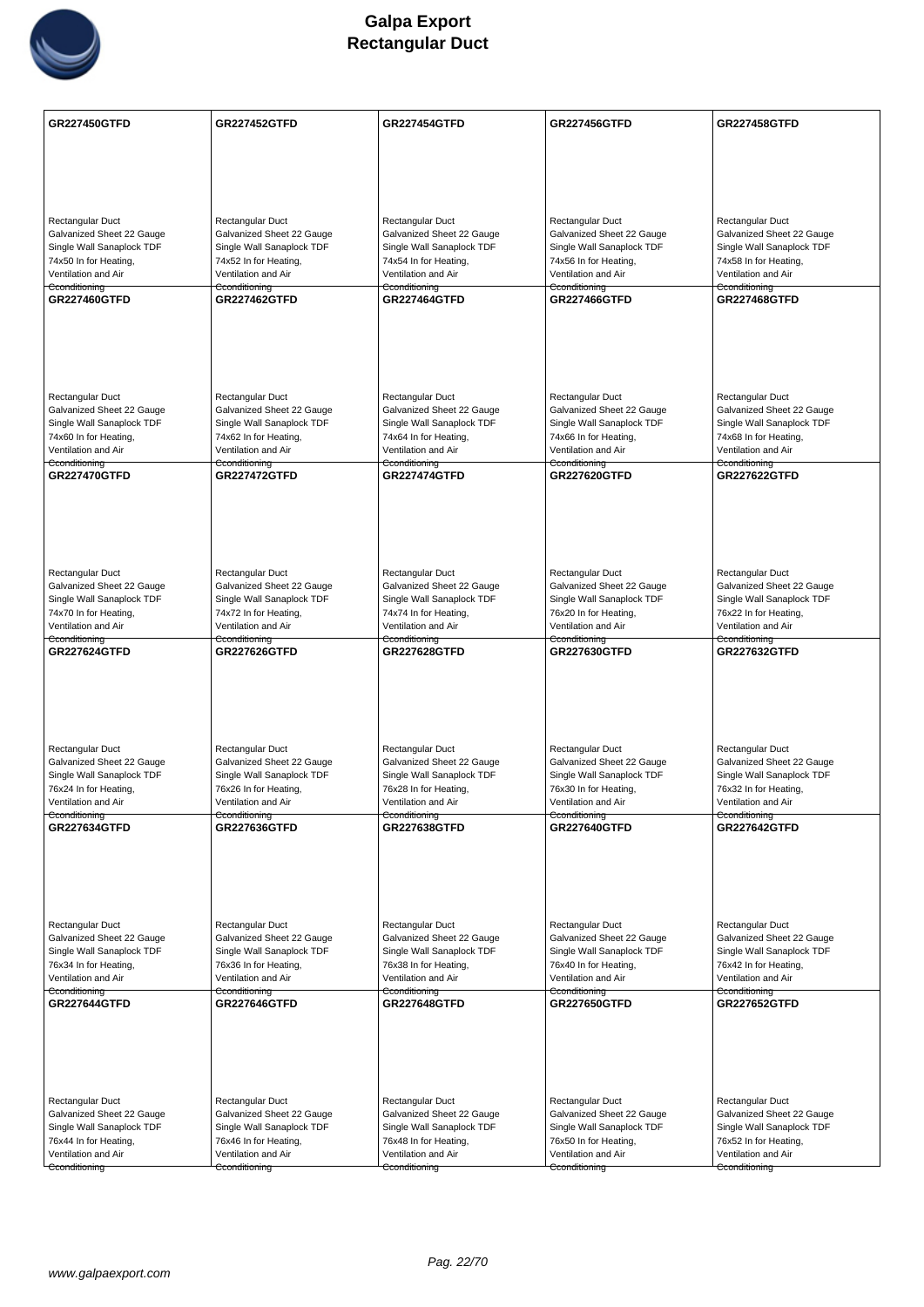

| <b>GR227654GTFD</b>                                    | <b>GR227656GTFD</b>                                    | <b>GR227658GTFD</b>                                    | <b>GR227660GTFD</b>                                    | <b>GR227662GTFD</b>                                    |
|--------------------------------------------------------|--------------------------------------------------------|--------------------------------------------------------|--------------------------------------------------------|--------------------------------------------------------|
|                                                        |                                                        |                                                        |                                                        |                                                        |
|                                                        |                                                        |                                                        |                                                        |                                                        |
|                                                        |                                                        |                                                        |                                                        |                                                        |
| Rectangular Duct                                       | Rectangular Duct                                       | Rectangular Duct                                       | Rectangular Duct                                       | Rectangular Duct                                       |
| Galvanized Sheet 22 Gauge<br>Single Wall Sanaplock TDF | Galvanized Sheet 22 Gauge<br>Single Wall Sanaplock TDF | Galvanized Sheet 22 Gauge<br>Single Wall Sanaplock TDF | Galvanized Sheet 22 Gauge<br>Single Wall Sanaplock TDF | Galvanized Sheet 22 Gauge<br>Single Wall Sanaplock TDF |
| 76x54 In for Heating,                                  | 76x56 In for Heating,                                  | 76x58 In for Heating,                                  | 76x60 In for Heating,                                  | 76x62 In for Heating,                                  |
| Ventilation and Air<br>Cconditioning                   | Ventilation and Air<br>Cconditioning                   | Ventilation and Air<br>Cconditioning                   | Ventilation and Air<br>Cconditioning                   | Ventilation and Air<br>Cconditioning                   |
| <b>GR227664GTFD</b>                                    | <b>GR227666GTFD</b>                                    | <b>GR227668GTFD</b>                                    | <b>GR227670GTFD</b>                                    | <b>GR227672GTFD</b>                                    |
|                                                        |                                                        |                                                        |                                                        |                                                        |
|                                                        |                                                        |                                                        |                                                        |                                                        |
|                                                        |                                                        |                                                        |                                                        |                                                        |
| <b>Rectangular Duct</b>                                | Rectangular Duct                                       | Rectangular Duct                                       | Rectangular Duct                                       | Rectangular Duct                                       |
| Galvanized Sheet 22 Gauge                              | Galvanized Sheet 22 Gauge                              | Galvanized Sheet 22 Gauge                              | Galvanized Sheet 22 Gauge                              | Galvanized Sheet 22 Gauge                              |
| Single Wall Sanaplock TDF<br>76x64 In for Heating,     | Single Wall Sanaplock TDF<br>76x66 In for Heating,     | Single Wall Sanaplock TDF<br>76x68 In for Heating,     | Single Wall Sanaplock TDF<br>76x70 In for Heating,     | Single Wall Sanaplock TDF<br>76x72 In for Heating,     |
| Ventilation and Air<br>Cconditioning                   | Ventilation and Air<br>Cconditioning                   | Ventilation and Air<br>Cconditioning                   | Ventilation and Air<br>Cconditioning                   | Ventilation and Air<br>Cconditioning                   |
| <b>GR227674GTFD</b>                                    | <b>GR227676GTFD</b>                                    | <b>GR227820GTFD</b>                                    | <b>GR227822GTFD</b>                                    | <b>GR227824GTFD</b>                                    |
|                                                        |                                                        |                                                        |                                                        |                                                        |
|                                                        |                                                        |                                                        |                                                        |                                                        |
|                                                        |                                                        |                                                        |                                                        |                                                        |
| Rectangular Duct                                       | Rectangular Duct                                       | Rectangular Duct                                       | Rectangular Duct                                       | Rectangular Duct                                       |
| Galvanized Sheet 22 Gauge<br>Single Wall Sanaplock TDF | Galvanized Sheet 22 Gauge<br>Single Wall Sanaplock TDF | Galvanized Sheet 22 Gauge<br>Single Wall Sanaplock TDF | Galvanized Sheet 22 Gauge<br>Single Wall Sanaplock TDF | Galvanized Sheet 22 Gauge<br>Single Wall Sanaplock TDF |
| 76x74 In for Heating,                                  | 76x76 In for Heating,                                  | 78x20 In for Heating,                                  | 78x22 In for Heating,                                  | 78x24 In for Heating,                                  |
| Ventilation and Air<br>Cconditioning                   | Ventilation and Air<br>Cconditioning                   | Ventilation and Air<br>Cconditioning                   | Ventilation and Air<br>Cconditioning                   | Ventilation and Air<br>Cconditioning                   |
| <b>GR227826GTFD</b>                                    | <b>GR227828GTFD</b>                                    | <b>GR227830GTFD</b>                                    | <b>GR227832GTFD</b>                                    | <b>GR227834GTFD</b>                                    |
|                                                        |                                                        |                                                        |                                                        |                                                        |
|                                                        |                                                        |                                                        |                                                        |                                                        |
|                                                        |                                                        |                                                        |                                                        |                                                        |
| Rectangular Duct                                       | Rectangular Duct                                       | Rectangular Duct                                       | Rectangular Duct                                       | Rectangular Duct                                       |
| Galvanized Sheet 22 Gauge<br>Single Wall Sanaplock TDF | Galvanized Sheet 22 Gauge<br>Single Wall Sanaplock TDF | Galvanized Sheet 22 Gauge<br>Single Wall Sanaplock TDF | Galvanized Sheet 22 Gauge<br>Single Wall Sanaplock TDF | Galvanized Sheet 22 Gauge<br>Single Wall Sanaplock TDF |
| 78x26 In for Heating,                                  | 78x28 In for Heating,                                  | 78x30 In for Heating,                                  | 78x32 In for Heating,                                  | 78x34 In for Heating,                                  |
| Ventilation and Air<br>Cconditioning                   | Ventilation and Air<br>Cconditioning                   | Ventilation and Air<br>Cconditioning                   | Ventilation and Air<br>Cconditioning                   | Ventilation and Air<br>Cconditioning                   |
| GR227836GTFD                                           | <b>GR227838GTFD</b>                                    | <b>GR227840GTFD</b>                                    | <b>GR227842GTFD</b>                                    | <b>GR227844GTFD</b>                                    |
|                                                        |                                                        |                                                        |                                                        |                                                        |
|                                                        |                                                        |                                                        |                                                        |                                                        |
|                                                        |                                                        |                                                        |                                                        |                                                        |
| Rectangular Duct                                       | Rectangular Duct                                       | Rectangular Duct                                       | Rectangular Duct                                       | Rectangular Duct                                       |
| Galvanized Sheet 22 Gauge<br>Single Wall Sanaplock TDF | Galvanized Sheet 22 Gauge<br>Single Wall Sanaplock TDF | Galvanized Sheet 22 Gauge<br>Single Wall Sanaplock TDF | Galvanized Sheet 22 Gauge<br>Single Wall Sanaplock TDF | Galvanized Sheet 22 Gauge<br>Single Wall Sanaplock TDF |
| 78x36 In for Heating,                                  | 78x38 In for Heating,                                  | 78x40 In for Heating,                                  | 78x42 In for Heating,                                  | 78x44 In for Heating,                                  |
| Ventilation and Air<br>Cconditioning                   | Ventilation and Air<br>Cconditioning                   | Ventilation and Air<br>Cconditioning                   | Ventilation and Air<br>Cconditioning                   | Ventilation and Air<br>Cconditioning                   |
| <b>GR227846GTFD</b>                                    | <b>GR227848GTFD</b>                                    | <b>GR227850GTFD</b>                                    | <b>GR227852GTFD</b>                                    | <b>GR227854GTFD</b>                                    |
|                                                        |                                                        |                                                        |                                                        |                                                        |
|                                                        |                                                        |                                                        |                                                        |                                                        |
|                                                        |                                                        |                                                        |                                                        |                                                        |
| Rectangular Duct                                       | Rectangular Duct                                       | Rectangular Duct                                       | Rectangular Duct                                       | Rectangular Duct                                       |
| Galvanized Sheet 22 Gauge<br>Single Wall Sanaplock TDF | Galvanized Sheet 22 Gauge<br>Single Wall Sanaplock TDF | Galvanized Sheet 22 Gauge<br>Single Wall Sanaplock TDF | Galvanized Sheet 22 Gauge<br>Single Wall Sanaplock TDF | Galvanized Sheet 22 Gauge<br>Single Wall Sanaplock TDF |
| 78x46 In for Heating,                                  | 78x48 In for Heating,                                  | 78x50 In for Heating,                                  | 78x52 In for Heating,                                  | 78x54 In for Heating,                                  |
| Ventilation and Air<br>Cconditioning                   | Ventilation and Air<br>Cconditioning                   | Ventilation and Air<br>Cconditioning                   | Ventilation and Air<br>Cconditioning                   | Ventilation and Air<br>Cconditioning                   |
|                                                        |                                                        |                                                        |                                                        |                                                        |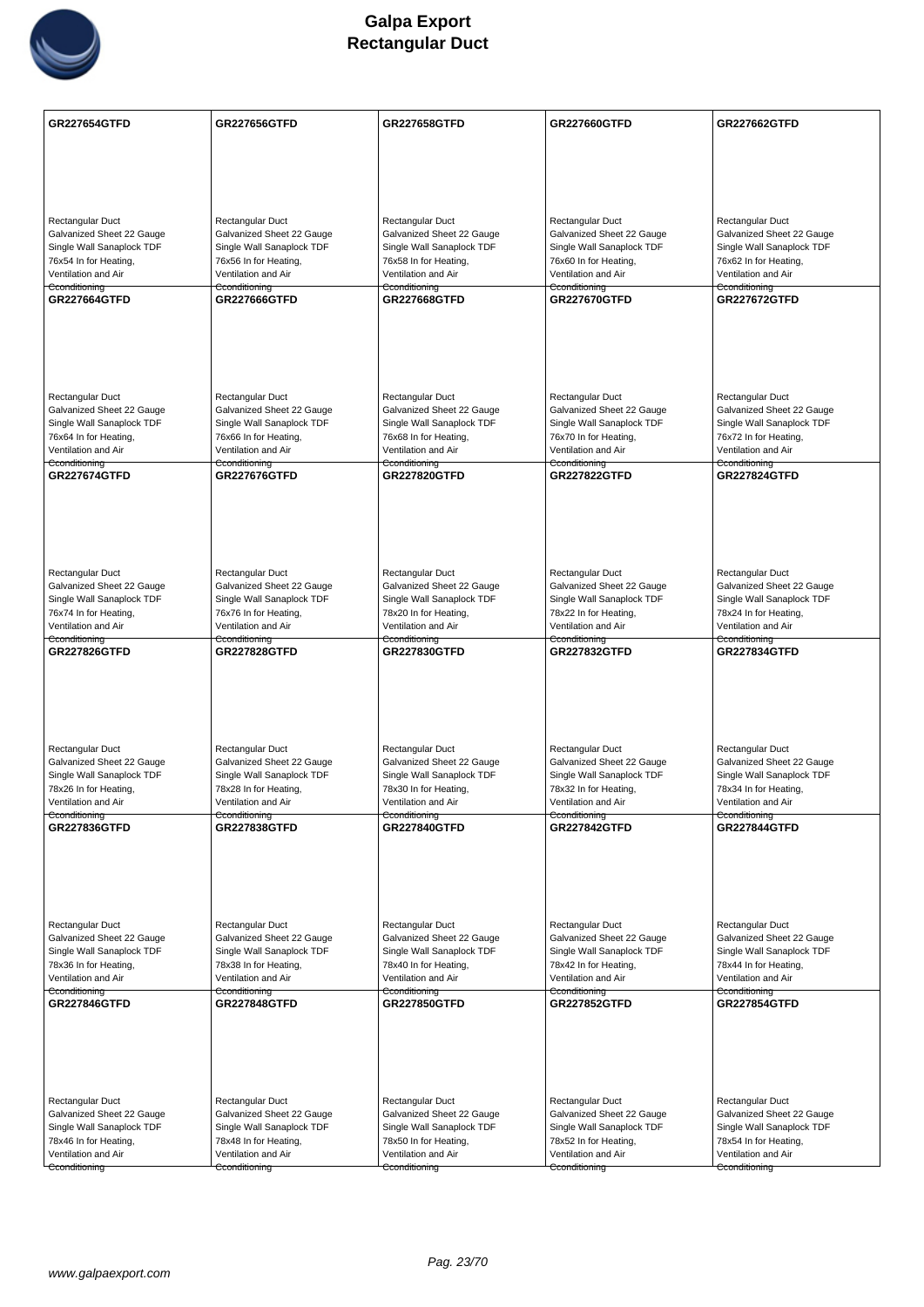

| Rectangular Duct<br>Rectangular Duct<br>Rectangular Duct<br>Rectangular Duct<br>Rectangular Duct<br>Galvanized Sheet 22 Gauge<br>Galvanized Sheet 22 Gauge<br>Galvanized Sheet 22 Gauge<br>Galvanized Sheet 22 Gauge<br>Galvanized Sheet 22 Gauge<br>Single Wall Sanaplock TDF<br>Single Wall Sanaplock TDF<br>Single Wall Sanaplock TDF<br>Single Wall Sanaplock TDF<br>Single Wall Sanaplock TDF<br>78x56 In for Heating,<br>78x58 In for Heating,<br>78x60 In for Heating,<br>78x62 In for Heating,<br>78x64 In for Heating,<br>Ventilation and Air<br>Ventilation and Air<br>Ventilation and Air<br>Ventilation and Air<br>Ventilation and Air<br>Cconditioning<br>Cconditioning<br>Cconditioning<br>Cconditioning<br>Cconditioning<br><b>GR227866GTFD</b><br><b>GR227868GTFD</b><br><b>GR227870GTFD</b><br><b>GR227872GTFD</b><br><b>GR227874GTFD</b><br>Rectangular Duct<br>Rectangular Duct<br>Rectangular Duct<br>Rectangular Duct<br>Rectangular Duct<br>Galvanized Sheet 22 Gauge<br>Galvanized Sheet 22 Gauge<br>Galvanized Sheet 22 Gauge<br>Galvanized Sheet 22 Gauge<br>Galvanized Sheet 22 Gauge<br>Single Wall Sanaplock TDF<br>Single Wall Sanaplock TDF<br>Single Wall Sanaplock TDF<br>Single Wall Sanaplock TDF<br>Single Wall Sanaplock TDF<br>78x66 In for Heating,<br>78x68 In for Heating,<br>78x70 In for Heating,<br>78x72 In for Heating,<br>78x74 In for Heating,<br>Ventilation and Air<br>Ventilation and Air<br>Ventilation and Air<br>Ventilation and Air<br>Ventilation and Air<br>Cconditioning<br>Cconditioning<br>Cconditioning<br>Cconditioning<br>Cconditioning<br><b>GR227876GTFD</b><br><b>GR227878GTFD</b><br><b>GR228020GTFD</b><br><b>GR228022GTFD</b><br><b>GR228024GTFD</b><br>Rectangular Duct<br>Rectangular Duct<br>Rectangular Duct<br>Rectangular Duct<br>Rectangular Duct<br>Galvanized Sheet 22 Gauge<br>Galvanized Sheet 22 Gauge<br>Galvanized Sheet 22 Gauge<br>Galvanized Sheet 22 Gauge<br>Galvanized Sheet 22 Gauge<br>Single Wall Sanaplock TDF<br>Single Wall Sanaplock TDF<br>Single Wall Sanaplock TDF<br>Single Wall Sanaplock TDF<br>Single Wall Sanaplock TDF<br>78x76 In for Heating,<br>78x78 In for Heating,<br>80x20 In for Heating,<br>80x22 In for Heating,<br>80x24 In for Heating,<br>Ventilation and Air<br>Ventilation and Air<br>Ventilation and Air<br>Ventilation and Air<br>Ventilation and Air<br>Cconditioning<br>Cconditioning<br>Cconditioning<br>Cconditioning<br>Cconditioning<br><b>GR228026GTFD</b><br><b>GR228028GTFD</b><br><b>GR228030GTFD</b><br><b>GR228034GTFD</b><br><b>GR228032GTFD</b><br>Rectangular Duct<br>Rectangular Duct<br>Rectangular Duct<br>Rectangular Duct<br>Rectangular Duct<br>Galvanized Sheet 22 Gauge<br>Galvanized Sheet 22 Gauge<br>Galvanized Sheet 22 Gauge<br>Galvanized Sheet 22 Gauge<br>Galvanized Sheet 22 Gauge<br>Single Wall Sanaplock TDF<br>Single Wall Sanaplock TDF<br>Single Wall Sanaplock TDF<br>Single Wall Sanaplock TDF<br>Single Wall Sanaplock TDF<br>80x26 In for Heating,<br>80x28 In for Heating,<br>80x30 In for Heating,<br>80x32 In for Heating,<br>80x34 In for Heating,<br>Ventilation and Air<br>Ventilation and Air<br>Ventilation and Air<br>Ventilation and Air<br>Ventilation and Air<br>Cconditioning<br>Cconditioning<br>Cconditioning<br>Cconditioning<br>Cconditioning<br>GR228036GTFD<br><b>GR228038GTFD</b><br><b>GR228040GTFD</b><br>GR228042GTFD<br><b>GR228044GTFD</b><br>Rectangular Duct<br>Rectangular Duct<br>Rectangular Duct<br>Rectangular Duct<br>Rectangular Duct<br>Galvanized Sheet 22 Gauge<br>Galvanized Sheet 22 Gauge<br>Galvanized Sheet 22 Gauge<br>Galvanized Sheet 22 Gauge<br>Galvanized Sheet 22 Gauge<br>Single Wall Sanaplock TDF<br>Single Wall Sanaplock TDF<br>Single Wall Sanaplock TDF<br>Single Wall Sanaplock TDF<br>Single Wall Sanaplock TDF<br>80x36 In for Heating,<br>80x38 In for Heating,<br>80x40 In for Heating,<br>80x42 In for Heating,<br>80x44 In for Heating,<br>Ventilation and Air<br>Ventilation and Air<br>Ventilation and Air<br>Ventilation and Air<br>Ventilation and Air<br>Cconditioning<br>Cconditioning<br>Cconditioning<br>Cconditioning<br>Cconditioning<br>GR228046GTFD<br>GR228054GTFD<br><b>GR228048GTFD</b><br><b>GR228050GTFD</b><br><b>GR228052GTFD</b><br>Rectangular Duct<br>Rectangular Duct<br>Rectangular Duct<br>Rectangular Duct<br>Rectangular Duct<br>Galvanized Sheet 22 Gauge<br>Galvanized Sheet 22 Gauge<br>Galvanized Sheet 22 Gauge<br>Galvanized Sheet 22 Gauge<br>Galvanized Sheet 22 Gauge<br>Single Wall Sanaplock TDF<br>Single Wall Sanaplock TDF<br>Single Wall Sanaplock TDF<br>Single Wall Sanaplock TDF<br>Single Wall Sanaplock TDF<br>80x46 In for Heating,<br>80x54 In for Heating,<br>80x48 In for Heating,<br>80x50 In for Heating,<br>80x52 In for Heating,<br>Ventilation and Air<br>Ventilation and Air<br>Ventilation and Air<br>Ventilation and Air<br>Ventilation and Air<br>Cconditioning<br>Cconditioning<br>Cconditioning<br>Cconditioning<br>Cconditioning | <b>GR227856GTFD</b> | <b>GR227858GTFD</b> | <b>GR227860GTFD</b> | <b>GR227862GTFD</b> | <b>GR227864GTFD</b> |
|-----------------------------------------------------------------------------------------------------------------------------------------------------------------------------------------------------------------------------------------------------------------------------------------------------------------------------------------------------------------------------------------------------------------------------------------------------------------------------------------------------------------------------------------------------------------------------------------------------------------------------------------------------------------------------------------------------------------------------------------------------------------------------------------------------------------------------------------------------------------------------------------------------------------------------------------------------------------------------------------------------------------------------------------------------------------------------------------------------------------------------------------------------------------------------------------------------------------------------------------------------------------------------------------------------------------------------------------------------------------------------------------------------------------------------------------------------------------------------------------------------------------------------------------------------------------------------------------------------------------------------------------------------------------------------------------------------------------------------------------------------------------------------------------------------------------------------------------------------------------------------------------------------------------------------------------------------------------------------------------------------------------------------------------------------------------------------------------------------------------------------------------------------------------------------------------------------------------------------------------------------------------------------------------------------------------------------------------------------------------------------------------------------------------------------------------------------------------------------------------------------------------------------------------------------------------------------------------------------------------------------------------------------------------------------------------------------------------------------------------------------------------------------------------------------------------------------------------------------------------------------------------------------------------------------------------------------------------------------------------------------------------------------------------------------------------------------------------------------------------------------------------------------------------------------------------------------------------------------------------------------------------------------------------------------------------------------------------------------------------------------------------------------------------------------------------------------------------------------------------------------------------------------------------------------------------------------------------------------------------------------------------------------------------------------------------------------------------------------------------------------------------------------------------------------------------------------------------------------------------------------------------------------------------------------------------------------------------------------------------------------------------------------------------------------------------------------------------------------------------------------------------------------------------------------------------------------------------------------------------------------------------------------------------------------------------------------------------------------------------------------------------------------------------------------------------------------------------------------------------------------------------------------------------------------------------------------------------------------------------------------------------------------------------------------------------------------------------------------------------------------------------------------------------------------------------------------------------------------------------------------------------------------------------------------------------------------------------------------------------------------------------------------------|---------------------|---------------------|---------------------|---------------------|---------------------|
|                                                                                                                                                                                                                                                                                                                                                                                                                                                                                                                                                                                                                                                                                                                                                                                                                                                                                                                                                                                                                                                                                                                                                                                                                                                                                                                                                                                                                                                                                                                                                                                                                                                                                                                                                                                                                                                                                                                                                                                                                                                                                                                                                                                                                                                                                                                                                                                                                                                                                                                                                                                                                                                                                                                                                                                                                                                                                                                                                                                                                                                                                                                                                                                                                                                                                                                                                                                                                                                                                                                                                                                                                                                                                                                                                                                                                                                                                                                                                                                                                                                                                                                                                                                                                                                                                                                                                                                                                                                                                                                                                                                                                                                                                                                                                                                                                                                                                                                                                                                                                                   |                     |                     |                     |                     |                     |
|                                                                                                                                                                                                                                                                                                                                                                                                                                                                                                                                                                                                                                                                                                                                                                                                                                                                                                                                                                                                                                                                                                                                                                                                                                                                                                                                                                                                                                                                                                                                                                                                                                                                                                                                                                                                                                                                                                                                                                                                                                                                                                                                                                                                                                                                                                                                                                                                                                                                                                                                                                                                                                                                                                                                                                                                                                                                                                                                                                                                                                                                                                                                                                                                                                                                                                                                                                                                                                                                                                                                                                                                                                                                                                                                                                                                                                                                                                                                                                                                                                                                                                                                                                                                                                                                                                                                                                                                                                                                                                                                                                                                                                                                                                                                                                                                                                                                                                                                                                                                                                   |                     |                     |                     |                     |                     |
|                                                                                                                                                                                                                                                                                                                                                                                                                                                                                                                                                                                                                                                                                                                                                                                                                                                                                                                                                                                                                                                                                                                                                                                                                                                                                                                                                                                                                                                                                                                                                                                                                                                                                                                                                                                                                                                                                                                                                                                                                                                                                                                                                                                                                                                                                                                                                                                                                                                                                                                                                                                                                                                                                                                                                                                                                                                                                                                                                                                                                                                                                                                                                                                                                                                                                                                                                                                                                                                                                                                                                                                                                                                                                                                                                                                                                                                                                                                                                                                                                                                                                                                                                                                                                                                                                                                                                                                                                                                                                                                                                                                                                                                                                                                                                                                                                                                                                                                                                                                                                                   |                     |                     |                     |                     |                     |
|                                                                                                                                                                                                                                                                                                                                                                                                                                                                                                                                                                                                                                                                                                                                                                                                                                                                                                                                                                                                                                                                                                                                                                                                                                                                                                                                                                                                                                                                                                                                                                                                                                                                                                                                                                                                                                                                                                                                                                                                                                                                                                                                                                                                                                                                                                                                                                                                                                                                                                                                                                                                                                                                                                                                                                                                                                                                                                                                                                                                                                                                                                                                                                                                                                                                                                                                                                                                                                                                                                                                                                                                                                                                                                                                                                                                                                                                                                                                                                                                                                                                                                                                                                                                                                                                                                                                                                                                                                                                                                                                                                                                                                                                                                                                                                                                                                                                                                                                                                                                                                   |                     |                     |                     |                     |                     |
|                                                                                                                                                                                                                                                                                                                                                                                                                                                                                                                                                                                                                                                                                                                                                                                                                                                                                                                                                                                                                                                                                                                                                                                                                                                                                                                                                                                                                                                                                                                                                                                                                                                                                                                                                                                                                                                                                                                                                                                                                                                                                                                                                                                                                                                                                                                                                                                                                                                                                                                                                                                                                                                                                                                                                                                                                                                                                                                                                                                                                                                                                                                                                                                                                                                                                                                                                                                                                                                                                                                                                                                                                                                                                                                                                                                                                                                                                                                                                                                                                                                                                                                                                                                                                                                                                                                                                                                                                                                                                                                                                                                                                                                                                                                                                                                                                                                                                                                                                                                                                                   |                     |                     |                     |                     |                     |
|                                                                                                                                                                                                                                                                                                                                                                                                                                                                                                                                                                                                                                                                                                                                                                                                                                                                                                                                                                                                                                                                                                                                                                                                                                                                                                                                                                                                                                                                                                                                                                                                                                                                                                                                                                                                                                                                                                                                                                                                                                                                                                                                                                                                                                                                                                                                                                                                                                                                                                                                                                                                                                                                                                                                                                                                                                                                                                                                                                                                                                                                                                                                                                                                                                                                                                                                                                                                                                                                                                                                                                                                                                                                                                                                                                                                                                                                                                                                                                                                                                                                                                                                                                                                                                                                                                                                                                                                                                                                                                                                                                                                                                                                                                                                                                                                                                                                                                                                                                                                                                   |                     |                     |                     |                     |                     |
|                                                                                                                                                                                                                                                                                                                                                                                                                                                                                                                                                                                                                                                                                                                                                                                                                                                                                                                                                                                                                                                                                                                                                                                                                                                                                                                                                                                                                                                                                                                                                                                                                                                                                                                                                                                                                                                                                                                                                                                                                                                                                                                                                                                                                                                                                                                                                                                                                                                                                                                                                                                                                                                                                                                                                                                                                                                                                                                                                                                                                                                                                                                                                                                                                                                                                                                                                                                                                                                                                                                                                                                                                                                                                                                                                                                                                                                                                                                                                                                                                                                                                                                                                                                                                                                                                                                                                                                                                                                                                                                                                                                                                                                                                                                                                                                                                                                                                                                                                                                                                                   |                     |                     |                     |                     |                     |
|                                                                                                                                                                                                                                                                                                                                                                                                                                                                                                                                                                                                                                                                                                                                                                                                                                                                                                                                                                                                                                                                                                                                                                                                                                                                                                                                                                                                                                                                                                                                                                                                                                                                                                                                                                                                                                                                                                                                                                                                                                                                                                                                                                                                                                                                                                                                                                                                                                                                                                                                                                                                                                                                                                                                                                                                                                                                                                                                                                                                                                                                                                                                                                                                                                                                                                                                                                                                                                                                                                                                                                                                                                                                                                                                                                                                                                                                                                                                                                                                                                                                                                                                                                                                                                                                                                                                                                                                                                                                                                                                                                                                                                                                                                                                                                                                                                                                                                                                                                                                                                   |                     |                     |                     |                     |                     |
|                                                                                                                                                                                                                                                                                                                                                                                                                                                                                                                                                                                                                                                                                                                                                                                                                                                                                                                                                                                                                                                                                                                                                                                                                                                                                                                                                                                                                                                                                                                                                                                                                                                                                                                                                                                                                                                                                                                                                                                                                                                                                                                                                                                                                                                                                                                                                                                                                                                                                                                                                                                                                                                                                                                                                                                                                                                                                                                                                                                                                                                                                                                                                                                                                                                                                                                                                                                                                                                                                                                                                                                                                                                                                                                                                                                                                                                                                                                                                                                                                                                                                                                                                                                                                                                                                                                                                                                                                                                                                                                                                                                                                                                                                                                                                                                                                                                                                                                                                                                                                                   |                     |                     |                     |                     |                     |
|                                                                                                                                                                                                                                                                                                                                                                                                                                                                                                                                                                                                                                                                                                                                                                                                                                                                                                                                                                                                                                                                                                                                                                                                                                                                                                                                                                                                                                                                                                                                                                                                                                                                                                                                                                                                                                                                                                                                                                                                                                                                                                                                                                                                                                                                                                                                                                                                                                                                                                                                                                                                                                                                                                                                                                                                                                                                                                                                                                                                                                                                                                                                                                                                                                                                                                                                                                                                                                                                                                                                                                                                                                                                                                                                                                                                                                                                                                                                                                                                                                                                                                                                                                                                                                                                                                                                                                                                                                                                                                                                                                                                                                                                                                                                                                                                                                                                                                                                                                                                                                   |                     |                     |                     |                     |                     |
|                                                                                                                                                                                                                                                                                                                                                                                                                                                                                                                                                                                                                                                                                                                                                                                                                                                                                                                                                                                                                                                                                                                                                                                                                                                                                                                                                                                                                                                                                                                                                                                                                                                                                                                                                                                                                                                                                                                                                                                                                                                                                                                                                                                                                                                                                                                                                                                                                                                                                                                                                                                                                                                                                                                                                                                                                                                                                                                                                                                                                                                                                                                                                                                                                                                                                                                                                                                                                                                                                                                                                                                                                                                                                                                                                                                                                                                                                                                                                                                                                                                                                                                                                                                                                                                                                                                                                                                                                                                                                                                                                                                                                                                                                                                                                                                                                                                                                                                                                                                                                                   |                     |                     |                     |                     |                     |
|                                                                                                                                                                                                                                                                                                                                                                                                                                                                                                                                                                                                                                                                                                                                                                                                                                                                                                                                                                                                                                                                                                                                                                                                                                                                                                                                                                                                                                                                                                                                                                                                                                                                                                                                                                                                                                                                                                                                                                                                                                                                                                                                                                                                                                                                                                                                                                                                                                                                                                                                                                                                                                                                                                                                                                                                                                                                                                                                                                                                                                                                                                                                                                                                                                                                                                                                                                                                                                                                                                                                                                                                                                                                                                                                                                                                                                                                                                                                                                                                                                                                                                                                                                                                                                                                                                                                                                                                                                                                                                                                                                                                                                                                                                                                                                                                                                                                                                                                                                                                                                   |                     |                     |                     |                     |                     |
|                                                                                                                                                                                                                                                                                                                                                                                                                                                                                                                                                                                                                                                                                                                                                                                                                                                                                                                                                                                                                                                                                                                                                                                                                                                                                                                                                                                                                                                                                                                                                                                                                                                                                                                                                                                                                                                                                                                                                                                                                                                                                                                                                                                                                                                                                                                                                                                                                                                                                                                                                                                                                                                                                                                                                                                                                                                                                                                                                                                                                                                                                                                                                                                                                                                                                                                                                                                                                                                                                                                                                                                                                                                                                                                                                                                                                                                                                                                                                                                                                                                                                                                                                                                                                                                                                                                                                                                                                                                                                                                                                                                                                                                                                                                                                                                                                                                                                                                                                                                                                                   |                     |                     |                     |                     |                     |
|                                                                                                                                                                                                                                                                                                                                                                                                                                                                                                                                                                                                                                                                                                                                                                                                                                                                                                                                                                                                                                                                                                                                                                                                                                                                                                                                                                                                                                                                                                                                                                                                                                                                                                                                                                                                                                                                                                                                                                                                                                                                                                                                                                                                                                                                                                                                                                                                                                                                                                                                                                                                                                                                                                                                                                                                                                                                                                                                                                                                                                                                                                                                                                                                                                                                                                                                                                                                                                                                                                                                                                                                                                                                                                                                                                                                                                                                                                                                                                                                                                                                                                                                                                                                                                                                                                                                                                                                                                                                                                                                                                                                                                                                                                                                                                                                                                                                                                                                                                                                                                   |                     |                     |                     |                     |                     |
|                                                                                                                                                                                                                                                                                                                                                                                                                                                                                                                                                                                                                                                                                                                                                                                                                                                                                                                                                                                                                                                                                                                                                                                                                                                                                                                                                                                                                                                                                                                                                                                                                                                                                                                                                                                                                                                                                                                                                                                                                                                                                                                                                                                                                                                                                                                                                                                                                                                                                                                                                                                                                                                                                                                                                                                                                                                                                                                                                                                                                                                                                                                                                                                                                                                                                                                                                                                                                                                                                                                                                                                                                                                                                                                                                                                                                                                                                                                                                                                                                                                                                                                                                                                                                                                                                                                                                                                                                                                                                                                                                                                                                                                                                                                                                                                                                                                                                                                                                                                                                                   |                     |                     |                     |                     |                     |
|                                                                                                                                                                                                                                                                                                                                                                                                                                                                                                                                                                                                                                                                                                                                                                                                                                                                                                                                                                                                                                                                                                                                                                                                                                                                                                                                                                                                                                                                                                                                                                                                                                                                                                                                                                                                                                                                                                                                                                                                                                                                                                                                                                                                                                                                                                                                                                                                                                                                                                                                                                                                                                                                                                                                                                                                                                                                                                                                                                                                                                                                                                                                                                                                                                                                                                                                                                                                                                                                                                                                                                                                                                                                                                                                                                                                                                                                                                                                                                                                                                                                                                                                                                                                                                                                                                                                                                                                                                                                                                                                                                                                                                                                                                                                                                                                                                                                                                                                                                                                                                   |                     |                     |                     |                     |                     |
|                                                                                                                                                                                                                                                                                                                                                                                                                                                                                                                                                                                                                                                                                                                                                                                                                                                                                                                                                                                                                                                                                                                                                                                                                                                                                                                                                                                                                                                                                                                                                                                                                                                                                                                                                                                                                                                                                                                                                                                                                                                                                                                                                                                                                                                                                                                                                                                                                                                                                                                                                                                                                                                                                                                                                                                                                                                                                                                                                                                                                                                                                                                                                                                                                                                                                                                                                                                                                                                                                                                                                                                                                                                                                                                                                                                                                                                                                                                                                                                                                                                                                                                                                                                                                                                                                                                                                                                                                                                                                                                                                                                                                                                                                                                                                                                                                                                                                                                                                                                                                                   |                     |                     |                     |                     |                     |
|                                                                                                                                                                                                                                                                                                                                                                                                                                                                                                                                                                                                                                                                                                                                                                                                                                                                                                                                                                                                                                                                                                                                                                                                                                                                                                                                                                                                                                                                                                                                                                                                                                                                                                                                                                                                                                                                                                                                                                                                                                                                                                                                                                                                                                                                                                                                                                                                                                                                                                                                                                                                                                                                                                                                                                                                                                                                                                                                                                                                                                                                                                                                                                                                                                                                                                                                                                                                                                                                                                                                                                                                                                                                                                                                                                                                                                                                                                                                                                                                                                                                                                                                                                                                                                                                                                                                                                                                                                                                                                                                                                                                                                                                                                                                                                                                                                                                                                                                                                                                                                   |                     |                     |                     |                     |                     |
|                                                                                                                                                                                                                                                                                                                                                                                                                                                                                                                                                                                                                                                                                                                                                                                                                                                                                                                                                                                                                                                                                                                                                                                                                                                                                                                                                                                                                                                                                                                                                                                                                                                                                                                                                                                                                                                                                                                                                                                                                                                                                                                                                                                                                                                                                                                                                                                                                                                                                                                                                                                                                                                                                                                                                                                                                                                                                                                                                                                                                                                                                                                                                                                                                                                                                                                                                                                                                                                                                                                                                                                                                                                                                                                                                                                                                                                                                                                                                                                                                                                                                                                                                                                                                                                                                                                                                                                                                                                                                                                                                                                                                                                                                                                                                                                                                                                                                                                                                                                                                                   |                     |                     |                     |                     |                     |
|                                                                                                                                                                                                                                                                                                                                                                                                                                                                                                                                                                                                                                                                                                                                                                                                                                                                                                                                                                                                                                                                                                                                                                                                                                                                                                                                                                                                                                                                                                                                                                                                                                                                                                                                                                                                                                                                                                                                                                                                                                                                                                                                                                                                                                                                                                                                                                                                                                                                                                                                                                                                                                                                                                                                                                                                                                                                                                                                                                                                                                                                                                                                                                                                                                                                                                                                                                                                                                                                                                                                                                                                                                                                                                                                                                                                                                                                                                                                                                                                                                                                                                                                                                                                                                                                                                                                                                                                                                                                                                                                                                                                                                                                                                                                                                                                                                                                                                                                                                                                                                   |                     |                     |                     |                     |                     |
|                                                                                                                                                                                                                                                                                                                                                                                                                                                                                                                                                                                                                                                                                                                                                                                                                                                                                                                                                                                                                                                                                                                                                                                                                                                                                                                                                                                                                                                                                                                                                                                                                                                                                                                                                                                                                                                                                                                                                                                                                                                                                                                                                                                                                                                                                                                                                                                                                                                                                                                                                                                                                                                                                                                                                                                                                                                                                                                                                                                                                                                                                                                                                                                                                                                                                                                                                                                                                                                                                                                                                                                                                                                                                                                                                                                                                                                                                                                                                                                                                                                                                                                                                                                                                                                                                                                                                                                                                                                                                                                                                                                                                                                                                                                                                                                                                                                                                                                                                                                                                                   |                     |                     |                     |                     |                     |
|                                                                                                                                                                                                                                                                                                                                                                                                                                                                                                                                                                                                                                                                                                                                                                                                                                                                                                                                                                                                                                                                                                                                                                                                                                                                                                                                                                                                                                                                                                                                                                                                                                                                                                                                                                                                                                                                                                                                                                                                                                                                                                                                                                                                                                                                                                                                                                                                                                                                                                                                                                                                                                                                                                                                                                                                                                                                                                                                                                                                                                                                                                                                                                                                                                                                                                                                                                                                                                                                                                                                                                                                                                                                                                                                                                                                                                                                                                                                                                                                                                                                                                                                                                                                                                                                                                                                                                                                                                                                                                                                                                                                                                                                                                                                                                                                                                                                                                                                                                                                                                   |                     |                     |                     |                     |                     |
|                                                                                                                                                                                                                                                                                                                                                                                                                                                                                                                                                                                                                                                                                                                                                                                                                                                                                                                                                                                                                                                                                                                                                                                                                                                                                                                                                                                                                                                                                                                                                                                                                                                                                                                                                                                                                                                                                                                                                                                                                                                                                                                                                                                                                                                                                                                                                                                                                                                                                                                                                                                                                                                                                                                                                                                                                                                                                                                                                                                                                                                                                                                                                                                                                                                                                                                                                                                                                                                                                                                                                                                                                                                                                                                                                                                                                                                                                                                                                                                                                                                                                                                                                                                                                                                                                                                                                                                                                                                                                                                                                                                                                                                                                                                                                                                                                                                                                                                                                                                                                                   |                     |                     |                     |                     |                     |
|                                                                                                                                                                                                                                                                                                                                                                                                                                                                                                                                                                                                                                                                                                                                                                                                                                                                                                                                                                                                                                                                                                                                                                                                                                                                                                                                                                                                                                                                                                                                                                                                                                                                                                                                                                                                                                                                                                                                                                                                                                                                                                                                                                                                                                                                                                                                                                                                                                                                                                                                                                                                                                                                                                                                                                                                                                                                                                                                                                                                                                                                                                                                                                                                                                                                                                                                                                                                                                                                                                                                                                                                                                                                                                                                                                                                                                                                                                                                                                                                                                                                                                                                                                                                                                                                                                                                                                                                                                                                                                                                                                                                                                                                                                                                                                                                                                                                                                                                                                                                                                   |                     |                     |                     |                     |                     |
|                                                                                                                                                                                                                                                                                                                                                                                                                                                                                                                                                                                                                                                                                                                                                                                                                                                                                                                                                                                                                                                                                                                                                                                                                                                                                                                                                                                                                                                                                                                                                                                                                                                                                                                                                                                                                                                                                                                                                                                                                                                                                                                                                                                                                                                                                                                                                                                                                                                                                                                                                                                                                                                                                                                                                                                                                                                                                                                                                                                                                                                                                                                                                                                                                                                                                                                                                                                                                                                                                                                                                                                                                                                                                                                                                                                                                                                                                                                                                                                                                                                                                                                                                                                                                                                                                                                                                                                                                                                                                                                                                                                                                                                                                                                                                                                                                                                                                                                                                                                                                                   |                     |                     |                     |                     |                     |
|                                                                                                                                                                                                                                                                                                                                                                                                                                                                                                                                                                                                                                                                                                                                                                                                                                                                                                                                                                                                                                                                                                                                                                                                                                                                                                                                                                                                                                                                                                                                                                                                                                                                                                                                                                                                                                                                                                                                                                                                                                                                                                                                                                                                                                                                                                                                                                                                                                                                                                                                                                                                                                                                                                                                                                                                                                                                                                                                                                                                                                                                                                                                                                                                                                                                                                                                                                                                                                                                                                                                                                                                                                                                                                                                                                                                                                                                                                                                                                                                                                                                                                                                                                                                                                                                                                                                                                                                                                                                                                                                                                                                                                                                                                                                                                                                                                                                                                                                                                                                                                   |                     |                     |                     |                     |                     |
|                                                                                                                                                                                                                                                                                                                                                                                                                                                                                                                                                                                                                                                                                                                                                                                                                                                                                                                                                                                                                                                                                                                                                                                                                                                                                                                                                                                                                                                                                                                                                                                                                                                                                                                                                                                                                                                                                                                                                                                                                                                                                                                                                                                                                                                                                                                                                                                                                                                                                                                                                                                                                                                                                                                                                                                                                                                                                                                                                                                                                                                                                                                                                                                                                                                                                                                                                                                                                                                                                                                                                                                                                                                                                                                                                                                                                                                                                                                                                                                                                                                                                                                                                                                                                                                                                                                                                                                                                                                                                                                                                                                                                                                                                                                                                                                                                                                                                                                                                                                                                                   |                     |                     |                     |                     |                     |
|                                                                                                                                                                                                                                                                                                                                                                                                                                                                                                                                                                                                                                                                                                                                                                                                                                                                                                                                                                                                                                                                                                                                                                                                                                                                                                                                                                                                                                                                                                                                                                                                                                                                                                                                                                                                                                                                                                                                                                                                                                                                                                                                                                                                                                                                                                                                                                                                                                                                                                                                                                                                                                                                                                                                                                                                                                                                                                                                                                                                                                                                                                                                                                                                                                                                                                                                                                                                                                                                                                                                                                                                                                                                                                                                                                                                                                                                                                                                                                                                                                                                                                                                                                                                                                                                                                                                                                                                                                                                                                                                                                                                                                                                                                                                                                                                                                                                                                                                                                                                                                   |                     |                     |                     |                     |                     |
|                                                                                                                                                                                                                                                                                                                                                                                                                                                                                                                                                                                                                                                                                                                                                                                                                                                                                                                                                                                                                                                                                                                                                                                                                                                                                                                                                                                                                                                                                                                                                                                                                                                                                                                                                                                                                                                                                                                                                                                                                                                                                                                                                                                                                                                                                                                                                                                                                                                                                                                                                                                                                                                                                                                                                                                                                                                                                                                                                                                                                                                                                                                                                                                                                                                                                                                                                                                                                                                                                                                                                                                                                                                                                                                                                                                                                                                                                                                                                                                                                                                                                                                                                                                                                                                                                                                                                                                                                                                                                                                                                                                                                                                                                                                                                                                                                                                                                                                                                                                                                                   |                     |                     |                     |                     |                     |
|                                                                                                                                                                                                                                                                                                                                                                                                                                                                                                                                                                                                                                                                                                                                                                                                                                                                                                                                                                                                                                                                                                                                                                                                                                                                                                                                                                                                                                                                                                                                                                                                                                                                                                                                                                                                                                                                                                                                                                                                                                                                                                                                                                                                                                                                                                                                                                                                                                                                                                                                                                                                                                                                                                                                                                                                                                                                                                                                                                                                                                                                                                                                                                                                                                                                                                                                                                                                                                                                                                                                                                                                                                                                                                                                                                                                                                                                                                                                                                                                                                                                                                                                                                                                                                                                                                                                                                                                                                                                                                                                                                                                                                                                                                                                                                                                                                                                                                                                                                                                                                   |                     |                     |                     |                     |                     |
|                                                                                                                                                                                                                                                                                                                                                                                                                                                                                                                                                                                                                                                                                                                                                                                                                                                                                                                                                                                                                                                                                                                                                                                                                                                                                                                                                                                                                                                                                                                                                                                                                                                                                                                                                                                                                                                                                                                                                                                                                                                                                                                                                                                                                                                                                                                                                                                                                                                                                                                                                                                                                                                                                                                                                                                                                                                                                                                                                                                                                                                                                                                                                                                                                                                                                                                                                                                                                                                                                                                                                                                                                                                                                                                                                                                                                                                                                                                                                                                                                                                                                                                                                                                                                                                                                                                                                                                                                                                                                                                                                                                                                                                                                                                                                                                                                                                                                                                                                                                                                                   |                     |                     |                     |                     |                     |
|                                                                                                                                                                                                                                                                                                                                                                                                                                                                                                                                                                                                                                                                                                                                                                                                                                                                                                                                                                                                                                                                                                                                                                                                                                                                                                                                                                                                                                                                                                                                                                                                                                                                                                                                                                                                                                                                                                                                                                                                                                                                                                                                                                                                                                                                                                                                                                                                                                                                                                                                                                                                                                                                                                                                                                                                                                                                                                                                                                                                                                                                                                                                                                                                                                                                                                                                                                                                                                                                                                                                                                                                                                                                                                                                                                                                                                                                                                                                                                                                                                                                                                                                                                                                                                                                                                                                                                                                                                                                                                                                                                                                                                                                                                                                                                                                                                                                                                                                                                                                                                   |                     |                     |                     |                     |                     |
|                                                                                                                                                                                                                                                                                                                                                                                                                                                                                                                                                                                                                                                                                                                                                                                                                                                                                                                                                                                                                                                                                                                                                                                                                                                                                                                                                                                                                                                                                                                                                                                                                                                                                                                                                                                                                                                                                                                                                                                                                                                                                                                                                                                                                                                                                                                                                                                                                                                                                                                                                                                                                                                                                                                                                                                                                                                                                                                                                                                                                                                                                                                                                                                                                                                                                                                                                                                                                                                                                                                                                                                                                                                                                                                                                                                                                                                                                                                                                                                                                                                                                                                                                                                                                                                                                                                                                                                                                                                                                                                                                                                                                                                                                                                                                                                                                                                                                                                                                                                                                                   |                     |                     |                     |                     |                     |
|                                                                                                                                                                                                                                                                                                                                                                                                                                                                                                                                                                                                                                                                                                                                                                                                                                                                                                                                                                                                                                                                                                                                                                                                                                                                                                                                                                                                                                                                                                                                                                                                                                                                                                                                                                                                                                                                                                                                                                                                                                                                                                                                                                                                                                                                                                                                                                                                                                                                                                                                                                                                                                                                                                                                                                                                                                                                                                                                                                                                                                                                                                                                                                                                                                                                                                                                                                                                                                                                                                                                                                                                                                                                                                                                                                                                                                                                                                                                                                                                                                                                                                                                                                                                                                                                                                                                                                                                                                                                                                                                                                                                                                                                                                                                                                                                                                                                                                                                                                                                                                   |                     |                     |                     |                     |                     |
|                                                                                                                                                                                                                                                                                                                                                                                                                                                                                                                                                                                                                                                                                                                                                                                                                                                                                                                                                                                                                                                                                                                                                                                                                                                                                                                                                                                                                                                                                                                                                                                                                                                                                                                                                                                                                                                                                                                                                                                                                                                                                                                                                                                                                                                                                                                                                                                                                                                                                                                                                                                                                                                                                                                                                                                                                                                                                                                                                                                                                                                                                                                                                                                                                                                                                                                                                                                                                                                                                                                                                                                                                                                                                                                                                                                                                                                                                                                                                                                                                                                                                                                                                                                                                                                                                                                                                                                                                                                                                                                                                                                                                                                                                                                                                                                                                                                                                                                                                                                                                                   |                     |                     |                     |                     |                     |
|                                                                                                                                                                                                                                                                                                                                                                                                                                                                                                                                                                                                                                                                                                                                                                                                                                                                                                                                                                                                                                                                                                                                                                                                                                                                                                                                                                                                                                                                                                                                                                                                                                                                                                                                                                                                                                                                                                                                                                                                                                                                                                                                                                                                                                                                                                                                                                                                                                                                                                                                                                                                                                                                                                                                                                                                                                                                                                                                                                                                                                                                                                                                                                                                                                                                                                                                                                                                                                                                                                                                                                                                                                                                                                                                                                                                                                                                                                                                                                                                                                                                                                                                                                                                                                                                                                                                                                                                                                                                                                                                                                                                                                                                                                                                                                                                                                                                                                                                                                                                                                   |                     |                     |                     |                     |                     |
|                                                                                                                                                                                                                                                                                                                                                                                                                                                                                                                                                                                                                                                                                                                                                                                                                                                                                                                                                                                                                                                                                                                                                                                                                                                                                                                                                                                                                                                                                                                                                                                                                                                                                                                                                                                                                                                                                                                                                                                                                                                                                                                                                                                                                                                                                                                                                                                                                                                                                                                                                                                                                                                                                                                                                                                                                                                                                                                                                                                                                                                                                                                                                                                                                                                                                                                                                                                                                                                                                                                                                                                                                                                                                                                                                                                                                                                                                                                                                                                                                                                                                                                                                                                                                                                                                                                                                                                                                                                                                                                                                                                                                                                                                                                                                                                                                                                                                                                                                                                                                                   |                     |                     |                     |                     |                     |
|                                                                                                                                                                                                                                                                                                                                                                                                                                                                                                                                                                                                                                                                                                                                                                                                                                                                                                                                                                                                                                                                                                                                                                                                                                                                                                                                                                                                                                                                                                                                                                                                                                                                                                                                                                                                                                                                                                                                                                                                                                                                                                                                                                                                                                                                                                                                                                                                                                                                                                                                                                                                                                                                                                                                                                                                                                                                                                                                                                                                                                                                                                                                                                                                                                                                                                                                                                                                                                                                                                                                                                                                                                                                                                                                                                                                                                                                                                                                                                                                                                                                                                                                                                                                                                                                                                                                                                                                                                                                                                                                                                                                                                                                                                                                                                                                                                                                                                                                                                                                                                   |                     |                     |                     |                     |                     |
|                                                                                                                                                                                                                                                                                                                                                                                                                                                                                                                                                                                                                                                                                                                                                                                                                                                                                                                                                                                                                                                                                                                                                                                                                                                                                                                                                                                                                                                                                                                                                                                                                                                                                                                                                                                                                                                                                                                                                                                                                                                                                                                                                                                                                                                                                                                                                                                                                                                                                                                                                                                                                                                                                                                                                                                                                                                                                                                                                                                                                                                                                                                                                                                                                                                                                                                                                                                                                                                                                                                                                                                                                                                                                                                                                                                                                                                                                                                                                                                                                                                                                                                                                                                                                                                                                                                                                                                                                                                                                                                                                                                                                                                                                                                                                                                                                                                                                                                                                                                                                                   |                     |                     |                     |                     |                     |
|                                                                                                                                                                                                                                                                                                                                                                                                                                                                                                                                                                                                                                                                                                                                                                                                                                                                                                                                                                                                                                                                                                                                                                                                                                                                                                                                                                                                                                                                                                                                                                                                                                                                                                                                                                                                                                                                                                                                                                                                                                                                                                                                                                                                                                                                                                                                                                                                                                                                                                                                                                                                                                                                                                                                                                                                                                                                                                                                                                                                                                                                                                                                                                                                                                                                                                                                                                                                                                                                                                                                                                                                                                                                                                                                                                                                                                                                                                                                                                                                                                                                                                                                                                                                                                                                                                                                                                                                                                                                                                                                                                                                                                                                                                                                                                                                                                                                                                                                                                                                                                   |                     |                     |                     |                     |                     |
|                                                                                                                                                                                                                                                                                                                                                                                                                                                                                                                                                                                                                                                                                                                                                                                                                                                                                                                                                                                                                                                                                                                                                                                                                                                                                                                                                                                                                                                                                                                                                                                                                                                                                                                                                                                                                                                                                                                                                                                                                                                                                                                                                                                                                                                                                                                                                                                                                                                                                                                                                                                                                                                                                                                                                                                                                                                                                                                                                                                                                                                                                                                                                                                                                                                                                                                                                                                                                                                                                                                                                                                                                                                                                                                                                                                                                                                                                                                                                                                                                                                                                                                                                                                                                                                                                                                                                                                                                                                                                                                                                                                                                                                                                                                                                                                                                                                                                                                                                                                                                                   |                     |                     |                     |                     |                     |
|                                                                                                                                                                                                                                                                                                                                                                                                                                                                                                                                                                                                                                                                                                                                                                                                                                                                                                                                                                                                                                                                                                                                                                                                                                                                                                                                                                                                                                                                                                                                                                                                                                                                                                                                                                                                                                                                                                                                                                                                                                                                                                                                                                                                                                                                                                                                                                                                                                                                                                                                                                                                                                                                                                                                                                                                                                                                                                                                                                                                                                                                                                                                                                                                                                                                                                                                                                                                                                                                                                                                                                                                                                                                                                                                                                                                                                                                                                                                                                                                                                                                                                                                                                                                                                                                                                                                                                                                                                                                                                                                                                                                                                                                                                                                                                                                                                                                                                                                                                                                                                   |                     |                     |                     |                     |                     |
|                                                                                                                                                                                                                                                                                                                                                                                                                                                                                                                                                                                                                                                                                                                                                                                                                                                                                                                                                                                                                                                                                                                                                                                                                                                                                                                                                                                                                                                                                                                                                                                                                                                                                                                                                                                                                                                                                                                                                                                                                                                                                                                                                                                                                                                                                                                                                                                                                                                                                                                                                                                                                                                                                                                                                                                                                                                                                                                                                                                                                                                                                                                                                                                                                                                                                                                                                                                                                                                                                                                                                                                                                                                                                                                                                                                                                                                                                                                                                                                                                                                                                                                                                                                                                                                                                                                                                                                                                                                                                                                                                                                                                                                                                                                                                                                                                                                                                                                                                                                                                                   |                     |                     |                     |                     |                     |
|                                                                                                                                                                                                                                                                                                                                                                                                                                                                                                                                                                                                                                                                                                                                                                                                                                                                                                                                                                                                                                                                                                                                                                                                                                                                                                                                                                                                                                                                                                                                                                                                                                                                                                                                                                                                                                                                                                                                                                                                                                                                                                                                                                                                                                                                                                                                                                                                                                                                                                                                                                                                                                                                                                                                                                                                                                                                                                                                                                                                                                                                                                                                                                                                                                                                                                                                                                                                                                                                                                                                                                                                                                                                                                                                                                                                                                                                                                                                                                                                                                                                                                                                                                                                                                                                                                                                                                                                                                                                                                                                                                                                                                                                                                                                                                                                                                                                                                                                                                                                                                   |                     |                     |                     |                     |                     |
|                                                                                                                                                                                                                                                                                                                                                                                                                                                                                                                                                                                                                                                                                                                                                                                                                                                                                                                                                                                                                                                                                                                                                                                                                                                                                                                                                                                                                                                                                                                                                                                                                                                                                                                                                                                                                                                                                                                                                                                                                                                                                                                                                                                                                                                                                                                                                                                                                                                                                                                                                                                                                                                                                                                                                                                                                                                                                                                                                                                                                                                                                                                                                                                                                                                                                                                                                                                                                                                                                                                                                                                                                                                                                                                                                                                                                                                                                                                                                                                                                                                                                                                                                                                                                                                                                                                                                                                                                                                                                                                                                                                                                                                                                                                                                                                                                                                                                                                                                                                                                                   |                     |                     |                     |                     |                     |
|                                                                                                                                                                                                                                                                                                                                                                                                                                                                                                                                                                                                                                                                                                                                                                                                                                                                                                                                                                                                                                                                                                                                                                                                                                                                                                                                                                                                                                                                                                                                                                                                                                                                                                                                                                                                                                                                                                                                                                                                                                                                                                                                                                                                                                                                                                                                                                                                                                                                                                                                                                                                                                                                                                                                                                                                                                                                                                                                                                                                                                                                                                                                                                                                                                                                                                                                                                                                                                                                                                                                                                                                                                                                                                                                                                                                                                                                                                                                                                                                                                                                                                                                                                                                                                                                                                                                                                                                                                                                                                                                                                                                                                                                                                                                                                                                                                                                                                                                                                                                                                   |                     |                     |                     |                     |                     |
|                                                                                                                                                                                                                                                                                                                                                                                                                                                                                                                                                                                                                                                                                                                                                                                                                                                                                                                                                                                                                                                                                                                                                                                                                                                                                                                                                                                                                                                                                                                                                                                                                                                                                                                                                                                                                                                                                                                                                                                                                                                                                                                                                                                                                                                                                                                                                                                                                                                                                                                                                                                                                                                                                                                                                                                                                                                                                                                                                                                                                                                                                                                                                                                                                                                                                                                                                                                                                                                                                                                                                                                                                                                                                                                                                                                                                                                                                                                                                                                                                                                                                                                                                                                                                                                                                                                                                                                                                                                                                                                                                                                                                                                                                                                                                                                                                                                                                                                                                                                                                                   |                     |                     |                     |                     |                     |
|                                                                                                                                                                                                                                                                                                                                                                                                                                                                                                                                                                                                                                                                                                                                                                                                                                                                                                                                                                                                                                                                                                                                                                                                                                                                                                                                                                                                                                                                                                                                                                                                                                                                                                                                                                                                                                                                                                                                                                                                                                                                                                                                                                                                                                                                                                                                                                                                                                                                                                                                                                                                                                                                                                                                                                                                                                                                                                                                                                                                                                                                                                                                                                                                                                                                                                                                                                                                                                                                                                                                                                                                                                                                                                                                                                                                                                                                                                                                                                                                                                                                                                                                                                                                                                                                                                                                                                                                                                                                                                                                                                                                                                                                                                                                                                                                                                                                                                                                                                                                                                   |                     |                     |                     |                     |                     |
|                                                                                                                                                                                                                                                                                                                                                                                                                                                                                                                                                                                                                                                                                                                                                                                                                                                                                                                                                                                                                                                                                                                                                                                                                                                                                                                                                                                                                                                                                                                                                                                                                                                                                                                                                                                                                                                                                                                                                                                                                                                                                                                                                                                                                                                                                                                                                                                                                                                                                                                                                                                                                                                                                                                                                                                                                                                                                                                                                                                                                                                                                                                                                                                                                                                                                                                                                                                                                                                                                                                                                                                                                                                                                                                                                                                                                                                                                                                                                                                                                                                                                                                                                                                                                                                                                                                                                                                                                                                                                                                                                                                                                                                                                                                                                                                                                                                                                                                                                                                                                                   |                     |                     |                     |                     |                     |
|                                                                                                                                                                                                                                                                                                                                                                                                                                                                                                                                                                                                                                                                                                                                                                                                                                                                                                                                                                                                                                                                                                                                                                                                                                                                                                                                                                                                                                                                                                                                                                                                                                                                                                                                                                                                                                                                                                                                                                                                                                                                                                                                                                                                                                                                                                                                                                                                                                                                                                                                                                                                                                                                                                                                                                                                                                                                                                                                                                                                                                                                                                                                                                                                                                                                                                                                                                                                                                                                                                                                                                                                                                                                                                                                                                                                                                                                                                                                                                                                                                                                                                                                                                                                                                                                                                                                                                                                                                                                                                                                                                                                                                                                                                                                                                                                                                                                                                                                                                                                                                   |                     |                     |                     |                     |                     |
|                                                                                                                                                                                                                                                                                                                                                                                                                                                                                                                                                                                                                                                                                                                                                                                                                                                                                                                                                                                                                                                                                                                                                                                                                                                                                                                                                                                                                                                                                                                                                                                                                                                                                                                                                                                                                                                                                                                                                                                                                                                                                                                                                                                                                                                                                                                                                                                                                                                                                                                                                                                                                                                                                                                                                                                                                                                                                                                                                                                                                                                                                                                                                                                                                                                                                                                                                                                                                                                                                                                                                                                                                                                                                                                                                                                                                                                                                                                                                                                                                                                                                                                                                                                                                                                                                                                                                                                                                                                                                                                                                                                                                                                                                                                                                                                                                                                                                                                                                                                                                                   |                     |                     |                     |                     |                     |
|                                                                                                                                                                                                                                                                                                                                                                                                                                                                                                                                                                                                                                                                                                                                                                                                                                                                                                                                                                                                                                                                                                                                                                                                                                                                                                                                                                                                                                                                                                                                                                                                                                                                                                                                                                                                                                                                                                                                                                                                                                                                                                                                                                                                                                                                                                                                                                                                                                                                                                                                                                                                                                                                                                                                                                                                                                                                                                                                                                                                                                                                                                                                                                                                                                                                                                                                                                                                                                                                                                                                                                                                                                                                                                                                                                                                                                                                                                                                                                                                                                                                                                                                                                                                                                                                                                                                                                                                                                                                                                                                                                                                                                                                                                                                                                                                                                                                                                                                                                                                                                   |                     |                     |                     |                     |                     |
|                                                                                                                                                                                                                                                                                                                                                                                                                                                                                                                                                                                                                                                                                                                                                                                                                                                                                                                                                                                                                                                                                                                                                                                                                                                                                                                                                                                                                                                                                                                                                                                                                                                                                                                                                                                                                                                                                                                                                                                                                                                                                                                                                                                                                                                                                                                                                                                                                                                                                                                                                                                                                                                                                                                                                                                                                                                                                                                                                                                                                                                                                                                                                                                                                                                                                                                                                                                                                                                                                                                                                                                                                                                                                                                                                                                                                                                                                                                                                                                                                                                                                                                                                                                                                                                                                                                                                                                                                                                                                                                                                                                                                                                                                                                                                                                                                                                                                                                                                                                                                                   |                     |                     |                     |                     |                     |
|                                                                                                                                                                                                                                                                                                                                                                                                                                                                                                                                                                                                                                                                                                                                                                                                                                                                                                                                                                                                                                                                                                                                                                                                                                                                                                                                                                                                                                                                                                                                                                                                                                                                                                                                                                                                                                                                                                                                                                                                                                                                                                                                                                                                                                                                                                                                                                                                                                                                                                                                                                                                                                                                                                                                                                                                                                                                                                                                                                                                                                                                                                                                                                                                                                                                                                                                                                                                                                                                                                                                                                                                                                                                                                                                                                                                                                                                                                                                                                                                                                                                                                                                                                                                                                                                                                                                                                                                                                                                                                                                                                                                                                                                                                                                                                                                                                                                                                                                                                                                                                   |                     |                     |                     |                     |                     |
|                                                                                                                                                                                                                                                                                                                                                                                                                                                                                                                                                                                                                                                                                                                                                                                                                                                                                                                                                                                                                                                                                                                                                                                                                                                                                                                                                                                                                                                                                                                                                                                                                                                                                                                                                                                                                                                                                                                                                                                                                                                                                                                                                                                                                                                                                                                                                                                                                                                                                                                                                                                                                                                                                                                                                                                                                                                                                                                                                                                                                                                                                                                                                                                                                                                                                                                                                                                                                                                                                                                                                                                                                                                                                                                                                                                                                                                                                                                                                                                                                                                                                                                                                                                                                                                                                                                                                                                                                                                                                                                                                                                                                                                                                                                                                                                                                                                                                                                                                                                                                                   |                     |                     |                     |                     |                     |
|                                                                                                                                                                                                                                                                                                                                                                                                                                                                                                                                                                                                                                                                                                                                                                                                                                                                                                                                                                                                                                                                                                                                                                                                                                                                                                                                                                                                                                                                                                                                                                                                                                                                                                                                                                                                                                                                                                                                                                                                                                                                                                                                                                                                                                                                                                                                                                                                                                                                                                                                                                                                                                                                                                                                                                                                                                                                                                                                                                                                                                                                                                                                                                                                                                                                                                                                                                                                                                                                                                                                                                                                                                                                                                                                                                                                                                                                                                                                                                                                                                                                                                                                                                                                                                                                                                                                                                                                                                                                                                                                                                                                                                                                                                                                                                                                                                                                                                                                                                                                                                   |                     |                     |                     |                     |                     |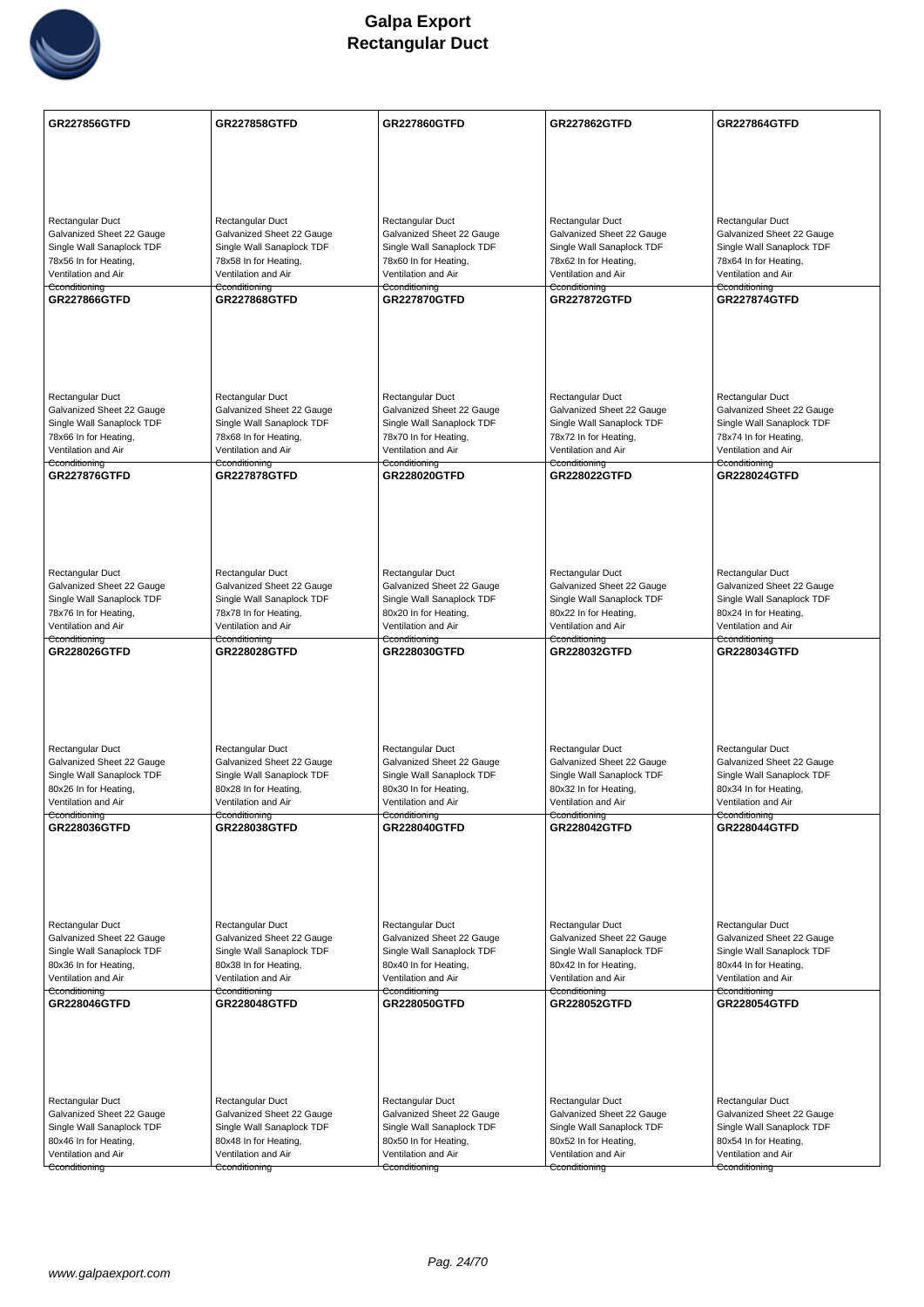

| <b>GR228056GTFD</b>                                    | <b>GR228058GTFD</b>                                    | <b>GR228060GTFD</b>                                    | GR228062GTFD                                         | <b>GR228064GTFD</b>                                 |
|--------------------------------------------------------|--------------------------------------------------------|--------------------------------------------------------|------------------------------------------------------|-----------------------------------------------------|
|                                                        |                                                        |                                                        |                                                      |                                                     |
|                                                        |                                                        |                                                        |                                                      |                                                     |
|                                                        |                                                        |                                                        |                                                      |                                                     |
|                                                        |                                                        |                                                        |                                                      |                                                     |
| Rectangular Duct                                       | Rectangular Duct                                       | Rectangular Duct                                       | Rectangular Duct                                     | Rectangular Duct                                    |
| Galvanized Sheet 22 Gauge                              | Galvanized Sheet 22 Gauge                              | Galvanized Sheet 22 Gauge                              | Galvanized Sheet 22 Gauge                            | Galvanized Sheet 22 Gauge                           |
| Single Wall Sanaplock TDF<br>80x56 In for Heating,     | Single Wall Sanaplock TDF<br>80x58 In for Heating,     | Single Wall Sanaplock TDF<br>80x60 In for Heating,     | Single Wall Sanaplock TDF<br>80x62 In for Heating,   | Single Wall Sanaplock TDF<br>80x64 In for Heating,  |
| Ventilation and Air                                    | Ventilation and Air                                    | Ventilation and Air                                    | Ventilation and Air                                  | Ventilation and Air                                 |
| Cconditioning<br>GR228066GTFD                          | Cconditioning<br>GR228068GTFD                          | Cconditioning<br><b>GR228070GTFD</b>                   | Cconditioning<br>GR228072GTFD                        | Cconditioning<br><b>GR228074GTFD</b>                |
|                                                        |                                                        |                                                        |                                                      |                                                     |
|                                                        |                                                        |                                                        |                                                      |                                                     |
|                                                        |                                                        |                                                        |                                                      |                                                     |
|                                                        |                                                        |                                                        |                                                      |                                                     |
| Rectangular Duct                                       | Rectangular Duct                                       | Rectangular Duct                                       | Rectangular Duct                                     | Rectangular Duct                                    |
| Galvanized Sheet 22 Gauge                              | Galvanized Sheet 22 Gauge                              | Galvanized Sheet 22 Gauge                              | Galvanized Sheet 22 Gauge                            | Galvanized Sheet 22 Gauge                           |
| Single Wall Sanaplock TDF                              | Single Wall Sanaplock TDF                              | Single Wall Sanaplock TDF                              | Single Wall Sanaplock TDF                            | Single Wall Sanaplock TDF                           |
| 80x66 In for Heating,<br>Ventilation and Air           | 80x68 In for Heating,<br>Ventilation and Air           | 80x70 In for Heating,<br>Ventilation and Air           | 80x72 In for Heating,<br>Ventilation and Air         | 80x74 In for Heating,<br>Ventilation and Air        |
| Cconditioning                                          | Cconditioning                                          | Cconditioning                                          | Cconditioning                                        | Cconditioning                                       |
| <b>GR228076GTFD</b>                                    | <b>GR228078GTFD</b>                                    | <b>GR228080GTFD</b>                                    | GR221010GSD                                          | <b>GR22104GSD</b>                                   |
|                                                        |                                                        |                                                        |                                                      |                                                     |
|                                                        |                                                        |                                                        |                                                      |                                                     |
|                                                        |                                                        |                                                        |                                                      |                                                     |
|                                                        |                                                        |                                                        |                                                      |                                                     |
| Rectangular Duct                                       | Rectangular Duct                                       | Rectangular Duct                                       | Rectangular Duct                                     | Rectangular Duct                                    |
| Galvanized Sheet 22 Gauge<br>Single Wall Sanaplock TDF | Galvanized Sheet 22 Gauge<br>Single Wall Sanaplock TDF | Galvanized Sheet 22 Gauge<br>Single Wall Sanaplock TDF | Galvanized Sheet 22 Gauge<br>Slip and Drive 10x10 In | Galvanized Sheet 22 Gauge<br>Slip and Drive 10x4 In |
| 80x76 In for Heating,                                  | 80x78 In for Heating,                                  | 80x80 In for Heating,                                  | for Heating, Ventilation                             | for Heating, Ventilation                            |
| Ventilation and Air                                    | Ventilation and Air                                    | Ventilation and Air                                    | and Air Cconditioning                                | and Air Cconditioning                               |
| Cconditioning                                          | Cconditioning                                          | Cconditioning                                          |                                                      |                                                     |
| <b>GR22106GSD</b>                                      | <b>GR22108GSD</b>                                      | GR221210GSD                                            | GR221212GSD                                          | <b>GR22126GSD</b>                                   |
|                                                        |                                                        |                                                        |                                                      |                                                     |
|                                                        |                                                        |                                                        |                                                      |                                                     |
|                                                        |                                                        |                                                        |                                                      |                                                     |
|                                                        |                                                        |                                                        |                                                      |                                                     |
| Rectangular Duct                                       | Rectangular Duct                                       | Rectangular Duct                                       | Rectangular Duct                                     | Rectangular Duct                                    |
| Galvanized Sheet 22 Gauge                              | Galvanized Sheet 22 Gauge                              | Galvanized Sheet 22 Gauge                              | Galvanized Sheet 22 Gauge                            | Galvanized Sheet 22 Gauge                           |
| Slip and Drive 10x6 In                                 | Slip and Drive 10x8 In                                 | Slip and Drive 12x10 In                                | Slip and Drive 12x12 In                              | Slip and Drive 12x6 In                              |
| for Heating, Ventilation<br>and Air Cconditioning      | for Heating, Ventilation<br>and Air Cconditioning      | for Heating, Ventilation<br>and Air Cconditioning      | for Heating, Ventilation<br>and Air Cconditioning    | for Heating, Ventilation<br>and Air Cconditioning   |
|                                                        |                                                        |                                                        |                                                      |                                                     |
| <b>GR22128GSD</b>                                      | GR221410GSD                                            | GR221412GSD                                            | GR221414GSD                                          | <b>GR22146GSD</b>                                   |
|                                                        |                                                        |                                                        |                                                      |                                                     |
|                                                        |                                                        |                                                        |                                                      |                                                     |
|                                                        |                                                        |                                                        |                                                      |                                                     |
|                                                        |                                                        |                                                        |                                                      |                                                     |
| Rectangular Duct<br>Galvanized Sheet 22 Gauge          | Rectangular Duct                                       | Rectangular Duct<br>Galvanized Sheet 22 Gauge          | Rectangular Duct<br>Galvanized Sheet 22 Gauge        | Rectangular Duct<br>Galvanized Sheet 22 Gauge       |
| Slip and Drive 12x8 In                                 | Galvanized Sheet 22 Gauge<br>Slip and Drive 14x10 In   | Slip and Drive 14x12 In                                | Slip and Drive 14x14 In                              | Slip and Drive 14x6 In                              |
| for Heating, Ventilation                               | for Heating, Ventilation                               | for Heating, Ventilation                               | for Heating, Ventilation                             | for Heating, Ventilation                            |
| and Air Cconditioning                                  | and Air Cconditioning                                  | and Air Cconditioning                                  | and Air Cconditioning                                | and Air Cconditioning                               |
| <b>GR22148GSD</b>                                      | GR221610GSD                                            | GR221612GSD                                            | GR221614GSD                                          | GR221616GSD                                         |
|                                                        |                                                        |                                                        |                                                      |                                                     |
|                                                        |                                                        |                                                        |                                                      |                                                     |
|                                                        |                                                        |                                                        |                                                      |                                                     |
|                                                        |                                                        |                                                        |                                                      |                                                     |
| Rectangular Duct                                       | Rectangular Duct                                       | Rectangular Duct                                       | Rectangular Duct                                     | Rectangular Duct                                    |
| Galvanized Sheet 22 Gauge                              | Galvanized Sheet 22 Gauge                              | Galvanized Sheet 22 Gauge                              | Galvanized Sheet 22 Gauge                            | Galvanized Sheet 22 Gauge                           |
| Slip and Drive 14x8 In<br>for Heating, Ventilation     | Slip and Drive 16x10 In<br>for Heating, Ventilation    | Slip and Drive 16x12 In<br>for Heating, Ventilation    | Slip and Drive 16x14 In<br>for Heating, Ventilation  | Slip and Drive 16x16 In<br>for Heating, Ventilation |
| and Air Cconditioning                                  | and Air Cconditioning                                  | and Air Cconditioning                                  | and Air Cconditioning                                | and Air Cconditioning                               |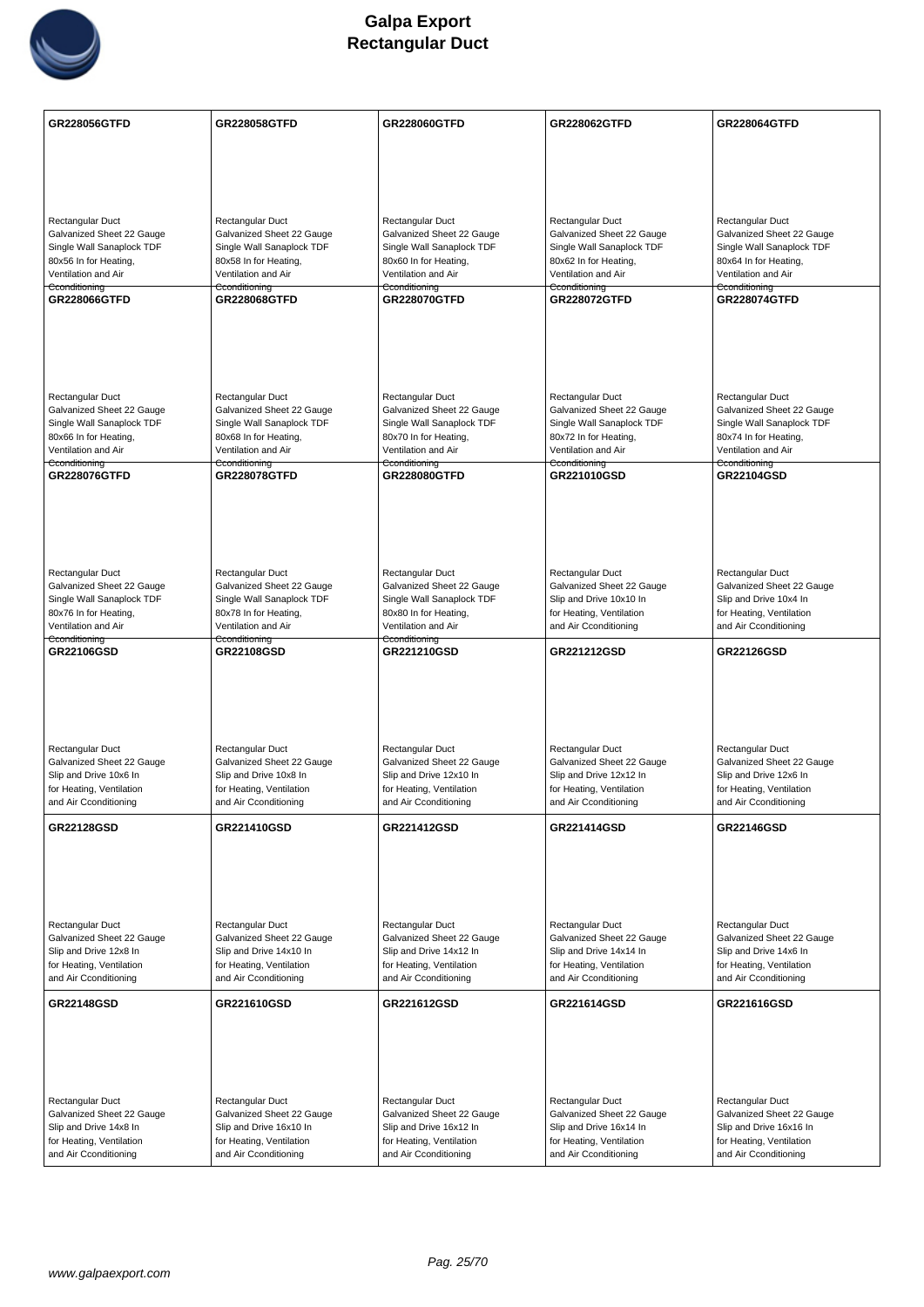

| <b>GR22168GSD</b>                                      | GR221810GSD                                            | GR221812GSD                                            | GR221814GSD                                            | GR221816GSD                                            |
|--------------------------------------------------------|--------------------------------------------------------|--------------------------------------------------------|--------------------------------------------------------|--------------------------------------------------------|
|                                                        |                                                        |                                                        |                                                        |                                                        |
|                                                        |                                                        |                                                        |                                                        |                                                        |
|                                                        |                                                        |                                                        |                                                        |                                                        |
| Rectangular Duct<br>Galvanized Sheet 22 Gauge          | Rectangular Duct<br>Galvanized Sheet 22 Gauge          | Rectangular Duct<br>Galvanized Sheet 22 Gauge          | Rectangular Duct<br>Galvanized Sheet 22 Gauge          | Rectangular Duct<br>Galvanized Sheet 22 Gauge          |
| Slip and Drive 16x8 In                                 | Slip and Drive 18x10 In                                | Slip and Drive 18x12 In                                | Slip and Drive 18x14 In                                | Slip and Drive 18x16 In                                |
| for Heating, Ventilation<br>and Air Cconditioning      | for Heating, Ventilation<br>and Air Cconditioning      | for Heating, Ventilation<br>and Air Cconditioning      | for Heating, Ventilation<br>and Air Cconditioning      | for Heating, Ventilation<br>and Air Cconditioning      |
| GR221818GSD                                            | <b>GR22188GSD</b>                                      | GR222010GSD                                            | GR222012GSD                                            | GR222014GSD                                            |
|                                                        |                                                        |                                                        |                                                        |                                                        |
|                                                        |                                                        |                                                        |                                                        |                                                        |
|                                                        |                                                        |                                                        |                                                        |                                                        |
| Rectangular Duct                                       | Rectangular Duct                                       | Rectangular Duct                                       | Rectangular Duct                                       | Rectangular Duct                                       |
| Galvanized Sheet 22 Gauge<br>Slip and Drive 18x18 In   | Galvanized Sheet 22 Gauge<br>Slip and Drive 18x8 In    | Galvanized Sheet 22 Gauge<br>Slip and Drive 20x10 In   | Galvanized Sheet 22 Gauge<br>Slip and Drive 20x12 In   | Galvanized Sheet 22 Gauge<br>Slip and Drive 20x14 In   |
| for Heating, Ventilation<br>and Air Cconditioning      | for Heating, Ventilation<br>and Air Cconditioning      | for Heating, Ventilation<br>and Air Cconditioning      | for Heating, Ventilation<br>and Air Cconditioning      | for Heating, Ventilation<br>and Air Cconditioning      |
| GR222016GSD                                            | GR222018GSD                                            | GR222020GSD                                            | <b>GR22208GSD</b>                                      | <b>GR2244GSD</b>                                       |
|                                                        |                                                        |                                                        |                                                        |                                                        |
|                                                        |                                                        |                                                        |                                                        |                                                        |
|                                                        |                                                        |                                                        |                                                        |                                                        |
| Rectangular Duct                                       | Rectangular Duct                                       | Rectangular Duct                                       | Rectangular Duct                                       | Rectangular Duct                                       |
| Galvanized Sheet 22 Gauge<br>Slip and Drive 20x16 In   | Galvanized Sheet 22 Gauge<br>Slip and Drive 20x18 In   | Galvanized Sheet 22 Gauge<br>Slip and Drive 20x20 In   | Galvanized Sheet 22 Gauge<br>Slip and Drive 20x8 In    | Galvanized Sheet 22 Gauge<br>Slip and Drive 4x4 In for |
| for Heating, Ventilation<br>and Air Cconditioning      | for Heating, Ventilation<br>and Air Cconditioning      | for Heating, Ventilation<br>and Air Cconditioning      | for Heating, Ventilation<br>and Air Cconditioning      | Heating, Ventilation and<br>Air Cconditioning          |
| <b>GR2264GSD</b>                                       | <b>GR2266GSD</b>                                       | <b>GR2284GSD</b>                                       | <b>GR2286GSD</b>                                       | <b>GR2288GSD</b>                                       |
|                                                        |                                                        |                                                        |                                                        |                                                        |
|                                                        |                                                        |                                                        |                                                        |                                                        |
|                                                        |                                                        |                                                        |                                                        |                                                        |
| Rectangular Duct                                       | Rectangular Duct                                       | Rectangular Duct                                       | Rectangular Duct                                       | Rectangular Duct                                       |
| Galvanized Sheet 22 Gauge<br>Slip and Drive 6x4 In for | Galvanized Sheet 22 Gauge<br>Slip and Drive 6x6 In for | Galvanized Sheet 22 Gauge<br>Slip and Drive 8x4 In for | Galvanized Sheet 22 Gauge<br>Slip and Drive 8x6 In for | Galvanized Sheet 22 Gauge<br>Slip and Drive 8x8 In for |
| Heating, Ventilation and<br>Air Cconditioning          | Heating, Ventilation and<br>Air Cconditioning          | Heating, Ventilation and<br>Air Cconditioning          | Heating, Ventilation and<br>Air Cconditioning          | Heating, Ventilation and<br>Air Cconditioning          |
| G24SD                                                  | <b>GR241210GTFD</b>                                    | <b>GR241212GTFD</b>                                    | <b>GR24128GTFD</b>                                     | <b>GR241410GTFD</b>                                    |
|                                                        |                                                        |                                                        |                                                        |                                                        |
|                                                        |                                                        |                                                        |                                                        |                                                        |
|                                                        |                                                        |                                                        |                                                        |                                                        |
| Rectangular Duct<br>Galvanized Sheet 24 Gauge          | Rectangular Duct                                       | Rectangular Duct                                       | Rectangular Duct                                       | Rectangular Duct<br>Galvanized Sheet 24 Gauge          |
| SD for Heating,                                        | Galvanized Sheet 24 Gauge<br>Single Wall Sanaplock TDF | Galvanized Sheet 24 Gauge<br>Single Wall Sanaplock TDF | Galvanized Sheet 24 Gauge<br>Single Wall Sanaplock TDF | Single Wall Sanaplock TDF                              |
| Ventilation and Air<br>Conditioning                    | 12x10 In for Heating,                                  | 12x12 In for Heating,                                  | 12x8 In for Heating,                                   | 14x10 In for Heating,                                  |
|                                                        | Ventilation and Air                                    | Ventilation and Air                                    | Ventilation and Air                                    | Ventilation and Air                                    |
| <b>GR241412GTFD</b>                                    | Cconditioning<br><b>GR241414GTFD</b>                   | Cconditioning<br><b>GR24148GTFD</b>                    | Cconditioning<br><b>GR241610GTFD</b>                   | Cconditioning<br><b>GR241612GTFD</b>                   |
|                                                        |                                                        |                                                        |                                                        |                                                        |
|                                                        |                                                        |                                                        |                                                        |                                                        |
|                                                        |                                                        |                                                        |                                                        |                                                        |
| Rectangular Duct                                       | Rectangular Duct                                       | Rectangular Duct                                       | Rectangular Duct                                       | Rectangular Duct                                       |
| Galvanized Sheet 24 Gauge<br>Single Wall Sanaplock TDF | Galvanized Sheet 24 Gauge<br>Single Wall Sanaplock TDF | Galvanized Sheet 24 Gauge<br>Single Wall Sanaplock TDF | Galvanized Sheet 24 Gauge<br>Single Wall Sanaplock TDF | Galvanized Sheet 24 Gauge<br>Single Wall Sanaplock TDF |
| 14x12 In for Heating,<br>Ventilation and Air           | 14x14 In for Heating,<br>Ventilation and Air           | 14x8 In for Heating,<br>Ventilation and Air            | 16x10 In for Heating,<br>Ventilation and Air           | 16x12 In for Heating,<br>Ventilation and Air           |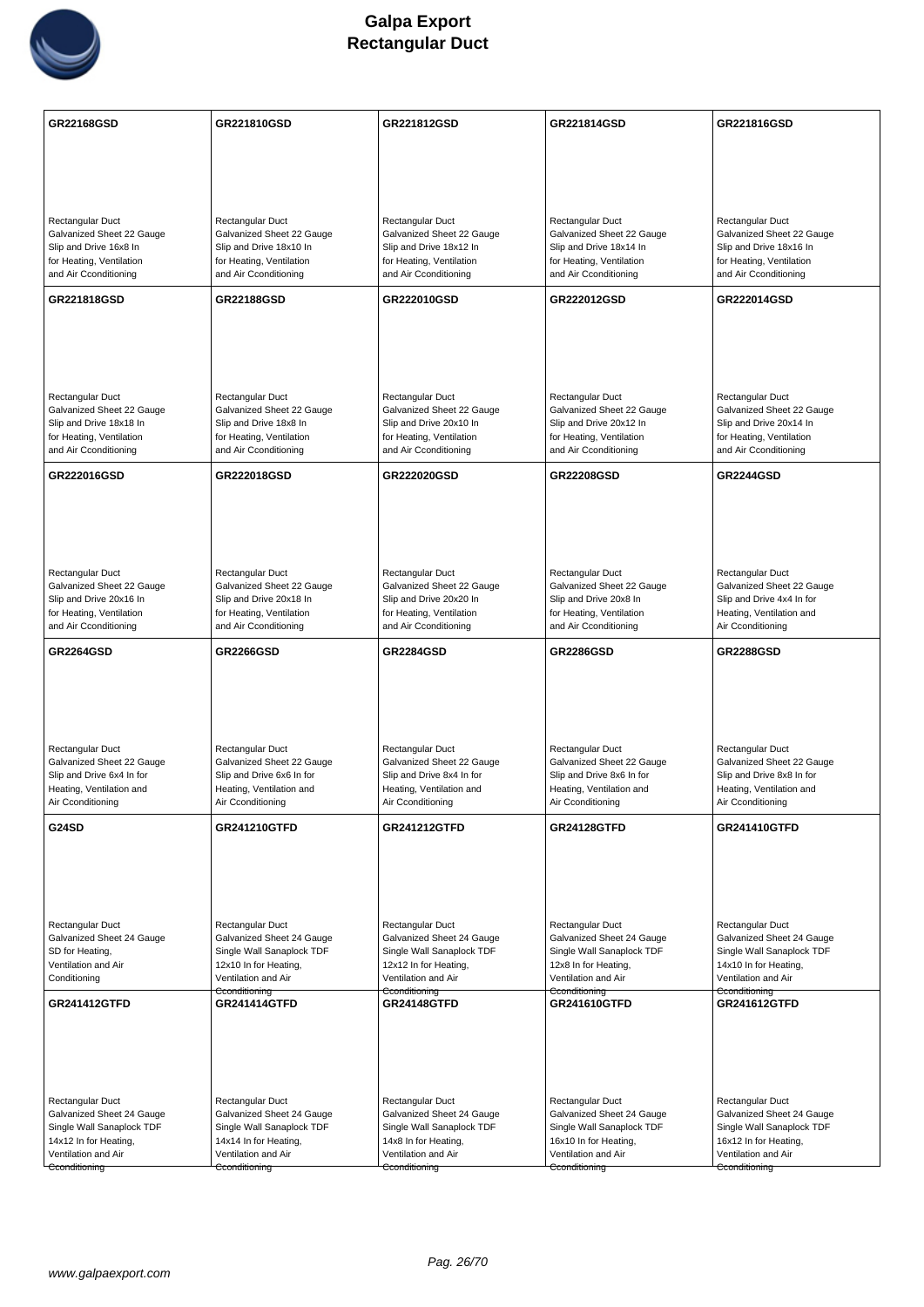

| GR241614GTFD                                           | <b>GR241616GTFD</b>                                    | <b>GR24168GTFD</b>                                     | <b>GR241810GTFD</b>                                    | <b>GR241812GTFD</b>                                    |
|--------------------------------------------------------|--------------------------------------------------------|--------------------------------------------------------|--------------------------------------------------------|--------------------------------------------------------|
|                                                        |                                                        |                                                        |                                                        |                                                        |
|                                                        |                                                        |                                                        |                                                        |                                                        |
|                                                        |                                                        |                                                        |                                                        |                                                        |
| Rectangular Duct                                       | Rectangular Duct                                       | Rectangular Duct                                       | Rectangular Duct                                       | Rectangular Duct                                       |
| Galvanized Sheet 24 Gauge                              | Galvanized Sheet 24 Gauge                              | Galvanized Sheet 24 Gauge                              | Galvanized Sheet 24 Gauge                              | Galvanized Sheet 24 Gauge                              |
| Single Wall Sanaplock TDF<br>16x14 In for Heating,     | Single Wall Sanaplock TDF<br>16x16 In for Heating,     | Single Wall Sanaplock TDF<br>16x8 In for Heating,      | Single Wall Sanaplock TDF<br>18x10 In for Heating,     | Single Wall Sanaplock TDF<br>18x12 In for Heating,     |
| Ventilation and Air                                    | Ventilation and Air                                    | Ventilation and Air                                    | Ventilation and Air                                    | Ventilation and Air                                    |
| Cconditioning<br><b>GR241814GTFD</b>                   | Cconditioning<br><b>GR241816GTFD</b>                   | Cconditioning<br>GR241818GTFD                          | Cconditioning<br><b>GR24188GTFD</b>                    | Cconditioning<br>GR242010GTFD                          |
|                                                        |                                                        |                                                        |                                                        |                                                        |
|                                                        |                                                        |                                                        |                                                        |                                                        |
|                                                        |                                                        |                                                        |                                                        |                                                        |
|                                                        |                                                        |                                                        |                                                        |                                                        |
| Rectangular Duct<br>Galvanized Sheet 24 Gauge          | Rectangular Duct<br>Galvanized Sheet 24 Gauge          | Rectangular Duct<br>Galvanized Sheet 24 Gauge          | Rectangular Duct<br>Galvanized Sheet 24 Gauge          | Rectangular Duct<br>Galvanized Sheet 24 Gauge          |
| Single Wall Sanaplock TDF                              | Single Wall Sanaplock TDF                              | Single Wall Sanaplock TDF                              | Single Wall Sanaplock TDF                              | Single Wall Sanaplock TDF                              |
| 18x14 In for Heating,<br>Ventilation and Air           | 18x16 In for Heating,<br>Ventilation and Air           | 18x18 In for Heating,<br>Ventilation and Air           | 18x8 In for Heating,<br>Ventilation and Air            | 20x10 In for Heating,<br>Ventilation and Air           |
| Cconditioning                                          | Cconditioning                                          | Cconditioning                                          | Cconditioning                                          | Cconditioning                                          |
| <b>GR242012GTFD</b>                                    | <b>GR242014GTFD</b>                                    | GR242016GTFD                                           | <b>GR242018GTFD</b>                                    | <b>GR242020GTFD</b>                                    |
|                                                        |                                                        |                                                        |                                                        |                                                        |
|                                                        |                                                        |                                                        |                                                        |                                                        |
|                                                        |                                                        |                                                        |                                                        |                                                        |
| Rectangular Duct                                       | Rectangular Duct                                       | Rectangular Duct                                       | Rectangular Duct                                       | Rectangular Duct                                       |
| Galvanized Sheet 24 Gauge<br>Single Wall Sanaplock TDF | Galvanized Sheet 24 Gauge<br>Single Wall Sanaplock TDF | Galvanized Sheet 24 Gauge<br>Single Wall Sanaplock TDF | Galvanized Sheet 24 Gauge<br>Single Wall Sanaplock TDF | Galvanized Sheet 24 Gauge<br>Single Wall Sanaplock TDF |
| 20x12 In for Heating,                                  | 20x14 In for Heating,                                  | 20x16 In for Heating,                                  | 20x18 In for Heating,                                  | 20x20 In for Heating,                                  |
| Ventilation and Air<br>Cconditioning                   | Ventilation and Air<br>Cconditioning                   | Ventilation and Air<br>Cconditioning                   | Ventilation and Air<br>Cconditioning                   | Ventilation and Air<br>Cconditioning                   |
| <b>GR24208GTFD</b>                                     | <b>GR242210GTFD</b>                                    | <b>GR242212GTFD</b>                                    | <b>GR242214GTFD</b>                                    | <b>GR242216GTFD</b>                                    |
|                                                        |                                                        |                                                        |                                                        |                                                        |
|                                                        |                                                        |                                                        |                                                        |                                                        |
|                                                        |                                                        |                                                        |                                                        |                                                        |
| Rectangular Duct                                       | Rectangular Duct                                       | Rectangular Duct                                       | Rectangular Duct                                       | Rectangular Duct                                       |
| Galvanized Sheet 24 Gauge                              | Galvanized Sheet 24 Gauge                              | Galvanized Sheet 24 Gauge                              | Galvanized Sheet 24 Gauge                              | Galvanized Sheet 24 Gauge                              |
| Single Wall Sanaplock TDF<br>20x8 In for Heating,      | Single Wall Sanaplock TDF<br>22x10 In for Heating,     | Single Wall Sanaplock TDF<br>22x12 In for Heating,     | Single Wall Sanaplock TDF<br>22x14 In for Heating,     | Single Wall Sanaplock TDF<br>22x16 In for Heating,     |
| Ventilation and Air                                    | Ventilation and Air                                    | Ventilation and Air                                    | Ventilation and Air                                    | Ventilation and Air                                    |
| Cconditioning<br><b>GR242218GTFD</b>                   | Cconditioning<br><b>GR242220GTFD</b>                   | Cconditioning<br><b>GR242222GTFD</b>                   | Cconditioning<br><b>GR24228GTFD</b>                    | Cconditioning<br>GR242410GTFD                          |
|                                                        |                                                        |                                                        |                                                        |                                                        |
|                                                        |                                                        |                                                        |                                                        |                                                        |
|                                                        |                                                        |                                                        |                                                        |                                                        |
|                                                        |                                                        |                                                        |                                                        |                                                        |
| Rectangular Duct<br>Galvanized Sheet 24 Gauge          | Rectangular Duct<br>Galvanized Sheet 24 Gauge          | Rectangular Duct<br>Galvanized Sheet 24 Gauge          | Rectangular Duct<br>Galvanized Sheet 24 Gauge          | Rectangular Duct<br>Galvanized Sheet 24 Gauge          |
| Single Wall Sanaplock TDF                              | Single Wall Sanaplock TDF                              | Single Wall Sanaplock TDF                              | Single Wall Sanaplock TDF                              | Single Wall Sanaplock TDF                              |
| 22x18 In for Heating,<br>Ventilation and Air           | 22x20 In for Heating,<br>Ventilation and Air           | 22x22 In for Heating,<br>Ventilation and Air           | 22x8 In for Heating,<br>Ventilation and Air            | 24x10 In for Heating,<br>Ventilation and Air           |
| Cconditioning<br><b>GR242412GTFD</b>                   | Cconditioning<br><b>GR242414GTFD</b>                   | Cconditioning<br>GR242416GTFD                          | Cconditioning<br><b>GR242418GTFD</b>                   | Cconditioning<br><b>GR242420GTFD</b>                   |
|                                                        |                                                        |                                                        |                                                        |                                                        |
|                                                        |                                                        |                                                        |                                                        |                                                        |
|                                                        |                                                        |                                                        |                                                        |                                                        |
|                                                        |                                                        |                                                        |                                                        |                                                        |
| Rectangular Duct                                       | Rectangular Duct                                       | Rectangular Duct                                       | Rectangular Duct                                       | Rectangular Duct                                       |
| Galvanized Sheet 24 Gauge<br>Single Wall Sanaplock TDF | Galvanized Sheet 24 Gauge<br>Single Wall Sanaplock TDF | Galvanized Sheet 24 Gauge<br>Single Wall Sanaplock TDF | Galvanized Sheet 24 Gauge<br>Single Wall Sanaplock TDF | Galvanized Sheet 24 Gauge<br>Single Wall Sanaplock TDF |
| 24x12 In for Heating,                                  | 24x14 In for Heating,                                  | 24x16 In for Heating,                                  | 24x18 In for Heating,                                  | 24x20 In for Heating,                                  |
| Ventilation and Air<br>Cconditioning                   | Ventilation and Air<br>Cconditioning                   | Ventilation and Air<br>Cconditioning                   | Ventilation and Air<br>Cconditioning                   | Ventilation and Air<br>Cconditioning                   |
|                                                        |                                                        |                                                        |                                                        |                                                        |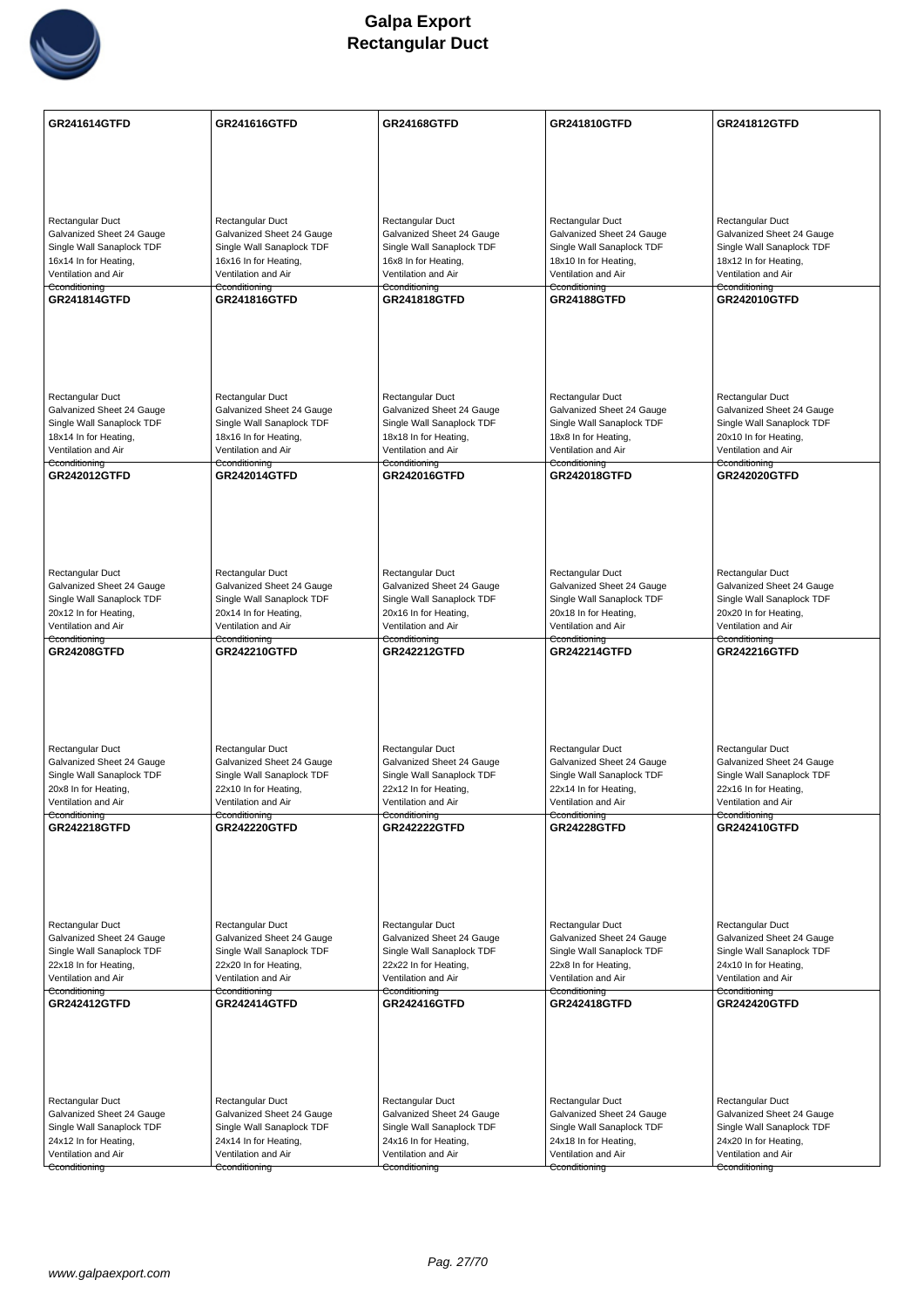

| <b>GR242422GTFD</b>                                    | <b>GR242424GTFD</b>                                    | <b>GR24248GTFD</b>                                     | GR242610GTFD                                           | <b>GR242612GTFD</b>                                    |
|--------------------------------------------------------|--------------------------------------------------------|--------------------------------------------------------|--------------------------------------------------------|--------------------------------------------------------|
|                                                        |                                                        |                                                        |                                                        |                                                        |
|                                                        |                                                        |                                                        |                                                        |                                                        |
|                                                        |                                                        |                                                        |                                                        |                                                        |
| Rectangular Duct                                       | Rectangular Duct                                       | Rectangular Duct                                       | Rectangular Duct                                       | Rectangular Duct                                       |
| Galvanized Sheet 24 Gauge<br>Single Wall Sanaplock TDF | Galvanized Sheet 24 Gauge<br>Single Wall Sanaplock TDF | Galvanized Sheet 24 Gauge<br>Single Wall Sanaplock TDF | Galvanized Sheet 24 Gauge<br>Single Wall Sanaplock TDF | Galvanized Sheet 24 Gauge<br>Single Wall Sanaplock TDF |
| 24x22 In for Heating,                                  | 24x24 In for Heating,                                  | 24x8 In for Heating,                                   | 26x10 In for Heating,                                  | 26x12 In for Heating,                                  |
| Ventilation and Air                                    | Ventilation and Air                                    | Ventilation and Air                                    | Ventilation and Air                                    | Ventilation and Air                                    |
| Cconditioning<br><b>GR242614GTFD</b>                   | Cconditioning<br><b>GR242616GTFD</b>                   | Cconditioning<br><b>GR242618GTFD</b>                   | Cconditioning<br><b>GR242620GTFD</b>                   | Cconditioning<br><b>GR242622GTFD</b>                   |
|                                                        |                                                        |                                                        |                                                        |                                                        |
|                                                        |                                                        |                                                        |                                                        |                                                        |
|                                                        |                                                        |                                                        |                                                        |                                                        |
|                                                        |                                                        |                                                        |                                                        |                                                        |
| Rectangular Duct                                       | Rectangular Duct                                       | Rectangular Duct                                       | Rectangular Duct                                       | Rectangular Duct                                       |
| Galvanized Sheet 24 Gauge<br>Single Wall Sanaplock TDF | Galvanized Sheet 24 Gauge<br>Single Wall Sanaplock TDF | Galvanized Sheet 24 Gauge<br>Single Wall Sanaplock TDF | Galvanized Sheet 24 Gauge<br>Single Wall Sanaplock TDF | Galvanized Sheet 24 Gauge<br>Single Wall Sanaplock TDF |
| 26x14 In for Heating,                                  | 26x16 In for Heating,                                  | 26x18 In for Heating,                                  | 26x20 In for Heating,                                  | 26x22 In for Heating,                                  |
| Ventilation and Air<br>Cconditioning                   | Ventilation and Air                                    | Ventilation and Air                                    | Ventilation and Air                                    | Ventilation and Air                                    |
| <b>GR242624GTFD</b>                                    | Cconditioning<br><b>GR242626GTFD</b>                   | Cconditioning<br><b>GR24268GTFD</b>                    | Cconditioning<br><b>GR242810GTFD</b>                   | Cconditioning<br><b>GR242812GTFD</b>                   |
|                                                        |                                                        |                                                        |                                                        |                                                        |
|                                                        |                                                        |                                                        |                                                        |                                                        |
|                                                        |                                                        |                                                        |                                                        |                                                        |
|                                                        |                                                        |                                                        |                                                        |                                                        |
| Rectangular Duct<br>Galvanized Sheet 24 Gauge          | Rectangular Duct<br>Galvanized Sheet 24 Gauge          | Rectangular Duct<br>Galvanized Sheet 24 Gauge          | Rectangular Duct<br>Galvanized Sheet 24 Gauge          | Rectangular Duct<br>Galvanized Sheet 24 Gauge          |
| Single Wall Sanaplock TDF                              | Single Wall Sanaplock TDF                              | Single Wall Sanaplock TDF                              | Single Wall Sanaplock TDF                              | Single Wall Sanaplock TDF                              |
| 26x24 In for Heating,                                  | 26x26 In for Heating,                                  | 26x8 In for Heating,                                   | 28x10 In for Heating,                                  | 28x12 In for Heating,                                  |
| Ventilation and Air<br>Cconditioning                   | Ventilation and Air<br>Cconditioning                   | Ventilation and Air<br>Cconditioning                   | Ventilation and Air<br>Cconditioning                   | Ventilation and Air<br>Cconditioning                   |
| <b>GR242814GTFD</b>                                    | <b>GR242816GTFD</b>                                    | <b>GR242818GTFD</b>                                    | <b>GR242820GTFD</b>                                    | <b>GR242822GTFD</b>                                    |
|                                                        |                                                        |                                                        |                                                        |                                                        |
|                                                        |                                                        |                                                        |                                                        |                                                        |
|                                                        |                                                        |                                                        |                                                        |                                                        |
| <b>Rectangular Duct</b>                                | Rectangular Duct                                       | Rectangular Duct                                       | Rectangular Duct                                       | Rectangular Duct                                       |
| Galvanized Sheet 24 Gauge                              | Galvanized Sheet 24 Gauge                              | Galvanized Sheet 24 Gauge                              | Galvanized Sheet 24 Gauge                              | Galvanized Sheet 24 Gauge                              |
| Single Wall Sanaplock TDF                              | Single Wall Sanaplock TDF                              | Single Wall Sanaplock TDF                              | Single Wall Sanaplock TDF                              | Single Wall Sanaplock TDF                              |
| 28x14 In for Heating,<br>Ventilation and Air           | 28x16 In for Heating,<br>Ventilation and Air           | 28x18 In for Heating,<br>Ventilation and Air           | 28x20 In for Heating,<br>Ventilation and Air           | 28x22 In for Heating,<br>Ventilation and Air           |
| Cconditioning                                          | Cconditioning                                          | Cconditioning                                          | Cconditioning                                          | Cconditioning                                          |
| <b>GR242824GTFD</b>                                    | <b>GR242826GTFD</b>                                    | <b>GR242828GTFD</b>                                    | <b>GR24288GTFD</b>                                     | <b>GR243010GTFD</b>                                    |
|                                                        |                                                        |                                                        |                                                        |                                                        |
|                                                        |                                                        |                                                        |                                                        |                                                        |
|                                                        |                                                        |                                                        |                                                        |                                                        |
| Rectangular Duct                                       | Rectangular Duct                                       | Rectangular Duct                                       | Rectangular Duct                                       | Rectangular Duct                                       |
| Galvanized Sheet 24 Gauge                              | Galvanized Sheet 24 Gauge                              | Galvanized Sheet 24 Gauge                              | Galvanized Sheet 24 Gauge                              | Galvanized Sheet 24 Gauge                              |
| Single Wall Sanaplock TDF<br>28x24 In for Heating,     | Single Wall Sanaplock TDF<br>28x26 In for Heating,     | Single Wall Sanaplock TDF<br>28x28 In for Heating,     | Single Wall Sanaplock TDF<br>28x8 In for Heating,      | Single Wall Sanaplock TDF<br>30x10 In for Heating,     |
| Ventilation and Air                                    | Ventilation and Air                                    | Ventilation and Air                                    | Ventilation and Air                                    | Ventilation and Air                                    |
| Cconditioning<br>GR243012GTFD                          | Cconditioning<br><b>GR243014GTFD</b>                   | Cconditioning<br>GR243016GTFD                          | Cconditioning<br>GR243018GTFD                          | Cconditioning<br>GR243020GTFD                          |
|                                                        |                                                        |                                                        |                                                        |                                                        |
|                                                        |                                                        |                                                        |                                                        |                                                        |
|                                                        |                                                        |                                                        |                                                        |                                                        |
|                                                        |                                                        |                                                        |                                                        |                                                        |
| Rectangular Duct                                       | Rectangular Duct                                       | Rectangular Duct                                       | Rectangular Duct                                       | Rectangular Duct                                       |
| Galvanized Sheet 24 Gauge<br>Single Wall Sanaplock TDF | Galvanized Sheet 24 Gauge<br>Single Wall Sanaplock TDF | Galvanized Sheet 24 Gauge<br>Single Wall Sanaplock TDF | Galvanized Sheet 24 Gauge<br>Single Wall Sanaplock TDF | Galvanized Sheet 24 Gauge<br>Single Wall Sanaplock TDF |
| 30x12 In for Heating,                                  | 30x14 In for Heating,                                  | 30x16 In for Heating,                                  | 30x18 In for Heating,                                  | 30x20 In for Heating,                                  |
| Ventilation and Air                                    | Ventilation and Air                                    | Ventilation and Air                                    | Ventilation and Air                                    | Ventilation and Air                                    |
| Cconditioning                                          | Cconditioning                                          | Cconditioning                                          | Cconditioning                                          | Cconditioning                                          |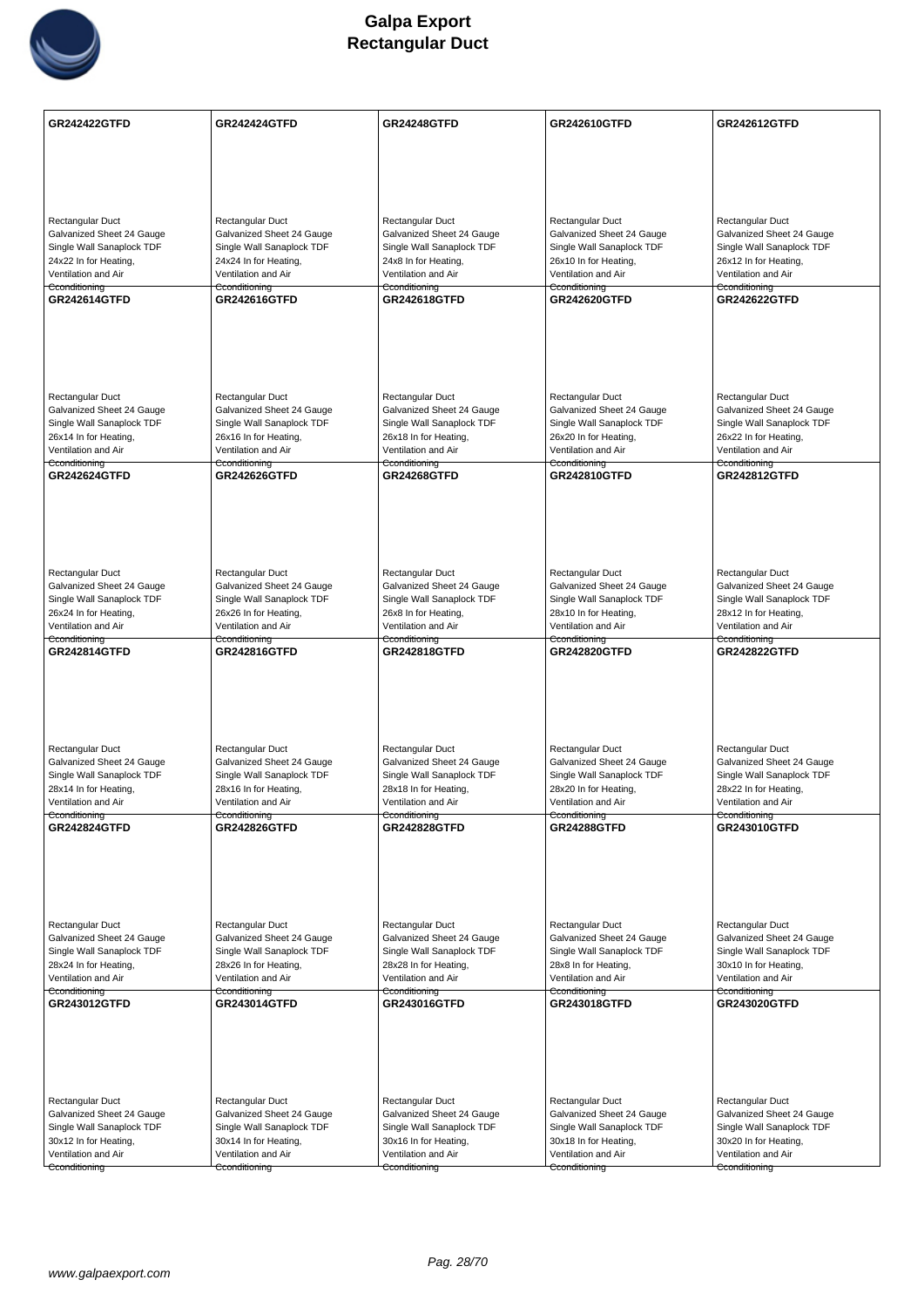

| Rectangular Duct<br>Rectangular Duct<br>Rectangular Duct<br>Rectangular Duct<br>Rectangular Duct<br>Galvanized Sheet 24 Gauge<br>Galvanized Sheet 24 Gauge<br>Galvanized Sheet 24 Gauge<br>Galvanized Sheet 24 Gauge<br>Galvanized Sheet 24 Gauge<br>Single Wall Sanaplock TDF<br>Single Wall Sanaplock TDF<br>Single Wall Sanaplock TDF<br>Single Wall Sanaplock TDF<br>Single Wall Sanaplock TDF<br>30x22 In for Heating,<br>30x24 In for Heating,<br>30x26 In for Heating,<br>30x28 In for Heating,<br>30x30 In for Heating,<br>Ventilation and Air<br>Ventilation and Air<br>Ventilation and Air<br>Ventilation and Air<br>Ventilation and Air<br>Cconditioning<br>Cconditioning<br>Cconditioning<br>Cconditioning<br>Cconditioning<br><b>GR24308GTFD</b><br>GR243216GTFD<br><b>GR243210GTFD</b><br><b>GR243212GTFD</b><br><b>GR243214GTFD</b><br>Rectangular Duct<br>Rectangular Duct<br>Rectangular Duct<br>Rectangular Duct<br>Rectangular Duct<br>Galvanized Sheet 24 Gauge<br>Galvanized Sheet 24 Gauge<br>Galvanized Sheet 24 Gauge<br>Galvanized Sheet 24 Gauge<br>Galvanized Sheet 24 Gauge<br>Single Wall Sanaplock TDF<br>Single Wall Sanaplock TDF<br>Single Wall Sanaplock TDF<br>Single Wall Sanaplock TDF<br>Single Wall Sanaplock TDF<br>30x8 In for Heating,<br>32x10 In for Heating,<br>32x12 In for Heating,<br>32x14 In for Heating,<br>32x16 In for Heating,<br>Ventilation and Air<br>Ventilation and Air<br>Ventilation and Air<br>Ventilation and Air<br>Ventilation and Air<br>Cconditioning<br>Cconditioning<br>Cconditioning<br>Cconditioning<br>Cconditioning<br><b>GR243218GTFD</b><br><b>GR243220GTFD</b><br><b>GR243222GTFD</b><br><b>GR243224GTFD</b><br><b>GR243226GTFD</b><br>Rectangular Duct<br>Rectangular Duct<br>Rectangular Duct<br>Rectangular Duct<br>Rectangular Duct<br>Galvanized Sheet 24 Gauge<br>Galvanized Sheet 24 Gauge<br>Galvanized Sheet 24 Gauge<br>Galvanized Sheet 24 Gauge<br>Galvanized Sheet 24 Gauge<br>Single Wall Sanaplock TDF<br>Single Wall Sanaplock TDF<br>Single Wall Sanaplock TDF<br>Single Wall Sanaplock TDF<br>Single Wall Sanaplock TDF<br>32x18 In for Heating,<br>32x20 In for Heating,<br>32x22 In for Heating,<br>32x24 In for Heating,<br>32x26 In for Heating,<br>Ventilation and Air<br>Ventilation and Air<br>Ventilation and Air<br>Ventilation and Air<br>Ventilation and Air<br>Cconditioning<br>Cconditioning<br>Cconditioning<br>Cconditioning<br>Cconditioning<br>GR243228GTFD<br><b>GR243230GTFD</b><br><b>GR243232GTFD</b><br><b>GR24328GTFD</b><br><b>GR243412GTFD</b><br>Rectangular Duct<br>Rectangular Duct<br>Rectangular Duct<br>Rectangular Duct<br>Rectangular Duct<br>Galvanized Sheet 24 Gauge<br>Galvanized Sheet 24 Gauge<br>Galvanized Sheet 24 Gauge<br>Galvanized Sheet 24 Gauge<br>Galvanized Sheet 24 Gauge<br>Single Wall Sanaplock TDF<br>Single Wall Sanaplock TDF<br>Single Wall Sanaplock TDF<br>Single Wall Sanaplock TDF<br>Single Wall Sanaplock TDF<br>32x28 In for Heating,<br>32x30 In for Heating,<br>32x32 In for Heating,<br>32x8 In for Heating,<br>34x12 In for Heating,<br>Ventilation and Air<br>Ventilation and Air<br>Ventilation and Air<br>Ventilation and Air<br>Ventilation and Air<br>Cconditioning<br>Cconditioning<br>Cconditioning<br>Cconditioning<br>Cconditioning<br><b>GR243414GTFD</b><br><b>GR243420GTFD</b><br><b>GR243422GTFD</b><br><b>GR243416GTFD</b><br><b>GR243418GTFD</b><br>Rectangular Duct<br>Rectangular Duct<br>Rectangular Duct<br>Rectangular Duct<br>Rectangular Duct<br>Galvanized Sheet 24 Gauge<br>Galvanized Sheet 24 Gauge<br>Galvanized Sheet 24 Gauge<br>Galvanized Sheet 24 Gauge<br>Galvanized Sheet 24 Gauge<br>Single Wall Sanaplock TDF<br>Single Wall Sanaplock TDF<br>Single Wall Sanaplock TDF<br>Single Wall Sanaplock TDF<br>Single Wall Sanaplock TDF<br>34x14 In for Heating,<br>34x16 In for Heating,<br>34x18 In for Heating,<br>34x20 In for Heating,<br>34x22 In for Heating,<br>Ventilation and Air<br>Ventilation and Air<br>Ventilation and Air<br>Ventilation and Air<br>Ventilation and Air<br>Cconditioning<br>Cconditioning<br>Cconditioning<br>Cconditioning<br>Cconditioning<br><b>GR243424GTFD</b><br><b>GR243426GTFD</b><br><b>GR243428GTFD</b><br>GR243430GTFD<br><b>GR243432GTFD</b><br>Rectangular Duct<br>Rectangular Duct<br>Rectangular Duct<br>Rectangular Duct<br>Rectangular Duct<br>Galvanized Sheet 24 Gauge<br>Galvanized Sheet 24 Gauge<br>Galvanized Sheet 24 Gauge<br>Galvanized Sheet 24 Gauge<br>Galvanized Sheet 24 Gauge<br>Single Wall Sanaplock TDF<br>Single Wall Sanaplock TDF<br>Single Wall Sanaplock TDF<br>Single Wall Sanaplock TDF<br>Single Wall Sanaplock TDF<br>34x24 In for Heating,<br>34x26 In for Heating,<br>34x28 In for Heating,<br>34x30 In for Heating,<br>34x32 In for Heating,<br>Ventilation and Air<br>Ventilation and Air<br>Ventilation and Air<br>Ventilation and Air<br>Ventilation and Air<br>Cconditioning<br>Cconditioning<br>Cconditioning<br>Cconditioning<br>Cconditioning | <b>GR243022GTFD</b> | GR243024GTFD | GR243026GTFD | GR243028GTFD | GR243030GTFD |
|--------------------------------------------------------------------------------------------------------------------------------------------------------------------------------------------------------------------------------------------------------------------------------------------------------------------------------------------------------------------------------------------------------------------------------------------------------------------------------------------------------------------------------------------------------------------------------------------------------------------------------------------------------------------------------------------------------------------------------------------------------------------------------------------------------------------------------------------------------------------------------------------------------------------------------------------------------------------------------------------------------------------------------------------------------------------------------------------------------------------------------------------------------------------------------------------------------------------------------------------------------------------------------------------------------------------------------------------------------------------------------------------------------------------------------------------------------------------------------------------------------------------------------------------------------------------------------------------------------------------------------------------------------------------------------------------------------------------------------------------------------------------------------------------------------------------------------------------------------------------------------------------------------------------------------------------------------------------------------------------------------------------------------------------------------------------------------------------------------------------------------------------------------------------------------------------------------------------------------------------------------------------------------------------------------------------------------------------------------------------------------------------------------------------------------------------------------------------------------------------------------------------------------------------------------------------------------------------------------------------------------------------------------------------------------------------------------------------------------------------------------------------------------------------------------------------------------------------------------------------------------------------------------------------------------------------------------------------------------------------------------------------------------------------------------------------------------------------------------------------------------------------------------------------------------------------------------------------------------------------------------------------------------------------------------------------------------------------------------------------------------------------------------------------------------------------------------------------------------------------------------------------------------------------------------------------------------------------------------------------------------------------------------------------------------------------------------------------------------------------------------------------------------------------------------------------------------------------------------------------------------------------------------------------------------------------------------------------------------------------------------------------------------------------------------------------------------------------------------------------------------------------------------------------------------------------------------------------------------------------------------------------------------------------------------------------------------------------------------------------------------------------------------------------------------------------------------------------------------------------------------------------------------------------------------------------------------------------------------------------------------------------------------------------------------------------------------------------------------------------------------------------------------------------------------------------------------------------------------------------------------------------------------------------------------------------------------------------------------------------------------------------------------------|---------------------|--------------|--------------|--------------|--------------|
|                                                                                                                                                                                                                                                                                                                                                                                                                                                                                                                                                                                                                                                                                                                                                                                                                                                                                                                                                                                                                                                                                                                                                                                                                                                                                                                                                                                                                                                                                                                                                                                                                                                                                                                                                                                                                                                                                                                                                                                                                                                                                                                                                                                                                                                                                                                                                                                                                                                                                                                                                                                                                                                                                                                                                                                                                                                                                                                                                                                                                                                                                                                                                                                                                                                                                                                                                                                                                                                                                                                                                                                                                                                                                                                                                                                                                                                                                                                                                                                                                                                                                                                                                                                                                                                                                                                                                                                                                                                                                                                                                                                                                                                                                                                                                                                                                                                                                                                                                                                                                                      |                     |              |              |              |              |
|                                                                                                                                                                                                                                                                                                                                                                                                                                                                                                                                                                                                                                                                                                                                                                                                                                                                                                                                                                                                                                                                                                                                                                                                                                                                                                                                                                                                                                                                                                                                                                                                                                                                                                                                                                                                                                                                                                                                                                                                                                                                                                                                                                                                                                                                                                                                                                                                                                                                                                                                                                                                                                                                                                                                                                                                                                                                                                                                                                                                                                                                                                                                                                                                                                                                                                                                                                                                                                                                                                                                                                                                                                                                                                                                                                                                                                                                                                                                                                                                                                                                                                                                                                                                                                                                                                                                                                                                                                                                                                                                                                                                                                                                                                                                                                                                                                                                                                                                                                                                                                      |                     |              |              |              |              |
|                                                                                                                                                                                                                                                                                                                                                                                                                                                                                                                                                                                                                                                                                                                                                                                                                                                                                                                                                                                                                                                                                                                                                                                                                                                                                                                                                                                                                                                                                                                                                                                                                                                                                                                                                                                                                                                                                                                                                                                                                                                                                                                                                                                                                                                                                                                                                                                                                                                                                                                                                                                                                                                                                                                                                                                                                                                                                                                                                                                                                                                                                                                                                                                                                                                                                                                                                                                                                                                                                                                                                                                                                                                                                                                                                                                                                                                                                                                                                                                                                                                                                                                                                                                                                                                                                                                                                                                                                                                                                                                                                                                                                                                                                                                                                                                                                                                                                                                                                                                                                                      |                     |              |              |              |              |
|                                                                                                                                                                                                                                                                                                                                                                                                                                                                                                                                                                                                                                                                                                                                                                                                                                                                                                                                                                                                                                                                                                                                                                                                                                                                                                                                                                                                                                                                                                                                                                                                                                                                                                                                                                                                                                                                                                                                                                                                                                                                                                                                                                                                                                                                                                                                                                                                                                                                                                                                                                                                                                                                                                                                                                                                                                                                                                                                                                                                                                                                                                                                                                                                                                                                                                                                                                                                                                                                                                                                                                                                                                                                                                                                                                                                                                                                                                                                                                                                                                                                                                                                                                                                                                                                                                                                                                                                                                                                                                                                                                                                                                                                                                                                                                                                                                                                                                                                                                                                                                      |                     |              |              |              |              |
|                                                                                                                                                                                                                                                                                                                                                                                                                                                                                                                                                                                                                                                                                                                                                                                                                                                                                                                                                                                                                                                                                                                                                                                                                                                                                                                                                                                                                                                                                                                                                                                                                                                                                                                                                                                                                                                                                                                                                                                                                                                                                                                                                                                                                                                                                                                                                                                                                                                                                                                                                                                                                                                                                                                                                                                                                                                                                                                                                                                                                                                                                                                                                                                                                                                                                                                                                                                                                                                                                                                                                                                                                                                                                                                                                                                                                                                                                                                                                                                                                                                                                                                                                                                                                                                                                                                                                                                                                                                                                                                                                                                                                                                                                                                                                                                                                                                                                                                                                                                                                                      |                     |              |              |              |              |
|                                                                                                                                                                                                                                                                                                                                                                                                                                                                                                                                                                                                                                                                                                                                                                                                                                                                                                                                                                                                                                                                                                                                                                                                                                                                                                                                                                                                                                                                                                                                                                                                                                                                                                                                                                                                                                                                                                                                                                                                                                                                                                                                                                                                                                                                                                                                                                                                                                                                                                                                                                                                                                                                                                                                                                                                                                                                                                                                                                                                                                                                                                                                                                                                                                                                                                                                                                                                                                                                                                                                                                                                                                                                                                                                                                                                                                                                                                                                                                                                                                                                                                                                                                                                                                                                                                                                                                                                                                                                                                                                                                                                                                                                                                                                                                                                                                                                                                                                                                                                                                      |                     |              |              |              |              |
|                                                                                                                                                                                                                                                                                                                                                                                                                                                                                                                                                                                                                                                                                                                                                                                                                                                                                                                                                                                                                                                                                                                                                                                                                                                                                                                                                                                                                                                                                                                                                                                                                                                                                                                                                                                                                                                                                                                                                                                                                                                                                                                                                                                                                                                                                                                                                                                                                                                                                                                                                                                                                                                                                                                                                                                                                                                                                                                                                                                                                                                                                                                                                                                                                                                                                                                                                                                                                                                                                                                                                                                                                                                                                                                                                                                                                                                                                                                                                                                                                                                                                                                                                                                                                                                                                                                                                                                                                                                                                                                                                                                                                                                                                                                                                                                                                                                                                                                                                                                                                                      |                     |              |              |              |              |
|                                                                                                                                                                                                                                                                                                                                                                                                                                                                                                                                                                                                                                                                                                                                                                                                                                                                                                                                                                                                                                                                                                                                                                                                                                                                                                                                                                                                                                                                                                                                                                                                                                                                                                                                                                                                                                                                                                                                                                                                                                                                                                                                                                                                                                                                                                                                                                                                                                                                                                                                                                                                                                                                                                                                                                                                                                                                                                                                                                                                                                                                                                                                                                                                                                                                                                                                                                                                                                                                                                                                                                                                                                                                                                                                                                                                                                                                                                                                                                                                                                                                                                                                                                                                                                                                                                                                                                                                                                                                                                                                                                                                                                                                                                                                                                                                                                                                                                                                                                                                                                      |                     |              |              |              |              |
|                                                                                                                                                                                                                                                                                                                                                                                                                                                                                                                                                                                                                                                                                                                                                                                                                                                                                                                                                                                                                                                                                                                                                                                                                                                                                                                                                                                                                                                                                                                                                                                                                                                                                                                                                                                                                                                                                                                                                                                                                                                                                                                                                                                                                                                                                                                                                                                                                                                                                                                                                                                                                                                                                                                                                                                                                                                                                                                                                                                                                                                                                                                                                                                                                                                                                                                                                                                                                                                                                                                                                                                                                                                                                                                                                                                                                                                                                                                                                                                                                                                                                                                                                                                                                                                                                                                                                                                                                                                                                                                                                                                                                                                                                                                                                                                                                                                                                                                                                                                                                                      |                     |              |              |              |              |
|                                                                                                                                                                                                                                                                                                                                                                                                                                                                                                                                                                                                                                                                                                                                                                                                                                                                                                                                                                                                                                                                                                                                                                                                                                                                                                                                                                                                                                                                                                                                                                                                                                                                                                                                                                                                                                                                                                                                                                                                                                                                                                                                                                                                                                                                                                                                                                                                                                                                                                                                                                                                                                                                                                                                                                                                                                                                                                                                                                                                                                                                                                                                                                                                                                                                                                                                                                                                                                                                                                                                                                                                                                                                                                                                                                                                                                                                                                                                                                                                                                                                                                                                                                                                                                                                                                                                                                                                                                                                                                                                                                                                                                                                                                                                                                                                                                                                                                                                                                                                                                      |                     |              |              |              |              |
|                                                                                                                                                                                                                                                                                                                                                                                                                                                                                                                                                                                                                                                                                                                                                                                                                                                                                                                                                                                                                                                                                                                                                                                                                                                                                                                                                                                                                                                                                                                                                                                                                                                                                                                                                                                                                                                                                                                                                                                                                                                                                                                                                                                                                                                                                                                                                                                                                                                                                                                                                                                                                                                                                                                                                                                                                                                                                                                                                                                                                                                                                                                                                                                                                                                                                                                                                                                                                                                                                                                                                                                                                                                                                                                                                                                                                                                                                                                                                                                                                                                                                                                                                                                                                                                                                                                                                                                                                                                                                                                                                                                                                                                                                                                                                                                                                                                                                                                                                                                                                                      |                     |              |              |              |              |
|                                                                                                                                                                                                                                                                                                                                                                                                                                                                                                                                                                                                                                                                                                                                                                                                                                                                                                                                                                                                                                                                                                                                                                                                                                                                                                                                                                                                                                                                                                                                                                                                                                                                                                                                                                                                                                                                                                                                                                                                                                                                                                                                                                                                                                                                                                                                                                                                                                                                                                                                                                                                                                                                                                                                                                                                                                                                                                                                                                                                                                                                                                                                                                                                                                                                                                                                                                                                                                                                                                                                                                                                                                                                                                                                                                                                                                                                                                                                                                                                                                                                                                                                                                                                                                                                                                                                                                                                                                                                                                                                                                                                                                                                                                                                                                                                                                                                                                                                                                                                                                      |                     |              |              |              |              |
|                                                                                                                                                                                                                                                                                                                                                                                                                                                                                                                                                                                                                                                                                                                                                                                                                                                                                                                                                                                                                                                                                                                                                                                                                                                                                                                                                                                                                                                                                                                                                                                                                                                                                                                                                                                                                                                                                                                                                                                                                                                                                                                                                                                                                                                                                                                                                                                                                                                                                                                                                                                                                                                                                                                                                                                                                                                                                                                                                                                                                                                                                                                                                                                                                                                                                                                                                                                                                                                                                                                                                                                                                                                                                                                                                                                                                                                                                                                                                                                                                                                                                                                                                                                                                                                                                                                                                                                                                                                                                                                                                                                                                                                                                                                                                                                                                                                                                                                                                                                                                                      |                     |              |              |              |              |
|                                                                                                                                                                                                                                                                                                                                                                                                                                                                                                                                                                                                                                                                                                                                                                                                                                                                                                                                                                                                                                                                                                                                                                                                                                                                                                                                                                                                                                                                                                                                                                                                                                                                                                                                                                                                                                                                                                                                                                                                                                                                                                                                                                                                                                                                                                                                                                                                                                                                                                                                                                                                                                                                                                                                                                                                                                                                                                                                                                                                                                                                                                                                                                                                                                                                                                                                                                                                                                                                                                                                                                                                                                                                                                                                                                                                                                                                                                                                                                                                                                                                                                                                                                                                                                                                                                                                                                                                                                                                                                                                                                                                                                                                                                                                                                                                                                                                                                                                                                                                                                      |                     |              |              |              |              |
|                                                                                                                                                                                                                                                                                                                                                                                                                                                                                                                                                                                                                                                                                                                                                                                                                                                                                                                                                                                                                                                                                                                                                                                                                                                                                                                                                                                                                                                                                                                                                                                                                                                                                                                                                                                                                                                                                                                                                                                                                                                                                                                                                                                                                                                                                                                                                                                                                                                                                                                                                                                                                                                                                                                                                                                                                                                                                                                                                                                                                                                                                                                                                                                                                                                                                                                                                                                                                                                                                                                                                                                                                                                                                                                                                                                                                                                                                                                                                                                                                                                                                                                                                                                                                                                                                                                                                                                                                                                                                                                                                                                                                                                                                                                                                                                                                                                                                                                                                                                                                                      |                     |              |              |              |              |
|                                                                                                                                                                                                                                                                                                                                                                                                                                                                                                                                                                                                                                                                                                                                                                                                                                                                                                                                                                                                                                                                                                                                                                                                                                                                                                                                                                                                                                                                                                                                                                                                                                                                                                                                                                                                                                                                                                                                                                                                                                                                                                                                                                                                                                                                                                                                                                                                                                                                                                                                                                                                                                                                                                                                                                                                                                                                                                                                                                                                                                                                                                                                                                                                                                                                                                                                                                                                                                                                                                                                                                                                                                                                                                                                                                                                                                                                                                                                                                                                                                                                                                                                                                                                                                                                                                                                                                                                                                                                                                                                                                                                                                                                                                                                                                                                                                                                                                                                                                                                                                      |                     |              |              |              |              |
|                                                                                                                                                                                                                                                                                                                                                                                                                                                                                                                                                                                                                                                                                                                                                                                                                                                                                                                                                                                                                                                                                                                                                                                                                                                                                                                                                                                                                                                                                                                                                                                                                                                                                                                                                                                                                                                                                                                                                                                                                                                                                                                                                                                                                                                                                                                                                                                                                                                                                                                                                                                                                                                                                                                                                                                                                                                                                                                                                                                                                                                                                                                                                                                                                                                                                                                                                                                                                                                                                                                                                                                                                                                                                                                                                                                                                                                                                                                                                                                                                                                                                                                                                                                                                                                                                                                                                                                                                                                                                                                                                                                                                                                                                                                                                                                                                                                                                                                                                                                                                                      |                     |              |              |              |              |
|                                                                                                                                                                                                                                                                                                                                                                                                                                                                                                                                                                                                                                                                                                                                                                                                                                                                                                                                                                                                                                                                                                                                                                                                                                                                                                                                                                                                                                                                                                                                                                                                                                                                                                                                                                                                                                                                                                                                                                                                                                                                                                                                                                                                                                                                                                                                                                                                                                                                                                                                                                                                                                                                                                                                                                                                                                                                                                                                                                                                                                                                                                                                                                                                                                                                                                                                                                                                                                                                                                                                                                                                                                                                                                                                                                                                                                                                                                                                                                                                                                                                                                                                                                                                                                                                                                                                                                                                                                                                                                                                                                                                                                                                                                                                                                                                                                                                                                                                                                                                                                      |                     |              |              |              |              |
|                                                                                                                                                                                                                                                                                                                                                                                                                                                                                                                                                                                                                                                                                                                                                                                                                                                                                                                                                                                                                                                                                                                                                                                                                                                                                                                                                                                                                                                                                                                                                                                                                                                                                                                                                                                                                                                                                                                                                                                                                                                                                                                                                                                                                                                                                                                                                                                                                                                                                                                                                                                                                                                                                                                                                                                                                                                                                                                                                                                                                                                                                                                                                                                                                                                                                                                                                                                                                                                                                                                                                                                                                                                                                                                                                                                                                                                                                                                                                                                                                                                                                                                                                                                                                                                                                                                                                                                                                                                                                                                                                                                                                                                                                                                                                                                                                                                                                                                                                                                                                                      |                     |              |              |              |              |
|                                                                                                                                                                                                                                                                                                                                                                                                                                                                                                                                                                                                                                                                                                                                                                                                                                                                                                                                                                                                                                                                                                                                                                                                                                                                                                                                                                                                                                                                                                                                                                                                                                                                                                                                                                                                                                                                                                                                                                                                                                                                                                                                                                                                                                                                                                                                                                                                                                                                                                                                                                                                                                                                                                                                                                                                                                                                                                                                                                                                                                                                                                                                                                                                                                                                                                                                                                                                                                                                                                                                                                                                                                                                                                                                                                                                                                                                                                                                                                                                                                                                                                                                                                                                                                                                                                                                                                                                                                                                                                                                                                                                                                                                                                                                                                                                                                                                                                                                                                                                                                      |                     |              |              |              |              |
|                                                                                                                                                                                                                                                                                                                                                                                                                                                                                                                                                                                                                                                                                                                                                                                                                                                                                                                                                                                                                                                                                                                                                                                                                                                                                                                                                                                                                                                                                                                                                                                                                                                                                                                                                                                                                                                                                                                                                                                                                                                                                                                                                                                                                                                                                                                                                                                                                                                                                                                                                                                                                                                                                                                                                                                                                                                                                                                                                                                                                                                                                                                                                                                                                                                                                                                                                                                                                                                                                                                                                                                                                                                                                                                                                                                                                                                                                                                                                                                                                                                                                                                                                                                                                                                                                                                                                                                                                                                                                                                                                                                                                                                                                                                                                                                                                                                                                                                                                                                                                                      |                     |              |              |              |              |
|                                                                                                                                                                                                                                                                                                                                                                                                                                                                                                                                                                                                                                                                                                                                                                                                                                                                                                                                                                                                                                                                                                                                                                                                                                                                                                                                                                                                                                                                                                                                                                                                                                                                                                                                                                                                                                                                                                                                                                                                                                                                                                                                                                                                                                                                                                                                                                                                                                                                                                                                                                                                                                                                                                                                                                                                                                                                                                                                                                                                                                                                                                                                                                                                                                                                                                                                                                                                                                                                                                                                                                                                                                                                                                                                                                                                                                                                                                                                                                                                                                                                                                                                                                                                                                                                                                                                                                                                                                                                                                                                                                                                                                                                                                                                                                                                                                                                                                                                                                                                                                      |                     |              |              |              |              |
|                                                                                                                                                                                                                                                                                                                                                                                                                                                                                                                                                                                                                                                                                                                                                                                                                                                                                                                                                                                                                                                                                                                                                                                                                                                                                                                                                                                                                                                                                                                                                                                                                                                                                                                                                                                                                                                                                                                                                                                                                                                                                                                                                                                                                                                                                                                                                                                                                                                                                                                                                                                                                                                                                                                                                                                                                                                                                                                                                                                                                                                                                                                                                                                                                                                                                                                                                                                                                                                                                                                                                                                                                                                                                                                                                                                                                                                                                                                                                                                                                                                                                                                                                                                                                                                                                                                                                                                                                                                                                                                                                                                                                                                                                                                                                                                                                                                                                                                                                                                                                                      |                     |              |              |              |              |
|                                                                                                                                                                                                                                                                                                                                                                                                                                                                                                                                                                                                                                                                                                                                                                                                                                                                                                                                                                                                                                                                                                                                                                                                                                                                                                                                                                                                                                                                                                                                                                                                                                                                                                                                                                                                                                                                                                                                                                                                                                                                                                                                                                                                                                                                                                                                                                                                                                                                                                                                                                                                                                                                                                                                                                                                                                                                                                                                                                                                                                                                                                                                                                                                                                                                                                                                                                                                                                                                                                                                                                                                                                                                                                                                                                                                                                                                                                                                                                                                                                                                                                                                                                                                                                                                                                                                                                                                                                                                                                                                                                                                                                                                                                                                                                                                                                                                                                                                                                                                                                      |                     |              |              |              |              |
|                                                                                                                                                                                                                                                                                                                                                                                                                                                                                                                                                                                                                                                                                                                                                                                                                                                                                                                                                                                                                                                                                                                                                                                                                                                                                                                                                                                                                                                                                                                                                                                                                                                                                                                                                                                                                                                                                                                                                                                                                                                                                                                                                                                                                                                                                                                                                                                                                                                                                                                                                                                                                                                                                                                                                                                                                                                                                                                                                                                                                                                                                                                                                                                                                                                                                                                                                                                                                                                                                                                                                                                                                                                                                                                                                                                                                                                                                                                                                                                                                                                                                                                                                                                                                                                                                                                                                                                                                                                                                                                                                                                                                                                                                                                                                                                                                                                                                                                                                                                                                                      |                     |              |              |              |              |
|                                                                                                                                                                                                                                                                                                                                                                                                                                                                                                                                                                                                                                                                                                                                                                                                                                                                                                                                                                                                                                                                                                                                                                                                                                                                                                                                                                                                                                                                                                                                                                                                                                                                                                                                                                                                                                                                                                                                                                                                                                                                                                                                                                                                                                                                                                                                                                                                                                                                                                                                                                                                                                                                                                                                                                                                                                                                                                                                                                                                                                                                                                                                                                                                                                                                                                                                                                                                                                                                                                                                                                                                                                                                                                                                                                                                                                                                                                                                                                                                                                                                                                                                                                                                                                                                                                                                                                                                                                                                                                                                                                                                                                                                                                                                                                                                                                                                                                                                                                                                                                      |                     |              |              |              |              |
|                                                                                                                                                                                                                                                                                                                                                                                                                                                                                                                                                                                                                                                                                                                                                                                                                                                                                                                                                                                                                                                                                                                                                                                                                                                                                                                                                                                                                                                                                                                                                                                                                                                                                                                                                                                                                                                                                                                                                                                                                                                                                                                                                                                                                                                                                                                                                                                                                                                                                                                                                                                                                                                                                                                                                                                                                                                                                                                                                                                                                                                                                                                                                                                                                                                                                                                                                                                                                                                                                                                                                                                                                                                                                                                                                                                                                                                                                                                                                                                                                                                                                                                                                                                                                                                                                                                                                                                                                                                                                                                                                                                                                                                                                                                                                                                                                                                                                                                                                                                                                                      |                     |              |              |              |              |
|                                                                                                                                                                                                                                                                                                                                                                                                                                                                                                                                                                                                                                                                                                                                                                                                                                                                                                                                                                                                                                                                                                                                                                                                                                                                                                                                                                                                                                                                                                                                                                                                                                                                                                                                                                                                                                                                                                                                                                                                                                                                                                                                                                                                                                                                                                                                                                                                                                                                                                                                                                                                                                                                                                                                                                                                                                                                                                                                                                                                                                                                                                                                                                                                                                                                                                                                                                                                                                                                                                                                                                                                                                                                                                                                                                                                                                                                                                                                                                                                                                                                                                                                                                                                                                                                                                                                                                                                                                                                                                                                                                                                                                                                                                                                                                                                                                                                                                                                                                                                                                      |                     |              |              |              |              |
|                                                                                                                                                                                                                                                                                                                                                                                                                                                                                                                                                                                                                                                                                                                                                                                                                                                                                                                                                                                                                                                                                                                                                                                                                                                                                                                                                                                                                                                                                                                                                                                                                                                                                                                                                                                                                                                                                                                                                                                                                                                                                                                                                                                                                                                                                                                                                                                                                                                                                                                                                                                                                                                                                                                                                                                                                                                                                                                                                                                                                                                                                                                                                                                                                                                                                                                                                                                                                                                                                                                                                                                                                                                                                                                                                                                                                                                                                                                                                                                                                                                                                                                                                                                                                                                                                                                                                                                                                                                                                                                                                                                                                                                                                                                                                                                                                                                                                                                                                                                                                                      |                     |              |              |              |              |
|                                                                                                                                                                                                                                                                                                                                                                                                                                                                                                                                                                                                                                                                                                                                                                                                                                                                                                                                                                                                                                                                                                                                                                                                                                                                                                                                                                                                                                                                                                                                                                                                                                                                                                                                                                                                                                                                                                                                                                                                                                                                                                                                                                                                                                                                                                                                                                                                                                                                                                                                                                                                                                                                                                                                                                                                                                                                                                                                                                                                                                                                                                                                                                                                                                                                                                                                                                                                                                                                                                                                                                                                                                                                                                                                                                                                                                                                                                                                                                                                                                                                                                                                                                                                                                                                                                                                                                                                                                                                                                                                                                                                                                                                                                                                                                                                                                                                                                                                                                                                                                      |                     |              |              |              |              |
|                                                                                                                                                                                                                                                                                                                                                                                                                                                                                                                                                                                                                                                                                                                                                                                                                                                                                                                                                                                                                                                                                                                                                                                                                                                                                                                                                                                                                                                                                                                                                                                                                                                                                                                                                                                                                                                                                                                                                                                                                                                                                                                                                                                                                                                                                                                                                                                                                                                                                                                                                                                                                                                                                                                                                                                                                                                                                                                                                                                                                                                                                                                                                                                                                                                                                                                                                                                                                                                                                                                                                                                                                                                                                                                                                                                                                                                                                                                                                                                                                                                                                                                                                                                                                                                                                                                                                                                                                                                                                                                                                                                                                                                                                                                                                                                                                                                                                                                                                                                                                                      |                     |              |              |              |              |
|                                                                                                                                                                                                                                                                                                                                                                                                                                                                                                                                                                                                                                                                                                                                                                                                                                                                                                                                                                                                                                                                                                                                                                                                                                                                                                                                                                                                                                                                                                                                                                                                                                                                                                                                                                                                                                                                                                                                                                                                                                                                                                                                                                                                                                                                                                                                                                                                                                                                                                                                                                                                                                                                                                                                                                                                                                                                                                                                                                                                                                                                                                                                                                                                                                                                                                                                                                                                                                                                                                                                                                                                                                                                                                                                                                                                                                                                                                                                                                                                                                                                                                                                                                                                                                                                                                                                                                                                                                                                                                                                                                                                                                                                                                                                                                                                                                                                                                                                                                                                                                      |                     |              |              |              |              |
|                                                                                                                                                                                                                                                                                                                                                                                                                                                                                                                                                                                                                                                                                                                                                                                                                                                                                                                                                                                                                                                                                                                                                                                                                                                                                                                                                                                                                                                                                                                                                                                                                                                                                                                                                                                                                                                                                                                                                                                                                                                                                                                                                                                                                                                                                                                                                                                                                                                                                                                                                                                                                                                                                                                                                                                                                                                                                                                                                                                                                                                                                                                                                                                                                                                                                                                                                                                                                                                                                                                                                                                                                                                                                                                                                                                                                                                                                                                                                                                                                                                                                                                                                                                                                                                                                                                                                                                                                                                                                                                                                                                                                                                                                                                                                                                                                                                                                                                                                                                                                                      |                     |              |              |              |              |
|                                                                                                                                                                                                                                                                                                                                                                                                                                                                                                                                                                                                                                                                                                                                                                                                                                                                                                                                                                                                                                                                                                                                                                                                                                                                                                                                                                                                                                                                                                                                                                                                                                                                                                                                                                                                                                                                                                                                                                                                                                                                                                                                                                                                                                                                                                                                                                                                                                                                                                                                                                                                                                                                                                                                                                                                                                                                                                                                                                                                                                                                                                                                                                                                                                                                                                                                                                                                                                                                                                                                                                                                                                                                                                                                                                                                                                                                                                                                                                                                                                                                                                                                                                                                                                                                                                                                                                                                                                                                                                                                                                                                                                                                                                                                                                                                                                                                                                                                                                                                                                      |                     |              |              |              |              |
|                                                                                                                                                                                                                                                                                                                                                                                                                                                                                                                                                                                                                                                                                                                                                                                                                                                                                                                                                                                                                                                                                                                                                                                                                                                                                                                                                                                                                                                                                                                                                                                                                                                                                                                                                                                                                                                                                                                                                                                                                                                                                                                                                                                                                                                                                                                                                                                                                                                                                                                                                                                                                                                                                                                                                                                                                                                                                                                                                                                                                                                                                                                                                                                                                                                                                                                                                                                                                                                                                                                                                                                                                                                                                                                                                                                                                                                                                                                                                                                                                                                                                                                                                                                                                                                                                                                                                                                                                                                                                                                                                                                                                                                                                                                                                                                                                                                                                                                                                                                                                                      |                     |              |              |              |              |
|                                                                                                                                                                                                                                                                                                                                                                                                                                                                                                                                                                                                                                                                                                                                                                                                                                                                                                                                                                                                                                                                                                                                                                                                                                                                                                                                                                                                                                                                                                                                                                                                                                                                                                                                                                                                                                                                                                                                                                                                                                                                                                                                                                                                                                                                                                                                                                                                                                                                                                                                                                                                                                                                                                                                                                                                                                                                                                                                                                                                                                                                                                                                                                                                                                                                                                                                                                                                                                                                                                                                                                                                                                                                                                                                                                                                                                                                                                                                                                                                                                                                                                                                                                                                                                                                                                                                                                                                                                                                                                                                                                                                                                                                                                                                                                                                                                                                                                                                                                                                                                      |                     |              |              |              |              |
|                                                                                                                                                                                                                                                                                                                                                                                                                                                                                                                                                                                                                                                                                                                                                                                                                                                                                                                                                                                                                                                                                                                                                                                                                                                                                                                                                                                                                                                                                                                                                                                                                                                                                                                                                                                                                                                                                                                                                                                                                                                                                                                                                                                                                                                                                                                                                                                                                                                                                                                                                                                                                                                                                                                                                                                                                                                                                                                                                                                                                                                                                                                                                                                                                                                                                                                                                                                                                                                                                                                                                                                                                                                                                                                                                                                                                                                                                                                                                                                                                                                                                                                                                                                                                                                                                                                                                                                                                                                                                                                                                                                                                                                                                                                                                                                                                                                                                                                                                                                                                                      |                     |              |              |              |              |
|                                                                                                                                                                                                                                                                                                                                                                                                                                                                                                                                                                                                                                                                                                                                                                                                                                                                                                                                                                                                                                                                                                                                                                                                                                                                                                                                                                                                                                                                                                                                                                                                                                                                                                                                                                                                                                                                                                                                                                                                                                                                                                                                                                                                                                                                                                                                                                                                                                                                                                                                                                                                                                                                                                                                                                                                                                                                                                                                                                                                                                                                                                                                                                                                                                                                                                                                                                                                                                                                                                                                                                                                                                                                                                                                                                                                                                                                                                                                                                                                                                                                                                                                                                                                                                                                                                                                                                                                                                                                                                                                                                                                                                                                                                                                                                                                                                                                                                                                                                                                                                      |                     |              |              |              |              |
|                                                                                                                                                                                                                                                                                                                                                                                                                                                                                                                                                                                                                                                                                                                                                                                                                                                                                                                                                                                                                                                                                                                                                                                                                                                                                                                                                                                                                                                                                                                                                                                                                                                                                                                                                                                                                                                                                                                                                                                                                                                                                                                                                                                                                                                                                                                                                                                                                                                                                                                                                                                                                                                                                                                                                                                                                                                                                                                                                                                                                                                                                                                                                                                                                                                                                                                                                                                                                                                                                                                                                                                                                                                                                                                                                                                                                                                                                                                                                                                                                                                                                                                                                                                                                                                                                                                                                                                                                                                                                                                                                                                                                                                                                                                                                                                                                                                                                                                                                                                                                                      |                     |              |              |              |              |
|                                                                                                                                                                                                                                                                                                                                                                                                                                                                                                                                                                                                                                                                                                                                                                                                                                                                                                                                                                                                                                                                                                                                                                                                                                                                                                                                                                                                                                                                                                                                                                                                                                                                                                                                                                                                                                                                                                                                                                                                                                                                                                                                                                                                                                                                                                                                                                                                                                                                                                                                                                                                                                                                                                                                                                                                                                                                                                                                                                                                                                                                                                                                                                                                                                                                                                                                                                                                                                                                                                                                                                                                                                                                                                                                                                                                                                                                                                                                                                                                                                                                                                                                                                                                                                                                                                                                                                                                                                                                                                                                                                                                                                                                                                                                                                                                                                                                                                                                                                                                                                      |                     |              |              |              |              |
|                                                                                                                                                                                                                                                                                                                                                                                                                                                                                                                                                                                                                                                                                                                                                                                                                                                                                                                                                                                                                                                                                                                                                                                                                                                                                                                                                                                                                                                                                                                                                                                                                                                                                                                                                                                                                                                                                                                                                                                                                                                                                                                                                                                                                                                                                                                                                                                                                                                                                                                                                                                                                                                                                                                                                                                                                                                                                                                                                                                                                                                                                                                                                                                                                                                                                                                                                                                                                                                                                                                                                                                                                                                                                                                                                                                                                                                                                                                                                                                                                                                                                                                                                                                                                                                                                                                                                                                                                                                                                                                                                                                                                                                                                                                                                                                                                                                                                                                                                                                                                                      |                     |              |              |              |              |
|                                                                                                                                                                                                                                                                                                                                                                                                                                                                                                                                                                                                                                                                                                                                                                                                                                                                                                                                                                                                                                                                                                                                                                                                                                                                                                                                                                                                                                                                                                                                                                                                                                                                                                                                                                                                                                                                                                                                                                                                                                                                                                                                                                                                                                                                                                                                                                                                                                                                                                                                                                                                                                                                                                                                                                                                                                                                                                                                                                                                                                                                                                                                                                                                                                                                                                                                                                                                                                                                                                                                                                                                                                                                                                                                                                                                                                                                                                                                                                                                                                                                                                                                                                                                                                                                                                                                                                                                                                                                                                                                                                                                                                                                                                                                                                                                                                                                                                                                                                                                                                      |                     |              |              |              |              |
|                                                                                                                                                                                                                                                                                                                                                                                                                                                                                                                                                                                                                                                                                                                                                                                                                                                                                                                                                                                                                                                                                                                                                                                                                                                                                                                                                                                                                                                                                                                                                                                                                                                                                                                                                                                                                                                                                                                                                                                                                                                                                                                                                                                                                                                                                                                                                                                                                                                                                                                                                                                                                                                                                                                                                                                                                                                                                                                                                                                                                                                                                                                                                                                                                                                                                                                                                                                                                                                                                                                                                                                                                                                                                                                                                                                                                                                                                                                                                                                                                                                                                                                                                                                                                                                                                                                                                                                                                                                                                                                                                                                                                                                                                                                                                                                                                                                                                                                                                                                                                                      |                     |              |              |              |              |
|                                                                                                                                                                                                                                                                                                                                                                                                                                                                                                                                                                                                                                                                                                                                                                                                                                                                                                                                                                                                                                                                                                                                                                                                                                                                                                                                                                                                                                                                                                                                                                                                                                                                                                                                                                                                                                                                                                                                                                                                                                                                                                                                                                                                                                                                                                                                                                                                                                                                                                                                                                                                                                                                                                                                                                                                                                                                                                                                                                                                                                                                                                                                                                                                                                                                                                                                                                                                                                                                                                                                                                                                                                                                                                                                                                                                                                                                                                                                                                                                                                                                                                                                                                                                                                                                                                                                                                                                                                                                                                                                                                                                                                                                                                                                                                                                                                                                                                                                                                                                                                      |                     |              |              |              |              |
|                                                                                                                                                                                                                                                                                                                                                                                                                                                                                                                                                                                                                                                                                                                                                                                                                                                                                                                                                                                                                                                                                                                                                                                                                                                                                                                                                                                                                                                                                                                                                                                                                                                                                                                                                                                                                                                                                                                                                                                                                                                                                                                                                                                                                                                                                                                                                                                                                                                                                                                                                                                                                                                                                                                                                                                                                                                                                                                                                                                                                                                                                                                                                                                                                                                                                                                                                                                                                                                                                                                                                                                                                                                                                                                                                                                                                                                                                                                                                                                                                                                                                                                                                                                                                                                                                                                                                                                                                                                                                                                                                                                                                                                                                                                                                                                                                                                                                                                                                                                                                                      |                     |              |              |              |              |
|                                                                                                                                                                                                                                                                                                                                                                                                                                                                                                                                                                                                                                                                                                                                                                                                                                                                                                                                                                                                                                                                                                                                                                                                                                                                                                                                                                                                                                                                                                                                                                                                                                                                                                                                                                                                                                                                                                                                                                                                                                                                                                                                                                                                                                                                                                                                                                                                                                                                                                                                                                                                                                                                                                                                                                                                                                                                                                                                                                                                                                                                                                                                                                                                                                                                                                                                                                                                                                                                                                                                                                                                                                                                                                                                                                                                                                                                                                                                                                                                                                                                                                                                                                                                                                                                                                                                                                                                                                                                                                                                                                                                                                                                                                                                                                                                                                                                                                                                                                                                                                      |                     |              |              |              |              |
|                                                                                                                                                                                                                                                                                                                                                                                                                                                                                                                                                                                                                                                                                                                                                                                                                                                                                                                                                                                                                                                                                                                                                                                                                                                                                                                                                                                                                                                                                                                                                                                                                                                                                                                                                                                                                                                                                                                                                                                                                                                                                                                                                                                                                                                                                                                                                                                                                                                                                                                                                                                                                                                                                                                                                                                                                                                                                                                                                                                                                                                                                                                                                                                                                                                                                                                                                                                                                                                                                                                                                                                                                                                                                                                                                                                                                                                                                                                                                                                                                                                                                                                                                                                                                                                                                                                                                                                                                                                                                                                                                                                                                                                                                                                                                                                                                                                                                                                                                                                                                                      |                     |              |              |              |              |
|                                                                                                                                                                                                                                                                                                                                                                                                                                                                                                                                                                                                                                                                                                                                                                                                                                                                                                                                                                                                                                                                                                                                                                                                                                                                                                                                                                                                                                                                                                                                                                                                                                                                                                                                                                                                                                                                                                                                                                                                                                                                                                                                                                                                                                                                                                                                                                                                                                                                                                                                                                                                                                                                                                                                                                                                                                                                                                                                                                                                                                                                                                                                                                                                                                                                                                                                                                                                                                                                                                                                                                                                                                                                                                                                                                                                                                                                                                                                                                                                                                                                                                                                                                                                                                                                                                                                                                                                                                                                                                                                                                                                                                                                                                                                                                                                                                                                                                                                                                                                                                      |                     |              |              |              |              |
|                                                                                                                                                                                                                                                                                                                                                                                                                                                                                                                                                                                                                                                                                                                                                                                                                                                                                                                                                                                                                                                                                                                                                                                                                                                                                                                                                                                                                                                                                                                                                                                                                                                                                                                                                                                                                                                                                                                                                                                                                                                                                                                                                                                                                                                                                                                                                                                                                                                                                                                                                                                                                                                                                                                                                                                                                                                                                                                                                                                                                                                                                                                                                                                                                                                                                                                                                                                                                                                                                                                                                                                                                                                                                                                                                                                                                                                                                                                                                                                                                                                                                                                                                                                                                                                                                                                                                                                                                                                                                                                                                                                                                                                                                                                                                                                                                                                                                                                                                                                                                                      |                     |              |              |              |              |
|                                                                                                                                                                                                                                                                                                                                                                                                                                                                                                                                                                                                                                                                                                                                                                                                                                                                                                                                                                                                                                                                                                                                                                                                                                                                                                                                                                                                                                                                                                                                                                                                                                                                                                                                                                                                                                                                                                                                                                                                                                                                                                                                                                                                                                                                                                                                                                                                                                                                                                                                                                                                                                                                                                                                                                                                                                                                                                                                                                                                                                                                                                                                                                                                                                                                                                                                                                                                                                                                                                                                                                                                                                                                                                                                                                                                                                                                                                                                                                                                                                                                                                                                                                                                                                                                                                                                                                                                                                                                                                                                                                                                                                                                                                                                                                                                                                                                                                                                                                                                                                      |                     |              |              |              |              |
|                                                                                                                                                                                                                                                                                                                                                                                                                                                                                                                                                                                                                                                                                                                                                                                                                                                                                                                                                                                                                                                                                                                                                                                                                                                                                                                                                                                                                                                                                                                                                                                                                                                                                                                                                                                                                                                                                                                                                                                                                                                                                                                                                                                                                                                                                                                                                                                                                                                                                                                                                                                                                                                                                                                                                                                                                                                                                                                                                                                                                                                                                                                                                                                                                                                                                                                                                                                                                                                                                                                                                                                                                                                                                                                                                                                                                                                                                                                                                                                                                                                                                                                                                                                                                                                                                                                                                                                                                                                                                                                                                                                                                                                                                                                                                                                                                                                                                                                                                                                                                                      |                     |              |              |              |              |
|                                                                                                                                                                                                                                                                                                                                                                                                                                                                                                                                                                                                                                                                                                                                                                                                                                                                                                                                                                                                                                                                                                                                                                                                                                                                                                                                                                                                                                                                                                                                                                                                                                                                                                                                                                                                                                                                                                                                                                                                                                                                                                                                                                                                                                                                                                                                                                                                                                                                                                                                                                                                                                                                                                                                                                                                                                                                                                                                                                                                                                                                                                                                                                                                                                                                                                                                                                                                                                                                                                                                                                                                                                                                                                                                                                                                                                                                                                                                                                                                                                                                                                                                                                                                                                                                                                                                                                                                                                                                                                                                                                                                                                                                                                                                                                                                                                                                                                                                                                                                                                      |                     |              |              |              |              |
|                                                                                                                                                                                                                                                                                                                                                                                                                                                                                                                                                                                                                                                                                                                                                                                                                                                                                                                                                                                                                                                                                                                                                                                                                                                                                                                                                                                                                                                                                                                                                                                                                                                                                                                                                                                                                                                                                                                                                                                                                                                                                                                                                                                                                                                                                                                                                                                                                                                                                                                                                                                                                                                                                                                                                                                                                                                                                                                                                                                                                                                                                                                                                                                                                                                                                                                                                                                                                                                                                                                                                                                                                                                                                                                                                                                                                                                                                                                                                                                                                                                                                                                                                                                                                                                                                                                                                                                                                                                                                                                                                                                                                                                                                                                                                                                                                                                                                                                                                                                                                                      |                     |              |              |              |              |
|                                                                                                                                                                                                                                                                                                                                                                                                                                                                                                                                                                                                                                                                                                                                                                                                                                                                                                                                                                                                                                                                                                                                                                                                                                                                                                                                                                                                                                                                                                                                                                                                                                                                                                                                                                                                                                                                                                                                                                                                                                                                                                                                                                                                                                                                                                                                                                                                                                                                                                                                                                                                                                                                                                                                                                                                                                                                                                                                                                                                                                                                                                                                                                                                                                                                                                                                                                                                                                                                                                                                                                                                                                                                                                                                                                                                                                                                                                                                                                                                                                                                                                                                                                                                                                                                                                                                                                                                                                                                                                                                                                                                                                                                                                                                                                                                                                                                                                                                                                                                                                      |                     |              |              |              |              |
|                                                                                                                                                                                                                                                                                                                                                                                                                                                                                                                                                                                                                                                                                                                                                                                                                                                                                                                                                                                                                                                                                                                                                                                                                                                                                                                                                                                                                                                                                                                                                                                                                                                                                                                                                                                                                                                                                                                                                                                                                                                                                                                                                                                                                                                                                                                                                                                                                                                                                                                                                                                                                                                                                                                                                                                                                                                                                                                                                                                                                                                                                                                                                                                                                                                                                                                                                                                                                                                                                                                                                                                                                                                                                                                                                                                                                                                                                                                                                                                                                                                                                                                                                                                                                                                                                                                                                                                                                                                                                                                                                                                                                                                                                                                                                                                                                                                                                                                                                                                                                                      |                     |              |              |              |              |
|                                                                                                                                                                                                                                                                                                                                                                                                                                                                                                                                                                                                                                                                                                                                                                                                                                                                                                                                                                                                                                                                                                                                                                                                                                                                                                                                                                                                                                                                                                                                                                                                                                                                                                                                                                                                                                                                                                                                                                                                                                                                                                                                                                                                                                                                                                                                                                                                                                                                                                                                                                                                                                                                                                                                                                                                                                                                                                                                                                                                                                                                                                                                                                                                                                                                                                                                                                                                                                                                                                                                                                                                                                                                                                                                                                                                                                                                                                                                                                                                                                                                                                                                                                                                                                                                                                                                                                                                                                                                                                                                                                                                                                                                                                                                                                                                                                                                                                                                                                                                                                      |                     |              |              |              |              |
|                                                                                                                                                                                                                                                                                                                                                                                                                                                                                                                                                                                                                                                                                                                                                                                                                                                                                                                                                                                                                                                                                                                                                                                                                                                                                                                                                                                                                                                                                                                                                                                                                                                                                                                                                                                                                                                                                                                                                                                                                                                                                                                                                                                                                                                                                                                                                                                                                                                                                                                                                                                                                                                                                                                                                                                                                                                                                                                                                                                                                                                                                                                                                                                                                                                                                                                                                                                                                                                                                                                                                                                                                                                                                                                                                                                                                                                                                                                                                                                                                                                                                                                                                                                                                                                                                                                                                                                                                                                                                                                                                                                                                                                                                                                                                                                                                                                                                                                                                                                                                                      |                     |              |              |              |              |
|                                                                                                                                                                                                                                                                                                                                                                                                                                                                                                                                                                                                                                                                                                                                                                                                                                                                                                                                                                                                                                                                                                                                                                                                                                                                                                                                                                                                                                                                                                                                                                                                                                                                                                                                                                                                                                                                                                                                                                                                                                                                                                                                                                                                                                                                                                                                                                                                                                                                                                                                                                                                                                                                                                                                                                                                                                                                                                                                                                                                                                                                                                                                                                                                                                                                                                                                                                                                                                                                                                                                                                                                                                                                                                                                                                                                                                                                                                                                                                                                                                                                                                                                                                                                                                                                                                                                                                                                                                                                                                                                                                                                                                                                                                                                                                                                                                                                                                                                                                                                                                      |                     |              |              |              |              |
|                                                                                                                                                                                                                                                                                                                                                                                                                                                                                                                                                                                                                                                                                                                                                                                                                                                                                                                                                                                                                                                                                                                                                                                                                                                                                                                                                                                                                                                                                                                                                                                                                                                                                                                                                                                                                                                                                                                                                                                                                                                                                                                                                                                                                                                                                                                                                                                                                                                                                                                                                                                                                                                                                                                                                                                                                                                                                                                                                                                                                                                                                                                                                                                                                                                                                                                                                                                                                                                                                                                                                                                                                                                                                                                                                                                                                                                                                                                                                                                                                                                                                                                                                                                                                                                                                                                                                                                                                                                                                                                                                                                                                                                                                                                                                                                                                                                                                                                                                                                                                                      |                     |              |              |              |              |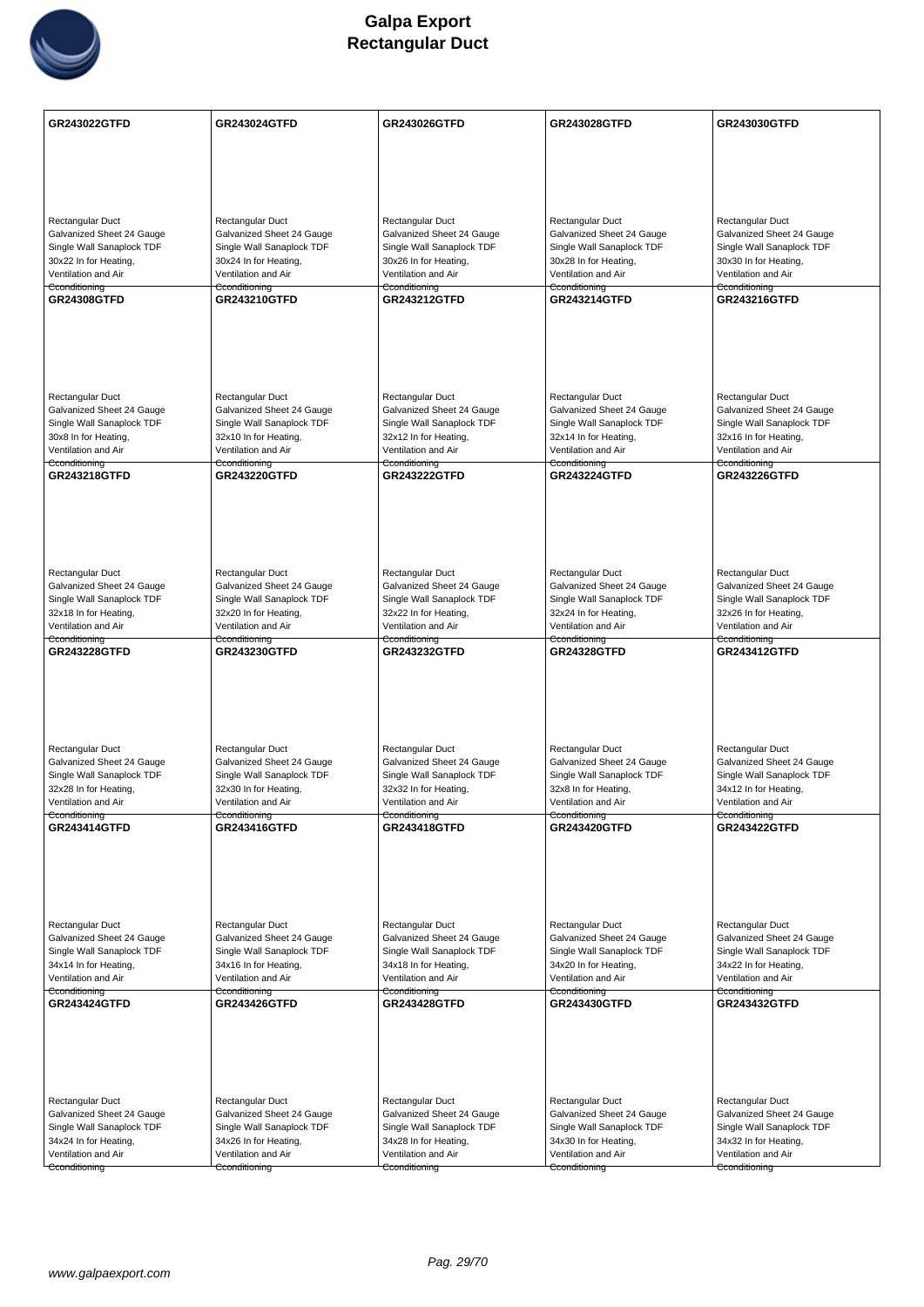

| Rectangular Duct<br>Rectangular Duct<br>Rectangular Duct<br>Rectangular Duct<br>Rectangular Duct<br>Galvanized Sheet 24 Gauge<br>Galvanized Sheet 24 Gauge<br>Galvanized Sheet 24 Gauge<br>Galvanized Sheet 24 Gauge<br>Galvanized Sheet 24 Gauge<br>Single Wall Sanaplock TDF<br>Single Wall Sanaplock TDF<br>Single Wall Sanaplock TDF<br>Single Wall Sanaplock TDF<br>Single Wall Sanaplock TDF<br>34x34 In for Heating,<br>36x10 In for Heating,<br>36x12 In for Heating,<br>36x14 In for Heating,<br>36x16 In for Heating,<br>Ventilation and Air<br>Ventilation and Air<br>Ventilation and Air<br>Ventilation and Air<br>Ventilation and Air<br>Cconditioning<br>Cconditioning<br>Cconditioning<br>Cconditioning<br>Cconditioning<br>GR243618GTFD<br><b>GR243620GTFD</b><br><b>GR243622GTFD</b><br><b>GR243624GTFD</b><br><b>GR243626GTFD</b><br><b>Rectangular Duct</b><br>Rectangular Duct<br>Rectangular Duct<br>Rectangular Duct<br>Rectangular Duct<br>Galvanized Sheet 24 Gauge<br>Galvanized Sheet 24 Gauge<br>Galvanized Sheet 24 Gauge<br>Galvanized Sheet 24 Gauge<br>Galvanized Sheet 24 Gauge<br>Single Wall Sanaplock TDF<br>Single Wall Sanaplock TDF<br>Single Wall Sanaplock TDF<br>Single Wall Sanaplock TDF<br>Single Wall Sanaplock TDF<br>36x18 In for Heating,<br>36x20 In for Heating,<br>36x22 In for Heating,<br>36x24 In for Heating,<br>36x26 In for Heating,<br>Ventilation and Air<br>Ventilation and Air<br>Ventilation and Air<br>Ventilation and Air<br>Ventilation and Air<br>Cconditioning<br>Cconditioning<br>Cconditioning<br>Cconditioning<br>Cconditioning<br>GR243628GTFD<br>GR243630GTFD<br><b>GR243632GTFD</b><br><b>GR243634GTFD</b><br><b>GR243636GTFD</b><br>Rectangular Duct<br>Rectangular Duct<br>Rectangular Duct<br>Rectangular Duct<br>Rectangular Duct<br>Galvanized Sheet 24 Gauge<br>Galvanized Sheet 24 Gauge<br>Galvanized Sheet 24 Gauge<br>Galvanized Sheet 24 Gauge<br>Galvanized Sheet 24 Gauge<br>Single Wall Sanaplock TDF<br>Single Wall Sanaplock TDF<br>Single Wall Sanaplock TDF<br>Single Wall Sanaplock TDF<br>Single Wall Sanaplock TDF<br>36x28 In for Heating,<br>36x30 In for Heating,<br>36x32 In for Heating,<br>36x34 In for Heating,<br>36x36 In for Heating,<br>Ventilation and Air<br>Ventilation and Air<br>Ventilation and Air<br>Ventilation and Air<br>Ventilation and Air<br>Cconditioning<br>Cconditioning<br>Cconditioning<br>Cconditioning<br>Cconditioning<br>GR243810GTFD<br><b>GR243812GTFD</b><br><b>GR243814GTFD</b><br><b>GR243816GTFD</b><br><b>GR243818GTFD</b><br>Rectangular Duct<br>Rectangular Duct<br>Rectangular Duct<br>Rectangular Duct<br>Rectangular Duct<br>Galvanized Sheet 24 Gauge<br>Galvanized Sheet 24 Gauge<br>Galvanized Sheet 24 Gauge<br>Galvanized Sheet 24 Gauge<br>Galvanized Sheet 24 Gauge<br>Single Wall Sanaplock TDF<br>Single Wall Sanaplock TDF<br>Single Wall Sanaplock TDF<br>Single Wall Sanaplock TDF<br>Single Wall Sanaplock TDF<br>38x10 In for Heating,<br>38x12 In for Heating,<br>38x14 In for Heating,<br>38x16 In for Heating,<br>38x18 In for Heating,<br>Ventilation and Air<br>Ventilation and Air<br>Ventilation and Air<br>Ventilation and Air<br>Ventilation and Air<br>Cconditioning<br>Cconditioning<br>Cconditioning<br>Cconditioning<br>Cconditioning<br>GR243820GTFD<br><b>GR243822GTFD</b><br><b>GR243824GTFD</b><br><b>GR243826GTFD</b><br><b>GR243828GTFD</b><br>Rectangular Duct<br>Rectangular Duct<br>Rectangular Duct<br>Rectangular Duct<br>Rectangular Duct<br>Galvanized Sheet 24 Gauge<br>Galvanized Sheet 24 Gauge<br>Galvanized Sheet 24 Gauge<br>Galvanized Sheet 24 Gauge<br>Galvanized Sheet 24 Gauge<br>Single Wall Sanaplock TDF<br>Single Wall Sanaplock TDF<br>Single Wall Sanaplock TDF<br>Single Wall Sanaplock TDF<br>Single Wall Sanaplock TDF<br>38x20 In for Heating,<br>38x22 In for Heating,<br>38x24 In for Heating,<br>38x26 In for Heating,<br>38x28 In for Heating,<br>Ventilation and Air<br>Ventilation and Air<br>Ventilation and Air<br>Ventilation and Air<br>Ventilation and Air<br>Cconditioning<br>Cconditioning<br>Cconditioning<br>Cconditioning<br>Cconditioning<br><b>GR243838GTFD</b><br><b>GR243830GTFD</b><br><b>GR243832GTFD</b><br><b>GR243834GTFD</b><br><b>GR243836GTFD</b><br>Rectangular Duct<br>Rectangular Duct<br>Rectangular Duct<br>Rectangular Duct<br>Rectangular Duct<br>Galvanized Sheet 24 Gauge<br>Galvanized Sheet 24 Gauge<br>Galvanized Sheet 24 Gauge<br>Galvanized Sheet 24 Gauge<br>Galvanized Sheet 24 Gauge<br>Single Wall Sanaplock TDF<br>Single Wall Sanaplock TDF<br>Single Wall Sanaplock TDF<br>Single Wall Sanaplock TDF<br>Single Wall Sanaplock TDF<br>38x30 In for Heating,<br>38x38 In for Heating,<br>38x32 In for Heating,<br>38x34 In for Heating,<br>38x36 In for Heating,<br>Ventilation and Air<br>Ventilation and Air<br>Ventilation and Air<br>Ventilation and Air<br>Ventilation and Air<br>Cconditioning<br>Cconditioning<br>Cconditioning<br>Cconditioning<br>Cconditioning | <b>GR243434GTFD</b> | <b>GR243610GTFD</b> | GR243612GTFD | <b>GR243614GTFD</b> | GR243616GTFD |
|-----------------------------------------------------------------------------------------------------------------------------------------------------------------------------------------------------------------------------------------------------------------------------------------------------------------------------------------------------------------------------------------------------------------------------------------------------------------------------------------------------------------------------------------------------------------------------------------------------------------------------------------------------------------------------------------------------------------------------------------------------------------------------------------------------------------------------------------------------------------------------------------------------------------------------------------------------------------------------------------------------------------------------------------------------------------------------------------------------------------------------------------------------------------------------------------------------------------------------------------------------------------------------------------------------------------------------------------------------------------------------------------------------------------------------------------------------------------------------------------------------------------------------------------------------------------------------------------------------------------------------------------------------------------------------------------------------------------------------------------------------------------------------------------------------------------------------------------------------------------------------------------------------------------------------------------------------------------------------------------------------------------------------------------------------------------------------------------------------------------------------------------------------------------------------------------------------------------------------------------------------------------------------------------------------------------------------------------------------------------------------------------------------------------------------------------------------------------------------------------------------------------------------------------------------------------------------------------------------------------------------------------------------------------------------------------------------------------------------------------------------------------------------------------------------------------------------------------------------------------------------------------------------------------------------------------------------------------------------------------------------------------------------------------------------------------------------------------------------------------------------------------------------------------------------------------------------------------------------------------------------------------------------------------------------------------------------------------------------------------------------------------------------------------------------------------------------------------------------------------------------------------------------------------------------------------------------------------------------------------------------------------------------------------------------------------------------------------------------------------------------------------------------------------------------------------------------------------------------------------------------------------------------------------------------------------------------------------------------------------------------------------------------------------------------------------------------------------------------------------------------------------------------------------------------------------------------------------------------------------------------------------------------------------------------------------------------------------------------------------------------------------------------------------------------------------------------------------------------------------------------------------------------------------------------------------------------------------------------------------------------------------------------------------------------------------------------------------------------------------------------------------------------------------------------------------------------------------------------------------------------------------------------------------------------------------------------------------------------------------------------------------------------------|---------------------|---------------------|--------------|---------------------|--------------|
|                                                                                                                                                                                                                                                                                                                                                                                                                                                                                                                                                                                                                                                                                                                                                                                                                                                                                                                                                                                                                                                                                                                                                                                                                                                                                                                                                                                                                                                                                                                                                                                                                                                                                                                                                                                                                                                                                                                                                                                                                                                                                                                                                                                                                                                                                                                                                                                                                                                                                                                                                                                                                                                                                                                                                                                                                                                                                                                                                                                                                                                                                                                                                                                                                                                                                                                                                                                                                                                                                                                                                                                                                                                                                                                                                                                                                                                                                                                                                                                                                                                                                                                                                                                                                                                                                                                                                                                                                                                                                                                                                                                                                                                                                                                                                                                                                                                                                                                                                                                                                                   |                     |                     |              |                     |              |
|                                                                                                                                                                                                                                                                                                                                                                                                                                                                                                                                                                                                                                                                                                                                                                                                                                                                                                                                                                                                                                                                                                                                                                                                                                                                                                                                                                                                                                                                                                                                                                                                                                                                                                                                                                                                                                                                                                                                                                                                                                                                                                                                                                                                                                                                                                                                                                                                                                                                                                                                                                                                                                                                                                                                                                                                                                                                                                                                                                                                                                                                                                                                                                                                                                                                                                                                                                                                                                                                                                                                                                                                                                                                                                                                                                                                                                                                                                                                                                                                                                                                                                                                                                                                                                                                                                                                                                                                                                                                                                                                                                                                                                                                                                                                                                                                                                                                                                                                                                                                                                   |                     |                     |              |                     |              |
|                                                                                                                                                                                                                                                                                                                                                                                                                                                                                                                                                                                                                                                                                                                                                                                                                                                                                                                                                                                                                                                                                                                                                                                                                                                                                                                                                                                                                                                                                                                                                                                                                                                                                                                                                                                                                                                                                                                                                                                                                                                                                                                                                                                                                                                                                                                                                                                                                                                                                                                                                                                                                                                                                                                                                                                                                                                                                                                                                                                                                                                                                                                                                                                                                                                                                                                                                                                                                                                                                                                                                                                                                                                                                                                                                                                                                                                                                                                                                                                                                                                                                                                                                                                                                                                                                                                                                                                                                                                                                                                                                                                                                                                                                                                                                                                                                                                                                                                                                                                                                                   |                     |                     |              |                     |              |
|                                                                                                                                                                                                                                                                                                                                                                                                                                                                                                                                                                                                                                                                                                                                                                                                                                                                                                                                                                                                                                                                                                                                                                                                                                                                                                                                                                                                                                                                                                                                                                                                                                                                                                                                                                                                                                                                                                                                                                                                                                                                                                                                                                                                                                                                                                                                                                                                                                                                                                                                                                                                                                                                                                                                                                                                                                                                                                                                                                                                                                                                                                                                                                                                                                                                                                                                                                                                                                                                                                                                                                                                                                                                                                                                                                                                                                                                                                                                                                                                                                                                                                                                                                                                                                                                                                                                                                                                                                                                                                                                                                                                                                                                                                                                                                                                                                                                                                                                                                                                                                   |                     |                     |              |                     |              |
|                                                                                                                                                                                                                                                                                                                                                                                                                                                                                                                                                                                                                                                                                                                                                                                                                                                                                                                                                                                                                                                                                                                                                                                                                                                                                                                                                                                                                                                                                                                                                                                                                                                                                                                                                                                                                                                                                                                                                                                                                                                                                                                                                                                                                                                                                                                                                                                                                                                                                                                                                                                                                                                                                                                                                                                                                                                                                                                                                                                                                                                                                                                                                                                                                                                                                                                                                                                                                                                                                                                                                                                                                                                                                                                                                                                                                                                                                                                                                                                                                                                                                                                                                                                                                                                                                                                                                                                                                                                                                                                                                                                                                                                                                                                                                                                                                                                                                                                                                                                                                                   |                     |                     |              |                     |              |
|                                                                                                                                                                                                                                                                                                                                                                                                                                                                                                                                                                                                                                                                                                                                                                                                                                                                                                                                                                                                                                                                                                                                                                                                                                                                                                                                                                                                                                                                                                                                                                                                                                                                                                                                                                                                                                                                                                                                                                                                                                                                                                                                                                                                                                                                                                                                                                                                                                                                                                                                                                                                                                                                                                                                                                                                                                                                                                                                                                                                                                                                                                                                                                                                                                                                                                                                                                                                                                                                                                                                                                                                                                                                                                                                                                                                                                                                                                                                                                                                                                                                                                                                                                                                                                                                                                                                                                                                                                                                                                                                                                                                                                                                                                                                                                                                                                                                                                                                                                                                                                   |                     |                     |              |                     |              |
|                                                                                                                                                                                                                                                                                                                                                                                                                                                                                                                                                                                                                                                                                                                                                                                                                                                                                                                                                                                                                                                                                                                                                                                                                                                                                                                                                                                                                                                                                                                                                                                                                                                                                                                                                                                                                                                                                                                                                                                                                                                                                                                                                                                                                                                                                                                                                                                                                                                                                                                                                                                                                                                                                                                                                                                                                                                                                                                                                                                                                                                                                                                                                                                                                                                                                                                                                                                                                                                                                                                                                                                                                                                                                                                                                                                                                                                                                                                                                                                                                                                                                                                                                                                                                                                                                                                                                                                                                                                                                                                                                                                                                                                                                                                                                                                                                                                                                                                                                                                                                                   |                     |                     |              |                     |              |
|                                                                                                                                                                                                                                                                                                                                                                                                                                                                                                                                                                                                                                                                                                                                                                                                                                                                                                                                                                                                                                                                                                                                                                                                                                                                                                                                                                                                                                                                                                                                                                                                                                                                                                                                                                                                                                                                                                                                                                                                                                                                                                                                                                                                                                                                                                                                                                                                                                                                                                                                                                                                                                                                                                                                                                                                                                                                                                                                                                                                                                                                                                                                                                                                                                                                                                                                                                                                                                                                                                                                                                                                                                                                                                                                                                                                                                                                                                                                                                                                                                                                                                                                                                                                                                                                                                                                                                                                                                                                                                                                                                                                                                                                                                                                                                                                                                                                                                                                                                                                                                   |                     |                     |              |                     |              |
|                                                                                                                                                                                                                                                                                                                                                                                                                                                                                                                                                                                                                                                                                                                                                                                                                                                                                                                                                                                                                                                                                                                                                                                                                                                                                                                                                                                                                                                                                                                                                                                                                                                                                                                                                                                                                                                                                                                                                                                                                                                                                                                                                                                                                                                                                                                                                                                                                                                                                                                                                                                                                                                                                                                                                                                                                                                                                                                                                                                                                                                                                                                                                                                                                                                                                                                                                                                                                                                                                                                                                                                                                                                                                                                                                                                                                                                                                                                                                                                                                                                                                                                                                                                                                                                                                                                                                                                                                                                                                                                                                                                                                                                                                                                                                                                                                                                                                                                                                                                                                                   |                     |                     |              |                     |              |
|                                                                                                                                                                                                                                                                                                                                                                                                                                                                                                                                                                                                                                                                                                                                                                                                                                                                                                                                                                                                                                                                                                                                                                                                                                                                                                                                                                                                                                                                                                                                                                                                                                                                                                                                                                                                                                                                                                                                                                                                                                                                                                                                                                                                                                                                                                                                                                                                                                                                                                                                                                                                                                                                                                                                                                                                                                                                                                                                                                                                                                                                                                                                                                                                                                                                                                                                                                                                                                                                                                                                                                                                                                                                                                                                                                                                                                                                                                                                                                                                                                                                                                                                                                                                                                                                                                                                                                                                                                                                                                                                                                                                                                                                                                                                                                                                                                                                                                                                                                                                                                   |                     |                     |              |                     |              |
|                                                                                                                                                                                                                                                                                                                                                                                                                                                                                                                                                                                                                                                                                                                                                                                                                                                                                                                                                                                                                                                                                                                                                                                                                                                                                                                                                                                                                                                                                                                                                                                                                                                                                                                                                                                                                                                                                                                                                                                                                                                                                                                                                                                                                                                                                                                                                                                                                                                                                                                                                                                                                                                                                                                                                                                                                                                                                                                                                                                                                                                                                                                                                                                                                                                                                                                                                                                                                                                                                                                                                                                                                                                                                                                                                                                                                                                                                                                                                                                                                                                                                                                                                                                                                                                                                                                                                                                                                                                                                                                                                                                                                                                                                                                                                                                                                                                                                                                                                                                                                                   |                     |                     |              |                     |              |
|                                                                                                                                                                                                                                                                                                                                                                                                                                                                                                                                                                                                                                                                                                                                                                                                                                                                                                                                                                                                                                                                                                                                                                                                                                                                                                                                                                                                                                                                                                                                                                                                                                                                                                                                                                                                                                                                                                                                                                                                                                                                                                                                                                                                                                                                                                                                                                                                                                                                                                                                                                                                                                                                                                                                                                                                                                                                                                                                                                                                                                                                                                                                                                                                                                                                                                                                                                                                                                                                                                                                                                                                                                                                                                                                                                                                                                                                                                                                                                                                                                                                                                                                                                                                                                                                                                                                                                                                                                                                                                                                                                                                                                                                                                                                                                                                                                                                                                                                                                                                                                   |                     |                     |              |                     |              |
|                                                                                                                                                                                                                                                                                                                                                                                                                                                                                                                                                                                                                                                                                                                                                                                                                                                                                                                                                                                                                                                                                                                                                                                                                                                                                                                                                                                                                                                                                                                                                                                                                                                                                                                                                                                                                                                                                                                                                                                                                                                                                                                                                                                                                                                                                                                                                                                                                                                                                                                                                                                                                                                                                                                                                                                                                                                                                                                                                                                                                                                                                                                                                                                                                                                                                                                                                                                                                                                                                                                                                                                                                                                                                                                                                                                                                                                                                                                                                                                                                                                                                                                                                                                                                                                                                                                                                                                                                                                                                                                                                                                                                                                                                                                                                                                                                                                                                                                                                                                                                                   |                     |                     |              |                     |              |
|                                                                                                                                                                                                                                                                                                                                                                                                                                                                                                                                                                                                                                                                                                                                                                                                                                                                                                                                                                                                                                                                                                                                                                                                                                                                                                                                                                                                                                                                                                                                                                                                                                                                                                                                                                                                                                                                                                                                                                                                                                                                                                                                                                                                                                                                                                                                                                                                                                                                                                                                                                                                                                                                                                                                                                                                                                                                                                                                                                                                                                                                                                                                                                                                                                                                                                                                                                                                                                                                                                                                                                                                                                                                                                                                                                                                                                                                                                                                                                                                                                                                                                                                                                                                                                                                                                                                                                                                                                                                                                                                                                                                                                                                                                                                                                                                                                                                                                                                                                                                                                   |                     |                     |              |                     |              |
|                                                                                                                                                                                                                                                                                                                                                                                                                                                                                                                                                                                                                                                                                                                                                                                                                                                                                                                                                                                                                                                                                                                                                                                                                                                                                                                                                                                                                                                                                                                                                                                                                                                                                                                                                                                                                                                                                                                                                                                                                                                                                                                                                                                                                                                                                                                                                                                                                                                                                                                                                                                                                                                                                                                                                                                                                                                                                                                                                                                                                                                                                                                                                                                                                                                                                                                                                                                                                                                                                                                                                                                                                                                                                                                                                                                                                                                                                                                                                                                                                                                                                                                                                                                                                                                                                                                                                                                                                                                                                                                                                                                                                                                                                                                                                                                                                                                                                                                                                                                                                                   |                     |                     |              |                     |              |
|                                                                                                                                                                                                                                                                                                                                                                                                                                                                                                                                                                                                                                                                                                                                                                                                                                                                                                                                                                                                                                                                                                                                                                                                                                                                                                                                                                                                                                                                                                                                                                                                                                                                                                                                                                                                                                                                                                                                                                                                                                                                                                                                                                                                                                                                                                                                                                                                                                                                                                                                                                                                                                                                                                                                                                                                                                                                                                                                                                                                                                                                                                                                                                                                                                                                                                                                                                                                                                                                                                                                                                                                                                                                                                                                                                                                                                                                                                                                                                                                                                                                                                                                                                                                                                                                                                                                                                                                                                                                                                                                                                                                                                                                                                                                                                                                                                                                                                                                                                                                                                   |                     |                     |              |                     |              |
|                                                                                                                                                                                                                                                                                                                                                                                                                                                                                                                                                                                                                                                                                                                                                                                                                                                                                                                                                                                                                                                                                                                                                                                                                                                                                                                                                                                                                                                                                                                                                                                                                                                                                                                                                                                                                                                                                                                                                                                                                                                                                                                                                                                                                                                                                                                                                                                                                                                                                                                                                                                                                                                                                                                                                                                                                                                                                                                                                                                                                                                                                                                                                                                                                                                                                                                                                                                                                                                                                                                                                                                                                                                                                                                                                                                                                                                                                                                                                                                                                                                                                                                                                                                                                                                                                                                                                                                                                                                                                                                                                                                                                                                                                                                                                                                                                                                                                                                                                                                                                                   |                     |                     |              |                     |              |
|                                                                                                                                                                                                                                                                                                                                                                                                                                                                                                                                                                                                                                                                                                                                                                                                                                                                                                                                                                                                                                                                                                                                                                                                                                                                                                                                                                                                                                                                                                                                                                                                                                                                                                                                                                                                                                                                                                                                                                                                                                                                                                                                                                                                                                                                                                                                                                                                                                                                                                                                                                                                                                                                                                                                                                                                                                                                                                                                                                                                                                                                                                                                                                                                                                                                                                                                                                                                                                                                                                                                                                                                                                                                                                                                                                                                                                                                                                                                                                                                                                                                                                                                                                                                                                                                                                                                                                                                                                                                                                                                                                                                                                                                                                                                                                                                                                                                                                                                                                                                                                   |                     |                     |              |                     |              |
|                                                                                                                                                                                                                                                                                                                                                                                                                                                                                                                                                                                                                                                                                                                                                                                                                                                                                                                                                                                                                                                                                                                                                                                                                                                                                                                                                                                                                                                                                                                                                                                                                                                                                                                                                                                                                                                                                                                                                                                                                                                                                                                                                                                                                                                                                                                                                                                                                                                                                                                                                                                                                                                                                                                                                                                                                                                                                                                                                                                                                                                                                                                                                                                                                                                                                                                                                                                                                                                                                                                                                                                                                                                                                                                                                                                                                                                                                                                                                                                                                                                                                                                                                                                                                                                                                                                                                                                                                                                                                                                                                                                                                                                                                                                                                                                                                                                                                                                                                                                                                                   |                     |                     |              |                     |              |
|                                                                                                                                                                                                                                                                                                                                                                                                                                                                                                                                                                                                                                                                                                                                                                                                                                                                                                                                                                                                                                                                                                                                                                                                                                                                                                                                                                                                                                                                                                                                                                                                                                                                                                                                                                                                                                                                                                                                                                                                                                                                                                                                                                                                                                                                                                                                                                                                                                                                                                                                                                                                                                                                                                                                                                                                                                                                                                                                                                                                                                                                                                                                                                                                                                                                                                                                                                                                                                                                                                                                                                                                                                                                                                                                                                                                                                                                                                                                                                                                                                                                                                                                                                                                                                                                                                                                                                                                                                                                                                                                                                                                                                                                                                                                                                                                                                                                                                                                                                                                                                   |                     |                     |              |                     |              |
|                                                                                                                                                                                                                                                                                                                                                                                                                                                                                                                                                                                                                                                                                                                                                                                                                                                                                                                                                                                                                                                                                                                                                                                                                                                                                                                                                                                                                                                                                                                                                                                                                                                                                                                                                                                                                                                                                                                                                                                                                                                                                                                                                                                                                                                                                                                                                                                                                                                                                                                                                                                                                                                                                                                                                                                                                                                                                                                                                                                                                                                                                                                                                                                                                                                                                                                                                                                                                                                                                                                                                                                                                                                                                                                                                                                                                                                                                                                                                                                                                                                                                                                                                                                                                                                                                                                                                                                                                                                                                                                                                                                                                                                                                                                                                                                                                                                                                                                                                                                                                                   |                     |                     |              |                     |              |
|                                                                                                                                                                                                                                                                                                                                                                                                                                                                                                                                                                                                                                                                                                                                                                                                                                                                                                                                                                                                                                                                                                                                                                                                                                                                                                                                                                                                                                                                                                                                                                                                                                                                                                                                                                                                                                                                                                                                                                                                                                                                                                                                                                                                                                                                                                                                                                                                                                                                                                                                                                                                                                                                                                                                                                                                                                                                                                                                                                                                                                                                                                                                                                                                                                                                                                                                                                                                                                                                                                                                                                                                                                                                                                                                                                                                                                                                                                                                                                                                                                                                                                                                                                                                                                                                                                                                                                                                                                                                                                                                                                                                                                                                                                                                                                                                                                                                                                                                                                                                                                   |                     |                     |              |                     |              |
|                                                                                                                                                                                                                                                                                                                                                                                                                                                                                                                                                                                                                                                                                                                                                                                                                                                                                                                                                                                                                                                                                                                                                                                                                                                                                                                                                                                                                                                                                                                                                                                                                                                                                                                                                                                                                                                                                                                                                                                                                                                                                                                                                                                                                                                                                                                                                                                                                                                                                                                                                                                                                                                                                                                                                                                                                                                                                                                                                                                                                                                                                                                                                                                                                                                                                                                                                                                                                                                                                                                                                                                                                                                                                                                                                                                                                                                                                                                                                                                                                                                                                                                                                                                                                                                                                                                                                                                                                                                                                                                                                                                                                                                                                                                                                                                                                                                                                                                                                                                                                                   |                     |                     |              |                     |              |
|                                                                                                                                                                                                                                                                                                                                                                                                                                                                                                                                                                                                                                                                                                                                                                                                                                                                                                                                                                                                                                                                                                                                                                                                                                                                                                                                                                                                                                                                                                                                                                                                                                                                                                                                                                                                                                                                                                                                                                                                                                                                                                                                                                                                                                                                                                                                                                                                                                                                                                                                                                                                                                                                                                                                                                                                                                                                                                                                                                                                                                                                                                                                                                                                                                                                                                                                                                                                                                                                                                                                                                                                                                                                                                                                                                                                                                                                                                                                                                                                                                                                                                                                                                                                                                                                                                                                                                                                                                                                                                                                                                                                                                                                                                                                                                                                                                                                                                                                                                                                                                   |                     |                     |              |                     |              |
|                                                                                                                                                                                                                                                                                                                                                                                                                                                                                                                                                                                                                                                                                                                                                                                                                                                                                                                                                                                                                                                                                                                                                                                                                                                                                                                                                                                                                                                                                                                                                                                                                                                                                                                                                                                                                                                                                                                                                                                                                                                                                                                                                                                                                                                                                                                                                                                                                                                                                                                                                                                                                                                                                                                                                                                                                                                                                                                                                                                                                                                                                                                                                                                                                                                                                                                                                                                                                                                                                                                                                                                                                                                                                                                                                                                                                                                                                                                                                                                                                                                                                                                                                                                                                                                                                                                                                                                                                                                                                                                                                                                                                                                                                                                                                                                                                                                                                                                                                                                                                                   |                     |                     |              |                     |              |
|                                                                                                                                                                                                                                                                                                                                                                                                                                                                                                                                                                                                                                                                                                                                                                                                                                                                                                                                                                                                                                                                                                                                                                                                                                                                                                                                                                                                                                                                                                                                                                                                                                                                                                                                                                                                                                                                                                                                                                                                                                                                                                                                                                                                                                                                                                                                                                                                                                                                                                                                                                                                                                                                                                                                                                                                                                                                                                                                                                                                                                                                                                                                                                                                                                                                                                                                                                                                                                                                                                                                                                                                                                                                                                                                                                                                                                                                                                                                                                                                                                                                                                                                                                                                                                                                                                                                                                                                                                                                                                                                                                                                                                                                                                                                                                                                                                                                                                                                                                                                                                   |                     |                     |              |                     |              |
|                                                                                                                                                                                                                                                                                                                                                                                                                                                                                                                                                                                                                                                                                                                                                                                                                                                                                                                                                                                                                                                                                                                                                                                                                                                                                                                                                                                                                                                                                                                                                                                                                                                                                                                                                                                                                                                                                                                                                                                                                                                                                                                                                                                                                                                                                                                                                                                                                                                                                                                                                                                                                                                                                                                                                                                                                                                                                                                                                                                                                                                                                                                                                                                                                                                                                                                                                                                                                                                                                                                                                                                                                                                                                                                                                                                                                                                                                                                                                                                                                                                                                                                                                                                                                                                                                                                                                                                                                                                                                                                                                                                                                                                                                                                                                                                                                                                                                                                                                                                                                                   |                     |                     |              |                     |              |
|                                                                                                                                                                                                                                                                                                                                                                                                                                                                                                                                                                                                                                                                                                                                                                                                                                                                                                                                                                                                                                                                                                                                                                                                                                                                                                                                                                                                                                                                                                                                                                                                                                                                                                                                                                                                                                                                                                                                                                                                                                                                                                                                                                                                                                                                                                                                                                                                                                                                                                                                                                                                                                                                                                                                                                                                                                                                                                                                                                                                                                                                                                                                                                                                                                                                                                                                                                                                                                                                                                                                                                                                                                                                                                                                                                                                                                                                                                                                                                                                                                                                                                                                                                                                                                                                                                                                                                                                                                                                                                                                                                                                                                                                                                                                                                                                                                                                                                                                                                                                                                   |                     |                     |              |                     |              |
|                                                                                                                                                                                                                                                                                                                                                                                                                                                                                                                                                                                                                                                                                                                                                                                                                                                                                                                                                                                                                                                                                                                                                                                                                                                                                                                                                                                                                                                                                                                                                                                                                                                                                                                                                                                                                                                                                                                                                                                                                                                                                                                                                                                                                                                                                                                                                                                                                                                                                                                                                                                                                                                                                                                                                                                                                                                                                                                                                                                                                                                                                                                                                                                                                                                                                                                                                                                                                                                                                                                                                                                                                                                                                                                                                                                                                                                                                                                                                                                                                                                                                                                                                                                                                                                                                                                                                                                                                                                                                                                                                                                                                                                                                                                                                                                                                                                                                                                                                                                                                                   |                     |                     |              |                     |              |
|                                                                                                                                                                                                                                                                                                                                                                                                                                                                                                                                                                                                                                                                                                                                                                                                                                                                                                                                                                                                                                                                                                                                                                                                                                                                                                                                                                                                                                                                                                                                                                                                                                                                                                                                                                                                                                                                                                                                                                                                                                                                                                                                                                                                                                                                                                                                                                                                                                                                                                                                                                                                                                                                                                                                                                                                                                                                                                                                                                                                                                                                                                                                                                                                                                                                                                                                                                                                                                                                                                                                                                                                                                                                                                                                                                                                                                                                                                                                                                                                                                                                                                                                                                                                                                                                                                                                                                                                                                                                                                                                                                                                                                                                                                                                                                                                                                                                                                                                                                                                                                   |                     |                     |              |                     |              |
|                                                                                                                                                                                                                                                                                                                                                                                                                                                                                                                                                                                                                                                                                                                                                                                                                                                                                                                                                                                                                                                                                                                                                                                                                                                                                                                                                                                                                                                                                                                                                                                                                                                                                                                                                                                                                                                                                                                                                                                                                                                                                                                                                                                                                                                                                                                                                                                                                                                                                                                                                                                                                                                                                                                                                                                                                                                                                                                                                                                                                                                                                                                                                                                                                                                                                                                                                                                                                                                                                                                                                                                                                                                                                                                                                                                                                                                                                                                                                                                                                                                                                                                                                                                                                                                                                                                                                                                                                                                                                                                                                                                                                                                                                                                                                                                                                                                                                                                                                                                                                                   |                     |                     |              |                     |              |
|                                                                                                                                                                                                                                                                                                                                                                                                                                                                                                                                                                                                                                                                                                                                                                                                                                                                                                                                                                                                                                                                                                                                                                                                                                                                                                                                                                                                                                                                                                                                                                                                                                                                                                                                                                                                                                                                                                                                                                                                                                                                                                                                                                                                                                                                                                                                                                                                                                                                                                                                                                                                                                                                                                                                                                                                                                                                                                                                                                                                                                                                                                                                                                                                                                                                                                                                                                                                                                                                                                                                                                                                                                                                                                                                                                                                                                                                                                                                                                                                                                                                                                                                                                                                                                                                                                                                                                                                                                                                                                                                                                                                                                                                                                                                                                                                                                                                                                                                                                                                                                   |                     |                     |              |                     |              |
|                                                                                                                                                                                                                                                                                                                                                                                                                                                                                                                                                                                                                                                                                                                                                                                                                                                                                                                                                                                                                                                                                                                                                                                                                                                                                                                                                                                                                                                                                                                                                                                                                                                                                                                                                                                                                                                                                                                                                                                                                                                                                                                                                                                                                                                                                                                                                                                                                                                                                                                                                                                                                                                                                                                                                                                                                                                                                                                                                                                                                                                                                                                                                                                                                                                                                                                                                                                                                                                                                                                                                                                                                                                                                                                                                                                                                                                                                                                                                                                                                                                                                                                                                                                                                                                                                                                                                                                                                                                                                                                                                                                                                                                                                                                                                                                                                                                                                                                                                                                                                                   |                     |                     |              |                     |              |
|                                                                                                                                                                                                                                                                                                                                                                                                                                                                                                                                                                                                                                                                                                                                                                                                                                                                                                                                                                                                                                                                                                                                                                                                                                                                                                                                                                                                                                                                                                                                                                                                                                                                                                                                                                                                                                                                                                                                                                                                                                                                                                                                                                                                                                                                                                                                                                                                                                                                                                                                                                                                                                                                                                                                                                                                                                                                                                                                                                                                                                                                                                                                                                                                                                                                                                                                                                                                                                                                                                                                                                                                                                                                                                                                                                                                                                                                                                                                                                                                                                                                                                                                                                                                                                                                                                                                                                                                                                                                                                                                                                                                                                                                                                                                                                                                                                                                                                                                                                                                                                   |                     |                     |              |                     |              |
|                                                                                                                                                                                                                                                                                                                                                                                                                                                                                                                                                                                                                                                                                                                                                                                                                                                                                                                                                                                                                                                                                                                                                                                                                                                                                                                                                                                                                                                                                                                                                                                                                                                                                                                                                                                                                                                                                                                                                                                                                                                                                                                                                                                                                                                                                                                                                                                                                                                                                                                                                                                                                                                                                                                                                                                                                                                                                                                                                                                                                                                                                                                                                                                                                                                                                                                                                                                                                                                                                                                                                                                                                                                                                                                                                                                                                                                                                                                                                                                                                                                                                                                                                                                                                                                                                                                                                                                                                                                                                                                                                                                                                                                                                                                                                                                                                                                                                                                                                                                                                                   |                     |                     |              |                     |              |
|                                                                                                                                                                                                                                                                                                                                                                                                                                                                                                                                                                                                                                                                                                                                                                                                                                                                                                                                                                                                                                                                                                                                                                                                                                                                                                                                                                                                                                                                                                                                                                                                                                                                                                                                                                                                                                                                                                                                                                                                                                                                                                                                                                                                                                                                                                                                                                                                                                                                                                                                                                                                                                                                                                                                                                                                                                                                                                                                                                                                                                                                                                                                                                                                                                                                                                                                                                                                                                                                                                                                                                                                                                                                                                                                                                                                                                                                                                                                                                                                                                                                                                                                                                                                                                                                                                                                                                                                                                                                                                                                                                                                                                                                                                                                                                                                                                                                                                                                                                                                                                   |                     |                     |              |                     |              |
|                                                                                                                                                                                                                                                                                                                                                                                                                                                                                                                                                                                                                                                                                                                                                                                                                                                                                                                                                                                                                                                                                                                                                                                                                                                                                                                                                                                                                                                                                                                                                                                                                                                                                                                                                                                                                                                                                                                                                                                                                                                                                                                                                                                                                                                                                                                                                                                                                                                                                                                                                                                                                                                                                                                                                                                                                                                                                                                                                                                                                                                                                                                                                                                                                                                                                                                                                                                                                                                                                                                                                                                                                                                                                                                                                                                                                                                                                                                                                                                                                                                                                                                                                                                                                                                                                                                                                                                                                                                                                                                                                                                                                                                                                                                                                                                                                                                                                                                                                                                                                                   |                     |                     |              |                     |              |
|                                                                                                                                                                                                                                                                                                                                                                                                                                                                                                                                                                                                                                                                                                                                                                                                                                                                                                                                                                                                                                                                                                                                                                                                                                                                                                                                                                                                                                                                                                                                                                                                                                                                                                                                                                                                                                                                                                                                                                                                                                                                                                                                                                                                                                                                                                                                                                                                                                                                                                                                                                                                                                                                                                                                                                                                                                                                                                                                                                                                                                                                                                                                                                                                                                                                                                                                                                                                                                                                                                                                                                                                                                                                                                                                                                                                                                                                                                                                                                                                                                                                                                                                                                                                                                                                                                                                                                                                                                                                                                                                                                                                                                                                                                                                                                                                                                                                                                                                                                                                                                   |                     |                     |              |                     |              |
|                                                                                                                                                                                                                                                                                                                                                                                                                                                                                                                                                                                                                                                                                                                                                                                                                                                                                                                                                                                                                                                                                                                                                                                                                                                                                                                                                                                                                                                                                                                                                                                                                                                                                                                                                                                                                                                                                                                                                                                                                                                                                                                                                                                                                                                                                                                                                                                                                                                                                                                                                                                                                                                                                                                                                                                                                                                                                                                                                                                                                                                                                                                                                                                                                                                                                                                                                                                                                                                                                                                                                                                                                                                                                                                                                                                                                                                                                                                                                                                                                                                                                                                                                                                                                                                                                                                                                                                                                                                                                                                                                                                                                                                                                                                                                                                                                                                                                                                                                                                                                                   |                     |                     |              |                     |              |
|                                                                                                                                                                                                                                                                                                                                                                                                                                                                                                                                                                                                                                                                                                                                                                                                                                                                                                                                                                                                                                                                                                                                                                                                                                                                                                                                                                                                                                                                                                                                                                                                                                                                                                                                                                                                                                                                                                                                                                                                                                                                                                                                                                                                                                                                                                                                                                                                                                                                                                                                                                                                                                                                                                                                                                                                                                                                                                                                                                                                                                                                                                                                                                                                                                                                                                                                                                                                                                                                                                                                                                                                                                                                                                                                                                                                                                                                                                                                                                                                                                                                                                                                                                                                                                                                                                                                                                                                                                                                                                                                                                                                                                                                                                                                                                                                                                                                                                                                                                                                                                   |                     |                     |              |                     |              |
|                                                                                                                                                                                                                                                                                                                                                                                                                                                                                                                                                                                                                                                                                                                                                                                                                                                                                                                                                                                                                                                                                                                                                                                                                                                                                                                                                                                                                                                                                                                                                                                                                                                                                                                                                                                                                                                                                                                                                                                                                                                                                                                                                                                                                                                                                                                                                                                                                                                                                                                                                                                                                                                                                                                                                                                                                                                                                                                                                                                                                                                                                                                                                                                                                                                                                                                                                                                                                                                                                                                                                                                                                                                                                                                                                                                                                                                                                                                                                                                                                                                                                                                                                                                                                                                                                                                                                                                                                                                                                                                                                                                                                                                                                                                                                                                                                                                                                                                                                                                                                                   |                     |                     |              |                     |              |
|                                                                                                                                                                                                                                                                                                                                                                                                                                                                                                                                                                                                                                                                                                                                                                                                                                                                                                                                                                                                                                                                                                                                                                                                                                                                                                                                                                                                                                                                                                                                                                                                                                                                                                                                                                                                                                                                                                                                                                                                                                                                                                                                                                                                                                                                                                                                                                                                                                                                                                                                                                                                                                                                                                                                                                                                                                                                                                                                                                                                                                                                                                                                                                                                                                                                                                                                                                                                                                                                                                                                                                                                                                                                                                                                                                                                                                                                                                                                                                                                                                                                                                                                                                                                                                                                                                                                                                                                                                                                                                                                                                                                                                                                                                                                                                                                                                                                                                                                                                                                                                   |                     |                     |              |                     |              |
|                                                                                                                                                                                                                                                                                                                                                                                                                                                                                                                                                                                                                                                                                                                                                                                                                                                                                                                                                                                                                                                                                                                                                                                                                                                                                                                                                                                                                                                                                                                                                                                                                                                                                                                                                                                                                                                                                                                                                                                                                                                                                                                                                                                                                                                                                                                                                                                                                                                                                                                                                                                                                                                                                                                                                                                                                                                                                                                                                                                                                                                                                                                                                                                                                                                                                                                                                                                                                                                                                                                                                                                                                                                                                                                                                                                                                                                                                                                                                                                                                                                                                                                                                                                                                                                                                                                                                                                                                                                                                                                                                                                                                                                                                                                                                                                                                                                                                                                                                                                                                                   |                     |                     |              |                     |              |
|                                                                                                                                                                                                                                                                                                                                                                                                                                                                                                                                                                                                                                                                                                                                                                                                                                                                                                                                                                                                                                                                                                                                                                                                                                                                                                                                                                                                                                                                                                                                                                                                                                                                                                                                                                                                                                                                                                                                                                                                                                                                                                                                                                                                                                                                                                                                                                                                                                                                                                                                                                                                                                                                                                                                                                                                                                                                                                                                                                                                                                                                                                                                                                                                                                                                                                                                                                                                                                                                                                                                                                                                                                                                                                                                                                                                                                                                                                                                                                                                                                                                                                                                                                                                                                                                                                                                                                                                                                                                                                                                                                                                                                                                                                                                                                                                                                                                                                                                                                                                                                   |                     |                     |              |                     |              |
|                                                                                                                                                                                                                                                                                                                                                                                                                                                                                                                                                                                                                                                                                                                                                                                                                                                                                                                                                                                                                                                                                                                                                                                                                                                                                                                                                                                                                                                                                                                                                                                                                                                                                                                                                                                                                                                                                                                                                                                                                                                                                                                                                                                                                                                                                                                                                                                                                                                                                                                                                                                                                                                                                                                                                                                                                                                                                                                                                                                                                                                                                                                                                                                                                                                                                                                                                                                                                                                                                                                                                                                                                                                                                                                                                                                                                                                                                                                                                                                                                                                                                                                                                                                                                                                                                                                                                                                                                                                                                                                                                                                                                                                                                                                                                                                                                                                                                                                                                                                                                                   |                     |                     |              |                     |              |
|                                                                                                                                                                                                                                                                                                                                                                                                                                                                                                                                                                                                                                                                                                                                                                                                                                                                                                                                                                                                                                                                                                                                                                                                                                                                                                                                                                                                                                                                                                                                                                                                                                                                                                                                                                                                                                                                                                                                                                                                                                                                                                                                                                                                                                                                                                                                                                                                                                                                                                                                                                                                                                                                                                                                                                                                                                                                                                                                                                                                                                                                                                                                                                                                                                                                                                                                                                                                                                                                                                                                                                                                                                                                                                                                                                                                                                                                                                                                                                                                                                                                                                                                                                                                                                                                                                                                                                                                                                                                                                                                                                                                                                                                                                                                                                                                                                                                                                                                                                                                                                   |                     |                     |              |                     |              |
|                                                                                                                                                                                                                                                                                                                                                                                                                                                                                                                                                                                                                                                                                                                                                                                                                                                                                                                                                                                                                                                                                                                                                                                                                                                                                                                                                                                                                                                                                                                                                                                                                                                                                                                                                                                                                                                                                                                                                                                                                                                                                                                                                                                                                                                                                                                                                                                                                                                                                                                                                                                                                                                                                                                                                                                                                                                                                                                                                                                                                                                                                                                                                                                                                                                                                                                                                                                                                                                                                                                                                                                                                                                                                                                                                                                                                                                                                                                                                                                                                                                                                                                                                                                                                                                                                                                                                                                                                                                                                                                                                                                                                                                                                                                                                                                                                                                                                                                                                                                                                                   |                     |                     |              |                     |              |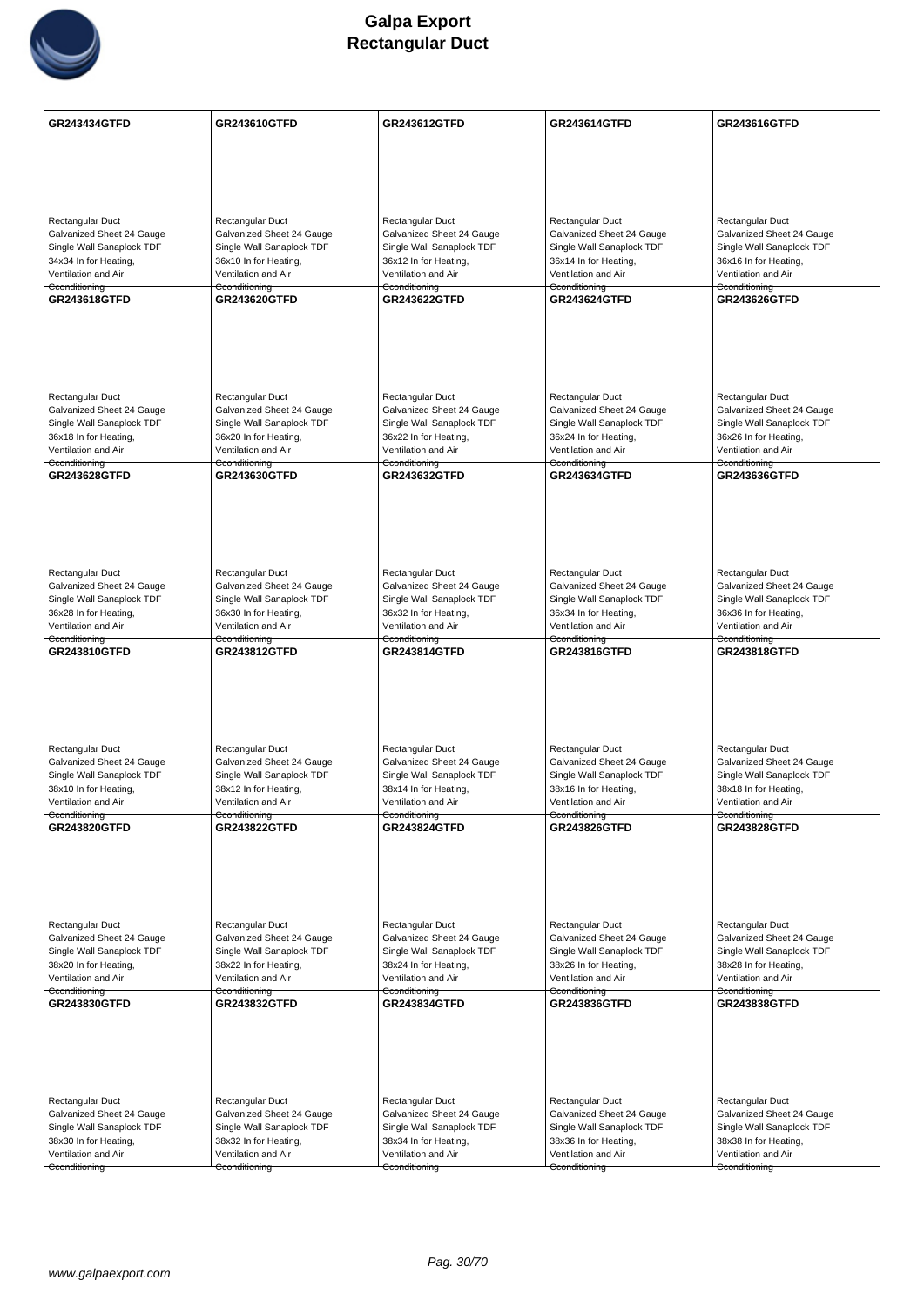

| GR244010GTFD                                           | <b>GR244012GTFD</b>                                    | <b>GR244014GTFD</b>                                    | <b>GR244016GTFD</b>                                    | <b>GR244018GTFD</b>                                    |
|--------------------------------------------------------|--------------------------------------------------------|--------------------------------------------------------|--------------------------------------------------------|--------------------------------------------------------|
|                                                        |                                                        |                                                        |                                                        |                                                        |
|                                                        |                                                        |                                                        |                                                        |                                                        |
|                                                        |                                                        |                                                        |                                                        |                                                        |
|                                                        |                                                        |                                                        |                                                        |                                                        |
| Rectangular Duct<br>Galvanized Sheet 24 Gauge          | Rectangular Duct<br>Galvanized Sheet 24 Gauge          | Rectangular Duct<br>Galvanized Sheet 24 Gauge          | Rectangular Duct<br>Galvanized Sheet 24 Gauge          | Rectangular Duct<br>Galvanized Sheet 24 Gauge          |
| Single Wall Sanaplock TDF                              | Single Wall Sanaplock TDF                              | Single Wall Sanaplock TDF                              | Single Wall Sanaplock TDF                              | Single Wall Sanaplock TDF                              |
| 40x10 In for Heating,                                  | 40x12 In for Heating,                                  | 40x14 In for Heating,                                  | 40x16 In for Heating,                                  | 40x18 In for Heating,                                  |
| Ventilation and Air<br>Cconditioning                   | Ventilation and Air<br>Cconditioning                   | Ventilation and Air<br>Cconditioning                   | Ventilation and Air<br>Cconditioning                   | Ventilation and Air<br>Cconditioning                   |
| <b>GR244020GTFD</b>                                    | <b>GR244022GTFD</b>                                    | GR244024GTFD                                           | <b>GR244026GTFD</b>                                    | <b>GR244028GTFD</b>                                    |
|                                                        |                                                        |                                                        |                                                        |                                                        |
|                                                        |                                                        |                                                        |                                                        |                                                        |
|                                                        |                                                        |                                                        |                                                        |                                                        |
|                                                        |                                                        |                                                        |                                                        |                                                        |
| Rectangular Duct                                       | Rectangular Duct                                       | Rectangular Duct                                       | Rectangular Duct                                       | Rectangular Duct                                       |
| Galvanized Sheet 24 Gauge<br>Single Wall Sanaplock TDF | Galvanized Sheet 24 Gauge<br>Single Wall Sanaplock TDF | Galvanized Sheet 24 Gauge<br>Single Wall Sanaplock TDF | Galvanized Sheet 24 Gauge<br>Single Wall Sanaplock TDF | Galvanized Sheet 24 Gauge<br>Single Wall Sanaplock TDF |
| 40x20 In for Heating,                                  | 40x22 In for Heating,                                  | 40x24 In for Heating,                                  | 40x26 In for Heating,                                  | 40x28 In for Heating,                                  |
| Ventilation and Air<br>Cconditioning                   | Ventilation and Air<br><del>Cconditioning</del>        | Ventilation and Air<br>Cconditioning                   | Ventilation and Air<br><del>Cconditioning</del>        | Ventilation and Air<br>Cconditioning                   |
| GR244030GTFD                                           | <b>GR244032GTFD</b>                                    | GR244034GTFD                                           | <b>GR244036GTFD</b>                                    | <b>GR244038GTFD</b>                                    |
|                                                        |                                                        |                                                        |                                                        |                                                        |
|                                                        |                                                        |                                                        |                                                        |                                                        |
|                                                        |                                                        |                                                        |                                                        |                                                        |
|                                                        |                                                        |                                                        |                                                        |                                                        |
| Rectangular Duct                                       | Rectangular Duct                                       | Rectangular Duct                                       | Rectangular Duct                                       | Rectangular Duct                                       |
| Galvanized Sheet 24 Gauge<br>Single Wall Sanaplock TDF | Galvanized Sheet 24 Gauge<br>Single Wall Sanaplock TDF | Galvanized Sheet 24 Gauge<br>Single Wall Sanaplock TDF | Galvanized Sheet 24 Gauge<br>Single Wall Sanaplock TDF | Galvanized Sheet 24 Gauge<br>Single Wall Sanaplock TDF |
| 40x30 In for Heating,                                  | 40x32 In for Heating,                                  | 40x34 In for Heating,                                  | 40x36 In for Heating,                                  | 40x38 In for Heating,                                  |
| Ventilation and Air<br>Cconditioning                   | Ventilation and Air<br>Cconditioning                   | Ventilation and Air<br>Cconditioning                   | Ventilation and Air<br>Cconditioning                   | Ventilation and Air<br>Cconditioning                   |
| GR244040GTFD                                           | <b>GR244212GTFD</b>                                    | <b>GR244214GTFD</b>                                    | <b>GR244216GTFD</b>                                    | <b>GR244218GTFD</b>                                    |
|                                                        |                                                        |                                                        |                                                        |                                                        |
|                                                        |                                                        |                                                        |                                                        |                                                        |
|                                                        |                                                        |                                                        |                                                        |                                                        |
|                                                        |                                                        |                                                        |                                                        |                                                        |
| Rectangular Duct<br>Galvanized Sheet 24 Gauge          | Rectangular Duct<br>Galvanized Sheet 24 Gauge          | Rectangular Duct<br>Galvanized Sheet 24 Gauge          | Rectangular Duct<br>Galvanized Sheet 24 Gauge          | Rectangular Duct<br>Galvanized Sheet 24 Gauge          |
| Single Wall Sanaplock TDF                              | Single Wall Sanaplock TDF                              | Single Wall Sanaplock TDF                              | Single Wall Sanaplock TDF                              | Single Wall Sanaplock TDF                              |
| 40x40 In for Heating,                                  | 42x12 In for Heating,                                  | 42x14 In for Heating,                                  | 42x16 In for Heating,                                  | 42x18 In for Heating,                                  |
| Ventilation and Air<br>Cconditioning                   | Ventilation and Air<br>Cconditioning                   | Ventilation and Air<br>Cconditioning                   | Ventilation and Air<br>Cconditioning                   | Ventilation and Air<br>Cconditioning                   |
| <b>GR244220GTFD</b>                                    | <b>GR244222GTFD</b>                                    | <b>GR244224GTFD</b>                                    | GR244226GTFD                                           | <b>GR244228GTFD</b>                                    |
|                                                        |                                                        |                                                        |                                                        |                                                        |
|                                                        |                                                        |                                                        |                                                        |                                                        |
|                                                        |                                                        |                                                        |                                                        |                                                        |
| Rectangular Duct                                       | Rectangular Duct                                       | Rectangular Duct                                       | Rectangular Duct                                       | Rectangular Duct                                       |
| Galvanized Sheet 24 Gauge                              | Galvanized Sheet 24 Gauge                              | Galvanized Sheet 24 Gauge                              | Galvanized Sheet 24 Gauge                              | Galvanized Sheet 24 Gauge                              |
| Single Wall Sanaplock TDF                              | Single Wall Sanaplock TDF                              | Single Wall Sanaplock TDF                              | Single Wall Sanaplock TDF                              | Single Wall Sanaplock TDF                              |
| 42x20 In for Heating,<br>Ventilation and Air           | 42x22 In for Heating,<br>Ventilation and Air           | 42x24 In for Heating,<br>Ventilation and Air           | 42x26 In for Heating,<br>Ventilation and Air           | 42x28 In for Heating,<br>Ventilation and Air           |
| Cconditioning<br>GR244230GTFD                          | Cconditioning<br><b>GR244232GTFD</b>                   | Cconditioning<br><b>GR244234GTFD</b>                   | Cconditioning<br><b>GR244236GTFD</b>                   | Cconditioning<br><b>GR244238GTFD</b>                   |
|                                                        |                                                        |                                                        |                                                        |                                                        |
|                                                        |                                                        |                                                        |                                                        |                                                        |
|                                                        |                                                        |                                                        |                                                        |                                                        |
|                                                        |                                                        |                                                        |                                                        |                                                        |
| Rectangular Duct                                       | Rectangular Duct                                       | Rectangular Duct                                       | Rectangular Duct                                       | Rectangular Duct                                       |
| Galvanized Sheet 24 Gauge                              | Galvanized Sheet 24 Gauge                              | Galvanized Sheet 24 Gauge                              | Galvanized Sheet 24 Gauge                              | Galvanized Sheet 24 Gauge                              |
| Single Wall Sanaplock TDF<br>42x30 In for Heating,     | Single Wall Sanaplock TDF<br>42x32 In for Heating,     | Single Wall Sanaplock TDF<br>42x34 In for Heating,     | Single Wall Sanaplock TDF<br>42x36 In for Heating,     | Single Wall Sanaplock TDF<br>42x38 In for Heating,     |
| Ventilation and Air                                    | Ventilation and Air                                    | Ventilation and Air                                    | Ventilation and Air                                    | Ventilation and Air                                    |
| Cconditioning                                          | Cconditioning                                          | Cconditioning                                          | Cconditioning                                          | Cconditioning                                          |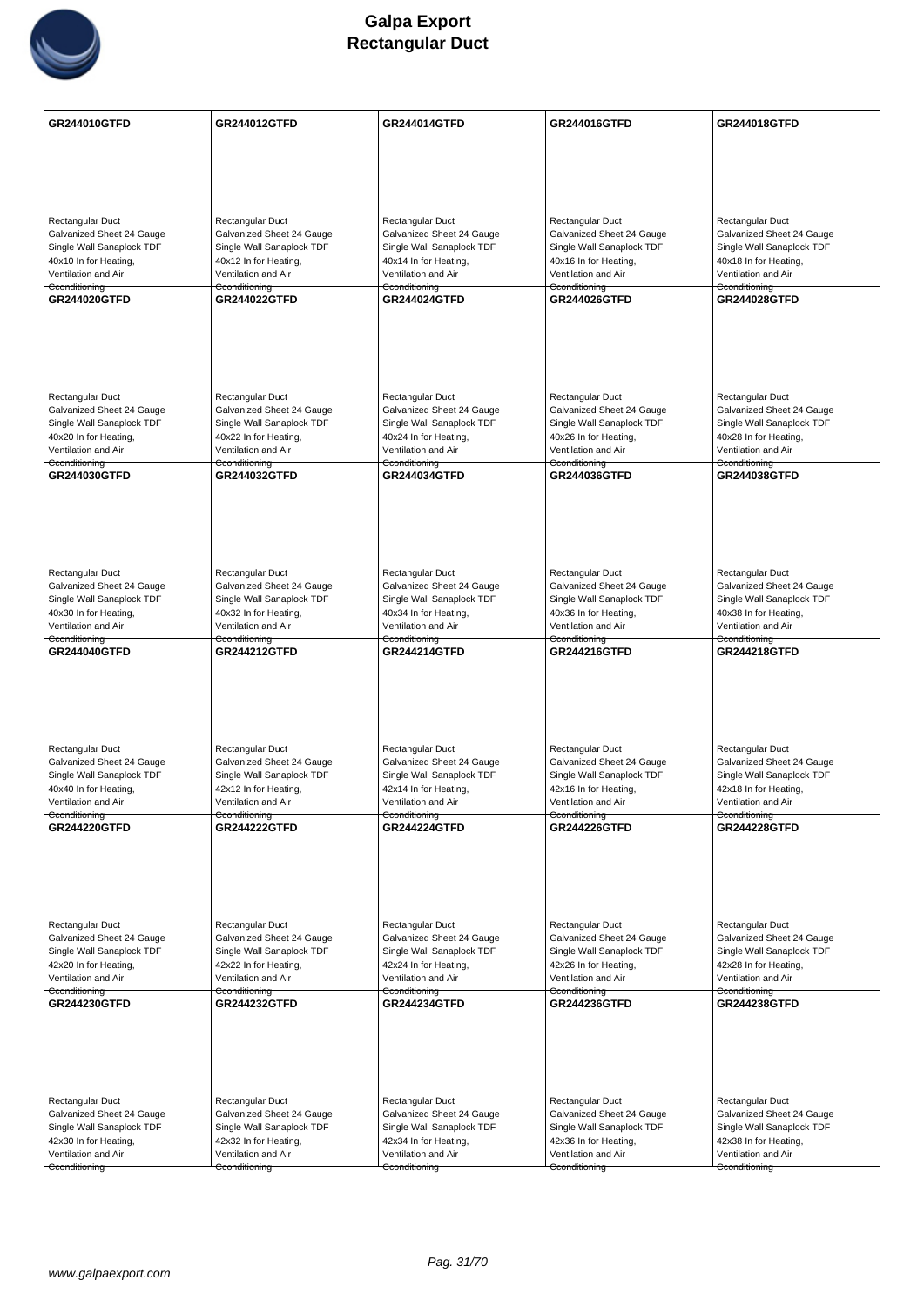

| <b>GR244240GTFD</b>       | <b>GR244242GTFD</b>       | <b>GR244412GTFD</b>       | <b>GR244414GTFD</b>       | <b>GR244416GTFD</b>       |
|---------------------------|---------------------------|---------------------------|---------------------------|---------------------------|
|                           |                           |                           |                           |                           |
|                           |                           |                           |                           |                           |
| Rectangular Duct          | Rectangular Duct          | Rectangular Duct          | Rectangular Duct          | Rectangular Duct          |
| Galvanized Sheet 24 Gauge | Galvanized Sheet 24 Gauge | Galvanized Sheet 24 Gauge | Galvanized Sheet 24 Gauge | Galvanized Sheet 24 Gauge |
| Single Wall Sanaplock TDF | Single Wall Sanaplock TDF | Single Wall Sanaplock TDF | Single Wall Sanaplock TDF | Single Wall Sanaplock TDF |
| 42x40 In for Heating,     | 42x42 In for Heating,     | 44x12 In for Heating,     | 44x14 In for Heating,     | 44x16 In for Heating,     |
| Ventilation and Air       | Ventilation and Air       | Ventilation and Air       | Ventilation and Air       | Ventilation and Air       |
| Cconditioning             | Cconditioning             | Cconditioning             | Cconditioning             | Cconditioning             |
| <b>GR244418GTFD</b>       | <b>GR244420GTFD</b>       | <b>GR244422GTFD</b>       | <b>GR244424GTFD</b>       | <b>GR244426GTFD</b>       |
|                           |                           |                           |                           |                           |
| Rectangular Duct          | Rectangular Duct          | Rectangular Duct          | Rectangular Duct          | Rectangular Duct          |
| Galvanized Sheet 24 Gauge | Galvanized Sheet 24 Gauge | Galvanized Sheet 24 Gauge | Galvanized Sheet 24 Gauge | Galvanized Sheet 24 Gauge |
| Single Wall Sanaplock TDF | Single Wall Sanaplock TDF | Single Wall Sanaplock TDF | Single Wall Sanaplock TDF | Single Wall Sanaplock TDF |
| 44x18 In for Heating,     | 44x20 In for Heating,     | 44x22 In for Heating,     | 44x24 In for Heating,     | 44x26 In for Heating,     |
| Ventilation and Air       | Ventilation and Air       | Ventilation and Air       | Ventilation and Air       | Ventilation and Air       |
| Cconditioning             | Cconditioning             | Cconditioning             | Cconditioning             | Cconditioning             |
| <b>GR244428GTFD</b>       | <b>GR244430GTFD</b>       | <b>GR244432GTFD</b>       | GR244434GTFD              | <b>GR244436GTFD</b>       |
|                           |                           |                           |                           |                           |
| <b>Rectangular Duct</b>   | Rectangular Duct          | Rectangular Duct          | Rectangular Duct          | Rectangular Duct          |
| Galvanized Sheet 24 Gauge | Galvanized Sheet 24 Gauge | Galvanized Sheet 24 Gauge | Galvanized Sheet 24 Gauge | Galvanized Sheet 24 Gauge |
| Single Wall Sanaplock TDF | Single Wall Sanaplock TDF | Single Wall Sanaplock TDF | Single Wall Sanaplock TDF | Single Wall Sanaplock TDF |
| 44x28 In for Heating,     | 44x30 In for Heating,     | 44x32 In for Heating,     | 44x34 In for Heating,     | 44x36 In for Heating,     |
| Ventilation and Air       | Ventilation and Air       | Ventilation and Air       | Ventilation and Air       | Ventilation and Air       |
| Cconditioning             | Cconditioning             | Cconditioning             | Cconditioning             | Cconditioning             |
| GR244438GTFD              | <b>GR244440GTFD</b>       | <b>GR244442GTFD</b>       | <b>GR244444GTFD</b>       | <b>GR244612GTFD</b>       |
| <b>Rectangular Duct</b>   | Rectangular Duct          | Rectangular Duct          | Rectangular Duct          | Rectangular Duct          |
| Galvanized Sheet 24 Gauge | Galvanized Sheet 24 Gauge | Galvanized Sheet 24 Gauge | Galvanized Sheet 24 Gauge | Galvanized Sheet 24 Gauge |
| Single Wall Sanaplock TDF | Single Wall Sanaplock TDF | Single Wall Sanaplock TDF | Single Wall Sanaplock TDF | Single Wall Sanaplock TDF |
| 44x38 In for Heating,     | 44x40 In for Heating,     | 44x42 In for Heating,     | 44x44 In for Heating,     | 46x12 In for Heating,     |
| Ventilation and Air       | Ventilation and Air       | Ventilation and Air       | Ventilation and Air       | Ventilation and Air       |
| Cconditioning             | Cconditioning             | Cconditioning             | Cconditioning             | Cconditioning             |
| <b>GR244614GTFD</b>       | <b>GR244616GTFD</b>       | <b>GR244618GTFD</b>       | <b>GR244620GTFD</b>       | <b>GR244622GTFD</b>       |
| Rectangular Duct          | Rectangular Duct          | Rectangular Duct          | Rectangular Duct          | Rectangular Duct          |
| Galvanized Sheet 24 Gauge | Galvanized Sheet 24 Gauge | Galvanized Sheet 24 Gauge | Galvanized Sheet 24 Gauge | Galvanized Sheet 24 Gauge |
| Single Wall Sanaplock TDF | Single Wall Sanaplock TDF | Single Wall Sanaplock TDF | Single Wall Sanaplock TDF | Single Wall Sanaplock TDF |
| 46x14 In for Heating,     | 46x16 In for Heating,     | 46x18 In for Heating,     | 46x20 In for Heating,     | 46x22 In for Heating,     |
| Ventilation and Air       | Ventilation and Air       | Ventilation and Air       | Ventilation and Air       | Ventilation and Air       |
| Cconditioning             | Cconditioning             | Cconditioning             | Cconditioning             | Cconditioning             |
| <b>GR244624GTFD</b>       | <b>GR244626GTFD</b>       | <b>GR244628GTFD</b>       | GR244630GTFD              | GR244632GTFD              |
|                           |                           |                           |                           |                           |
| <b>Rectangular Duct</b>   | Rectangular Duct          | Rectangular Duct          | Rectangular Duct          | Rectangular Duct          |
| Galvanized Sheet 24 Gauge | Galvanized Sheet 24 Gauge | Galvanized Sheet 24 Gauge | Galvanized Sheet 24 Gauge | Galvanized Sheet 24 Gauge |
| Single Wall Sanaplock TDF | Single Wall Sanaplock TDF | Single Wall Sanaplock TDF | Single Wall Sanaplock TDF | Single Wall Sanaplock TDF |
| 46x24 In for Heating,     | 46x26 In for Heating,     | 46x28 In for Heating,     | 46x30 In for Heating,     | 46x32 In for Heating,     |
| Ventilation and Air       | Ventilation and Air       | Ventilation and Air       | Ventilation and Air       | Ventilation and Air       |
| Cconditioning             | Cconditioning             | Cconditioning             | Cconditioning             | Cconditioning             |
|                           |                           |                           |                           |                           |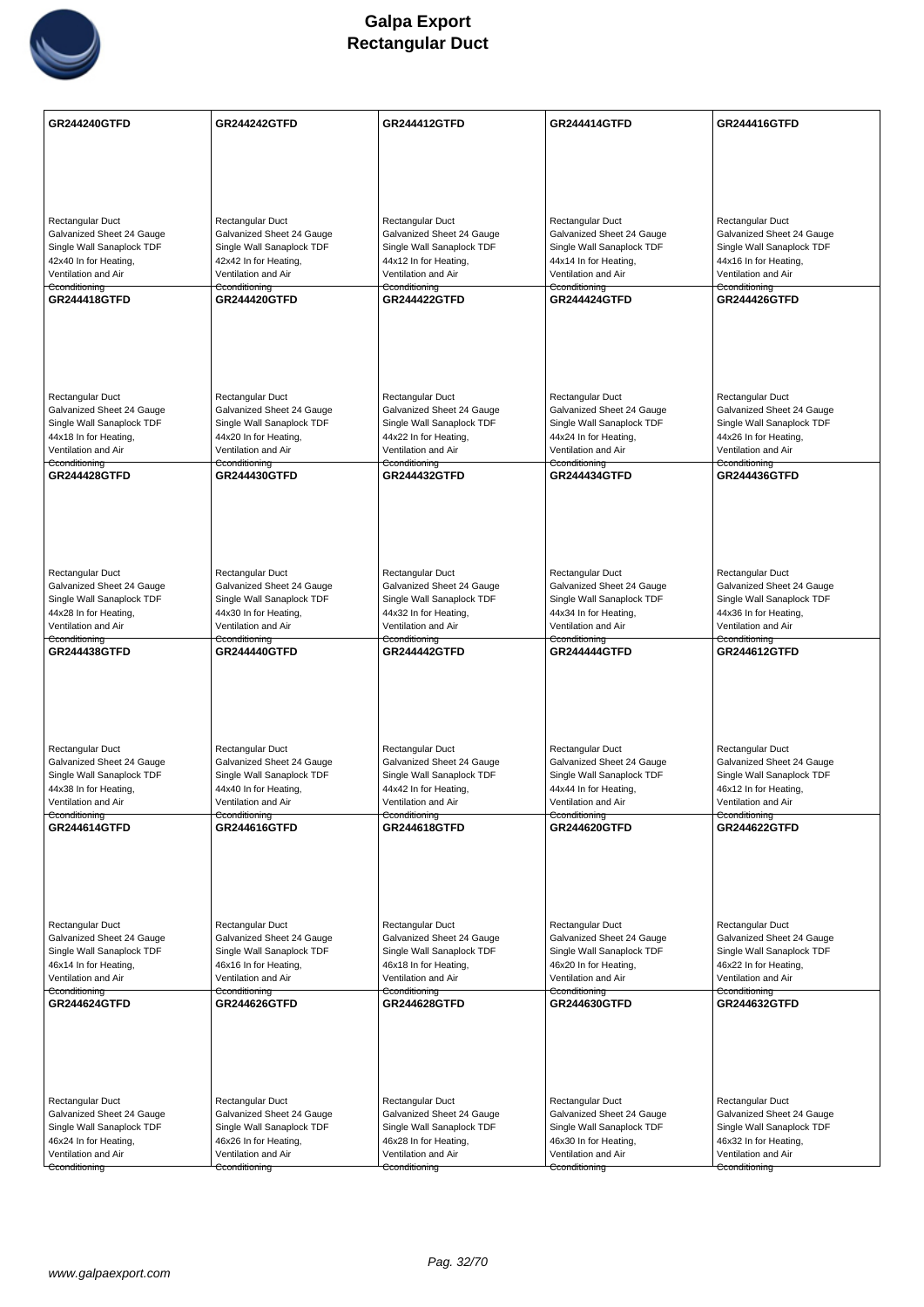

| GR244634GTFD                                           | <b>GR244636GTFD</b>                                    | <b>GR244638GTFD</b>                                    | GR244640GTFD                                           | <b>GR244642GTFD</b>                                    |
|--------------------------------------------------------|--------------------------------------------------------|--------------------------------------------------------|--------------------------------------------------------|--------------------------------------------------------|
|                                                        |                                                        |                                                        |                                                        |                                                        |
|                                                        |                                                        |                                                        |                                                        |                                                        |
|                                                        |                                                        |                                                        |                                                        |                                                        |
| Rectangular Duct                                       | Rectangular Duct                                       | Rectangular Duct                                       | Rectangular Duct                                       | Rectangular Duct                                       |
| Galvanized Sheet 24 Gauge                              | Galvanized Sheet 24 Gauge                              | Galvanized Sheet 24 Gauge                              | Galvanized Sheet 24 Gauge                              | Galvanized Sheet 24 Gauge                              |
| Single Wall Sanaplock TDF<br>46x34 In for Heating,     | Single Wall Sanaplock TDF<br>46x36 In for Heating,     | Single Wall Sanaplock TDF<br>46x38 In for Heating,     | Single Wall Sanaplock TDF<br>46x40 In for Heating,     | Single Wall Sanaplock TDF<br>46x42 In for Heating,     |
| Ventilation and Air                                    | Ventilation and Air                                    | Ventilation and Air                                    | Ventilation and Air                                    | Ventilation and Air                                    |
| Cconditioning                                          | Cconditioning<br><b>GR244646GTFD</b>                   | Cconditioning                                          | Cconditioning                                          | Cconditioning                                          |
| <b>GR244644GTFD</b>                                    |                                                        | <b>GR244812GTFD</b>                                    | <b>GR244814GTFD</b>                                    | <b>GR244816GTFD</b>                                    |
|                                                        |                                                        |                                                        |                                                        |                                                        |
|                                                        |                                                        |                                                        |                                                        |                                                        |
|                                                        |                                                        |                                                        |                                                        |                                                        |
|                                                        |                                                        |                                                        |                                                        |                                                        |
| Rectangular Duct<br>Galvanized Sheet 24 Gauge          | Rectangular Duct<br>Galvanized Sheet 24 Gauge          | Rectangular Duct<br>Galvanized Sheet 24 Gauge          | Rectangular Duct<br>Galvanized Sheet 24 Gauge          | Rectangular Duct<br>Galvanized Sheet 24 Gauge          |
| Single Wall Sanaplock TDF                              | Single Wall Sanaplock TDF                              | Single Wall Sanaplock TDF                              | Single Wall Sanaplock TDF                              | Single Wall Sanaplock TDF                              |
| 46x44 In for Heating,                                  | 46x46 In for Heating,                                  | 48x12 In for Heating,                                  | 48x14 In for Heating,                                  | 48x16 In for Heating,                                  |
| Ventilation and Air<br>Cconditioning                   | Ventilation and Air<br>Cconditioning                   | Ventilation and Air<br>Cconditioning                   | Ventilation and Air<br>Cconditioning                   | Ventilation and Air<br>Cconditioning                   |
| <b>GR244818GTFD</b>                                    | <b>GR244820GTFD</b>                                    | <b>GR244822GTFD</b>                                    | <b>GR244824GTFD</b>                                    | <b>GR244826GTFD</b>                                    |
|                                                        |                                                        |                                                        |                                                        |                                                        |
|                                                        |                                                        |                                                        |                                                        |                                                        |
|                                                        |                                                        |                                                        |                                                        |                                                        |
|                                                        |                                                        |                                                        |                                                        |                                                        |
| Rectangular Duct                                       | Rectangular Duct                                       | Rectangular Duct                                       | Rectangular Duct                                       | Rectangular Duct                                       |
| Galvanized Sheet 24 Gauge<br>Single Wall Sanaplock TDF | Galvanized Sheet 24 Gauge<br>Single Wall Sanaplock TDF | Galvanized Sheet 24 Gauge<br>Single Wall Sanaplock TDF | Galvanized Sheet 24 Gauge<br>Single Wall Sanaplock TDF | Galvanized Sheet 24 Gauge<br>Single Wall Sanaplock TDF |
| 48x18 In for Heating,                                  | 48x20 In for Heating,                                  | 48x22 In for Heating,                                  | 48x24 In for Heating,                                  | 48x26 In for Heating,                                  |
| Ventilation and Air                                    | Ventilation and Air                                    | Ventilation and Air                                    | Ventilation and Air                                    | Ventilation and Air                                    |
| Cconditioning<br><b>GR244828GTFD</b>                   | Cconditioning<br><b>GR244830GTFD</b>                   | Cconditioning<br><b>GR244832GTFD</b>                   | Cconditioning<br><b>GR244834GTFD</b>                   | Cconditioning<br><b>GR244836GTFD</b>                   |
|                                                        |                                                        |                                                        |                                                        |                                                        |
|                                                        |                                                        |                                                        |                                                        |                                                        |
|                                                        |                                                        |                                                        |                                                        |                                                        |
|                                                        |                                                        |                                                        |                                                        |                                                        |
| <b>Rectangular Duct</b>                                | Rectangular Duct                                       | Rectangular Duct                                       | Rectangular Duct                                       | Rectangular Duct                                       |
| Galvanized Sheet 24 Gauge                              | Galvanized Sheet 24 Gauge                              | Galvanized Sheet 24 Gauge                              | Galvanized Sheet 24 Gauge                              | Galvanized Sheet 24 Gauge                              |
| Single Wall Sanaplock TDF<br>48x28 In for Heating,     | Single Wall Sanaplock TDF<br>48x30 In for Heating,     | Single Wall Sanaplock TDF<br>48x32 In for Heating,     | Single Wall Sanaplock TDF<br>48x34 In for Heating,     | Single Wall Sanaplock TDF<br>48x36 In for Heating,     |
| Ventilation and Air                                    | Ventilation and Air                                    | Ventilation and Air                                    | Ventilation and Air                                    | Ventilation and Air                                    |
| Cconditioning<br><b>GR244838GTFD</b>                   | Cconditioning<br><b>GR244840GTFD</b>                   | Cconditioning<br><b>GR244842GTFD</b>                   | Cconditioning<br><b>GR244844GTFD</b>                   | Cconditioning<br><b>GR244846GTFD</b>                   |
|                                                        |                                                        |                                                        |                                                        |                                                        |
|                                                        |                                                        |                                                        |                                                        |                                                        |
|                                                        |                                                        |                                                        |                                                        |                                                        |
|                                                        |                                                        |                                                        |                                                        |                                                        |
| Rectangular Duct                                       | Rectangular Duct                                       | Rectangular Duct                                       | Rectangular Duct                                       | Rectangular Duct                                       |
| Galvanized Sheet 24 Gauge                              | Galvanized Sheet 24 Gauge                              | Galvanized Sheet 24 Gauge                              | Galvanized Sheet 24 Gauge                              | Galvanized Sheet 24 Gauge                              |
| Single Wall Sanaplock TDF                              | Single Wall Sanaplock TDF                              | Single Wall Sanaplock TDF                              | Single Wall Sanaplock TDF                              | Single Wall Sanaplock TDF                              |
| 48x38 In for Heating,<br>Ventilation and Air           | 48x40 In for Heating,<br>Ventilation and Air           | 48x42 In for Heating,<br>Ventilation and Air           | 48x44 In for Heating,<br>Ventilation and Air           | 48x46 In for Heating,<br>Ventilation and Air           |
| Cconditioning                                          | Cconditioning                                          | Cconditioning                                          | Cconditioning                                          | Cconditioning                                          |
| <b>GR244848GTFD</b>                                    | <b>GR245014GTFD</b>                                    | GR245016GTFD                                           | GR245018GTFD                                           | GR245020GTFD                                           |
|                                                        |                                                        |                                                        |                                                        |                                                        |
|                                                        |                                                        |                                                        |                                                        |                                                        |
|                                                        |                                                        |                                                        |                                                        |                                                        |
|                                                        |                                                        |                                                        |                                                        |                                                        |
| <b>Rectangular Duct</b>                                | Rectangular Duct                                       | Rectangular Duct                                       | Rectangular Duct                                       | Rectangular Duct                                       |
| Galvanized Sheet 24 Gauge<br>Single Wall Sanaplock TDF | Galvanized Sheet 24 Gauge<br>Single Wall Sanaplock TDF | Galvanized Sheet 24 Gauge<br>Single Wall Sanaplock TDF | Galvanized Sheet 24 Gauge<br>Single Wall Sanaplock TDF | Galvanized Sheet 24 Gauge<br>Single Wall Sanaplock TDF |
| 48x48 In for Heating,                                  | 50x14 In for Heating,                                  | 50x16 In for Heating,                                  | 50x18 In for Heating,                                  | 50x20 In for Heating,                                  |
| Ventilation and Air                                    | Ventilation and Air                                    | Ventilation and Air                                    | Ventilation and Air                                    | Ventilation and Air                                    |
| Cconditioning                                          | Cconditioning                                          | Cconditioning                                          | Cconditioning                                          | Cconditioning                                          |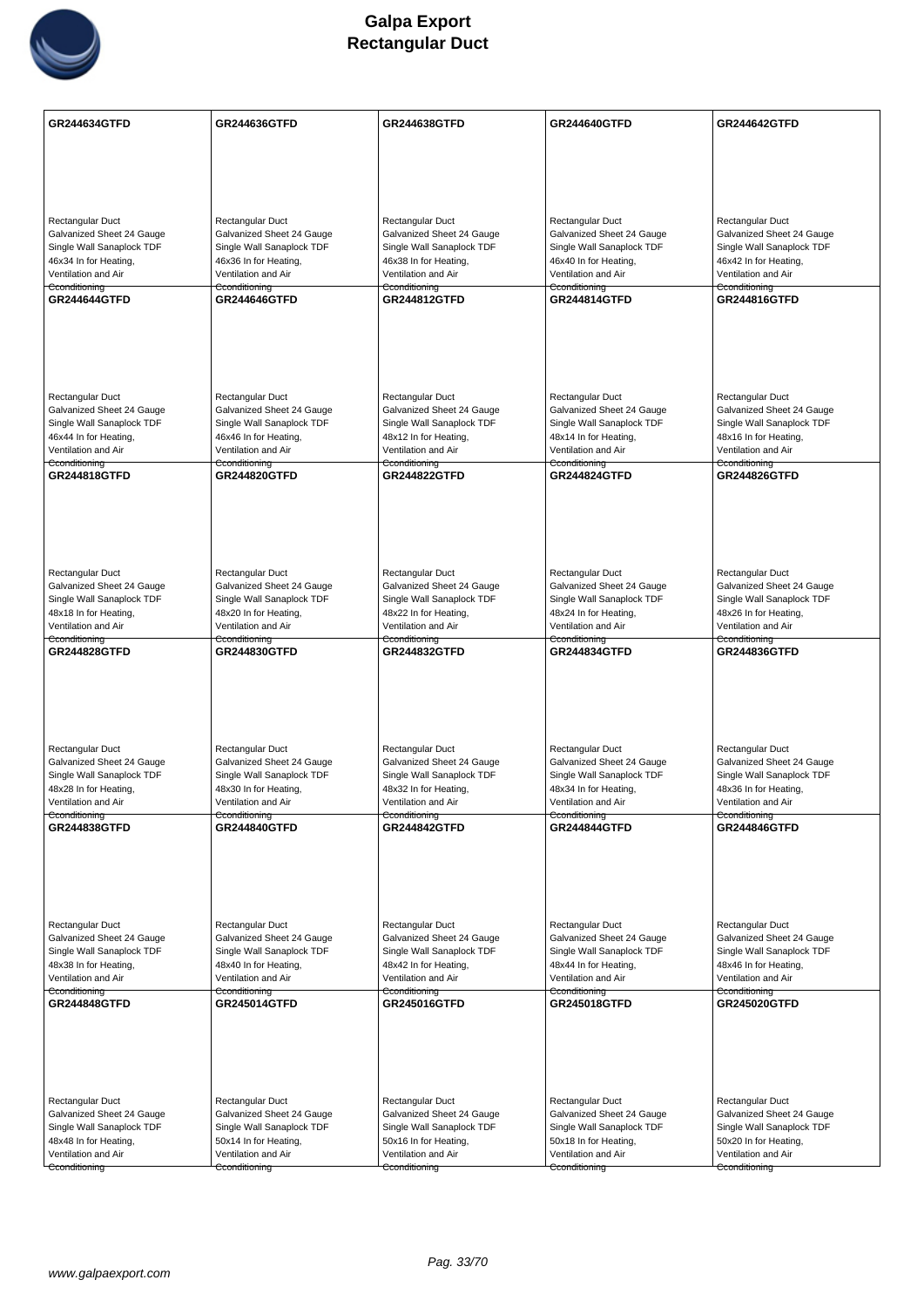

| GR245022GTFD                                           | GR245024GTFD                                           | <b>GR245026GTFD</b>                                    | GR245028GTFD                                           | GR245030GTFD                                           |
|--------------------------------------------------------|--------------------------------------------------------|--------------------------------------------------------|--------------------------------------------------------|--------------------------------------------------------|
|                                                        |                                                        |                                                        |                                                        |                                                        |
|                                                        |                                                        |                                                        |                                                        |                                                        |
|                                                        |                                                        |                                                        |                                                        |                                                        |
|                                                        |                                                        |                                                        |                                                        |                                                        |
| Rectangular Duct<br>Galvanized Sheet 24 Gauge          | Rectangular Duct<br>Galvanized Sheet 24 Gauge          | Rectangular Duct<br>Galvanized Sheet 24 Gauge          | Rectangular Duct<br>Galvanized Sheet 24 Gauge          | Rectangular Duct<br>Galvanized Sheet 24 Gauge          |
| Single Wall Sanaplock TDF                              | Single Wall Sanaplock TDF                              | Single Wall Sanaplock TDF                              | Single Wall Sanaplock TDF                              | Single Wall Sanaplock TDF                              |
| 50x22 In for Heating,<br>Ventilation and Air           | 50x24 In for Heating,<br>Ventilation and Air           | 50x26 In for Heating,<br>Ventilation and Air           | 50x28 In for Heating,<br>Ventilation and Air           | 50x30 In for Heating,<br>Ventilation and Air           |
| Cconditioning                                          | Cconditioning                                          | Cconditioning                                          | Cconditioning                                          | Cconditioning                                          |
| GR245032GTFD                                           | GR245034GTFD                                           | <b>GR245036GTFD</b>                                    | <b>GR245038GTFD</b>                                    | <b>GR245040GTFD</b>                                    |
|                                                        |                                                        |                                                        |                                                        |                                                        |
|                                                        |                                                        |                                                        |                                                        |                                                        |
|                                                        |                                                        |                                                        |                                                        |                                                        |
|                                                        |                                                        |                                                        |                                                        |                                                        |
| Rectangular Duct                                       | Rectangular Duct                                       | Rectangular Duct                                       | Rectangular Duct                                       | Rectangular Duct                                       |
| Galvanized Sheet 24 Gauge<br>Single Wall Sanaplock TDF | Galvanized Sheet 24 Gauge<br>Single Wall Sanaplock TDF | Galvanized Sheet 24 Gauge<br>Single Wall Sanaplock TDF | Galvanized Sheet 24 Gauge<br>Single Wall Sanaplock TDF | Galvanized Sheet 24 Gauge<br>Single Wall Sanaplock TDF |
| 50x32 In for Heating,                                  | 50x34 In for Heating,                                  | 50x36 In for Heating,                                  | 50x38 In for Heating,                                  | 50x40 In for Heating,                                  |
| Ventilation and Air<br>Cconditioning                   | Ventilation and Air<br>Cconditioning                   | Ventilation and Air<br>Cconditioning                   | Ventilation and Air<br>Cconditioning                   | Ventilation and Air<br>Cconditioning                   |
| <b>GR245042GTFD</b>                                    | <b>GR245044GTFD</b>                                    | <b>GR245046GTFD</b>                                    | <b>GR245048GTFD</b>                                    | <b>GR245050GTFD</b>                                    |
|                                                        |                                                        |                                                        |                                                        |                                                        |
|                                                        |                                                        |                                                        |                                                        |                                                        |
|                                                        |                                                        |                                                        |                                                        |                                                        |
|                                                        |                                                        |                                                        |                                                        |                                                        |
| Rectangular Duct                                       | Rectangular Duct                                       | Rectangular Duct                                       | Rectangular Duct                                       | Rectangular Duct                                       |
| Galvanized Sheet 24 Gauge<br>Single Wall Sanaplock TDF | Galvanized Sheet 24 Gauge<br>Single Wall Sanaplock TDF | Galvanized Sheet 24 Gauge<br>Single Wall Sanaplock TDF | Galvanized Sheet 24 Gauge<br>Single Wall Sanaplock TDF | Galvanized Sheet 24 Gauge<br>Single Wall Sanaplock TDF |
| 50x42 In for Heating,                                  | 50x44 In for Heating,                                  | 50x46 In for Heating,                                  | 50x48 In for Heating,                                  | 50x50 In for Heating,                                  |
| Ventilation and Air<br>Cconditioning                   | Ventilation and Air<br>Cconditioning                   | Ventilation and Air<br>Cconditioning                   | Ventilation and Air<br>Cconditioning                   | Ventilation and Air<br>Cconditioning                   |
| <b>GR245214GTFD</b>                                    | GR245216GTFD                                           | <b>GR245218GTFD</b>                                    | GR245220GTFD                                           | <b>GR245222GTFD</b>                                    |
|                                                        |                                                        |                                                        |                                                        |                                                        |
|                                                        |                                                        |                                                        |                                                        |                                                        |
|                                                        |                                                        |                                                        |                                                        |                                                        |
|                                                        |                                                        |                                                        |                                                        |                                                        |
| Rectangular Duct                                       | Rectangular Duct                                       | Rectangular Duct                                       | Rectangular Duct<br>Galvanized Sheet 24 Gauge          | Rectangular Duct<br>Galvanized Sheet 24 Gauge          |
| Galvanized Sheet 24 Gauge<br>Single Wall Sanaplock TDF | Galvanized Sheet 24 Gauge<br>Single Wall Sanaplock TDF | Galvanized Sheet 24 Gauge<br>Single Wall Sanaplock TDF | Single Wall Sanaplock TDF                              | Single Wall Sanaplock TDF                              |
| 52x14 In for Heating,                                  | 52x16 In for Heating,                                  | 52x18 In for Heating,                                  | 52x20 In for Heating,                                  | 52x22 In for Heating,                                  |
| Ventilation and Air<br>Cconditioning                   | Ventilation and Air<br>Cconditioning                   | Ventilation and Air<br>Cconditioning                   | Ventilation and Air<br>Cconditioning                   | Ventilation and Air<br>Cconditioning                   |
| <b>GR245224GTFD</b>                                    | <b>GR245226GTFD</b>                                    | <b>GR245228GTFD</b>                                    | <b>GR245230GTFD</b>                                    | <b>GR245232GTFD</b>                                    |
|                                                        |                                                        |                                                        |                                                        |                                                        |
|                                                        |                                                        |                                                        |                                                        |                                                        |
|                                                        |                                                        |                                                        |                                                        |                                                        |
|                                                        |                                                        |                                                        |                                                        |                                                        |
| Rectangular Duct                                       | Rectangular Duct                                       | Rectangular Duct                                       | Rectangular Duct                                       | Rectangular Duct                                       |
| Galvanized Sheet 24 Gauge<br>Single Wall Sanaplock TDF | Galvanized Sheet 24 Gauge<br>Single Wall Sanaplock TDF | Galvanized Sheet 24 Gauge<br>Single Wall Sanaplock TDF | Galvanized Sheet 24 Gauge<br>Single Wall Sanaplock TDF | Galvanized Sheet 24 Gauge<br>Single Wall Sanaplock TDF |
| 52x24 In for Heating,                                  | 52x26 In for Heating,                                  | 52x28 In for Heating,                                  | 52x30 In for Heating,                                  | 52x32 In for Heating,                                  |
| Ventilation and Air<br>Cconditioning                   | Ventilation and Air<br>Cconditioning                   | Ventilation and Air<br>Cconditioning                   | Ventilation and Air<br>Cconditioning                   | Ventilation and Air<br>Cconditioning                   |
| <b>GR245234GTFD</b>                                    | <b>GR245236GTFD</b>                                    | <b>GR245238GTFD</b>                                    | <b>GR245240GTFD</b>                                    | <b>GR245242GTFD</b>                                    |
|                                                        |                                                        |                                                        |                                                        |                                                        |
|                                                        |                                                        |                                                        |                                                        |                                                        |
|                                                        |                                                        |                                                        |                                                        |                                                        |
|                                                        |                                                        |                                                        |                                                        |                                                        |
| Rectangular Duct                                       | Rectangular Duct                                       | Rectangular Duct                                       | Rectangular Duct                                       | Rectangular Duct                                       |
| Galvanized Sheet 24 Gauge                              | Galvanized Sheet 24 Gauge                              | Galvanized Sheet 24 Gauge                              | Galvanized Sheet 24 Gauge                              | Galvanized Sheet 24 Gauge                              |
| Single Wall Sanaplock TDF<br>52x34 In for Heating,     | Single Wall Sanaplock TDF<br>52x36 In for Heating,     | Single Wall Sanaplock TDF<br>52x38 In for Heating,     | Single Wall Sanaplock TDF<br>52x40 In for Heating,     | Single Wall Sanaplock TDF<br>52x42 In for Heating,     |
| Ventilation and Air                                    | Ventilation and Air                                    | Ventilation and Air                                    | Ventilation and Air                                    | Ventilation and Air                                    |
| Cconditioning                                          | Cconditioning                                          | Cconditioning                                          | Cconditioning                                          | Cconditioning                                          |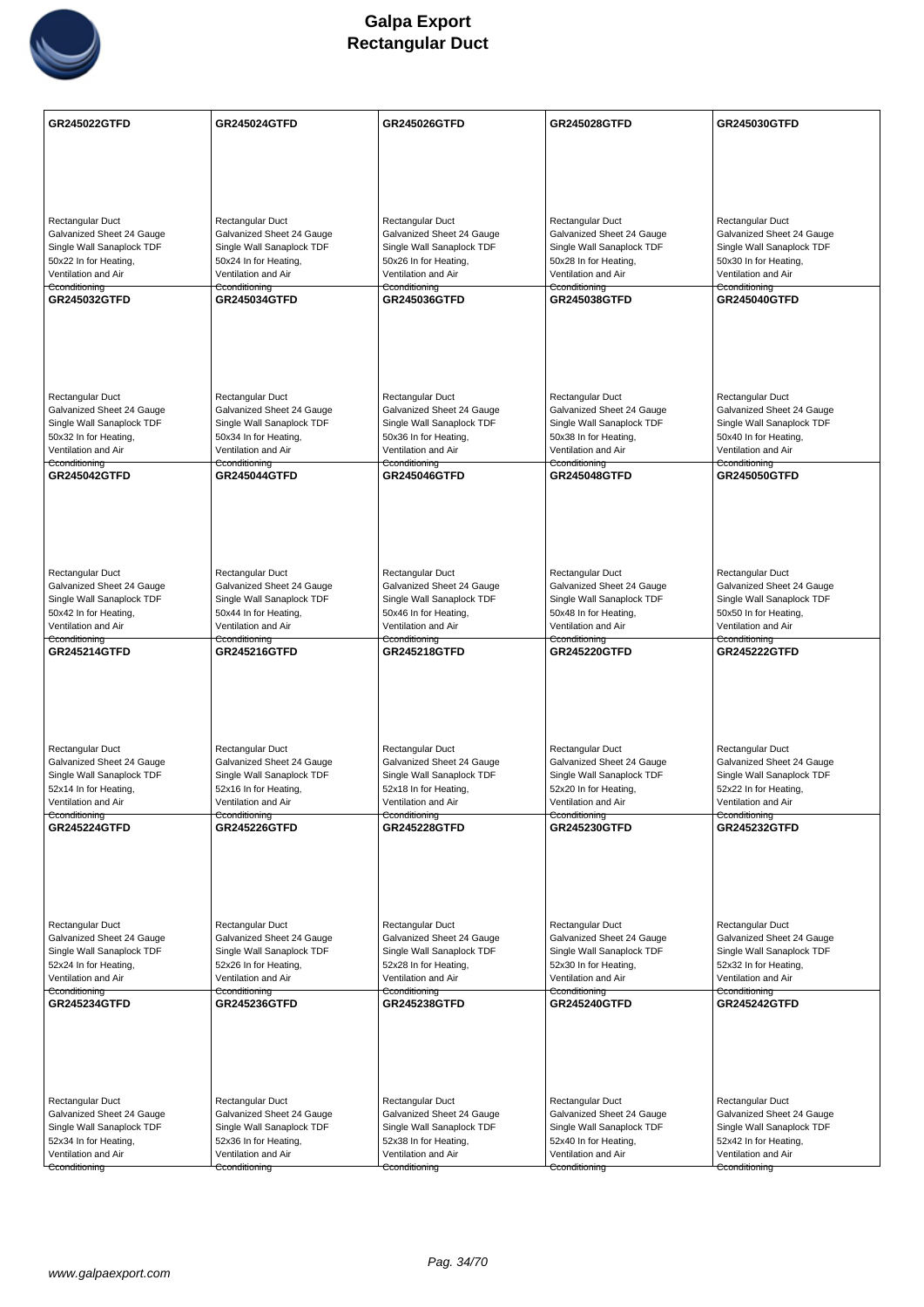

| <b>GR245244GTFD</b>                                    | <b>GR245246GTFD</b>                                    | <b>GR245248GTFD</b>                                    | <b>GR245250GTFD</b>                                    | <b>GR245252GTFD</b>                                    |
|--------------------------------------------------------|--------------------------------------------------------|--------------------------------------------------------|--------------------------------------------------------|--------------------------------------------------------|
|                                                        |                                                        |                                                        |                                                        |                                                        |
|                                                        |                                                        |                                                        |                                                        |                                                        |
|                                                        |                                                        |                                                        |                                                        |                                                        |
| <b>Rectangular Duct</b>                                | Rectangular Duct                                       | Rectangular Duct                                       | Rectangular Duct                                       | Rectangular Duct                                       |
| Galvanized Sheet 24 Gauge<br>Single Wall Sanaplock TDF | Galvanized Sheet 24 Gauge<br>Single Wall Sanaplock TDF | Galvanized Sheet 24 Gauge<br>Single Wall Sanaplock TDF | Galvanized Sheet 24 Gauge<br>Single Wall Sanaplock TDF | Galvanized Sheet 24 Gauge<br>Single Wall Sanaplock TDF |
| 52x44 In for Heating,                                  | 52x46 In for Heating,                                  | 52x48 In for Heating,                                  | 52x50 In for Heating,                                  | 52x52 In for Heating,                                  |
| Ventilation and Air                                    | Ventilation and Air                                    | Ventilation and Air                                    | Ventilation and Air                                    | Ventilation and Air                                    |
| Cconditioning<br><b>GR245414GTFD</b>                   | Cconditioning<br><b>GR245416GTFD</b>                   | Cconditioning<br><b>GR245418GTFD</b>                   | Cconditioning<br><b>GR245420GTFD</b>                   | Cconditioning<br><b>GR245422GTFD</b>                   |
|                                                        |                                                        |                                                        |                                                        |                                                        |
|                                                        |                                                        |                                                        |                                                        |                                                        |
|                                                        |                                                        |                                                        |                                                        |                                                        |
|                                                        |                                                        |                                                        |                                                        |                                                        |
| <b>Rectangular Duct</b>                                | Rectangular Duct                                       | Rectangular Duct                                       | Rectangular Duct                                       | Rectangular Duct                                       |
| Galvanized Sheet 24 Gauge                              | Galvanized Sheet 24 Gauge                              | Galvanized Sheet 24 Gauge                              | Galvanized Sheet 24 Gauge                              | Galvanized Sheet 24 Gauge                              |
| Single Wall Sanaplock TDF                              | Single Wall Sanaplock TDF                              | Single Wall Sanaplock TDF                              | Single Wall Sanaplock TDF                              | Single Wall Sanaplock TDF                              |
| 54x14 In for Heating,<br>Ventilation and Air           | 54x16 In for Heating,<br>Ventilation and Air           | 54x18 In for Heating,<br>Ventilation and Air           | 54x20 In for Heating,<br>Ventilation and Air           | 54x22 In for Heating,<br>Ventilation and Air           |
| Cconditioning                                          | Cconditioning                                          | Cconditioning                                          | Cconditioning                                          | Cconditioning                                          |
| <b>GR245424GTFD</b>                                    | <b>GR245426GTFD</b>                                    | <b>GR245428GTFD</b>                                    | GR245430GTFD                                           | <b>GR245432GTFD</b>                                    |
|                                                        |                                                        |                                                        |                                                        |                                                        |
|                                                        |                                                        |                                                        |                                                        |                                                        |
|                                                        |                                                        |                                                        |                                                        |                                                        |
|                                                        |                                                        |                                                        |                                                        |                                                        |
| <b>Rectangular Duct</b>                                | Rectangular Duct                                       | Rectangular Duct                                       | Rectangular Duct                                       | Rectangular Duct                                       |
| Galvanized Sheet 24 Gauge<br>Single Wall Sanaplock TDF | Galvanized Sheet 24 Gauge<br>Single Wall Sanaplock TDF | Galvanized Sheet 24 Gauge<br>Single Wall Sanaplock TDF | Galvanized Sheet 24 Gauge<br>Single Wall Sanaplock TDF | Galvanized Sheet 24 Gauge<br>Single Wall Sanaplock TDF |
| 54x24 In for Heating,                                  | 54x26 In for Heating,                                  | 54x28 In for Heating,                                  | 54x30 In for Heating,                                  | 54x32 In for Heating,                                  |
| Ventilation and Air                                    | Ventilation and Air                                    | Ventilation and Air                                    | Ventilation and Air                                    | Ventilation and Air                                    |
| Cconditioning<br><b>GR245434GTFD</b>                   | Cconditioning<br><b>GR245436GTFD</b>                   | Cconditioning<br><b>GR245438GTFD</b>                   | Cconditioning<br><b>GR245440GTFD</b>                   | Cconditioning<br><b>GR245442GTFD</b>                   |
|                                                        |                                                        |                                                        |                                                        |                                                        |
|                                                        |                                                        |                                                        |                                                        |                                                        |
|                                                        |                                                        |                                                        |                                                        |                                                        |
|                                                        |                                                        |                                                        |                                                        |                                                        |
| <b>Rectangular Duct</b>                                | Rectangular Duct                                       | Rectangular Duct                                       | Rectangular Duct                                       | Rectangular Duct                                       |
| Galvanized Sheet 24 Gauge                              | Galvanized Sheet 24 Gauge                              | Galvanized Sheet 24 Gauge                              | Galvanized Sheet 24 Gauge                              | Galvanized Sheet 24 Gauge                              |
| Single Wall Sanaplock TDF<br>54x34 In for Heating,     | Single Wall Sanaplock TDF<br>54x36 In for Heating,     | Single Wall Sanaplock TDF<br>54x38 In for Heating,     | Single Wall Sanaplock TDF<br>54x40 In for Heating,     | Single Wall Sanaplock TDF<br>54x42 In for Heating,     |
| Ventilation and Air                                    | Ventilation and Air                                    | Ventilation and Air                                    | Ventilation and Air                                    | Ventilation and Air                                    |
| Cconditioning<br><b>GR245444GTFD</b>                   | Cconditioning<br><b>GR245446GTFD</b>                   | Cconditioning<br><b>GR245448GTFD</b>                   | Cconditioning<br><b>GR245450GTFD</b>                   | Cconditioning<br><b>GR245452GTFD</b>                   |
|                                                        |                                                        |                                                        |                                                        |                                                        |
|                                                        |                                                        |                                                        |                                                        |                                                        |
|                                                        |                                                        |                                                        |                                                        |                                                        |
|                                                        |                                                        |                                                        |                                                        |                                                        |
|                                                        |                                                        |                                                        |                                                        |                                                        |
| Rectangular Duct<br>Galvanized Sheet 24 Gauge          | Rectangular Duct<br>Galvanized Sheet 24 Gauge          | Rectangular Duct<br>Galvanized Sheet 24 Gauge          | Rectangular Duct<br>Galvanized Sheet 24 Gauge          | Rectangular Duct<br>Galvanized Sheet 24 Gauge          |
| Single Wall Sanaplock TDF                              | Single Wall Sanaplock TDF                              | Single Wall Sanaplock TDF                              | Single Wall Sanaplock TDF                              | Single Wall Sanaplock TDF                              |
| 54x44 In for Heating,<br>Ventilation and Air           | 54x46 In for Heating,<br>Ventilation and Air           | 54x48 In for Heating,                                  | 54x50 In for Heating,<br>Ventilation and Air           | 54x52 In for Heating,                                  |
| Cconditioning                                          | Cconditioning                                          | Ventilation and Air<br>Cconditioning                   | Cconditioning                                          | Ventilation and Air<br>Cconditioning                   |
| <b>GR245454GTFD</b>                                    | <b>GR245614GTFD</b>                                    | GR245616GTFD                                           | GR245618GTFD                                           | <b>GR245620GTFD</b>                                    |
|                                                        |                                                        |                                                        |                                                        |                                                        |
|                                                        |                                                        |                                                        |                                                        |                                                        |
|                                                        |                                                        |                                                        |                                                        |                                                        |
|                                                        |                                                        |                                                        |                                                        |                                                        |
| <b>Rectangular Duct</b>                                | Rectangular Duct                                       | Rectangular Duct                                       | Rectangular Duct                                       | Rectangular Duct                                       |
| Galvanized Sheet 24 Gauge<br>Single Wall Sanaplock TDF | Galvanized Sheet 24 Gauge<br>Single Wall Sanaplock TDF | Galvanized Sheet 24 Gauge<br>Single Wall Sanaplock TDF | Galvanized Sheet 24 Gauge<br>Single Wall Sanaplock TDF | Galvanized Sheet 24 Gauge<br>Single Wall Sanaplock TDF |
| 54x54 In for Heating,                                  | 56x14 In for Heating,                                  | 56x16 In for Heating,                                  | 56x18 In for Heating,                                  | 56x20 In for Heating,                                  |
| Ventilation and Air                                    | Ventilation and Air                                    | Ventilation and Air                                    | Ventilation and Air                                    | Ventilation and Air                                    |
| Cconditioning                                          | Cconditioning                                          | Cconditioning                                          | Cconditioning                                          | Cconditioning                                          |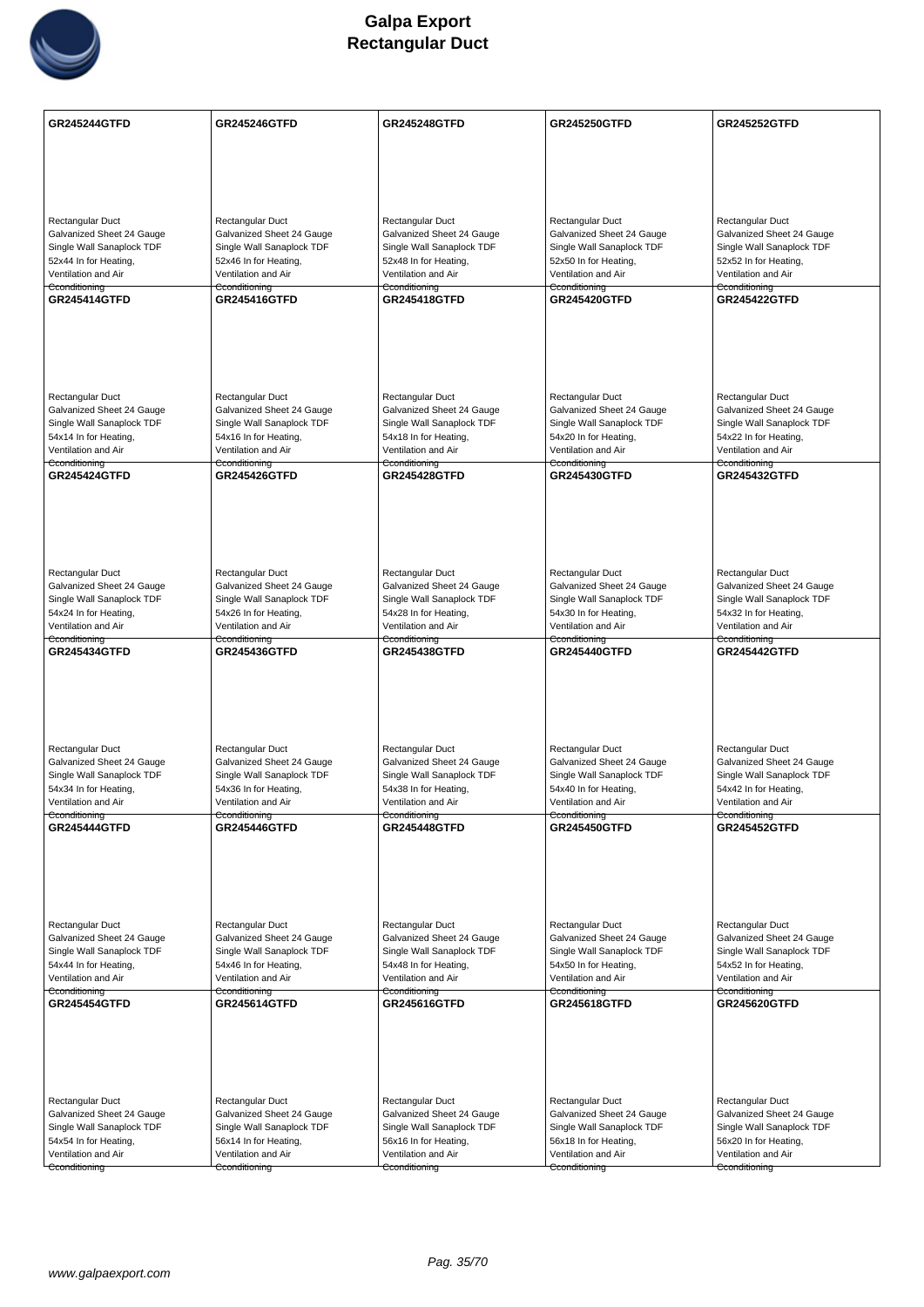

| <b>GR245622GTFD</b>                                    | <b>GR245624GTFD</b>                                    | <b>GR245626GTFD</b>                                    | <b>GR245628GTFD</b>                                    | GR245630GTFD                                           |
|--------------------------------------------------------|--------------------------------------------------------|--------------------------------------------------------|--------------------------------------------------------|--------------------------------------------------------|
|                                                        |                                                        |                                                        |                                                        |                                                        |
|                                                        |                                                        |                                                        |                                                        |                                                        |
|                                                        |                                                        |                                                        |                                                        |                                                        |
|                                                        |                                                        |                                                        |                                                        |                                                        |
| Rectangular Duct<br>Galvanized Sheet 24 Gauge          | Rectangular Duct<br>Galvanized Sheet 24 Gauge          | Rectangular Duct<br>Galvanized Sheet 24 Gauge          | Rectangular Duct<br>Galvanized Sheet 24 Gauge          | Rectangular Duct<br>Galvanized Sheet 24 Gauge          |
| Single Wall Sanaplock TDF                              | Single Wall Sanaplock TDF                              | Single Wall Sanaplock TDF                              | Single Wall Sanaplock TDF                              | Single Wall Sanaplock TDF                              |
| 56x22 In for Heating,                                  | 56x24 In for Heating,                                  | 56x26 In for Heating,                                  | 56x28 In for Heating,                                  | 56x30 In for Heating,                                  |
| Ventilation and Air<br>Cconditioning                   | Ventilation and Air<br>Cconditioning                   | Ventilation and Air<br>Cconditioning                   | Ventilation and Air<br>Cconditioning                   | Ventilation and Air<br>Cconditioning                   |
| <b>GR245632GTFD</b>                                    | <b>GR245634GTFD</b>                                    | <b>GR245636GTFD</b>                                    | <b>GR245638GTFD</b>                                    | <b>GR245640GTFD</b>                                    |
|                                                        |                                                        |                                                        |                                                        |                                                        |
|                                                        |                                                        |                                                        |                                                        |                                                        |
|                                                        |                                                        |                                                        |                                                        |                                                        |
|                                                        |                                                        |                                                        |                                                        |                                                        |
| <b>Rectangular Duct</b>                                | Rectangular Duct                                       | Rectangular Duct                                       | Rectangular Duct                                       | Rectangular Duct                                       |
| Galvanized Sheet 24 Gauge<br>Single Wall Sanaplock TDF | Galvanized Sheet 24 Gauge<br>Single Wall Sanaplock TDF | Galvanized Sheet 24 Gauge<br>Single Wall Sanaplock TDF | Galvanized Sheet 24 Gauge<br>Single Wall Sanaplock TDF | Galvanized Sheet 24 Gauge<br>Single Wall Sanaplock TDF |
| 56x32 In for Heating,                                  | 56x34 In for Heating,                                  | 56x36 In for Heating,                                  | 56x38 In for Heating,                                  | 56x40 In for Heating,                                  |
| Ventilation and Air<br>Cconditioning                   | Ventilation and Air<br><del>Cconditioning</del>        | Ventilation and Air<br>Cconditioning                   | Ventilation and Air<br><del>Cconditioning</del>        | Ventilation and Air<br>Cconditioning                   |
| GR245642GTFD                                           | <b>GR245644GTFD</b>                                    | <b>GR245646GTFD</b>                                    | <b>GR245648GTFD</b>                                    | <b>GR245650GTFD</b>                                    |
|                                                        |                                                        |                                                        |                                                        |                                                        |
|                                                        |                                                        |                                                        |                                                        |                                                        |
|                                                        |                                                        |                                                        |                                                        |                                                        |
|                                                        |                                                        |                                                        |                                                        |                                                        |
| Rectangular Duct                                       | Rectangular Duct                                       | Rectangular Duct                                       | Rectangular Duct                                       | Rectangular Duct                                       |
| Galvanized Sheet 24 Gauge<br>Single Wall Sanaplock TDF | Galvanized Sheet 24 Gauge<br>Single Wall Sanaplock TDF | Galvanized Sheet 24 Gauge<br>Single Wall Sanaplock TDF | Galvanized Sheet 24 Gauge<br>Single Wall Sanaplock TDF | Galvanized Sheet 24 Gauge<br>Single Wall Sanaplock TDF |
| 56x42 In for Heating,                                  | 56x44 In for Heating,                                  | 56x46 In for Heating,                                  | 56x48 In for Heating,                                  | 56x50 In for Heating,                                  |
| Ventilation and Air<br>Cconditioning                   | Ventilation and Air<br>Cconditioning                   | Ventilation and Air<br>Cconditioning                   | Ventilation and Air<br>Cconditioning                   | Ventilation and Air<br>Cconditioning                   |
| GR245652GTFD                                           | <b>GR245654GTFD</b>                                    | <b>GR245656GTFD</b>                                    | <b>GR245816GTFD</b>                                    | GR245818GTFD                                           |
|                                                        |                                                        |                                                        |                                                        |                                                        |
|                                                        |                                                        |                                                        |                                                        |                                                        |
|                                                        |                                                        |                                                        |                                                        |                                                        |
|                                                        |                                                        |                                                        |                                                        |                                                        |
| Rectangular Duct<br>Galvanized Sheet 24 Gauge          | Rectangular Duct<br>Galvanized Sheet 24 Gauge          | Rectangular Duct<br>Galvanized Sheet 24 Gauge          | Rectangular Duct<br>Galvanized Sheet 24 Gauge          | Rectangular Duct<br>Galvanized Sheet 24 Gauge          |
| Single Wall Sanaplock TDF                              | Single Wall Sanaplock TDF                              | Single Wall Sanaplock TDF                              | Single Wall Sanaplock TDF                              | Single Wall Sanaplock TDF                              |
| 56x52 In for Heating,<br>Ventilation and Air           | 56x54 In for Heating,<br>Ventilation and Air           | 56x56 In for Heating,                                  | 58x16 In for Heating,                                  | 58x18 In for Heating,                                  |
| Cconditioning                                          | Cconditioning                                          | Ventilation and Air<br>Cconditioning                   | Ventilation and Air<br>Cconditioning                   | Ventilation and Air<br>Cconditioning                   |
| <b>GR245820GTFD</b>                                    | <b>GR245822GTFD</b>                                    | <b>GR245824GTFD</b>                                    | GR245826GTFD                                           | <b>GR245828GTFD</b>                                    |
|                                                        |                                                        |                                                        |                                                        |                                                        |
|                                                        |                                                        |                                                        |                                                        |                                                        |
|                                                        |                                                        |                                                        |                                                        |                                                        |
| Rectangular Duct                                       | Rectangular Duct                                       | Rectangular Duct                                       | Rectangular Duct                                       | Rectangular Duct                                       |
| Galvanized Sheet 24 Gauge                              | Galvanized Sheet 24 Gauge                              | Galvanized Sheet 24 Gauge                              | Galvanized Sheet 24 Gauge                              | Galvanized Sheet 24 Gauge                              |
| Single Wall Sanaplock TDF                              | Single Wall Sanaplock TDF                              | Single Wall Sanaplock TDF                              | Single Wall Sanaplock TDF                              | Single Wall Sanaplock TDF                              |
| 58x20 In for Heating,<br>Ventilation and Air           | 58x22 In for Heating,<br>Ventilation and Air           | 58x24 In for Heating,<br>Ventilation and Air           | 58x26 In for Heating,<br>Ventilation and Air           | 58x28 In for Heating,<br>Ventilation and Air           |
| Cconditioning<br>GR245830GTFD                          | Cconditioning<br><b>GR245832GTFD</b>                   | Cconditioning<br><b>GR245834GTFD</b>                   | Cconditioning<br><b>GR245836GTFD</b>                   | Cconditioning<br><b>GR245838GTFD</b>                   |
|                                                        |                                                        |                                                        |                                                        |                                                        |
|                                                        |                                                        |                                                        |                                                        |                                                        |
|                                                        |                                                        |                                                        |                                                        |                                                        |
|                                                        |                                                        |                                                        |                                                        |                                                        |
| Rectangular Duct                                       | Rectangular Duct                                       | Rectangular Duct                                       | Rectangular Duct                                       | Rectangular Duct                                       |
| Galvanized Sheet 24 Gauge                              | Galvanized Sheet 24 Gauge                              | Galvanized Sheet 24 Gauge                              | Galvanized Sheet 24 Gauge                              | Galvanized Sheet 24 Gauge                              |
| Single Wall Sanaplock TDF<br>58x30 In for Heating,     | Single Wall Sanaplock TDF<br>58x32 In for Heating,     | Single Wall Sanaplock TDF<br>58x34 In for Heating,     | Single Wall Sanaplock TDF<br>58x36 In for Heating,     | Single Wall Sanaplock TDF<br>58x38 In for Heating,     |
| Ventilation and Air                                    | Ventilation and Air                                    | Ventilation and Air                                    | Ventilation and Air                                    | Ventilation and Air                                    |
| Cconditioning                                          | Cconditioning                                          | Cconditioning                                          | Cconditioning                                          | Cconditioning                                          |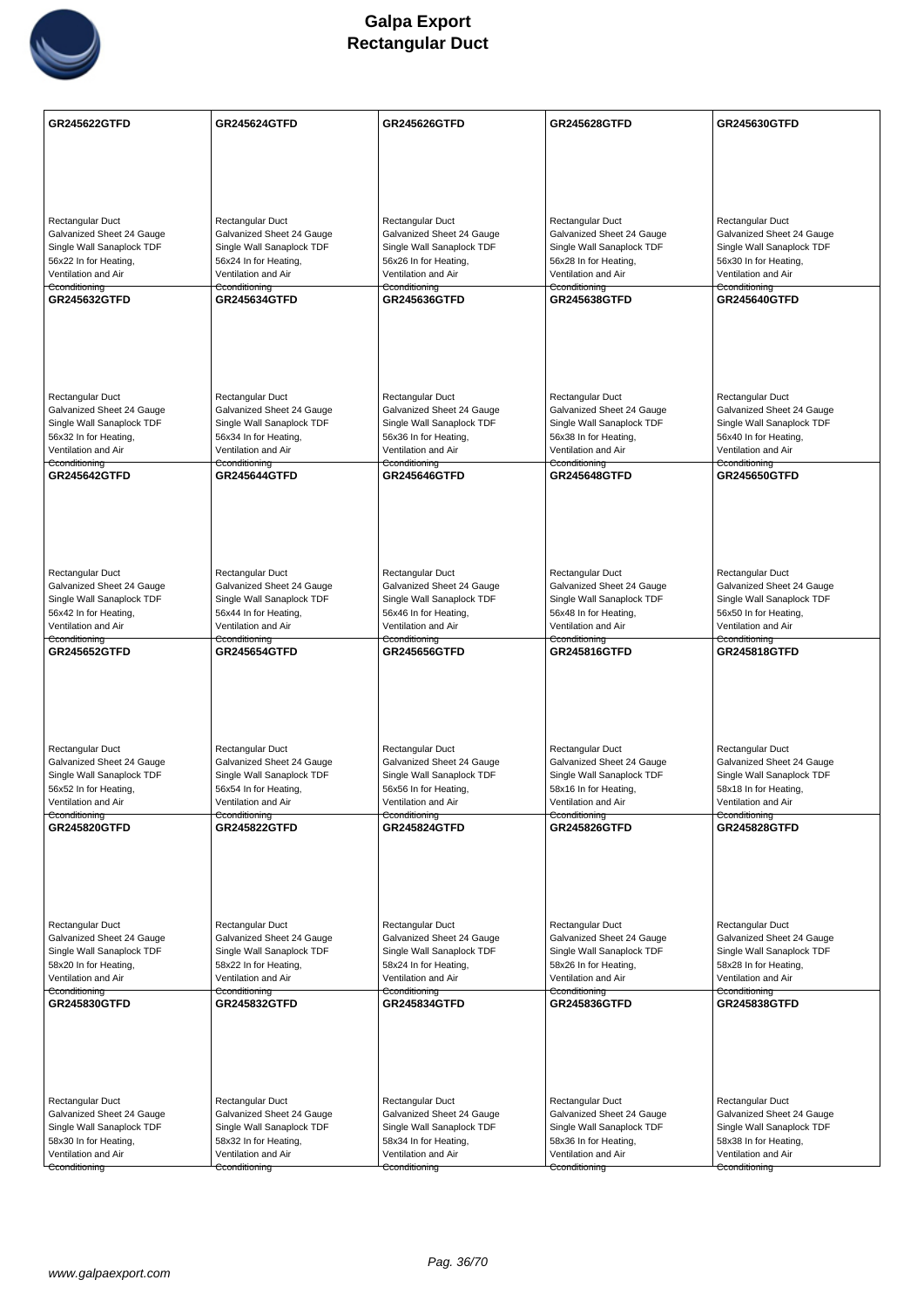

| Rectangular Duct<br>Rectangular Duct<br>Rectangular Duct<br>Rectangular Duct<br>Rectangular Duct<br>Galvanized Sheet 24 Gauge<br>Galvanized Sheet 24 Gauge<br>Galvanized Sheet 24 Gauge<br>Galvanized Sheet 24 Gauge<br>Galvanized Sheet 24 Gauge<br>Single Wall Sanaplock TDF<br>Single Wall Sanaplock TDF<br>Single Wall Sanaplock TDF<br>Single Wall Sanaplock TDF<br>Single Wall Sanaplock TDF<br>58x40 In for Heating,<br>58x42 In for Heating,<br>58x44 In for Heating,<br>58x46 In for Heating,<br>58x48 In for Heating,<br>Ventilation and Air<br>Ventilation and Air<br>Ventilation and Air<br>Ventilation and Air<br>Ventilation and Air<br>Cconditioning<br>Cconditioning<br>Cconditioning<br>Cconditioning<br>Cconditioning<br><b>GR245850GTFD</b><br><b>GR245852GTFD</b><br><b>GR245854GTFD</b><br><b>GR245856GTFD</b><br><b>GR245858GTFD</b><br><b>Rectangular Duct</b><br>Rectangular Duct<br>Rectangular Duct<br>Rectangular Duct<br>Rectangular Duct<br>Galvanized Sheet 24 Gauge<br>Galvanized Sheet 24 Gauge<br>Galvanized Sheet 24 Gauge<br>Galvanized Sheet 24 Gauge<br>Galvanized Sheet 24 Gauge<br>Single Wall Sanaplock TDF<br>Single Wall Sanaplock TDF<br>Single Wall Sanaplock TDF<br>Single Wall Sanaplock TDF<br>Single Wall Sanaplock TDF<br>58x50 In for Heating,<br>58x52 In for Heating,<br>58x54 In for Heating,<br>58x56 In for Heating,<br>58x58 In for Heating,<br>Ventilation and Air<br>Ventilation and Air<br>Ventilation and Air<br>Ventilation and Air<br>Ventilation and Air<br>Cconditioning<br>Cconditioning<br>Cconditioning<br>Cconditioning<br>Cconditioning<br>GR246016GTFD<br><b>GR246018GTFD</b><br><b>GR246020GTFD</b><br>GR246022GTFD<br><b>GR246024GTFD</b><br>Rectangular Duct<br>Rectangular Duct<br>Rectangular Duct<br>Rectangular Duct<br>Rectangular Duct<br>Galvanized Sheet 24 Gauge<br>Galvanized Sheet 24 Gauge<br>Galvanized Sheet 24 Gauge<br>Galvanized Sheet 24 Gauge<br>Galvanized Sheet 24 Gauge<br>Single Wall Sanaplock TDF<br>Single Wall Sanaplock TDF<br>Single Wall Sanaplock TDF<br>Single Wall Sanaplock TDF<br>Single Wall Sanaplock TDF<br>60x16 In for Heating,<br>60x18 In for Heating,<br>60x20 In for Heating,<br>60x22 In for Heating,<br>60x24 In for Heating,<br>Ventilation and Air<br>Ventilation and Air<br>Ventilation and Air<br>Ventilation and Air<br>Ventilation and Air<br>Cconditioning<br>Cconditioning<br>Cconditioning<br>Cconditioning<br>Cconditioning<br><b>GR246026GTFD</b><br><b>GR246028GTFD</b><br><b>GR246030GTFD</b><br><b>GR246032GTFD</b><br><b>GR246034GTFD</b><br>Rectangular Duct<br>Rectangular Duct<br>Rectangular Duct<br>Rectangular Duct<br>Rectangular Duct<br>Galvanized Sheet 24 Gauge<br>Galvanized Sheet 24 Gauge<br>Galvanized Sheet 24 Gauge<br>Galvanized Sheet 24 Gauge<br>Galvanized Sheet 24 Gauge<br>Single Wall Sanaplock TDF<br>Single Wall Sanaplock TDF<br>Single Wall Sanaplock TDF<br>Single Wall Sanaplock TDF<br>Single Wall Sanaplock TDF<br>60x26 In for Heating,<br>60x28 In for Heating,<br>60x30 In for Heating,<br>60x32 In for Heating,<br>60x34 In for Heating,<br>Ventilation and Air<br>Ventilation and Air<br>Ventilation and Air<br>Ventilation and Air<br>Ventilation and Air<br>Cconditioning<br>Cconditioning<br>Cconditioning<br>Cconditioning<br>Cconditioning<br>GR246036GTFD<br>GR246038GTFD<br><b>GR246040GTFD</b><br><b>GR246042GTFD</b><br>GR246044GTFD<br>Rectangular Duct<br>Rectangular Duct<br>Rectangular Duct<br>Rectangular Duct<br>Rectangular Duct<br>Galvanized Sheet 24 Gauge<br>Galvanized Sheet 24 Gauge<br>Galvanized Sheet 24 Gauge<br>Galvanized Sheet 24 Gauge<br>Galvanized Sheet 24 Gauge<br>Single Wall Sanaplock TDF<br>Single Wall Sanaplock TDF<br>Single Wall Sanaplock TDF<br>Single Wall Sanaplock TDF<br>Single Wall Sanaplock TDF<br>60x36 In for Heating,<br>60x38 In for Heating,<br>60x40 In for Heating,<br>60x42 In for Heating,<br>60x44 In for Heating,<br>Ventilation and Air<br>Ventilation and Air<br>Ventilation and Air<br>Ventilation and Air<br>Ventilation and Air<br>Cconditioning<br>Cconditioning<br>Cconditioning<br>Cconditioning<br>Cconditioning<br>GR246050GTFD<br>GR246054GTFD<br><b>GR246046GTFD</b><br><b>GR246048GTFD</b><br><b>GR246052GTFD</b><br>Rectangular Duct<br>Rectangular Duct<br>Rectangular Duct<br>Rectangular Duct<br>Rectangular Duct<br>Galvanized Sheet 24 Gauge<br>Galvanized Sheet 24 Gauge<br>Galvanized Sheet 24 Gauge<br>Galvanized Sheet 24 Gauge<br>Galvanized Sheet 24 Gauge<br>Single Wall Sanaplock TDF<br>Single Wall Sanaplock TDF<br>Single Wall Sanaplock TDF<br>Single Wall Sanaplock TDF<br>Single Wall Sanaplock TDF<br>60x54 In for Heating,<br>60x46 In for Heating,<br>60x48 In for Heating,<br>60x50 In for Heating,<br>60x52 In for Heating,<br>Ventilation and Air<br>Ventilation and Air<br>Ventilation and Air<br>Ventilation and Air<br>Ventilation and Air<br>Cconditioning<br>Cconditioning<br>Cconditioning<br>Cconditioning<br>Cconditioning | GR245840GTFD | <b>GR245842GTFD</b> | <b>GR245844GTFD</b> | <b>GR245846GTFD</b> | <b>GR245848GTFD</b> |
|---------------------------------------------------------------------------------------------------------------------------------------------------------------------------------------------------------------------------------------------------------------------------------------------------------------------------------------------------------------------------------------------------------------------------------------------------------------------------------------------------------------------------------------------------------------------------------------------------------------------------------------------------------------------------------------------------------------------------------------------------------------------------------------------------------------------------------------------------------------------------------------------------------------------------------------------------------------------------------------------------------------------------------------------------------------------------------------------------------------------------------------------------------------------------------------------------------------------------------------------------------------------------------------------------------------------------------------------------------------------------------------------------------------------------------------------------------------------------------------------------------------------------------------------------------------------------------------------------------------------------------------------------------------------------------------------------------------------------------------------------------------------------------------------------------------------------------------------------------------------------------------------------------------------------------------------------------------------------------------------------------------------------------------------------------------------------------------------------------------------------------------------------------------------------------------------------------------------------------------------------------------------------------------------------------------------------------------------------------------------------------------------------------------------------------------------------------------------------------------------------------------------------------------------------------------------------------------------------------------------------------------------------------------------------------------------------------------------------------------------------------------------------------------------------------------------------------------------------------------------------------------------------------------------------------------------------------------------------------------------------------------------------------------------------------------------------------------------------------------------------------------------------------------------------------------------------------------------------------------------------------------------------------------------------------------------------------------------------------------------------------------------------------------------------------------------------------------------------------------------------------------------------------------------------------------------------------------------------------------------------------------------------------------------------------------------------------------------------------------------------------------------------------------------------------------------------------------------------------------------------------------------------------------------------------------------------------------------------------------------------------------------------------------------------------------------------------------------------------------------------------------------------------------------------------------------------------------------------------------------------------------------------------------------------------------------------------------------------------------------------------------------------------------------------------------------------------------------------------------------------------------------------------------------------------------------------------------------------------------------------------------------------------------------------------------------------------------------------------------------------------------------------------------------------------------------------------------------------------------------------------------------------------------------------------------------------------------------------------------------------------------------|--------------|---------------------|---------------------|---------------------|---------------------|
|                                                                                                                                                                                                                                                                                                                                                                                                                                                                                                                                                                                                                                                                                                                                                                                                                                                                                                                                                                                                                                                                                                                                                                                                                                                                                                                                                                                                                                                                                                                                                                                                                                                                                                                                                                                                                                                                                                                                                                                                                                                                                                                                                                                                                                                                                                                                                                                                                                                                                                                                                                                                                                                                                                                                                                                                                                                                                                                                                                                                                                                                                                                                                                                                                                                                                                                                                                                                                                                                                                                                                                                                                                                                                                                                                                                                                                                                                                                                                                                                                                                                                                                                                                                                                                                                                                                                                                                                                                                                                                                                                                                                                                                                                                                                                                                                                                                                                                                                                                                                                     |              |                     |                     |                     |                     |
|                                                                                                                                                                                                                                                                                                                                                                                                                                                                                                                                                                                                                                                                                                                                                                                                                                                                                                                                                                                                                                                                                                                                                                                                                                                                                                                                                                                                                                                                                                                                                                                                                                                                                                                                                                                                                                                                                                                                                                                                                                                                                                                                                                                                                                                                                                                                                                                                                                                                                                                                                                                                                                                                                                                                                                                                                                                                                                                                                                                                                                                                                                                                                                                                                                                                                                                                                                                                                                                                                                                                                                                                                                                                                                                                                                                                                                                                                                                                                                                                                                                                                                                                                                                                                                                                                                                                                                                                                                                                                                                                                                                                                                                                                                                                                                                                                                                                                                                                                                                                                     |              |                     |                     |                     |                     |
|                                                                                                                                                                                                                                                                                                                                                                                                                                                                                                                                                                                                                                                                                                                                                                                                                                                                                                                                                                                                                                                                                                                                                                                                                                                                                                                                                                                                                                                                                                                                                                                                                                                                                                                                                                                                                                                                                                                                                                                                                                                                                                                                                                                                                                                                                                                                                                                                                                                                                                                                                                                                                                                                                                                                                                                                                                                                                                                                                                                                                                                                                                                                                                                                                                                                                                                                                                                                                                                                                                                                                                                                                                                                                                                                                                                                                                                                                                                                                                                                                                                                                                                                                                                                                                                                                                                                                                                                                                                                                                                                                                                                                                                                                                                                                                                                                                                                                                                                                                                                                     |              |                     |                     |                     |                     |
|                                                                                                                                                                                                                                                                                                                                                                                                                                                                                                                                                                                                                                                                                                                                                                                                                                                                                                                                                                                                                                                                                                                                                                                                                                                                                                                                                                                                                                                                                                                                                                                                                                                                                                                                                                                                                                                                                                                                                                                                                                                                                                                                                                                                                                                                                                                                                                                                                                                                                                                                                                                                                                                                                                                                                                                                                                                                                                                                                                                                                                                                                                                                                                                                                                                                                                                                                                                                                                                                                                                                                                                                                                                                                                                                                                                                                                                                                                                                                                                                                                                                                                                                                                                                                                                                                                                                                                                                                                                                                                                                                                                                                                                                                                                                                                                                                                                                                                                                                                                                                     |              |                     |                     |                     |                     |
|                                                                                                                                                                                                                                                                                                                                                                                                                                                                                                                                                                                                                                                                                                                                                                                                                                                                                                                                                                                                                                                                                                                                                                                                                                                                                                                                                                                                                                                                                                                                                                                                                                                                                                                                                                                                                                                                                                                                                                                                                                                                                                                                                                                                                                                                                                                                                                                                                                                                                                                                                                                                                                                                                                                                                                                                                                                                                                                                                                                                                                                                                                                                                                                                                                                                                                                                                                                                                                                                                                                                                                                                                                                                                                                                                                                                                                                                                                                                                                                                                                                                                                                                                                                                                                                                                                                                                                                                                                                                                                                                                                                                                                                                                                                                                                                                                                                                                                                                                                                                                     |              |                     |                     |                     |                     |
|                                                                                                                                                                                                                                                                                                                                                                                                                                                                                                                                                                                                                                                                                                                                                                                                                                                                                                                                                                                                                                                                                                                                                                                                                                                                                                                                                                                                                                                                                                                                                                                                                                                                                                                                                                                                                                                                                                                                                                                                                                                                                                                                                                                                                                                                                                                                                                                                                                                                                                                                                                                                                                                                                                                                                                                                                                                                                                                                                                                                                                                                                                                                                                                                                                                                                                                                                                                                                                                                                                                                                                                                                                                                                                                                                                                                                                                                                                                                                                                                                                                                                                                                                                                                                                                                                                                                                                                                                                                                                                                                                                                                                                                                                                                                                                                                                                                                                                                                                                                                                     |              |                     |                     |                     |                     |
|                                                                                                                                                                                                                                                                                                                                                                                                                                                                                                                                                                                                                                                                                                                                                                                                                                                                                                                                                                                                                                                                                                                                                                                                                                                                                                                                                                                                                                                                                                                                                                                                                                                                                                                                                                                                                                                                                                                                                                                                                                                                                                                                                                                                                                                                                                                                                                                                                                                                                                                                                                                                                                                                                                                                                                                                                                                                                                                                                                                                                                                                                                                                                                                                                                                                                                                                                                                                                                                                                                                                                                                                                                                                                                                                                                                                                                                                                                                                                                                                                                                                                                                                                                                                                                                                                                                                                                                                                                                                                                                                                                                                                                                                                                                                                                                                                                                                                                                                                                                                                     |              |                     |                     |                     |                     |
|                                                                                                                                                                                                                                                                                                                                                                                                                                                                                                                                                                                                                                                                                                                                                                                                                                                                                                                                                                                                                                                                                                                                                                                                                                                                                                                                                                                                                                                                                                                                                                                                                                                                                                                                                                                                                                                                                                                                                                                                                                                                                                                                                                                                                                                                                                                                                                                                                                                                                                                                                                                                                                                                                                                                                                                                                                                                                                                                                                                                                                                                                                                                                                                                                                                                                                                                                                                                                                                                                                                                                                                                                                                                                                                                                                                                                                                                                                                                                                                                                                                                                                                                                                                                                                                                                                                                                                                                                                                                                                                                                                                                                                                                                                                                                                                                                                                                                                                                                                                                                     |              |                     |                     |                     |                     |
|                                                                                                                                                                                                                                                                                                                                                                                                                                                                                                                                                                                                                                                                                                                                                                                                                                                                                                                                                                                                                                                                                                                                                                                                                                                                                                                                                                                                                                                                                                                                                                                                                                                                                                                                                                                                                                                                                                                                                                                                                                                                                                                                                                                                                                                                                                                                                                                                                                                                                                                                                                                                                                                                                                                                                                                                                                                                                                                                                                                                                                                                                                                                                                                                                                                                                                                                                                                                                                                                                                                                                                                                                                                                                                                                                                                                                                                                                                                                                                                                                                                                                                                                                                                                                                                                                                                                                                                                                                                                                                                                                                                                                                                                                                                                                                                                                                                                                                                                                                                                                     |              |                     |                     |                     |                     |
|                                                                                                                                                                                                                                                                                                                                                                                                                                                                                                                                                                                                                                                                                                                                                                                                                                                                                                                                                                                                                                                                                                                                                                                                                                                                                                                                                                                                                                                                                                                                                                                                                                                                                                                                                                                                                                                                                                                                                                                                                                                                                                                                                                                                                                                                                                                                                                                                                                                                                                                                                                                                                                                                                                                                                                                                                                                                                                                                                                                                                                                                                                                                                                                                                                                                                                                                                                                                                                                                                                                                                                                                                                                                                                                                                                                                                                                                                                                                                                                                                                                                                                                                                                                                                                                                                                                                                                                                                                                                                                                                                                                                                                                                                                                                                                                                                                                                                                                                                                                                                     |              |                     |                     |                     |                     |
|                                                                                                                                                                                                                                                                                                                                                                                                                                                                                                                                                                                                                                                                                                                                                                                                                                                                                                                                                                                                                                                                                                                                                                                                                                                                                                                                                                                                                                                                                                                                                                                                                                                                                                                                                                                                                                                                                                                                                                                                                                                                                                                                                                                                                                                                                                                                                                                                                                                                                                                                                                                                                                                                                                                                                                                                                                                                                                                                                                                                                                                                                                                                                                                                                                                                                                                                                                                                                                                                                                                                                                                                                                                                                                                                                                                                                                                                                                                                                                                                                                                                                                                                                                                                                                                                                                                                                                                                                                                                                                                                                                                                                                                                                                                                                                                                                                                                                                                                                                                                                     |              |                     |                     |                     |                     |
|                                                                                                                                                                                                                                                                                                                                                                                                                                                                                                                                                                                                                                                                                                                                                                                                                                                                                                                                                                                                                                                                                                                                                                                                                                                                                                                                                                                                                                                                                                                                                                                                                                                                                                                                                                                                                                                                                                                                                                                                                                                                                                                                                                                                                                                                                                                                                                                                                                                                                                                                                                                                                                                                                                                                                                                                                                                                                                                                                                                                                                                                                                                                                                                                                                                                                                                                                                                                                                                                                                                                                                                                                                                                                                                                                                                                                                                                                                                                                                                                                                                                                                                                                                                                                                                                                                                                                                                                                                                                                                                                                                                                                                                                                                                                                                                                                                                                                                                                                                                                                     |              |                     |                     |                     |                     |
|                                                                                                                                                                                                                                                                                                                                                                                                                                                                                                                                                                                                                                                                                                                                                                                                                                                                                                                                                                                                                                                                                                                                                                                                                                                                                                                                                                                                                                                                                                                                                                                                                                                                                                                                                                                                                                                                                                                                                                                                                                                                                                                                                                                                                                                                                                                                                                                                                                                                                                                                                                                                                                                                                                                                                                                                                                                                                                                                                                                                                                                                                                                                                                                                                                                                                                                                                                                                                                                                                                                                                                                                                                                                                                                                                                                                                                                                                                                                                                                                                                                                                                                                                                                                                                                                                                                                                                                                                                                                                                                                                                                                                                                                                                                                                                                                                                                                                                                                                                                                                     |              |                     |                     |                     |                     |
|                                                                                                                                                                                                                                                                                                                                                                                                                                                                                                                                                                                                                                                                                                                                                                                                                                                                                                                                                                                                                                                                                                                                                                                                                                                                                                                                                                                                                                                                                                                                                                                                                                                                                                                                                                                                                                                                                                                                                                                                                                                                                                                                                                                                                                                                                                                                                                                                                                                                                                                                                                                                                                                                                                                                                                                                                                                                                                                                                                                                                                                                                                                                                                                                                                                                                                                                                                                                                                                                                                                                                                                                                                                                                                                                                                                                                                                                                                                                                                                                                                                                                                                                                                                                                                                                                                                                                                                                                                                                                                                                                                                                                                                                                                                                                                                                                                                                                                                                                                                                                     |              |                     |                     |                     |                     |
|                                                                                                                                                                                                                                                                                                                                                                                                                                                                                                                                                                                                                                                                                                                                                                                                                                                                                                                                                                                                                                                                                                                                                                                                                                                                                                                                                                                                                                                                                                                                                                                                                                                                                                                                                                                                                                                                                                                                                                                                                                                                                                                                                                                                                                                                                                                                                                                                                                                                                                                                                                                                                                                                                                                                                                                                                                                                                                                                                                                                                                                                                                                                                                                                                                                                                                                                                                                                                                                                                                                                                                                                                                                                                                                                                                                                                                                                                                                                                                                                                                                                                                                                                                                                                                                                                                                                                                                                                                                                                                                                                                                                                                                                                                                                                                                                                                                                                                                                                                                                                     |              |                     |                     |                     |                     |
|                                                                                                                                                                                                                                                                                                                                                                                                                                                                                                                                                                                                                                                                                                                                                                                                                                                                                                                                                                                                                                                                                                                                                                                                                                                                                                                                                                                                                                                                                                                                                                                                                                                                                                                                                                                                                                                                                                                                                                                                                                                                                                                                                                                                                                                                                                                                                                                                                                                                                                                                                                                                                                                                                                                                                                                                                                                                                                                                                                                                                                                                                                                                                                                                                                                                                                                                                                                                                                                                                                                                                                                                                                                                                                                                                                                                                                                                                                                                                                                                                                                                                                                                                                                                                                                                                                                                                                                                                                                                                                                                                                                                                                                                                                                                                                                                                                                                                                                                                                                                                     |              |                     |                     |                     |                     |
|                                                                                                                                                                                                                                                                                                                                                                                                                                                                                                                                                                                                                                                                                                                                                                                                                                                                                                                                                                                                                                                                                                                                                                                                                                                                                                                                                                                                                                                                                                                                                                                                                                                                                                                                                                                                                                                                                                                                                                                                                                                                                                                                                                                                                                                                                                                                                                                                                                                                                                                                                                                                                                                                                                                                                                                                                                                                                                                                                                                                                                                                                                                                                                                                                                                                                                                                                                                                                                                                                                                                                                                                                                                                                                                                                                                                                                                                                                                                                                                                                                                                                                                                                                                                                                                                                                                                                                                                                                                                                                                                                                                                                                                                                                                                                                                                                                                                                                                                                                                                                     |              |                     |                     |                     |                     |
|                                                                                                                                                                                                                                                                                                                                                                                                                                                                                                                                                                                                                                                                                                                                                                                                                                                                                                                                                                                                                                                                                                                                                                                                                                                                                                                                                                                                                                                                                                                                                                                                                                                                                                                                                                                                                                                                                                                                                                                                                                                                                                                                                                                                                                                                                                                                                                                                                                                                                                                                                                                                                                                                                                                                                                                                                                                                                                                                                                                                                                                                                                                                                                                                                                                                                                                                                                                                                                                                                                                                                                                                                                                                                                                                                                                                                                                                                                                                                                                                                                                                                                                                                                                                                                                                                                                                                                                                                                                                                                                                                                                                                                                                                                                                                                                                                                                                                                                                                                                                                     |              |                     |                     |                     |                     |
|                                                                                                                                                                                                                                                                                                                                                                                                                                                                                                                                                                                                                                                                                                                                                                                                                                                                                                                                                                                                                                                                                                                                                                                                                                                                                                                                                                                                                                                                                                                                                                                                                                                                                                                                                                                                                                                                                                                                                                                                                                                                                                                                                                                                                                                                                                                                                                                                                                                                                                                                                                                                                                                                                                                                                                                                                                                                                                                                                                                                                                                                                                                                                                                                                                                                                                                                                                                                                                                                                                                                                                                                                                                                                                                                                                                                                                                                                                                                                                                                                                                                                                                                                                                                                                                                                                                                                                                                                                                                                                                                                                                                                                                                                                                                                                                                                                                                                                                                                                                                                     |              |                     |                     |                     |                     |
|                                                                                                                                                                                                                                                                                                                                                                                                                                                                                                                                                                                                                                                                                                                                                                                                                                                                                                                                                                                                                                                                                                                                                                                                                                                                                                                                                                                                                                                                                                                                                                                                                                                                                                                                                                                                                                                                                                                                                                                                                                                                                                                                                                                                                                                                                                                                                                                                                                                                                                                                                                                                                                                                                                                                                                                                                                                                                                                                                                                                                                                                                                                                                                                                                                                                                                                                                                                                                                                                                                                                                                                                                                                                                                                                                                                                                                                                                                                                                                                                                                                                                                                                                                                                                                                                                                                                                                                                                                                                                                                                                                                                                                                                                                                                                                                                                                                                                                                                                                                                                     |              |                     |                     |                     |                     |
|                                                                                                                                                                                                                                                                                                                                                                                                                                                                                                                                                                                                                                                                                                                                                                                                                                                                                                                                                                                                                                                                                                                                                                                                                                                                                                                                                                                                                                                                                                                                                                                                                                                                                                                                                                                                                                                                                                                                                                                                                                                                                                                                                                                                                                                                                                                                                                                                                                                                                                                                                                                                                                                                                                                                                                                                                                                                                                                                                                                                                                                                                                                                                                                                                                                                                                                                                                                                                                                                                                                                                                                                                                                                                                                                                                                                                                                                                                                                                                                                                                                                                                                                                                                                                                                                                                                                                                                                                                                                                                                                                                                                                                                                                                                                                                                                                                                                                                                                                                                                                     |              |                     |                     |                     |                     |
|                                                                                                                                                                                                                                                                                                                                                                                                                                                                                                                                                                                                                                                                                                                                                                                                                                                                                                                                                                                                                                                                                                                                                                                                                                                                                                                                                                                                                                                                                                                                                                                                                                                                                                                                                                                                                                                                                                                                                                                                                                                                                                                                                                                                                                                                                                                                                                                                                                                                                                                                                                                                                                                                                                                                                                                                                                                                                                                                                                                                                                                                                                                                                                                                                                                                                                                                                                                                                                                                                                                                                                                                                                                                                                                                                                                                                                                                                                                                                                                                                                                                                                                                                                                                                                                                                                                                                                                                                                                                                                                                                                                                                                                                                                                                                                                                                                                                                                                                                                                                                     |              |                     |                     |                     |                     |
|                                                                                                                                                                                                                                                                                                                                                                                                                                                                                                                                                                                                                                                                                                                                                                                                                                                                                                                                                                                                                                                                                                                                                                                                                                                                                                                                                                                                                                                                                                                                                                                                                                                                                                                                                                                                                                                                                                                                                                                                                                                                                                                                                                                                                                                                                                                                                                                                                                                                                                                                                                                                                                                                                                                                                                                                                                                                                                                                                                                                                                                                                                                                                                                                                                                                                                                                                                                                                                                                                                                                                                                                                                                                                                                                                                                                                                                                                                                                                                                                                                                                                                                                                                                                                                                                                                                                                                                                                                                                                                                                                                                                                                                                                                                                                                                                                                                                                                                                                                                                                     |              |                     |                     |                     |                     |
|                                                                                                                                                                                                                                                                                                                                                                                                                                                                                                                                                                                                                                                                                                                                                                                                                                                                                                                                                                                                                                                                                                                                                                                                                                                                                                                                                                                                                                                                                                                                                                                                                                                                                                                                                                                                                                                                                                                                                                                                                                                                                                                                                                                                                                                                                                                                                                                                                                                                                                                                                                                                                                                                                                                                                                                                                                                                                                                                                                                                                                                                                                                                                                                                                                                                                                                                                                                                                                                                                                                                                                                                                                                                                                                                                                                                                                                                                                                                                                                                                                                                                                                                                                                                                                                                                                                                                                                                                                                                                                                                                                                                                                                                                                                                                                                                                                                                                                                                                                                                                     |              |                     |                     |                     |                     |
|                                                                                                                                                                                                                                                                                                                                                                                                                                                                                                                                                                                                                                                                                                                                                                                                                                                                                                                                                                                                                                                                                                                                                                                                                                                                                                                                                                                                                                                                                                                                                                                                                                                                                                                                                                                                                                                                                                                                                                                                                                                                                                                                                                                                                                                                                                                                                                                                                                                                                                                                                                                                                                                                                                                                                                                                                                                                                                                                                                                                                                                                                                                                                                                                                                                                                                                                                                                                                                                                                                                                                                                                                                                                                                                                                                                                                                                                                                                                                                                                                                                                                                                                                                                                                                                                                                                                                                                                                                                                                                                                                                                                                                                                                                                                                                                                                                                                                                                                                                                                                     |              |                     |                     |                     |                     |
|                                                                                                                                                                                                                                                                                                                                                                                                                                                                                                                                                                                                                                                                                                                                                                                                                                                                                                                                                                                                                                                                                                                                                                                                                                                                                                                                                                                                                                                                                                                                                                                                                                                                                                                                                                                                                                                                                                                                                                                                                                                                                                                                                                                                                                                                                                                                                                                                                                                                                                                                                                                                                                                                                                                                                                                                                                                                                                                                                                                                                                                                                                                                                                                                                                                                                                                                                                                                                                                                                                                                                                                                                                                                                                                                                                                                                                                                                                                                                                                                                                                                                                                                                                                                                                                                                                                                                                                                                                                                                                                                                                                                                                                                                                                                                                                                                                                                                                                                                                                                                     |              |                     |                     |                     |                     |
|                                                                                                                                                                                                                                                                                                                                                                                                                                                                                                                                                                                                                                                                                                                                                                                                                                                                                                                                                                                                                                                                                                                                                                                                                                                                                                                                                                                                                                                                                                                                                                                                                                                                                                                                                                                                                                                                                                                                                                                                                                                                                                                                                                                                                                                                                                                                                                                                                                                                                                                                                                                                                                                                                                                                                                                                                                                                                                                                                                                                                                                                                                                                                                                                                                                                                                                                                                                                                                                                                                                                                                                                                                                                                                                                                                                                                                                                                                                                                                                                                                                                                                                                                                                                                                                                                                                                                                                                                                                                                                                                                                                                                                                                                                                                                                                                                                                                                                                                                                                                                     |              |                     |                     |                     |                     |
|                                                                                                                                                                                                                                                                                                                                                                                                                                                                                                                                                                                                                                                                                                                                                                                                                                                                                                                                                                                                                                                                                                                                                                                                                                                                                                                                                                                                                                                                                                                                                                                                                                                                                                                                                                                                                                                                                                                                                                                                                                                                                                                                                                                                                                                                                                                                                                                                                                                                                                                                                                                                                                                                                                                                                                                                                                                                                                                                                                                                                                                                                                                                                                                                                                                                                                                                                                                                                                                                                                                                                                                                                                                                                                                                                                                                                                                                                                                                                                                                                                                                                                                                                                                                                                                                                                                                                                                                                                                                                                                                                                                                                                                                                                                                                                                                                                                                                                                                                                                                                     |              |                     |                     |                     |                     |
|                                                                                                                                                                                                                                                                                                                                                                                                                                                                                                                                                                                                                                                                                                                                                                                                                                                                                                                                                                                                                                                                                                                                                                                                                                                                                                                                                                                                                                                                                                                                                                                                                                                                                                                                                                                                                                                                                                                                                                                                                                                                                                                                                                                                                                                                                                                                                                                                                                                                                                                                                                                                                                                                                                                                                                                                                                                                                                                                                                                                                                                                                                                                                                                                                                                                                                                                                                                                                                                                                                                                                                                                                                                                                                                                                                                                                                                                                                                                                                                                                                                                                                                                                                                                                                                                                                                                                                                                                                                                                                                                                                                                                                                                                                                                                                                                                                                                                                                                                                                                                     |              |                     |                     |                     |                     |
|                                                                                                                                                                                                                                                                                                                                                                                                                                                                                                                                                                                                                                                                                                                                                                                                                                                                                                                                                                                                                                                                                                                                                                                                                                                                                                                                                                                                                                                                                                                                                                                                                                                                                                                                                                                                                                                                                                                                                                                                                                                                                                                                                                                                                                                                                                                                                                                                                                                                                                                                                                                                                                                                                                                                                                                                                                                                                                                                                                                                                                                                                                                                                                                                                                                                                                                                                                                                                                                                                                                                                                                                                                                                                                                                                                                                                                                                                                                                                                                                                                                                                                                                                                                                                                                                                                                                                                                                                                                                                                                                                                                                                                                                                                                                                                                                                                                                                                                                                                                                                     |              |                     |                     |                     |                     |
|                                                                                                                                                                                                                                                                                                                                                                                                                                                                                                                                                                                                                                                                                                                                                                                                                                                                                                                                                                                                                                                                                                                                                                                                                                                                                                                                                                                                                                                                                                                                                                                                                                                                                                                                                                                                                                                                                                                                                                                                                                                                                                                                                                                                                                                                                                                                                                                                                                                                                                                                                                                                                                                                                                                                                                                                                                                                                                                                                                                                                                                                                                                                                                                                                                                                                                                                                                                                                                                                                                                                                                                                                                                                                                                                                                                                                                                                                                                                                                                                                                                                                                                                                                                                                                                                                                                                                                                                                                                                                                                                                                                                                                                                                                                                                                                                                                                                                                                                                                                                                     |              |                     |                     |                     |                     |
|                                                                                                                                                                                                                                                                                                                                                                                                                                                                                                                                                                                                                                                                                                                                                                                                                                                                                                                                                                                                                                                                                                                                                                                                                                                                                                                                                                                                                                                                                                                                                                                                                                                                                                                                                                                                                                                                                                                                                                                                                                                                                                                                                                                                                                                                                                                                                                                                                                                                                                                                                                                                                                                                                                                                                                                                                                                                                                                                                                                                                                                                                                                                                                                                                                                                                                                                                                                                                                                                                                                                                                                                                                                                                                                                                                                                                                                                                                                                                                                                                                                                                                                                                                                                                                                                                                                                                                                                                                                                                                                                                                                                                                                                                                                                                                                                                                                                                                                                                                                                                     |              |                     |                     |                     |                     |
|                                                                                                                                                                                                                                                                                                                                                                                                                                                                                                                                                                                                                                                                                                                                                                                                                                                                                                                                                                                                                                                                                                                                                                                                                                                                                                                                                                                                                                                                                                                                                                                                                                                                                                                                                                                                                                                                                                                                                                                                                                                                                                                                                                                                                                                                                                                                                                                                                                                                                                                                                                                                                                                                                                                                                                                                                                                                                                                                                                                                                                                                                                                                                                                                                                                                                                                                                                                                                                                                                                                                                                                                                                                                                                                                                                                                                                                                                                                                                                                                                                                                                                                                                                                                                                                                                                                                                                                                                                                                                                                                                                                                                                                                                                                                                                                                                                                                                                                                                                                                                     |              |                     |                     |                     |                     |
|                                                                                                                                                                                                                                                                                                                                                                                                                                                                                                                                                                                                                                                                                                                                                                                                                                                                                                                                                                                                                                                                                                                                                                                                                                                                                                                                                                                                                                                                                                                                                                                                                                                                                                                                                                                                                                                                                                                                                                                                                                                                                                                                                                                                                                                                                                                                                                                                                                                                                                                                                                                                                                                                                                                                                                                                                                                                                                                                                                                                                                                                                                                                                                                                                                                                                                                                                                                                                                                                                                                                                                                                                                                                                                                                                                                                                                                                                                                                                                                                                                                                                                                                                                                                                                                                                                                                                                                                                                                                                                                                                                                                                                                                                                                                                                                                                                                                                                                                                                                                                     |              |                     |                     |                     |                     |
|                                                                                                                                                                                                                                                                                                                                                                                                                                                                                                                                                                                                                                                                                                                                                                                                                                                                                                                                                                                                                                                                                                                                                                                                                                                                                                                                                                                                                                                                                                                                                                                                                                                                                                                                                                                                                                                                                                                                                                                                                                                                                                                                                                                                                                                                                                                                                                                                                                                                                                                                                                                                                                                                                                                                                                                                                                                                                                                                                                                                                                                                                                                                                                                                                                                                                                                                                                                                                                                                                                                                                                                                                                                                                                                                                                                                                                                                                                                                                                                                                                                                                                                                                                                                                                                                                                                                                                                                                                                                                                                                                                                                                                                                                                                                                                                                                                                                                                                                                                                                                     |              |                     |                     |                     |                     |
|                                                                                                                                                                                                                                                                                                                                                                                                                                                                                                                                                                                                                                                                                                                                                                                                                                                                                                                                                                                                                                                                                                                                                                                                                                                                                                                                                                                                                                                                                                                                                                                                                                                                                                                                                                                                                                                                                                                                                                                                                                                                                                                                                                                                                                                                                                                                                                                                                                                                                                                                                                                                                                                                                                                                                                                                                                                                                                                                                                                                                                                                                                                                                                                                                                                                                                                                                                                                                                                                                                                                                                                                                                                                                                                                                                                                                                                                                                                                                                                                                                                                                                                                                                                                                                                                                                                                                                                                                                                                                                                                                                                                                                                                                                                                                                                                                                                                                                                                                                                                                     |              |                     |                     |                     |                     |
|                                                                                                                                                                                                                                                                                                                                                                                                                                                                                                                                                                                                                                                                                                                                                                                                                                                                                                                                                                                                                                                                                                                                                                                                                                                                                                                                                                                                                                                                                                                                                                                                                                                                                                                                                                                                                                                                                                                                                                                                                                                                                                                                                                                                                                                                                                                                                                                                                                                                                                                                                                                                                                                                                                                                                                                                                                                                                                                                                                                                                                                                                                                                                                                                                                                                                                                                                                                                                                                                                                                                                                                                                                                                                                                                                                                                                                                                                                                                                                                                                                                                                                                                                                                                                                                                                                                                                                                                                                                                                                                                                                                                                                                                                                                                                                                                                                                                                                                                                                                                                     |              |                     |                     |                     |                     |
|                                                                                                                                                                                                                                                                                                                                                                                                                                                                                                                                                                                                                                                                                                                                                                                                                                                                                                                                                                                                                                                                                                                                                                                                                                                                                                                                                                                                                                                                                                                                                                                                                                                                                                                                                                                                                                                                                                                                                                                                                                                                                                                                                                                                                                                                                                                                                                                                                                                                                                                                                                                                                                                                                                                                                                                                                                                                                                                                                                                                                                                                                                                                                                                                                                                                                                                                                                                                                                                                                                                                                                                                                                                                                                                                                                                                                                                                                                                                                                                                                                                                                                                                                                                                                                                                                                                                                                                                                                                                                                                                                                                                                                                                                                                                                                                                                                                                                                                                                                                                                     |              |                     |                     |                     |                     |
|                                                                                                                                                                                                                                                                                                                                                                                                                                                                                                                                                                                                                                                                                                                                                                                                                                                                                                                                                                                                                                                                                                                                                                                                                                                                                                                                                                                                                                                                                                                                                                                                                                                                                                                                                                                                                                                                                                                                                                                                                                                                                                                                                                                                                                                                                                                                                                                                                                                                                                                                                                                                                                                                                                                                                                                                                                                                                                                                                                                                                                                                                                                                                                                                                                                                                                                                                                                                                                                                                                                                                                                                                                                                                                                                                                                                                                                                                                                                                                                                                                                                                                                                                                                                                                                                                                                                                                                                                                                                                                                                                                                                                                                                                                                                                                                                                                                                                                                                                                                                                     |              |                     |                     |                     |                     |
|                                                                                                                                                                                                                                                                                                                                                                                                                                                                                                                                                                                                                                                                                                                                                                                                                                                                                                                                                                                                                                                                                                                                                                                                                                                                                                                                                                                                                                                                                                                                                                                                                                                                                                                                                                                                                                                                                                                                                                                                                                                                                                                                                                                                                                                                                                                                                                                                                                                                                                                                                                                                                                                                                                                                                                                                                                                                                                                                                                                                                                                                                                                                                                                                                                                                                                                                                                                                                                                                                                                                                                                                                                                                                                                                                                                                                                                                                                                                                                                                                                                                                                                                                                                                                                                                                                                                                                                                                                                                                                                                                                                                                                                                                                                                                                                                                                                                                                                                                                                                                     |              |                     |                     |                     |                     |
|                                                                                                                                                                                                                                                                                                                                                                                                                                                                                                                                                                                                                                                                                                                                                                                                                                                                                                                                                                                                                                                                                                                                                                                                                                                                                                                                                                                                                                                                                                                                                                                                                                                                                                                                                                                                                                                                                                                                                                                                                                                                                                                                                                                                                                                                                                                                                                                                                                                                                                                                                                                                                                                                                                                                                                                                                                                                                                                                                                                                                                                                                                                                                                                                                                                                                                                                                                                                                                                                                                                                                                                                                                                                                                                                                                                                                                                                                                                                                                                                                                                                                                                                                                                                                                                                                                                                                                                                                                                                                                                                                                                                                                                                                                                                                                                                                                                                                                                                                                                                                     |              |                     |                     |                     |                     |
|                                                                                                                                                                                                                                                                                                                                                                                                                                                                                                                                                                                                                                                                                                                                                                                                                                                                                                                                                                                                                                                                                                                                                                                                                                                                                                                                                                                                                                                                                                                                                                                                                                                                                                                                                                                                                                                                                                                                                                                                                                                                                                                                                                                                                                                                                                                                                                                                                                                                                                                                                                                                                                                                                                                                                                                                                                                                                                                                                                                                                                                                                                                                                                                                                                                                                                                                                                                                                                                                                                                                                                                                                                                                                                                                                                                                                                                                                                                                                                                                                                                                                                                                                                                                                                                                                                                                                                                                                                                                                                                                                                                                                                                                                                                                                                                                                                                                                                                                                                                                                     |              |                     |                     |                     |                     |
|                                                                                                                                                                                                                                                                                                                                                                                                                                                                                                                                                                                                                                                                                                                                                                                                                                                                                                                                                                                                                                                                                                                                                                                                                                                                                                                                                                                                                                                                                                                                                                                                                                                                                                                                                                                                                                                                                                                                                                                                                                                                                                                                                                                                                                                                                                                                                                                                                                                                                                                                                                                                                                                                                                                                                                                                                                                                                                                                                                                                                                                                                                                                                                                                                                                                                                                                                                                                                                                                                                                                                                                                                                                                                                                                                                                                                                                                                                                                                                                                                                                                                                                                                                                                                                                                                                                                                                                                                                                                                                                                                                                                                                                                                                                                                                                                                                                                                                                                                                                                                     |              |                     |                     |                     |                     |
|                                                                                                                                                                                                                                                                                                                                                                                                                                                                                                                                                                                                                                                                                                                                                                                                                                                                                                                                                                                                                                                                                                                                                                                                                                                                                                                                                                                                                                                                                                                                                                                                                                                                                                                                                                                                                                                                                                                                                                                                                                                                                                                                                                                                                                                                                                                                                                                                                                                                                                                                                                                                                                                                                                                                                                                                                                                                                                                                                                                                                                                                                                                                                                                                                                                                                                                                                                                                                                                                                                                                                                                                                                                                                                                                                                                                                                                                                                                                                                                                                                                                                                                                                                                                                                                                                                                                                                                                                                                                                                                                                                                                                                                                                                                                                                                                                                                                                                                                                                                                                     |              |                     |                     |                     |                     |
|                                                                                                                                                                                                                                                                                                                                                                                                                                                                                                                                                                                                                                                                                                                                                                                                                                                                                                                                                                                                                                                                                                                                                                                                                                                                                                                                                                                                                                                                                                                                                                                                                                                                                                                                                                                                                                                                                                                                                                                                                                                                                                                                                                                                                                                                                                                                                                                                                                                                                                                                                                                                                                                                                                                                                                                                                                                                                                                                                                                                                                                                                                                                                                                                                                                                                                                                                                                                                                                                                                                                                                                                                                                                                                                                                                                                                                                                                                                                                                                                                                                                                                                                                                                                                                                                                                                                                                                                                                                                                                                                                                                                                                                                                                                                                                                                                                                                                                                                                                                                                     |              |                     |                     |                     |                     |
|                                                                                                                                                                                                                                                                                                                                                                                                                                                                                                                                                                                                                                                                                                                                                                                                                                                                                                                                                                                                                                                                                                                                                                                                                                                                                                                                                                                                                                                                                                                                                                                                                                                                                                                                                                                                                                                                                                                                                                                                                                                                                                                                                                                                                                                                                                                                                                                                                                                                                                                                                                                                                                                                                                                                                                                                                                                                                                                                                                                                                                                                                                                                                                                                                                                                                                                                                                                                                                                                                                                                                                                                                                                                                                                                                                                                                                                                                                                                                                                                                                                                                                                                                                                                                                                                                                                                                                                                                                                                                                                                                                                                                                                                                                                                                                                                                                                                                                                                                                                                                     |              |                     |                     |                     |                     |
|                                                                                                                                                                                                                                                                                                                                                                                                                                                                                                                                                                                                                                                                                                                                                                                                                                                                                                                                                                                                                                                                                                                                                                                                                                                                                                                                                                                                                                                                                                                                                                                                                                                                                                                                                                                                                                                                                                                                                                                                                                                                                                                                                                                                                                                                                                                                                                                                                                                                                                                                                                                                                                                                                                                                                                                                                                                                                                                                                                                                                                                                                                                                                                                                                                                                                                                                                                                                                                                                                                                                                                                                                                                                                                                                                                                                                                                                                                                                                                                                                                                                                                                                                                                                                                                                                                                                                                                                                                                                                                                                                                                                                                                                                                                                                                                                                                                                                                                                                                                                                     |              |                     |                     |                     |                     |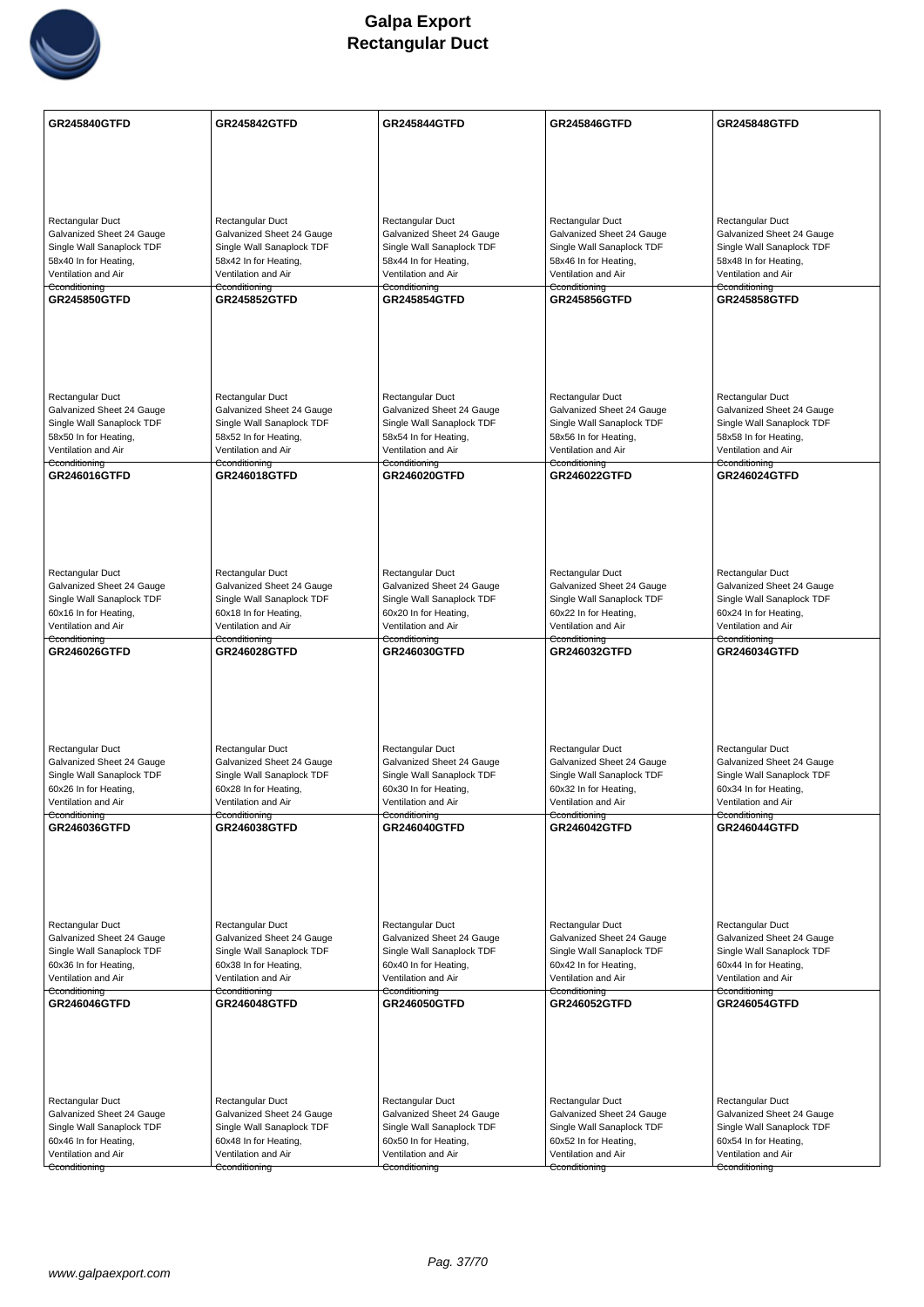

| <b>GR246056GTFD</b>                                    | GR246058GTFD                                           | GR246060GTFD                                           | GR246216GTFD                                           | GR246218GTFD                                           |
|--------------------------------------------------------|--------------------------------------------------------|--------------------------------------------------------|--------------------------------------------------------|--------------------------------------------------------|
|                                                        |                                                        |                                                        |                                                        |                                                        |
|                                                        |                                                        |                                                        |                                                        |                                                        |
|                                                        |                                                        |                                                        |                                                        |                                                        |
|                                                        |                                                        |                                                        |                                                        |                                                        |
| Rectangular Duct                                       | Rectangular Duct                                       | Rectangular Duct                                       | Rectangular Duct                                       | Rectangular Duct                                       |
| Galvanized Sheet 24 Gauge                              | Galvanized Sheet 24 Gauge                              | Galvanized Sheet 24 Gauge                              | Galvanized Sheet 24 Gauge                              | Galvanized Sheet 24 Gauge                              |
| Single Wall Sanaplock TDF<br>60x56 In for Heating,     | Single Wall Sanaplock TDF<br>60x58 In for Heating,     | Single Wall Sanaplock TDF<br>60x60 In for Heating,     | Single Wall Sanaplock TDF<br>62x16 In for Heating,     | Single Wall Sanaplock TDF<br>62x18 In for Heating,     |
| Ventilation and Air                                    | Ventilation and Air                                    | Ventilation and Air                                    | Ventilation and Air                                    | Ventilation and Air                                    |
| Cconditioning                                          | Cconditioning                                          | Cconditioning                                          | Cconditioning                                          | Cconditioning                                          |
| GR246220GTFD                                           | <b>GR246222GTFD</b>                                    | <b>GR246224GTFD</b>                                    | <b>GR246226GTFD</b>                                    | <b>GR246228GTFD</b>                                    |
|                                                        |                                                        |                                                        |                                                        |                                                        |
|                                                        |                                                        |                                                        |                                                        |                                                        |
|                                                        |                                                        |                                                        |                                                        |                                                        |
|                                                        |                                                        |                                                        |                                                        |                                                        |
| Rectangular Duct                                       | Rectangular Duct                                       | Rectangular Duct                                       | Rectangular Duct                                       | Rectangular Duct                                       |
| Galvanized Sheet 24 Gauge                              | Galvanized Sheet 24 Gauge                              | Galvanized Sheet 24 Gauge                              | Galvanized Sheet 24 Gauge                              | Galvanized Sheet 24 Gauge                              |
| Single Wall Sanaplock TDF<br>62x20 In for Heating,     | Single Wall Sanaplock TDF<br>62x22 In for Heating,     | Single Wall Sanaplock TDF<br>62x24 In for Heating,     | Single Wall Sanaplock TDF<br>62x26 In for Heating,     | Single Wall Sanaplock TDF<br>62x28 In for Heating,     |
| Ventilation and Air                                    | Ventilation and Air                                    | Ventilation and Air                                    | Ventilation and Air                                    | Ventilation and Air                                    |
| Cconditioning                                          | Cconditioning                                          | Cconditioning                                          | Cconditioning                                          | Cconditioning                                          |
| <b>GR246230GTFD</b>                                    | <b>GR246232GTFD</b>                                    | <b>GR246234GTFD</b>                                    | <b>GR246236GTFD</b>                                    | <b>GR246238GTFD</b>                                    |
|                                                        |                                                        |                                                        |                                                        |                                                        |
|                                                        |                                                        |                                                        |                                                        |                                                        |
|                                                        |                                                        |                                                        |                                                        |                                                        |
|                                                        |                                                        |                                                        |                                                        |                                                        |
| Rectangular Duct                                       | Rectangular Duct                                       | Rectangular Duct                                       | Rectangular Duct                                       | Rectangular Duct                                       |
| Galvanized Sheet 24 Gauge                              | Galvanized Sheet 24 Gauge                              | Galvanized Sheet 24 Gauge                              | Galvanized Sheet 24 Gauge                              | Galvanized Sheet 24 Gauge                              |
| Single Wall Sanaplock TDF<br>62x30 In for Heating,     | Single Wall Sanaplock TDF<br>62x32 In for Heating,     | Single Wall Sanaplock TDF<br>62x34 In for Heating,     | Single Wall Sanaplock TDF<br>62x36 In for Heating,     | Single Wall Sanaplock TDF<br>62x38 In for Heating,     |
| Ventilation and Air                                    | Ventilation and Air                                    | Ventilation and Air                                    | Ventilation and Air                                    | Ventilation and Air                                    |
| Cconditioning<br>GR246240GTFD                          | Cconditioning<br><b>GR246242GTFD</b>                   | Cconditioning<br><b>GR246244GTFD</b>                   | Cconditioning<br>GR246246GTFD                          | Cconditioning<br><b>GR246248GTFD</b>                   |
|                                                        |                                                        |                                                        |                                                        |                                                        |
|                                                        |                                                        |                                                        |                                                        |                                                        |
|                                                        |                                                        |                                                        |                                                        |                                                        |
|                                                        |                                                        |                                                        |                                                        |                                                        |
|                                                        |                                                        |                                                        |                                                        |                                                        |
| Rectangular Duct                                       | Rectangular Duct                                       | Rectangular Duct                                       | Rectangular Duct                                       | Rectangular Duct                                       |
| Galvanized Sheet 24 Gauge<br>Single Wall Sanaplock TDF | Galvanized Sheet 24 Gauge<br>Single Wall Sanaplock TDF | Galvanized Sheet 24 Gauge<br>Single Wall Sanaplock TDF | Galvanized Sheet 24 Gauge<br>Single Wall Sanaplock TDF | Galvanized Sheet 24 Gauge<br>Single Wall Sanaplock TDF |
| 62x40 In for Heating,                                  | 62x42 In for Heating,                                  | 62x44 In for Heating,                                  | 62x46 In for Heating,                                  | 62x48 In for Heating,                                  |
| Ventilation and Air                                    | Ventilation and Air                                    | Ventilation and Air                                    | Ventilation and Air                                    | Ventilation and Air                                    |
| Cconditioning<br><b>GR246250GTFD</b>                   | Cconditioning<br><b>GR246252GTFD</b>                   | Cconditioning<br><b>GR246254GTFD</b>                   | Cconditioning<br>GR246256GTFD                          | Cconditioning<br><b>GR246258GTFD</b>                   |
|                                                        |                                                        |                                                        |                                                        |                                                        |
|                                                        |                                                        |                                                        |                                                        |                                                        |
|                                                        |                                                        |                                                        |                                                        |                                                        |
|                                                        |                                                        |                                                        |                                                        |                                                        |
|                                                        |                                                        |                                                        |                                                        |                                                        |
| Rectangular Duct                                       | Rectangular Duct                                       | Rectangular Duct                                       | Rectangular Duct                                       | Rectangular Duct                                       |
| Galvanized Sheet 24 Gauge<br>Single Wall Sanaplock TDF | Galvanized Sheet 24 Gauge<br>Single Wall Sanaplock TDF | Galvanized Sheet 24 Gauge<br>Single Wall Sanaplock TDF | Galvanized Sheet 24 Gauge<br>Single Wall Sanaplock TDF | Galvanized Sheet 24 Gauge<br>Single Wall Sanaplock TDF |
| 62x50 In for Heating,                                  | 62x52 In for Heating,                                  | 62x54 In for Heating,                                  | 62x56 In for Heating,                                  | 62x58 In for Heating,                                  |
| Ventilation and Air                                    | Ventilation and Air                                    | Ventilation and Air                                    | Ventilation and Air                                    | Ventilation and Air                                    |
| Cconditioning<br>GR246260GTFD                          | Cconditioning<br><b>GR246262GTFD</b>                   | Cconditioning<br>GR246416GTFD                          | Cconditioning<br><b>GR246418GTFD</b>                   | Cconditioning<br><b>GR246420GTFD</b>                   |
|                                                        |                                                        |                                                        |                                                        |                                                        |
|                                                        |                                                        |                                                        |                                                        |                                                        |
|                                                        |                                                        |                                                        |                                                        |                                                        |
|                                                        |                                                        |                                                        |                                                        |                                                        |
|                                                        |                                                        |                                                        |                                                        |                                                        |
| Rectangular Duct<br>Galvanized Sheet 24 Gauge          | Rectangular Duct                                       | Rectangular Duct                                       | Rectangular Duct<br>Galvanized Sheet 24 Gauge          | Rectangular Duct<br>Galvanized Sheet 24 Gauge          |
| Single Wall Sanaplock TDF                              | Galvanized Sheet 24 Gauge<br>Single Wall Sanaplock TDF | Galvanized Sheet 24 Gauge<br>Single Wall Sanaplock TDF | Single Wall Sanaplock TDF                              | Single Wall Sanaplock TDF                              |
| 62x60 In for Heating,                                  | 62x62 In for Heating,                                  | 64x16 In for Heating,                                  | 64x18 In for Heating,                                  | 64x20 In for Heating,                                  |
| Ventilation and Air                                    | Ventilation and Air                                    | Ventilation and Air                                    | Ventilation and Air                                    | Ventilation and Air                                    |
| Cconditioning                                          | Cconditioning                                          | Cconditioning                                          | Cconditioning                                          | Cconditioning                                          |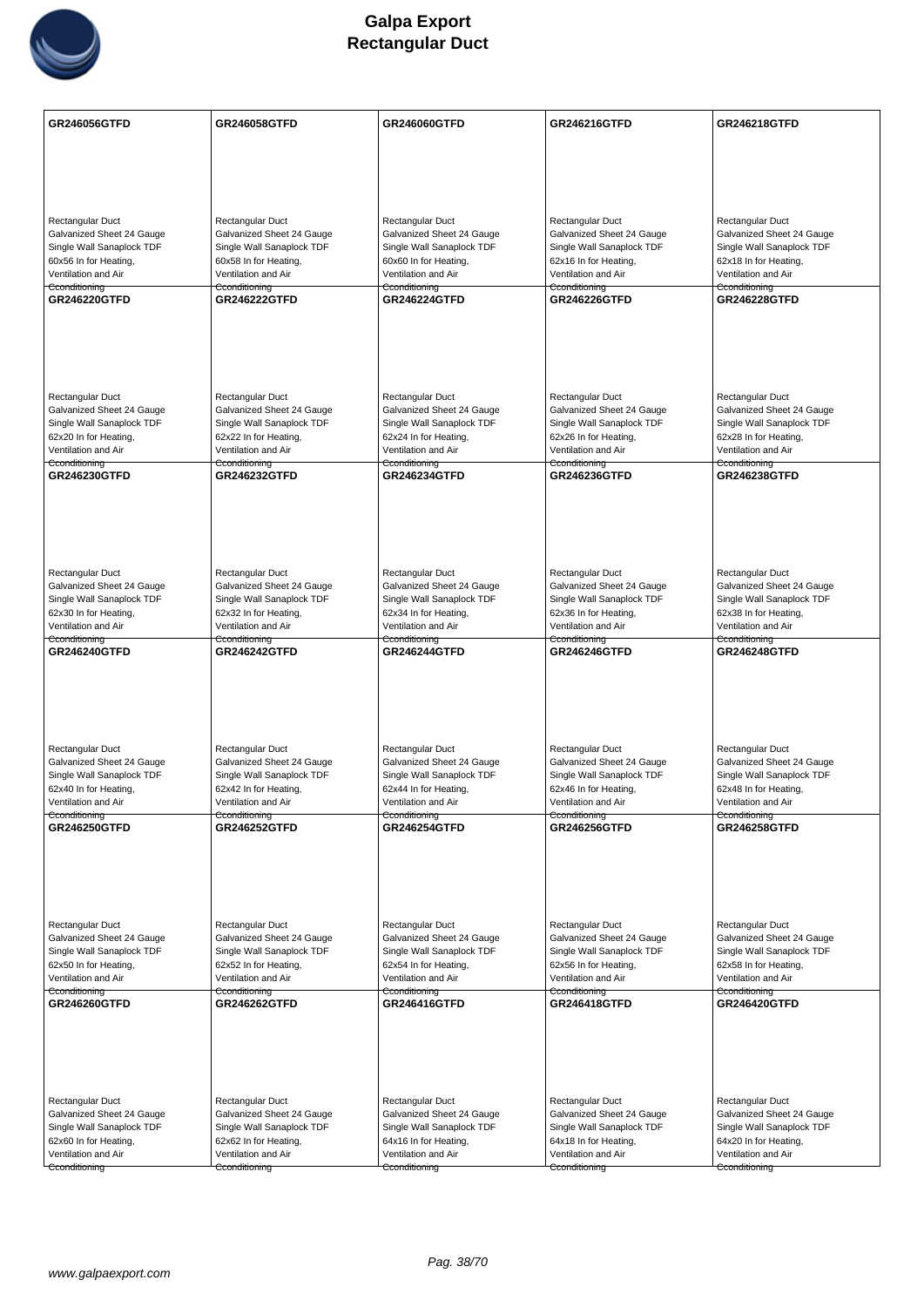

| <b>GR246422GTFD</b>                                    | <b>GR246424GTFD</b>                                    | <b>GR246426GTFD</b>                                    | <b>GR246428GTFD</b>                                    | GR246430GTFD                                           |
|--------------------------------------------------------|--------------------------------------------------------|--------------------------------------------------------|--------------------------------------------------------|--------------------------------------------------------|
|                                                        |                                                        |                                                        |                                                        |                                                        |
|                                                        |                                                        |                                                        |                                                        |                                                        |
|                                                        |                                                        |                                                        |                                                        |                                                        |
|                                                        | Rectangular Duct                                       |                                                        |                                                        |                                                        |
| Rectangular Duct<br>Galvanized Sheet 24 Gauge          | Galvanized Sheet 24 Gauge                              | Rectangular Duct<br>Galvanized Sheet 24 Gauge          | Rectangular Duct<br>Galvanized Sheet 24 Gauge          | Rectangular Duct<br>Galvanized Sheet 24 Gauge          |
| Single Wall Sanaplock TDF                              | Single Wall Sanaplock TDF                              | Single Wall Sanaplock TDF                              | Single Wall Sanaplock TDF                              | Single Wall Sanaplock TDF                              |
| 64x22 In for Heating,<br>Ventilation and Air           | 64x24 In for Heating,<br>Ventilation and Air           | 64x26 In for Heating,<br>Ventilation and Air           | 64x28 In for Heating,<br>Ventilation and Air           | 64x30 In for Heating,<br>Ventilation and Air           |
| Cconditioning                                          | Cconditioning                                          | Cconditioning                                          | Cconditioning                                          | Cconditioning                                          |
| <b>GR246432GTFD</b>                                    | <b>GR246434GTFD</b>                                    | <b>GR246436GTFD</b>                                    | <b>GR246438GTFD</b>                                    | <b>GR246440GTFD</b>                                    |
|                                                        |                                                        |                                                        |                                                        |                                                        |
|                                                        |                                                        |                                                        |                                                        |                                                        |
|                                                        |                                                        |                                                        |                                                        |                                                        |
| Rectangular Duct                                       | Rectangular Duct                                       | Rectangular Duct                                       | Rectangular Duct                                       | Rectangular Duct                                       |
| Galvanized Sheet 24 Gauge                              | Galvanized Sheet 24 Gauge                              | Galvanized Sheet 24 Gauge                              | Galvanized Sheet 24 Gauge                              | Galvanized Sheet 24 Gauge                              |
| Single Wall Sanaplock TDF<br>64x32 In for Heating,     | Single Wall Sanaplock TDF<br>64x34 In for Heating,     | Single Wall Sanaplock TDF<br>64x36 In for Heating,     | Single Wall Sanaplock TDF<br>64x38 In for Heating,     | Single Wall Sanaplock TDF<br>64x40 In for Heating,     |
| Ventilation and Air                                    | Ventilation and Air                                    | Ventilation and Air                                    | Ventilation and Air                                    | Ventilation and Air                                    |
| Cconditioning<br><b>GR246442GTFD</b>                   | Cconditioning<br><b>GR246444GTFD</b>                   | Cconditioning<br><b>GR246446GTFD</b>                   | Cconditioning<br><b>GR246448GTFD</b>                   | Cconditioning<br><b>GR246450GTFD</b>                   |
|                                                        |                                                        |                                                        |                                                        |                                                        |
|                                                        |                                                        |                                                        |                                                        |                                                        |
|                                                        |                                                        |                                                        |                                                        |                                                        |
|                                                        |                                                        |                                                        |                                                        |                                                        |
| Rectangular Duct<br>Galvanized Sheet 24 Gauge          | Rectangular Duct                                       | Rectangular Duct                                       | Rectangular Duct<br>Galvanized Sheet 24 Gauge          | Rectangular Duct                                       |
| Single Wall Sanaplock TDF                              | Galvanized Sheet 24 Gauge<br>Single Wall Sanaplock TDF | Galvanized Sheet 24 Gauge<br>Single Wall Sanaplock TDF | Single Wall Sanaplock TDF                              | Galvanized Sheet 24 Gauge<br>Single Wall Sanaplock TDF |
| 64x42 In for Heating,                                  | 64x44 In for Heating,                                  | 64x46 In for Heating,                                  | 64x48 In for Heating,                                  | 64x50 In for Heating,                                  |
| Ventilation and Air<br>Cconditioning                   | Ventilation and Air<br>Cconditioning                   | Ventilation and Air<br>Cconditioning                   | Ventilation and Air<br>Cconditioning                   | Ventilation and Air<br>Cconditioning                   |
| <b>GR246452GTFD</b>                                    | <b>GR246454GTFD</b>                                    | <b>GR246456GTFD</b>                                    | <b>GR246458GTFD</b>                                    | <b>GR246460GTFD</b>                                    |
|                                                        |                                                        |                                                        |                                                        |                                                        |
|                                                        |                                                        |                                                        |                                                        |                                                        |
|                                                        |                                                        |                                                        |                                                        |                                                        |
| Rectangular Duct                                       | Rectangular Duct                                       | Rectangular Duct                                       | Rectangular Duct                                       | Rectangular Duct                                       |
| Galvanized Sheet 24 Gauge                              | Galvanized Sheet 24 Gauge                              | Galvanized Sheet 24 Gauge                              | Galvanized Sheet 24 Gauge                              | Galvanized Sheet 24 Gauge                              |
| Single Wall Sanaplock TDF<br>64x52 In for Heating,     | Single Wall Sanaplock TDF<br>64x54 In for Heating,     | Single Wall Sanaplock TDF<br>64x56 In for Heating,     | Single Wall Sanaplock TDF<br>64x58 In for Heating,     | Single Wall Sanaplock TDF                              |
| Ventilation and Air                                    | Ventilation and Air                                    | Ventilation and Air                                    | Ventilation and Air                                    | 64x60 In for Heating,<br>Ventilation and Air           |
| Cconditioning<br>GR246462GTFD                          | Cconditioning<br><b>GR246464GTFD</b>                   | Cconditioning<br>GR246618GTFD                          | Cconditioning<br>GR246620GTFD                          | Cconditioning<br><b>GR246622GTFD</b>                   |
|                                                        |                                                        |                                                        |                                                        |                                                        |
|                                                        |                                                        |                                                        |                                                        |                                                        |
|                                                        |                                                        |                                                        |                                                        |                                                        |
|                                                        |                                                        |                                                        |                                                        |                                                        |
| Rectangular Duct                                       | Rectangular Duct                                       | Rectangular Duct                                       | Rectangular Duct                                       | Rectangular Duct                                       |
| Galvanized Sheet 24 Gauge<br>Single Wall Sanaplock TDF | Galvanized Sheet 24 Gauge<br>Single Wall Sanaplock TDF | Galvanized Sheet 24 Gauge<br>Single Wall Sanaplock TDF | Galvanized Sheet 24 Gauge<br>Single Wall Sanaplock TDF | Galvanized Sheet 24 Gauge<br>Single Wall Sanaplock TDF |
| 64x62 In for Heating,                                  | 64x64 In for Heating,                                  | 66x18 In for Heating,                                  | 66x20 In for Heating,                                  | 66x22 In for Heating,                                  |
| Ventilation and Air                                    | Ventilation and Air                                    | Ventilation and Air                                    | Ventilation and Air                                    | Ventilation and Air                                    |
| Cconditioning<br><b>GR246624GTFD</b>                   | Cconditioning<br><b>GR246626GTFD</b>                   | Cconditioning<br>GR246628GTFD                          | Cconditioning<br><b>GR246630GTFD</b>                   | Cconditioning<br><b>GR246632GTFD</b>                   |
|                                                        |                                                        |                                                        |                                                        |                                                        |
|                                                        |                                                        |                                                        |                                                        |                                                        |
|                                                        |                                                        |                                                        |                                                        |                                                        |
|                                                        |                                                        |                                                        |                                                        |                                                        |
| Rectangular Duct                                       | Rectangular Duct                                       | Rectangular Duct                                       | Rectangular Duct                                       | Rectangular Duct                                       |
| Galvanized Sheet 24 Gauge<br>Single Wall Sanaplock TDF | Galvanized Sheet 24 Gauge<br>Single Wall Sanaplock TDF | Galvanized Sheet 24 Gauge<br>Single Wall Sanaplock TDF | Galvanized Sheet 24 Gauge<br>Single Wall Sanaplock TDF | Galvanized Sheet 24 Gauge<br>Single Wall Sanaplock TDF |
| 66x24 In for Heating,                                  | 66x26 In for Heating,                                  | 66x28 In for Heating,                                  | 66x30 In for Heating,                                  | 66x32 In for Heating,                                  |
| Ventilation and Air                                    | Ventilation and Air                                    | Ventilation and Air                                    | Ventilation and Air                                    | Ventilation and Air                                    |
| Cconditioning                                          | Cconditioning                                          | Cconditioning                                          | Cconditioning                                          | Cconditioning                                          |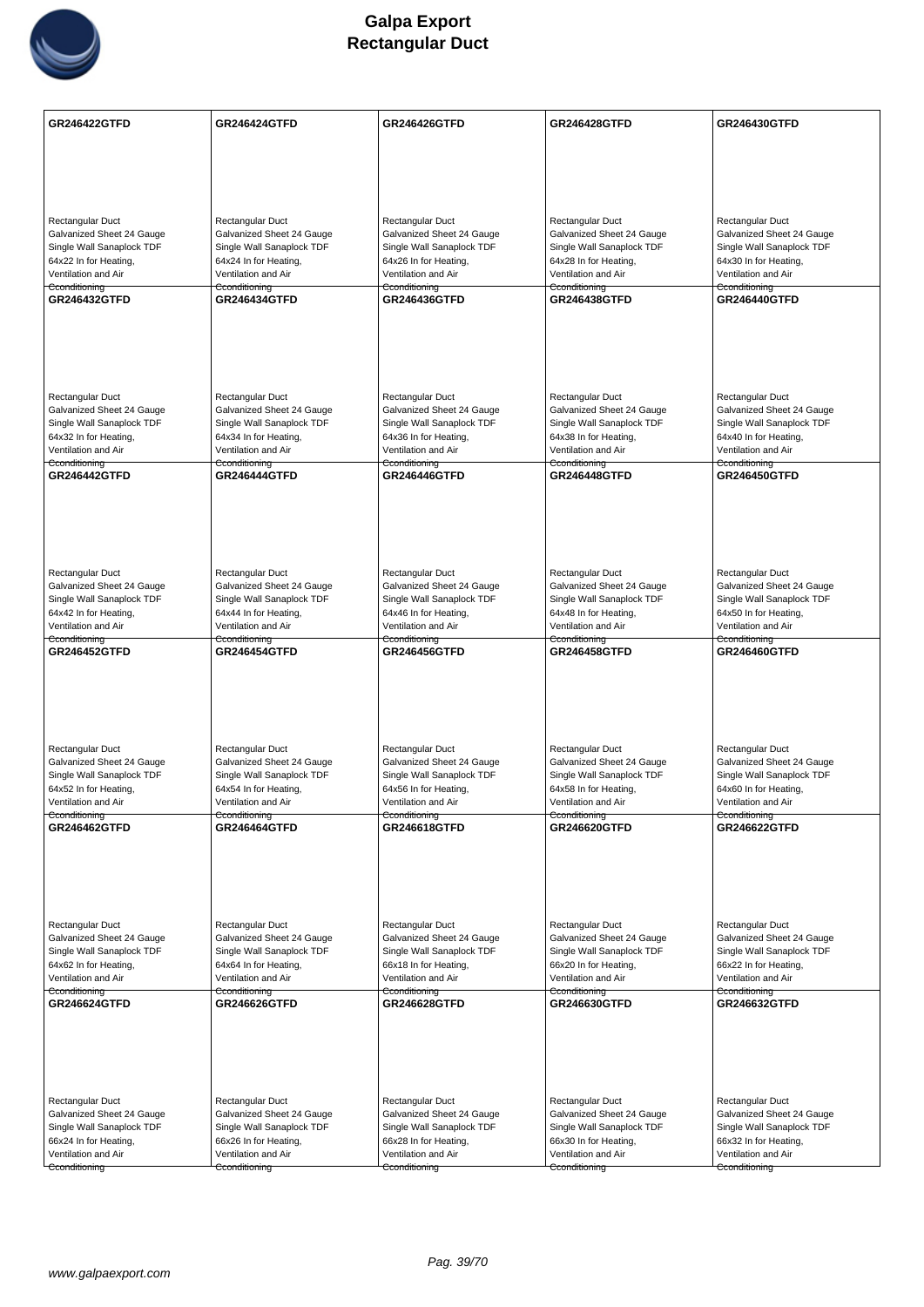

| <b>GR246634GTFD</b>                                    | GR246636GTFD                                           | <b>GR246638GTFD</b>                                    | <b>GR246640GTFD</b>                                    | <b>GR246642GTFD</b>                                    |
|--------------------------------------------------------|--------------------------------------------------------|--------------------------------------------------------|--------------------------------------------------------|--------------------------------------------------------|
|                                                        |                                                        |                                                        |                                                        |                                                        |
|                                                        |                                                        |                                                        |                                                        |                                                        |
|                                                        |                                                        |                                                        |                                                        |                                                        |
|                                                        |                                                        |                                                        |                                                        |                                                        |
| Rectangular Duct                                       | Rectangular Duct                                       | Rectangular Duct                                       | Rectangular Duct                                       | Rectangular Duct                                       |
| Galvanized Sheet 24 Gauge                              | Galvanized Sheet 24 Gauge                              | Galvanized Sheet 24 Gauge                              | Galvanized Sheet 24 Gauge                              | Galvanized Sheet 24 Gauge                              |
| Single Wall Sanaplock TDF<br>66x34 In for Heating,     | Single Wall Sanaplock TDF<br>66x36 In for Heating,     | Single Wall Sanaplock TDF<br>66x38 In for Heating,     | Single Wall Sanaplock TDF<br>66x40 In for Heating,     | Single Wall Sanaplock TDF<br>66x42 In for Heating,     |
| Ventilation and Air                                    | Ventilation and Air                                    | Ventilation and Air                                    | Ventilation and Air                                    | Ventilation and Air                                    |
| Cconditioning<br>GR246644GTFD                          | Cconditioning                                          | Cconditioning<br><b>GR246648GTFD</b>                   | Cconditioning                                          | Cconditioning                                          |
|                                                        | <b>GR246646GTFD</b>                                    |                                                        | GR246650GTFD                                           | <b>GR246652GTFD</b>                                    |
|                                                        |                                                        |                                                        |                                                        |                                                        |
|                                                        |                                                        |                                                        |                                                        |                                                        |
|                                                        |                                                        |                                                        |                                                        |                                                        |
|                                                        |                                                        |                                                        |                                                        |                                                        |
| Rectangular Duct                                       | Rectangular Duct                                       | Rectangular Duct                                       | Rectangular Duct                                       | Rectangular Duct                                       |
| Galvanized Sheet 24 Gauge<br>Single Wall Sanaplock TDF | Galvanized Sheet 24 Gauge<br>Single Wall Sanaplock TDF | Galvanized Sheet 24 Gauge<br>Single Wall Sanaplock TDF | Galvanized Sheet 24 Gauge<br>Single Wall Sanaplock TDF | Galvanized Sheet 24 Gauge<br>Single Wall Sanaplock TDF |
| 66x44 In for Heating,                                  | 66x46 In for Heating,                                  | 66x48 In for Heating,                                  | 66x50 In for Heating,                                  | 66x52 In for Heating,                                  |
| Ventilation and Air                                    | Ventilation and Air                                    | Ventilation and Air                                    | Ventilation and Air                                    | Ventilation and Air                                    |
| Cconditioning<br>GR246654GTFD                          | Cconditioning<br><b>GR246656GTFD</b>                   | Cconditioning<br><b>GR246658GTFD</b>                   | Cconditioning<br><b>GR246660GTFD</b>                   | Cconditioning<br><b>GR246662GTFD</b>                   |
|                                                        |                                                        |                                                        |                                                        |                                                        |
|                                                        |                                                        |                                                        |                                                        |                                                        |
|                                                        |                                                        |                                                        |                                                        |                                                        |
|                                                        |                                                        |                                                        |                                                        |                                                        |
|                                                        |                                                        |                                                        |                                                        |                                                        |
| Rectangular Duct                                       | Rectangular Duct                                       | Rectangular Duct                                       | Rectangular Duct                                       | Rectangular Duct                                       |
| Galvanized Sheet 24 Gauge<br>Single Wall Sanaplock TDF | Galvanized Sheet 24 Gauge<br>Single Wall Sanaplock TDF | Galvanized Sheet 24 Gauge<br>Single Wall Sanaplock TDF | Galvanized Sheet 24 Gauge<br>Single Wall Sanaplock TDF | Galvanized Sheet 24 Gauge<br>Single Wall Sanaplock TDF |
| 66x54 In for Heating,                                  | 66x56 In for Heating,                                  | 66x58 In for Heating,                                  | 66x60 In for Heating,                                  | 66x62 In for Heating,                                  |
| Ventilation and Air                                    | Ventilation and Air                                    | Ventilation and Air                                    | Ventilation and Air                                    | Ventilation and Air                                    |
| Cconditioning<br>GR246664GTFD                          | Cconditioning<br>GR246666GTFD                          | Cconditioning<br>GR246818GTFD                          | Cconditioning<br>GR246820GTFD                          | Cconditioning<br><b>GR246822GTFD</b>                   |
|                                                        |                                                        |                                                        |                                                        |                                                        |
|                                                        |                                                        |                                                        |                                                        |                                                        |
|                                                        |                                                        |                                                        |                                                        |                                                        |
|                                                        |                                                        |                                                        |                                                        |                                                        |
|                                                        |                                                        |                                                        |                                                        |                                                        |
| Rectangular Duct<br>Galvanized Sheet 24 Gauge          | Rectangular Duct<br>Galvanized Sheet 24 Gauge          | Rectangular Duct<br>Galvanized Sheet 24 Gauge          | Rectangular Duct<br>Galvanized Sheet 24 Gauge          | Rectangular Duct<br>Galvanized Sheet 24 Gauge          |
| Single Wall Sanaplock TDF                              | Single Wall Sanaplock TDF                              | Single Wall Sanaplock TDF                              | Single Wall Sanaplock TDF                              | Single Wall Sanaplock TDF                              |
| 66x64 In for Heating,                                  | 66x66 In for Heating,                                  | 68x18 In for Heating,                                  | 68x20 In for Heating,                                  | 68x22 In for Heating,                                  |
| Ventilation and Air                                    | Ventilation and Air<br>Cconditioning                   | Ventilation and Air                                    | Ventilation and Air                                    | Ventilation and Air                                    |
| Cconditioning<br>GR246824GTFD                          | <b>GR246826GTFD</b>                                    | Cconditioning<br><b>GR246828GTFD</b>                   | Cconditioning<br>GR246830GTFD                          | Cconditioning<br>GR246832GTFD                          |
|                                                        |                                                        |                                                        |                                                        |                                                        |
|                                                        |                                                        |                                                        |                                                        |                                                        |
|                                                        |                                                        |                                                        |                                                        |                                                        |
|                                                        |                                                        |                                                        |                                                        |                                                        |
|                                                        |                                                        |                                                        | Rectangular Duct                                       |                                                        |
| Rectangular Duct<br>Galvanized Sheet 24 Gauge          | Rectangular Duct<br>Galvanized Sheet 24 Gauge          | Rectangular Duct<br>Galvanized Sheet 24 Gauge          | Galvanized Sheet 24 Gauge                              | Rectangular Duct<br>Galvanized Sheet 24 Gauge          |
| Single Wall Sanaplock TDF                              | Single Wall Sanaplock TDF                              | Single Wall Sanaplock TDF                              | Single Wall Sanaplock TDF                              | Single Wall Sanaplock TDF                              |
| 68x24 In for Heating,                                  | 68x26 In for Heating,                                  | 68x28 In for Heating,                                  | 68x30 In for Heating,                                  | 68x32 In for Heating,                                  |
| Ventilation and Air<br>Cconditioning                   | Ventilation and Air<br>Cconditioning                   | Ventilation and Air<br>Cconditioning                   | Ventilation and Air<br>Cconditioning                   | Ventilation and Air<br>Cconditioning                   |
| GR246834GTFD                                           | <b>GR246836GTFD</b>                                    | GR246838GTFD                                           | GR246840GTFD                                           | <b>GR246842GTFD</b>                                    |
|                                                        |                                                        |                                                        |                                                        |                                                        |
|                                                        |                                                        |                                                        |                                                        |                                                        |
|                                                        |                                                        |                                                        |                                                        |                                                        |
|                                                        |                                                        |                                                        |                                                        |                                                        |
| Rectangular Duct                                       | Rectangular Duct                                       | Rectangular Duct                                       | Rectangular Duct                                       | Rectangular Duct                                       |
| Galvanized Sheet 24 Gauge                              | Galvanized Sheet 24 Gauge                              | Galvanized Sheet 24 Gauge                              | Galvanized Sheet 24 Gauge                              | Galvanized Sheet 24 Gauge                              |
| Single Wall Sanaplock TDF                              | Single Wall Sanaplock TDF                              | Single Wall Sanaplock TDF                              | Single Wall Sanaplock TDF                              | Single Wall Sanaplock TDF                              |
| 68x34 In for Heating,                                  | 68x36 In for Heating,                                  | 68x38 In for Heating,                                  | 68x40 In for Heating,                                  | 68x42 In for Heating,                                  |
| Ventilation and Air<br>Cconditioning                   | Ventilation and Air                                    | Ventilation and Air                                    | Ventilation and Air                                    | Ventilation and Air                                    |
|                                                        | Cconditioning                                          | Cconditioning                                          | Cconditioning                                          | Cconditioning                                          |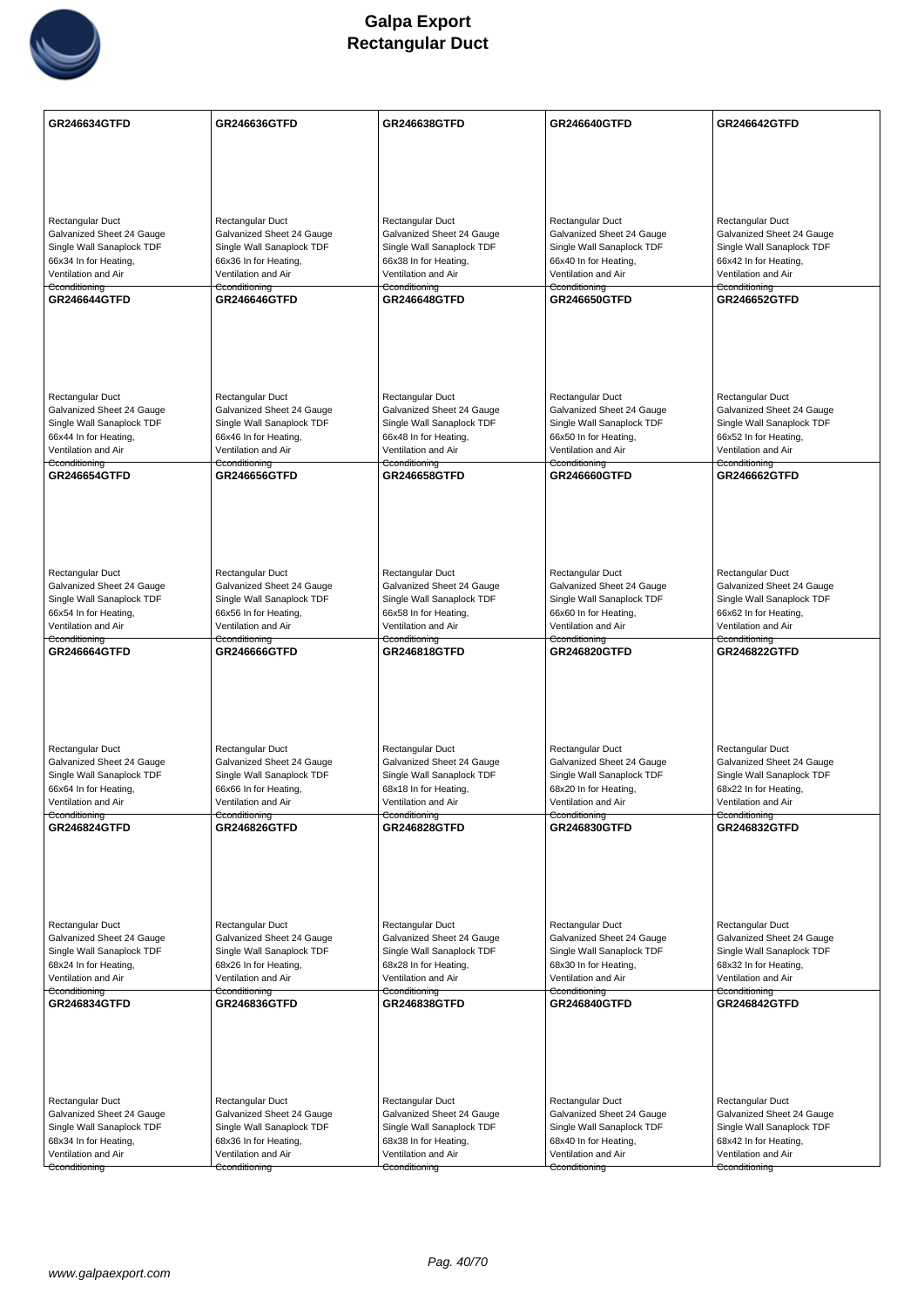

| <b>GR246844GTFD</b>                                    | <b>GR246846GTFD</b>                                    | <b>GR246848GTFD</b>                                    | <b>GR246850GTFD</b>                                    | <b>GR246852GTFD</b>                                    |
|--------------------------------------------------------|--------------------------------------------------------|--------------------------------------------------------|--------------------------------------------------------|--------------------------------------------------------|
|                                                        |                                                        |                                                        |                                                        |                                                        |
|                                                        |                                                        |                                                        |                                                        |                                                        |
|                                                        |                                                        |                                                        |                                                        |                                                        |
| Rectangular Duct                                       | Rectangular Duct                                       | Rectangular Duct                                       | Rectangular Duct                                       | Rectangular Duct                                       |
| Galvanized Sheet 24 Gauge                              | Galvanized Sheet 24 Gauge                              | Galvanized Sheet 24 Gauge                              | Galvanized Sheet 24 Gauge                              | Galvanized Sheet 24 Gauge                              |
| Single Wall Sanaplock TDF<br>68x44 In for Heating,     | Single Wall Sanaplock TDF<br>68x46 In for Heating,     | Single Wall Sanaplock TDF<br>68x48 In for Heating,     | Single Wall Sanaplock TDF<br>68x50 In for Heating,     | Single Wall Sanaplock TDF<br>68x52 In for Heating,     |
| Ventilation and Air                                    | Ventilation and Air                                    | Ventilation and Air                                    | Ventilation and Air                                    | Ventilation and Air                                    |
| Cconditioning<br><b>GR246854GTFD</b>                   | Cconditioning<br><b>GR246856GTFD</b>                   | Cconditioning<br><b>GR246858GTFD</b>                   | Cconditioning<br><b>GR246860GTFD</b>                   | Cconditioning<br><b>GR246862GTFD</b>                   |
|                                                        |                                                        |                                                        |                                                        |                                                        |
|                                                        |                                                        |                                                        |                                                        |                                                        |
|                                                        |                                                        |                                                        |                                                        |                                                        |
|                                                        |                                                        |                                                        |                                                        |                                                        |
| <b>Rectangular Duct</b><br>Galvanized Sheet 24 Gauge   | Rectangular Duct<br>Galvanized Sheet 24 Gauge          | Rectangular Duct<br>Galvanized Sheet 24 Gauge          | Rectangular Duct<br>Galvanized Sheet 24 Gauge          | Rectangular Duct<br>Galvanized Sheet 24 Gauge          |
| Single Wall Sanaplock TDF                              | Single Wall Sanaplock TDF                              | Single Wall Sanaplock TDF                              | Single Wall Sanaplock TDF                              | Single Wall Sanaplock TDF                              |
| 68x54 In for Heating,<br>Ventilation and Air           | 68x56 In for Heating,<br>Ventilation and Air           | 68x58 In for Heating,<br>Ventilation and Air           | 68x60 In for Heating,<br>Ventilation and Air           | 68x62 In for Heating,<br>Ventilation and Air           |
| Cconditioning<br><b>GR246864GTFD</b>                   | Cconditioning<br>GR246866GTFD                          | Cconditioning<br><b>GR246868GTFD</b>                   | Cconditioning<br><b>GR247018GTFD</b>                   | Cconditioning<br><b>GR247020GTFD</b>                   |
|                                                        |                                                        |                                                        |                                                        |                                                        |
|                                                        |                                                        |                                                        |                                                        |                                                        |
|                                                        |                                                        |                                                        |                                                        |                                                        |
|                                                        |                                                        |                                                        |                                                        |                                                        |
| Rectangular Duct<br>Galvanized Sheet 24 Gauge          | Rectangular Duct<br>Galvanized Sheet 24 Gauge          | Rectangular Duct<br>Galvanized Sheet 24 Gauge          | Rectangular Duct<br>Galvanized Sheet 24 Gauge          | Rectangular Duct<br>Galvanized Sheet 24 Gauge          |
| Single Wall Sanaplock TDF                              | Single Wall Sanaplock TDF                              | Single Wall Sanaplock TDF                              | Single Wall Sanaplock TDF                              | Single Wall Sanaplock TDF                              |
| 68x64 In for Heating,<br>Ventilation and Air           | 68x66 In for Heating,<br>Ventilation and Air           | 68x68 In for Heating,<br>Ventilation and Air           | 70x18 In for Heating,<br>Ventilation and Air           | 70x20 In for Heating,<br>Ventilation and Air           |
| Cconditioning<br><b>GR247022GTFD</b>                   | Cconditioning<br><b>GR247024GTFD</b>                   | Cconditioning<br><b>GR247026GTFD</b>                   | Cconditioning<br><b>GR247028GTFD</b>                   | Cconditioning<br><b>GR247030GTFD</b>                   |
|                                                        |                                                        |                                                        |                                                        |                                                        |
|                                                        |                                                        |                                                        |                                                        |                                                        |
|                                                        |                                                        |                                                        |                                                        |                                                        |
|                                                        |                                                        |                                                        |                                                        |                                                        |
| Rectangular Duct                                       | Rectangular Duct                                       | Rectangular Duct                                       | Rectangular Duct                                       | Rectangular Duct                                       |
| Galvanized Sheet 24 Gauge<br>Single Wall Sanaplock TDF | Galvanized Sheet 24 Gauge<br>Single Wall Sanaplock TDF | Galvanized Sheet 24 Gauge<br>Single Wall Sanaplock TDF | Galvanized Sheet 24 Gauge<br>Single Wall Sanaplock TDF | Galvanized Sheet 24 Gauge<br>Single Wall Sanaplock TDF |
| 70x22 In for Heating,                                  | 70x24 In for Heating,                                  | 70x26 In for Heating,                                  | 70x28 In for Heating,                                  | 70x30 In for Heating,                                  |
| Ventilation and Air<br>Cconditioning                   | Ventilation and Air<br>Cconditioning                   | Ventilation and Air<br>Cconditioning                   | Ventilation and Air<br>Cconditioning                   | Ventilation and Air<br>Cconditioning                   |
| GR247032GTFD                                           | GR247034GTFD                                           | <b>GR247036GTFD</b>                                    | <b>GR247038GTFD</b>                                    | GR247040GTFD                                           |
|                                                        |                                                        |                                                        |                                                        |                                                        |
|                                                        |                                                        |                                                        |                                                        |                                                        |
|                                                        |                                                        |                                                        |                                                        |                                                        |
| Rectangular Duct                                       | Rectangular Duct                                       | Rectangular Duct                                       | Rectangular Duct                                       | Rectangular Duct                                       |
| Galvanized Sheet 24 Gauge                              | Galvanized Sheet 24 Gauge                              | Galvanized Sheet 24 Gauge                              | Galvanized Sheet 24 Gauge                              | Galvanized Sheet 24 Gauge                              |
| Single Wall Sanaplock TDF                              | Single Wall Sanaplock TDF                              | Single Wall Sanaplock TDF                              | Single Wall Sanaplock TDF                              | Single Wall Sanaplock TDF                              |
| 70x32 In for Heating,<br>Ventilation and Air           | 70x34 In for Heating,<br>Ventilation and Air           | 70x36 In for Heating,<br>Ventilation and Air           | 70x38 In for Heating,<br>Ventilation and Air           | 70x40 In for Heating,<br>Ventilation and Air           |
| Cconditioning<br><b>GR247042GTFD</b>                   | Cconditioning<br><b>GR247044GTFD</b>                   | Cconditioning<br><b>GR247046GTFD</b>                   | Cconditioning<br><b>GR247048GTFD</b>                   | Cconditioning<br>GR247050GTFD                          |
|                                                        |                                                        |                                                        |                                                        |                                                        |
|                                                        |                                                        |                                                        |                                                        |                                                        |
|                                                        |                                                        |                                                        |                                                        |                                                        |
|                                                        |                                                        |                                                        |                                                        |                                                        |
| Rectangular Duct<br>Galvanized Sheet 24 Gauge          | Rectangular Duct<br>Galvanized Sheet 24 Gauge          | Rectangular Duct<br>Galvanized Sheet 24 Gauge          | Rectangular Duct<br>Galvanized Sheet 24 Gauge          | Rectangular Duct<br>Galvanized Sheet 24 Gauge          |
| Single Wall Sanaplock TDF                              | Single Wall Sanaplock TDF                              | Single Wall Sanaplock TDF                              | Single Wall Sanaplock TDF                              | Single Wall Sanaplock TDF                              |
| 70x42 In for Heating,                                  | 70x44 In for Heating,                                  | 70x46 In for Heating,                                  | 70x48 In for Heating,                                  | 70x50 In for Heating,                                  |
| Ventilation and Air<br>Cconditioning                   | Ventilation and Air                                    | Ventilation and Air                                    | Ventilation and Air                                    | Ventilation and Air                                    |
|                                                        | Cconditioning                                          | Cconditioning                                          | Cconditioning                                          | Cconditioning                                          |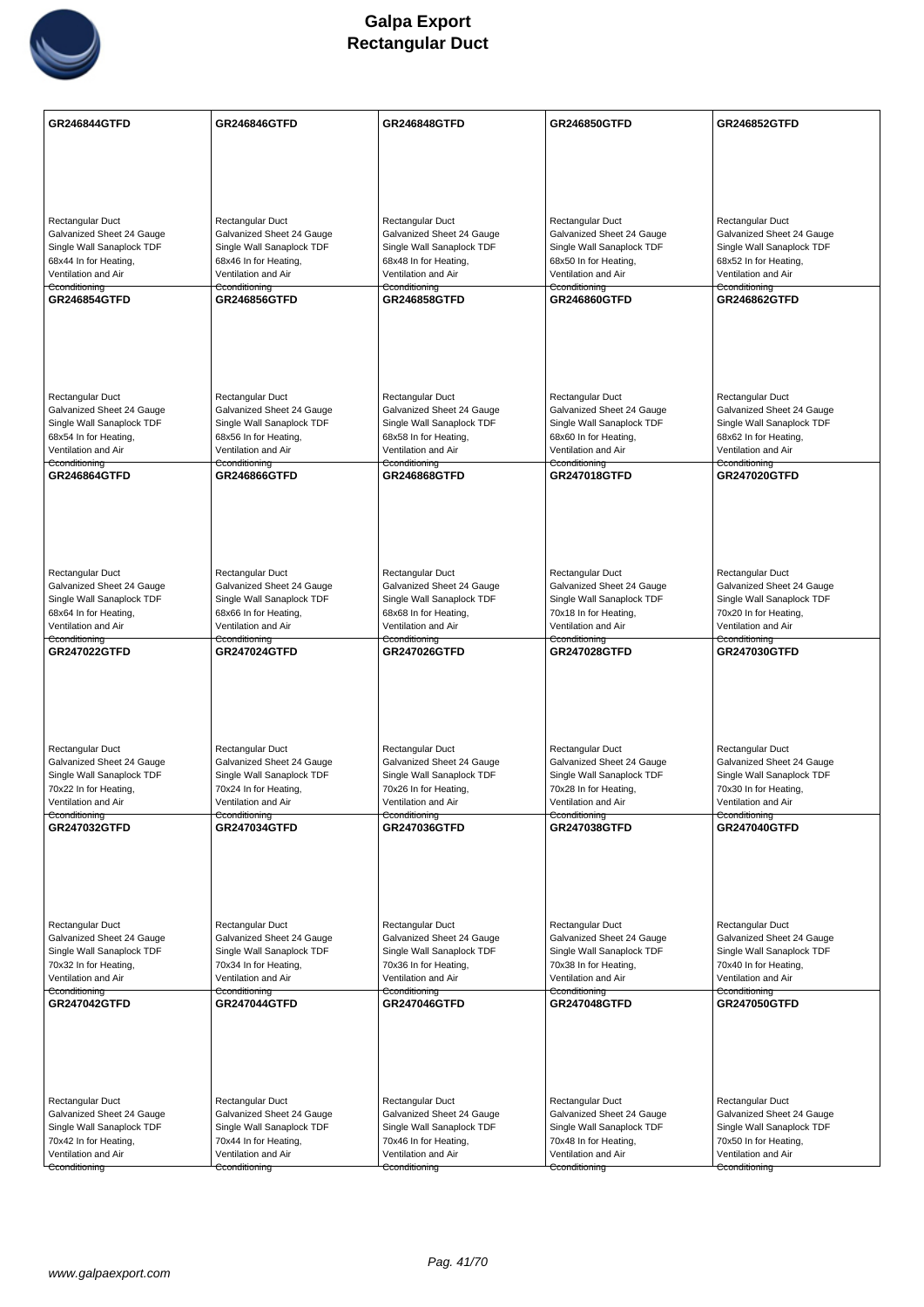

| <b>GR247052GTFD</b>                                    | <b>GR247054GTFD</b>                                    | GR247056GTFD                                           | GR247058GTFD                                           | <b>GR247060GTFD</b>                                    |
|--------------------------------------------------------|--------------------------------------------------------|--------------------------------------------------------|--------------------------------------------------------|--------------------------------------------------------|
|                                                        |                                                        |                                                        |                                                        |                                                        |
|                                                        |                                                        |                                                        |                                                        |                                                        |
|                                                        |                                                        |                                                        |                                                        |                                                        |
| Rectangular Duct                                       | Rectangular Duct                                       | Rectangular Duct                                       | Rectangular Duct                                       | Rectangular Duct                                       |
| Galvanized Sheet 24 Gauge                              | Galvanized Sheet 24 Gauge                              | Galvanized Sheet 24 Gauge                              | Galvanized Sheet 24 Gauge                              | Galvanized Sheet 24 Gauge                              |
| Single Wall Sanaplock TDF<br>70x52 In for Heating,     | Single Wall Sanaplock TDF<br>70x54 In for Heating,     | Single Wall Sanaplock TDF<br>70x56 In for Heating,     | Single Wall Sanaplock TDF<br>70x58 In for Heating,     | Single Wall Sanaplock TDF<br>70x60 In for Heating,     |
| Ventilation and Air                                    | Ventilation and Air                                    | Ventilation and Air                                    | Ventilation and Air                                    | Ventilation and Air                                    |
| Cconditioning<br><b>GR247062GTFD</b>                   | Cconditioning<br><b>GR247064GTFD</b>                   | Cconditioning<br><b>GR247066GTFD</b>                   | Cconditioning<br><b>GR247068GTFD</b>                   | Cconditioning<br><b>GR247070GTFD</b>                   |
|                                                        |                                                        |                                                        |                                                        |                                                        |
|                                                        |                                                        |                                                        |                                                        |                                                        |
|                                                        |                                                        |                                                        |                                                        |                                                        |
|                                                        |                                                        |                                                        |                                                        |                                                        |
| <b>Rectangular Duct</b><br>Galvanized Sheet 24 Gauge   | Rectangular Duct<br>Galvanized Sheet 24 Gauge          | Rectangular Duct<br>Galvanized Sheet 24 Gauge          | Rectangular Duct<br>Galvanized Sheet 24 Gauge          | Rectangular Duct<br>Galvanized Sheet 24 Gauge          |
| Single Wall Sanaplock TDF                              | Single Wall Sanaplock TDF                              | Single Wall Sanaplock TDF                              | Single Wall Sanaplock TDF                              | Single Wall Sanaplock TDF                              |
| 70x62 In for Heating,<br>Ventilation and Air           | 70x64 In for Heating,<br>Ventilation and Air           | 70x66 In for Heating,<br>Ventilation and Air           | 70x68 In for Heating,<br>Ventilation and Air           | 70x70 In for Heating,<br>Ventilation and Air           |
| Cconditioning<br><b>GR247218GTFD</b>                   | Cconditioning<br><b>GR247220GTFD</b>                   | Cconditioning<br><b>GR247222GTFD</b>                   | Cconditioning<br><b>GR247224GTFD</b>                   | Cconditioning<br><b>GR247226GTFD</b>                   |
|                                                        |                                                        |                                                        |                                                        |                                                        |
|                                                        |                                                        |                                                        |                                                        |                                                        |
|                                                        |                                                        |                                                        |                                                        |                                                        |
|                                                        |                                                        |                                                        |                                                        |                                                        |
| Rectangular Duct<br>Galvanized Sheet 24 Gauge          | Rectangular Duct<br>Galvanized Sheet 24 Gauge          | Rectangular Duct<br>Galvanized Sheet 24 Gauge          | Rectangular Duct<br>Galvanized Sheet 24 Gauge          | Rectangular Duct<br>Galvanized Sheet 24 Gauge          |
| Single Wall Sanaplock TDF                              | Single Wall Sanaplock TDF                              | Single Wall Sanaplock TDF                              | Single Wall Sanaplock TDF                              | Single Wall Sanaplock TDF                              |
| 72x18 In for Heating,<br>Ventilation and Air           | 72x20 In for Heating,<br>Ventilation and Air           | 72x22 In for Heating,<br>Ventilation and Air           | 72x24 In for Heating,<br>Ventilation and Air           | 72x26 In for Heating,<br>Ventilation and Air           |
| Cconditioning<br><b>GR247228GTFD</b>                   | Cconditioning<br><b>GR247230GTFD</b>                   | Cconditioning<br><b>GR247232GTFD</b>                   | Cconditioning<br><b>GR247234GTFD</b>                   | Cconditioning<br><b>GR247236GTFD</b>                   |
|                                                        |                                                        |                                                        |                                                        |                                                        |
|                                                        |                                                        |                                                        |                                                        |                                                        |
|                                                        |                                                        |                                                        |                                                        |                                                        |
|                                                        |                                                        |                                                        |                                                        |                                                        |
| Rectangular Duct                                       | Rectangular Duct                                       | Rectangular Duct                                       | Rectangular Duct                                       | Rectangular Duct                                       |
| Galvanized Sheet 24 Gauge<br>Single Wall Sanaplock TDF | Galvanized Sheet 24 Gauge<br>Single Wall Sanaplock TDF | Galvanized Sheet 24 Gauge<br>Single Wall Sanaplock TDF | Galvanized Sheet 24 Gauge<br>Single Wall Sanaplock TDF | Galvanized Sheet 24 Gauge<br>Single Wall Sanaplock TDF |
| 72x28 In for Heating,                                  | 72x30 In for Heating,                                  | 72x32 In for Heating,                                  | 72x34 In for Heating,                                  | 72x36 In for Heating,                                  |
| Ventilation and Air<br>Cconditioning                   | Ventilation and Air<br>Cconditioning                   | Ventilation and Air<br>Cconditioning                   | Ventilation and Air<br>Cconditioning                   | Ventilation and Air<br>Cconditioning                   |
| <b>GR247238GTFD</b>                                    | <b>GR247240GTFD</b>                                    | <b>GR247242GTFD</b>                                    | <b>GR247244GTFD</b>                                    | <b>GR247246GTFD</b>                                    |
|                                                        |                                                        |                                                        |                                                        |                                                        |
|                                                        |                                                        |                                                        |                                                        |                                                        |
|                                                        |                                                        |                                                        |                                                        |                                                        |
| Rectangular Duct                                       | Rectangular Duct                                       | Rectangular Duct                                       | Rectangular Duct                                       | Rectangular Duct                                       |
| Galvanized Sheet 24 Gauge                              | Galvanized Sheet 24 Gauge                              | Galvanized Sheet 24 Gauge                              | Galvanized Sheet 24 Gauge                              | Galvanized Sheet 24 Gauge                              |
| Single Wall Sanaplock TDF                              | Single Wall Sanaplock TDF                              | Single Wall Sanaplock TDF                              | Single Wall Sanaplock TDF                              | Single Wall Sanaplock TDF                              |
| 72x38 In for Heating,<br>Ventilation and Air           | 72x40 In for Heating,<br>Ventilation and Air           | 72x42 In for Heating,<br>Ventilation and Air           | 72x44 In for Heating,<br>Ventilation and Air           | 72x46 In for Heating,<br>Ventilation and Air           |
| Cconditioning<br><b>GR247248GTFD</b>                   | Cconditioning<br><b>GR247250GTFD</b>                   | Cconditioning<br><b>GR247252GTFD</b>                   | Cconditioning<br><b>GR247254GTFD</b>                   | Cconditioning<br><b>GR247256GTFD</b>                   |
|                                                        |                                                        |                                                        |                                                        |                                                        |
|                                                        |                                                        |                                                        |                                                        |                                                        |
|                                                        |                                                        |                                                        |                                                        |                                                        |
|                                                        |                                                        |                                                        |                                                        |                                                        |
| Rectangular Duct<br>Galvanized Sheet 24 Gauge          | Rectangular Duct<br>Galvanized Sheet 24 Gauge          | Rectangular Duct<br>Galvanized Sheet 24 Gauge          | Rectangular Duct<br>Galvanized Sheet 24 Gauge          | Rectangular Duct<br>Galvanized Sheet 24 Gauge          |
| Single Wall Sanaplock TDF                              | Single Wall Sanaplock TDF                              | Single Wall Sanaplock TDF                              | Single Wall Sanaplock TDF                              | Single Wall Sanaplock TDF                              |
| 72x48 In for Heating,                                  | 72x50 In for Heating,                                  | 72x52 In for Heating,                                  | 72x54 In for Heating,                                  | 72x56 In for Heating,                                  |
| Ventilation and Air<br>Cconditioning                   | Ventilation and Air                                    | Ventilation and Air                                    | Ventilation and Air                                    | Ventilation and Air                                    |
|                                                        | Cconditioning                                          | Cconditioning                                          | Cconditioning                                          | Cconditioning                                          |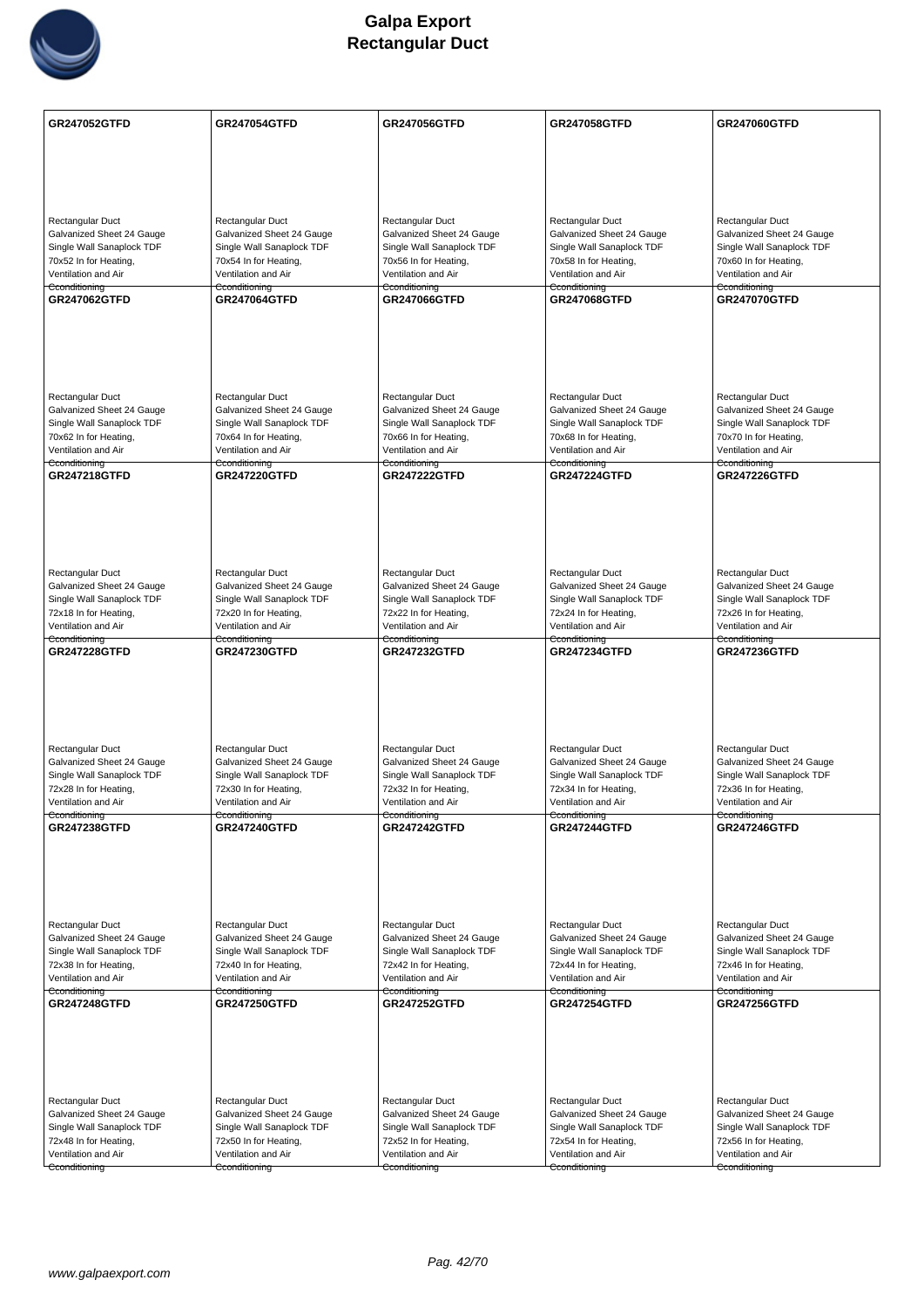

| <b>GR247258GTFD</b>                                    | <b>GR247260GTFD</b>                                    | <b>GR247262GTFD</b>                                    | <b>GR247264GTFD</b>                                    | <b>GR247266GTFD</b>                                    |
|--------------------------------------------------------|--------------------------------------------------------|--------------------------------------------------------|--------------------------------------------------------|--------------------------------------------------------|
|                                                        |                                                        |                                                        |                                                        |                                                        |
|                                                        |                                                        |                                                        |                                                        |                                                        |
|                                                        |                                                        |                                                        |                                                        |                                                        |
| Rectangular Duct                                       | Rectangular Duct                                       | Rectangular Duct                                       | Rectangular Duct                                       | Rectangular Duct                                       |
| Galvanized Sheet 24 Gauge<br>Single Wall Sanaplock TDF | Galvanized Sheet 24 Gauge<br>Single Wall Sanaplock TDF | Galvanized Sheet 24 Gauge<br>Single Wall Sanaplock TDF | Galvanized Sheet 24 Gauge<br>Single Wall Sanaplock TDF | Galvanized Sheet 24 Gauge<br>Single Wall Sanaplock TDF |
| 72x58 In for Heating,                                  | 72x60 In for Heating,                                  | 72x62 In for Heating,                                  | 72x64 In for Heating,                                  | 72x66 In for Heating,                                  |
| Ventilation and Air<br>Cconditioning                   | Ventilation and Air<br>Cconditioning                   | Ventilation and Air<br>Cconditioning                   | Ventilation and Air<br>Cconditioning                   | Ventilation and Air<br>Cconditioning                   |
| <b>GR247268GTFD</b>                                    | <b>GR247270GTFD</b>                                    | <b>GR247272GTFD</b>                                    | <b>GR247420GTFD</b>                                    | <b>GR247422GTFD</b>                                    |
|                                                        |                                                        |                                                        |                                                        |                                                        |
|                                                        |                                                        |                                                        |                                                        |                                                        |
|                                                        |                                                        |                                                        |                                                        |                                                        |
|                                                        |                                                        |                                                        |                                                        |                                                        |
| <b>Rectangular Duct</b>                                | Rectangular Duct                                       | Rectangular Duct                                       | Rectangular Duct                                       | Rectangular Duct                                       |
| Galvanized Sheet 24 Gauge                              | Galvanized Sheet 24 Gauge                              | Galvanized Sheet 24 Gauge                              | Galvanized Sheet 24 Gauge                              | Galvanized Sheet 24 Gauge                              |
| Single Wall Sanaplock TDF<br>72x68 In for Heating,     | Single Wall Sanaplock TDF<br>72x70 In for Heating,     | Single Wall Sanaplock TDF<br>72x72 In for Heating,     | Single Wall Sanaplock TDF<br>74x20 In for Heating,     | Single Wall Sanaplock TDF<br>74x22 In for Heating,     |
| Ventilation and Air                                    | Ventilation and Air                                    | Ventilation and Air                                    | Ventilation and Air                                    | Ventilation and Air                                    |
| Cconditioning                                          | Cconditioning<br><b>GR247426GTFD</b>                   | Cconditioning<br><b>GR247428GTFD</b>                   | Cconditioning<br><b>GR247430GTFD</b>                   | Cconditioning                                          |
| <b>GR247424GTFD</b>                                    |                                                        |                                                        |                                                        | <b>GR247432GTFD</b>                                    |
|                                                        |                                                        |                                                        |                                                        |                                                        |
|                                                        |                                                        |                                                        |                                                        |                                                        |
|                                                        |                                                        |                                                        |                                                        |                                                        |
|                                                        |                                                        |                                                        |                                                        |                                                        |
| <b>Rectangular Duct</b><br>Galvanized Sheet 24 Gauge   | Rectangular Duct<br>Galvanized Sheet 24 Gauge          | Rectangular Duct<br>Galvanized Sheet 24 Gauge          | Rectangular Duct<br>Galvanized Sheet 24 Gauge          | Rectangular Duct<br>Galvanized Sheet 24 Gauge          |
| Single Wall Sanaplock TDF                              | Single Wall Sanaplock TDF                              | Single Wall Sanaplock TDF                              | Single Wall Sanaplock TDF                              | Single Wall Sanaplock TDF                              |
| 74x24 In for Heating,<br>Ventilation and Air           | 74x26 In for Heating,                                  | 74x28 In for Heating,<br>Ventilation and Air           | 74x30 In for Heating,<br>Ventilation and Air           | 74x32 In for Heating,                                  |
| Cconditioning                                          | Ventilation and Air<br>Cconditioning                   | Cconditioning                                          | Cconditioning                                          | Ventilation and Air<br>Cconditioning                   |
| <b>GR247434GTFD</b>                                    | <b>GR247436GTFD</b>                                    | <b>GR247438GTFD</b>                                    | <b>GR247440GTFD</b>                                    | <b>GR247442GTFD</b>                                    |
|                                                        |                                                        |                                                        |                                                        |                                                        |
|                                                        |                                                        |                                                        |                                                        |                                                        |
|                                                        |                                                        |                                                        |                                                        |                                                        |
|                                                        |                                                        |                                                        |                                                        |                                                        |
| <b>Rectangular Duct</b><br>Galvanized Sheet 24 Gauge   | Rectangular Duct<br>Galvanized Sheet 24 Gauge          | Rectangular Duct<br>Galvanized Sheet 24 Gauge          | Rectangular Duct<br>Galvanized Sheet 24 Gauge          | Rectangular Duct<br>Galvanized Sheet 24 Gauge          |
| Single Wall Sanaplock TDF                              | Single Wall Sanaplock TDF                              | Single Wall Sanaplock TDF                              | Single Wall Sanaplock TDF                              | Single Wall Sanaplock TDF                              |
| 74x34 In for Heating,                                  | 74x36 In for Heating,                                  | 74x38 In for Heating,                                  | 74x40 In for Heating,                                  | 74x42 In for Heating,                                  |
| Ventilation and Air<br>Cconditioning                   | Ventilation and Air<br>Cconditioning                   | Ventilation and Air<br>Cconditioning                   | Ventilation and Air<br>Cconditioning                   | Ventilation and Air<br>Cconditioning                   |
| <b>GR247444GTFD</b>                                    | <b>GR247446GTFD</b>                                    | <b>GR247448GTFD</b>                                    | <b>GR247450GTFD</b>                                    | <b>GR247452GTFD</b>                                    |
|                                                        |                                                        |                                                        |                                                        |                                                        |
|                                                        |                                                        |                                                        |                                                        |                                                        |
|                                                        |                                                        |                                                        |                                                        |                                                        |
|                                                        |                                                        |                                                        |                                                        |                                                        |
| Rectangular Duct                                       | Rectangular Duct                                       | Rectangular Duct                                       | Rectangular Duct                                       | Rectangular Duct                                       |
| Galvanized Sheet 24 Gauge<br>Single Wall Sanaplock TDF | Galvanized Sheet 24 Gauge<br>Single Wall Sanaplock TDF | Galvanized Sheet 24 Gauge<br>Single Wall Sanaplock TDF | Galvanized Sheet 24 Gauge<br>Single Wall Sanaplock TDF | Galvanized Sheet 24 Gauge<br>Single Wall Sanaplock TDF |
| 74x44 In for Heating,                                  | 74x46 In for Heating,                                  | 74x48 In for Heating,                                  | 74x50 In for Heating,                                  | 74x52 In for Heating,                                  |
| Ventilation and Air<br>Cconditioning                   | Ventilation and Air                                    | Ventilation and Air                                    | Ventilation and Air                                    | Ventilation and Air<br>Cconditioning                   |
| <b>GR247454GTFD</b>                                    | Cconditioning<br><b>GR247456GTFD</b>                   | Cconditioning<br><b>GR247458GTFD</b>                   | Cconditioning<br>GR247460GTFD                          | <b>GR247462GTFD</b>                                    |
|                                                        |                                                        |                                                        |                                                        |                                                        |
|                                                        |                                                        |                                                        |                                                        |                                                        |
|                                                        |                                                        |                                                        |                                                        |                                                        |
|                                                        |                                                        |                                                        |                                                        |                                                        |
| Rectangular Duct                                       | Rectangular Duct                                       | Rectangular Duct                                       | Rectangular Duct                                       | Rectangular Duct                                       |
| Galvanized Sheet 24 Gauge                              | Galvanized Sheet 24 Gauge                              | Galvanized Sheet 24 Gauge                              | Galvanized Sheet 24 Gauge                              | Galvanized Sheet 24 Gauge                              |
| Single Wall Sanaplock TDF<br>74x54 In for Heating,     | Single Wall Sanaplock TDF<br>74x56 In for Heating,     | Single Wall Sanaplock TDF<br>74x58 In for Heating,     | Single Wall Sanaplock TDF<br>74x60 In for Heating,     | Single Wall Sanaplock TDF<br>74x62 In for Heating,     |
| Ventilation and Air                                    | Ventilation and Air                                    | Ventilation and Air                                    | Ventilation and Air                                    | Ventilation and Air                                    |
| Cconditioning                                          | Cconditioning                                          | Cconditioning                                          | Cconditioning                                          | Cconditioning                                          |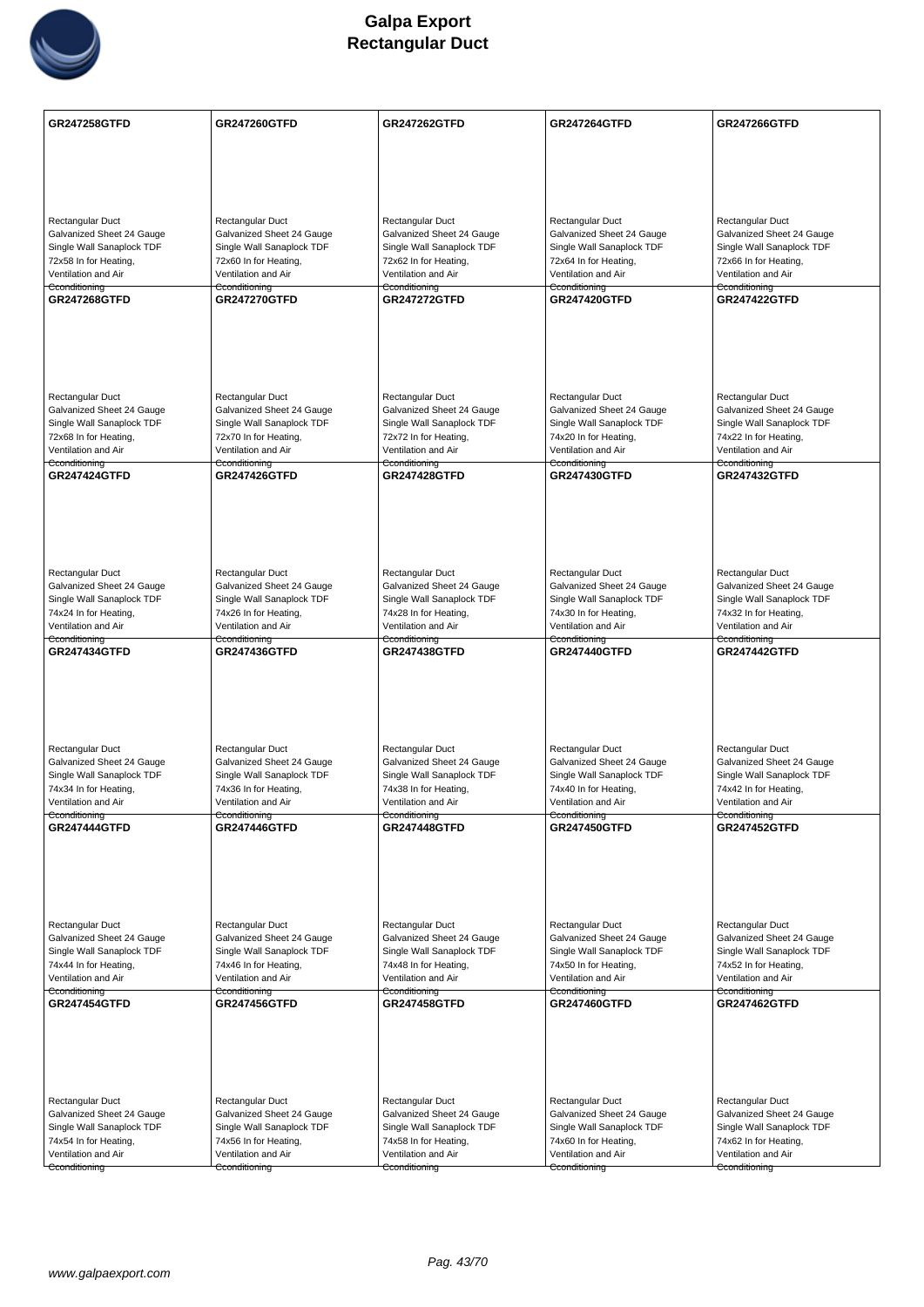

| <b>GR247464GTFD</b>                                    | <b>GR247466GTFD</b>                                    | <b>GR247468GTFD</b>                                    | <b>GR247470GTFD</b>                                    | <b>GR247472GTFD</b>                                    |
|--------------------------------------------------------|--------------------------------------------------------|--------------------------------------------------------|--------------------------------------------------------|--------------------------------------------------------|
|                                                        |                                                        |                                                        |                                                        |                                                        |
|                                                        |                                                        |                                                        |                                                        |                                                        |
|                                                        |                                                        |                                                        |                                                        |                                                        |
| Rectangular Duct                                       | Rectangular Duct                                       | Rectangular Duct                                       | Rectangular Duct                                       | Rectangular Duct                                       |
| Galvanized Sheet 24 Gauge                              | Galvanized Sheet 24 Gauge                              | Galvanized Sheet 24 Gauge                              | Galvanized Sheet 24 Gauge                              | Galvanized Sheet 24 Gauge                              |
| Single Wall Sanaplock TDF<br>74x64 In for Heating,     | Single Wall Sanaplock TDF<br>74x66 In for Heating,     | Single Wall Sanaplock TDF<br>74x68 In for Heating,     | Single Wall Sanaplock TDF<br>74x70 In for Heating,     | Single Wall Sanaplock TDF<br>74x72 In for Heating,     |
| Ventilation and Air                                    | Ventilation and Air                                    | Ventilation and Air                                    | Ventilation and Air                                    | Ventilation and Air                                    |
| Cconditioning<br><b>GR247474GTFD</b>                   | Cconditioning<br><b>GR247620GTFD</b>                   | Cconditioning<br><b>GR247622GTFD</b>                   | Cconditioning<br><b>GR247624GTFD</b>                   | Cconditioning<br><b>GR247626GTFD</b>                   |
|                                                        |                                                        |                                                        |                                                        |                                                        |
|                                                        |                                                        |                                                        |                                                        |                                                        |
|                                                        |                                                        |                                                        |                                                        |                                                        |
|                                                        |                                                        |                                                        |                                                        |                                                        |
| <b>Rectangular Duct</b><br>Galvanized Sheet 24 Gauge   | Rectangular Duct                                       | Rectangular Duct                                       | Rectangular Duct<br>Galvanized Sheet 24 Gauge          | Rectangular Duct                                       |
| Single Wall Sanaplock TDF                              | Galvanized Sheet 24 Gauge<br>Single Wall Sanaplock TDF | Galvanized Sheet 24 Gauge<br>Single Wall Sanaplock TDF | Single Wall Sanaplock TDF                              | Galvanized Sheet 24 Gauge<br>Single Wall Sanaplock TDF |
| 74x74 In for Heating,                                  | 76x20 In for Heating,                                  | 76x22 In for Heating,                                  | 76x24 In for Heating,                                  | 76x26 In for Heating,                                  |
| Ventilation and Air<br>Cconditioning                   | Ventilation and Air<br><del>Cconditioning</del>        | Ventilation and Air<br>Cconditioning                   | Ventilation and Air<br><del>Cconditioning</del>        | Ventilation and Air<br>Cconditioning                   |
| <b>GR247628GTFD</b>                                    | <b>GR247630GTFD</b>                                    | <b>GR247632GTFD</b>                                    | <b>GR247634GTFD</b>                                    | <b>GR247636GTFD</b>                                    |
|                                                        |                                                        |                                                        |                                                        |                                                        |
|                                                        |                                                        |                                                        |                                                        |                                                        |
|                                                        |                                                        |                                                        |                                                        |                                                        |
| Rectangular Duct                                       | Rectangular Duct                                       | Rectangular Duct                                       | Rectangular Duct                                       | Rectangular Duct                                       |
| Galvanized Sheet 24 Gauge                              | Galvanized Sheet 24 Gauge                              | Galvanized Sheet 24 Gauge                              | Galvanized Sheet 24 Gauge                              | Galvanized Sheet 24 Gauge                              |
| Single Wall Sanaplock TDF                              | Single Wall Sanaplock TDF                              | Single Wall Sanaplock TDF                              | Single Wall Sanaplock TDF                              | Single Wall Sanaplock TDF                              |
| 76x28 In for Heating,<br>Ventilation and Air           | 76x30 In for Heating,<br>Ventilation and Air           | 76x32 In for Heating,<br>Ventilation and Air           | 76x34 In for Heating,<br>Ventilation and Air           | 76x36 In for Heating,<br>Ventilation and Air           |
| Cconditioning                                          | Cconditioning                                          | Cconditioning                                          | Cconditioning                                          | Cconditioning                                          |
| <b>GR247638GTFD</b>                                    | <b>GR247640GTFD</b>                                    | <b>GR247642GTFD</b>                                    | <b>GR247644GTFD</b>                                    | <b>GR247646GTFD</b>                                    |
|                                                        |                                                        |                                                        |                                                        |                                                        |
|                                                        |                                                        |                                                        |                                                        |                                                        |
|                                                        |                                                        |                                                        |                                                        |                                                        |
| Rectangular Duct                                       | Rectangular Duct                                       | Rectangular Duct                                       | Rectangular Duct                                       | Rectangular Duct                                       |
| Galvanized Sheet 24 Gauge                              | Galvanized Sheet 24 Gauge                              | Galvanized Sheet 24 Gauge                              | Galvanized Sheet 24 Gauge                              | Galvanized Sheet 24 Gauge                              |
| Single Wall Sanaplock TDF<br>76x38 In for Heating,     | Single Wall Sanaplock TDF<br>76x40 In for Heating,     | Single Wall Sanaplock TDF<br>76x42 In for Heating,     | Single Wall Sanaplock TDF<br>76x44 In for Heating,     | Single Wall Sanaplock TDF<br>76x46 In for Heating,     |
| Ventilation and Air                                    | Ventilation and Air                                    | Ventilation and Air                                    | Ventilation and Air                                    | Ventilation and Air                                    |
| Cconditioning<br><b>GR247648GTFD</b>                   | Cconditioning<br><b>GR247650GTFD</b>                   | Cconditioning<br><b>GR247652GTFD</b>                   | Cconditioning<br><b>GR247654GTFD</b>                   | Cconditioning<br><b>GR247656GTFD</b>                   |
|                                                        |                                                        |                                                        |                                                        |                                                        |
|                                                        |                                                        |                                                        |                                                        |                                                        |
|                                                        |                                                        |                                                        |                                                        |                                                        |
|                                                        |                                                        |                                                        |                                                        |                                                        |
| Rectangular Duct                                       | Rectangular Duct                                       | Rectangular Duct                                       | Rectangular Duct                                       | Rectangular Duct                                       |
| Galvanized Sheet 24 Gauge<br>Single Wall Sanaplock TDF | Galvanized Sheet 24 Gauge                              | Galvanized Sheet 24 Gauge<br>Single Wall Sanaplock TDF | Galvanized Sheet 24 Gauge<br>Single Wall Sanaplock TDF | Galvanized Sheet 24 Gauge<br>Single Wall Sanaplock TDF |
| 76x48 In for Heating,                                  | Single Wall Sanaplock TDF<br>76x50 In for Heating,     | 76x52 In for Heating,                                  | 76x54 In for Heating,                                  | 76x56 In for Heating,                                  |
| Ventilation and Air                                    | Ventilation and Air                                    | Ventilation and Air                                    | Ventilation and Air                                    | Ventilation and Air                                    |
| Cconditioning<br>GR247658GTFD                          | Cconditioning<br>GR247660GTFD                          | Cconditioning<br><b>GR247662GTFD</b>                   | Cconditioning<br><b>GR247664GTFD</b>                   | Cconditioning<br>GR247666GTFD                          |
|                                                        |                                                        |                                                        |                                                        |                                                        |
|                                                        |                                                        |                                                        |                                                        |                                                        |
|                                                        |                                                        |                                                        |                                                        |                                                        |
|                                                        |                                                        |                                                        |                                                        |                                                        |
| Rectangular Duct                                       | Rectangular Duct                                       | Rectangular Duct                                       | Rectangular Duct                                       | Rectangular Duct                                       |
| Galvanized Sheet 24 Gauge<br>Single Wall Sanaplock TDF | Galvanized Sheet 24 Gauge<br>Single Wall Sanaplock TDF | Galvanized Sheet 24 Gauge<br>Single Wall Sanaplock TDF | Galvanized Sheet 24 Gauge<br>Single Wall Sanaplock TDF | Galvanized Sheet 24 Gauge<br>Single Wall Sanaplock TDF |
| 76x58 In for Heating,                                  | 76x60 In for Heating,                                  | 76x62 In for Heating,                                  | 76x64 In for Heating,                                  | 76x66 In for Heating,                                  |
| Ventilation and Air                                    | Ventilation and Air                                    | Ventilation and Air                                    | Ventilation and Air                                    | Ventilation and Air                                    |
| Cconditioning                                          | Cconditioning                                          | Cconditioning                                          | Cconditioning                                          | Cconditioning                                          |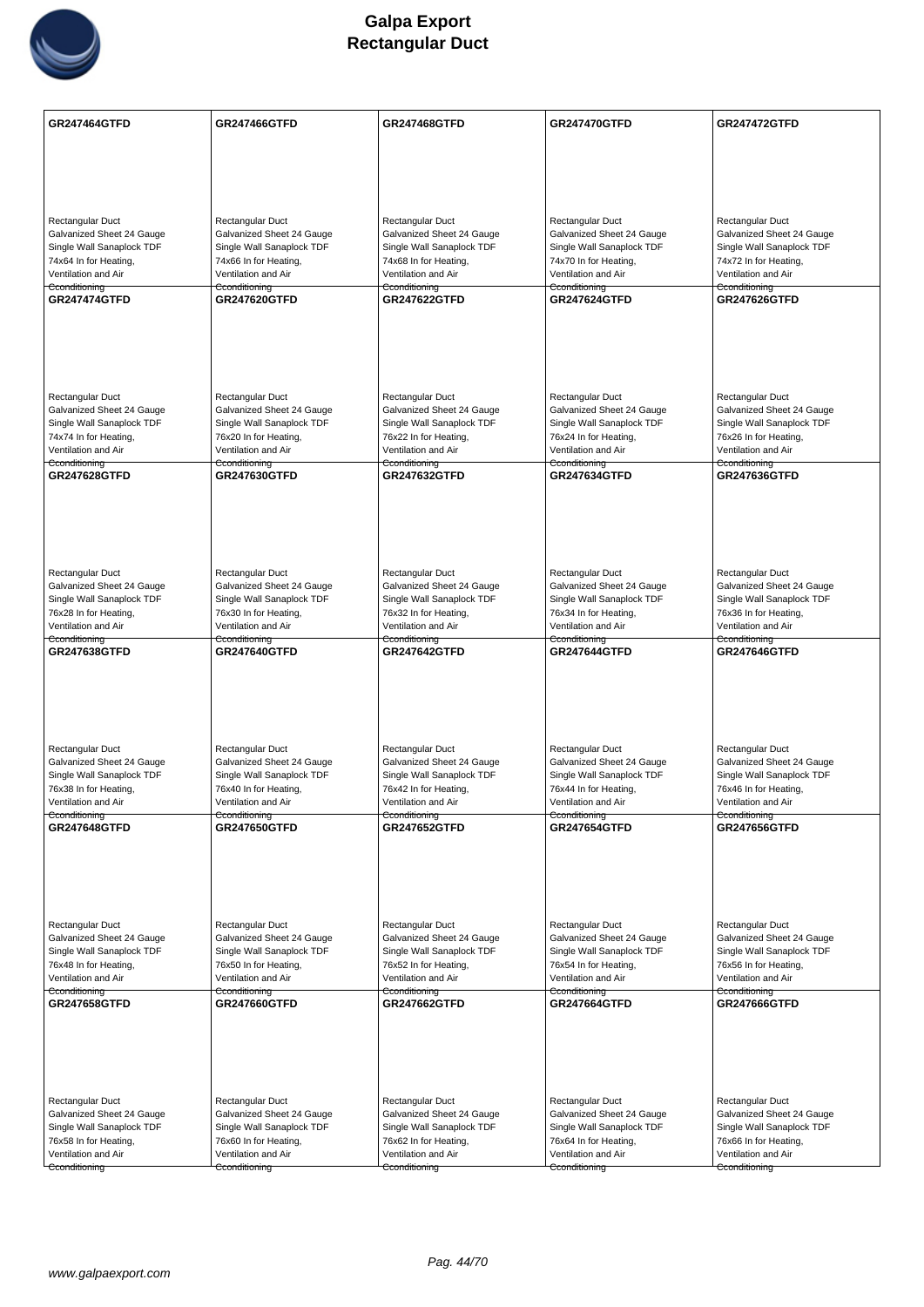

| GR247668GTFD                                           | <b>GR247670GTFD</b>                                    | <b>GR247672GTFD</b>                                    | <b>GR247674GTFD</b>                                    | <b>GR247676GTFD</b>                                    |
|--------------------------------------------------------|--------------------------------------------------------|--------------------------------------------------------|--------------------------------------------------------|--------------------------------------------------------|
|                                                        |                                                        |                                                        |                                                        |                                                        |
|                                                        |                                                        |                                                        |                                                        |                                                        |
|                                                        |                                                        |                                                        |                                                        |                                                        |
| Rectangular Duct                                       | Rectangular Duct                                       | Rectangular Duct                                       | Rectangular Duct                                       | Rectangular Duct                                       |
| Galvanized Sheet 24 Gauge<br>Single Wall Sanaplock TDF | Galvanized Sheet 24 Gauge<br>Single Wall Sanaplock TDF | Galvanized Sheet 24 Gauge<br>Single Wall Sanaplock TDF | Galvanized Sheet 24 Gauge<br>Single Wall Sanaplock TDF | Galvanized Sheet 24 Gauge<br>Single Wall Sanaplock TDF |
| 76x68 In for Heating,                                  | 76x70 In for Heating,                                  | 76x72 In for Heating,                                  | 76x74 In for Heating,                                  | 76x76 In for Heating,                                  |
| Ventilation and Air<br>Cconditioning                   | Ventilation and Air<br>Cconditioning                   | Ventilation and Air<br>Cconditioning                   | Ventilation and Air<br>Cconditioning                   | Ventilation and Air<br>Cconditioning                   |
| <b>GR247820GTFD</b>                                    | <b>GR247822GTFD</b>                                    | <b>GR247824GTFD</b>                                    | <b>GR247826GTFD</b>                                    | <b>GR247828GTFD</b>                                    |
|                                                        |                                                        |                                                        |                                                        |                                                        |
|                                                        |                                                        |                                                        |                                                        |                                                        |
|                                                        |                                                        |                                                        |                                                        |                                                        |
|                                                        |                                                        |                                                        |                                                        |                                                        |
| <b>Rectangular Duct</b><br>Galvanized Sheet 24 Gauge   | Rectangular Duct<br>Galvanized Sheet 24 Gauge          | Rectangular Duct<br>Galvanized Sheet 24 Gauge          | Rectangular Duct<br>Galvanized Sheet 24 Gauge          | Rectangular Duct<br>Galvanized Sheet 24 Gauge          |
| Single Wall Sanaplock TDF                              | Single Wall Sanaplock TDF                              | Single Wall Sanaplock TDF                              | Single Wall Sanaplock TDF                              | Single Wall Sanaplock TDF                              |
| 78x20 In for Heating,<br>Ventilation and Air           | 78x22 In for Heating,<br>Ventilation and Air           | 78x24 In for Heating,<br>Ventilation and Air           | 78x26 In for Heating,<br>Ventilation and Air           | 78x28 In for Heating,<br>Ventilation and Air           |
| Cconditioning                                          | <del>Cconditioning</del>                               | Cconditioning                                          | <del>Cconditioning</del>                               | Cconditioning                                          |
| <b>GR247830GTFD</b>                                    | <b>GR247832GTFD</b>                                    | <b>GR247834GTFD</b>                                    | <b>GR247836GTFD</b>                                    | <b>GR247838GTFD</b>                                    |
|                                                        |                                                        |                                                        |                                                        |                                                        |
|                                                        |                                                        |                                                        |                                                        |                                                        |
|                                                        |                                                        |                                                        |                                                        |                                                        |
| Rectangular Duct                                       | Rectangular Duct                                       | Rectangular Duct                                       | Rectangular Duct                                       | Rectangular Duct                                       |
| Galvanized Sheet 24 Gauge                              | Galvanized Sheet 24 Gauge                              | Galvanized Sheet 24 Gauge                              | Galvanized Sheet 24 Gauge                              | Galvanized Sheet 24 Gauge                              |
| Single Wall Sanaplock TDF<br>78x30 In for Heating,     | Single Wall Sanaplock TDF<br>78x32 In for Heating,     | Single Wall Sanaplock TDF<br>78x34 In for Heating,     | Single Wall Sanaplock TDF<br>78x36 In for Heating,     | Single Wall Sanaplock TDF<br>78x38 In for Heating,     |
| Ventilation and Air                                    | Ventilation and Air                                    | Ventilation and Air                                    | Ventilation and Air                                    | Ventilation and Air                                    |
| Cconditioning<br>GR247840GTFD                          | Cconditioning<br><b>GR247842GTFD</b>                   | Cconditioning<br><b>GR247844GTFD</b>                   | Cconditioning<br><b>GR247846GTFD</b>                   | Cconditioning<br><b>GR247848GTFD</b>                   |
|                                                        |                                                        |                                                        |                                                        |                                                        |
|                                                        |                                                        |                                                        |                                                        |                                                        |
|                                                        |                                                        |                                                        |                                                        |                                                        |
|                                                        |                                                        |                                                        |                                                        |                                                        |
| Rectangular Duct<br>Galvanized Sheet 24 Gauge          | Rectangular Duct<br>Galvanized Sheet 24 Gauge          | Rectangular Duct<br>Galvanized Sheet 24 Gauge          | Rectangular Duct<br>Galvanized Sheet 24 Gauge          | Rectangular Duct<br>Galvanized Sheet 24 Gauge          |
| Single Wall Sanaplock TDF                              | Single Wall Sanaplock TDF                              | Single Wall Sanaplock TDF                              | Single Wall Sanaplock TDF                              | Single Wall Sanaplock TDF                              |
| 78x40 In for Heating,<br>Ventilation and Air           | 78x42 In for Heating,<br>Ventilation and Air           | 78x44 In for Heating,<br>Ventilation and Air           | 78x46 In for Heating,<br>Ventilation and Air           | 78x48 In for Heating,<br>Ventilation and Air           |
| Cconditioning                                          | Cconditioning                                          | Cconditioning                                          | Cconditioning                                          | Cconditioning                                          |
| <b>GR247850GTFD</b>                                    | <b>GR247852GTFD</b>                                    | <b>GR247854GTFD</b>                                    | <b>GR247856GTFD</b>                                    | <b>GR247858GTFD</b>                                    |
|                                                        |                                                        |                                                        |                                                        |                                                        |
|                                                        |                                                        |                                                        |                                                        |                                                        |
|                                                        |                                                        |                                                        |                                                        |                                                        |
| Rectangular Duct                                       | Rectangular Duct                                       | Rectangular Duct                                       | Rectangular Duct                                       | Rectangular Duct                                       |
| Galvanized Sheet 24 Gauge                              | Galvanized Sheet 24 Gauge                              | Galvanized Sheet 24 Gauge                              | Galvanized Sheet 24 Gauge                              | Galvanized Sheet 24 Gauge                              |
| Single Wall Sanaplock TDF<br>78x50 In for Heating,     | Single Wall Sanaplock TDF<br>78x52 In for Heating,     | Single Wall Sanaplock TDF<br>78x54 In for Heating,     | Single Wall Sanaplock TDF<br>78x56 In for Heating,     | Single Wall Sanaplock TDF<br>78x58 In for Heating,     |
| Ventilation and Air                                    | Ventilation and Air                                    | Ventilation and Air                                    | Ventilation and Air                                    | Ventilation and Air                                    |
| Cconditioning<br><b>GR247860GTFD</b>                   | Cconditioning<br><b>GR247862GTFD</b>                   | Cconditioning<br><b>GR247864GTFD</b>                   | Cconditioning<br><b>GR247866GTFD</b>                   | Cconditioning<br><b>GR247868GTFD</b>                   |
|                                                        |                                                        |                                                        |                                                        |                                                        |
|                                                        |                                                        |                                                        |                                                        |                                                        |
|                                                        |                                                        |                                                        |                                                        |                                                        |
|                                                        |                                                        |                                                        |                                                        |                                                        |
| Rectangular Duct                                       | Rectangular Duct                                       | Rectangular Duct                                       | Rectangular Duct                                       | Rectangular Duct                                       |
| Galvanized Sheet 24 Gauge<br>Single Wall Sanaplock TDF | Galvanized Sheet 24 Gauge<br>Single Wall Sanaplock TDF | Galvanized Sheet 24 Gauge<br>Single Wall Sanaplock TDF | Galvanized Sheet 24 Gauge<br>Single Wall Sanaplock TDF | Galvanized Sheet 24 Gauge<br>Single Wall Sanaplock TDF |
| 78x60 In for Heating,                                  | 78x62 In for Heating,                                  | 78x64 In for Heating,                                  | 78x66 In for Heating,                                  | 78x68 In for Heating,                                  |
| Ventilation and Air                                    | Ventilation and Air                                    | Ventilation and Air                                    | Ventilation and Air                                    | Ventilation and Air                                    |
| Cconditioning                                          | Cconditioning                                          | Cconditioning                                          | Cconditioning                                          | Cconditioning                                          |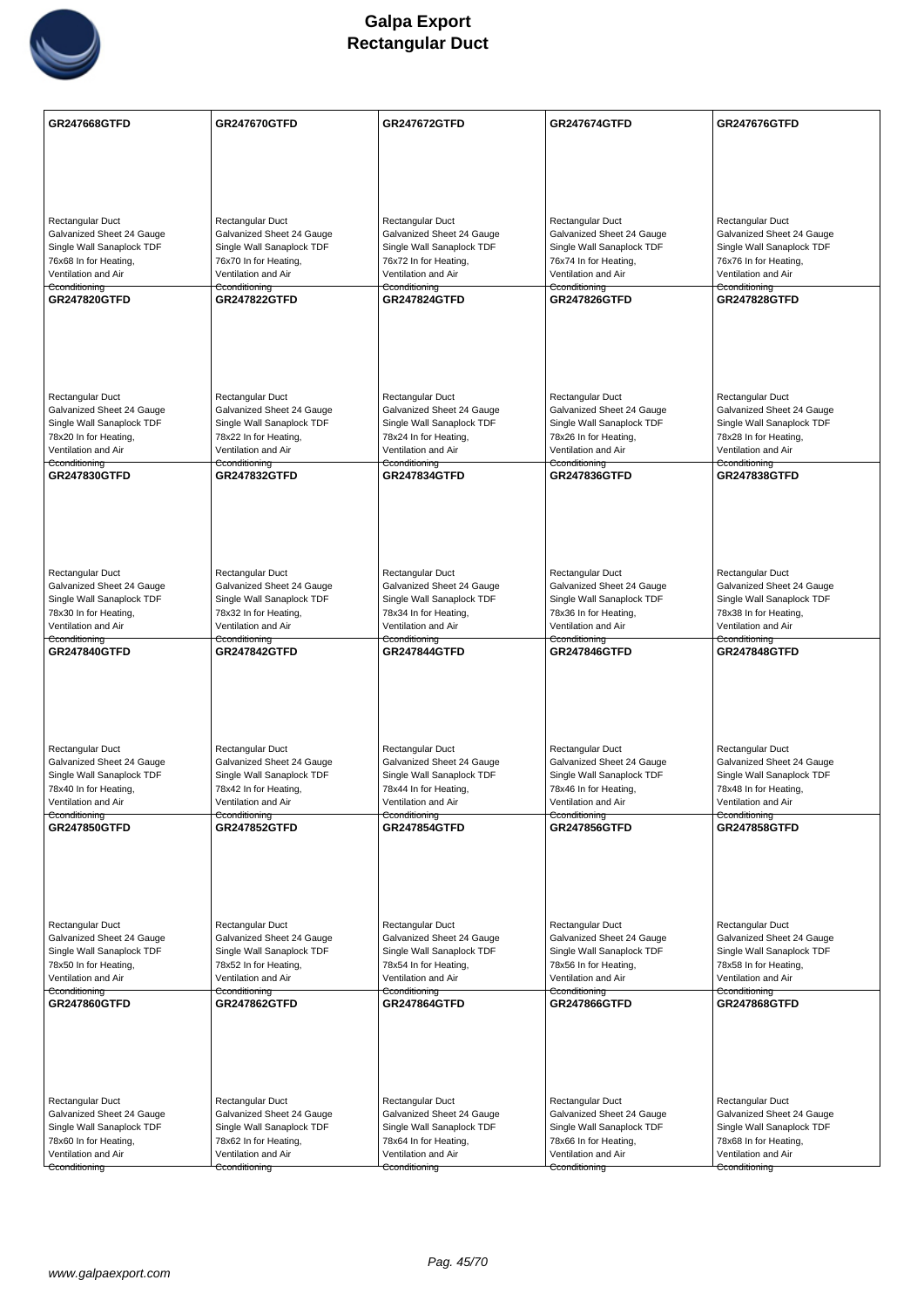

| <b>GR247870GTFD</b>                                    | <b>GR247872GTFD</b>                                    | <b>GR247874GTFD</b>                                    | <b>GR247876GTFD</b>                                    | <b>GR247878GTFD</b>                                    |
|--------------------------------------------------------|--------------------------------------------------------|--------------------------------------------------------|--------------------------------------------------------|--------------------------------------------------------|
|                                                        |                                                        |                                                        |                                                        |                                                        |
|                                                        |                                                        |                                                        |                                                        |                                                        |
|                                                        |                                                        |                                                        |                                                        |                                                        |
| Rectangular Duct                                       | Rectangular Duct                                       | Rectangular Duct                                       | Rectangular Duct                                       | Rectangular Duct                                       |
| Galvanized Sheet 24 Gauge<br>Single Wall Sanaplock TDF | Galvanized Sheet 24 Gauge<br>Single Wall Sanaplock TDF | Galvanized Sheet 24 Gauge<br>Single Wall Sanaplock TDF | Galvanized Sheet 24 Gauge<br>Single Wall Sanaplock TDF | Galvanized Sheet 24 Gauge<br>Single Wall Sanaplock TDF |
| 78x70 In for Heating,                                  | 78x72 In for Heating,                                  | 78x74 In for Heating,                                  | 78x76 In for Heating,                                  | 78x78 In for Heating,                                  |
| Ventilation and Air<br>Cconditioning                   | Ventilation and Air<br>Cconditioning                   | Ventilation and Air<br>Cconditioning                   | Ventilation and Air<br>Cconditioning                   | Ventilation and Air<br>Cconditioning                   |
| <b>GR248020GTFD</b>                                    | <b>GR248022GTFD</b>                                    | <b>GR248024GTFD</b>                                    | <b>GR248026GTFD</b>                                    | <b>GR248028GTFD</b>                                    |
|                                                        |                                                        |                                                        |                                                        |                                                        |
|                                                        |                                                        |                                                        |                                                        |                                                        |
|                                                        |                                                        |                                                        |                                                        |                                                        |
| <b>Rectangular Duct</b>                                | Rectangular Duct                                       | Rectangular Duct                                       | Rectangular Duct                                       | Rectangular Duct                                       |
| Galvanized Sheet 24 Gauge                              | Galvanized Sheet 24 Gauge                              | Galvanized Sheet 24 Gauge                              | Galvanized Sheet 24 Gauge                              | Galvanized Sheet 24 Gauge                              |
| Single Wall Sanaplock TDF<br>80x20 In for Heating,     | Single Wall Sanaplock TDF<br>80x22 In for Heating,     | Single Wall Sanaplock TDF<br>80x24 In for Heating,     | Single Wall Sanaplock TDF<br>80x26 In for Heating,     | Single Wall Sanaplock TDF<br>80x28 In for Heating,     |
| Ventilation and Air<br>Cconditioning                   | Ventilation and Air<br>Cconditioning                   | Ventilation and Air<br>Cconditioning                   | Ventilation and Air<br>Cconditioning                   | Ventilation and Air<br>Cconditioning                   |
| GR248030GTFD                                           | GR248032GTFD                                           | <b>GR248034GTFD</b>                                    | <b>GR248036GTFD</b>                                    | <b>GR248038GTFD</b>                                    |
|                                                        |                                                        |                                                        |                                                        |                                                        |
|                                                        |                                                        |                                                        |                                                        |                                                        |
|                                                        |                                                        |                                                        |                                                        |                                                        |
| Rectangular Duct                                       | Rectangular Duct                                       | Rectangular Duct                                       | Rectangular Duct                                       | Rectangular Duct                                       |
| Galvanized Sheet 24 Gauge                              | Galvanized Sheet 24 Gauge                              | Galvanized Sheet 24 Gauge                              | Galvanized Sheet 24 Gauge                              | Galvanized Sheet 24 Gauge                              |
| Single Wall Sanaplock TDF<br>80x30 In for Heating,     | Single Wall Sanaplock TDF<br>80x32 In for Heating,     | Single Wall Sanaplock TDF<br>80x34 In for Heating,     | Single Wall Sanaplock TDF<br>80x36 In for Heating,     | Single Wall Sanaplock TDF<br>80x38 In for Heating,     |
| Ventilation and Air<br>Cconditioning                   | Ventilation and Air<br>Cconditioning                   | Ventilation and Air<br>Cconditioning                   | Ventilation and Air<br>Cconditioning                   | Ventilation and Air<br>Cconditioning                   |
| <b>GR248040GTFD</b>                                    | <b>GR248042GTFD</b>                                    | <b>GR248044GTFD</b>                                    | <b>GR248046GTFD</b>                                    | <b>GR248048GTFD</b>                                    |
|                                                        |                                                        |                                                        |                                                        |                                                        |
|                                                        |                                                        |                                                        |                                                        |                                                        |
|                                                        |                                                        |                                                        |                                                        |                                                        |
| Rectangular Duct                                       | Rectangular Duct                                       | Rectangular Duct                                       | Rectangular Duct                                       | Rectangular Duct                                       |
| Galvanized Sheet 24 Gauge<br>Single Wall Sanaplock TDF | Galvanized Sheet 24 Gauge<br>Single Wall Sanaplock TDF | Galvanized Sheet 24 Gauge<br>Single Wall Sanaplock TDF | Galvanized Sheet 24 Gauge<br>Single Wall Sanaplock TDF | Galvanized Sheet 24 Gauge<br>Single Wall Sanaplock TDF |
| 80x40 In for Heating,                                  | 80x42 In for Heating,                                  | 80x44 In for Heating,                                  | 80x46 In for Heating,                                  | 80x48 In for Heating,                                  |
| Ventilation and Air<br>Cconditioning                   | Ventilation and Air<br>Cconditioning                   | Ventilation and Air<br>Cconditioning                   | Ventilation and Air<br>Cconditioning                   | Ventilation and Air<br>Cconditioning                   |
| GR248050GTFD                                           | GR248052GTFD                                           | <b>GR248054GTFD</b>                                    | <b>GR248056GTFD</b>                                    | GR248058GTFD                                           |
|                                                        |                                                        |                                                        |                                                        |                                                        |
|                                                        |                                                        |                                                        |                                                        |                                                        |
|                                                        |                                                        |                                                        |                                                        |                                                        |
| Rectangular Duct                                       | Rectangular Duct                                       | Rectangular Duct                                       | Rectangular Duct                                       | Rectangular Duct                                       |
| Galvanized Sheet 24 Gauge<br>Single Wall Sanaplock TDF | Galvanized Sheet 24 Gauge<br>Single Wall Sanaplock TDF | Galvanized Sheet 24 Gauge<br>Single Wall Sanaplock TDF | Galvanized Sheet 24 Gauge<br>Single Wall Sanaplock TDF | Galvanized Sheet 24 Gauge<br>Single Wall Sanaplock TDF |
| 80x50 In for Heating,                                  | 80x52 In for Heating,                                  | 80x54 In for Heating,                                  | 80x56 In for Heating,                                  | 80x58 In for Heating,                                  |
| Ventilation and Air<br>Cconditioning                   | Ventilation and Air<br>Cconditioning                   | Ventilation and Air<br>Cconditioning                   | Ventilation and Air<br>Cconditioning                   | Ventilation and Air<br>Cconditioning                   |
| GR248060GTFD                                           | <b>GR248062GTFD</b>                                    | <b>GR248064GTFD</b>                                    | GR248066GTFD                                           | GR248068GTFD                                           |
|                                                        |                                                        |                                                        |                                                        |                                                        |
|                                                        |                                                        |                                                        |                                                        |                                                        |
|                                                        |                                                        |                                                        |                                                        |                                                        |
| Rectangular Duct                                       | Rectangular Duct                                       | Rectangular Duct                                       | Rectangular Duct                                       | Rectangular Duct                                       |
| Galvanized Sheet 24 Gauge<br>Single Wall Sanaplock TDF | Galvanized Sheet 24 Gauge<br>Single Wall Sanaplock TDF | Galvanized Sheet 24 Gauge<br>Single Wall Sanaplock TDF | Galvanized Sheet 24 Gauge<br>Single Wall Sanaplock TDF | Galvanized Sheet 24 Gauge<br>Single Wall Sanaplock TDF |
| 80x60 In for Heating,                                  | 80x62 In for Heating,                                  | 80x64 In for Heating,                                  | 80x66 In for Heating,                                  | 80x68 In for Heating,                                  |
| Ventilation and Air<br>Cconditioning                   | Ventilation and Air<br>Cconditioning                   | Ventilation and Air<br>Cconditioning                   | Ventilation and Air<br>Cconditioning                   | Ventilation and Air<br>Cconditioning                   |
|                                                        |                                                        |                                                        |                                                        |                                                        |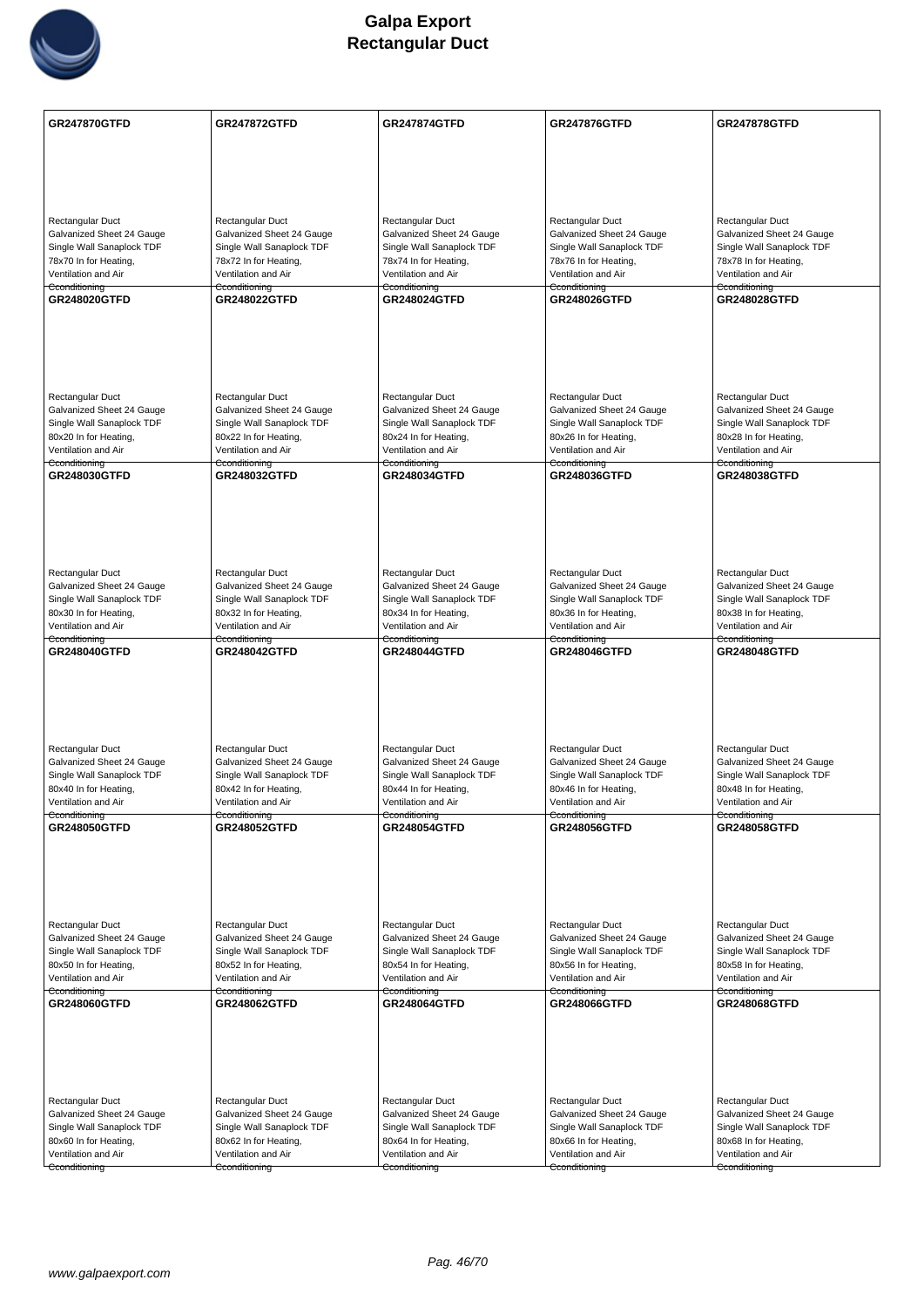

| <b>GR248070GTFD</b>                                    | <b>GR248072GTFD</b>                                    | <b>GR248074GTFD</b>                                    | <b>GR248076GTFD</b>                                    | <b>GR248078GTFD</b>                                    |
|--------------------------------------------------------|--------------------------------------------------------|--------------------------------------------------------|--------------------------------------------------------|--------------------------------------------------------|
|                                                        |                                                        |                                                        |                                                        |                                                        |
|                                                        |                                                        |                                                        |                                                        |                                                        |
|                                                        |                                                        |                                                        |                                                        |                                                        |
|                                                        |                                                        |                                                        |                                                        |                                                        |
| Rectangular Duct                                       | Rectangular Duct                                       | Rectangular Duct                                       | Rectangular Duct                                       | Rectangular Duct                                       |
| Galvanized Sheet 24 Gauge<br>Single Wall Sanaplock TDF | Galvanized Sheet 24 Gauge<br>Single Wall Sanaplock TDF | Galvanized Sheet 24 Gauge<br>Single Wall Sanaplock TDF | Galvanized Sheet 24 Gauge<br>Single Wall Sanaplock TDF | Galvanized Sheet 24 Gauge<br>Single Wall Sanaplock TDF |
| 80x70 In for Heating,                                  | 80x72 In for Heating,                                  | 80x74 In for Heating,                                  | 80x76 In for Heating,                                  | 80x78 In for Heating,                                  |
| Ventilation and Air                                    | Ventilation and Air                                    | Ventilation and Air                                    | Ventilation and Air                                    | Ventilation and Air                                    |
| Cconditioning<br>GR248080GTFD                          | Cconditioning<br>GR241010GSD                           | Cconditioning<br><b>GR24104GSD</b>                     | Cconditioning<br>GR24106GSD                            | Cconditioning<br>GR24108GSD                            |
|                                                        |                                                        |                                                        |                                                        |                                                        |
|                                                        |                                                        |                                                        |                                                        |                                                        |
|                                                        |                                                        |                                                        |                                                        |                                                        |
|                                                        |                                                        |                                                        |                                                        |                                                        |
| Rectangular Duct                                       | Rectangular Duct                                       | Rectangular Duct                                       | Rectangular Duct                                       | Rectangular Duct                                       |
| Galvanized Sheet 24 Gauge                              | Galvanized Sheet 24 Gauge                              | Galvanized Sheet 24 Gauge                              | Galvanized Sheet 24 Gauge                              | Galvanized Sheet 24 Gauge                              |
| Single Wall Sanaplock TDF<br>80x80 In for Heating,     | Slip and Drive 10x10 In<br>for Heating, Ventilation    | Slip and Drive 10x4 In                                 | Slip and Drive 10x6 In                                 | Slip and Drive 10x8 In                                 |
| Ventilation and Air                                    | and Air Cconditioning                                  | for Heating, Ventilation<br>and Air Cconditioning      | for Heating, Ventilation<br>and Air Cconditioning      | for Heating, Ventilation<br>and Air Cconditioning      |
| Cconditioning                                          |                                                        |                                                        |                                                        |                                                        |
| GR241210GSD                                            | GR241212GSD                                            | <b>GR24126GSD</b>                                      | GR24128GSD                                             | GR241410GSD                                            |
|                                                        |                                                        |                                                        |                                                        |                                                        |
|                                                        |                                                        |                                                        |                                                        |                                                        |
|                                                        |                                                        |                                                        |                                                        |                                                        |
|                                                        |                                                        |                                                        |                                                        |                                                        |
| Rectangular Duct<br>Galvanized Sheet 24 Gauge          | Rectangular Duct<br>Galvanized Sheet 24 Gauge          | Rectangular Duct<br>Galvanized Sheet 24 Gauge          | Rectangular Duct<br>Galvanized Sheet 24 Gauge          | Rectangular Duct<br>Galvanized Sheet 24 Gauge          |
| Slip and Drive 12x10 In                                | Slip and Drive 12x12 In                                | Slip and Drive 12x6 In                                 | Slip and Drive 12x8 In                                 | Slip and Drive 14x10 In                                |
| for Heating, Ventilation                               | for Heating, Ventilation                               | for Heating, Ventilation                               | for Heating, Ventilation                               | for Heating, Ventilation                               |
| and Air Cconditioning                                  | and Air Cconditioning                                  | and Air Cconditioning                                  | and Air Cconditioning                                  | and Air Cconditioning                                  |
|                                                        |                                                        |                                                        |                                                        |                                                        |
| <b>GR241412GSD</b>                                     | GR241414GSD                                            | <b>GR24146GSD</b>                                      | <b>GR24148GSD</b>                                      | GR241610GSD                                            |
|                                                        |                                                        |                                                        |                                                        |                                                        |
|                                                        |                                                        |                                                        |                                                        |                                                        |
|                                                        |                                                        |                                                        |                                                        |                                                        |
|                                                        |                                                        |                                                        |                                                        |                                                        |
| Rectangular Duct                                       | Rectangular Duct                                       | Rectangular Duct                                       | Rectangular Duct                                       | Rectangular Duct                                       |
| Galvanized Sheet 24 Gauge                              | Galvanized Sheet 24 Gauge                              | Galvanized Sheet 24 Gauge                              | Galvanized Sheet 24 Gauge                              | Galvanized Sheet 24 Gauge                              |
| Slip and Drive 14x12 In<br>for Heating, Ventilation    | Slip and Drive 14x14 In<br>for Heating, Ventilation    | Slip and Drive 14x6 In<br>for Heating, Ventilation     | Slip and Drive 14x8 In<br>for Heating, Ventilation     | Slip and Drive 16x10 In<br>for Heating, Ventilation    |
| and Air Cconditioning                                  | and Air Cconditioning                                  | and Air Cconditioning                                  | and Air Cconditioning                                  | and Air Cconditioning                                  |
| GR241612GSD                                            | GR241614GSD                                            | GR241616GSD                                            | <b>GR24168GSD</b>                                      | GR241810GSD                                            |
|                                                        |                                                        |                                                        |                                                        |                                                        |
|                                                        |                                                        |                                                        |                                                        |                                                        |
|                                                        |                                                        |                                                        |                                                        |                                                        |
|                                                        |                                                        |                                                        |                                                        |                                                        |
| Rectangular Duct                                       | Rectangular Duct                                       | Rectangular Duct                                       | Rectangular Duct                                       | Rectangular Duct                                       |
| Galvanized Sheet 24 Gauge                              | Galvanized Sheet 24 Gauge                              | Galvanized Sheet 24 Gauge                              | Galvanized Sheet 24 Gauge                              | Galvanized Sheet 24 Gauge                              |
| Slip and Drive 16x12 In                                | Slip and Drive 16x14 In                                | Slip and Drive 16x16 In                                | Slip and Drive 16x8 In                                 | Slip and Drive 18x10 In                                |
| for Heating, Ventilation<br>and Air Cconditioning      | for Heating, Ventilation<br>and Air Cconditioning      | for Heating, Ventilation<br>and Air Cconditioning      | for Heating, Ventilation<br>and Air Cconditioning      | for Heating, Ventilation<br>and Air Cconditioning      |
|                                                        |                                                        |                                                        |                                                        |                                                        |
| GR241812GSD                                            | GR241814GSD                                            | GR241816GSD                                            | GR241818GSD                                            | <b>GR24188GSD</b>                                      |
|                                                        |                                                        |                                                        |                                                        |                                                        |
|                                                        |                                                        |                                                        |                                                        |                                                        |
|                                                        |                                                        |                                                        |                                                        |                                                        |
|                                                        |                                                        |                                                        |                                                        |                                                        |
| Rectangular Duct<br>Galvanized Sheet 24 Gauge          | Rectangular Duct<br>Galvanized Sheet 24 Gauge          | Rectangular Duct<br>Galvanized Sheet 24 Gauge          | Rectangular Duct<br>Galvanized Sheet 24 Gauge          | Rectangular Duct<br>Galvanized Sheet 24 Gauge          |
| Slip and Drive 18x12 In                                | Slip and Drive 18x14 In                                | Slip and Drive 18x16 In                                | Slip and Drive 18x18 In                                | Slip and Drive 18x8 In                                 |
| for Heating, Ventilation<br>and Air Cconditioning      | for Heating, Ventilation<br>and Air Cconditioning      | for Heating, Ventilation<br>and Air Cconditioning      | for Heating, Ventilation<br>and Air Cconditioning      | for Heating, Ventilation<br>and Air Cconditioning      |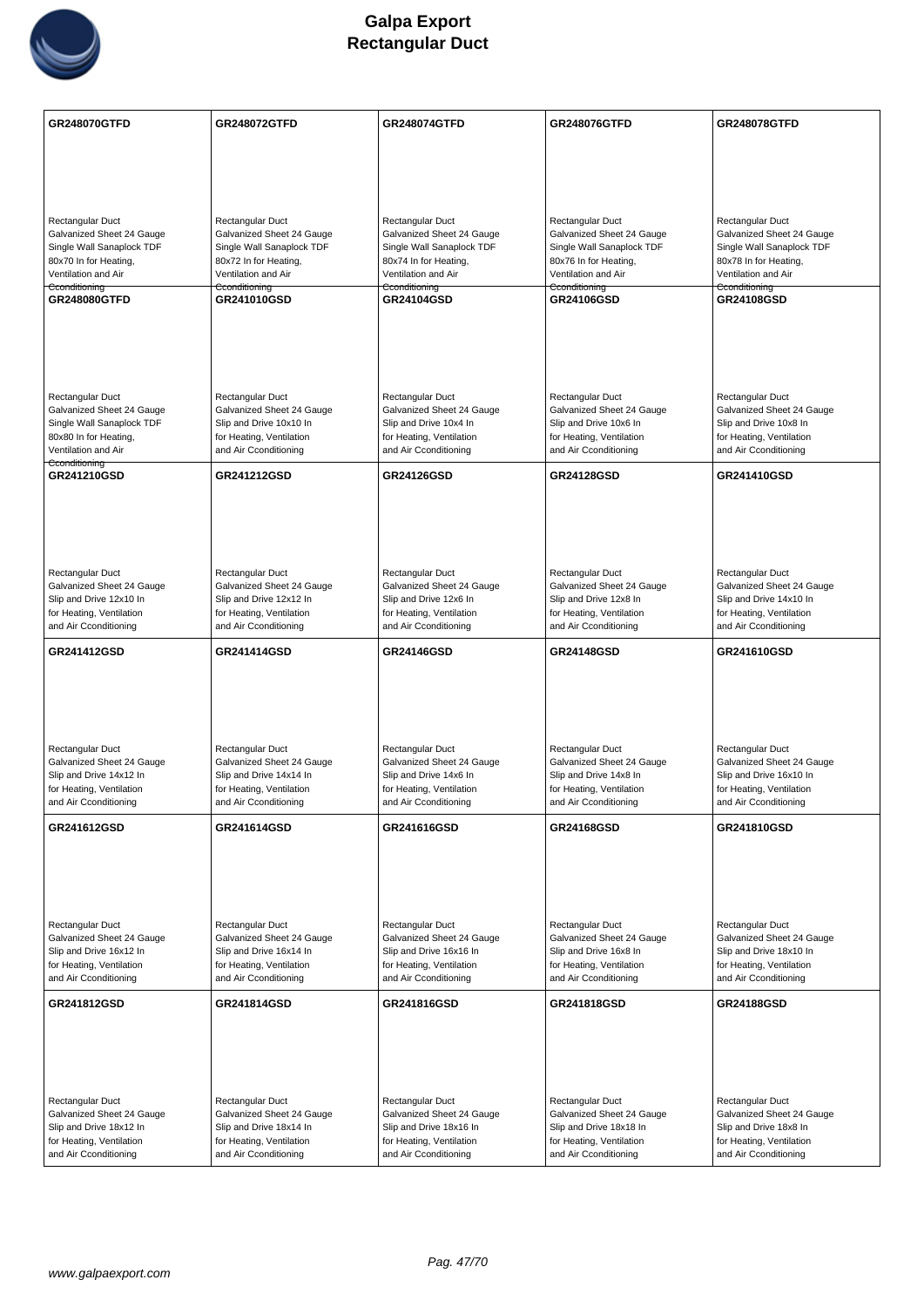

| GR242010GSD                                            | GR242012GSD                                            | GR242014GSD                                            | GR242016GSD                                            | GR242018GSD                                            |
|--------------------------------------------------------|--------------------------------------------------------|--------------------------------------------------------|--------------------------------------------------------|--------------------------------------------------------|
|                                                        |                                                        |                                                        |                                                        |                                                        |
|                                                        |                                                        |                                                        |                                                        |                                                        |
|                                                        |                                                        |                                                        |                                                        |                                                        |
| Rectangular Duct<br>Galvanized Sheet 24 Gauge          | Rectangular Duct<br>Galvanized Sheet 24 Gauge          | Rectangular Duct<br>Galvanized Sheet 24 Gauge          | Rectangular Duct<br>Galvanized Sheet 24 Gauge          | Rectangular Duct<br>Galvanized Sheet 24 Gauge          |
| Slip and Drive 20x10 In                                | Slip and Drive 20x12 In                                | Slip and Drive 20x14 In                                | Slip and Drive 20x16 In                                | Slip and Drive 20x18 In                                |
| for Heating, Ventilation<br>and Air Cconditioning      | for Heating, Ventilation<br>and Air Cconditioning      | for Heating, Ventilation<br>and Air Cconditioning      | for Heating, Ventilation<br>and Air Cconditioning      | for Heating, Ventilation<br>and Air Cconditioning      |
| <b>GR242020GSD</b>                                     | <b>GR24208GSD</b>                                      | <b>GR2444GSD</b>                                       | <b>GR2464GSD</b>                                       | <b>GR2466GSD</b>                                       |
|                                                        |                                                        |                                                        |                                                        |                                                        |
|                                                        |                                                        |                                                        |                                                        |                                                        |
|                                                        |                                                        |                                                        |                                                        |                                                        |
| Rectangular Duct                                       | Rectangular Duct                                       | Rectangular Duct                                       | Rectangular Duct                                       | Rectangular Duct                                       |
| Galvanized Sheet 24 Gauge<br>Slip and Drive 20x20 In   | Galvanized Sheet 24 Gauge<br>Slip and Drive 20x8 In    | Galvanized Sheet 24 Gauge<br>Slip and Drive 4x4 In for | Galvanized Sheet 24 Gauge<br>Slip and Drive 6x4 In for | Galvanized Sheet 24 Gauge<br>Slip and Drive 6x6 In for |
| for Heating, Ventilation<br>and Air Cconditioning      | for Heating, Ventilation<br>and Air Cconditioning      | Heating, Ventilation and<br>Air Cconditioning          | Heating, Ventilation and<br>Air Cconditioning          | Heating, Ventilation and<br>Air Cconditioning          |
| <b>GR2484GSD</b>                                       | <b>GR2486GSD</b>                                       | <b>GR2488GSD</b>                                       | G24SPIRO                                               | G24TDF                                                 |
|                                                        |                                                        |                                                        |                                                        |                                                        |
|                                                        |                                                        |                                                        |                                                        |                                                        |
|                                                        |                                                        |                                                        |                                                        |                                                        |
| Rectangular Duct                                       | Rectangular Duct                                       | Rectangular Duct                                       | Rectangular Duct                                       | Rectangular Duct                                       |
| Galvanized Sheet 24 Gauge<br>Slip and Drive 8x4 In for | Galvanized Sheet 24 Gauge<br>Slip and Drive 8x6 In for | Galvanized Sheet 24 Gauge<br>Slip and Drive 8x8 In for | Galvanized Sheet 24 Gauge<br>Spiro for Heating,        | Galvanized Sheet 24 Gauge<br>TDF for Heating,          |
| Heating, Ventilation and<br>Air Cconditioning          | Heating, Ventilation and<br>Air Cconditioning          | Heating, Ventilation and<br>Air Cconditioning          | Ventilation and Air<br>Conditioning                    | Ventilation and Air<br>Conditioning                    |
| <b>GR261210GTFD</b>                                    | <b>GR261212GTFD</b>                                    | <b>GR26128GTFD</b>                                     | <b>GR261410GTFD</b>                                    | <b>GR261412GTFD</b>                                    |
|                                                        |                                                        |                                                        |                                                        |                                                        |
|                                                        |                                                        |                                                        |                                                        |                                                        |
|                                                        |                                                        |                                                        |                                                        |                                                        |
| Rectangular Duct                                       | Rectangular Duct                                       | Rectangular Duct                                       | Rectangular Duct                                       | Rectangular Duct                                       |
| Galvanized Sheet 26 Gauge<br>Single Wall Sanaplock TDF | Galvanized Sheet 26 Gauge<br>Single Wall Sanaplock TDF | Galvanized Sheet 26 Gauge<br>Single Wall Sanaplock TDF | Galvanized Sheet 26 Gauge<br>Single Wall Sanaplock TDF | Galvanized Sheet 26 Gauge<br>Single Wall Sanaplock TDF |
| 12x10 In for Heating,                                  | 12x12 In for Heating,                                  | 12x8 In for Heating,                                   | 14x10 In for Heating,                                  | 14x12 In for Heating,                                  |
| Ventilation and Air<br>Cconditioning                   | Ventilation and Air<br>Cconditioning                   | Ventilation and Air<br>Cconditioning                   | Ventilation and Air<br>Cconditioning                   | Ventilation and Air<br>Cconditioning                   |
| GR261414GTFD                                           | <b>GR26148GTFD</b>                                     | GR261610GTFD                                           | GR261612GTFD                                           | GR261614GTFD                                           |
|                                                        |                                                        |                                                        |                                                        |                                                        |
|                                                        |                                                        |                                                        |                                                        |                                                        |
| Rectangular Duct                                       | Rectangular Duct                                       | Rectangular Duct                                       | Rectangular Duct                                       | Rectangular Duct                                       |
| Galvanized Sheet 26 Gauge                              | Galvanized Sheet 26 Gauge                              | Galvanized Sheet 26 Gauge                              | Galvanized Sheet 26 Gauge                              | Galvanized Sheet 26 Gauge                              |
| Single Wall Sanaplock TDF<br>14x14 In for Heating,     | Single Wall Sanaplock TDF<br>14x8 In for Heating,      | Single Wall Sanaplock TDF<br>16x10 In for Heating,     | Single Wall Sanaplock TDF<br>16x12 In for Heating,     | Single Wall Sanaplock TDF<br>16x14 In for Heating,     |
| Ventilation and Air<br>Cconditioning                   | Ventilation and Air<br>Cconditioning                   | Ventilation and Air<br>Cconditioning                   | Ventilation and Air<br>Cconditioning                   | Ventilation and Air<br>Cconditioning                   |
| GR261616GTFD                                           | <b>GR26168GTFD</b>                                     | GR261810GTFD                                           | GR261812GTFD                                           | GR261814GTFD                                           |
|                                                        |                                                        |                                                        |                                                        |                                                        |
|                                                        |                                                        |                                                        |                                                        |                                                        |
|                                                        |                                                        |                                                        |                                                        |                                                        |
| Rectangular Duct<br>Galvanized Sheet 26 Gauge          | Rectangular Duct<br>Galvanized Sheet 26 Gauge          | Rectangular Duct<br>Galvanized Sheet 26 Gauge          | Rectangular Duct<br>Galvanized Sheet 26 Gauge          | Rectangular Duct<br>Galvanized Sheet 26 Gauge          |
| Single Wall Sanaplock TDF                              | Single Wall Sanaplock TDF                              | Single Wall Sanaplock TDF                              | Single Wall Sanaplock TDF                              | Single Wall Sanaplock TDF                              |
| 16x16 In for Heating,<br>Ventilation and Air           | 16x8 In for Heating,<br>Ventilation and Air            | 18x10 In for Heating,<br>Ventilation and Air           | 18x12 In for Heating,<br>Ventilation and Air           | 18x14 In for Heating,<br>Ventilation and Air           |
| Cconditioning                                          | Cconditioning                                          | Cconditioning                                          | Cconditioning                                          | Cconditioning                                          |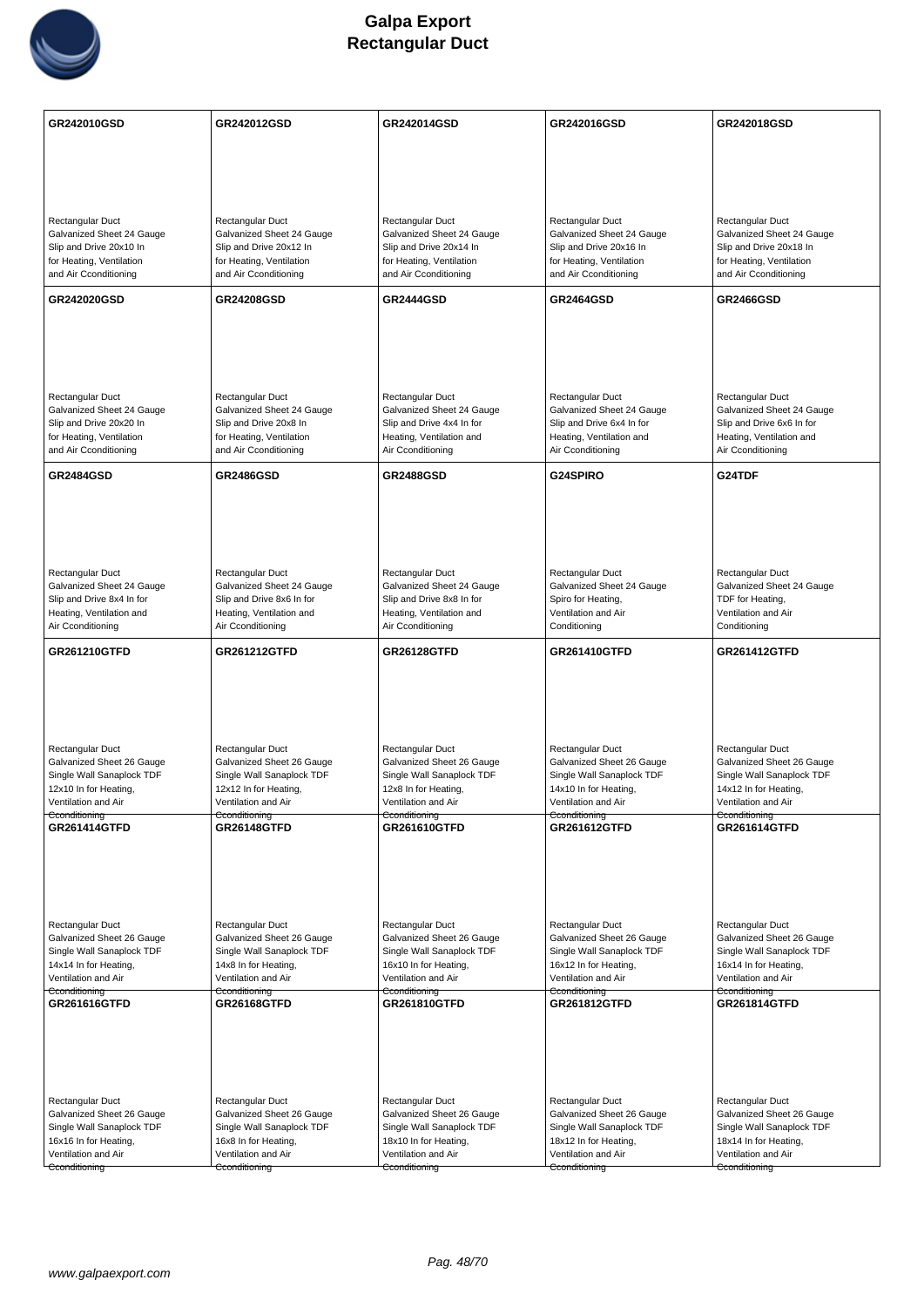

| Rectangular Duct<br>Rectangular Duct<br>Rectangular Duct<br>Rectangular Duct<br>Rectangular Duct<br>Galvanized Sheet 26 Gauge<br>Galvanized Sheet 26 Gauge<br>Galvanized Sheet 26 Gauge<br>Galvanized Sheet 26 Gauge<br>Galvanized Sheet 26 Gauge<br>Single Wall Sanaplock TDF<br>Single Wall Sanaplock TDF<br>Single Wall Sanaplock TDF<br>Single Wall Sanaplock TDF<br>Single Wall Sanaplock TDF<br>18x16 In for Heating,<br>18x18 In for Heating,<br>18x8 In for Heating,<br>20x10 In for Heating,<br>20x12 In for Heating,<br>Ventilation and Air<br>Ventilation and Air<br>Ventilation and Air<br>Ventilation and Air<br>Ventilation and Air<br>Cconditioning<br>Cconditioning<br>Cconditioning<br>Cconditioning<br>Cconditioning<br><b>GR262014GTFD</b><br><b>GR262016GTFD</b><br>GR262018GTFD<br><b>GR262020GTFD</b><br><b>GR26208GTFD</b><br><b>Rectangular Duct</b><br>Rectangular Duct<br>Rectangular Duct<br>Rectangular Duct<br>Rectangular Duct<br>Galvanized Sheet 26 Gauge<br>Galvanized Sheet 26 Gauge<br>Galvanized Sheet 26 Gauge<br>Galvanized Sheet 26 Gauge<br>Galvanized Sheet 26 Gauge<br>Single Wall Sanaplock TDF<br>Single Wall Sanaplock TDF<br>Single Wall Sanaplock TDF<br>Single Wall Sanaplock TDF<br>Single Wall Sanaplock TDF<br>20x14 In for Heating,<br>20x16 In for Heating,<br>20x18 In for Heating,<br>20x20 In for Heating,<br>20x8 In for Heating,<br>Ventilation and Air<br>Ventilation and Air<br>Ventilation and Air<br>Ventilation and Air<br>Ventilation and Air<br>Cconditioning<br>Cconditioning<br>Cconditioning<br>Cconditioning<br>Cconditioning<br><b>GR262210GTFD</b><br><b>GR262212GTFD</b><br><b>GR262214GTFD</b><br><b>GR262216GTFD</b><br><b>GR262218GTFD</b><br>Rectangular Duct<br>Rectangular Duct<br>Rectangular Duct<br>Rectangular Duct<br>Rectangular Duct<br>Galvanized Sheet 26 Gauge<br>Galvanized Sheet 26 Gauge<br>Galvanized Sheet 26 Gauge<br>Galvanized Sheet 26 Gauge<br>Galvanized Sheet 26 Gauge<br>Single Wall Sanaplock TDF<br>Single Wall Sanaplock TDF<br>Single Wall Sanaplock TDF<br>Single Wall Sanaplock TDF<br>Single Wall Sanaplock TDF<br>22x10 In for Heating,<br>22x12 In for Heating,<br>22x14 In for Heating,<br>22x16 In for Heating,<br>22x18 In for Heating,<br>Ventilation and Air<br>Ventilation and Air<br>Ventilation and Air<br>Ventilation and Air<br>Ventilation and Air<br>Cconditioning<br>Cconditioning<br>Cconditioning<br>Cconditioning<br>Cconditioning<br><b>GR262220GTFD</b><br><b>GR262222GTFD</b><br><b>GR26228GTFD</b><br><b>GR262410GTFD</b><br><b>GR262412GTFD</b><br><b>Rectangular Duct</b><br>Rectangular Duct<br>Rectangular Duct<br>Rectangular Duct<br>Rectangular Duct<br>Galvanized Sheet 26 Gauge<br>Galvanized Sheet 26 Gauge<br>Galvanized Sheet 26 Gauge<br>Galvanized Sheet 26 Gauge<br>Galvanized Sheet 26 Gauge<br>Single Wall Sanaplock TDF<br>Single Wall Sanaplock TDF<br>Single Wall Sanaplock TDF<br>Single Wall Sanaplock TDF<br>Single Wall Sanaplock TDF<br>22x20 In for Heating,<br>22x22 In for Heating,<br>22x8 In for Heating,<br>24x10 In for Heating,<br>24x12 In for Heating,<br>Ventilation and Air<br>Ventilation and Air<br>Ventilation and Air<br>Ventilation and Air<br>Ventilation and Air<br>Cconditioning<br>Cconditioning<br>Cconditioning<br>Cconditioning<br>Cconditioning<br><b>GR262414GTFD</b><br><b>GR262416GTFD</b><br><b>GR262418GTFD</b><br><b>GR262420GTFD</b><br><b>GR262422GTFD</b><br>Rectangular Duct<br>Rectangular Duct<br>Rectangular Duct<br>Rectangular Duct<br>Rectangular Duct<br>Galvanized Sheet 26 Gauge<br>Galvanized Sheet 26 Gauge<br>Galvanized Sheet 26 Gauge<br>Galvanized Sheet 26 Gauge<br>Galvanized Sheet 26 Gauge<br>Single Wall Sanaplock TDF<br>Single Wall Sanaplock TDF<br>Single Wall Sanaplock TDF<br>Single Wall Sanaplock TDF<br>Single Wall Sanaplock TDF<br>24x14 In for Heating,<br>24x16 In for Heating,<br>24x18 In for Heating,<br>24x20 In for Heating,<br>24x22 In for Heating,<br>Ventilation and Air<br>Ventilation and Air<br>Ventilation and Air<br>Ventilation and Air<br>Ventilation and Air<br>Cconditioning<br>Cconditioning<br>Cconditioning<br>Cconditioning<br>Cconditioning<br><b>GR262424GTFD</b><br><b>GR26248GTFD</b><br>GR262610GTFD<br>GR262612GTFD<br>GR262614GTFD<br>Rectangular Duct<br>Rectangular Duct<br>Rectangular Duct<br>Rectangular Duct<br>Rectangular Duct<br>Galvanized Sheet 26 Gauge<br>Galvanized Sheet 26 Gauge<br>Galvanized Sheet 26 Gauge<br>Galvanized Sheet 26 Gauge<br>Galvanized Sheet 26 Gauge<br>Single Wall Sanaplock TDF<br>Single Wall Sanaplock TDF<br>Single Wall Sanaplock TDF<br>Single Wall Sanaplock TDF<br>Single Wall Sanaplock TDF<br>24x24 In for Heating,<br>24x8 In for Heating,<br>26x10 In for Heating,<br>26x12 In for Heating,<br>26x14 In for Heating,<br>Ventilation and Air<br>Ventilation and Air<br>Ventilation and Air<br>Ventilation and Air<br>Ventilation and Air<br>Cconditioning<br>Cconditioning<br>Cconditioning<br>Cconditioning<br>Cconditioning | GR261816GTFD | GR261818GTFD | <b>GR26188GTFD</b> | GR262010GTFD | GR262012GTFD |
|------------------------------------------------------------------------------------------------------------------------------------------------------------------------------------------------------------------------------------------------------------------------------------------------------------------------------------------------------------------------------------------------------------------------------------------------------------------------------------------------------------------------------------------------------------------------------------------------------------------------------------------------------------------------------------------------------------------------------------------------------------------------------------------------------------------------------------------------------------------------------------------------------------------------------------------------------------------------------------------------------------------------------------------------------------------------------------------------------------------------------------------------------------------------------------------------------------------------------------------------------------------------------------------------------------------------------------------------------------------------------------------------------------------------------------------------------------------------------------------------------------------------------------------------------------------------------------------------------------------------------------------------------------------------------------------------------------------------------------------------------------------------------------------------------------------------------------------------------------------------------------------------------------------------------------------------------------------------------------------------------------------------------------------------------------------------------------------------------------------------------------------------------------------------------------------------------------------------------------------------------------------------------------------------------------------------------------------------------------------------------------------------------------------------------------------------------------------------------------------------------------------------------------------------------------------------------------------------------------------------------------------------------------------------------------------------------------------------------------------------------------------------------------------------------------------------------------------------------------------------------------------------------------------------------------------------------------------------------------------------------------------------------------------------------------------------------------------------------------------------------------------------------------------------------------------------------------------------------------------------------------------------------------------------------------------------------------------------------------------------------------------------------------------------------------------------------------------------------------------------------------------------------------------------------------------------------------------------------------------------------------------------------------------------------------------------------------------------------------------------------------------------------------------------------------------------------------------------------------------------------------------------------------------------------------------------------------------------------------------------------------------------------------------------------------------------------------------------------------------------------------------------------------------------------------------------------------------------------------------------------------------------------------------------------------------------------------------------------------------------------------------------------------------------------------------------------------------------------------------------------------------------------------------------------------------------------------------------------------------------------------------------------------------------------------------------------------------------------------------------------------------------------------------------------------------------------------------------------------------------------------------------------------------------------------------------------------------------------------------------------------------------------------------|--------------|--------------|--------------------|--------------|--------------|
|                                                                                                                                                                                                                                                                                                                                                                                                                                                                                                                                                                                                                                                                                                                                                                                                                                                                                                                                                                                                                                                                                                                                                                                                                                                                                                                                                                                                                                                                                                                                                                                                                                                                                                                                                                                                                                                                                                                                                                                                                                                                                                                                                                                                                                                                                                                                                                                                                                                                                                                                                                                                                                                                                                                                                                                                                                                                                                                                                                                                                                                                                                                                                                                                                                                                                                                                                                                                                                                                                                                                                                                                                                                                                                                                                                                                                                                                                                                                                                                                                                                                                                                                                                                                                                                                                                                                                                                                                                                                                                                                                                                                                                                                                                                                                                                                                                                                                                                                                                                                                                          |              |              |                    |              |              |
|                                                                                                                                                                                                                                                                                                                                                                                                                                                                                                                                                                                                                                                                                                                                                                                                                                                                                                                                                                                                                                                                                                                                                                                                                                                                                                                                                                                                                                                                                                                                                                                                                                                                                                                                                                                                                                                                                                                                                                                                                                                                                                                                                                                                                                                                                                                                                                                                                                                                                                                                                                                                                                                                                                                                                                                                                                                                                                                                                                                                                                                                                                                                                                                                                                                                                                                                                                                                                                                                                                                                                                                                                                                                                                                                                                                                                                                                                                                                                                                                                                                                                                                                                                                                                                                                                                                                                                                                                                                                                                                                                                                                                                                                                                                                                                                                                                                                                                                                                                                                                                          |              |              |                    |              |              |
|                                                                                                                                                                                                                                                                                                                                                                                                                                                                                                                                                                                                                                                                                                                                                                                                                                                                                                                                                                                                                                                                                                                                                                                                                                                                                                                                                                                                                                                                                                                                                                                                                                                                                                                                                                                                                                                                                                                                                                                                                                                                                                                                                                                                                                                                                                                                                                                                                                                                                                                                                                                                                                                                                                                                                                                                                                                                                                                                                                                                                                                                                                                                                                                                                                                                                                                                                                                                                                                                                                                                                                                                                                                                                                                                                                                                                                                                                                                                                                                                                                                                                                                                                                                                                                                                                                                                                                                                                                                                                                                                                                                                                                                                                                                                                                                                                                                                                                                                                                                                                                          |              |              |                    |              |              |
|                                                                                                                                                                                                                                                                                                                                                                                                                                                                                                                                                                                                                                                                                                                                                                                                                                                                                                                                                                                                                                                                                                                                                                                                                                                                                                                                                                                                                                                                                                                                                                                                                                                                                                                                                                                                                                                                                                                                                                                                                                                                                                                                                                                                                                                                                                                                                                                                                                                                                                                                                                                                                                                                                                                                                                                                                                                                                                                                                                                                                                                                                                                                                                                                                                                                                                                                                                                                                                                                                                                                                                                                                                                                                                                                                                                                                                                                                                                                                                                                                                                                                                                                                                                                                                                                                                                                                                                                                                                                                                                                                                                                                                                                                                                                                                                                                                                                                                                                                                                                                                          |              |              |                    |              |              |
|                                                                                                                                                                                                                                                                                                                                                                                                                                                                                                                                                                                                                                                                                                                                                                                                                                                                                                                                                                                                                                                                                                                                                                                                                                                                                                                                                                                                                                                                                                                                                                                                                                                                                                                                                                                                                                                                                                                                                                                                                                                                                                                                                                                                                                                                                                                                                                                                                                                                                                                                                                                                                                                                                                                                                                                                                                                                                                                                                                                                                                                                                                                                                                                                                                                                                                                                                                                                                                                                                                                                                                                                                                                                                                                                                                                                                                                                                                                                                                                                                                                                                                                                                                                                                                                                                                                                                                                                                                                                                                                                                                                                                                                                                                                                                                                                                                                                                                                                                                                                                                          |              |              |                    |              |              |
|                                                                                                                                                                                                                                                                                                                                                                                                                                                                                                                                                                                                                                                                                                                                                                                                                                                                                                                                                                                                                                                                                                                                                                                                                                                                                                                                                                                                                                                                                                                                                                                                                                                                                                                                                                                                                                                                                                                                                                                                                                                                                                                                                                                                                                                                                                                                                                                                                                                                                                                                                                                                                                                                                                                                                                                                                                                                                                                                                                                                                                                                                                                                                                                                                                                                                                                                                                                                                                                                                                                                                                                                                                                                                                                                                                                                                                                                                                                                                                                                                                                                                                                                                                                                                                                                                                                                                                                                                                                                                                                                                                                                                                                                                                                                                                                                                                                                                                                                                                                                                                          |              |              |                    |              |              |
|                                                                                                                                                                                                                                                                                                                                                                                                                                                                                                                                                                                                                                                                                                                                                                                                                                                                                                                                                                                                                                                                                                                                                                                                                                                                                                                                                                                                                                                                                                                                                                                                                                                                                                                                                                                                                                                                                                                                                                                                                                                                                                                                                                                                                                                                                                                                                                                                                                                                                                                                                                                                                                                                                                                                                                                                                                                                                                                                                                                                                                                                                                                                                                                                                                                                                                                                                                                                                                                                                                                                                                                                                                                                                                                                                                                                                                                                                                                                                                                                                                                                                                                                                                                                                                                                                                                                                                                                                                                                                                                                                                                                                                                                                                                                                                                                                                                                                                                                                                                                                                          |              |              |                    |              |              |
|                                                                                                                                                                                                                                                                                                                                                                                                                                                                                                                                                                                                                                                                                                                                                                                                                                                                                                                                                                                                                                                                                                                                                                                                                                                                                                                                                                                                                                                                                                                                                                                                                                                                                                                                                                                                                                                                                                                                                                                                                                                                                                                                                                                                                                                                                                                                                                                                                                                                                                                                                                                                                                                                                                                                                                                                                                                                                                                                                                                                                                                                                                                                                                                                                                                                                                                                                                                                                                                                                                                                                                                                                                                                                                                                                                                                                                                                                                                                                                                                                                                                                                                                                                                                                                                                                                                                                                                                                                                                                                                                                                                                                                                                                                                                                                                                                                                                                                                                                                                                                                          |              |              |                    |              |              |
|                                                                                                                                                                                                                                                                                                                                                                                                                                                                                                                                                                                                                                                                                                                                                                                                                                                                                                                                                                                                                                                                                                                                                                                                                                                                                                                                                                                                                                                                                                                                                                                                                                                                                                                                                                                                                                                                                                                                                                                                                                                                                                                                                                                                                                                                                                                                                                                                                                                                                                                                                                                                                                                                                                                                                                                                                                                                                                                                                                                                                                                                                                                                                                                                                                                                                                                                                                                                                                                                                                                                                                                                                                                                                                                                                                                                                                                                                                                                                                                                                                                                                                                                                                                                                                                                                                                                                                                                                                                                                                                                                                                                                                                                                                                                                                                                                                                                                                                                                                                                                                          |              |              |                    |              |              |
|                                                                                                                                                                                                                                                                                                                                                                                                                                                                                                                                                                                                                                                                                                                                                                                                                                                                                                                                                                                                                                                                                                                                                                                                                                                                                                                                                                                                                                                                                                                                                                                                                                                                                                                                                                                                                                                                                                                                                                                                                                                                                                                                                                                                                                                                                                                                                                                                                                                                                                                                                                                                                                                                                                                                                                                                                                                                                                                                                                                                                                                                                                                                                                                                                                                                                                                                                                                                                                                                                                                                                                                                                                                                                                                                                                                                                                                                                                                                                                                                                                                                                                                                                                                                                                                                                                                                                                                                                                                                                                                                                                                                                                                                                                                                                                                                                                                                                                                                                                                                                                          |              |              |                    |              |              |
|                                                                                                                                                                                                                                                                                                                                                                                                                                                                                                                                                                                                                                                                                                                                                                                                                                                                                                                                                                                                                                                                                                                                                                                                                                                                                                                                                                                                                                                                                                                                                                                                                                                                                                                                                                                                                                                                                                                                                                                                                                                                                                                                                                                                                                                                                                                                                                                                                                                                                                                                                                                                                                                                                                                                                                                                                                                                                                                                                                                                                                                                                                                                                                                                                                                                                                                                                                                                                                                                                                                                                                                                                                                                                                                                                                                                                                                                                                                                                                                                                                                                                                                                                                                                                                                                                                                                                                                                                                                                                                                                                                                                                                                                                                                                                                                                                                                                                                                                                                                                                                          |              |              |                    |              |              |
|                                                                                                                                                                                                                                                                                                                                                                                                                                                                                                                                                                                                                                                                                                                                                                                                                                                                                                                                                                                                                                                                                                                                                                                                                                                                                                                                                                                                                                                                                                                                                                                                                                                                                                                                                                                                                                                                                                                                                                                                                                                                                                                                                                                                                                                                                                                                                                                                                                                                                                                                                                                                                                                                                                                                                                                                                                                                                                                                                                                                                                                                                                                                                                                                                                                                                                                                                                                                                                                                                                                                                                                                                                                                                                                                                                                                                                                                                                                                                                                                                                                                                                                                                                                                                                                                                                                                                                                                                                                                                                                                                                                                                                                                                                                                                                                                                                                                                                                                                                                                                                          |              |              |                    |              |              |
|                                                                                                                                                                                                                                                                                                                                                                                                                                                                                                                                                                                                                                                                                                                                                                                                                                                                                                                                                                                                                                                                                                                                                                                                                                                                                                                                                                                                                                                                                                                                                                                                                                                                                                                                                                                                                                                                                                                                                                                                                                                                                                                                                                                                                                                                                                                                                                                                                                                                                                                                                                                                                                                                                                                                                                                                                                                                                                                                                                                                                                                                                                                                                                                                                                                                                                                                                                                                                                                                                                                                                                                                                                                                                                                                                                                                                                                                                                                                                                                                                                                                                                                                                                                                                                                                                                                                                                                                                                                                                                                                                                                                                                                                                                                                                                                                                                                                                                                                                                                                                                          |              |              |                    |              |              |
|                                                                                                                                                                                                                                                                                                                                                                                                                                                                                                                                                                                                                                                                                                                                                                                                                                                                                                                                                                                                                                                                                                                                                                                                                                                                                                                                                                                                                                                                                                                                                                                                                                                                                                                                                                                                                                                                                                                                                                                                                                                                                                                                                                                                                                                                                                                                                                                                                                                                                                                                                                                                                                                                                                                                                                                                                                                                                                                                                                                                                                                                                                                                                                                                                                                                                                                                                                                                                                                                                                                                                                                                                                                                                                                                                                                                                                                                                                                                                                                                                                                                                                                                                                                                                                                                                                                                                                                                                                                                                                                                                                                                                                                                                                                                                                                                                                                                                                                                                                                                                                          |              |              |                    |              |              |
|                                                                                                                                                                                                                                                                                                                                                                                                                                                                                                                                                                                                                                                                                                                                                                                                                                                                                                                                                                                                                                                                                                                                                                                                                                                                                                                                                                                                                                                                                                                                                                                                                                                                                                                                                                                                                                                                                                                                                                                                                                                                                                                                                                                                                                                                                                                                                                                                                                                                                                                                                                                                                                                                                                                                                                                                                                                                                                                                                                                                                                                                                                                                                                                                                                                                                                                                                                                                                                                                                                                                                                                                                                                                                                                                                                                                                                                                                                                                                                                                                                                                                                                                                                                                                                                                                                                                                                                                                                                                                                                                                                                                                                                                                                                                                                                                                                                                                                                                                                                                                                          |              |              |                    |              |              |
|                                                                                                                                                                                                                                                                                                                                                                                                                                                                                                                                                                                                                                                                                                                                                                                                                                                                                                                                                                                                                                                                                                                                                                                                                                                                                                                                                                                                                                                                                                                                                                                                                                                                                                                                                                                                                                                                                                                                                                                                                                                                                                                                                                                                                                                                                                                                                                                                                                                                                                                                                                                                                                                                                                                                                                                                                                                                                                                                                                                                                                                                                                                                                                                                                                                                                                                                                                                                                                                                                                                                                                                                                                                                                                                                                                                                                                                                                                                                                                                                                                                                                                                                                                                                                                                                                                                                                                                                                                                                                                                                                                                                                                                                                                                                                                                                                                                                                                                                                                                                                                          |              |              |                    |              |              |
|                                                                                                                                                                                                                                                                                                                                                                                                                                                                                                                                                                                                                                                                                                                                                                                                                                                                                                                                                                                                                                                                                                                                                                                                                                                                                                                                                                                                                                                                                                                                                                                                                                                                                                                                                                                                                                                                                                                                                                                                                                                                                                                                                                                                                                                                                                                                                                                                                                                                                                                                                                                                                                                                                                                                                                                                                                                                                                                                                                                                                                                                                                                                                                                                                                                                                                                                                                                                                                                                                                                                                                                                                                                                                                                                                                                                                                                                                                                                                                                                                                                                                                                                                                                                                                                                                                                                                                                                                                                                                                                                                                                                                                                                                                                                                                                                                                                                                                                                                                                                                                          |              |              |                    |              |              |
|                                                                                                                                                                                                                                                                                                                                                                                                                                                                                                                                                                                                                                                                                                                                                                                                                                                                                                                                                                                                                                                                                                                                                                                                                                                                                                                                                                                                                                                                                                                                                                                                                                                                                                                                                                                                                                                                                                                                                                                                                                                                                                                                                                                                                                                                                                                                                                                                                                                                                                                                                                                                                                                                                                                                                                                                                                                                                                                                                                                                                                                                                                                                                                                                                                                                                                                                                                                                                                                                                                                                                                                                                                                                                                                                                                                                                                                                                                                                                                                                                                                                                                                                                                                                                                                                                                                                                                                                                                                                                                                                                                                                                                                                                                                                                                                                                                                                                                                                                                                                                                          |              |              |                    |              |              |
|                                                                                                                                                                                                                                                                                                                                                                                                                                                                                                                                                                                                                                                                                                                                                                                                                                                                                                                                                                                                                                                                                                                                                                                                                                                                                                                                                                                                                                                                                                                                                                                                                                                                                                                                                                                                                                                                                                                                                                                                                                                                                                                                                                                                                                                                                                                                                                                                                                                                                                                                                                                                                                                                                                                                                                                                                                                                                                                                                                                                                                                                                                                                                                                                                                                                                                                                                                                                                                                                                                                                                                                                                                                                                                                                                                                                                                                                                                                                                                                                                                                                                                                                                                                                                                                                                                                                                                                                                                                                                                                                                                                                                                                                                                                                                                                                                                                                                                                                                                                                                                          |              |              |                    |              |              |
|                                                                                                                                                                                                                                                                                                                                                                                                                                                                                                                                                                                                                                                                                                                                                                                                                                                                                                                                                                                                                                                                                                                                                                                                                                                                                                                                                                                                                                                                                                                                                                                                                                                                                                                                                                                                                                                                                                                                                                                                                                                                                                                                                                                                                                                                                                                                                                                                                                                                                                                                                                                                                                                                                                                                                                                                                                                                                                                                                                                                                                                                                                                                                                                                                                                                                                                                                                                                                                                                                                                                                                                                                                                                                                                                                                                                                                                                                                                                                                                                                                                                                                                                                                                                                                                                                                                                                                                                                                                                                                                                                                                                                                                                                                                                                                                                                                                                                                                                                                                                                                          |              |              |                    |              |              |
|                                                                                                                                                                                                                                                                                                                                                                                                                                                                                                                                                                                                                                                                                                                                                                                                                                                                                                                                                                                                                                                                                                                                                                                                                                                                                                                                                                                                                                                                                                                                                                                                                                                                                                                                                                                                                                                                                                                                                                                                                                                                                                                                                                                                                                                                                                                                                                                                                                                                                                                                                                                                                                                                                                                                                                                                                                                                                                                                                                                                                                                                                                                                                                                                                                                                                                                                                                                                                                                                                                                                                                                                                                                                                                                                                                                                                                                                                                                                                                                                                                                                                                                                                                                                                                                                                                                                                                                                                                                                                                                                                                                                                                                                                                                                                                                                                                                                                                                                                                                                                                          |              |              |                    |              |              |
|                                                                                                                                                                                                                                                                                                                                                                                                                                                                                                                                                                                                                                                                                                                                                                                                                                                                                                                                                                                                                                                                                                                                                                                                                                                                                                                                                                                                                                                                                                                                                                                                                                                                                                                                                                                                                                                                                                                                                                                                                                                                                                                                                                                                                                                                                                                                                                                                                                                                                                                                                                                                                                                                                                                                                                                                                                                                                                                                                                                                                                                                                                                                                                                                                                                                                                                                                                                                                                                                                                                                                                                                                                                                                                                                                                                                                                                                                                                                                                                                                                                                                                                                                                                                                                                                                                                                                                                                                                                                                                                                                                                                                                                                                                                                                                                                                                                                                                                                                                                                                                          |              |              |                    |              |              |
|                                                                                                                                                                                                                                                                                                                                                                                                                                                                                                                                                                                                                                                                                                                                                                                                                                                                                                                                                                                                                                                                                                                                                                                                                                                                                                                                                                                                                                                                                                                                                                                                                                                                                                                                                                                                                                                                                                                                                                                                                                                                                                                                                                                                                                                                                                                                                                                                                                                                                                                                                                                                                                                                                                                                                                                                                                                                                                                                                                                                                                                                                                                                                                                                                                                                                                                                                                                                                                                                                                                                                                                                                                                                                                                                                                                                                                                                                                                                                                                                                                                                                                                                                                                                                                                                                                                                                                                                                                                                                                                                                                                                                                                                                                                                                                                                                                                                                                                                                                                                                                          |              |              |                    |              |              |
|                                                                                                                                                                                                                                                                                                                                                                                                                                                                                                                                                                                                                                                                                                                                                                                                                                                                                                                                                                                                                                                                                                                                                                                                                                                                                                                                                                                                                                                                                                                                                                                                                                                                                                                                                                                                                                                                                                                                                                                                                                                                                                                                                                                                                                                                                                                                                                                                                                                                                                                                                                                                                                                                                                                                                                                                                                                                                                                                                                                                                                                                                                                                                                                                                                                                                                                                                                                                                                                                                                                                                                                                                                                                                                                                                                                                                                                                                                                                                                                                                                                                                                                                                                                                                                                                                                                                                                                                                                                                                                                                                                                                                                                                                                                                                                                                                                                                                                                                                                                                                                          |              |              |                    |              |              |
|                                                                                                                                                                                                                                                                                                                                                                                                                                                                                                                                                                                                                                                                                                                                                                                                                                                                                                                                                                                                                                                                                                                                                                                                                                                                                                                                                                                                                                                                                                                                                                                                                                                                                                                                                                                                                                                                                                                                                                                                                                                                                                                                                                                                                                                                                                                                                                                                                                                                                                                                                                                                                                                                                                                                                                                                                                                                                                                                                                                                                                                                                                                                                                                                                                                                                                                                                                                                                                                                                                                                                                                                                                                                                                                                                                                                                                                                                                                                                                                                                                                                                                                                                                                                                                                                                                                                                                                                                                                                                                                                                                                                                                                                                                                                                                                                                                                                                                                                                                                                                                          |              |              |                    |              |              |
|                                                                                                                                                                                                                                                                                                                                                                                                                                                                                                                                                                                                                                                                                                                                                                                                                                                                                                                                                                                                                                                                                                                                                                                                                                                                                                                                                                                                                                                                                                                                                                                                                                                                                                                                                                                                                                                                                                                                                                                                                                                                                                                                                                                                                                                                                                                                                                                                                                                                                                                                                                                                                                                                                                                                                                                                                                                                                                                                                                                                                                                                                                                                                                                                                                                                                                                                                                                                                                                                                                                                                                                                                                                                                                                                                                                                                                                                                                                                                                                                                                                                                                                                                                                                                                                                                                                                                                                                                                                                                                                                                                                                                                                                                                                                                                                                                                                                                                                                                                                                                                          |              |              |                    |              |              |
|                                                                                                                                                                                                                                                                                                                                                                                                                                                                                                                                                                                                                                                                                                                                                                                                                                                                                                                                                                                                                                                                                                                                                                                                                                                                                                                                                                                                                                                                                                                                                                                                                                                                                                                                                                                                                                                                                                                                                                                                                                                                                                                                                                                                                                                                                                                                                                                                                                                                                                                                                                                                                                                                                                                                                                                                                                                                                                                                                                                                                                                                                                                                                                                                                                                                                                                                                                                                                                                                                                                                                                                                                                                                                                                                                                                                                                                                                                                                                                                                                                                                                                                                                                                                                                                                                                                                                                                                                                                                                                                                                                                                                                                                                                                                                                                                                                                                                                                                                                                                                                          |              |              |                    |              |              |
|                                                                                                                                                                                                                                                                                                                                                                                                                                                                                                                                                                                                                                                                                                                                                                                                                                                                                                                                                                                                                                                                                                                                                                                                                                                                                                                                                                                                                                                                                                                                                                                                                                                                                                                                                                                                                                                                                                                                                                                                                                                                                                                                                                                                                                                                                                                                                                                                                                                                                                                                                                                                                                                                                                                                                                                                                                                                                                                                                                                                                                                                                                                                                                                                                                                                                                                                                                                                                                                                                                                                                                                                                                                                                                                                                                                                                                                                                                                                                                                                                                                                                                                                                                                                                                                                                                                                                                                                                                                                                                                                                                                                                                                                                                                                                                                                                                                                                                                                                                                                                                          |              |              |                    |              |              |
|                                                                                                                                                                                                                                                                                                                                                                                                                                                                                                                                                                                                                                                                                                                                                                                                                                                                                                                                                                                                                                                                                                                                                                                                                                                                                                                                                                                                                                                                                                                                                                                                                                                                                                                                                                                                                                                                                                                                                                                                                                                                                                                                                                                                                                                                                                                                                                                                                                                                                                                                                                                                                                                                                                                                                                                                                                                                                                                                                                                                                                                                                                                                                                                                                                                                                                                                                                                                                                                                                                                                                                                                                                                                                                                                                                                                                                                                                                                                                                                                                                                                                                                                                                                                                                                                                                                                                                                                                                                                                                                                                                                                                                                                                                                                                                                                                                                                                                                                                                                                                                          |              |              |                    |              |              |
|                                                                                                                                                                                                                                                                                                                                                                                                                                                                                                                                                                                                                                                                                                                                                                                                                                                                                                                                                                                                                                                                                                                                                                                                                                                                                                                                                                                                                                                                                                                                                                                                                                                                                                                                                                                                                                                                                                                                                                                                                                                                                                                                                                                                                                                                                                                                                                                                                                                                                                                                                                                                                                                                                                                                                                                                                                                                                                                                                                                                                                                                                                                                                                                                                                                                                                                                                                                                                                                                                                                                                                                                                                                                                                                                                                                                                                                                                                                                                                                                                                                                                                                                                                                                                                                                                                                                                                                                                                                                                                                                                                                                                                                                                                                                                                                                                                                                                                                                                                                                                                          |              |              |                    |              |              |
|                                                                                                                                                                                                                                                                                                                                                                                                                                                                                                                                                                                                                                                                                                                                                                                                                                                                                                                                                                                                                                                                                                                                                                                                                                                                                                                                                                                                                                                                                                                                                                                                                                                                                                                                                                                                                                                                                                                                                                                                                                                                                                                                                                                                                                                                                                                                                                                                                                                                                                                                                                                                                                                                                                                                                                                                                                                                                                                                                                                                                                                                                                                                                                                                                                                                                                                                                                                                                                                                                                                                                                                                                                                                                                                                                                                                                                                                                                                                                                                                                                                                                                                                                                                                                                                                                                                                                                                                                                                                                                                                                                                                                                                                                                                                                                                                                                                                                                                                                                                                                                          |              |              |                    |              |              |
|                                                                                                                                                                                                                                                                                                                                                                                                                                                                                                                                                                                                                                                                                                                                                                                                                                                                                                                                                                                                                                                                                                                                                                                                                                                                                                                                                                                                                                                                                                                                                                                                                                                                                                                                                                                                                                                                                                                                                                                                                                                                                                                                                                                                                                                                                                                                                                                                                                                                                                                                                                                                                                                                                                                                                                                                                                                                                                                                                                                                                                                                                                                                                                                                                                                                                                                                                                                                                                                                                                                                                                                                                                                                                                                                                                                                                                                                                                                                                                                                                                                                                                                                                                                                                                                                                                                                                                                                                                                                                                                                                                                                                                                                                                                                                                                                                                                                                                                                                                                                                                          |              |              |                    |              |              |
|                                                                                                                                                                                                                                                                                                                                                                                                                                                                                                                                                                                                                                                                                                                                                                                                                                                                                                                                                                                                                                                                                                                                                                                                                                                                                                                                                                                                                                                                                                                                                                                                                                                                                                                                                                                                                                                                                                                                                                                                                                                                                                                                                                                                                                                                                                                                                                                                                                                                                                                                                                                                                                                                                                                                                                                                                                                                                                                                                                                                                                                                                                                                                                                                                                                                                                                                                                                                                                                                                                                                                                                                                                                                                                                                                                                                                                                                                                                                                                                                                                                                                                                                                                                                                                                                                                                                                                                                                                                                                                                                                                                                                                                                                                                                                                                                                                                                                                                                                                                                                                          |              |              |                    |              |              |
|                                                                                                                                                                                                                                                                                                                                                                                                                                                                                                                                                                                                                                                                                                                                                                                                                                                                                                                                                                                                                                                                                                                                                                                                                                                                                                                                                                                                                                                                                                                                                                                                                                                                                                                                                                                                                                                                                                                                                                                                                                                                                                                                                                                                                                                                                                                                                                                                                                                                                                                                                                                                                                                                                                                                                                                                                                                                                                                                                                                                                                                                                                                                                                                                                                                                                                                                                                                                                                                                                                                                                                                                                                                                                                                                                                                                                                                                                                                                                                                                                                                                                                                                                                                                                                                                                                                                                                                                                                                                                                                                                                                                                                                                                                                                                                                                                                                                                                                                                                                                                                          |              |              |                    |              |              |
|                                                                                                                                                                                                                                                                                                                                                                                                                                                                                                                                                                                                                                                                                                                                                                                                                                                                                                                                                                                                                                                                                                                                                                                                                                                                                                                                                                                                                                                                                                                                                                                                                                                                                                                                                                                                                                                                                                                                                                                                                                                                                                                                                                                                                                                                                                                                                                                                                                                                                                                                                                                                                                                                                                                                                                                                                                                                                                                                                                                                                                                                                                                                                                                                                                                                                                                                                                                                                                                                                                                                                                                                                                                                                                                                                                                                                                                                                                                                                                                                                                                                                                                                                                                                                                                                                                                                                                                                                                                                                                                                                                                                                                                                                                                                                                                                                                                                                                                                                                                                                                          |              |              |                    |              |              |
|                                                                                                                                                                                                                                                                                                                                                                                                                                                                                                                                                                                                                                                                                                                                                                                                                                                                                                                                                                                                                                                                                                                                                                                                                                                                                                                                                                                                                                                                                                                                                                                                                                                                                                                                                                                                                                                                                                                                                                                                                                                                                                                                                                                                                                                                                                                                                                                                                                                                                                                                                                                                                                                                                                                                                                                                                                                                                                                                                                                                                                                                                                                                                                                                                                                                                                                                                                                                                                                                                                                                                                                                                                                                                                                                                                                                                                                                                                                                                                                                                                                                                                                                                                                                                                                                                                                                                                                                                                                                                                                                                                                                                                                                                                                                                                                                                                                                                                                                                                                                                                          |              |              |                    |              |              |
|                                                                                                                                                                                                                                                                                                                                                                                                                                                                                                                                                                                                                                                                                                                                                                                                                                                                                                                                                                                                                                                                                                                                                                                                                                                                                                                                                                                                                                                                                                                                                                                                                                                                                                                                                                                                                                                                                                                                                                                                                                                                                                                                                                                                                                                                                                                                                                                                                                                                                                                                                                                                                                                                                                                                                                                                                                                                                                                                                                                                                                                                                                                                                                                                                                                                                                                                                                                                                                                                                                                                                                                                                                                                                                                                                                                                                                                                                                                                                                                                                                                                                                                                                                                                                                                                                                                                                                                                                                                                                                                                                                                                                                                                                                                                                                                                                                                                                                                                                                                                                                          |              |              |                    |              |              |
|                                                                                                                                                                                                                                                                                                                                                                                                                                                                                                                                                                                                                                                                                                                                                                                                                                                                                                                                                                                                                                                                                                                                                                                                                                                                                                                                                                                                                                                                                                                                                                                                                                                                                                                                                                                                                                                                                                                                                                                                                                                                                                                                                                                                                                                                                                                                                                                                                                                                                                                                                                                                                                                                                                                                                                                                                                                                                                                                                                                                                                                                                                                                                                                                                                                                                                                                                                                                                                                                                                                                                                                                                                                                                                                                                                                                                                                                                                                                                                                                                                                                                                                                                                                                                                                                                                                                                                                                                                                                                                                                                                                                                                                                                                                                                                                                                                                                                                                                                                                                                                          |              |              |                    |              |              |
|                                                                                                                                                                                                                                                                                                                                                                                                                                                                                                                                                                                                                                                                                                                                                                                                                                                                                                                                                                                                                                                                                                                                                                                                                                                                                                                                                                                                                                                                                                                                                                                                                                                                                                                                                                                                                                                                                                                                                                                                                                                                                                                                                                                                                                                                                                                                                                                                                                                                                                                                                                                                                                                                                                                                                                                                                                                                                                                                                                                                                                                                                                                                                                                                                                                                                                                                                                                                                                                                                                                                                                                                                                                                                                                                                                                                                                                                                                                                                                                                                                                                                                                                                                                                                                                                                                                                                                                                                                                                                                                                                                                                                                                                                                                                                                                                                                                                                                                                                                                                                                          |              |              |                    |              |              |
|                                                                                                                                                                                                                                                                                                                                                                                                                                                                                                                                                                                                                                                                                                                                                                                                                                                                                                                                                                                                                                                                                                                                                                                                                                                                                                                                                                                                                                                                                                                                                                                                                                                                                                                                                                                                                                                                                                                                                                                                                                                                                                                                                                                                                                                                                                                                                                                                                                                                                                                                                                                                                                                                                                                                                                                                                                                                                                                                                                                                                                                                                                                                                                                                                                                                                                                                                                                                                                                                                                                                                                                                                                                                                                                                                                                                                                                                                                                                                                                                                                                                                                                                                                                                                                                                                                                                                                                                                                                                                                                                                                                                                                                                                                                                                                                                                                                                                                                                                                                                                                          |              |              |                    |              |              |
|                                                                                                                                                                                                                                                                                                                                                                                                                                                                                                                                                                                                                                                                                                                                                                                                                                                                                                                                                                                                                                                                                                                                                                                                                                                                                                                                                                                                                                                                                                                                                                                                                                                                                                                                                                                                                                                                                                                                                                                                                                                                                                                                                                                                                                                                                                                                                                                                                                                                                                                                                                                                                                                                                                                                                                                                                                                                                                                                                                                                                                                                                                                                                                                                                                                                                                                                                                                                                                                                                                                                                                                                                                                                                                                                                                                                                                                                                                                                                                                                                                                                                                                                                                                                                                                                                                                                                                                                                                                                                                                                                                                                                                                                                                                                                                                                                                                                                                                                                                                                                                          |              |              |                    |              |              |
|                                                                                                                                                                                                                                                                                                                                                                                                                                                                                                                                                                                                                                                                                                                                                                                                                                                                                                                                                                                                                                                                                                                                                                                                                                                                                                                                                                                                                                                                                                                                                                                                                                                                                                                                                                                                                                                                                                                                                                                                                                                                                                                                                                                                                                                                                                                                                                                                                                                                                                                                                                                                                                                                                                                                                                                                                                                                                                                                                                                                                                                                                                                                                                                                                                                                                                                                                                                                                                                                                                                                                                                                                                                                                                                                                                                                                                                                                                                                                                                                                                                                                                                                                                                                                                                                                                                                                                                                                                                                                                                                                                                                                                                                                                                                                                                                                                                                                                                                                                                                                                          |              |              |                    |              |              |
|                                                                                                                                                                                                                                                                                                                                                                                                                                                                                                                                                                                                                                                                                                                                                                                                                                                                                                                                                                                                                                                                                                                                                                                                                                                                                                                                                                                                                                                                                                                                                                                                                                                                                                                                                                                                                                                                                                                                                                                                                                                                                                                                                                                                                                                                                                                                                                                                                                                                                                                                                                                                                                                                                                                                                                                                                                                                                                                                                                                                                                                                                                                                                                                                                                                                                                                                                                                                                                                                                                                                                                                                                                                                                                                                                                                                                                                                                                                                                                                                                                                                                                                                                                                                                                                                                                                                                                                                                                                                                                                                                                                                                                                                                                                                                                                                                                                                                                                                                                                                                                          |              |              |                    |              |              |
|                                                                                                                                                                                                                                                                                                                                                                                                                                                                                                                                                                                                                                                                                                                                                                                                                                                                                                                                                                                                                                                                                                                                                                                                                                                                                                                                                                                                                                                                                                                                                                                                                                                                                                                                                                                                                                                                                                                                                                                                                                                                                                                                                                                                                                                                                                                                                                                                                                                                                                                                                                                                                                                                                                                                                                                                                                                                                                                                                                                                                                                                                                                                                                                                                                                                                                                                                                                                                                                                                                                                                                                                                                                                                                                                                                                                                                                                                                                                                                                                                                                                                                                                                                                                                                                                                                                                                                                                                                                                                                                                                                                                                                                                                                                                                                                                                                                                                                                                                                                                                                          |              |              |                    |              |              |
|                                                                                                                                                                                                                                                                                                                                                                                                                                                                                                                                                                                                                                                                                                                                                                                                                                                                                                                                                                                                                                                                                                                                                                                                                                                                                                                                                                                                                                                                                                                                                                                                                                                                                                                                                                                                                                                                                                                                                                                                                                                                                                                                                                                                                                                                                                                                                                                                                                                                                                                                                                                                                                                                                                                                                                                                                                                                                                                                                                                                                                                                                                                                                                                                                                                                                                                                                                                                                                                                                                                                                                                                                                                                                                                                                                                                                                                                                                                                                                                                                                                                                                                                                                                                                                                                                                                                                                                                                                                                                                                                                                                                                                                                                                                                                                                                                                                                                                                                                                                                                                          |              |              |                    |              |              |
|                                                                                                                                                                                                                                                                                                                                                                                                                                                                                                                                                                                                                                                                                                                                                                                                                                                                                                                                                                                                                                                                                                                                                                                                                                                                                                                                                                                                                                                                                                                                                                                                                                                                                                                                                                                                                                                                                                                                                                                                                                                                                                                                                                                                                                                                                                                                                                                                                                                                                                                                                                                                                                                                                                                                                                                                                                                                                                                                                                                                                                                                                                                                                                                                                                                                                                                                                                                                                                                                                                                                                                                                                                                                                                                                                                                                                                                                                                                                                                                                                                                                                                                                                                                                                                                                                                                                                                                                                                                                                                                                                                                                                                                                                                                                                                                                                                                                                                                                                                                                                                          |              |              |                    |              |              |
|                                                                                                                                                                                                                                                                                                                                                                                                                                                                                                                                                                                                                                                                                                                                                                                                                                                                                                                                                                                                                                                                                                                                                                                                                                                                                                                                                                                                                                                                                                                                                                                                                                                                                                                                                                                                                                                                                                                                                                                                                                                                                                                                                                                                                                                                                                                                                                                                                                                                                                                                                                                                                                                                                                                                                                                                                                                                                                                                                                                                                                                                                                                                                                                                                                                                                                                                                                                                                                                                                                                                                                                                                                                                                                                                                                                                                                                                                                                                                                                                                                                                                                                                                                                                                                                                                                                                                                                                                                                                                                                                                                                                                                                                                                                                                                                                                                                                                                                                                                                                                                          |              |              |                    |              |              |
|                                                                                                                                                                                                                                                                                                                                                                                                                                                                                                                                                                                                                                                                                                                                                                                                                                                                                                                                                                                                                                                                                                                                                                                                                                                                                                                                                                                                                                                                                                                                                                                                                                                                                                                                                                                                                                                                                                                                                                                                                                                                                                                                                                                                                                                                                                                                                                                                                                                                                                                                                                                                                                                                                                                                                                                                                                                                                                                                                                                                                                                                                                                                                                                                                                                                                                                                                                                                                                                                                                                                                                                                                                                                                                                                                                                                                                                                                                                                                                                                                                                                                                                                                                                                                                                                                                                                                                                                                                                                                                                                                                                                                                                                                                                                                                                                                                                                                                                                                                                                                                          |              |              |                    |              |              |
|                                                                                                                                                                                                                                                                                                                                                                                                                                                                                                                                                                                                                                                                                                                                                                                                                                                                                                                                                                                                                                                                                                                                                                                                                                                                                                                                                                                                                                                                                                                                                                                                                                                                                                                                                                                                                                                                                                                                                                                                                                                                                                                                                                                                                                                                                                                                                                                                                                                                                                                                                                                                                                                                                                                                                                                                                                                                                                                                                                                                                                                                                                                                                                                                                                                                                                                                                                                                                                                                                                                                                                                                                                                                                                                                                                                                                                                                                                                                                                                                                                                                                                                                                                                                                                                                                                                                                                                                                                                                                                                                                                                                                                                                                                                                                                                                                                                                                                                                                                                                                                          |              |              |                    |              |              |
|                                                                                                                                                                                                                                                                                                                                                                                                                                                                                                                                                                                                                                                                                                                                                                                                                                                                                                                                                                                                                                                                                                                                                                                                                                                                                                                                                                                                                                                                                                                                                                                                                                                                                                                                                                                                                                                                                                                                                                                                                                                                                                                                                                                                                                                                                                                                                                                                                                                                                                                                                                                                                                                                                                                                                                                                                                                                                                                                                                                                                                                                                                                                                                                                                                                                                                                                                                                                                                                                                                                                                                                                                                                                                                                                                                                                                                                                                                                                                                                                                                                                                                                                                                                                                                                                                                                                                                                                                                                                                                                                                                                                                                                                                                                                                                                                                                                                                                                                                                                                                                          |              |              |                    |              |              |
|                                                                                                                                                                                                                                                                                                                                                                                                                                                                                                                                                                                                                                                                                                                                                                                                                                                                                                                                                                                                                                                                                                                                                                                                                                                                                                                                                                                                                                                                                                                                                                                                                                                                                                                                                                                                                                                                                                                                                                                                                                                                                                                                                                                                                                                                                                                                                                                                                                                                                                                                                                                                                                                                                                                                                                                                                                                                                                                                                                                                                                                                                                                                                                                                                                                                                                                                                                                                                                                                                                                                                                                                                                                                                                                                                                                                                                                                                                                                                                                                                                                                                                                                                                                                                                                                                                                                                                                                                                                                                                                                                                                                                                                                                                                                                                                                                                                                                                                                                                                                                                          |              |              |                    |              |              |
|                                                                                                                                                                                                                                                                                                                                                                                                                                                                                                                                                                                                                                                                                                                                                                                                                                                                                                                                                                                                                                                                                                                                                                                                                                                                                                                                                                                                                                                                                                                                                                                                                                                                                                                                                                                                                                                                                                                                                                                                                                                                                                                                                                                                                                                                                                                                                                                                                                                                                                                                                                                                                                                                                                                                                                                                                                                                                                                                                                                                                                                                                                                                                                                                                                                                                                                                                                                                                                                                                                                                                                                                                                                                                                                                                                                                                                                                                                                                                                                                                                                                                                                                                                                                                                                                                                                                                                                                                                                                                                                                                                                                                                                                                                                                                                                                                                                                                                                                                                                                                                          |              |              |                    |              |              |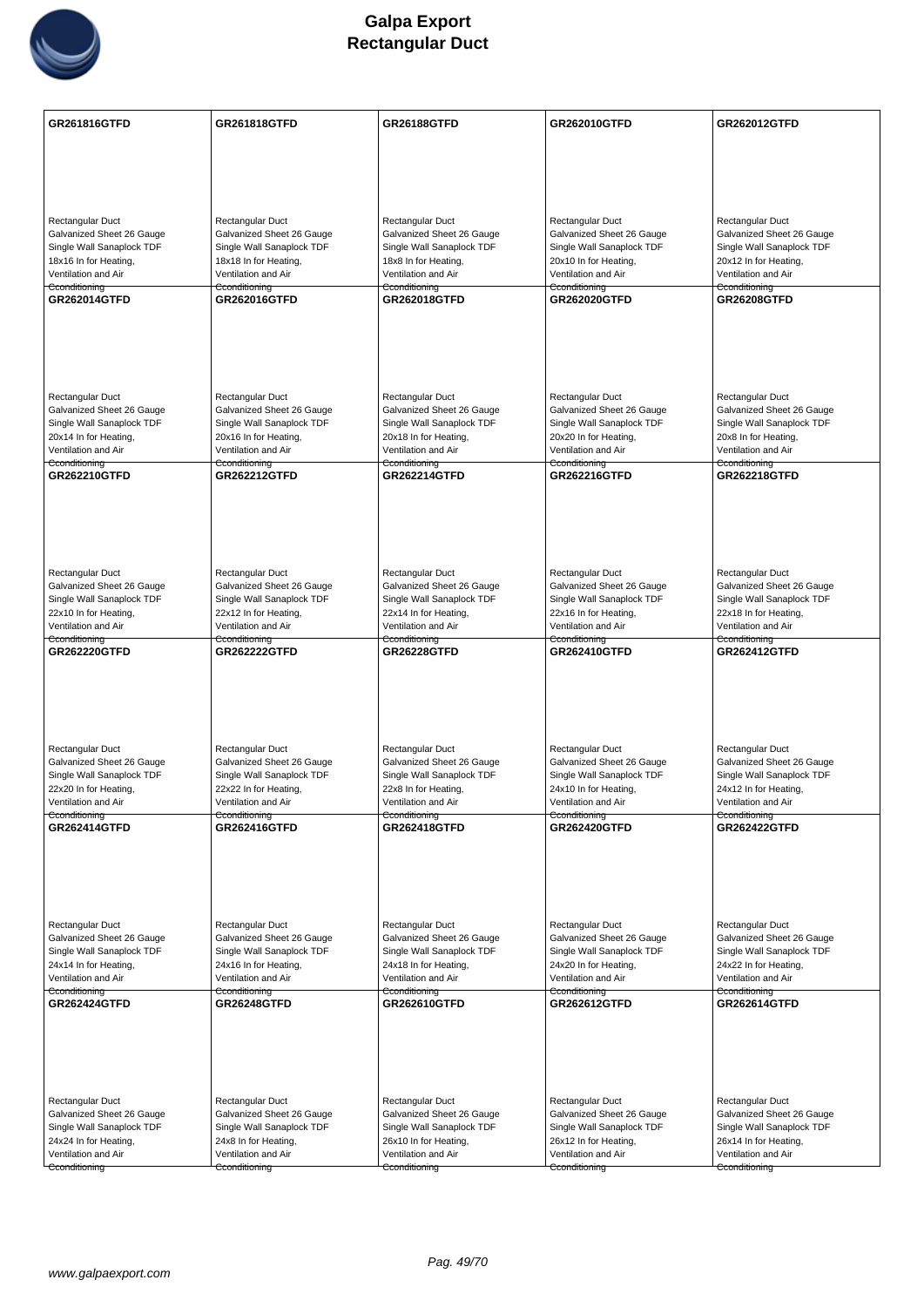

| <b>Rectangular Duct</b><br>Rectangular Duct<br>Rectangular Duct<br>Rectangular Duct<br>Rectangular Duct<br>Galvanized Sheet 26 Gauge<br>Galvanized Sheet 26 Gauge<br>Galvanized Sheet 26 Gauge<br>Galvanized Sheet 26 Gauge<br>Galvanized Sheet 26 Gauge<br>Single Wall Sanaplock TDF<br>Single Wall Sanaplock TDF<br>Single Wall Sanaplock TDF<br>Single Wall Sanaplock TDF<br>Single Wall Sanaplock TDF<br>26x16 In for Heating,<br>26x18 In for Heating,<br>26x20 In for Heating,<br>26x22 In for Heating,<br>26x24 In for Heating,<br>Ventilation and Air<br>Ventilation and Air<br>Ventilation and Air<br>Ventilation and Air<br>Ventilation and Air<br>Cconditioning<br>Cconditioning<br>Cconditioning<br>Cconditioning<br>Cconditioning<br><b>GR262626GTFD</b><br><b>GR26268GTFD</b><br>GR262810GTFD<br><b>GR262812GTFD</b><br><b>GR262814GTFD</b><br><b>Rectangular Duct</b><br>Rectangular Duct<br>Rectangular Duct<br>Rectangular Duct<br>Rectangular Duct<br>Galvanized Sheet 26 Gauge<br>Galvanized Sheet 26 Gauge<br>Galvanized Sheet 26 Gauge<br>Galvanized Sheet 26 Gauge<br>Galvanized Sheet 26 Gauge<br>Single Wall Sanaplock TDF<br>Single Wall Sanaplock TDF<br>Single Wall Sanaplock TDF<br>Single Wall Sanaplock TDF<br>Single Wall Sanaplock TDF<br>26x26 In for Heating,<br>26x8 In for Heating,<br>28x10 In for Heating,<br>28x12 In for Heating,<br>28x14 In for Heating,<br>Ventilation and Air<br>Ventilation and Air<br>Ventilation and Air<br>Ventilation and Air<br>Ventilation and Air<br>Cconditioning<br>Cconditioning<br>Cconditioning<br><del>Cconditioning</del><br>Cconditioning<br>GR262816GTFD<br><b>GR262818GTFD</b><br><b>GR262820GTFD</b><br><b>GR262822GTFD</b><br><b>GR262824GTFD</b><br>Rectangular Duct<br>Rectangular Duct<br>Rectangular Duct<br>Rectangular Duct<br>Rectangular Duct<br>Galvanized Sheet 26 Gauge<br>Galvanized Sheet 26 Gauge<br>Galvanized Sheet 26 Gauge<br>Galvanized Sheet 26 Gauge<br>Galvanized Sheet 26 Gauge<br>Single Wall Sanaplock TDF<br>Single Wall Sanaplock TDF<br>Single Wall Sanaplock TDF<br>Single Wall Sanaplock TDF<br>Single Wall Sanaplock TDF<br>28x16 In for Heating,<br>28x18 In for Heating,<br>28x20 In for Heating,<br>28x22 In for Heating,<br>28x24 In for Heating,<br>Ventilation and Air<br>Ventilation and Air<br>Ventilation and Air<br>Ventilation and Air<br>Ventilation and Air<br>Cconditioning<br>Cconditioning<br>Cconditioning<br>Cconditioning<br>Cconditioning<br>GR262826GTFD<br><b>GR262828GTFD</b><br><b>GR26288GTFD</b><br>GR263010GTFD<br>GR263012GTFD<br>Rectangular Duct<br>Rectangular Duct<br>Rectangular Duct<br>Rectangular Duct<br>Rectangular Duct<br>Galvanized Sheet 26 Gauge<br>Galvanized Sheet 26 Gauge<br>Galvanized Sheet 26 Gauge<br>Galvanized Sheet 26 Gauge<br>Galvanized Sheet 26 Gauge<br>Single Wall Sanaplock TDF<br>Single Wall Sanaplock TDF<br>Single Wall Sanaplock TDF<br>Single Wall Sanaplock TDF<br>Single Wall Sanaplock TDF<br>28x26 In for Heating,<br>28x8 In for Heating,<br>30x10 In for Heating,<br>30x12 In for Heating,<br>28x28 In for Heating,<br>Ventilation and Air<br>Ventilation and Air<br>Ventilation and Air<br>Ventilation and Air<br>Ventilation and Air<br>Cconditioning<br>Cconditioning<br>Cconditioning<br>Cconditioning<br>Cconditioning<br>GR263014GTFD<br>GR263016GTFD<br>GR263018GTFD<br>GR263020GTFD<br>GR263022GTFD<br>Rectangular Duct<br>Rectangular Duct<br>Rectangular Duct<br>Rectangular Duct<br>Rectangular Duct<br>Galvanized Sheet 26 Gauge<br>Galvanized Sheet 26 Gauge<br>Galvanized Sheet 26 Gauge<br>Galvanized Sheet 26 Gauge<br>Galvanized Sheet 26 Gauge<br>Single Wall Sanaplock TDF<br>Single Wall Sanaplock TDF<br>Single Wall Sanaplock TDF<br>Single Wall Sanaplock TDF<br>Single Wall Sanaplock TDF<br>30x14 In for Heating,<br>30x16 In for Heating,<br>30x18 In for Heating,<br>30x20 In for Heating,<br>30x22 In for Heating,<br>Ventilation and Air<br>Ventilation and Air<br>Ventilation and Air<br>Ventilation and Air<br>Ventilation and Air<br>Cconditioning<br>Cconditioning<br>Cconditioning<br>Cconditioning<br>Cconditioning<br>GR263024GTFD<br><b>GR263026GTFD</b><br><b>GR263028GTFD</b><br>GR263030GTFD<br><b>GR26308GTFD</b><br>Rectangular Duct<br>Rectangular Duct<br>Rectangular Duct<br>Rectangular Duct<br>Rectangular Duct<br>Galvanized Sheet 26 Gauge<br>Galvanized Sheet 26 Gauge<br>Galvanized Sheet 26 Gauge<br>Galvanized Sheet 26 Gauge<br>Galvanized Sheet 26 Gauge<br>Single Wall Sanaplock TDF<br>Single Wall Sanaplock TDF<br>Single Wall Sanaplock TDF<br>Single Wall Sanaplock TDF<br>Single Wall Sanaplock TDF<br>30x24 In for Heating,<br>30x8 In for Heating,<br>30x26 In for Heating,<br>30x28 In for Heating,<br>30x30 In for Heating,<br>Ventilation and Air<br>Ventilation and Air<br>Ventilation and Air<br>Ventilation and Air<br>Ventilation and Air<br>Cconditioning<br>Cconditioning<br>Cconditioning<br>Cconditioning<br>Cconditioning | GR262616GTFD | <b>GR262618GTFD</b> | <b>GR262620GTFD</b> | <b>GR262622GTFD</b> | <b>GR262624GTFD</b> |
|----------------------------------------------------------------------------------------------------------------------------------------------------------------------------------------------------------------------------------------------------------------------------------------------------------------------------------------------------------------------------------------------------------------------------------------------------------------------------------------------------------------------------------------------------------------------------------------------------------------------------------------------------------------------------------------------------------------------------------------------------------------------------------------------------------------------------------------------------------------------------------------------------------------------------------------------------------------------------------------------------------------------------------------------------------------------------------------------------------------------------------------------------------------------------------------------------------------------------------------------------------------------------------------------------------------------------------------------------------------------------------------------------------------------------------------------------------------------------------------------------------------------------------------------------------------------------------------------------------------------------------------------------------------------------------------------------------------------------------------------------------------------------------------------------------------------------------------------------------------------------------------------------------------------------------------------------------------------------------------------------------------------------------------------------------------------------------------------------------------------------------------------------------------------------------------------------------------------------------------------------------------------------------------------------------------------------------------------------------------------------------------------------------------------------------------------------------------------------------------------------------------------------------------------------------------------------------------------------------------------------------------------------------------------------------------------------------------------------------------------------------------------------------------------------------------------------------------------------------------------------------------------------------------------------------------------------------------------------------------------------------------------------------------------------------------------------------------------------------------------------------------------------------------------------------------------------------------------------------------------------------------------------------------------------------------------------------------------------------------------------------------------------------------------------------------------------------------------------------------------------------------------------------------------------------------------------------------------------------------------------------------------------------------------------------------------------------------------------------------------------------------------------------------------------------------------------------------------------------------------------------------------------------------------------------------------------------------------------------------------------------------------------------------------------------------------------------------------------------------------------------------------------------------------------------------------------------------------------------------------------------------------------------------------------------------------------------------------------------------------------------------------------------------------------------------------------------------------------------------------------------------------------------------------------------------------------------------------------------------------------------------------------------------------------------------------------------------------------------------------------------------------------------------------------------------------------------------------------------------------------------------------------------------------------------------------------------------------------------------------|--------------|---------------------|---------------------|---------------------|---------------------|
|                                                                                                                                                                                                                                                                                                                                                                                                                                                                                                                                                                                                                                                                                                                                                                                                                                                                                                                                                                                                                                                                                                                                                                                                                                                                                                                                                                                                                                                                                                                                                                                                                                                                                                                                                                                                                                                                                                                                                                                                                                                                                                                                                                                                                                                                                                                                                                                                                                                                                                                                                                                                                                                                                                                                                                                                                                                                                                                                                                                                                                                                                                                                                                                                                                                                                                                                                                                                                                                                                                                                                                                                                                                                                                                                                                                                                                                                                                                                                                                                                                                                                                                                                                                                                                                                                                                                                                                                                                                                                                                                                                                                                                                                                                                                                                                                                                                                                                                                                                                              |              |                     |                     |                     |                     |
|                                                                                                                                                                                                                                                                                                                                                                                                                                                                                                                                                                                                                                                                                                                                                                                                                                                                                                                                                                                                                                                                                                                                                                                                                                                                                                                                                                                                                                                                                                                                                                                                                                                                                                                                                                                                                                                                                                                                                                                                                                                                                                                                                                                                                                                                                                                                                                                                                                                                                                                                                                                                                                                                                                                                                                                                                                                                                                                                                                                                                                                                                                                                                                                                                                                                                                                                                                                                                                                                                                                                                                                                                                                                                                                                                                                                                                                                                                                                                                                                                                                                                                                                                                                                                                                                                                                                                                                                                                                                                                                                                                                                                                                                                                                                                                                                                                                                                                                                                                                              |              |                     |                     |                     |                     |
|                                                                                                                                                                                                                                                                                                                                                                                                                                                                                                                                                                                                                                                                                                                                                                                                                                                                                                                                                                                                                                                                                                                                                                                                                                                                                                                                                                                                                                                                                                                                                                                                                                                                                                                                                                                                                                                                                                                                                                                                                                                                                                                                                                                                                                                                                                                                                                                                                                                                                                                                                                                                                                                                                                                                                                                                                                                                                                                                                                                                                                                                                                                                                                                                                                                                                                                                                                                                                                                                                                                                                                                                                                                                                                                                                                                                                                                                                                                                                                                                                                                                                                                                                                                                                                                                                                                                                                                                                                                                                                                                                                                                                                                                                                                                                                                                                                                                                                                                                                                              |              |                     |                     |                     |                     |
|                                                                                                                                                                                                                                                                                                                                                                                                                                                                                                                                                                                                                                                                                                                                                                                                                                                                                                                                                                                                                                                                                                                                                                                                                                                                                                                                                                                                                                                                                                                                                                                                                                                                                                                                                                                                                                                                                                                                                                                                                                                                                                                                                                                                                                                                                                                                                                                                                                                                                                                                                                                                                                                                                                                                                                                                                                                                                                                                                                                                                                                                                                                                                                                                                                                                                                                                                                                                                                                                                                                                                                                                                                                                                                                                                                                                                                                                                                                                                                                                                                                                                                                                                                                                                                                                                                                                                                                                                                                                                                                                                                                                                                                                                                                                                                                                                                                                                                                                                                                              |              |                     |                     |                     |                     |
|                                                                                                                                                                                                                                                                                                                                                                                                                                                                                                                                                                                                                                                                                                                                                                                                                                                                                                                                                                                                                                                                                                                                                                                                                                                                                                                                                                                                                                                                                                                                                                                                                                                                                                                                                                                                                                                                                                                                                                                                                                                                                                                                                                                                                                                                                                                                                                                                                                                                                                                                                                                                                                                                                                                                                                                                                                                                                                                                                                                                                                                                                                                                                                                                                                                                                                                                                                                                                                                                                                                                                                                                                                                                                                                                                                                                                                                                                                                                                                                                                                                                                                                                                                                                                                                                                                                                                                                                                                                                                                                                                                                                                                                                                                                                                                                                                                                                                                                                                                                              |              |                     |                     |                     |                     |
|                                                                                                                                                                                                                                                                                                                                                                                                                                                                                                                                                                                                                                                                                                                                                                                                                                                                                                                                                                                                                                                                                                                                                                                                                                                                                                                                                                                                                                                                                                                                                                                                                                                                                                                                                                                                                                                                                                                                                                                                                                                                                                                                                                                                                                                                                                                                                                                                                                                                                                                                                                                                                                                                                                                                                                                                                                                                                                                                                                                                                                                                                                                                                                                                                                                                                                                                                                                                                                                                                                                                                                                                                                                                                                                                                                                                                                                                                                                                                                                                                                                                                                                                                                                                                                                                                                                                                                                                                                                                                                                                                                                                                                                                                                                                                                                                                                                                                                                                                                                              |              |                     |                     |                     |                     |
|                                                                                                                                                                                                                                                                                                                                                                                                                                                                                                                                                                                                                                                                                                                                                                                                                                                                                                                                                                                                                                                                                                                                                                                                                                                                                                                                                                                                                                                                                                                                                                                                                                                                                                                                                                                                                                                                                                                                                                                                                                                                                                                                                                                                                                                                                                                                                                                                                                                                                                                                                                                                                                                                                                                                                                                                                                                                                                                                                                                                                                                                                                                                                                                                                                                                                                                                                                                                                                                                                                                                                                                                                                                                                                                                                                                                                                                                                                                                                                                                                                                                                                                                                                                                                                                                                                                                                                                                                                                                                                                                                                                                                                                                                                                                                                                                                                                                                                                                                                                              |              |                     |                     |                     |                     |
|                                                                                                                                                                                                                                                                                                                                                                                                                                                                                                                                                                                                                                                                                                                                                                                                                                                                                                                                                                                                                                                                                                                                                                                                                                                                                                                                                                                                                                                                                                                                                                                                                                                                                                                                                                                                                                                                                                                                                                                                                                                                                                                                                                                                                                                                                                                                                                                                                                                                                                                                                                                                                                                                                                                                                                                                                                                                                                                                                                                                                                                                                                                                                                                                                                                                                                                                                                                                                                                                                                                                                                                                                                                                                                                                                                                                                                                                                                                                                                                                                                                                                                                                                                                                                                                                                                                                                                                                                                                                                                                                                                                                                                                                                                                                                                                                                                                                                                                                                                                              |              |                     |                     |                     |                     |
|                                                                                                                                                                                                                                                                                                                                                                                                                                                                                                                                                                                                                                                                                                                                                                                                                                                                                                                                                                                                                                                                                                                                                                                                                                                                                                                                                                                                                                                                                                                                                                                                                                                                                                                                                                                                                                                                                                                                                                                                                                                                                                                                                                                                                                                                                                                                                                                                                                                                                                                                                                                                                                                                                                                                                                                                                                                                                                                                                                                                                                                                                                                                                                                                                                                                                                                                                                                                                                                                                                                                                                                                                                                                                                                                                                                                                                                                                                                                                                                                                                                                                                                                                                                                                                                                                                                                                                                                                                                                                                                                                                                                                                                                                                                                                                                                                                                                                                                                                                                              |              |                     |                     |                     |                     |
|                                                                                                                                                                                                                                                                                                                                                                                                                                                                                                                                                                                                                                                                                                                                                                                                                                                                                                                                                                                                                                                                                                                                                                                                                                                                                                                                                                                                                                                                                                                                                                                                                                                                                                                                                                                                                                                                                                                                                                                                                                                                                                                                                                                                                                                                                                                                                                                                                                                                                                                                                                                                                                                                                                                                                                                                                                                                                                                                                                                                                                                                                                                                                                                                                                                                                                                                                                                                                                                                                                                                                                                                                                                                                                                                                                                                                                                                                                                                                                                                                                                                                                                                                                                                                                                                                                                                                                                                                                                                                                                                                                                                                                                                                                                                                                                                                                                                                                                                                                                              |              |                     |                     |                     |                     |
|                                                                                                                                                                                                                                                                                                                                                                                                                                                                                                                                                                                                                                                                                                                                                                                                                                                                                                                                                                                                                                                                                                                                                                                                                                                                                                                                                                                                                                                                                                                                                                                                                                                                                                                                                                                                                                                                                                                                                                                                                                                                                                                                                                                                                                                                                                                                                                                                                                                                                                                                                                                                                                                                                                                                                                                                                                                                                                                                                                                                                                                                                                                                                                                                                                                                                                                                                                                                                                                                                                                                                                                                                                                                                                                                                                                                                                                                                                                                                                                                                                                                                                                                                                                                                                                                                                                                                                                                                                                                                                                                                                                                                                                                                                                                                                                                                                                                                                                                                                                              |              |                     |                     |                     |                     |
|                                                                                                                                                                                                                                                                                                                                                                                                                                                                                                                                                                                                                                                                                                                                                                                                                                                                                                                                                                                                                                                                                                                                                                                                                                                                                                                                                                                                                                                                                                                                                                                                                                                                                                                                                                                                                                                                                                                                                                                                                                                                                                                                                                                                                                                                                                                                                                                                                                                                                                                                                                                                                                                                                                                                                                                                                                                                                                                                                                                                                                                                                                                                                                                                                                                                                                                                                                                                                                                                                                                                                                                                                                                                                                                                                                                                                                                                                                                                                                                                                                                                                                                                                                                                                                                                                                                                                                                                                                                                                                                                                                                                                                                                                                                                                                                                                                                                                                                                                                                              |              |                     |                     |                     |                     |
|                                                                                                                                                                                                                                                                                                                                                                                                                                                                                                                                                                                                                                                                                                                                                                                                                                                                                                                                                                                                                                                                                                                                                                                                                                                                                                                                                                                                                                                                                                                                                                                                                                                                                                                                                                                                                                                                                                                                                                                                                                                                                                                                                                                                                                                                                                                                                                                                                                                                                                                                                                                                                                                                                                                                                                                                                                                                                                                                                                                                                                                                                                                                                                                                                                                                                                                                                                                                                                                                                                                                                                                                                                                                                                                                                                                                                                                                                                                                                                                                                                                                                                                                                                                                                                                                                                                                                                                                                                                                                                                                                                                                                                                                                                                                                                                                                                                                                                                                                                                              |              |                     |                     |                     |                     |
|                                                                                                                                                                                                                                                                                                                                                                                                                                                                                                                                                                                                                                                                                                                                                                                                                                                                                                                                                                                                                                                                                                                                                                                                                                                                                                                                                                                                                                                                                                                                                                                                                                                                                                                                                                                                                                                                                                                                                                                                                                                                                                                                                                                                                                                                                                                                                                                                                                                                                                                                                                                                                                                                                                                                                                                                                                                                                                                                                                                                                                                                                                                                                                                                                                                                                                                                                                                                                                                                                                                                                                                                                                                                                                                                                                                                                                                                                                                                                                                                                                                                                                                                                                                                                                                                                                                                                                                                                                                                                                                                                                                                                                                                                                                                                                                                                                                                                                                                                                                              |              |                     |                     |                     |                     |
|                                                                                                                                                                                                                                                                                                                                                                                                                                                                                                                                                                                                                                                                                                                                                                                                                                                                                                                                                                                                                                                                                                                                                                                                                                                                                                                                                                                                                                                                                                                                                                                                                                                                                                                                                                                                                                                                                                                                                                                                                                                                                                                                                                                                                                                                                                                                                                                                                                                                                                                                                                                                                                                                                                                                                                                                                                                                                                                                                                                                                                                                                                                                                                                                                                                                                                                                                                                                                                                                                                                                                                                                                                                                                                                                                                                                                                                                                                                                                                                                                                                                                                                                                                                                                                                                                                                                                                                                                                                                                                                                                                                                                                                                                                                                                                                                                                                                                                                                                                                              |              |                     |                     |                     |                     |
|                                                                                                                                                                                                                                                                                                                                                                                                                                                                                                                                                                                                                                                                                                                                                                                                                                                                                                                                                                                                                                                                                                                                                                                                                                                                                                                                                                                                                                                                                                                                                                                                                                                                                                                                                                                                                                                                                                                                                                                                                                                                                                                                                                                                                                                                                                                                                                                                                                                                                                                                                                                                                                                                                                                                                                                                                                                                                                                                                                                                                                                                                                                                                                                                                                                                                                                                                                                                                                                                                                                                                                                                                                                                                                                                                                                                                                                                                                                                                                                                                                                                                                                                                                                                                                                                                                                                                                                                                                                                                                                                                                                                                                                                                                                                                                                                                                                                                                                                                                                              |              |                     |                     |                     |                     |
|                                                                                                                                                                                                                                                                                                                                                                                                                                                                                                                                                                                                                                                                                                                                                                                                                                                                                                                                                                                                                                                                                                                                                                                                                                                                                                                                                                                                                                                                                                                                                                                                                                                                                                                                                                                                                                                                                                                                                                                                                                                                                                                                                                                                                                                                                                                                                                                                                                                                                                                                                                                                                                                                                                                                                                                                                                                                                                                                                                                                                                                                                                                                                                                                                                                                                                                                                                                                                                                                                                                                                                                                                                                                                                                                                                                                                                                                                                                                                                                                                                                                                                                                                                                                                                                                                                                                                                                                                                                                                                                                                                                                                                                                                                                                                                                                                                                                                                                                                                                              |              |                     |                     |                     |                     |
|                                                                                                                                                                                                                                                                                                                                                                                                                                                                                                                                                                                                                                                                                                                                                                                                                                                                                                                                                                                                                                                                                                                                                                                                                                                                                                                                                                                                                                                                                                                                                                                                                                                                                                                                                                                                                                                                                                                                                                                                                                                                                                                                                                                                                                                                                                                                                                                                                                                                                                                                                                                                                                                                                                                                                                                                                                                                                                                                                                                                                                                                                                                                                                                                                                                                                                                                                                                                                                                                                                                                                                                                                                                                                                                                                                                                                                                                                                                                                                                                                                                                                                                                                                                                                                                                                                                                                                                                                                                                                                                                                                                                                                                                                                                                                                                                                                                                                                                                                                                              |              |                     |                     |                     |                     |
|                                                                                                                                                                                                                                                                                                                                                                                                                                                                                                                                                                                                                                                                                                                                                                                                                                                                                                                                                                                                                                                                                                                                                                                                                                                                                                                                                                                                                                                                                                                                                                                                                                                                                                                                                                                                                                                                                                                                                                                                                                                                                                                                                                                                                                                                                                                                                                                                                                                                                                                                                                                                                                                                                                                                                                                                                                                                                                                                                                                                                                                                                                                                                                                                                                                                                                                                                                                                                                                                                                                                                                                                                                                                                                                                                                                                                                                                                                                                                                                                                                                                                                                                                                                                                                                                                                                                                                                                                                                                                                                                                                                                                                                                                                                                                                                                                                                                                                                                                                                              |              |                     |                     |                     |                     |
|                                                                                                                                                                                                                                                                                                                                                                                                                                                                                                                                                                                                                                                                                                                                                                                                                                                                                                                                                                                                                                                                                                                                                                                                                                                                                                                                                                                                                                                                                                                                                                                                                                                                                                                                                                                                                                                                                                                                                                                                                                                                                                                                                                                                                                                                                                                                                                                                                                                                                                                                                                                                                                                                                                                                                                                                                                                                                                                                                                                                                                                                                                                                                                                                                                                                                                                                                                                                                                                                                                                                                                                                                                                                                                                                                                                                                                                                                                                                                                                                                                                                                                                                                                                                                                                                                                                                                                                                                                                                                                                                                                                                                                                                                                                                                                                                                                                                                                                                                                                              |              |                     |                     |                     |                     |
|                                                                                                                                                                                                                                                                                                                                                                                                                                                                                                                                                                                                                                                                                                                                                                                                                                                                                                                                                                                                                                                                                                                                                                                                                                                                                                                                                                                                                                                                                                                                                                                                                                                                                                                                                                                                                                                                                                                                                                                                                                                                                                                                                                                                                                                                                                                                                                                                                                                                                                                                                                                                                                                                                                                                                                                                                                                                                                                                                                                                                                                                                                                                                                                                                                                                                                                                                                                                                                                                                                                                                                                                                                                                                                                                                                                                                                                                                                                                                                                                                                                                                                                                                                                                                                                                                                                                                                                                                                                                                                                                                                                                                                                                                                                                                                                                                                                                                                                                                                                              |              |                     |                     |                     |                     |
|                                                                                                                                                                                                                                                                                                                                                                                                                                                                                                                                                                                                                                                                                                                                                                                                                                                                                                                                                                                                                                                                                                                                                                                                                                                                                                                                                                                                                                                                                                                                                                                                                                                                                                                                                                                                                                                                                                                                                                                                                                                                                                                                                                                                                                                                                                                                                                                                                                                                                                                                                                                                                                                                                                                                                                                                                                                                                                                                                                                                                                                                                                                                                                                                                                                                                                                                                                                                                                                                                                                                                                                                                                                                                                                                                                                                                                                                                                                                                                                                                                                                                                                                                                                                                                                                                                                                                                                                                                                                                                                                                                                                                                                                                                                                                                                                                                                                                                                                                                                              |              |                     |                     |                     |                     |
|                                                                                                                                                                                                                                                                                                                                                                                                                                                                                                                                                                                                                                                                                                                                                                                                                                                                                                                                                                                                                                                                                                                                                                                                                                                                                                                                                                                                                                                                                                                                                                                                                                                                                                                                                                                                                                                                                                                                                                                                                                                                                                                                                                                                                                                                                                                                                                                                                                                                                                                                                                                                                                                                                                                                                                                                                                                                                                                                                                                                                                                                                                                                                                                                                                                                                                                                                                                                                                                                                                                                                                                                                                                                                                                                                                                                                                                                                                                                                                                                                                                                                                                                                                                                                                                                                                                                                                                                                                                                                                                                                                                                                                                                                                                                                                                                                                                                                                                                                                                              |              |                     |                     |                     |                     |
|                                                                                                                                                                                                                                                                                                                                                                                                                                                                                                                                                                                                                                                                                                                                                                                                                                                                                                                                                                                                                                                                                                                                                                                                                                                                                                                                                                                                                                                                                                                                                                                                                                                                                                                                                                                                                                                                                                                                                                                                                                                                                                                                                                                                                                                                                                                                                                                                                                                                                                                                                                                                                                                                                                                                                                                                                                                                                                                                                                                                                                                                                                                                                                                                                                                                                                                                                                                                                                                                                                                                                                                                                                                                                                                                                                                                                                                                                                                                                                                                                                                                                                                                                                                                                                                                                                                                                                                                                                                                                                                                                                                                                                                                                                                                                                                                                                                                                                                                                                                              |              |                     |                     |                     |                     |
|                                                                                                                                                                                                                                                                                                                                                                                                                                                                                                                                                                                                                                                                                                                                                                                                                                                                                                                                                                                                                                                                                                                                                                                                                                                                                                                                                                                                                                                                                                                                                                                                                                                                                                                                                                                                                                                                                                                                                                                                                                                                                                                                                                                                                                                                                                                                                                                                                                                                                                                                                                                                                                                                                                                                                                                                                                                                                                                                                                                                                                                                                                                                                                                                                                                                                                                                                                                                                                                                                                                                                                                                                                                                                                                                                                                                                                                                                                                                                                                                                                                                                                                                                                                                                                                                                                                                                                                                                                                                                                                                                                                                                                                                                                                                                                                                                                                                                                                                                                                              |              |                     |                     |                     |                     |
|                                                                                                                                                                                                                                                                                                                                                                                                                                                                                                                                                                                                                                                                                                                                                                                                                                                                                                                                                                                                                                                                                                                                                                                                                                                                                                                                                                                                                                                                                                                                                                                                                                                                                                                                                                                                                                                                                                                                                                                                                                                                                                                                                                                                                                                                                                                                                                                                                                                                                                                                                                                                                                                                                                                                                                                                                                                                                                                                                                                                                                                                                                                                                                                                                                                                                                                                                                                                                                                                                                                                                                                                                                                                                                                                                                                                                                                                                                                                                                                                                                                                                                                                                                                                                                                                                                                                                                                                                                                                                                                                                                                                                                                                                                                                                                                                                                                                                                                                                                                              |              |                     |                     |                     |                     |
|                                                                                                                                                                                                                                                                                                                                                                                                                                                                                                                                                                                                                                                                                                                                                                                                                                                                                                                                                                                                                                                                                                                                                                                                                                                                                                                                                                                                                                                                                                                                                                                                                                                                                                                                                                                                                                                                                                                                                                                                                                                                                                                                                                                                                                                                                                                                                                                                                                                                                                                                                                                                                                                                                                                                                                                                                                                                                                                                                                                                                                                                                                                                                                                                                                                                                                                                                                                                                                                                                                                                                                                                                                                                                                                                                                                                                                                                                                                                                                                                                                                                                                                                                                                                                                                                                                                                                                                                                                                                                                                                                                                                                                                                                                                                                                                                                                                                                                                                                                                              |              |                     |                     |                     |                     |
|                                                                                                                                                                                                                                                                                                                                                                                                                                                                                                                                                                                                                                                                                                                                                                                                                                                                                                                                                                                                                                                                                                                                                                                                                                                                                                                                                                                                                                                                                                                                                                                                                                                                                                                                                                                                                                                                                                                                                                                                                                                                                                                                                                                                                                                                                                                                                                                                                                                                                                                                                                                                                                                                                                                                                                                                                                                                                                                                                                                                                                                                                                                                                                                                                                                                                                                                                                                                                                                                                                                                                                                                                                                                                                                                                                                                                                                                                                                                                                                                                                                                                                                                                                                                                                                                                                                                                                                                                                                                                                                                                                                                                                                                                                                                                                                                                                                                                                                                                                                              |              |                     |                     |                     |                     |
|                                                                                                                                                                                                                                                                                                                                                                                                                                                                                                                                                                                                                                                                                                                                                                                                                                                                                                                                                                                                                                                                                                                                                                                                                                                                                                                                                                                                                                                                                                                                                                                                                                                                                                                                                                                                                                                                                                                                                                                                                                                                                                                                                                                                                                                                                                                                                                                                                                                                                                                                                                                                                                                                                                                                                                                                                                                                                                                                                                                                                                                                                                                                                                                                                                                                                                                                                                                                                                                                                                                                                                                                                                                                                                                                                                                                                                                                                                                                                                                                                                                                                                                                                                                                                                                                                                                                                                                                                                                                                                                                                                                                                                                                                                                                                                                                                                                                                                                                                                                              |              |                     |                     |                     |                     |
|                                                                                                                                                                                                                                                                                                                                                                                                                                                                                                                                                                                                                                                                                                                                                                                                                                                                                                                                                                                                                                                                                                                                                                                                                                                                                                                                                                                                                                                                                                                                                                                                                                                                                                                                                                                                                                                                                                                                                                                                                                                                                                                                                                                                                                                                                                                                                                                                                                                                                                                                                                                                                                                                                                                                                                                                                                                                                                                                                                                                                                                                                                                                                                                                                                                                                                                                                                                                                                                                                                                                                                                                                                                                                                                                                                                                                                                                                                                                                                                                                                                                                                                                                                                                                                                                                                                                                                                                                                                                                                                                                                                                                                                                                                                                                                                                                                                                                                                                                                                              |              |                     |                     |                     |                     |
|                                                                                                                                                                                                                                                                                                                                                                                                                                                                                                                                                                                                                                                                                                                                                                                                                                                                                                                                                                                                                                                                                                                                                                                                                                                                                                                                                                                                                                                                                                                                                                                                                                                                                                                                                                                                                                                                                                                                                                                                                                                                                                                                                                                                                                                                                                                                                                                                                                                                                                                                                                                                                                                                                                                                                                                                                                                                                                                                                                                                                                                                                                                                                                                                                                                                                                                                                                                                                                                                                                                                                                                                                                                                                                                                                                                                                                                                                                                                                                                                                                                                                                                                                                                                                                                                                                                                                                                                                                                                                                                                                                                                                                                                                                                                                                                                                                                                                                                                                                                              |              |                     |                     |                     |                     |
|                                                                                                                                                                                                                                                                                                                                                                                                                                                                                                                                                                                                                                                                                                                                                                                                                                                                                                                                                                                                                                                                                                                                                                                                                                                                                                                                                                                                                                                                                                                                                                                                                                                                                                                                                                                                                                                                                                                                                                                                                                                                                                                                                                                                                                                                                                                                                                                                                                                                                                                                                                                                                                                                                                                                                                                                                                                                                                                                                                                                                                                                                                                                                                                                                                                                                                                                                                                                                                                                                                                                                                                                                                                                                                                                                                                                                                                                                                                                                                                                                                                                                                                                                                                                                                                                                                                                                                                                                                                                                                                                                                                                                                                                                                                                                                                                                                                                                                                                                                                              |              |                     |                     |                     |                     |
|                                                                                                                                                                                                                                                                                                                                                                                                                                                                                                                                                                                                                                                                                                                                                                                                                                                                                                                                                                                                                                                                                                                                                                                                                                                                                                                                                                                                                                                                                                                                                                                                                                                                                                                                                                                                                                                                                                                                                                                                                                                                                                                                                                                                                                                                                                                                                                                                                                                                                                                                                                                                                                                                                                                                                                                                                                                                                                                                                                                                                                                                                                                                                                                                                                                                                                                                                                                                                                                                                                                                                                                                                                                                                                                                                                                                                                                                                                                                                                                                                                                                                                                                                                                                                                                                                                                                                                                                                                                                                                                                                                                                                                                                                                                                                                                                                                                                                                                                                                                              |              |                     |                     |                     |                     |
|                                                                                                                                                                                                                                                                                                                                                                                                                                                                                                                                                                                                                                                                                                                                                                                                                                                                                                                                                                                                                                                                                                                                                                                                                                                                                                                                                                                                                                                                                                                                                                                                                                                                                                                                                                                                                                                                                                                                                                                                                                                                                                                                                                                                                                                                                                                                                                                                                                                                                                                                                                                                                                                                                                                                                                                                                                                                                                                                                                                                                                                                                                                                                                                                                                                                                                                                                                                                                                                                                                                                                                                                                                                                                                                                                                                                                                                                                                                                                                                                                                                                                                                                                                                                                                                                                                                                                                                                                                                                                                                                                                                                                                                                                                                                                                                                                                                                                                                                                                                              |              |                     |                     |                     |                     |
|                                                                                                                                                                                                                                                                                                                                                                                                                                                                                                                                                                                                                                                                                                                                                                                                                                                                                                                                                                                                                                                                                                                                                                                                                                                                                                                                                                                                                                                                                                                                                                                                                                                                                                                                                                                                                                                                                                                                                                                                                                                                                                                                                                                                                                                                                                                                                                                                                                                                                                                                                                                                                                                                                                                                                                                                                                                                                                                                                                                                                                                                                                                                                                                                                                                                                                                                                                                                                                                                                                                                                                                                                                                                                                                                                                                                                                                                                                                                                                                                                                                                                                                                                                                                                                                                                                                                                                                                                                                                                                                                                                                                                                                                                                                                                                                                                                                                                                                                                                                              |              |                     |                     |                     |                     |
|                                                                                                                                                                                                                                                                                                                                                                                                                                                                                                                                                                                                                                                                                                                                                                                                                                                                                                                                                                                                                                                                                                                                                                                                                                                                                                                                                                                                                                                                                                                                                                                                                                                                                                                                                                                                                                                                                                                                                                                                                                                                                                                                                                                                                                                                                                                                                                                                                                                                                                                                                                                                                                                                                                                                                                                                                                                                                                                                                                                                                                                                                                                                                                                                                                                                                                                                                                                                                                                                                                                                                                                                                                                                                                                                                                                                                                                                                                                                                                                                                                                                                                                                                                                                                                                                                                                                                                                                                                                                                                                                                                                                                                                                                                                                                                                                                                                                                                                                                                                              |              |                     |                     |                     |                     |
|                                                                                                                                                                                                                                                                                                                                                                                                                                                                                                                                                                                                                                                                                                                                                                                                                                                                                                                                                                                                                                                                                                                                                                                                                                                                                                                                                                                                                                                                                                                                                                                                                                                                                                                                                                                                                                                                                                                                                                                                                                                                                                                                                                                                                                                                                                                                                                                                                                                                                                                                                                                                                                                                                                                                                                                                                                                                                                                                                                                                                                                                                                                                                                                                                                                                                                                                                                                                                                                                                                                                                                                                                                                                                                                                                                                                                                                                                                                                                                                                                                                                                                                                                                                                                                                                                                                                                                                                                                                                                                                                                                                                                                                                                                                                                                                                                                                                                                                                                                                              |              |                     |                     |                     |                     |
|                                                                                                                                                                                                                                                                                                                                                                                                                                                                                                                                                                                                                                                                                                                                                                                                                                                                                                                                                                                                                                                                                                                                                                                                                                                                                                                                                                                                                                                                                                                                                                                                                                                                                                                                                                                                                                                                                                                                                                                                                                                                                                                                                                                                                                                                                                                                                                                                                                                                                                                                                                                                                                                                                                                                                                                                                                                                                                                                                                                                                                                                                                                                                                                                                                                                                                                                                                                                                                                                                                                                                                                                                                                                                                                                                                                                                                                                                                                                                                                                                                                                                                                                                                                                                                                                                                                                                                                                                                                                                                                                                                                                                                                                                                                                                                                                                                                                                                                                                                                              |              |                     |                     |                     |                     |
|                                                                                                                                                                                                                                                                                                                                                                                                                                                                                                                                                                                                                                                                                                                                                                                                                                                                                                                                                                                                                                                                                                                                                                                                                                                                                                                                                                                                                                                                                                                                                                                                                                                                                                                                                                                                                                                                                                                                                                                                                                                                                                                                                                                                                                                                                                                                                                                                                                                                                                                                                                                                                                                                                                                                                                                                                                                                                                                                                                                                                                                                                                                                                                                                                                                                                                                                                                                                                                                                                                                                                                                                                                                                                                                                                                                                                                                                                                                                                                                                                                                                                                                                                                                                                                                                                                                                                                                                                                                                                                                                                                                                                                                                                                                                                                                                                                                                                                                                                                                              |              |                     |                     |                     |                     |
|                                                                                                                                                                                                                                                                                                                                                                                                                                                                                                                                                                                                                                                                                                                                                                                                                                                                                                                                                                                                                                                                                                                                                                                                                                                                                                                                                                                                                                                                                                                                                                                                                                                                                                                                                                                                                                                                                                                                                                                                                                                                                                                                                                                                                                                                                                                                                                                                                                                                                                                                                                                                                                                                                                                                                                                                                                                                                                                                                                                                                                                                                                                                                                                                                                                                                                                                                                                                                                                                                                                                                                                                                                                                                                                                                                                                                                                                                                                                                                                                                                                                                                                                                                                                                                                                                                                                                                                                                                                                                                                                                                                                                                                                                                                                                                                                                                                                                                                                                                                              |              |                     |                     |                     |                     |
|                                                                                                                                                                                                                                                                                                                                                                                                                                                                                                                                                                                                                                                                                                                                                                                                                                                                                                                                                                                                                                                                                                                                                                                                                                                                                                                                                                                                                                                                                                                                                                                                                                                                                                                                                                                                                                                                                                                                                                                                                                                                                                                                                                                                                                                                                                                                                                                                                                                                                                                                                                                                                                                                                                                                                                                                                                                                                                                                                                                                                                                                                                                                                                                                                                                                                                                                                                                                                                                                                                                                                                                                                                                                                                                                                                                                                                                                                                                                                                                                                                                                                                                                                                                                                                                                                                                                                                                                                                                                                                                                                                                                                                                                                                                                                                                                                                                                                                                                                                                              |              |                     |                     |                     |                     |
|                                                                                                                                                                                                                                                                                                                                                                                                                                                                                                                                                                                                                                                                                                                                                                                                                                                                                                                                                                                                                                                                                                                                                                                                                                                                                                                                                                                                                                                                                                                                                                                                                                                                                                                                                                                                                                                                                                                                                                                                                                                                                                                                                                                                                                                                                                                                                                                                                                                                                                                                                                                                                                                                                                                                                                                                                                                                                                                                                                                                                                                                                                                                                                                                                                                                                                                                                                                                                                                                                                                                                                                                                                                                                                                                                                                                                                                                                                                                                                                                                                                                                                                                                                                                                                                                                                                                                                                                                                                                                                                                                                                                                                                                                                                                                                                                                                                                                                                                                                                              |              |                     |                     |                     |                     |
|                                                                                                                                                                                                                                                                                                                                                                                                                                                                                                                                                                                                                                                                                                                                                                                                                                                                                                                                                                                                                                                                                                                                                                                                                                                                                                                                                                                                                                                                                                                                                                                                                                                                                                                                                                                                                                                                                                                                                                                                                                                                                                                                                                                                                                                                                                                                                                                                                                                                                                                                                                                                                                                                                                                                                                                                                                                                                                                                                                                                                                                                                                                                                                                                                                                                                                                                                                                                                                                                                                                                                                                                                                                                                                                                                                                                                                                                                                                                                                                                                                                                                                                                                                                                                                                                                                                                                                                                                                                                                                                                                                                                                                                                                                                                                                                                                                                                                                                                                                                              |              |                     |                     |                     |                     |
|                                                                                                                                                                                                                                                                                                                                                                                                                                                                                                                                                                                                                                                                                                                                                                                                                                                                                                                                                                                                                                                                                                                                                                                                                                                                                                                                                                                                                                                                                                                                                                                                                                                                                                                                                                                                                                                                                                                                                                                                                                                                                                                                                                                                                                                                                                                                                                                                                                                                                                                                                                                                                                                                                                                                                                                                                                                                                                                                                                                                                                                                                                                                                                                                                                                                                                                                                                                                                                                                                                                                                                                                                                                                                                                                                                                                                                                                                                                                                                                                                                                                                                                                                                                                                                                                                                                                                                                                                                                                                                                                                                                                                                                                                                                                                                                                                                                                                                                                                                                              |              |                     |                     |                     |                     |
|                                                                                                                                                                                                                                                                                                                                                                                                                                                                                                                                                                                                                                                                                                                                                                                                                                                                                                                                                                                                                                                                                                                                                                                                                                                                                                                                                                                                                                                                                                                                                                                                                                                                                                                                                                                                                                                                                                                                                                                                                                                                                                                                                                                                                                                                                                                                                                                                                                                                                                                                                                                                                                                                                                                                                                                                                                                                                                                                                                                                                                                                                                                                                                                                                                                                                                                                                                                                                                                                                                                                                                                                                                                                                                                                                                                                                                                                                                                                                                                                                                                                                                                                                                                                                                                                                                                                                                                                                                                                                                                                                                                                                                                                                                                                                                                                                                                                                                                                                                                              |              |                     |                     |                     |                     |
|                                                                                                                                                                                                                                                                                                                                                                                                                                                                                                                                                                                                                                                                                                                                                                                                                                                                                                                                                                                                                                                                                                                                                                                                                                                                                                                                                                                                                                                                                                                                                                                                                                                                                                                                                                                                                                                                                                                                                                                                                                                                                                                                                                                                                                                                                                                                                                                                                                                                                                                                                                                                                                                                                                                                                                                                                                                                                                                                                                                                                                                                                                                                                                                                                                                                                                                                                                                                                                                                                                                                                                                                                                                                                                                                                                                                                                                                                                                                                                                                                                                                                                                                                                                                                                                                                                                                                                                                                                                                                                                                                                                                                                                                                                                                                                                                                                                                                                                                                                                              |              |                     |                     |                     |                     |
|                                                                                                                                                                                                                                                                                                                                                                                                                                                                                                                                                                                                                                                                                                                                                                                                                                                                                                                                                                                                                                                                                                                                                                                                                                                                                                                                                                                                                                                                                                                                                                                                                                                                                                                                                                                                                                                                                                                                                                                                                                                                                                                                                                                                                                                                                                                                                                                                                                                                                                                                                                                                                                                                                                                                                                                                                                                                                                                                                                                                                                                                                                                                                                                                                                                                                                                                                                                                                                                                                                                                                                                                                                                                                                                                                                                                                                                                                                                                                                                                                                                                                                                                                                                                                                                                                                                                                                                                                                                                                                                                                                                                                                                                                                                                                                                                                                                                                                                                                                                              |              |                     |                     |                     |                     |
|                                                                                                                                                                                                                                                                                                                                                                                                                                                                                                                                                                                                                                                                                                                                                                                                                                                                                                                                                                                                                                                                                                                                                                                                                                                                                                                                                                                                                                                                                                                                                                                                                                                                                                                                                                                                                                                                                                                                                                                                                                                                                                                                                                                                                                                                                                                                                                                                                                                                                                                                                                                                                                                                                                                                                                                                                                                                                                                                                                                                                                                                                                                                                                                                                                                                                                                                                                                                                                                                                                                                                                                                                                                                                                                                                                                                                                                                                                                                                                                                                                                                                                                                                                                                                                                                                                                                                                                                                                                                                                                                                                                                                                                                                                                                                                                                                                                                                                                                                                                              |              |                     |                     |                     |                     |
|                                                                                                                                                                                                                                                                                                                                                                                                                                                                                                                                                                                                                                                                                                                                                                                                                                                                                                                                                                                                                                                                                                                                                                                                                                                                                                                                                                                                                                                                                                                                                                                                                                                                                                                                                                                                                                                                                                                                                                                                                                                                                                                                                                                                                                                                                                                                                                                                                                                                                                                                                                                                                                                                                                                                                                                                                                                                                                                                                                                                                                                                                                                                                                                                                                                                                                                                                                                                                                                                                                                                                                                                                                                                                                                                                                                                                                                                                                                                                                                                                                                                                                                                                                                                                                                                                                                                                                                                                                                                                                                                                                                                                                                                                                                                                                                                                                                                                                                                                                                              |              |                     |                     |                     |                     |
|                                                                                                                                                                                                                                                                                                                                                                                                                                                                                                                                                                                                                                                                                                                                                                                                                                                                                                                                                                                                                                                                                                                                                                                                                                                                                                                                                                                                                                                                                                                                                                                                                                                                                                                                                                                                                                                                                                                                                                                                                                                                                                                                                                                                                                                                                                                                                                                                                                                                                                                                                                                                                                                                                                                                                                                                                                                                                                                                                                                                                                                                                                                                                                                                                                                                                                                                                                                                                                                                                                                                                                                                                                                                                                                                                                                                                                                                                                                                                                                                                                                                                                                                                                                                                                                                                                                                                                                                                                                                                                                                                                                                                                                                                                                                                                                                                                                                                                                                                                                              |              |                     |                     |                     |                     |
|                                                                                                                                                                                                                                                                                                                                                                                                                                                                                                                                                                                                                                                                                                                                                                                                                                                                                                                                                                                                                                                                                                                                                                                                                                                                                                                                                                                                                                                                                                                                                                                                                                                                                                                                                                                                                                                                                                                                                                                                                                                                                                                                                                                                                                                                                                                                                                                                                                                                                                                                                                                                                                                                                                                                                                                                                                                                                                                                                                                                                                                                                                                                                                                                                                                                                                                                                                                                                                                                                                                                                                                                                                                                                                                                                                                                                                                                                                                                                                                                                                                                                                                                                                                                                                                                                                                                                                                                                                                                                                                                                                                                                                                                                                                                                                                                                                                                                                                                                                                              |              |                     |                     |                     |                     |
|                                                                                                                                                                                                                                                                                                                                                                                                                                                                                                                                                                                                                                                                                                                                                                                                                                                                                                                                                                                                                                                                                                                                                                                                                                                                                                                                                                                                                                                                                                                                                                                                                                                                                                                                                                                                                                                                                                                                                                                                                                                                                                                                                                                                                                                                                                                                                                                                                                                                                                                                                                                                                                                                                                                                                                                                                                                                                                                                                                                                                                                                                                                                                                                                                                                                                                                                                                                                                                                                                                                                                                                                                                                                                                                                                                                                                                                                                                                                                                                                                                                                                                                                                                                                                                                                                                                                                                                                                                                                                                                                                                                                                                                                                                                                                                                                                                                                                                                                                                                              |              |                     |                     |                     |                     |
|                                                                                                                                                                                                                                                                                                                                                                                                                                                                                                                                                                                                                                                                                                                                                                                                                                                                                                                                                                                                                                                                                                                                                                                                                                                                                                                                                                                                                                                                                                                                                                                                                                                                                                                                                                                                                                                                                                                                                                                                                                                                                                                                                                                                                                                                                                                                                                                                                                                                                                                                                                                                                                                                                                                                                                                                                                                                                                                                                                                                                                                                                                                                                                                                                                                                                                                                                                                                                                                                                                                                                                                                                                                                                                                                                                                                                                                                                                                                                                                                                                                                                                                                                                                                                                                                                                                                                                                                                                                                                                                                                                                                                                                                                                                                                                                                                                                                                                                                                                                              |              |                     |                     |                     |                     |
|                                                                                                                                                                                                                                                                                                                                                                                                                                                                                                                                                                                                                                                                                                                                                                                                                                                                                                                                                                                                                                                                                                                                                                                                                                                                                                                                                                                                                                                                                                                                                                                                                                                                                                                                                                                                                                                                                                                                                                                                                                                                                                                                                                                                                                                                                                                                                                                                                                                                                                                                                                                                                                                                                                                                                                                                                                                                                                                                                                                                                                                                                                                                                                                                                                                                                                                                                                                                                                                                                                                                                                                                                                                                                                                                                                                                                                                                                                                                                                                                                                                                                                                                                                                                                                                                                                                                                                                                                                                                                                                                                                                                                                                                                                                                                                                                                                                                                                                                                                                              |              |                     |                     |                     |                     |
|                                                                                                                                                                                                                                                                                                                                                                                                                                                                                                                                                                                                                                                                                                                                                                                                                                                                                                                                                                                                                                                                                                                                                                                                                                                                                                                                                                                                                                                                                                                                                                                                                                                                                                                                                                                                                                                                                                                                                                                                                                                                                                                                                                                                                                                                                                                                                                                                                                                                                                                                                                                                                                                                                                                                                                                                                                                                                                                                                                                                                                                                                                                                                                                                                                                                                                                                                                                                                                                                                                                                                                                                                                                                                                                                                                                                                                                                                                                                                                                                                                                                                                                                                                                                                                                                                                                                                                                                                                                                                                                                                                                                                                                                                                                                                                                                                                                                                                                                                                                              |              |                     |                     |                     |                     |
|                                                                                                                                                                                                                                                                                                                                                                                                                                                                                                                                                                                                                                                                                                                                                                                                                                                                                                                                                                                                                                                                                                                                                                                                                                                                                                                                                                                                                                                                                                                                                                                                                                                                                                                                                                                                                                                                                                                                                                                                                                                                                                                                                                                                                                                                                                                                                                                                                                                                                                                                                                                                                                                                                                                                                                                                                                                                                                                                                                                                                                                                                                                                                                                                                                                                                                                                                                                                                                                                                                                                                                                                                                                                                                                                                                                                                                                                                                                                                                                                                                                                                                                                                                                                                                                                                                                                                                                                                                                                                                                                                                                                                                                                                                                                                                                                                                                                                                                                                                                              |              |                     |                     |                     |                     |
|                                                                                                                                                                                                                                                                                                                                                                                                                                                                                                                                                                                                                                                                                                                                                                                                                                                                                                                                                                                                                                                                                                                                                                                                                                                                                                                                                                                                                                                                                                                                                                                                                                                                                                                                                                                                                                                                                                                                                                                                                                                                                                                                                                                                                                                                                                                                                                                                                                                                                                                                                                                                                                                                                                                                                                                                                                                                                                                                                                                                                                                                                                                                                                                                                                                                                                                                                                                                                                                                                                                                                                                                                                                                                                                                                                                                                                                                                                                                                                                                                                                                                                                                                                                                                                                                                                                                                                                                                                                                                                                                                                                                                                                                                                                                                                                                                                                                                                                                                                                              |              |                     |                     |                     |                     |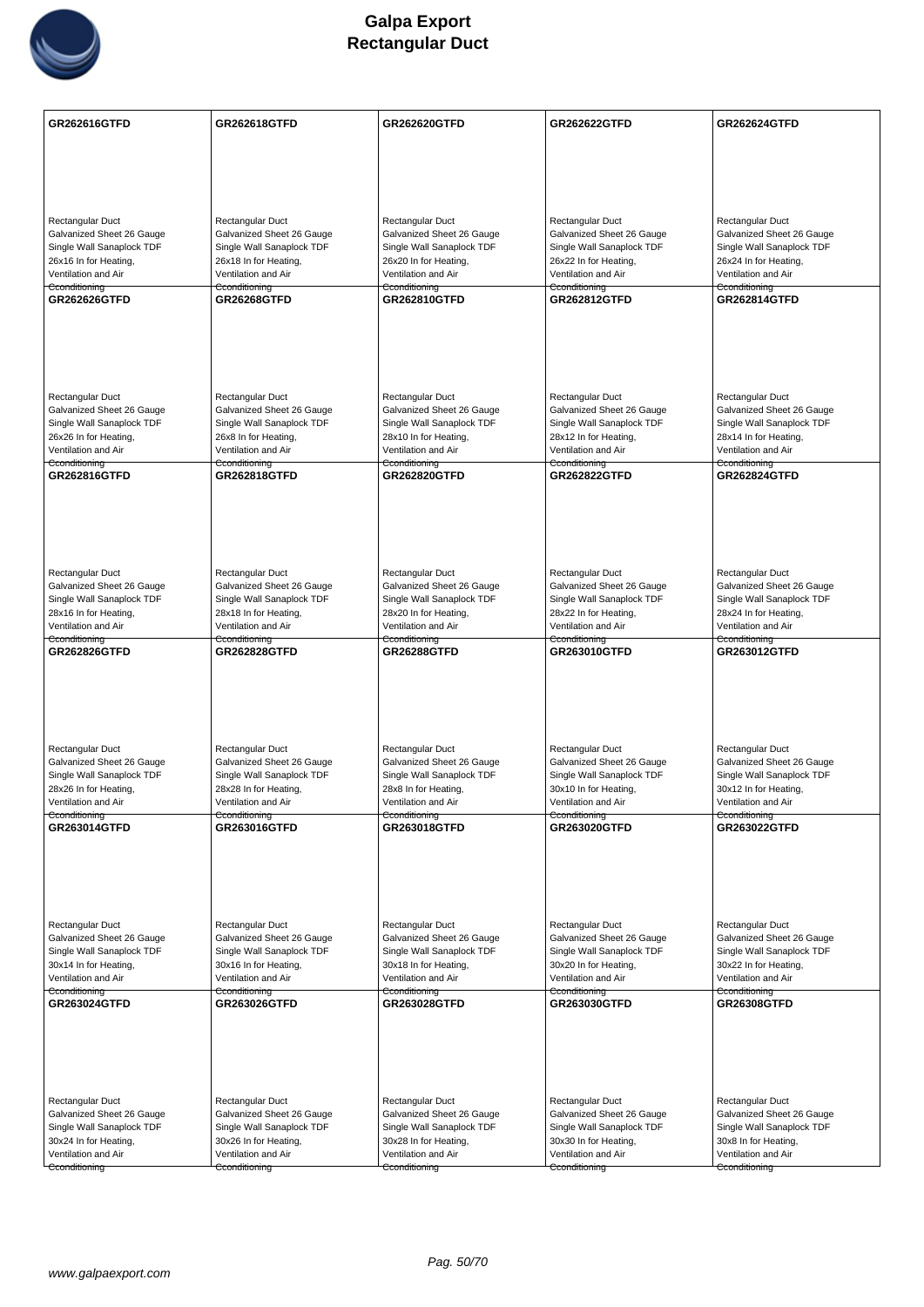

| Rectangular Duct<br>Rectangular Duct<br>Rectangular Duct<br>Rectangular Duct<br>Rectangular Duct<br>Galvanized Sheet 26 Gauge<br>Galvanized Sheet 26 Gauge<br>Galvanized Sheet 26 Gauge<br>Galvanized Sheet 26 Gauge<br>Galvanized Sheet 26 Gauge<br>Single Wall Sanaplock TDF<br>Single Wall Sanaplock TDF<br>Single Wall Sanaplock TDF<br>Single Wall Sanaplock TDF<br>Single Wall Sanaplock TDF<br>32x10 In for Heating,<br>32x18 In for Heating,<br>32x12 In for Heating,<br>32x14 In for Heating,<br>32x16 In for Heating,<br>Ventilation and Air<br>Ventilation and Air<br>Ventilation and Air<br>Ventilation and Air<br>Ventilation and Air<br>Cconditioning<br>Cconditioning<br>Cconditioning<br>Cconditioning<br>Cconditioning<br>GR263220GTFD<br><b>GR263222GTFD</b><br><b>GR263224GTFD</b><br><b>GR263226GTFD</b><br><b>GR263228GTFD</b><br>Rectangular Duct<br>Rectangular Duct<br>Rectangular Duct<br>Rectangular Duct<br>Rectangular Duct<br>Galvanized Sheet 26 Gauge<br>Galvanized Sheet 26 Gauge<br>Galvanized Sheet 26 Gauge<br>Galvanized Sheet 26 Gauge<br>Galvanized Sheet 26 Gauge<br>Single Wall Sanaplock TDF<br>Single Wall Sanaplock TDF<br>Single Wall Sanaplock TDF<br>Single Wall Sanaplock TDF<br>Single Wall Sanaplock TDF<br>32x20 In for Heating,<br>32x22 In for Heating,<br>32x24 In for Heating,<br>32x26 In for Heating,<br>32x28 In for Heating,<br>Ventilation and Air<br>Ventilation and Air<br>Ventilation and Air<br>Ventilation and Air<br>Ventilation and Air<br>Cconditioning<br>Cconditioning<br>Cconditioning<br>Cconditioning<br>Cconditioning<br>GR263230GTFD<br><b>GR263232GTFD</b><br><b>GR26328GTFD</b><br><b>GR263412GTFD</b><br><b>GR263414GTFD</b><br>Rectangular Duct<br>Rectangular Duct<br>Rectangular Duct<br>Rectangular Duct<br>Rectangular Duct<br>Galvanized Sheet 26 Gauge<br>Galvanized Sheet 26 Gauge<br>Galvanized Sheet 26 Gauge<br>Galvanized Sheet 26 Gauge<br>Galvanized Sheet 26 Gauge<br>Single Wall Sanaplock TDF<br>Single Wall Sanaplock TDF<br>Single Wall Sanaplock TDF<br>Single Wall Sanaplock TDF<br>Single Wall Sanaplock TDF<br>32x30 In for Heating,<br>32x32 In for Heating,<br>32x8 In for Heating,<br>34x12 In for Heating,<br>34x14 In for Heating,<br>Ventilation and Air<br>Ventilation and Air<br>Ventilation and Air<br>Ventilation and Air<br>Ventilation and Air<br>Cconditioning<br>Cconditioning<br>Cconditioning<br>Cconditioning<br>Cconditioning<br>GR263416GTFD<br><b>GR263418GTFD</b><br><b>GR263420GTFD</b><br>GR263422GTFD<br><b>GR263424GTFD</b><br>Rectangular Duct<br>Rectangular Duct<br>Rectangular Duct<br>Rectangular Duct<br>Rectangular Duct<br>Galvanized Sheet 26 Gauge<br>Galvanized Sheet 26 Gauge<br>Galvanized Sheet 26 Gauge<br>Galvanized Sheet 26 Gauge<br>Galvanized Sheet 26 Gauge<br>Single Wall Sanaplock TDF<br>Single Wall Sanaplock TDF<br>Single Wall Sanaplock TDF<br>Single Wall Sanaplock TDF<br>Single Wall Sanaplock TDF<br>34x16 In for Heating,<br>34x18 In for Heating,<br>34x20 In for Heating,<br>34x22 In for Heating,<br>34x24 In for Heating,<br>Ventilation and Air<br>Ventilation and Air<br>Ventilation and Air<br>Ventilation and Air<br>Ventilation and Air<br>Cconditioning<br>Cconditioning<br>Cconditioning<br>Cconditioning<br>GR263426GTFD<br><b>GR263428GTFD</b><br><b>GR263430GTFD</b><br>GR263432GTFD<br>GR263434GTFD<br>Rectangular Duct<br>Rectangular Duct<br>Rectangular Duct<br>Rectangular Duct<br>Rectangular Duct<br>Galvanized Sheet 26 Gauge<br>Galvanized Sheet 26 Gauge<br>Galvanized Sheet 26 Gauge<br>Galvanized Sheet 26 Gauge<br>Galvanized Sheet 26 Gauge<br>Single Wall Sanaplock TDF<br>Single Wall Sanaplock TDF<br>Single Wall Sanaplock TDF<br>Single Wall Sanaplock TDF<br>Single Wall Sanaplock TDF<br>34x26 In for Heating,<br>34x28 In for Heating,<br>34x30 In for Heating,<br>34x32 In for Heating,<br>34x34 In for Heating,<br>Ventilation and Air<br>Ventilation and Air<br>Ventilation and Air<br>Ventilation and Air<br>Ventilation and Air<br>Cconditioning<br>Cconditioning<br>Cconditioning<br>Cconditioning<br>Cconditioning<br>GR263610GTFD<br><b>GR263616GTFD</b><br><b>GR263618GTFD</b><br>GR263612GTFD<br>GR263614GTFD<br>Rectangular Duct<br>Rectangular Duct<br>Rectangular Duct<br>Rectangular Duct<br>Rectangular Duct<br>Galvanized Sheet 26 Gauge<br>Galvanized Sheet 26 Gauge<br>Galvanized Sheet 26 Gauge<br>Galvanized Sheet 26 Gauge<br>Galvanized Sheet 26 Gauge<br>Single Wall Sanaplock TDF<br>Single Wall Sanaplock TDF<br>Single Wall Sanaplock TDF<br>Single Wall Sanaplock TDF<br>Single Wall Sanaplock TDF<br>36x10 In for Heating,<br>36x12 In for Heating,<br>36x14 In for Heating,<br>36x16 In for Heating,<br>36x18 In for Heating,<br>Ventilation and Air<br>Ventilation and Air<br>Ventilation and Air<br>Ventilation and Air<br>Ventilation and Air<br>Cconditioning<br>Cconditioning<br>Cconditioning<br>Cconditioning<br>Cconditioning | <b>GR263210GTFD</b> | <b>GR263212GTFD</b> | <b>GR263214GTFD</b> | <b>GR263216GTFD</b> | <b>GR263218GTFD</b> |
|----------------------------------------------------------------------------------------------------------------------------------------------------------------------------------------------------------------------------------------------------------------------------------------------------------------------------------------------------------------------------------------------------------------------------------------------------------------------------------------------------------------------------------------------------------------------------------------------------------------------------------------------------------------------------------------------------------------------------------------------------------------------------------------------------------------------------------------------------------------------------------------------------------------------------------------------------------------------------------------------------------------------------------------------------------------------------------------------------------------------------------------------------------------------------------------------------------------------------------------------------------------------------------------------------------------------------------------------------------------------------------------------------------------------------------------------------------------------------------------------------------------------------------------------------------------------------------------------------------------------------------------------------------------------------------------------------------------------------------------------------------------------------------------------------------------------------------------------------------------------------------------------------------------------------------------------------------------------------------------------------------------------------------------------------------------------------------------------------------------------------------------------------------------------------------------------------------------------------------------------------------------------------------------------------------------------------------------------------------------------------------------------------------------------------------------------------------------------------------------------------------------------------------------------------------------------------------------------------------------------------------------------------------------------------------------------------------------------------------------------------------------------------------------------------------------------------------------------------------------------------------------------------------------------------------------------------------------------------------------------------------------------------------------------------------------------------------------------------------------------------------------------------------------------------------------------------------------------------------------------------------------------------------------------------------------------------------------------------------------------------------------------------------------------------------------------------------------------------------------------------------------------------------------------------------------------------------------------------------------------------------------------------------------------------------------------------------------------------------------------------------------------------------------------------------------------------------------------------------------------------------------------------------------------------------------------------------------------------------------------------------------------------------------------------------------------------------------------------------------------------------------------------------------------------------------------------------------------------------------------------------------------------------------------------------------------------------------------------------------------------------------------------------------------------------------------------------------------------------------------------------------------------------------------------------------------------------------------------------------------------------------------------------------------------------------------------------------------------------------------------------------------------------------------------------------------------------------------------------------------------------------------------------------------------------------------------------------------|---------------------|---------------------|---------------------|---------------------|---------------------|
|                                                                                                                                                                                                                                                                                                                                                                                                                                                                                                                                                                                                                                                                                                                                                                                                                                                                                                                                                                                                                                                                                                                                                                                                                                                                                                                                                                                                                                                                                                                                                                                                                                                                                                                                                                                                                                                                                                                                                                                                                                                                                                                                                                                                                                                                                                                                                                                                                                                                                                                                                                                                                                                                                                                                                                                                                                                                                                                                                                                                                                                                                                                                                                                                                                                                                                                                                                                                                                                                                                                                                                                                                                                                                                                                                                                                                                                                                                                                                                                                                                                                                                                                                                                                                                                                                                                                                                                                                                                                                                                                                                                                                                                                                                                                                                                                                                                                                                                                                                      |                     |                     |                     |                     |                     |
|                                                                                                                                                                                                                                                                                                                                                                                                                                                                                                                                                                                                                                                                                                                                                                                                                                                                                                                                                                                                                                                                                                                                                                                                                                                                                                                                                                                                                                                                                                                                                                                                                                                                                                                                                                                                                                                                                                                                                                                                                                                                                                                                                                                                                                                                                                                                                                                                                                                                                                                                                                                                                                                                                                                                                                                                                                                                                                                                                                                                                                                                                                                                                                                                                                                                                                                                                                                                                                                                                                                                                                                                                                                                                                                                                                                                                                                                                                                                                                                                                                                                                                                                                                                                                                                                                                                                                                                                                                                                                                                                                                                                                                                                                                                                                                                                                                                                                                                                                                      |                     |                     |                     |                     |                     |
|                                                                                                                                                                                                                                                                                                                                                                                                                                                                                                                                                                                                                                                                                                                                                                                                                                                                                                                                                                                                                                                                                                                                                                                                                                                                                                                                                                                                                                                                                                                                                                                                                                                                                                                                                                                                                                                                                                                                                                                                                                                                                                                                                                                                                                                                                                                                                                                                                                                                                                                                                                                                                                                                                                                                                                                                                                                                                                                                                                                                                                                                                                                                                                                                                                                                                                                                                                                                                                                                                                                                                                                                                                                                                                                                                                                                                                                                                                                                                                                                                                                                                                                                                                                                                                                                                                                                                                                                                                                                                                                                                                                                                                                                                                                                                                                                                                                                                                                                                                      |                     |                     |                     |                     |                     |
|                                                                                                                                                                                                                                                                                                                                                                                                                                                                                                                                                                                                                                                                                                                                                                                                                                                                                                                                                                                                                                                                                                                                                                                                                                                                                                                                                                                                                                                                                                                                                                                                                                                                                                                                                                                                                                                                                                                                                                                                                                                                                                                                                                                                                                                                                                                                                                                                                                                                                                                                                                                                                                                                                                                                                                                                                                                                                                                                                                                                                                                                                                                                                                                                                                                                                                                                                                                                                                                                                                                                                                                                                                                                                                                                                                                                                                                                                                                                                                                                                                                                                                                                                                                                                                                                                                                                                                                                                                                                                                                                                                                                                                                                                                                                                                                                                                                                                                                                                                      |                     |                     |                     |                     |                     |
|                                                                                                                                                                                                                                                                                                                                                                                                                                                                                                                                                                                                                                                                                                                                                                                                                                                                                                                                                                                                                                                                                                                                                                                                                                                                                                                                                                                                                                                                                                                                                                                                                                                                                                                                                                                                                                                                                                                                                                                                                                                                                                                                                                                                                                                                                                                                                                                                                                                                                                                                                                                                                                                                                                                                                                                                                                                                                                                                                                                                                                                                                                                                                                                                                                                                                                                                                                                                                                                                                                                                                                                                                                                                                                                                                                                                                                                                                                                                                                                                                                                                                                                                                                                                                                                                                                                                                                                                                                                                                                                                                                                                                                                                                                                                                                                                                                                                                                                                                                      |                     |                     |                     |                     |                     |
|                                                                                                                                                                                                                                                                                                                                                                                                                                                                                                                                                                                                                                                                                                                                                                                                                                                                                                                                                                                                                                                                                                                                                                                                                                                                                                                                                                                                                                                                                                                                                                                                                                                                                                                                                                                                                                                                                                                                                                                                                                                                                                                                                                                                                                                                                                                                                                                                                                                                                                                                                                                                                                                                                                                                                                                                                                                                                                                                                                                                                                                                                                                                                                                                                                                                                                                                                                                                                                                                                                                                                                                                                                                                                                                                                                                                                                                                                                                                                                                                                                                                                                                                                                                                                                                                                                                                                                                                                                                                                                                                                                                                                                                                                                                                                                                                                                                                                                                                                                      |                     |                     |                     |                     |                     |
|                                                                                                                                                                                                                                                                                                                                                                                                                                                                                                                                                                                                                                                                                                                                                                                                                                                                                                                                                                                                                                                                                                                                                                                                                                                                                                                                                                                                                                                                                                                                                                                                                                                                                                                                                                                                                                                                                                                                                                                                                                                                                                                                                                                                                                                                                                                                                                                                                                                                                                                                                                                                                                                                                                                                                                                                                                                                                                                                                                                                                                                                                                                                                                                                                                                                                                                                                                                                                                                                                                                                                                                                                                                                                                                                                                                                                                                                                                                                                                                                                                                                                                                                                                                                                                                                                                                                                                                                                                                                                                                                                                                                                                                                                                                                                                                                                                                                                                                                                                      |                     |                     |                     |                     |                     |
|                                                                                                                                                                                                                                                                                                                                                                                                                                                                                                                                                                                                                                                                                                                                                                                                                                                                                                                                                                                                                                                                                                                                                                                                                                                                                                                                                                                                                                                                                                                                                                                                                                                                                                                                                                                                                                                                                                                                                                                                                                                                                                                                                                                                                                                                                                                                                                                                                                                                                                                                                                                                                                                                                                                                                                                                                                                                                                                                                                                                                                                                                                                                                                                                                                                                                                                                                                                                                                                                                                                                                                                                                                                                                                                                                                                                                                                                                                                                                                                                                                                                                                                                                                                                                                                                                                                                                                                                                                                                                                                                                                                                                                                                                                                                                                                                                                                                                                                                                                      |                     |                     |                     |                     |                     |
|                                                                                                                                                                                                                                                                                                                                                                                                                                                                                                                                                                                                                                                                                                                                                                                                                                                                                                                                                                                                                                                                                                                                                                                                                                                                                                                                                                                                                                                                                                                                                                                                                                                                                                                                                                                                                                                                                                                                                                                                                                                                                                                                                                                                                                                                                                                                                                                                                                                                                                                                                                                                                                                                                                                                                                                                                                                                                                                                                                                                                                                                                                                                                                                                                                                                                                                                                                                                                                                                                                                                                                                                                                                                                                                                                                                                                                                                                                                                                                                                                                                                                                                                                                                                                                                                                                                                                                                                                                                                                                                                                                                                                                                                                                                                                                                                                                                                                                                                                                      |                     |                     |                     |                     |                     |
|                                                                                                                                                                                                                                                                                                                                                                                                                                                                                                                                                                                                                                                                                                                                                                                                                                                                                                                                                                                                                                                                                                                                                                                                                                                                                                                                                                                                                                                                                                                                                                                                                                                                                                                                                                                                                                                                                                                                                                                                                                                                                                                                                                                                                                                                                                                                                                                                                                                                                                                                                                                                                                                                                                                                                                                                                                                                                                                                                                                                                                                                                                                                                                                                                                                                                                                                                                                                                                                                                                                                                                                                                                                                                                                                                                                                                                                                                                                                                                                                                                                                                                                                                                                                                                                                                                                                                                                                                                                                                                                                                                                                                                                                                                                                                                                                                                                                                                                                                                      |                     |                     |                     |                     |                     |
|                                                                                                                                                                                                                                                                                                                                                                                                                                                                                                                                                                                                                                                                                                                                                                                                                                                                                                                                                                                                                                                                                                                                                                                                                                                                                                                                                                                                                                                                                                                                                                                                                                                                                                                                                                                                                                                                                                                                                                                                                                                                                                                                                                                                                                                                                                                                                                                                                                                                                                                                                                                                                                                                                                                                                                                                                                                                                                                                                                                                                                                                                                                                                                                                                                                                                                                                                                                                                                                                                                                                                                                                                                                                                                                                                                                                                                                                                                                                                                                                                                                                                                                                                                                                                                                                                                                                                                                                                                                                                                                                                                                                                                                                                                                                                                                                                                                                                                                                                                      |                     |                     |                     |                     |                     |
|                                                                                                                                                                                                                                                                                                                                                                                                                                                                                                                                                                                                                                                                                                                                                                                                                                                                                                                                                                                                                                                                                                                                                                                                                                                                                                                                                                                                                                                                                                                                                                                                                                                                                                                                                                                                                                                                                                                                                                                                                                                                                                                                                                                                                                                                                                                                                                                                                                                                                                                                                                                                                                                                                                                                                                                                                                                                                                                                                                                                                                                                                                                                                                                                                                                                                                                                                                                                                                                                                                                                                                                                                                                                                                                                                                                                                                                                                                                                                                                                                                                                                                                                                                                                                                                                                                                                                                                                                                                                                                                                                                                                                                                                                                                                                                                                                                                                                                                                                                      |                     |                     |                     |                     |                     |
|                                                                                                                                                                                                                                                                                                                                                                                                                                                                                                                                                                                                                                                                                                                                                                                                                                                                                                                                                                                                                                                                                                                                                                                                                                                                                                                                                                                                                                                                                                                                                                                                                                                                                                                                                                                                                                                                                                                                                                                                                                                                                                                                                                                                                                                                                                                                                                                                                                                                                                                                                                                                                                                                                                                                                                                                                                                                                                                                                                                                                                                                                                                                                                                                                                                                                                                                                                                                                                                                                                                                                                                                                                                                                                                                                                                                                                                                                                                                                                                                                                                                                                                                                                                                                                                                                                                                                                                                                                                                                                                                                                                                                                                                                                                                                                                                                                                                                                                                                                      |                     |                     |                     |                     |                     |
|                                                                                                                                                                                                                                                                                                                                                                                                                                                                                                                                                                                                                                                                                                                                                                                                                                                                                                                                                                                                                                                                                                                                                                                                                                                                                                                                                                                                                                                                                                                                                                                                                                                                                                                                                                                                                                                                                                                                                                                                                                                                                                                                                                                                                                                                                                                                                                                                                                                                                                                                                                                                                                                                                                                                                                                                                                                                                                                                                                                                                                                                                                                                                                                                                                                                                                                                                                                                                                                                                                                                                                                                                                                                                                                                                                                                                                                                                                                                                                                                                                                                                                                                                                                                                                                                                                                                                                                                                                                                                                                                                                                                                                                                                                                                                                                                                                                                                                                                                                      |                     |                     |                     |                     |                     |
|                                                                                                                                                                                                                                                                                                                                                                                                                                                                                                                                                                                                                                                                                                                                                                                                                                                                                                                                                                                                                                                                                                                                                                                                                                                                                                                                                                                                                                                                                                                                                                                                                                                                                                                                                                                                                                                                                                                                                                                                                                                                                                                                                                                                                                                                                                                                                                                                                                                                                                                                                                                                                                                                                                                                                                                                                                                                                                                                                                                                                                                                                                                                                                                                                                                                                                                                                                                                                                                                                                                                                                                                                                                                                                                                                                                                                                                                                                                                                                                                                                                                                                                                                                                                                                                                                                                                                                                                                                                                                                                                                                                                                                                                                                                                                                                                                                                                                                                                                                      |                     |                     |                     |                     |                     |
|                                                                                                                                                                                                                                                                                                                                                                                                                                                                                                                                                                                                                                                                                                                                                                                                                                                                                                                                                                                                                                                                                                                                                                                                                                                                                                                                                                                                                                                                                                                                                                                                                                                                                                                                                                                                                                                                                                                                                                                                                                                                                                                                                                                                                                                                                                                                                                                                                                                                                                                                                                                                                                                                                                                                                                                                                                                                                                                                                                                                                                                                                                                                                                                                                                                                                                                                                                                                                                                                                                                                                                                                                                                                                                                                                                                                                                                                                                                                                                                                                                                                                                                                                                                                                                                                                                                                                                                                                                                                                                                                                                                                                                                                                                                                                                                                                                                                                                                                                                      |                     |                     |                     |                     |                     |
|                                                                                                                                                                                                                                                                                                                                                                                                                                                                                                                                                                                                                                                                                                                                                                                                                                                                                                                                                                                                                                                                                                                                                                                                                                                                                                                                                                                                                                                                                                                                                                                                                                                                                                                                                                                                                                                                                                                                                                                                                                                                                                                                                                                                                                                                                                                                                                                                                                                                                                                                                                                                                                                                                                                                                                                                                                                                                                                                                                                                                                                                                                                                                                                                                                                                                                                                                                                                                                                                                                                                                                                                                                                                                                                                                                                                                                                                                                                                                                                                                                                                                                                                                                                                                                                                                                                                                                                                                                                                                                                                                                                                                                                                                                                                                                                                                                                                                                                                                                      |                     |                     |                     |                     |                     |
|                                                                                                                                                                                                                                                                                                                                                                                                                                                                                                                                                                                                                                                                                                                                                                                                                                                                                                                                                                                                                                                                                                                                                                                                                                                                                                                                                                                                                                                                                                                                                                                                                                                                                                                                                                                                                                                                                                                                                                                                                                                                                                                                                                                                                                                                                                                                                                                                                                                                                                                                                                                                                                                                                                                                                                                                                                                                                                                                                                                                                                                                                                                                                                                                                                                                                                                                                                                                                                                                                                                                                                                                                                                                                                                                                                                                                                                                                                                                                                                                                                                                                                                                                                                                                                                                                                                                                                                                                                                                                                                                                                                                                                                                                                                                                                                                                                                                                                                                                                      |                     |                     |                     |                     |                     |
|                                                                                                                                                                                                                                                                                                                                                                                                                                                                                                                                                                                                                                                                                                                                                                                                                                                                                                                                                                                                                                                                                                                                                                                                                                                                                                                                                                                                                                                                                                                                                                                                                                                                                                                                                                                                                                                                                                                                                                                                                                                                                                                                                                                                                                                                                                                                                                                                                                                                                                                                                                                                                                                                                                                                                                                                                                                                                                                                                                                                                                                                                                                                                                                                                                                                                                                                                                                                                                                                                                                                                                                                                                                                                                                                                                                                                                                                                                                                                                                                                                                                                                                                                                                                                                                                                                                                                                                                                                                                                                                                                                                                                                                                                                                                                                                                                                                                                                                                                                      |                     |                     |                     |                     |                     |
|                                                                                                                                                                                                                                                                                                                                                                                                                                                                                                                                                                                                                                                                                                                                                                                                                                                                                                                                                                                                                                                                                                                                                                                                                                                                                                                                                                                                                                                                                                                                                                                                                                                                                                                                                                                                                                                                                                                                                                                                                                                                                                                                                                                                                                                                                                                                                                                                                                                                                                                                                                                                                                                                                                                                                                                                                                                                                                                                                                                                                                                                                                                                                                                                                                                                                                                                                                                                                                                                                                                                                                                                                                                                                                                                                                                                                                                                                                                                                                                                                                                                                                                                                                                                                                                                                                                                                                                                                                                                                                                                                                                                                                                                                                                                                                                                                                                                                                                                                                      |                     |                     |                     |                     |                     |
|                                                                                                                                                                                                                                                                                                                                                                                                                                                                                                                                                                                                                                                                                                                                                                                                                                                                                                                                                                                                                                                                                                                                                                                                                                                                                                                                                                                                                                                                                                                                                                                                                                                                                                                                                                                                                                                                                                                                                                                                                                                                                                                                                                                                                                                                                                                                                                                                                                                                                                                                                                                                                                                                                                                                                                                                                                                                                                                                                                                                                                                                                                                                                                                                                                                                                                                                                                                                                                                                                                                                                                                                                                                                                                                                                                                                                                                                                                                                                                                                                                                                                                                                                                                                                                                                                                                                                                                                                                                                                                                                                                                                                                                                                                                                                                                                                                                                                                                                                                      |                     |                     |                     |                     |                     |
|                                                                                                                                                                                                                                                                                                                                                                                                                                                                                                                                                                                                                                                                                                                                                                                                                                                                                                                                                                                                                                                                                                                                                                                                                                                                                                                                                                                                                                                                                                                                                                                                                                                                                                                                                                                                                                                                                                                                                                                                                                                                                                                                                                                                                                                                                                                                                                                                                                                                                                                                                                                                                                                                                                                                                                                                                                                                                                                                                                                                                                                                                                                                                                                                                                                                                                                                                                                                                                                                                                                                                                                                                                                                                                                                                                                                                                                                                                                                                                                                                                                                                                                                                                                                                                                                                                                                                                                                                                                                                                                                                                                                                                                                                                                                                                                                                                                                                                                                                                      |                     |                     |                     |                     |                     |
|                                                                                                                                                                                                                                                                                                                                                                                                                                                                                                                                                                                                                                                                                                                                                                                                                                                                                                                                                                                                                                                                                                                                                                                                                                                                                                                                                                                                                                                                                                                                                                                                                                                                                                                                                                                                                                                                                                                                                                                                                                                                                                                                                                                                                                                                                                                                                                                                                                                                                                                                                                                                                                                                                                                                                                                                                                                                                                                                                                                                                                                                                                                                                                                                                                                                                                                                                                                                                                                                                                                                                                                                                                                                                                                                                                                                                                                                                                                                                                                                                                                                                                                                                                                                                                                                                                                                                                                                                                                                                                                                                                                                                                                                                                                                                                                                                                                                                                                                                                      |                     |                     |                     |                     |                     |
|                                                                                                                                                                                                                                                                                                                                                                                                                                                                                                                                                                                                                                                                                                                                                                                                                                                                                                                                                                                                                                                                                                                                                                                                                                                                                                                                                                                                                                                                                                                                                                                                                                                                                                                                                                                                                                                                                                                                                                                                                                                                                                                                                                                                                                                                                                                                                                                                                                                                                                                                                                                                                                                                                                                                                                                                                                                                                                                                                                                                                                                                                                                                                                                                                                                                                                                                                                                                                                                                                                                                                                                                                                                                                                                                                                                                                                                                                                                                                                                                                                                                                                                                                                                                                                                                                                                                                                                                                                                                                                                                                                                                                                                                                                                                                                                                                                                                                                                                                                      |                     |                     |                     |                     |                     |
|                                                                                                                                                                                                                                                                                                                                                                                                                                                                                                                                                                                                                                                                                                                                                                                                                                                                                                                                                                                                                                                                                                                                                                                                                                                                                                                                                                                                                                                                                                                                                                                                                                                                                                                                                                                                                                                                                                                                                                                                                                                                                                                                                                                                                                                                                                                                                                                                                                                                                                                                                                                                                                                                                                                                                                                                                                                                                                                                                                                                                                                                                                                                                                                                                                                                                                                                                                                                                                                                                                                                                                                                                                                                                                                                                                                                                                                                                                                                                                                                                                                                                                                                                                                                                                                                                                                                                                                                                                                                                                                                                                                                                                                                                                                                                                                                                                                                                                                                                                      |                     |                     |                     |                     |                     |
|                                                                                                                                                                                                                                                                                                                                                                                                                                                                                                                                                                                                                                                                                                                                                                                                                                                                                                                                                                                                                                                                                                                                                                                                                                                                                                                                                                                                                                                                                                                                                                                                                                                                                                                                                                                                                                                                                                                                                                                                                                                                                                                                                                                                                                                                                                                                                                                                                                                                                                                                                                                                                                                                                                                                                                                                                                                                                                                                                                                                                                                                                                                                                                                                                                                                                                                                                                                                                                                                                                                                                                                                                                                                                                                                                                                                                                                                                                                                                                                                                                                                                                                                                                                                                                                                                                                                                                                                                                                                                                                                                                                                                                                                                                                                                                                                                                                                                                                                                                      |                     |                     |                     |                     |                     |
|                                                                                                                                                                                                                                                                                                                                                                                                                                                                                                                                                                                                                                                                                                                                                                                                                                                                                                                                                                                                                                                                                                                                                                                                                                                                                                                                                                                                                                                                                                                                                                                                                                                                                                                                                                                                                                                                                                                                                                                                                                                                                                                                                                                                                                                                                                                                                                                                                                                                                                                                                                                                                                                                                                                                                                                                                                                                                                                                                                                                                                                                                                                                                                                                                                                                                                                                                                                                                                                                                                                                                                                                                                                                                                                                                                                                                                                                                                                                                                                                                                                                                                                                                                                                                                                                                                                                                                                                                                                                                                                                                                                                                                                                                                                                                                                                                                                                                                                                                                      |                     |                     |                     |                     |                     |
|                                                                                                                                                                                                                                                                                                                                                                                                                                                                                                                                                                                                                                                                                                                                                                                                                                                                                                                                                                                                                                                                                                                                                                                                                                                                                                                                                                                                                                                                                                                                                                                                                                                                                                                                                                                                                                                                                                                                                                                                                                                                                                                                                                                                                                                                                                                                                                                                                                                                                                                                                                                                                                                                                                                                                                                                                                                                                                                                                                                                                                                                                                                                                                                                                                                                                                                                                                                                                                                                                                                                                                                                                                                                                                                                                                                                                                                                                                                                                                                                                                                                                                                                                                                                                                                                                                                                                                                                                                                                                                                                                                                                                                                                                                                                                                                                                                                                                                                                                                      |                     |                     |                     |                     |                     |
|                                                                                                                                                                                                                                                                                                                                                                                                                                                                                                                                                                                                                                                                                                                                                                                                                                                                                                                                                                                                                                                                                                                                                                                                                                                                                                                                                                                                                                                                                                                                                                                                                                                                                                                                                                                                                                                                                                                                                                                                                                                                                                                                                                                                                                                                                                                                                                                                                                                                                                                                                                                                                                                                                                                                                                                                                                                                                                                                                                                                                                                                                                                                                                                                                                                                                                                                                                                                                                                                                                                                                                                                                                                                                                                                                                                                                                                                                                                                                                                                                                                                                                                                                                                                                                                                                                                                                                                                                                                                                                                                                                                                                                                                                                                                                                                                                                                                                                                                                                      |                     |                     |                     |                     |                     |
|                                                                                                                                                                                                                                                                                                                                                                                                                                                                                                                                                                                                                                                                                                                                                                                                                                                                                                                                                                                                                                                                                                                                                                                                                                                                                                                                                                                                                                                                                                                                                                                                                                                                                                                                                                                                                                                                                                                                                                                                                                                                                                                                                                                                                                                                                                                                                                                                                                                                                                                                                                                                                                                                                                                                                                                                                                                                                                                                                                                                                                                                                                                                                                                                                                                                                                                                                                                                                                                                                                                                                                                                                                                                                                                                                                                                                                                                                                                                                                                                                                                                                                                                                                                                                                                                                                                                                                                                                                                                                                                                                                                                                                                                                                                                                                                                                                                                                                                                                                      |                     |                     |                     |                     |                     |
|                                                                                                                                                                                                                                                                                                                                                                                                                                                                                                                                                                                                                                                                                                                                                                                                                                                                                                                                                                                                                                                                                                                                                                                                                                                                                                                                                                                                                                                                                                                                                                                                                                                                                                                                                                                                                                                                                                                                                                                                                                                                                                                                                                                                                                                                                                                                                                                                                                                                                                                                                                                                                                                                                                                                                                                                                                                                                                                                                                                                                                                                                                                                                                                                                                                                                                                                                                                                                                                                                                                                                                                                                                                                                                                                                                                                                                                                                                                                                                                                                                                                                                                                                                                                                                                                                                                                                                                                                                                                                                                                                                                                                                                                                                                                                                                                                                                                                                                                                                      |                     |                     |                     |                     |                     |
|                                                                                                                                                                                                                                                                                                                                                                                                                                                                                                                                                                                                                                                                                                                                                                                                                                                                                                                                                                                                                                                                                                                                                                                                                                                                                                                                                                                                                                                                                                                                                                                                                                                                                                                                                                                                                                                                                                                                                                                                                                                                                                                                                                                                                                                                                                                                                                                                                                                                                                                                                                                                                                                                                                                                                                                                                                                                                                                                                                                                                                                                                                                                                                                                                                                                                                                                                                                                                                                                                                                                                                                                                                                                                                                                                                                                                                                                                                                                                                                                                                                                                                                                                                                                                                                                                                                                                                                                                                                                                                                                                                                                                                                                                                                                                                                                                                                                                                                                                                      |                     |                     |                     |                     |                     |
|                                                                                                                                                                                                                                                                                                                                                                                                                                                                                                                                                                                                                                                                                                                                                                                                                                                                                                                                                                                                                                                                                                                                                                                                                                                                                                                                                                                                                                                                                                                                                                                                                                                                                                                                                                                                                                                                                                                                                                                                                                                                                                                                                                                                                                                                                                                                                                                                                                                                                                                                                                                                                                                                                                                                                                                                                                                                                                                                                                                                                                                                                                                                                                                                                                                                                                                                                                                                                                                                                                                                                                                                                                                                                                                                                                                                                                                                                                                                                                                                                                                                                                                                                                                                                                                                                                                                                                                                                                                                                                                                                                                                                                                                                                                                                                                                                                                                                                                                                                      |                     |                     |                     |                     |                     |
|                                                                                                                                                                                                                                                                                                                                                                                                                                                                                                                                                                                                                                                                                                                                                                                                                                                                                                                                                                                                                                                                                                                                                                                                                                                                                                                                                                                                                                                                                                                                                                                                                                                                                                                                                                                                                                                                                                                                                                                                                                                                                                                                                                                                                                                                                                                                                                                                                                                                                                                                                                                                                                                                                                                                                                                                                                                                                                                                                                                                                                                                                                                                                                                                                                                                                                                                                                                                                                                                                                                                                                                                                                                                                                                                                                                                                                                                                                                                                                                                                                                                                                                                                                                                                                                                                                                                                                                                                                                                                                                                                                                                                                                                                                                                                                                                                                                                                                                                                                      |                     |                     |                     |                     |                     |
|                                                                                                                                                                                                                                                                                                                                                                                                                                                                                                                                                                                                                                                                                                                                                                                                                                                                                                                                                                                                                                                                                                                                                                                                                                                                                                                                                                                                                                                                                                                                                                                                                                                                                                                                                                                                                                                                                                                                                                                                                                                                                                                                                                                                                                                                                                                                                                                                                                                                                                                                                                                                                                                                                                                                                                                                                                                                                                                                                                                                                                                                                                                                                                                                                                                                                                                                                                                                                                                                                                                                                                                                                                                                                                                                                                                                                                                                                                                                                                                                                                                                                                                                                                                                                                                                                                                                                                                                                                                                                                                                                                                                                                                                                                                                                                                                                                                                                                                                                                      |                     |                     |                     |                     |                     |
|                                                                                                                                                                                                                                                                                                                                                                                                                                                                                                                                                                                                                                                                                                                                                                                                                                                                                                                                                                                                                                                                                                                                                                                                                                                                                                                                                                                                                                                                                                                                                                                                                                                                                                                                                                                                                                                                                                                                                                                                                                                                                                                                                                                                                                                                                                                                                                                                                                                                                                                                                                                                                                                                                                                                                                                                                                                                                                                                                                                                                                                                                                                                                                                                                                                                                                                                                                                                                                                                                                                                                                                                                                                                                                                                                                                                                                                                                                                                                                                                                                                                                                                                                                                                                                                                                                                                                                                                                                                                                                                                                                                                                                                                                                                                                                                                                                                                                                                                                                      |                     |                     |                     |                     |                     |
|                                                                                                                                                                                                                                                                                                                                                                                                                                                                                                                                                                                                                                                                                                                                                                                                                                                                                                                                                                                                                                                                                                                                                                                                                                                                                                                                                                                                                                                                                                                                                                                                                                                                                                                                                                                                                                                                                                                                                                                                                                                                                                                                                                                                                                                                                                                                                                                                                                                                                                                                                                                                                                                                                                                                                                                                                                                                                                                                                                                                                                                                                                                                                                                                                                                                                                                                                                                                                                                                                                                                                                                                                                                                                                                                                                                                                                                                                                                                                                                                                                                                                                                                                                                                                                                                                                                                                                                                                                                                                                                                                                                                                                                                                                                                                                                                                                                                                                                                                                      |                     |                     |                     |                     |                     |
|                                                                                                                                                                                                                                                                                                                                                                                                                                                                                                                                                                                                                                                                                                                                                                                                                                                                                                                                                                                                                                                                                                                                                                                                                                                                                                                                                                                                                                                                                                                                                                                                                                                                                                                                                                                                                                                                                                                                                                                                                                                                                                                                                                                                                                                                                                                                                                                                                                                                                                                                                                                                                                                                                                                                                                                                                                                                                                                                                                                                                                                                                                                                                                                                                                                                                                                                                                                                                                                                                                                                                                                                                                                                                                                                                                                                                                                                                                                                                                                                                                                                                                                                                                                                                                                                                                                                                                                                                                                                                                                                                                                                                                                                                                                                                                                                                                                                                                                                                                      | Cconditioning       |                     |                     |                     |                     |
|                                                                                                                                                                                                                                                                                                                                                                                                                                                                                                                                                                                                                                                                                                                                                                                                                                                                                                                                                                                                                                                                                                                                                                                                                                                                                                                                                                                                                                                                                                                                                                                                                                                                                                                                                                                                                                                                                                                                                                                                                                                                                                                                                                                                                                                                                                                                                                                                                                                                                                                                                                                                                                                                                                                                                                                                                                                                                                                                                                                                                                                                                                                                                                                                                                                                                                                                                                                                                                                                                                                                                                                                                                                                                                                                                                                                                                                                                                                                                                                                                                                                                                                                                                                                                                                                                                                                                                                                                                                                                                                                                                                                                                                                                                                                                                                                                                                                                                                                                                      |                     |                     |                     |                     |                     |
|                                                                                                                                                                                                                                                                                                                                                                                                                                                                                                                                                                                                                                                                                                                                                                                                                                                                                                                                                                                                                                                                                                                                                                                                                                                                                                                                                                                                                                                                                                                                                                                                                                                                                                                                                                                                                                                                                                                                                                                                                                                                                                                                                                                                                                                                                                                                                                                                                                                                                                                                                                                                                                                                                                                                                                                                                                                                                                                                                                                                                                                                                                                                                                                                                                                                                                                                                                                                                                                                                                                                                                                                                                                                                                                                                                                                                                                                                                                                                                                                                                                                                                                                                                                                                                                                                                                                                                                                                                                                                                                                                                                                                                                                                                                                                                                                                                                                                                                                                                      |                     |                     |                     |                     |                     |
|                                                                                                                                                                                                                                                                                                                                                                                                                                                                                                                                                                                                                                                                                                                                                                                                                                                                                                                                                                                                                                                                                                                                                                                                                                                                                                                                                                                                                                                                                                                                                                                                                                                                                                                                                                                                                                                                                                                                                                                                                                                                                                                                                                                                                                                                                                                                                                                                                                                                                                                                                                                                                                                                                                                                                                                                                                                                                                                                                                                                                                                                                                                                                                                                                                                                                                                                                                                                                                                                                                                                                                                                                                                                                                                                                                                                                                                                                                                                                                                                                                                                                                                                                                                                                                                                                                                                                                                                                                                                                                                                                                                                                                                                                                                                                                                                                                                                                                                                                                      |                     |                     |                     |                     |                     |
|                                                                                                                                                                                                                                                                                                                                                                                                                                                                                                                                                                                                                                                                                                                                                                                                                                                                                                                                                                                                                                                                                                                                                                                                                                                                                                                                                                                                                                                                                                                                                                                                                                                                                                                                                                                                                                                                                                                                                                                                                                                                                                                                                                                                                                                                                                                                                                                                                                                                                                                                                                                                                                                                                                                                                                                                                                                                                                                                                                                                                                                                                                                                                                                                                                                                                                                                                                                                                                                                                                                                                                                                                                                                                                                                                                                                                                                                                                                                                                                                                                                                                                                                                                                                                                                                                                                                                                                                                                                                                                                                                                                                                                                                                                                                                                                                                                                                                                                                                                      |                     |                     |                     |                     |                     |
|                                                                                                                                                                                                                                                                                                                                                                                                                                                                                                                                                                                                                                                                                                                                                                                                                                                                                                                                                                                                                                                                                                                                                                                                                                                                                                                                                                                                                                                                                                                                                                                                                                                                                                                                                                                                                                                                                                                                                                                                                                                                                                                                                                                                                                                                                                                                                                                                                                                                                                                                                                                                                                                                                                                                                                                                                                                                                                                                                                                                                                                                                                                                                                                                                                                                                                                                                                                                                                                                                                                                                                                                                                                                                                                                                                                                                                                                                                                                                                                                                                                                                                                                                                                                                                                                                                                                                                                                                                                                                                                                                                                                                                                                                                                                                                                                                                                                                                                                                                      |                     |                     |                     |                     |                     |
|                                                                                                                                                                                                                                                                                                                                                                                                                                                                                                                                                                                                                                                                                                                                                                                                                                                                                                                                                                                                                                                                                                                                                                                                                                                                                                                                                                                                                                                                                                                                                                                                                                                                                                                                                                                                                                                                                                                                                                                                                                                                                                                                                                                                                                                                                                                                                                                                                                                                                                                                                                                                                                                                                                                                                                                                                                                                                                                                                                                                                                                                                                                                                                                                                                                                                                                                                                                                                                                                                                                                                                                                                                                                                                                                                                                                                                                                                                                                                                                                                                                                                                                                                                                                                                                                                                                                                                                                                                                                                                                                                                                                                                                                                                                                                                                                                                                                                                                                                                      |                     |                     |                     |                     |                     |
|                                                                                                                                                                                                                                                                                                                                                                                                                                                                                                                                                                                                                                                                                                                                                                                                                                                                                                                                                                                                                                                                                                                                                                                                                                                                                                                                                                                                                                                                                                                                                                                                                                                                                                                                                                                                                                                                                                                                                                                                                                                                                                                                                                                                                                                                                                                                                                                                                                                                                                                                                                                                                                                                                                                                                                                                                                                                                                                                                                                                                                                                                                                                                                                                                                                                                                                                                                                                                                                                                                                                                                                                                                                                                                                                                                                                                                                                                                                                                                                                                                                                                                                                                                                                                                                                                                                                                                                                                                                                                                                                                                                                                                                                                                                                                                                                                                                                                                                                                                      |                     |                     |                     |                     |                     |
|                                                                                                                                                                                                                                                                                                                                                                                                                                                                                                                                                                                                                                                                                                                                                                                                                                                                                                                                                                                                                                                                                                                                                                                                                                                                                                                                                                                                                                                                                                                                                                                                                                                                                                                                                                                                                                                                                                                                                                                                                                                                                                                                                                                                                                                                                                                                                                                                                                                                                                                                                                                                                                                                                                                                                                                                                                                                                                                                                                                                                                                                                                                                                                                                                                                                                                                                                                                                                                                                                                                                                                                                                                                                                                                                                                                                                                                                                                                                                                                                                                                                                                                                                                                                                                                                                                                                                                                                                                                                                                                                                                                                                                                                                                                                                                                                                                                                                                                                                                      |                     |                     |                     |                     |                     |
|                                                                                                                                                                                                                                                                                                                                                                                                                                                                                                                                                                                                                                                                                                                                                                                                                                                                                                                                                                                                                                                                                                                                                                                                                                                                                                                                                                                                                                                                                                                                                                                                                                                                                                                                                                                                                                                                                                                                                                                                                                                                                                                                                                                                                                                                                                                                                                                                                                                                                                                                                                                                                                                                                                                                                                                                                                                                                                                                                                                                                                                                                                                                                                                                                                                                                                                                                                                                                                                                                                                                                                                                                                                                                                                                                                                                                                                                                                                                                                                                                                                                                                                                                                                                                                                                                                                                                                                                                                                                                                                                                                                                                                                                                                                                                                                                                                                                                                                                                                      |                     |                     |                     |                     |                     |
|                                                                                                                                                                                                                                                                                                                                                                                                                                                                                                                                                                                                                                                                                                                                                                                                                                                                                                                                                                                                                                                                                                                                                                                                                                                                                                                                                                                                                                                                                                                                                                                                                                                                                                                                                                                                                                                                                                                                                                                                                                                                                                                                                                                                                                                                                                                                                                                                                                                                                                                                                                                                                                                                                                                                                                                                                                                                                                                                                                                                                                                                                                                                                                                                                                                                                                                                                                                                                                                                                                                                                                                                                                                                                                                                                                                                                                                                                                                                                                                                                                                                                                                                                                                                                                                                                                                                                                                                                                                                                                                                                                                                                                                                                                                                                                                                                                                                                                                                                                      |                     |                     |                     |                     |                     |
|                                                                                                                                                                                                                                                                                                                                                                                                                                                                                                                                                                                                                                                                                                                                                                                                                                                                                                                                                                                                                                                                                                                                                                                                                                                                                                                                                                                                                                                                                                                                                                                                                                                                                                                                                                                                                                                                                                                                                                                                                                                                                                                                                                                                                                                                                                                                                                                                                                                                                                                                                                                                                                                                                                                                                                                                                                                                                                                                                                                                                                                                                                                                                                                                                                                                                                                                                                                                                                                                                                                                                                                                                                                                                                                                                                                                                                                                                                                                                                                                                                                                                                                                                                                                                                                                                                                                                                                                                                                                                                                                                                                                                                                                                                                                                                                                                                                                                                                                                                      |                     |                     |                     |                     |                     |
|                                                                                                                                                                                                                                                                                                                                                                                                                                                                                                                                                                                                                                                                                                                                                                                                                                                                                                                                                                                                                                                                                                                                                                                                                                                                                                                                                                                                                                                                                                                                                                                                                                                                                                                                                                                                                                                                                                                                                                                                                                                                                                                                                                                                                                                                                                                                                                                                                                                                                                                                                                                                                                                                                                                                                                                                                                                                                                                                                                                                                                                                                                                                                                                                                                                                                                                                                                                                                                                                                                                                                                                                                                                                                                                                                                                                                                                                                                                                                                                                                                                                                                                                                                                                                                                                                                                                                                                                                                                                                                                                                                                                                                                                                                                                                                                                                                                                                                                                                                      |                     |                     |                     |                     |                     |
|                                                                                                                                                                                                                                                                                                                                                                                                                                                                                                                                                                                                                                                                                                                                                                                                                                                                                                                                                                                                                                                                                                                                                                                                                                                                                                                                                                                                                                                                                                                                                                                                                                                                                                                                                                                                                                                                                                                                                                                                                                                                                                                                                                                                                                                                                                                                                                                                                                                                                                                                                                                                                                                                                                                                                                                                                                                                                                                                                                                                                                                                                                                                                                                                                                                                                                                                                                                                                                                                                                                                                                                                                                                                                                                                                                                                                                                                                                                                                                                                                                                                                                                                                                                                                                                                                                                                                                                                                                                                                                                                                                                                                                                                                                                                                                                                                                                                                                                                                                      |                     |                     |                     |                     |                     |
|                                                                                                                                                                                                                                                                                                                                                                                                                                                                                                                                                                                                                                                                                                                                                                                                                                                                                                                                                                                                                                                                                                                                                                                                                                                                                                                                                                                                                                                                                                                                                                                                                                                                                                                                                                                                                                                                                                                                                                                                                                                                                                                                                                                                                                                                                                                                                                                                                                                                                                                                                                                                                                                                                                                                                                                                                                                                                                                                                                                                                                                                                                                                                                                                                                                                                                                                                                                                                                                                                                                                                                                                                                                                                                                                                                                                                                                                                                                                                                                                                                                                                                                                                                                                                                                                                                                                                                                                                                                                                                                                                                                                                                                                                                                                                                                                                                                                                                                                                                      |                     |                     |                     |                     |                     |
|                                                                                                                                                                                                                                                                                                                                                                                                                                                                                                                                                                                                                                                                                                                                                                                                                                                                                                                                                                                                                                                                                                                                                                                                                                                                                                                                                                                                                                                                                                                                                                                                                                                                                                                                                                                                                                                                                                                                                                                                                                                                                                                                                                                                                                                                                                                                                                                                                                                                                                                                                                                                                                                                                                                                                                                                                                                                                                                                                                                                                                                                                                                                                                                                                                                                                                                                                                                                                                                                                                                                                                                                                                                                                                                                                                                                                                                                                                                                                                                                                                                                                                                                                                                                                                                                                                                                                                                                                                                                                                                                                                                                                                                                                                                                                                                                                                                                                                                                                                      |                     |                     |                     |                     |                     |
|                                                                                                                                                                                                                                                                                                                                                                                                                                                                                                                                                                                                                                                                                                                                                                                                                                                                                                                                                                                                                                                                                                                                                                                                                                                                                                                                                                                                                                                                                                                                                                                                                                                                                                                                                                                                                                                                                                                                                                                                                                                                                                                                                                                                                                                                                                                                                                                                                                                                                                                                                                                                                                                                                                                                                                                                                                                                                                                                                                                                                                                                                                                                                                                                                                                                                                                                                                                                                                                                                                                                                                                                                                                                                                                                                                                                                                                                                                                                                                                                                                                                                                                                                                                                                                                                                                                                                                                                                                                                                                                                                                                                                                                                                                                                                                                                                                                                                                                                                                      |                     |                     |                     |                     |                     |
|                                                                                                                                                                                                                                                                                                                                                                                                                                                                                                                                                                                                                                                                                                                                                                                                                                                                                                                                                                                                                                                                                                                                                                                                                                                                                                                                                                                                                                                                                                                                                                                                                                                                                                                                                                                                                                                                                                                                                                                                                                                                                                                                                                                                                                                                                                                                                                                                                                                                                                                                                                                                                                                                                                                                                                                                                                                                                                                                                                                                                                                                                                                                                                                                                                                                                                                                                                                                                                                                                                                                                                                                                                                                                                                                                                                                                                                                                                                                                                                                                                                                                                                                                                                                                                                                                                                                                                                                                                                                                                                                                                                                                                                                                                                                                                                                                                                                                                                                                                      |                     |                     |                     |                     |                     |
|                                                                                                                                                                                                                                                                                                                                                                                                                                                                                                                                                                                                                                                                                                                                                                                                                                                                                                                                                                                                                                                                                                                                                                                                                                                                                                                                                                                                                                                                                                                                                                                                                                                                                                                                                                                                                                                                                                                                                                                                                                                                                                                                                                                                                                                                                                                                                                                                                                                                                                                                                                                                                                                                                                                                                                                                                                                                                                                                                                                                                                                                                                                                                                                                                                                                                                                                                                                                                                                                                                                                                                                                                                                                                                                                                                                                                                                                                                                                                                                                                                                                                                                                                                                                                                                                                                                                                                                                                                                                                                                                                                                                                                                                                                                                                                                                                                                                                                                                                                      |                     |                     |                     |                     |                     |
|                                                                                                                                                                                                                                                                                                                                                                                                                                                                                                                                                                                                                                                                                                                                                                                                                                                                                                                                                                                                                                                                                                                                                                                                                                                                                                                                                                                                                                                                                                                                                                                                                                                                                                                                                                                                                                                                                                                                                                                                                                                                                                                                                                                                                                                                                                                                                                                                                                                                                                                                                                                                                                                                                                                                                                                                                                                                                                                                                                                                                                                                                                                                                                                                                                                                                                                                                                                                                                                                                                                                                                                                                                                                                                                                                                                                                                                                                                                                                                                                                                                                                                                                                                                                                                                                                                                                                                                                                                                                                                                                                                                                                                                                                                                                                                                                                                                                                                                                                                      |                     |                     |                     |                     |                     |
|                                                                                                                                                                                                                                                                                                                                                                                                                                                                                                                                                                                                                                                                                                                                                                                                                                                                                                                                                                                                                                                                                                                                                                                                                                                                                                                                                                                                                                                                                                                                                                                                                                                                                                                                                                                                                                                                                                                                                                                                                                                                                                                                                                                                                                                                                                                                                                                                                                                                                                                                                                                                                                                                                                                                                                                                                                                                                                                                                                                                                                                                                                                                                                                                                                                                                                                                                                                                                                                                                                                                                                                                                                                                                                                                                                                                                                                                                                                                                                                                                                                                                                                                                                                                                                                                                                                                                                                                                                                                                                                                                                                                                                                                                                                                                                                                                                                                                                                                                                      |                     |                     |                     |                     |                     |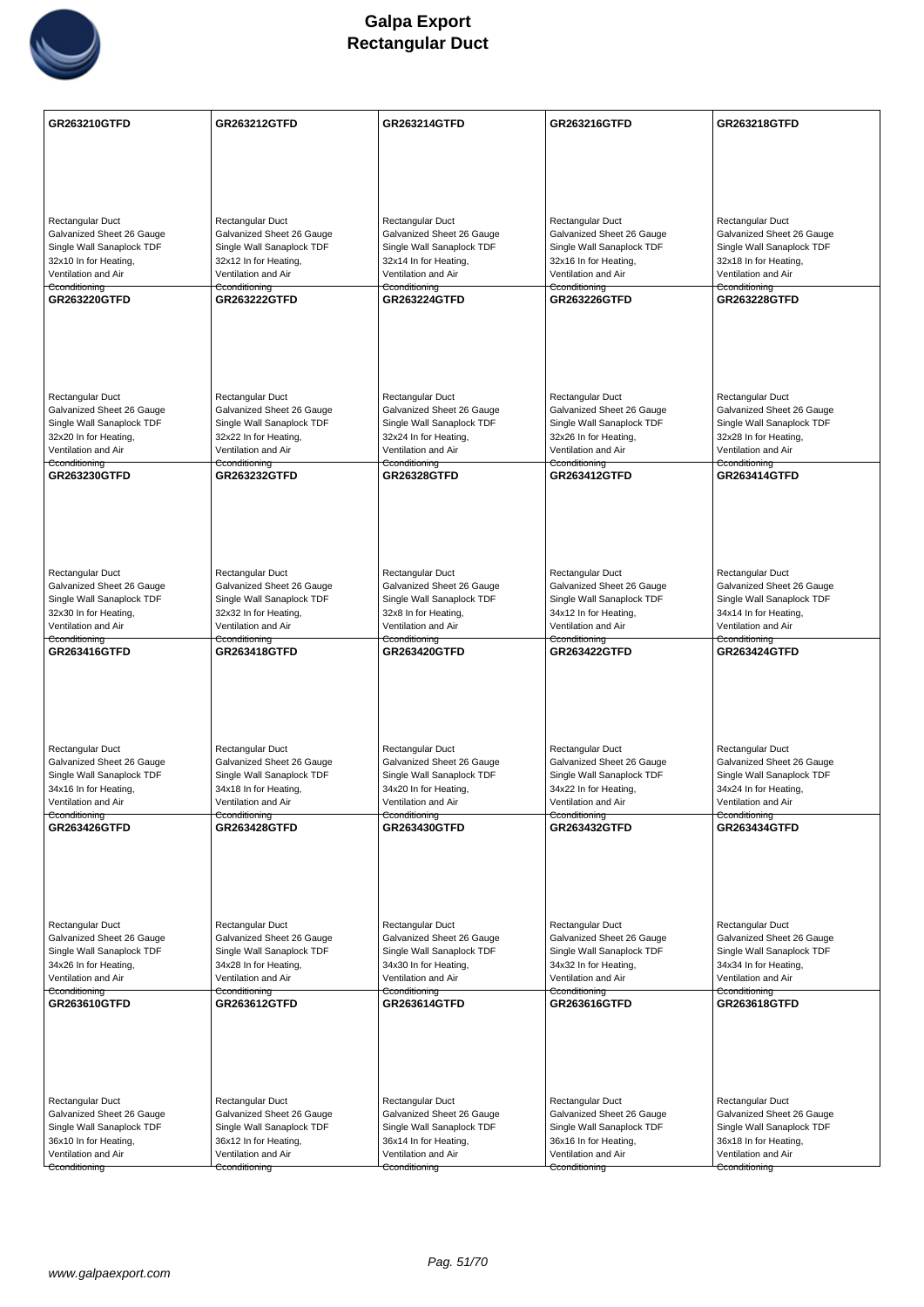

| Rectangular Duct<br>Rectangular Duct<br>Rectangular Duct<br>Rectangular Duct<br>Rectangular Duct<br>Galvanized Sheet 26 Gauge<br>Galvanized Sheet 26 Gauge<br>Galvanized Sheet 26 Gauge<br>Galvanized Sheet 26 Gauge<br>Galvanized Sheet 26 Gauge<br>Single Wall Sanaplock TDF<br>Single Wall Sanaplock TDF<br>Single Wall Sanaplock TDF<br>Single Wall Sanaplock TDF<br>Single Wall Sanaplock TDF<br>36x20 In for Heating,<br>36x22 In for Heating,<br>36x24 In for Heating,<br>36x26 In for Heating,<br>36x28 In for Heating,<br>Ventilation and Air<br>Ventilation and Air<br>Ventilation and Air<br>Ventilation and Air<br>Ventilation and Air<br>Cconditioning<br>Cconditioning<br>Cconditioning<br>Cconditioning<br>Cconditioning<br>GR263630GTFD<br><b>GR263632GTFD</b><br><b>GR263634GTFD</b><br><b>GR263636GTFD</b><br><b>GR263810GTFD</b><br><b>Rectangular Duct</b><br>Rectangular Duct<br>Rectangular Duct<br>Rectangular Duct<br>Rectangular Duct<br>Galvanized Sheet 26 Gauge<br>Galvanized Sheet 26 Gauge<br>Galvanized Sheet 26 Gauge<br>Galvanized Sheet 26 Gauge<br>Galvanized Sheet 26 Gauge<br>Single Wall Sanaplock TDF<br>Single Wall Sanaplock TDF<br>Single Wall Sanaplock TDF<br>Single Wall Sanaplock TDF<br>Single Wall Sanaplock TDF<br>36x30 In for Heating,<br>36x32 In for Heating,<br>36x34 In for Heating,<br>36x36 In for Heating,<br>38x10 In for Heating,<br>Ventilation and Air<br>Ventilation and Air<br>Ventilation and Air<br>Ventilation and Air<br>Ventilation and Air<br>Cconditioning<br>Cconditioning<br>Cconditioning<br><del>Cconditioning</del><br>Cconditioning<br><b>GR263812GTFD</b><br><b>GR263814GTFD</b><br>GR263816GTFD<br><b>GR263818GTFD</b><br><b>GR263820GTFD</b><br>Rectangular Duct<br>Rectangular Duct<br>Rectangular Duct<br>Rectangular Duct<br>Rectangular Duct<br>Galvanized Sheet 26 Gauge<br>Galvanized Sheet 26 Gauge<br>Galvanized Sheet 26 Gauge<br>Galvanized Sheet 26 Gauge<br>Galvanized Sheet 26 Gauge<br>Single Wall Sanaplock TDF<br>Single Wall Sanaplock TDF<br>Single Wall Sanaplock TDF<br>Single Wall Sanaplock TDF<br>Single Wall Sanaplock TDF<br>38x12 In for Heating,<br>38x14 In for Heating,<br>38x16 In for Heating,<br>38x18 In for Heating,<br>38x20 In for Heating,<br>Ventilation and Air<br>Ventilation and Air<br>Ventilation and Air<br>Ventilation and Air<br>Ventilation and Air<br>Cconditioning<br>Cconditioning<br>Cconditioning<br>Cconditioning<br>Cconditioning<br>GR263822GTFD<br><b>GR263824GTFD</b><br>GR263826GTFD<br>GR263828GTFD<br>GR263830GTFD<br>Rectangular Duct<br>Rectangular Duct<br>Rectangular Duct<br>Rectangular Duct<br>Rectangular Duct<br>Galvanized Sheet 26 Gauge<br>Galvanized Sheet 26 Gauge<br>Galvanized Sheet 26 Gauge<br>Galvanized Sheet 26 Gauge<br>Galvanized Sheet 26 Gauge<br>Single Wall Sanaplock TDF<br>Single Wall Sanaplock TDF<br>Single Wall Sanaplock TDF<br>Single Wall Sanaplock TDF<br>Single Wall Sanaplock TDF<br>38x22 In for Heating,<br>38x24 In for Heating,<br>38x26 In for Heating,<br>38x28 In for Heating,<br>38x30 In for Heating,<br>Ventilation and Air<br>Ventilation and Air<br>Ventilation and Air<br>Ventilation and Air<br>Ventilation and Air<br>Cconditioning<br>Cconditioning<br>Cconditioning<br>Cconditioning<br>Cconditioning<br>GR263832GTFD<br>GR263834GTFD<br><b>GR263836GTFD</b><br>GR263838GTFD<br>GR264010GTFD<br>Rectangular Duct<br>Rectangular Duct<br><b>Rectangular Duct</b><br>Rectangular Duct<br>Rectangular Duct<br>Galvanized Sheet 26 Gauge<br>Galvanized Sheet 26 Gauge<br>Galvanized Sheet 26 Gauge<br>Galvanized Sheet 26 Gauge<br>Galvanized Sheet 26 Gauge<br>Single Wall Sanaplock TDF<br>Single Wall Sanaplock TDF<br>Single Wall Sanaplock TDF<br>Single Wall Sanaplock TDF<br>Single Wall Sanaplock TDF<br>38x32 In for Heating,<br>38x34 In for Heating,<br>38x36 In for Heating,<br>38x38 In for Heating,<br>40x10 In for Heating,<br>Ventilation and Air<br>Ventilation and Air<br>Ventilation and Air<br>Ventilation and Air<br>Ventilation and Air<br>Cconditioning<br>Cconditioning<br>Cconditioning<br>Cconditioning<br>Cconditioning<br>GR264012GTFD<br><b>GR264014GTFD</b><br>GR264020GTFD<br>GR264016GTFD<br>GR264018GTFD<br>Rectangular Duct<br>Rectangular Duct<br>Rectangular Duct<br>Rectangular Duct<br>Rectangular Duct<br>Galvanized Sheet 26 Gauge<br>Galvanized Sheet 26 Gauge<br>Galvanized Sheet 26 Gauge<br>Galvanized Sheet 26 Gauge<br>Galvanized Sheet 26 Gauge<br>Single Wall Sanaplock TDF<br>Single Wall Sanaplock TDF<br>Single Wall Sanaplock TDF<br>Single Wall Sanaplock TDF<br>Single Wall Sanaplock TDF<br>40x12 In for Heating,<br>40x20 In for Heating,<br>40x14 In for Heating,<br>40x16 In for Heating,<br>40x18 In for Heating,<br>Ventilation and Air<br>Ventilation and Air<br>Ventilation and Air<br>Ventilation and Air<br>Ventilation and Air<br>Cconditioning<br>Cconditioning<br>Cconditioning<br>Cconditioning<br>Cconditioning | GR263620GTFD | <b>GR263622GTFD</b> | <b>GR263624GTFD</b> | <b>GR263626GTFD</b> | <b>GR263628GTFD</b> |
|--------------------------------------------------------------------------------------------------------------------------------------------------------------------------------------------------------------------------------------------------------------------------------------------------------------------------------------------------------------------------------------------------------------------------------------------------------------------------------------------------------------------------------------------------------------------------------------------------------------------------------------------------------------------------------------------------------------------------------------------------------------------------------------------------------------------------------------------------------------------------------------------------------------------------------------------------------------------------------------------------------------------------------------------------------------------------------------------------------------------------------------------------------------------------------------------------------------------------------------------------------------------------------------------------------------------------------------------------------------------------------------------------------------------------------------------------------------------------------------------------------------------------------------------------------------------------------------------------------------------------------------------------------------------------------------------------------------------------------------------------------------------------------------------------------------------------------------------------------------------------------------------------------------------------------------------------------------------------------------------------------------------------------------------------------------------------------------------------------------------------------------------------------------------------------------------------------------------------------------------------------------------------------------------------------------------------------------------------------------------------------------------------------------------------------------------------------------------------------------------------------------------------------------------------------------------------------------------------------------------------------------------------------------------------------------------------------------------------------------------------------------------------------------------------------------------------------------------------------------------------------------------------------------------------------------------------------------------------------------------------------------------------------------------------------------------------------------------------------------------------------------------------------------------------------------------------------------------------------------------------------------------------------------------------------------------------------------------------------------------------------------------------------------------------------------------------------------------------------------------------------------------------------------------------------------------------------------------------------------------------------------------------------------------------------------------------------------------------------------------------------------------------------------------------------------------------------------------------------------------------------------------------------------------------------------------------------------------------------------------------------------------------------------------------------------------------------------------------------------------------------------------------------------------------------------------------------------------------------------------------------------------------------------------------------------------------------------------------------------------------------------------------------------------------------------------------------------------------------------------------------------------------------------------------------------------------------------------------------------------------------------------------------------------------------------------------------------------------------------------------------------------------------------------------------------------------------------------------------------------------------------------------------------------------------------------------------------------------------------|--------------|---------------------|---------------------|---------------------|---------------------|
|                                                                                                                                                                                                                                                                                                                                                                                                                                                                                                                                                                                                                                                                                                                                                                                                                                                                                                                                                                                                                                                                                                                                                                                                                                                                                                                                                                                                                                                                                                                                                                                                                                                                                                                                                                                                                                                                                                                                                                                                                                                                                                                                                                                                                                                                                                                                                                                                                                                                                                                                                                                                                                                                                                                                                                                                                                                                                                                                                                                                                                                                                                                                                                                                                                                                                                                                                                                                                                                                                                                                                                                                                                                                                                                                                                                                                                                                                                                                                                                                                                                                                                                                                                                                                                                                                                                                                                                                                                                                                                                                                                                                                                                                                                                                                                                                                                                                                                                                                                                      |              |                     |                     |                     |                     |
|                                                                                                                                                                                                                                                                                                                                                                                                                                                                                                                                                                                                                                                                                                                                                                                                                                                                                                                                                                                                                                                                                                                                                                                                                                                                                                                                                                                                                                                                                                                                                                                                                                                                                                                                                                                                                                                                                                                                                                                                                                                                                                                                                                                                                                                                                                                                                                                                                                                                                                                                                                                                                                                                                                                                                                                                                                                                                                                                                                                                                                                                                                                                                                                                                                                                                                                                                                                                                                                                                                                                                                                                                                                                                                                                                                                                                                                                                                                                                                                                                                                                                                                                                                                                                                                                                                                                                                                                                                                                                                                                                                                                                                                                                                                                                                                                                                                                                                                                                                                      |              |                     |                     |                     |                     |
|                                                                                                                                                                                                                                                                                                                                                                                                                                                                                                                                                                                                                                                                                                                                                                                                                                                                                                                                                                                                                                                                                                                                                                                                                                                                                                                                                                                                                                                                                                                                                                                                                                                                                                                                                                                                                                                                                                                                                                                                                                                                                                                                                                                                                                                                                                                                                                                                                                                                                                                                                                                                                                                                                                                                                                                                                                                                                                                                                                                                                                                                                                                                                                                                                                                                                                                                                                                                                                                                                                                                                                                                                                                                                                                                                                                                                                                                                                                                                                                                                                                                                                                                                                                                                                                                                                                                                                                                                                                                                                                                                                                                                                                                                                                                                                                                                                                                                                                                                                                      |              |                     |                     |                     |                     |
|                                                                                                                                                                                                                                                                                                                                                                                                                                                                                                                                                                                                                                                                                                                                                                                                                                                                                                                                                                                                                                                                                                                                                                                                                                                                                                                                                                                                                                                                                                                                                                                                                                                                                                                                                                                                                                                                                                                                                                                                                                                                                                                                                                                                                                                                                                                                                                                                                                                                                                                                                                                                                                                                                                                                                                                                                                                                                                                                                                                                                                                                                                                                                                                                                                                                                                                                                                                                                                                                                                                                                                                                                                                                                                                                                                                                                                                                                                                                                                                                                                                                                                                                                                                                                                                                                                                                                                                                                                                                                                                                                                                                                                                                                                                                                                                                                                                                                                                                                                                      |              |                     |                     |                     |                     |
|                                                                                                                                                                                                                                                                                                                                                                                                                                                                                                                                                                                                                                                                                                                                                                                                                                                                                                                                                                                                                                                                                                                                                                                                                                                                                                                                                                                                                                                                                                                                                                                                                                                                                                                                                                                                                                                                                                                                                                                                                                                                                                                                                                                                                                                                                                                                                                                                                                                                                                                                                                                                                                                                                                                                                                                                                                                                                                                                                                                                                                                                                                                                                                                                                                                                                                                                                                                                                                                                                                                                                                                                                                                                                                                                                                                                                                                                                                                                                                                                                                                                                                                                                                                                                                                                                                                                                                                                                                                                                                                                                                                                                                                                                                                                                                                                                                                                                                                                                                                      |              |                     |                     |                     |                     |
|                                                                                                                                                                                                                                                                                                                                                                                                                                                                                                                                                                                                                                                                                                                                                                                                                                                                                                                                                                                                                                                                                                                                                                                                                                                                                                                                                                                                                                                                                                                                                                                                                                                                                                                                                                                                                                                                                                                                                                                                                                                                                                                                                                                                                                                                                                                                                                                                                                                                                                                                                                                                                                                                                                                                                                                                                                                                                                                                                                                                                                                                                                                                                                                                                                                                                                                                                                                                                                                                                                                                                                                                                                                                                                                                                                                                                                                                                                                                                                                                                                                                                                                                                                                                                                                                                                                                                                                                                                                                                                                                                                                                                                                                                                                                                                                                                                                                                                                                                                                      |              |                     |                     |                     |                     |
|                                                                                                                                                                                                                                                                                                                                                                                                                                                                                                                                                                                                                                                                                                                                                                                                                                                                                                                                                                                                                                                                                                                                                                                                                                                                                                                                                                                                                                                                                                                                                                                                                                                                                                                                                                                                                                                                                                                                                                                                                                                                                                                                                                                                                                                                                                                                                                                                                                                                                                                                                                                                                                                                                                                                                                                                                                                                                                                                                                                                                                                                                                                                                                                                                                                                                                                                                                                                                                                                                                                                                                                                                                                                                                                                                                                                                                                                                                                                                                                                                                                                                                                                                                                                                                                                                                                                                                                                                                                                                                                                                                                                                                                                                                                                                                                                                                                                                                                                                                                      |              |                     |                     |                     |                     |
|                                                                                                                                                                                                                                                                                                                                                                                                                                                                                                                                                                                                                                                                                                                                                                                                                                                                                                                                                                                                                                                                                                                                                                                                                                                                                                                                                                                                                                                                                                                                                                                                                                                                                                                                                                                                                                                                                                                                                                                                                                                                                                                                                                                                                                                                                                                                                                                                                                                                                                                                                                                                                                                                                                                                                                                                                                                                                                                                                                                                                                                                                                                                                                                                                                                                                                                                                                                                                                                                                                                                                                                                                                                                                                                                                                                                                                                                                                                                                                                                                                                                                                                                                                                                                                                                                                                                                                                                                                                                                                                                                                                                                                                                                                                                                                                                                                                                                                                                                                                      |              |                     |                     |                     |                     |
|                                                                                                                                                                                                                                                                                                                                                                                                                                                                                                                                                                                                                                                                                                                                                                                                                                                                                                                                                                                                                                                                                                                                                                                                                                                                                                                                                                                                                                                                                                                                                                                                                                                                                                                                                                                                                                                                                                                                                                                                                                                                                                                                                                                                                                                                                                                                                                                                                                                                                                                                                                                                                                                                                                                                                                                                                                                                                                                                                                                                                                                                                                                                                                                                                                                                                                                                                                                                                                                                                                                                                                                                                                                                                                                                                                                                                                                                                                                                                                                                                                                                                                                                                                                                                                                                                                                                                                                                                                                                                                                                                                                                                                                                                                                                                                                                                                                                                                                                                                                      |              |                     |                     |                     |                     |
|                                                                                                                                                                                                                                                                                                                                                                                                                                                                                                                                                                                                                                                                                                                                                                                                                                                                                                                                                                                                                                                                                                                                                                                                                                                                                                                                                                                                                                                                                                                                                                                                                                                                                                                                                                                                                                                                                                                                                                                                                                                                                                                                                                                                                                                                                                                                                                                                                                                                                                                                                                                                                                                                                                                                                                                                                                                                                                                                                                                                                                                                                                                                                                                                                                                                                                                                                                                                                                                                                                                                                                                                                                                                                                                                                                                                                                                                                                                                                                                                                                                                                                                                                                                                                                                                                                                                                                                                                                                                                                                                                                                                                                                                                                                                                                                                                                                                                                                                                                                      |              |                     |                     |                     |                     |
|                                                                                                                                                                                                                                                                                                                                                                                                                                                                                                                                                                                                                                                                                                                                                                                                                                                                                                                                                                                                                                                                                                                                                                                                                                                                                                                                                                                                                                                                                                                                                                                                                                                                                                                                                                                                                                                                                                                                                                                                                                                                                                                                                                                                                                                                                                                                                                                                                                                                                                                                                                                                                                                                                                                                                                                                                                                                                                                                                                                                                                                                                                                                                                                                                                                                                                                                                                                                                                                                                                                                                                                                                                                                                                                                                                                                                                                                                                                                                                                                                                                                                                                                                                                                                                                                                                                                                                                                                                                                                                                                                                                                                                                                                                                                                                                                                                                                                                                                                                                      |              |                     |                     |                     |                     |
|                                                                                                                                                                                                                                                                                                                                                                                                                                                                                                                                                                                                                                                                                                                                                                                                                                                                                                                                                                                                                                                                                                                                                                                                                                                                                                                                                                                                                                                                                                                                                                                                                                                                                                                                                                                                                                                                                                                                                                                                                                                                                                                                                                                                                                                                                                                                                                                                                                                                                                                                                                                                                                                                                                                                                                                                                                                                                                                                                                                                                                                                                                                                                                                                                                                                                                                                                                                                                                                                                                                                                                                                                                                                                                                                                                                                                                                                                                                                                                                                                                                                                                                                                                                                                                                                                                                                                                                                                                                                                                                                                                                                                                                                                                                                                                                                                                                                                                                                                                                      |              |                     |                     |                     |                     |
|                                                                                                                                                                                                                                                                                                                                                                                                                                                                                                                                                                                                                                                                                                                                                                                                                                                                                                                                                                                                                                                                                                                                                                                                                                                                                                                                                                                                                                                                                                                                                                                                                                                                                                                                                                                                                                                                                                                                                                                                                                                                                                                                                                                                                                                                                                                                                                                                                                                                                                                                                                                                                                                                                                                                                                                                                                                                                                                                                                                                                                                                                                                                                                                                                                                                                                                                                                                                                                                                                                                                                                                                                                                                                                                                                                                                                                                                                                                                                                                                                                                                                                                                                                                                                                                                                                                                                                                                                                                                                                                                                                                                                                                                                                                                                                                                                                                                                                                                                                                      |              |                     |                     |                     |                     |
|                                                                                                                                                                                                                                                                                                                                                                                                                                                                                                                                                                                                                                                                                                                                                                                                                                                                                                                                                                                                                                                                                                                                                                                                                                                                                                                                                                                                                                                                                                                                                                                                                                                                                                                                                                                                                                                                                                                                                                                                                                                                                                                                                                                                                                                                                                                                                                                                                                                                                                                                                                                                                                                                                                                                                                                                                                                                                                                                                                                                                                                                                                                                                                                                                                                                                                                                                                                                                                                                                                                                                                                                                                                                                                                                                                                                                                                                                                                                                                                                                                                                                                                                                                                                                                                                                                                                                                                                                                                                                                                                                                                                                                                                                                                                                                                                                                                                                                                                                                                      |              |                     |                     |                     |                     |
|                                                                                                                                                                                                                                                                                                                                                                                                                                                                                                                                                                                                                                                                                                                                                                                                                                                                                                                                                                                                                                                                                                                                                                                                                                                                                                                                                                                                                                                                                                                                                                                                                                                                                                                                                                                                                                                                                                                                                                                                                                                                                                                                                                                                                                                                                                                                                                                                                                                                                                                                                                                                                                                                                                                                                                                                                                                                                                                                                                                                                                                                                                                                                                                                                                                                                                                                                                                                                                                                                                                                                                                                                                                                                                                                                                                                                                                                                                                                                                                                                                                                                                                                                                                                                                                                                                                                                                                                                                                                                                                                                                                                                                                                                                                                                                                                                                                                                                                                                                                      |              |                     |                     |                     |                     |
|                                                                                                                                                                                                                                                                                                                                                                                                                                                                                                                                                                                                                                                                                                                                                                                                                                                                                                                                                                                                                                                                                                                                                                                                                                                                                                                                                                                                                                                                                                                                                                                                                                                                                                                                                                                                                                                                                                                                                                                                                                                                                                                                                                                                                                                                                                                                                                                                                                                                                                                                                                                                                                                                                                                                                                                                                                                                                                                                                                                                                                                                                                                                                                                                                                                                                                                                                                                                                                                                                                                                                                                                                                                                                                                                                                                                                                                                                                                                                                                                                                                                                                                                                                                                                                                                                                                                                                                                                                                                                                                                                                                                                                                                                                                                                                                                                                                                                                                                                                                      |              |                     |                     |                     |                     |
|                                                                                                                                                                                                                                                                                                                                                                                                                                                                                                                                                                                                                                                                                                                                                                                                                                                                                                                                                                                                                                                                                                                                                                                                                                                                                                                                                                                                                                                                                                                                                                                                                                                                                                                                                                                                                                                                                                                                                                                                                                                                                                                                                                                                                                                                                                                                                                                                                                                                                                                                                                                                                                                                                                                                                                                                                                                                                                                                                                                                                                                                                                                                                                                                                                                                                                                                                                                                                                                                                                                                                                                                                                                                                                                                                                                                                                                                                                                                                                                                                                                                                                                                                                                                                                                                                                                                                                                                                                                                                                                                                                                                                                                                                                                                                                                                                                                                                                                                                                                      |              |                     |                     |                     |                     |
|                                                                                                                                                                                                                                                                                                                                                                                                                                                                                                                                                                                                                                                                                                                                                                                                                                                                                                                                                                                                                                                                                                                                                                                                                                                                                                                                                                                                                                                                                                                                                                                                                                                                                                                                                                                                                                                                                                                                                                                                                                                                                                                                                                                                                                                                                                                                                                                                                                                                                                                                                                                                                                                                                                                                                                                                                                                                                                                                                                                                                                                                                                                                                                                                                                                                                                                                                                                                                                                                                                                                                                                                                                                                                                                                                                                                                                                                                                                                                                                                                                                                                                                                                                                                                                                                                                                                                                                                                                                                                                                                                                                                                                                                                                                                                                                                                                                                                                                                                                                      |              |                     |                     |                     |                     |
|                                                                                                                                                                                                                                                                                                                                                                                                                                                                                                                                                                                                                                                                                                                                                                                                                                                                                                                                                                                                                                                                                                                                                                                                                                                                                                                                                                                                                                                                                                                                                                                                                                                                                                                                                                                                                                                                                                                                                                                                                                                                                                                                                                                                                                                                                                                                                                                                                                                                                                                                                                                                                                                                                                                                                                                                                                                                                                                                                                                                                                                                                                                                                                                                                                                                                                                                                                                                                                                                                                                                                                                                                                                                                                                                                                                                                                                                                                                                                                                                                                                                                                                                                                                                                                                                                                                                                                                                                                                                                                                                                                                                                                                                                                                                                                                                                                                                                                                                                                                      |              |                     |                     |                     |                     |
|                                                                                                                                                                                                                                                                                                                                                                                                                                                                                                                                                                                                                                                                                                                                                                                                                                                                                                                                                                                                                                                                                                                                                                                                                                                                                                                                                                                                                                                                                                                                                                                                                                                                                                                                                                                                                                                                                                                                                                                                                                                                                                                                                                                                                                                                                                                                                                                                                                                                                                                                                                                                                                                                                                                                                                                                                                                                                                                                                                                                                                                                                                                                                                                                                                                                                                                                                                                                                                                                                                                                                                                                                                                                                                                                                                                                                                                                                                                                                                                                                                                                                                                                                                                                                                                                                                                                                                                                                                                                                                                                                                                                                                                                                                                                                                                                                                                                                                                                                                                      |              |                     |                     |                     |                     |
|                                                                                                                                                                                                                                                                                                                                                                                                                                                                                                                                                                                                                                                                                                                                                                                                                                                                                                                                                                                                                                                                                                                                                                                                                                                                                                                                                                                                                                                                                                                                                                                                                                                                                                                                                                                                                                                                                                                                                                                                                                                                                                                                                                                                                                                                                                                                                                                                                                                                                                                                                                                                                                                                                                                                                                                                                                                                                                                                                                                                                                                                                                                                                                                                                                                                                                                                                                                                                                                                                                                                                                                                                                                                                                                                                                                                                                                                                                                                                                                                                                                                                                                                                                                                                                                                                                                                                                                                                                                                                                                                                                                                                                                                                                                                                                                                                                                                                                                                                                                      |              |                     |                     |                     |                     |
|                                                                                                                                                                                                                                                                                                                                                                                                                                                                                                                                                                                                                                                                                                                                                                                                                                                                                                                                                                                                                                                                                                                                                                                                                                                                                                                                                                                                                                                                                                                                                                                                                                                                                                                                                                                                                                                                                                                                                                                                                                                                                                                                                                                                                                                                                                                                                                                                                                                                                                                                                                                                                                                                                                                                                                                                                                                                                                                                                                                                                                                                                                                                                                                                                                                                                                                                                                                                                                                                                                                                                                                                                                                                                                                                                                                                                                                                                                                                                                                                                                                                                                                                                                                                                                                                                                                                                                                                                                                                                                                                                                                                                                                                                                                                                                                                                                                                                                                                                                                      |              |                     |                     |                     |                     |
|                                                                                                                                                                                                                                                                                                                                                                                                                                                                                                                                                                                                                                                                                                                                                                                                                                                                                                                                                                                                                                                                                                                                                                                                                                                                                                                                                                                                                                                                                                                                                                                                                                                                                                                                                                                                                                                                                                                                                                                                                                                                                                                                                                                                                                                                                                                                                                                                                                                                                                                                                                                                                                                                                                                                                                                                                                                                                                                                                                                                                                                                                                                                                                                                                                                                                                                                                                                                                                                                                                                                                                                                                                                                                                                                                                                                                                                                                                                                                                                                                                                                                                                                                                                                                                                                                                                                                                                                                                                                                                                                                                                                                                                                                                                                                                                                                                                                                                                                                                                      |              |                     |                     |                     |                     |
|                                                                                                                                                                                                                                                                                                                                                                                                                                                                                                                                                                                                                                                                                                                                                                                                                                                                                                                                                                                                                                                                                                                                                                                                                                                                                                                                                                                                                                                                                                                                                                                                                                                                                                                                                                                                                                                                                                                                                                                                                                                                                                                                                                                                                                                                                                                                                                                                                                                                                                                                                                                                                                                                                                                                                                                                                                                                                                                                                                                                                                                                                                                                                                                                                                                                                                                                                                                                                                                                                                                                                                                                                                                                                                                                                                                                                                                                                                                                                                                                                                                                                                                                                                                                                                                                                                                                                                                                                                                                                                                                                                                                                                                                                                                                                                                                                                                                                                                                                                                      |              |                     |                     |                     |                     |
|                                                                                                                                                                                                                                                                                                                                                                                                                                                                                                                                                                                                                                                                                                                                                                                                                                                                                                                                                                                                                                                                                                                                                                                                                                                                                                                                                                                                                                                                                                                                                                                                                                                                                                                                                                                                                                                                                                                                                                                                                                                                                                                                                                                                                                                                                                                                                                                                                                                                                                                                                                                                                                                                                                                                                                                                                                                                                                                                                                                                                                                                                                                                                                                                                                                                                                                                                                                                                                                                                                                                                                                                                                                                                                                                                                                                                                                                                                                                                                                                                                                                                                                                                                                                                                                                                                                                                                                                                                                                                                                                                                                                                                                                                                                                                                                                                                                                                                                                                                                      |              |                     |                     |                     |                     |
|                                                                                                                                                                                                                                                                                                                                                                                                                                                                                                                                                                                                                                                                                                                                                                                                                                                                                                                                                                                                                                                                                                                                                                                                                                                                                                                                                                                                                                                                                                                                                                                                                                                                                                                                                                                                                                                                                                                                                                                                                                                                                                                                                                                                                                                                                                                                                                                                                                                                                                                                                                                                                                                                                                                                                                                                                                                                                                                                                                                                                                                                                                                                                                                                                                                                                                                                                                                                                                                                                                                                                                                                                                                                                                                                                                                                                                                                                                                                                                                                                                                                                                                                                                                                                                                                                                                                                                                                                                                                                                                                                                                                                                                                                                                                                                                                                                                                                                                                                                                      |              |                     |                     |                     |                     |
|                                                                                                                                                                                                                                                                                                                                                                                                                                                                                                                                                                                                                                                                                                                                                                                                                                                                                                                                                                                                                                                                                                                                                                                                                                                                                                                                                                                                                                                                                                                                                                                                                                                                                                                                                                                                                                                                                                                                                                                                                                                                                                                                                                                                                                                                                                                                                                                                                                                                                                                                                                                                                                                                                                                                                                                                                                                                                                                                                                                                                                                                                                                                                                                                                                                                                                                                                                                                                                                                                                                                                                                                                                                                                                                                                                                                                                                                                                                                                                                                                                                                                                                                                                                                                                                                                                                                                                                                                                                                                                                                                                                                                                                                                                                                                                                                                                                                                                                                                                                      |              |                     |                     |                     |                     |
|                                                                                                                                                                                                                                                                                                                                                                                                                                                                                                                                                                                                                                                                                                                                                                                                                                                                                                                                                                                                                                                                                                                                                                                                                                                                                                                                                                                                                                                                                                                                                                                                                                                                                                                                                                                                                                                                                                                                                                                                                                                                                                                                                                                                                                                                                                                                                                                                                                                                                                                                                                                                                                                                                                                                                                                                                                                                                                                                                                                                                                                                                                                                                                                                                                                                                                                                                                                                                                                                                                                                                                                                                                                                                                                                                                                                                                                                                                                                                                                                                                                                                                                                                                                                                                                                                                                                                                                                                                                                                                                                                                                                                                                                                                                                                                                                                                                                                                                                                                                      |              |                     |                     |                     |                     |
|                                                                                                                                                                                                                                                                                                                                                                                                                                                                                                                                                                                                                                                                                                                                                                                                                                                                                                                                                                                                                                                                                                                                                                                                                                                                                                                                                                                                                                                                                                                                                                                                                                                                                                                                                                                                                                                                                                                                                                                                                                                                                                                                                                                                                                                                                                                                                                                                                                                                                                                                                                                                                                                                                                                                                                                                                                                                                                                                                                                                                                                                                                                                                                                                                                                                                                                                                                                                                                                                                                                                                                                                                                                                                                                                                                                                                                                                                                                                                                                                                                                                                                                                                                                                                                                                                                                                                                                                                                                                                                                                                                                                                                                                                                                                                                                                                                                                                                                                                                                      |              |                     |                     |                     |                     |
|                                                                                                                                                                                                                                                                                                                                                                                                                                                                                                                                                                                                                                                                                                                                                                                                                                                                                                                                                                                                                                                                                                                                                                                                                                                                                                                                                                                                                                                                                                                                                                                                                                                                                                                                                                                                                                                                                                                                                                                                                                                                                                                                                                                                                                                                                                                                                                                                                                                                                                                                                                                                                                                                                                                                                                                                                                                                                                                                                                                                                                                                                                                                                                                                                                                                                                                                                                                                                                                                                                                                                                                                                                                                                                                                                                                                                                                                                                                                                                                                                                                                                                                                                                                                                                                                                                                                                                                                                                                                                                                                                                                                                                                                                                                                                                                                                                                                                                                                                                                      |              |                     |                     |                     |                     |
|                                                                                                                                                                                                                                                                                                                                                                                                                                                                                                                                                                                                                                                                                                                                                                                                                                                                                                                                                                                                                                                                                                                                                                                                                                                                                                                                                                                                                                                                                                                                                                                                                                                                                                                                                                                                                                                                                                                                                                                                                                                                                                                                                                                                                                                                                                                                                                                                                                                                                                                                                                                                                                                                                                                                                                                                                                                                                                                                                                                                                                                                                                                                                                                                                                                                                                                                                                                                                                                                                                                                                                                                                                                                                                                                                                                                                                                                                                                                                                                                                                                                                                                                                                                                                                                                                                                                                                                                                                                                                                                                                                                                                                                                                                                                                                                                                                                                                                                                                                                      |              |                     |                     |                     |                     |
|                                                                                                                                                                                                                                                                                                                                                                                                                                                                                                                                                                                                                                                                                                                                                                                                                                                                                                                                                                                                                                                                                                                                                                                                                                                                                                                                                                                                                                                                                                                                                                                                                                                                                                                                                                                                                                                                                                                                                                                                                                                                                                                                                                                                                                                                                                                                                                                                                                                                                                                                                                                                                                                                                                                                                                                                                                                                                                                                                                                                                                                                                                                                                                                                                                                                                                                                                                                                                                                                                                                                                                                                                                                                                                                                                                                                                                                                                                                                                                                                                                                                                                                                                                                                                                                                                                                                                                                                                                                                                                                                                                                                                                                                                                                                                                                                                                                                                                                                                                                      |              |                     |                     |                     |                     |
|                                                                                                                                                                                                                                                                                                                                                                                                                                                                                                                                                                                                                                                                                                                                                                                                                                                                                                                                                                                                                                                                                                                                                                                                                                                                                                                                                                                                                                                                                                                                                                                                                                                                                                                                                                                                                                                                                                                                                                                                                                                                                                                                                                                                                                                                                                                                                                                                                                                                                                                                                                                                                                                                                                                                                                                                                                                                                                                                                                                                                                                                                                                                                                                                                                                                                                                                                                                                                                                                                                                                                                                                                                                                                                                                                                                                                                                                                                                                                                                                                                                                                                                                                                                                                                                                                                                                                                                                                                                                                                                                                                                                                                                                                                                                                                                                                                                                                                                                                                                      |              |                     |                     |                     |                     |
|                                                                                                                                                                                                                                                                                                                                                                                                                                                                                                                                                                                                                                                                                                                                                                                                                                                                                                                                                                                                                                                                                                                                                                                                                                                                                                                                                                                                                                                                                                                                                                                                                                                                                                                                                                                                                                                                                                                                                                                                                                                                                                                                                                                                                                                                                                                                                                                                                                                                                                                                                                                                                                                                                                                                                                                                                                                                                                                                                                                                                                                                                                                                                                                                                                                                                                                                                                                                                                                                                                                                                                                                                                                                                                                                                                                                                                                                                                                                                                                                                                                                                                                                                                                                                                                                                                                                                                                                                                                                                                                                                                                                                                                                                                                                                                                                                                                                                                                                                                                      |              |                     |                     |                     |                     |
|                                                                                                                                                                                                                                                                                                                                                                                                                                                                                                                                                                                                                                                                                                                                                                                                                                                                                                                                                                                                                                                                                                                                                                                                                                                                                                                                                                                                                                                                                                                                                                                                                                                                                                                                                                                                                                                                                                                                                                                                                                                                                                                                                                                                                                                                                                                                                                                                                                                                                                                                                                                                                                                                                                                                                                                                                                                                                                                                                                                                                                                                                                                                                                                                                                                                                                                                                                                                                                                                                                                                                                                                                                                                                                                                                                                                                                                                                                                                                                                                                                                                                                                                                                                                                                                                                                                                                                                                                                                                                                                                                                                                                                                                                                                                                                                                                                                                                                                                                                                      |              |                     |                     |                     |                     |
|                                                                                                                                                                                                                                                                                                                                                                                                                                                                                                                                                                                                                                                                                                                                                                                                                                                                                                                                                                                                                                                                                                                                                                                                                                                                                                                                                                                                                                                                                                                                                                                                                                                                                                                                                                                                                                                                                                                                                                                                                                                                                                                                                                                                                                                                                                                                                                                                                                                                                                                                                                                                                                                                                                                                                                                                                                                                                                                                                                                                                                                                                                                                                                                                                                                                                                                                                                                                                                                                                                                                                                                                                                                                                                                                                                                                                                                                                                                                                                                                                                                                                                                                                                                                                                                                                                                                                                                                                                                                                                                                                                                                                                                                                                                                                                                                                                                                                                                                                                                      |              |                     |                     |                     |                     |
|                                                                                                                                                                                                                                                                                                                                                                                                                                                                                                                                                                                                                                                                                                                                                                                                                                                                                                                                                                                                                                                                                                                                                                                                                                                                                                                                                                                                                                                                                                                                                                                                                                                                                                                                                                                                                                                                                                                                                                                                                                                                                                                                                                                                                                                                                                                                                                                                                                                                                                                                                                                                                                                                                                                                                                                                                                                                                                                                                                                                                                                                                                                                                                                                                                                                                                                                                                                                                                                                                                                                                                                                                                                                                                                                                                                                                                                                                                                                                                                                                                                                                                                                                                                                                                                                                                                                                                                                                                                                                                                                                                                                                                                                                                                                                                                                                                                                                                                                                                                      |              |                     |                     |                     |                     |
|                                                                                                                                                                                                                                                                                                                                                                                                                                                                                                                                                                                                                                                                                                                                                                                                                                                                                                                                                                                                                                                                                                                                                                                                                                                                                                                                                                                                                                                                                                                                                                                                                                                                                                                                                                                                                                                                                                                                                                                                                                                                                                                                                                                                                                                                                                                                                                                                                                                                                                                                                                                                                                                                                                                                                                                                                                                                                                                                                                                                                                                                                                                                                                                                                                                                                                                                                                                                                                                                                                                                                                                                                                                                                                                                                                                                                                                                                                                                                                                                                                                                                                                                                                                                                                                                                                                                                                                                                                                                                                                                                                                                                                                                                                                                                                                                                                                                                                                                                                                      |              |                     |                     |                     |                     |
|                                                                                                                                                                                                                                                                                                                                                                                                                                                                                                                                                                                                                                                                                                                                                                                                                                                                                                                                                                                                                                                                                                                                                                                                                                                                                                                                                                                                                                                                                                                                                                                                                                                                                                                                                                                                                                                                                                                                                                                                                                                                                                                                                                                                                                                                                                                                                                                                                                                                                                                                                                                                                                                                                                                                                                                                                                                                                                                                                                                                                                                                                                                                                                                                                                                                                                                                                                                                                                                                                                                                                                                                                                                                                                                                                                                                                                                                                                                                                                                                                                                                                                                                                                                                                                                                                                                                                                                                                                                                                                                                                                                                                                                                                                                                                                                                                                                                                                                                                                                      |              |                     |                     |                     |                     |
|                                                                                                                                                                                                                                                                                                                                                                                                                                                                                                                                                                                                                                                                                                                                                                                                                                                                                                                                                                                                                                                                                                                                                                                                                                                                                                                                                                                                                                                                                                                                                                                                                                                                                                                                                                                                                                                                                                                                                                                                                                                                                                                                                                                                                                                                                                                                                                                                                                                                                                                                                                                                                                                                                                                                                                                                                                                                                                                                                                                                                                                                                                                                                                                                                                                                                                                                                                                                                                                                                                                                                                                                                                                                                                                                                                                                                                                                                                                                                                                                                                                                                                                                                                                                                                                                                                                                                                                                                                                                                                                                                                                                                                                                                                                                                                                                                                                                                                                                                                                      |              |                     |                     |                     |                     |
|                                                                                                                                                                                                                                                                                                                                                                                                                                                                                                                                                                                                                                                                                                                                                                                                                                                                                                                                                                                                                                                                                                                                                                                                                                                                                                                                                                                                                                                                                                                                                                                                                                                                                                                                                                                                                                                                                                                                                                                                                                                                                                                                                                                                                                                                                                                                                                                                                                                                                                                                                                                                                                                                                                                                                                                                                                                                                                                                                                                                                                                                                                                                                                                                                                                                                                                                                                                                                                                                                                                                                                                                                                                                                                                                                                                                                                                                                                                                                                                                                                                                                                                                                                                                                                                                                                                                                                                                                                                                                                                                                                                                                                                                                                                                                                                                                                                                                                                                                                                      |              |                     |                     |                     |                     |
|                                                                                                                                                                                                                                                                                                                                                                                                                                                                                                                                                                                                                                                                                                                                                                                                                                                                                                                                                                                                                                                                                                                                                                                                                                                                                                                                                                                                                                                                                                                                                                                                                                                                                                                                                                                                                                                                                                                                                                                                                                                                                                                                                                                                                                                                                                                                                                                                                                                                                                                                                                                                                                                                                                                                                                                                                                                                                                                                                                                                                                                                                                                                                                                                                                                                                                                                                                                                                                                                                                                                                                                                                                                                                                                                                                                                                                                                                                                                                                                                                                                                                                                                                                                                                                                                                                                                                                                                                                                                                                                                                                                                                                                                                                                                                                                                                                                                                                                                                                                      |              |                     |                     |                     |                     |
|                                                                                                                                                                                                                                                                                                                                                                                                                                                                                                                                                                                                                                                                                                                                                                                                                                                                                                                                                                                                                                                                                                                                                                                                                                                                                                                                                                                                                                                                                                                                                                                                                                                                                                                                                                                                                                                                                                                                                                                                                                                                                                                                                                                                                                                                                                                                                                                                                                                                                                                                                                                                                                                                                                                                                                                                                                                                                                                                                                                                                                                                                                                                                                                                                                                                                                                                                                                                                                                                                                                                                                                                                                                                                                                                                                                                                                                                                                                                                                                                                                                                                                                                                                                                                                                                                                                                                                                                                                                                                                                                                                                                                                                                                                                                                                                                                                                                                                                                                                                      |              |                     |                     |                     |                     |
|                                                                                                                                                                                                                                                                                                                                                                                                                                                                                                                                                                                                                                                                                                                                                                                                                                                                                                                                                                                                                                                                                                                                                                                                                                                                                                                                                                                                                                                                                                                                                                                                                                                                                                                                                                                                                                                                                                                                                                                                                                                                                                                                                                                                                                                                                                                                                                                                                                                                                                                                                                                                                                                                                                                                                                                                                                                                                                                                                                                                                                                                                                                                                                                                                                                                                                                                                                                                                                                                                                                                                                                                                                                                                                                                                                                                                                                                                                                                                                                                                                                                                                                                                                                                                                                                                                                                                                                                                                                                                                                                                                                                                                                                                                                                                                                                                                                                                                                                                                                      |              |                     |                     |                     |                     |
|                                                                                                                                                                                                                                                                                                                                                                                                                                                                                                                                                                                                                                                                                                                                                                                                                                                                                                                                                                                                                                                                                                                                                                                                                                                                                                                                                                                                                                                                                                                                                                                                                                                                                                                                                                                                                                                                                                                                                                                                                                                                                                                                                                                                                                                                                                                                                                                                                                                                                                                                                                                                                                                                                                                                                                                                                                                                                                                                                                                                                                                                                                                                                                                                                                                                                                                                                                                                                                                                                                                                                                                                                                                                                                                                                                                                                                                                                                                                                                                                                                                                                                                                                                                                                                                                                                                                                                                                                                                                                                                                                                                                                                                                                                                                                                                                                                                                                                                                                                                      |              |                     |                     |                     |                     |
|                                                                                                                                                                                                                                                                                                                                                                                                                                                                                                                                                                                                                                                                                                                                                                                                                                                                                                                                                                                                                                                                                                                                                                                                                                                                                                                                                                                                                                                                                                                                                                                                                                                                                                                                                                                                                                                                                                                                                                                                                                                                                                                                                                                                                                                                                                                                                                                                                                                                                                                                                                                                                                                                                                                                                                                                                                                                                                                                                                                                                                                                                                                                                                                                                                                                                                                                                                                                                                                                                                                                                                                                                                                                                                                                                                                                                                                                                                                                                                                                                                                                                                                                                                                                                                                                                                                                                                                                                                                                                                                                                                                                                                                                                                                                                                                                                                                                                                                                                                                      |              |                     |                     |                     |                     |
|                                                                                                                                                                                                                                                                                                                                                                                                                                                                                                                                                                                                                                                                                                                                                                                                                                                                                                                                                                                                                                                                                                                                                                                                                                                                                                                                                                                                                                                                                                                                                                                                                                                                                                                                                                                                                                                                                                                                                                                                                                                                                                                                                                                                                                                                                                                                                                                                                                                                                                                                                                                                                                                                                                                                                                                                                                                                                                                                                                                                                                                                                                                                                                                                                                                                                                                                                                                                                                                                                                                                                                                                                                                                                                                                                                                                                                                                                                                                                                                                                                                                                                                                                                                                                                                                                                                                                                                                                                                                                                                                                                                                                                                                                                                                                                                                                                                                                                                                                                                      |              |                     |                     |                     |                     |
|                                                                                                                                                                                                                                                                                                                                                                                                                                                                                                                                                                                                                                                                                                                                                                                                                                                                                                                                                                                                                                                                                                                                                                                                                                                                                                                                                                                                                                                                                                                                                                                                                                                                                                                                                                                                                                                                                                                                                                                                                                                                                                                                                                                                                                                                                                                                                                                                                                                                                                                                                                                                                                                                                                                                                                                                                                                                                                                                                                                                                                                                                                                                                                                                                                                                                                                                                                                                                                                                                                                                                                                                                                                                                                                                                                                                                                                                                                                                                                                                                                                                                                                                                                                                                                                                                                                                                                                                                                                                                                                                                                                                                                                                                                                                                                                                                                                                                                                                                                                      |              |                     |                     |                     |                     |
|                                                                                                                                                                                                                                                                                                                                                                                                                                                                                                                                                                                                                                                                                                                                                                                                                                                                                                                                                                                                                                                                                                                                                                                                                                                                                                                                                                                                                                                                                                                                                                                                                                                                                                                                                                                                                                                                                                                                                                                                                                                                                                                                                                                                                                                                                                                                                                                                                                                                                                                                                                                                                                                                                                                                                                                                                                                                                                                                                                                                                                                                                                                                                                                                                                                                                                                                                                                                                                                                                                                                                                                                                                                                                                                                                                                                                                                                                                                                                                                                                                                                                                                                                                                                                                                                                                                                                                                                                                                                                                                                                                                                                                                                                                                                                                                                                                                                                                                                                                                      |              |                     |                     |                     |                     |
|                                                                                                                                                                                                                                                                                                                                                                                                                                                                                                                                                                                                                                                                                                                                                                                                                                                                                                                                                                                                                                                                                                                                                                                                                                                                                                                                                                                                                                                                                                                                                                                                                                                                                                                                                                                                                                                                                                                                                                                                                                                                                                                                                                                                                                                                                                                                                                                                                                                                                                                                                                                                                                                                                                                                                                                                                                                                                                                                                                                                                                                                                                                                                                                                                                                                                                                                                                                                                                                                                                                                                                                                                                                                                                                                                                                                                                                                                                                                                                                                                                                                                                                                                                                                                                                                                                                                                                                                                                                                                                                                                                                                                                                                                                                                                                                                                                                                                                                                                                                      |              |                     |                     |                     |                     |
|                                                                                                                                                                                                                                                                                                                                                                                                                                                                                                                                                                                                                                                                                                                                                                                                                                                                                                                                                                                                                                                                                                                                                                                                                                                                                                                                                                                                                                                                                                                                                                                                                                                                                                                                                                                                                                                                                                                                                                                                                                                                                                                                                                                                                                                                                                                                                                                                                                                                                                                                                                                                                                                                                                                                                                                                                                                                                                                                                                                                                                                                                                                                                                                                                                                                                                                                                                                                                                                                                                                                                                                                                                                                                                                                                                                                                                                                                                                                                                                                                                                                                                                                                                                                                                                                                                                                                                                                                                                                                                                                                                                                                                                                                                                                                                                                                                                                                                                                                                                      |              |                     |                     |                     |                     |
|                                                                                                                                                                                                                                                                                                                                                                                                                                                                                                                                                                                                                                                                                                                                                                                                                                                                                                                                                                                                                                                                                                                                                                                                                                                                                                                                                                                                                                                                                                                                                                                                                                                                                                                                                                                                                                                                                                                                                                                                                                                                                                                                                                                                                                                                                                                                                                                                                                                                                                                                                                                                                                                                                                                                                                                                                                                                                                                                                                                                                                                                                                                                                                                                                                                                                                                                                                                                                                                                                                                                                                                                                                                                                                                                                                                                                                                                                                                                                                                                                                                                                                                                                                                                                                                                                                                                                                                                                                                                                                                                                                                                                                                                                                                                                                                                                                                                                                                                                                                      |              |                     |                     |                     |                     |
|                                                                                                                                                                                                                                                                                                                                                                                                                                                                                                                                                                                                                                                                                                                                                                                                                                                                                                                                                                                                                                                                                                                                                                                                                                                                                                                                                                                                                                                                                                                                                                                                                                                                                                                                                                                                                                                                                                                                                                                                                                                                                                                                                                                                                                                                                                                                                                                                                                                                                                                                                                                                                                                                                                                                                                                                                                                                                                                                                                                                                                                                                                                                                                                                                                                                                                                                                                                                                                                                                                                                                                                                                                                                                                                                                                                                                                                                                                                                                                                                                                                                                                                                                                                                                                                                                                                                                                                                                                                                                                                                                                                                                                                                                                                                                                                                                                                                                                                                                                                      |              |                     |                     |                     |                     |
|                                                                                                                                                                                                                                                                                                                                                                                                                                                                                                                                                                                                                                                                                                                                                                                                                                                                                                                                                                                                                                                                                                                                                                                                                                                                                                                                                                                                                                                                                                                                                                                                                                                                                                                                                                                                                                                                                                                                                                                                                                                                                                                                                                                                                                                                                                                                                                                                                                                                                                                                                                                                                                                                                                                                                                                                                                                                                                                                                                                                                                                                                                                                                                                                                                                                                                                                                                                                                                                                                                                                                                                                                                                                                                                                                                                                                                                                                                                                                                                                                                                                                                                                                                                                                                                                                                                                                                                                                                                                                                                                                                                                                                                                                                                                                                                                                                                                                                                                                                                      |              |                     |                     |                     |                     |
|                                                                                                                                                                                                                                                                                                                                                                                                                                                                                                                                                                                                                                                                                                                                                                                                                                                                                                                                                                                                                                                                                                                                                                                                                                                                                                                                                                                                                                                                                                                                                                                                                                                                                                                                                                                                                                                                                                                                                                                                                                                                                                                                                                                                                                                                                                                                                                                                                                                                                                                                                                                                                                                                                                                                                                                                                                                                                                                                                                                                                                                                                                                                                                                                                                                                                                                                                                                                                                                                                                                                                                                                                                                                                                                                                                                                                                                                                                                                                                                                                                                                                                                                                                                                                                                                                                                                                                                                                                                                                                                                                                                                                                                                                                                                                                                                                                                                                                                                                                                      |              |                     |                     |                     |                     |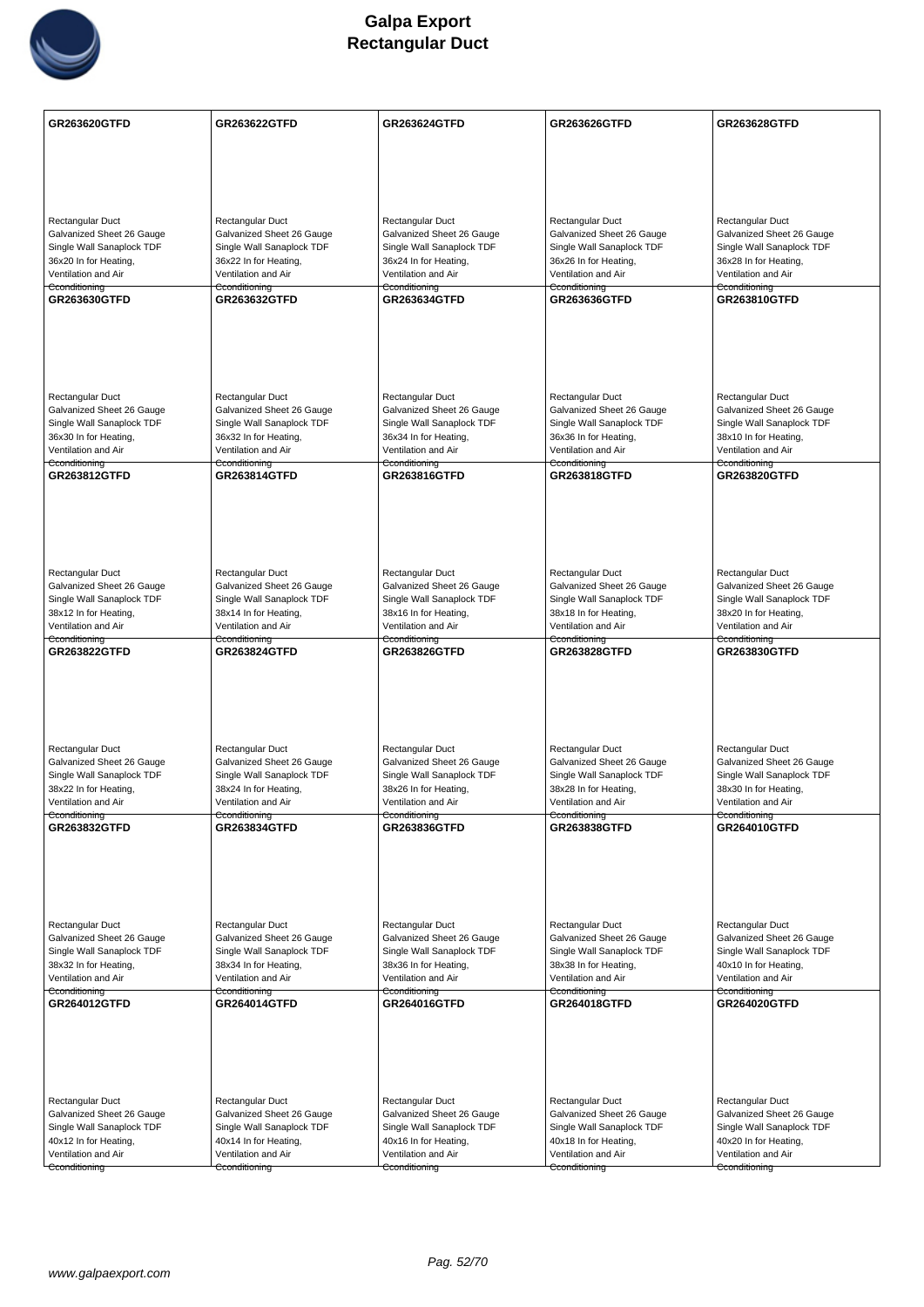

| Rectangular Duct<br>Rectangular Duct<br>Rectangular Duct<br>Rectangular Duct<br>Rectangular Duct<br>Galvanized Sheet 26 Gauge<br>Galvanized Sheet 26 Gauge<br>Galvanized Sheet 26 Gauge<br>Galvanized Sheet 26 Gauge<br>Galvanized Sheet 26 Gauge<br>Single Wall Sanaplock TDF<br>Single Wall Sanaplock TDF<br>Single Wall Sanaplock TDF<br>Single Wall Sanaplock TDF<br>Single Wall Sanaplock TDF<br>40x22 In for Heating,<br>40x24 In for Heating,<br>40x26 In for Heating,<br>40x28 In for Heating,<br>40x30 In for Heating,<br>Ventilation and Air<br>Ventilation and Air<br>Ventilation and Air<br>Ventilation and Air<br>Ventilation and Air<br>Cconditioning<br>Cconditioning<br>Cconditioning<br>Cconditioning<br>Cconditioning<br>GR264032GTFD<br><b>GR264034GTFD</b><br><b>GR264036GTFD</b><br>GR264038GTFD<br><b>GR264040GTFD</b><br>Rectangular Duct<br>Rectangular Duct<br>Rectangular Duct<br>Rectangular Duct<br>Rectangular Duct<br>Galvanized Sheet 26 Gauge<br>Galvanized Sheet 26 Gauge<br>Galvanized Sheet 26 Gauge<br>Galvanized Sheet 26 Gauge<br>Galvanized Sheet 26 Gauge<br>Single Wall Sanaplock TDF<br>Single Wall Sanaplock TDF<br>Single Wall Sanaplock TDF<br>Single Wall Sanaplock TDF<br>Single Wall Sanaplock TDF<br>40x32 In for Heating,<br>40x34 In for Heating,<br>40x36 In for Heating,<br>40x38 In for Heating,<br>40x40 In for Heating,<br>Ventilation and Air<br>Ventilation and Air<br>Ventilation and Air<br>Ventilation and Air<br>Ventilation and Air<br>Cconditioning<br>Cconditioning<br>Cconditioning<br>Cconditioning<br>Cconditioning<br><b>GR264212GTFD</b><br><b>GR264214GTFD</b><br><b>GR264216GTFD</b><br><b>GR264218GTFD</b><br><b>GR264220GTFD</b> |
|------------------------------------------------------------------------------------------------------------------------------------------------------------------------------------------------------------------------------------------------------------------------------------------------------------------------------------------------------------------------------------------------------------------------------------------------------------------------------------------------------------------------------------------------------------------------------------------------------------------------------------------------------------------------------------------------------------------------------------------------------------------------------------------------------------------------------------------------------------------------------------------------------------------------------------------------------------------------------------------------------------------------------------------------------------------------------------------------------------------------------------------------------------------------------------------------------------------------------------------------------------------------------------------------------------------------------------------------------------------------------------------------------------------------------------------------------------------------------------------------------------------------------------------------------------------------------------------------------------------------------------------------------------------------------------------------------------|
|                                                                                                                                                                                                                                                                                                                                                                                                                                                                                                                                                                                                                                                                                                                                                                                                                                                                                                                                                                                                                                                                                                                                                                                                                                                                                                                                                                                                                                                                                                                                                                                                                                                                                                            |
|                                                                                                                                                                                                                                                                                                                                                                                                                                                                                                                                                                                                                                                                                                                                                                                                                                                                                                                                                                                                                                                                                                                                                                                                                                                                                                                                                                                                                                                                                                                                                                                                                                                                                                            |
|                                                                                                                                                                                                                                                                                                                                                                                                                                                                                                                                                                                                                                                                                                                                                                                                                                                                                                                                                                                                                                                                                                                                                                                                                                                                                                                                                                                                                                                                                                                                                                                                                                                                                                            |
|                                                                                                                                                                                                                                                                                                                                                                                                                                                                                                                                                                                                                                                                                                                                                                                                                                                                                                                                                                                                                                                                                                                                                                                                                                                                                                                                                                                                                                                                                                                                                                                                                                                                                                            |
|                                                                                                                                                                                                                                                                                                                                                                                                                                                                                                                                                                                                                                                                                                                                                                                                                                                                                                                                                                                                                                                                                                                                                                                                                                                                                                                                                                                                                                                                                                                                                                                                                                                                                                            |
|                                                                                                                                                                                                                                                                                                                                                                                                                                                                                                                                                                                                                                                                                                                                                                                                                                                                                                                                                                                                                                                                                                                                                                                                                                                                                                                                                                                                                                                                                                                                                                                                                                                                                                            |
|                                                                                                                                                                                                                                                                                                                                                                                                                                                                                                                                                                                                                                                                                                                                                                                                                                                                                                                                                                                                                                                                                                                                                                                                                                                                                                                                                                                                                                                                                                                                                                                                                                                                                                            |
|                                                                                                                                                                                                                                                                                                                                                                                                                                                                                                                                                                                                                                                                                                                                                                                                                                                                                                                                                                                                                                                                                                                                                                                                                                                                                                                                                                                                                                                                                                                                                                                                                                                                                                            |
|                                                                                                                                                                                                                                                                                                                                                                                                                                                                                                                                                                                                                                                                                                                                                                                                                                                                                                                                                                                                                                                                                                                                                                                                                                                                                                                                                                                                                                                                                                                                                                                                                                                                                                            |
|                                                                                                                                                                                                                                                                                                                                                                                                                                                                                                                                                                                                                                                                                                                                                                                                                                                                                                                                                                                                                                                                                                                                                                                                                                                                                                                                                                                                                                                                                                                                                                                                                                                                                                            |
|                                                                                                                                                                                                                                                                                                                                                                                                                                                                                                                                                                                                                                                                                                                                                                                                                                                                                                                                                                                                                                                                                                                                                                                                                                                                                                                                                                                                                                                                                                                                                                                                                                                                                                            |
|                                                                                                                                                                                                                                                                                                                                                                                                                                                                                                                                                                                                                                                                                                                                                                                                                                                                                                                                                                                                                                                                                                                                                                                                                                                                                                                                                                                                                                                                                                                                                                                                                                                                                                            |
|                                                                                                                                                                                                                                                                                                                                                                                                                                                                                                                                                                                                                                                                                                                                                                                                                                                                                                                                                                                                                                                                                                                                                                                                                                                                                                                                                                                                                                                                                                                                                                                                                                                                                                            |
|                                                                                                                                                                                                                                                                                                                                                                                                                                                                                                                                                                                                                                                                                                                                                                                                                                                                                                                                                                                                                                                                                                                                                                                                                                                                                                                                                                                                                                                                                                                                                                                                                                                                                                            |
|                                                                                                                                                                                                                                                                                                                                                                                                                                                                                                                                                                                                                                                                                                                                                                                                                                                                                                                                                                                                                                                                                                                                                                                                                                                                                                                                                                                                                                                                                                                                                                                                                                                                                                            |
|                                                                                                                                                                                                                                                                                                                                                                                                                                                                                                                                                                                                                                                                                                                                                                                                                                                                                                                                                                                                                                                                                                                                                                                                                                                                                                                                                                                                                                                                                                                                                                                                                                                                                                            |
|                                                                                                                                                                                                                                                                                                                                                                                                                                                                                                                                                                                                                                                                                                                                                                                                                                                                                                                                                                                                                                                                                                                                                                                                                                                                                                                                                                                                                                                                                                                                                                                                                                                                                                            |
|                                                                                                                                                                                                                                                                                                                                                                                                                                                                                                                                                                                                                                                                                                                                                                                                                                                                                                                                                                                                                                                                                                                                                                                                                                                                                                                                                                                                                                                                                                                                                                                                                                                                                                            |
|                                                                                                                                                                                                                                                                                                                                                                                                                                                                                                                                                                                                                                                                                                                                                                                                                                                                                                                                                                                                                                                                                                                                                                                                                                                                                                                                                                                                                                                                                                                                                                                                                                                                                                            |
|                                                                                                                                                                                                                                                                                                                                                                                                                                                                                                                                                                                                                                                                                                                                                                                                                                                                                                                                                                                                                                                                                                                                                                                                                                                                                                                                                                                                                                                                                                                                                                                                                                                                                                            |
|                                                                                                                                                                                                                                                                                                                                                                                                                                                                                                                                                                                                                                                                                                                                                                                                                                                                                                                                                                                                                                                                                                                                                                                                                                                                                                                                                                                                                                                                                                                                                                                                                                                                                                            |
|                                                                                                                                                                                                                                                                                                                                                                                                                                                                                                                                                                                                                                                                                                                                                                                                                                                                                                                                                                                                                                                                                                                                                                                                                                                                                                                                                                                                                                                                                                                                                                                                                                                                                                            |
| Rectangular Duct<br>Rectangular Duct<br>Rectangular Duct<br>Rectangular Duct<br>Rectangular Duct                                                                                                                                                                                                                                                                                                                                                                                                                                                                                                                                                                                                                                                                                                                                                                                                                                                                                                                                                                                                                                                                                                                                                                                                                                                                                                                                                                                                                                                                                                                                                                                                           |
| Galvanized Sheet 26 Gauge<br>Galvanized Sheet 26 Gauge<br>Galvanized Sheet 26 Gauge<br>Galvanized Sheet 26 Gauge<br>Galvanized Sheet 26 Gauge                                                                                                                                                                                                                                                                                                                                                                                                                                                                                                                                                                                                                                                                                                                                                                                                                                                                                                                                                                                                                                                                                                                                                                                                                                                                                                                                                                                                                                                                                                                                                              |
| Single Wall Sanaplock TDF<br>Single Wall Sanaplock TDF<br>Single Wall Sanaplock TDF<br>Single Wall Sanaplock TDF<br>Single Wall Sanaplock TDF<br>42x12 In for Heating,<br>42x14 In for Heating,<br>42x16 In for Heating,<br>42x18 In for Heating,<br>42x20 In for Heating,                                                                                                                                                                                                                                                                                                                                                                                                                                                                                                                                                                                                                                                                                                                                                                                                                                                                                                                                                                                                                                                                                                                                                                                                                                                                                                                                                                                                                                 |
| Ventilation and Air<br>Ventilation and Air<br>Ventilation and Air<br>Ventilation and Air<br>Ventilation and Air                                                                                                                                                                                                                                                                                                                                                                                                                                                                                                                                                                                                                                                                                                                                                                                                                                                                                                                                                                                                                                                                                                                                                                                                                                                                                                                                                                                                                                                                                                                                                                                            |
| Cconditioning<br>Cconditioning<br>Cconditioning<br>Cconditioning<br>Cconditioning<br><b>GR264222GTFD</b><br><b>GR264224GTFD</b><br><b>GR264226GTFD</b><br><b>GR264228GTFD</b><br><b>GR264230GTFD</b>                                                                                                                                                                                                                                                                                                                                                                                                                                                                                                                                                                                                                                                                                                                                                                                                                                                                                                                                                                                                                                                                                                                                                                                                                                                                                                                                                                                                                                                                                                       |
|                                                                                                                                                                                                                                                                                                                                                                                                                                                                                                                                                                                                                                                                                                                                                                                                                                                                                                                                                                                                                                                                                                                                                                                                                                                                                                                                                                                                                                                                                                                                                                                                                                                                                                            |
|                                                                                                                                                                                                                                                                                                                                                                                                                                                                                                                                                                                                                                                                                                                                                                                                                                                                                                                                                                                                                                                                                                                                                                                                                                                                                                                                                                                                                                                                                                                                                                                                                                                                                                            |
|                                                                                                                                                                                                                                                                                                                                                                                                                                                                                                                                                                                                                                                                                                                                                                                                                                                                                                                                                                                                                                                                                                                                                                                                                                                                                                                                                                                                                                                                                                                                                                                                                                                                                                            |
|                                                                                                                                                                                                                                                                                                                                                                                                                                                                                                                                                                                                                                                                                                                                                                                                                                                                                                                                                                                                                                                                                                                                                                                                                                                                                                                                                                                                                                                                                                                                                                                                                                                                                                            |
| Rectangular Duct<br>Rectangular Duct<br>Rectangular Duct<br>Rectangular Duct<br>Rectangular Duct                                                                                                                                                                                                                                                                                                                                                                                                                                                                                                                                                                                                                                                                                                                                                                                                                                                                                                                                                                                                                                                                                                                                                                                                                                                                                                                                                                                                                                                                                                                                                                                                           |
| Galvanized Sheet 26 Gauge<br>Galvanized Sheet 26 Gauge<br>Galvanized Sheet 26 Gauge<br>Galvanized Sheet 26 Gauge<br>Galvanized Sheet 26 Gauge                                                                                                                                                                                                                                                                                                                                                                                                                                                                                                                                                                                                                                                                                                                                                                                                                                                                                                                                                                                                                                                                                                                                                                                                                                                                                                                                                                                                                                                                                                                                                              |
| Single Wall Sanaplock TDF<br>Single Wall Sanaplock TDF<br>Single Wall Sanaplock TDF<br>Single Wall Sanaplock TDF<br>Single Wall Sanaplock TDF                                                                                                                                                                                                                                                                                                                                                                                                                                                                                                                                                                                                                                                                                                                                                                                                                                                                                                                                                                                                                                                                                                                                                                                                                                                                                                                                                                                                                                                                                                                                                              |
| 42x22 In for Heating,<br>42x24 In for Heating,<br>42x26 In for Heating,<br>42x28 In for Heating,<br>42x30 In for Heating,<br>Ventilation and Air<br>Ventilation and Air<br>Ventilation and Air<br>Ventilation and Air<br>Ventilation and Air                                                                                                                                                                                                                                                                                                                                                                                                                                                                                                                                                                                                                                                                                                                                                                                                                                                                                                                                                                                                                                                                                                                                                                                                                                                                                                                                                                                                                                                               |
| Cconditioning<br>Cconditioning<br>Cconditioning<br>Cconditioning<br>Cconditioning                                                                                                                                                                                                                                                                                                                                                                                                                                                                                                                                                                                                                                                                                                                                                                                                                                                                                                                                                                                                                                                                                                                                                                                                                                                                                                                                                                                                                                                                                                                                                                                                                          |
| GR264232GTFD<br><b>GR264234GTFD</b><br>GR264236GTFD<br><b>GR264238GTFD</b><br><b>GR264240GTFD</b>                                                                                                                                                                                                                                                                                                                                                                                                                                                                                                                                                                                                                                                                                                                                                                                                                                                                                                                                                                                                                                                                                                                                                                                                                                                                                                                                                                                                                                                                                                                                                                                                          |
|                                                                                                                                                                                                                                                                                                                                                                                                                                                                                                                                                                                                                                                                                                                                                                                                                                                                                                                                                                                                                                                                                                                                                                                                                                                                                                                                                                                                                                                                                                                                                                                                                                                                                                            |
|                                                                                                                                                                                                                                                                                                                                                                                                                                                                                                                                                                                                                                                                                                                                                                                                                                                                                                                                                                                                                                                                                                                                                                                                                                                                                                                                                                                                                                                                                                                                                                                                                                                                                                            |
|                                                                                                                                                                                                                                                                                                                                                                                                                                                                                                                                                                                                                                                                                                                                                                                                                                                                                                                                                                                                                                                                                                                                                                                                                                                                                                                                                                                                                                                                                                                                                                                                                                                                                                            |
|                                                                                                                                                                                                                                                                                                                                                                                                                                                                                                                                                                                                                                                                                                                                                                                                                                                                                                                                                                                                                                                                                                                                                                                                                                                                                                                                                                                                                                                                                                                                                                                                                                                                                                            |
| Rectangular Duct<br>Rectangular Duct<br>Rectangular Duct<br>Rectangular Duct<br>Rectangular Duct<br>Galvanized Sheet 26 Gauge                                                                                                                                                                                                                                                                                                                                                                                                                                                                                                                                                                                                                                                                                                                                                                                                                                                                                                                                                                                                                                                                                                                                                                                                                                                                                                                                                                                                                                                                                                                                                                              |
| Galvanized Sheet 26 Gauge<br>Galvanized Sheet 26 Gauge<br>Galvanized Sheet 26 Gauge<br>Galvanized Sheet 26 Gauge<br>Single Wall Sanaplock TDF<br>Single Wall Sanaplock TDF<br>Single Wall Sanaplock TDF<br>Single Wall Sanaplock TDF<br>Single Wall Sanaplock TDF                                                                                                                                                                                                                                                                                                                                                                                                                                                                                                                                                                                                                                                                                                                                                                                                                                                                                                                                                                                                                                                                                                                                                                                                                                                                                                                                                                                                                                          |
| 42x32 In for Heating,<br>42x34 In for Heating,<br>42x36 In for Heating,<br>42x38 In for Heating,<br>42x40 In for Heating,                                                                                                                                                                                                                                                                                                                                                                                                                                                                                                                                                                                                                                                                                                                                                                                                                                                                                                                                                                                                                                                                                                                                                                                                                                                                                                                                                                                                                                                                                                                                                                                  |
| Ventilation and Air<br>Ventilation and Air<br>Ventilation and Air<br>Ventilation and Air<br>Ventilation and Air<br>Cconditioning<br>Cconditioning<br>Cconditioning<br>Cconditioning<br>Cconditioning                                                                                                                                                                                                                                                                                                                                                                                                                                                                                                                                                                                                                                                                                                                                                                                                                                                                                                                                                                                                                                                                                                                                                                                                                                                                                                                                                                                                                                                                                                       |
| GR264242GTFD<br><b>GR264418GTFD</b><br><b>GR264412GTFD</b><br><b>GR264414GTFD</b><br><b>GR264416GTFD</b>                                                                                                                                                                                                                                                                                                                                                                                                                                                                                                                                                                                                                                                                                                                                                                                                                                                                                                                                                                                                                                                                                                                                                                                                                                                                                                                                                                                                                                                                                                                                                                                                   |
|                                                                                                                                                                                                                                                                                                                                                                                                                                                                                                                                                                                                                                                                                                                                                                                                                                                                                                                                                                                                                                                                                                                                                                                                                                                                                                                                                                                                                                                                                                                                                                                                                                                                                                            |
|                                                                                                                                                                                                                                                                                                                                                                                                                                                                                                                                                                                                                                                                                                                                                                                                                                                                                                                                                                                                                                                                                                                                                                                                                                                                                                                                                                                                                                                                                                                                                                                                                                                                                                            |
|                                                                                                                                                                                                                                                                                                                                                                                                                                                                                                                                                                                                                                                                                                                                                                                                                                                                                                                                                                                                                                                                                                                                                                                                                                                                                                                                                                                                                                                                                                                                                                                                                                                                                                            |
|                                                                                                                                                                                                                                                                                                                                                                                                                                                                                                                                                                                                                                                                                                                                                                                                                                                                                                                                                                                                                                                                                                                                                                                                                                                                                                                                                                                                                                                                                                                                                                                                                                                                                                            |
| Rectangular Duct<br>Rectangular Duct<br>Rectangular Duct<br>Rectangular Duct<br>Rectangular Duct                                                                                                                                                                                                                                                                                                                                                                                                                                                                                                                                                                                                                                                                                                                                                                                                                                                                                                                                                                                                                                                                                                                                                                                                                                                                                                                                                                                                                                                                                                                                                                                                           |
| Galvanized Sheet 26 Gauge<br>Galvanized Sheet 26 Gauge<br>Galvanized Sheet 26 Gauge<br>Galvanized Sheet 26 Gauge<br>Galvanized Sheet 26 Gauge                                                                                                                                                                                                                                                                                                                                                                                                                                                                                                                                                                                                                                                                                                                                                                                                                                                                                                                                                                                                                                                                                                                                                                                                                                                                                                                                                                                                                                                                                                                                                              |
| Single Wall Sanaplock TDF<br>Single Wall Sanaplock TDF<br>Single Wall Sanaplock TDF<br>Single Wall Sanaplock TDF<br>Single Wall Sanaplock TDF<br>42x42 In for Heating,<br>44x14 In for Heating,<br>44x16 In for Heating,<br>44x18 In for Heating,                                                                                                                                                                                                                                                                                                                                                                                                                                                                                                                                                                                                                                                                                                                                                                                                                                                                                                                                                                                                                                                                                                                                                                                                                                                                                                                                                                                                                                                          |
| 44x12 In for Heating,<br>Ventilation and Air<br>Ventilation and Air<br>Ventilation and Air<br>Ventilation and Air<br>Ventilation and Air                                                                                                                                                                                                                                                                                                                                                                                                                                                                                                                                                                                                                                                                                                                                                                                                                                                                                                                                                                                                                                                                                                                                                                                                                                                                                                                                                                                                                                                                                                                                                                   |
| Cconditioning<br>Cconditioning<br>Cconditioning<br>Cconditioning<br>Cconditioning                                                                                                                                                                                                                                                                                                                                                                                                                                                                                                                                                                                                                                                                                                                                                                                                                                                                                                                                                                                                                                                                                                                                                                                                                                                                                                                                                                                                                                                                                                                                                                                                                          |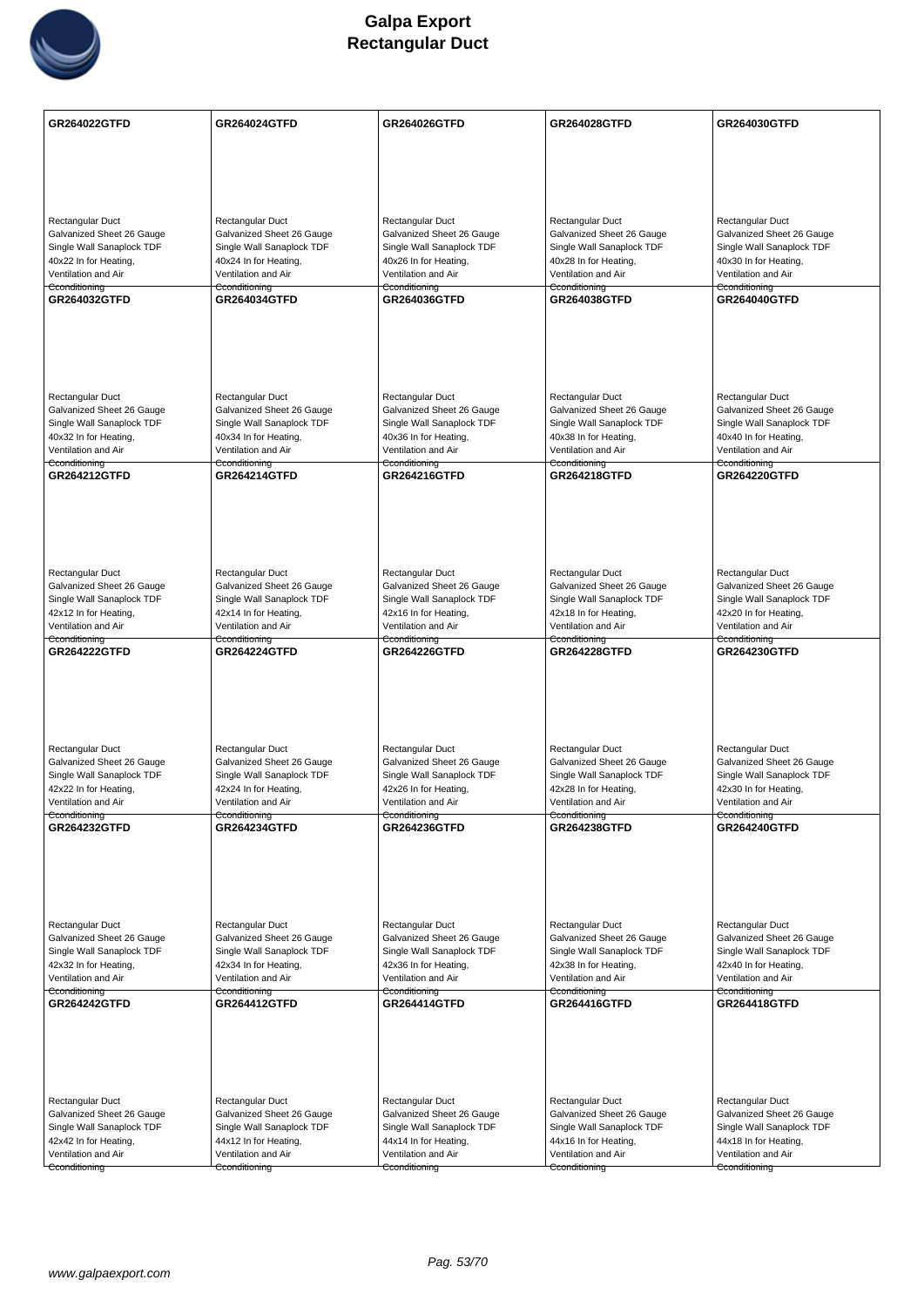

| Rectangular Duct<br>Rectangular Duct<br>Rectangular Duct<br>Rectangular Duct<br>Rectangular Duct<br>Galvanized Sheet 26 Gauge<br>Galvanized Sheet 26 Gauge<br>Galvanized Sheet 26 Gauge<br>Galvanized Sheet 26 Gauge<br>Galvanized Sheet 26 Gauge<br>Single Wall Sanaplock TDF<br>Single Wall Sanaplock TDF<br>Single Wall Sanaplock TDF<br>Single Wall Sanaplock TDF<br>Single Wall Sanaplock TDF<br>44x20 In for Heating,<br>44x22 In for Heating,<br>44x24 In for Heating,<br>44x26 In for Heating,<br>44x28 In for Heating,<br>Ventilation and Air<br>Ventilation and Air<br>Ventilation and Air<br>Ventilation and Air<br>Ventilation and Air<br>Cconditioning<br>Cconditioning<br>Cconditioning<br>Cconditioning<br>Cconditioning<br><b>GR264430GTFD</b><br><b>GR264432GTFD</b><br><b>GR264434GTFD</b><br><b>GR264436GTFD</b><br><b>GR264438GTFD</b><br>Rectangular Duct<br>Rectangular Duct<br>Rectangular Duct<br>Rectangular Duct<br>Rectangular Duct<br>Galvanized Sheet 26 Gauge<br>Galvanized Sheet 26 Gauge<br>Galvanized Sheet 26 Gauge<br>Galvanized Sheet 26 Gauge<br>Galvanized Sheet 26 Gauge<br>Single Wall Sanaplock TDF<br>Single Wall Sanaplock TDF<br>Single Wall Sanaplock TDF<br>Single Wall Sanaplock TDF<br>Single Wall Sanaplock TDF<br>44x30 In for Heating,<br>44x32 In for Heating,<br>44x34 In for Heating,<br>44x36 In for Heating,<br>44x38 In for Heating,<br>Ventilation and Air<br>Ventilation and Air<br>Ventilation and Air<br>Ventilation and Air<br>Ventilation and Air<br>Cconditioning<br>Cconditioning<br>Cconditioning<br>Cconditioning<br>Cconditioning<br><b>GR264440GTFD</b><br><b>GR264442GTFD</b><br><b>GR264444GTFD</b><br><b>GR264612GTFD</b><br><b>GR264614GTFD</b><br>Rectangular Duct<br>Rectangular Duct<br>Rectangular Duct<br>Rectangular Duct<br>Rectangular Duct<br>Galvanized Sheet 26 Gauge<br>Galvanized Sheet 26 Gauge<br>Galvanized Sheet 26 Gauge<br>Galvanized Sheet 26 Gauge<br>Galvanized Sheet 26 Gauge<br>Single Wall Sanaplock TDF<br>Single Wall Sanaplock TDF<br>Single Wall Sanaplock TDF<br>Single Wall Sanaplock TDF<br>Single Wall Sanaplock TDF<br>44x40 In for Heating,<br>44x42 In for Heating,<br>44x44 In for Heating,<br>46x12 In for Heating,<br>46x14 In for Heating,<br>Ventilation and Air<br>Ventilation and Air<br>Ventilation and Air<br>Ventilation and Air<br>Ventilation and Air<br>Cconditioning<br>Cconditioning<br>Cconditioning<br>Cconditioning<br>Cconditioning<br>GR264616GTFD<br>GR264618GTFD<br><b>GR264620GTFD</b><br>GR264622GTFD<br><b>GR264624GTFD</b><br>Rectangular Duct<br>Rectangular Duct<br>Rectangular Duct<br>Rectangular Duct<br>Rectangular Duct<br>Galvanized Sheet 26 Gauge<br>Galvanized Sheet 26 Gauge<br>Galvanized Sheet 26 Gauge<br>Galvanized Sheet 26 Gauge<br>Galvanized Sheet 26 Gauge<br>Single Wall Sanaplock TDF<br>Single Wall Sanaplock TDF<br>Single Wall Sanaplock TDF<br>Single Wall Sanaplock TDF<br>Single Wall Sanaplock TDF<br>46x16 In for Heating,<br>46x18 In for Heating,<br>46x20 In for Heating,<br>46x22 In for Heating,<br>46x24 In for Heating,<br>Ventilation and Air<br>Ventilation and Air<br>Ventilation and Air<br>Ventilation and Air<br>Ventilation and Air<br>Cconditioning<br>Cconditioning<br>Cconditioning<br>Cconditioning<br>Cconditioning<br>GR264626GTFD<br><b>GR264628GTFD</b><br>GR264630GTFD<br>GR264632GTFD<br>GR264634GTFD<br>Rectangular Duct<br>Rectangular Duct<br>Rectangular Duct<br>Rectangular Duct<br>Rectangular Duct<br>Galvanized Sheet 26 Gauge<br>Galvanized Sheet 26 Gauge<br>Galvanized Sheet 26 Gauge<br>Galvanized Sheet 26 Gauge<br>Galvanized Sheet 26 Gauge<br>Single Wall Sanaplock TDF<br>Single Wall Sanaplock TDF<br>Single Wall Sanaplock TDF<br>Single Wall Sanaplock TDF<br>Single Wall Sanaplock TDF<br>46x26 In for Heating,<br>46x28 In for Heating,<br>46x30 In for Heating,<br>46x32 In for Heating,<br>46x34 In for Heating,<br>Ventilation and Air<br>Ventilation and Air<br>Ventilation and Air<br>Ventilation and Air<br>Ventilation and Air<br>Cconditioning<br>Cconditioning<br>Cconditioning<br>Cconditioning<br>Cconditioning<br>GR264636GTFD<br><b>GR264644GTFD</b><br><b>GR264638GTFD</b><br><b>GR264640GTFD</b><br><b>GR264642GTFD</b><br>Rectangular Duct<br>Rectangular Duct<br>Rectangular Duct<br>Rectangular Duct<br>Rectangular Duct<br>Galvanized Sheet 26 Gauge<br>Galvanized Sheet 26 Gauge<br>Galvanized Sheet 26 Gauge<br>Galvanized Sheet 26 Gauge<br>Galvanized Sheet 26 Gauge<br>Single Wall Sanaplock TDF<br>Single Wall Sanaplock TDF<br>Single Wall Sanaplock TDF<br>Single Wall Sanaplock TDF<br>Single Wall Sanaplock TDF<br>46x36 In for Heating,<br>46x44 In for Heating,<br>46x38 In for Heating,<br>46x40 In for Heating,<br>46x42 In for Heating,<br>Ventilation and Air<br>Ventilation and Air<br>Ventilation and Air<br>Ventilation and Air<br>Ventilation and Air<br>Cconditioning<br>Cconditioning<br>Cconditioning<br>Cconditioning<br>Cconditioning | <b>GR264420GTFD</b> | <b>GR264422GTFD</b> | <b>GR264424GTFD</b> | <b>GR264426GTFD</b> | <b>GR264428GTFD</b> |
|-------------------------------------------------------------------------------------------------------------------------------------------------------------------------------------------------------------------------------------------------------------------------------------------------------------------------------------------------------------------------------------------------------------------------------------------------------------------------------------------------------------------------------------------------------------------------------------------------------------------------------------------------------------------------------------------------------------------------------------------------------------------------------------------------------------------------------------------------------------------------------------------------------------------------------------------------------------------------------------------------------------------------------------------------------------------------------------------------------------------------------------------------------------------------------------------------------------------------------------------------------------------------------------------------------------------------------------------------------------------------------------------------------------------------------------------------------------------------------------------------------------------------------------------------------------------------------------------------------------------------------------------------------------------------------------------------------------------------------------------------------------------------------------------------------------------------------------------------------------------------------------------------------------------------------------------------------------------------------------------------------------------------------------------------------------------------------------------------------------------------------------------------------------------------------------------------------------------------------------------------------------------------------------------------------------------------------------------------------------------------------------------------------------------------------------------------------------------------------------------------------------------------------------------------------------------------------------------------------------------------------------------------------------------------------------------------------------------------------------------------------------------------------------------------------------------------------------------------------------------------------------------------------------------------------------------------------------------------------------------------------------------------------------------------------------------------------------------------------------------------------------------------------------------------------------------------------------------------------------------------------------------------------------------------------------------------------------------------------------------------------------------------------------------------------------------------------------------------------------------------------------------------------------------------------------------------------------------------------------------------------------------------------------------------------------------------------------------------------------------------------------------------------------------------------------------------------------------------------------------------------------------------------------------------------------------------------------------------------------------------------------------------------------------------------------------------------------------------------------------------------------------------------------------------------------------------------------------------------------------------------------------------------------------------------------------------------------------------------------------------------------------------------------------------------------------------------------------------------------------------------------------------------------------------------------------------------------------------------------------------------------------------------------------------------------------------------------------------------------------------------------------------------------------------------------------------------------------------------------------------------------------------------------------------------------------------------------------------------------------------------|---------------------|---------------------|---------------------|---------------------|---------------------|
|                                                                                                                                                                                                                                                                                                                                                                                                                                                                                                                                                                                                                                                                                                                                                                                                                                                                                                                                                                                                                                                                                                                                                                                                                                                                                                                                                                                                                                                                                                                                                                                                                                                                                                                                                                                                                                                                                                                                                                                                                                                                                                                                                                                                                                                                                                                                                                                                                                                                                                                                                                                                                                                                                                                                                                                                                                                                                                                                                                                                                                                                                                                                                                                                                                                                                                                                                                                                                                                                                                                                                                                                                                                                                                                                                                                                                                                                                                                                                                                                                                                                                                                                                                                                                                                                                                                                                                                                                                                                                                                                                                                                                                                                                                                                                                                                                                                                                                                                                                                                       |                     |                     |                     |                     |                     |
|                                                                                                                                                                                                                                                                                                                                                                                                                                                                                                                                                                                                                                                                                                                                                                                                                                                                                                                                                                                                                                                                                                                                                                                                                                                                                                                                                                                                                                                                                                                                                                                                                                                                                                                                                                                                                                                                                                                                                                                                                                                                                                                                                                                                                                                                                                                                                                                                                                                                                                                                                                                                                                                                                                                                                                                                                                                                                                                                                                                                                                                                                                                                                                                                                                                                                                                                                                                                                                                                                                                                                                                                                                                                                                                                                                                                                                                                                                                                                                                                                                                                                                                                                                                                                                                                                                                                                                                                                                                                                                                                                                                                                                                                                                                                                                                                                                                                                                                                                                                                       |                     |                     |                     |                     |                     |
|                                                                                                                                                                                                                                                                                                                                                                                                                                                                                                                                                                                                                                                                                                                                                                                                                                                                                                                                                                                                                                                                                                                                                                                                                                                                                                                                                                                                                                                                                                                                                                                                                                                                                                                                                                                                                                                                                                                                                                                                                                                                                                                                                                                                                                                                                                                                                                                                                                                                                                                                                                                                                                                                                                                                                                                                                                                                                                                                                                                                                                                                                                                                                                                                                                                                                                                                                                                                                                                                                                                                                                                                                                                                                                                                                                                                                                                                                                                                                                                                                                                                                                                                                                                                                                                                                                                                                                                                                                                                                                                                                                                                                                                                                                                                                                                                                                                                                                                                                                                                       |                     |                     |                     |                     |                     |
|                                                                                                                                                                                                                                                                                                                                                                                                                                                                                                                                                                                                                                                                                                                                                                                                                                                                                                                                                                                                                                                                                                                                                                                                                                                                                                                                                                                                                                                                                                                                                                                                                                                                                                                                                                                                                                                                                                                                                                                                                                                                                                                                                                                                                                                                                                                                                                                                                                                                                                                                                                                                                                                                                                                                                                                                                                                                                                                                                                                                                                                                                                                                                                                                                                                                                                                                                                                                                                                                                                                                                                                                                                                                                                                                                                                                                                                                                                                                                                                                                                                                                                                                                                                                                                                                                                                                                                                                                                                                                                                                                                                                                                                                                                                                                                                                                                                                                                                                                                                                       |                     |                     |                     |                     |                     |
|                                                                                                                                                                                                                                                                                                                                                                                                                                                                                                                                                                                                                                                                                                                                                                                                                                                                                                                                                                                                                                                                                                                                                                                                                                                                                                                                                                                                                                                                                                                                                                                                                                                                                                                                                                                                                                                                                                                                                                                                                                                                                                                                                                                                                                                                                                                                                                                                                                                                                                                                                                                                                                                                                                                                                                                                                                                                                                                                                                                                                                                                                                                                                                                                                                                                                                                                                                                                                                                                                                                                                                                                                                                                                                                                                                                                                                                                                                                                                                                                                                                                                                                                                                                                                                                                                                                                                                                                                                                                                                                                                                                                                                                                                                                                                                                                                                                                                                                                                                                                       |                     |                     |                     |                     |                     |
|                                                                                                                                                                                                                                                                                                                                                                                                                                                                                                                                                                                                                                                                                                                                                                                                                                                                                                                                                                                                                                                                                                                                                                                                                                                                                                                                                                                                                                                                                                                                                                                                                                                                                                                                                                                                                                                                                                                                                                                                                                                                                                                                                                                                                                                                                                                                                                                                                                                                                                                                                                                                                                                                                                                                                                                                                                                                                                                                                                                                                                                                                                                                                                                                                                                                                                                                                                                                                                                                                                                                                                                                                                                                                                                                                                                                                                                                                                                                                                                                                                                                                                                                                                                                                                                                                                                                                                                                                                                                                                                                                                                                                                                                                                                                                                                                                                                                                                                                                                                                       |                     |                     |                     |                     |                     |
|                                                                                                                                                                                                                                                                                                                                                                                                                                                                                                                                                                                                                                                                                                                                                                                                                                                                                                                                                                                                                                                                                                                                                                                                                                                                                                                                                                                                                                                                                                                                                                                                                                                                                                                                                                                                                                                                                                                                                                                                                                                                                                                                                                                                                                                                                                                                                                                                                                                                                                                                                                                                                                                                                                                                                                                                                                                                                                                                                                                                                                                                                                                                                                                                                                                                                                                                                                                                                                                                                                                                                                                                                                                                                                                                                                                                                                                                                                                                                                                                                                                                                                                                                                                                                                                                                                                                                                                                                                                                                                                                                                                                                                                                                                                                                                                                                                                                                                                                                                                                       |                     |                     |                     |                     |                     |
|                                                                                                                                                                                                                                                                                                                                                                                                                                                                                                                                                                                                                                                                                                                                                                                                                                                                                                                                                                                                                                                                                                                                                                                                                                                                                                                                                                                                                                                                                                                                                                                                                                                                                                                                                                                                                                                                                                                                                                                                                                                                                                                                                                                                                                                                                                                                                                                                                                                                                                                                                                                                                                                                                                                                                                                                                                                                                                                                                                                                                                                                                                                                                                                                                                                                                                                                                                                                                                                                                                                                                                                                                                                                                                                                                                                                                                                                                                                                                                                                                                                                                                                                                                                                                                                                                                                                                                                                                                                                                                                                                                                                                                                                                                                                                                                                                                                                                                                                                                                                       |                     |                     |                     |                     |                     |
|                                                                                                                                                                                                                                                                                                                                                                                                                                                                                                                                                                                                                                                                                                                                                                                                                                                                                                                                                                                                                                                                                                                                                                                                                                                                                                                                                                                                                                                                                                                                                                                                                                                                                                                                                                                                                                                                                                                                                                                                                                                                                                                                                                                                                                                                                                                                                                                                                                                                                                                                                                                                                                                                                                                                                                                                                                                                                                                                                                                                                                                                                                                                                                                                                                                                                                                                                                                                                                                                                                                                                                                                                                                                                                                                                                                                                                                                                                                                                                                                                                                                                                                                                                                                                                                                                                                                                                                                                                                                                                                                                                                                                                                                                                                                                                                                                                                                                                                                                                                                       |                     |                     |                     |                     |                     |
|                                                                                                                                                                                                                                                                                                                                                                                                                                                                                                                                                                                                                                                                                                                                                                                                                                                                                                                                                                                                                                                                                                                                                                                                                                                                                                                                                                                                                                                                                                                                                                                                                                                                                                                                                                                                                                                                                                                                                                                                                                                                                                                                                                                                                                                                                                                                                                                                                                                                                                                                                                                                                                                                                                                                                                                                                                                                                                                                                                                                                                                                                                                                                                                                                                                                                                                                                                                                                                                                                                                                                                                                                                                                                                                                                                                                                                                                                                                                                                                                                                                                                                                                                                                                                                                                                                                                                                                                                                                                                                                                                                                                                                                                                                                                                                                                                                                                                                                                                                                                       |                     |                     |                     |                     |                     |
|                                                                                                                                                                                                                                                                                                                                                                                                                                                                                                                                                                                                                                                                                                                                                                                                                                                                                                                                                                                                                                                                                                                                                                                                                                                                                                                                                                                                                                                                                                                                                                                                                                                                                                                                                                                                                                                                                                                                                                                                                                                                                                                                                                                                                                                                                                                                                                                                                                                                                                                                                                                                                                                                                                                                                                                                                                                                                                                                                                                                                                                                                                                                                                                                                                                                                                                                                                                                                                                                                                                                                                                                                                                                                                                                                                                                                                                                                                                                                                                                                                                                                                                                                                                                                                                                                                                                                                                                                                                                                                                                                                                                                                                                                                                                                                                                                                                                                                                                                                                                       |                     |                     |                     |                     |                     |
|                                                                                                                                                                                                                                                                                                                                                                                                                                                                                                                                                                                                                                                                                                                                                                                                                                                                                                                                                                                                                                                                                                                                                                                                                                                                                                                                                                                                                                                                                                                                                                                                                                                                                                                                                                                                                                                                                                                                                                                                                                                                                                                                                                                                                                                                                                                                                                                                                                                                                                                                                                                                                                                                                                                                                                                                                                                                                                                                                                                                                                                                                                                                                                                                                                                                                                                                                                                                                                                                                                                                                                                                                                                                                                                                                                                                                                                                                                                                                                                                                                                                                                                                                                                                                                                                                                                                                                                                                                                                                                                                                                                                                                                                                                                                                                                                                                                                                                                                                                                                       |                     |                     |                     |                     |                     |
|                                                                                                                                                                                                                                                                                                                                                                                                                                                                                                                                                                                                                                                                                                                                                                                                                                                                                                                                                                                                                                                                                                                                                                                                                                                                                                                                                                                                                                                                                                                                                                                                                                                                                                                                                                                                                                                                                                                                                                                                                                                                                                                                                                                                                                                                                                                                                                                                                                                                                                                                                                                                                                                                                                                                                                                                                                                                                                                                                                                                                                                                                                                                                                                                                                                                                                                                                                                                                                                                                                                                                                                                                                                                                                                                                                                                                                                                                                                                                                                                                                                                                                                                                                                                                                                                                                                                                                                                                                                                                                                                                                                                                                                                                                                                                                                                                                                                                                                                                                                                       |                     |                     |                     |                     |                     |
|                                                                                                                                                                                                                                                                                                                                                                                                                                                                                                                                                                                                                                                                                                                                                                                                                                                                                                                                                                                                                                                                                                                                                                                                                                                                                                                                                                                                                                                                                                                                                                                                                                                                                                                                                                                                                                                                                                                                                                                                                                                                                                                                                                                                                                                                                                                                                                                                                                                                                                                                                                                                                                                                                                                                                                                                                                                                                                                                                                                                                                                                                                                                                                                                                                                                                                                                                                                                                                                                                                                                                                                                                                                                                                                                                                                                                                                                                                                                                                                                                                                                                                                                                                                                                                                                                                                                                                                                                                                                                                                                                                                                                                                                                                                                                                                                                                                                                                                                                                                                       |                     |                     |                     |                     |                     |
|                                                                                                                                                                                                                                                                                                                                                                                                                                                                                                                                                                                                                                                                                                                                                                                                                                                                                                                                                                                                                                                                                                                                                                                                                                                                                                                                                                                                                                                                                                                                                                                                                                                                                                                                                                                                                                                                                                                                                                                                                                                                                                                                                                                                                                                                                                                                                                                                                                                                                                                                                                                                                                                                                                                                                                                                                                                                                                                                                                                                                                                                                                                                                                                                                                                                                                                                                                                                                                                                                                                                                                                                                                                                                                                                                                                                                                                                                                                                                                                                                                                                                                                                                                                                                                                                                                                                                                                                                                                                                                                                                                                                                                                                                                                                                                                                                                                                                                                                                                                                       |                     |                     |                     |                     |                     |
|                                                                                                                                                                                                                                                                                                                                                                                                                                                                                                                                                                                                                                                                                                                                                                                                                                                                                                                                                                                                                                                                                                                                                                                                                                                                                                                                                                                                                                                                                                                                                                                                                                                                                                                                                                                                                                                                                                                                                                                                                                                                                                                                                                                                                                                                                                                                                                                                                                                                                                                                                                                                                                                                                                                                                                                                                                                                                                                                                                                                                                                                                                                                                                                                                                                                                                                                                                                                                                                                                                                                                                                                                                                                                                                                                                                                                                                                                                                                                                                                                                                                                                                                                                                                                                                                                                                                                                                                                                                                                                                                                                                                                                                                                                                                                                                                                                                                                                                                                                                                       |                     |                     |                     |                     |                     |
|                                                                                                                                                                                                                                                                                                                                                                                                                                                                                                                                                                                                                                                                                                                                                                                                                                                                                                                                                                                                                                                                                                                                                                                                                                                                                                                                                                                                                                                                                                                                                                                                                                                                                                                                                                                                                                                                                                                                                                                                                                                                                                                                                                                                                                                                                                                                                                                                                                                                                                                                                                                                                                                                                                                                                                                                                                                                                                                                                                                                                                                                                                                                                                                                                                                                                                                                                                                                                                                                                                                                                                                                                                                                                                                                                                                                                                                                                                                                                                                                                                                                                                                                                                                                                                                                                                                                                                                                                                                                                                                                                                                                                                                                                                                                                                                                                                                                                                                                                                                                       |                     |                     |                     |                     |                     |
|                                                                                                                                                                                                                                                                                                                                                                                                                                                                                                                                                                                                                                                                                                                                                                                                                                                                                                                                                                                                                                                                                                                                                                                                                                                                                                                                                                                                                                                                                                                                                                                                                                                                                                                                                                                                                                                                                                                                                                                                                                                                                                                                                                                                                                                                                                                                                                                                                                                                                                                                                                                                                                                                                                                                                                                                                                                                                                                                                                                                                                                                                                                                                                                                                                                                                                                                                                                                                                                                                                                                                                                                                                                                                                                                                                                                                                                                                                                                                                                                                                                                                                                                                                                                                                                                                                                                                                                                                                                                                                                                                                                                                                                                                                                                                                                                                                                                                                                                                                                                       |                     |                     |                     |                     |                     |
|                                                                                                                                                                                                                                                                                                                                                                                                                                                                                                                                                                                                                                                                                                                                                                                                                                                                                                                                                                                                                                                                                                                                                                                                                                                                                                                                                                                                                                                                                                                                                                                                                                                                                                                                                                                                                                                                                                                                                                                                                                                                                                                                                                                                                                                                                                                                                                                                                                                                                                                                                                                                                                                                                                                                                                                                                                                                                                                                                                                                                                                                                                                                                                                                                                                                                                                                                                                                                                                                                                                                                                                                                                                                                                                                                                                                                                                                                                                                                                                                                                                                                                                                                                                                                                                                                                                                                                                                                                                                                                                                                                                                                                                                                                                                                                                                                                                                                                                                                                                                       |                     |                     |                     |                     |                     |
|                                                                                                                                                                                                                                                                                                                                                                                                                                                                                                                                                                                                                                                                                                                                                                                                                                                                                                                                                                                                                                                                                                                                                                                                                                                                                                                                                                                                                                                                                                                                                                                                                                                                                                                                                                                                                                                                                                                                                                                                                                                                                                                                                                                                                                                                                                                                                                                                                                                                                                                                                                                                                                                                                                                                                                                                                                                                                                                                                                                                                                                                                                                                                                                                                                                                                                                                                                                                                                                                                                                                                                                                                                                                                                                                                                                                                                                                                                                                                                                                                                                                                                                                                                                                                                                                                                                                                                                                                                                                                                                                                                                                                                                                                                                                                                                                                                                                                                                                                                                                       |                     |                     |                     |                     |                     |
|                                                                                                                                                                                                                                                                                                                                                                                                                                                                                                                                                                                                                                                                                                                                                                                                                                                                                                                                                                                                                                                                                                                                                                                                                                                                                                                                                                                                                                                                                                                                                                                                                                                                                                                                                                                                                                                                                                                                                                                                                                                                                                                                                                                                                                                                                                                                                                                                                                                                                                                                                                                                                                                                                                                                                                                                                                                                                                                                                                                                                                                                                                                                                                                                                                                                                                                                                                                                                                                                                                                                                                                                                                                                                                                                                                                                                                                                                                                                                                                                                                                                                                                                                                                                                                                                                                                                                                                                                                                                                                                                                                                                                                                                                                                                                                                                                                                                                                                                                                                                       |                     |                     |                     |                     |                     |
|                                                                                                                                                                                                                                                                                                                                                                                                                                                                                                                                                                                                                                                                                                                                                                                                                                                                                                                                                                                                                                                                                                                                                                                                                                                                                                                                                                                                                                                                                                                                                                                                                                                                                                                                                                                                                                                                                                                                                                                                                                                                                                                                                                                                                                                                                                                                                                                                                                                                                                                                                                                                                                                                                                                                                                                                                                                                                                                                                                                                                                                                                                                                                                                                                                                                                                                                                                                                                                                                                                                                                                                                                                                                                                                                                                                                                                                                                                                                                                                                                                                                                                                                                                                                                                                                                                                                                                                                                                                                                                                                                                                                                                                                                                                                                                                                                                                                                                                                                                                                       |                     |                     |                     |                     |                     |
|                                                                                                                                                                                                                                                                                                                                                                                                                                                                                                                                                                                                                                                                                                                                                                                                                                                                                                                                                                                                                                                                                                                                                                                                                                                                                                                                                                                                                                                                                                                                                                                                                                                                                                                                                                                                                                                                                                                                                                                                                                                                                                                                                                                                                                                                                                                                                                                                                                                                                                                                                                                                                                                                                                                                                                                                                                                                                                                                                                                                                                                                                                                                                                                                                                                                                                                                                                                                                                                                                                                                                                                                                                                                                                                                                                                                                                                                                                                                                                                                                                                                                                                                                                                                                                                                                                                                                                                                                                                                                                                                                                                                                                                                                                                                                                                                                                                                                                                                                                                                       |                     |                     |                     |                     |                     |
|                                                                                                                                                                                                                                                                                                                                                                                                                                                                                                                                                                                                                                                                                                                                                                                                                                                                                                                                                                                                                                                                                                                                                                                                                                                                                                                                                                                                                                                                                                                                                                                                                                                                                                                                                                                                                                                                                                                                                                                                                                                                                                                                                                                                                                                                                                                                                                                                                                                                                                                                                                                                                                                                                                                                                                                                                                                                                                                                                                                                                                                                                                                                                                                                                                                                                                                                                                                                                                                                                                                                                                                                                                                                                                                                                                                                                                                                                                                                                                                                                                                                                                                                                                                                                                                                                                                                                                                                                                                                                                                                                                                                                                                                                                                                                                                                                                                                                                                                                                                                       |                     |                     |                     |                     |                     |
|                                                                                                                                                                                                                                                                                                                                                                                                                                                                                                                                                                                                                                                                                                                                                                                                                                                                                                                                                                                                                                                                                                                                                                                                                                                                                                                                                                                                                                                                                                                                                                                                                                                                                                                                                                                                                                                                                                                                                                                                                                                                                                                                                                                                                                                                                                                                                                                                                                                                                                                                                                                                                                                                                                                                                                                                                                                                                                                                                                                                                                                                                                                                                                                                                                                                                                                                                                                                                                                                                                                                                                                                                                                                                                                                                                                                                                                                                                                                                                                                                                                                                                                                                                                                                                                                                                                                                                                                                                                                                                                                                                                                                                                                                                                                                                                                                                                                                                                                                                                                       |                     |                     |                     |                     |                     |
|                                                                                                                                                                                                                                                                                                                                                                                                                                                                                                                                                                                                                                                                                                                                                                                                                                                                                                                                                                                                                                                                                                                                                                                                                                                                                                                                                                                                                                                                                                                                                                                                                                                                                                                                                                                                                                                                                                                                                                                                                                                                                                                                                                                                                                                                                                                                                                                                                                                                                                                                                                                                                                                                                                                                                                                                                                                                                                                                                                                                                                                                                                                                                                                                                                                                                                                                                                                                                                                                                                                                                                                                                                                                                                                                                                                                                                                                                                                                                                                                                                                                                                                                                                                                                                                                                                                                                                                                                                                                                                                                                                                                                                                                                                                                                                                                                                                                                                                                                                                                       |                     |                     |                     |                     |                     |
|                                                                                                                                                                                                                                                                                                                                                                                                                                                                                                                                                                                                                                                                                                                                                                                                                                                                                                                                                                                                                                                                                                                                                                                                                                                                                                                                                                                                                                                                                                                                                                                                                                                                                                                                                                                                                                                                                                                                                                                                                                                                                                                                                                                                                                                                                                                                                                                                                                                                                                                                                                                                                                                                                                                                                                                                                                                                                                                                                                                                                                                                                                                                                                                                                                                                                                                                                                                                                                                                                                                                                                                                                                                                                                                                                                                                                                                                                                                                                                                                                                                                                                                                                                                                                                                                                                                                                                                                                                                                                                                                                                                                                                                                                                                                                                                                                                                                                                                                                                                                       |                     |                     |                     |                     |                     |
|                                                                                                                                                                                                                                                                                                                                                                                                                                                                                                                                                                                                                                                                                                                                                                                                                                                                                                                                                                                                                                                                                                                                                                                                                                                                                                                                                                                                                                                                                                                                                                                                                                                                                                                                                                                                                                                                                                                                                                                                                                                                                                                                                                                                                                                                                                                                                                                                                                                                                                                                                                                                                                                                                                                                                                                                                                                                                                                                                                                                                                                                                                                                                                                                                                                                                                                                                                                                                                                                                                                                                                                                                                                                                                                                                                                                                                                                                                                                                                                                                                                                                                                                                                                                                                                                                                                                                                                                                                                                                                                                                                                                                                                                                                                                                                                                                                                                                                                                                                                                       |                     |                     |                     |                     |                     |
|                                                                                                                                                                                                                                                                                                                                                                                                                                                                                                                                                                                                                                                                                                                                                                                                                                                                                                                                                                                                                                                                                                                                                                                                                                                                                                                                                                                                                                                                                                                                                                                                                                                                                                                                                                                                                                                                                                                                                                                                                                                                                                                                                                                                                                                                                                                                                                                                                                                                                                                                                                                                                                                                                                                                                                                                                                                                                                                                                                                                                                                                                                                                                                                                                                                                                                                                                                                                                                                                                                                                                                                                                                                                                                                                                                                                                                                                                                                                                                                                                                                                                                                                                                                                                                                                                                                                                                                                                                                                                                                                                                                                                                                                                                                                                                                                                                                                                                                                                                                                       |                     |                     |                     |                     |                     |
|                                                                                                                                                                                                                                                                                                                                                                                                                                                                                                                                                                                                                                                                                                                                                                                                                                                                                                                                                                                                                                                                                                                                                                                                                                                                                                                                                                                                                                                                                                                                                                                                                                                                                                                                                                                                                                                                                                                                                                                                                                                                                                                                                                                                                                                                                                                                                                                                                                                                                                                                                                                                                                                                                                                                                                                                                                                                                                                                                                                                                                                                                                                                                                                                                                                                                                                                                                                                                                                                                                                                                                                                                                                                                                                                                                                                                                                                                                                                                                                                                                                                                                                                                                                                                                                                                                                                                                                                                                                                                                                                                                                                                                                                                                                                                                                                                                                                                                                                                                                                       |                     |                     |                     |                     |                     |
|                                                                                                                                                                                                                                                                                                                                                                                                                                                                                                                                                                                                                                                                                                                                                                                                                                                                                                                                                                                                                                                                                                                                                                                                                                                                                                                                                                                                                                                                                                                                                                                                                                                                                                                                                                                                                                                                                                                                                                                                                                                                                                                                                                                                                                                                                                                                                                                                                                                                                                                                                                                                                                                                                                                                                                                                                                                                                                                                                                                                                                                                                                                                                                                                                                                                                                                                                                                                                                                                                                                                                                                                                                                                                                                                                                                                                                                                                                                                                                                                                                                                                                                                                                                                                                                                                                                                                                                                                                                                                                                                                                                                                                                                                                                                                                                                                                                                                                                                                                                                       |                     |                     |                     |                     |                     |
|                                                                                                                                                                                                                                                                                                                                                                                                                                                                                                                                                                                                                                                                                                                                                                                                                                                                                                                                                                                                                                                                                                                                                                                                                                                                                                                                                                                                                                                                                                                                                                                                                                                                                                                                                                                                                                                                                                                                                                                                                                                                                                                                                                                                                                                                                                                                                                                                                                                                                                                                                                                                                                                                                                                                                                                                                                                                                                                                                                                                                                                                                                                                                                                                                                                                                                                                                                                                                                                                                                                                                                                                                                                                                                                                                                                                                                                                                                                                                                                                                                                                                                                                                                                                                                                                                                                                                                                                                                                                                                                                                                                                                                                                                                                                                                                                                                                                                                                                                                                                       |                     |                     |                     |                     |                     |
|                                                                                                                                                                                                                                                                                                                                                                                                                                                                                                                                                                                                                                                                                                                                                                                                                                                                                                                                                                                                                                                                                                                                                                                                                                                                                                                                                                                                                                                                                                                                                                                                                                                                                                                                                                                                                                                                                                                                                                                                                                                                                                                                                                                                                                                                                                                                                                                                                                                                                                                                                                                                                                                                                                                                                                                                                                                                                                                                                                                                                                                                                                                                                                                                                                                                                                                                                                                                                                                                                                                                                                                                                                                                                                                                                                                                                                                                                                                                                                                                                                                                                                                                                                                                                                                                                                                                                                                                                                                                                                                                                                                                                                                                                                                                                                                                                                                                                                                                                                                                       |                     |                     |                     |                     |                     |
|                                                                                                                                                                                                                                                                                                                                                                                                                                                                                                                                                                                                                                                                                                                                                                                                                                                                                                                                                                                                                                                                                                                                                                                                                                                                                                                                                                                                                                                                                                                                                                                                                                                                                                                                                                                                                                                                                                                                                                                                                                                                                                                                                                                                                                                                                                                                                                                                                                                                                                                                                                                                                                                                                                                                                                                                                                                                                                                                                                                                                                                                                                                                                                                                                                                                                                                                                                                                                                                                                                                                                                                                                                                                                                                                                                                                                                                                                                                                                                                                                                                                                                                                                                                                                                                                                                                                                                                                                                                                                                                                                                                                                                                                                                                                                                                                                                                                                                                                                                                                       |                     |                     |                     |                     |                     |
|                                                                                                                                                                                                                                                                                                                                                                                                                                                                                                                                                                                                                                                                                                                                                                                                                                                                                                                                                                                                                                                                                                                                                                                                                                                                                                                                                                                                                                                                                                                                                                                                                                                                                                                                                                                                                                                                                                                                                                                                                                                                                                                                                                                                                                                                                                                                                                                                                                                                                                                                                                                                                                                                                                                                                                                                                                                                                                                                                                                                                                                                                                                                                                                                                                                                                                                                                                                                                                                                                                                                                                                                                                                                                                                                                                                                                                                                                                                                                                                                                                                                                                                                                                                                                                                                                                                                                                                                                                                                                                                                                                                                                                                                                                                                                                                                                                                                                                                                                                                                       |                     |                     |                     |                     |                     |
|                                                                                                                                                                                                                                                                                                                                                                                                                                                                                                                                                                                                                                                                                                                                                                                                                                                                                                                                                                                                                                                                                                                                                                                                                                                                                                                                                                                                                                                                                                                                                                                                                                                                                                                                                                                                                                                                                                                                                                                                                                                                                                                                                                                                                                                                                                                                                                                                                                                                                                                                                                                                                                                                                                                                                                                                                                                                                                                                                                                                                                                                                                                                                                                                                                                                                                                                                                                                                                                                                                                                                                                                                                                                                                                                                                                                                                                                                                                                                                                                                                                                                                                                                                                                                                                                                                                                                                                                                                                                                                                                                                                                                                                                                                                                                                                                                                                                                                                                                                                                       |                     |                     |                     |                     |                     |
|                                                                                                                                                                                                                                                                                                                                                                                                                                                                                                                                                                                                                                                                                                                                                                                                                                                                                                                                                                                                                                                                                                                                                                                                                                                                                                                                                                                                                                                                                                                                                                                                                                                                                                                                                                                                                                                                                                                                                                                                                                                                                                                                                                                                                                                                                                                                                                                                                                                                                                                                                                                                                                                                                                                                                                                                                                                                                                                                                                                                                                                                                                                                                                                                                                                                                                                                                                                                                                                                                                                                                                                                                                                                                                                                                                                                                                                                                                                                                                                                                                                                                                                                                                                                                                                                                                                                                                                                                                                                                                                                                                                                                                                                                                                                                                                                                                                                                                                                                                                                       |                     |                     |                     |                     |                     |
|                                                                                                                                                                                                                                                                                                                                                                                                                                                                                                                                                                                                                                                                                                                                                                                                                                                                                                                                                                                                                                                                                                                                                                                                                                                                                                                                                                                                                                                                                                                                                                                                                                                                                                                                                                                                                                                                                                                                                                                                                                                                                                                                                                                                                                                                                                                                                                                                                                                                                                                                                                                                                                                                                                                                                                                                                                                                                                                                                                                                                                                                                                                                                                                                                                                                                                                                                                                                                                                                                                                                                                                                                                                                                                                                                                                                                                                                                                                                                                                                                                                                                                                                                                                                                                                                                                                                                                                                                                                                                                                                                                                                                                                                                                                                                                                                                                                                                                                                                                                                       |                     |                     |                     |                     |                     |
|                                                                                                                                                                                                                                                                                                                                                                                                                                                                                                                                                                                                                                                                                                                                                                                                                                                                                                                                                                                                                                                                                                                                                                                                                                                                                                                                                                                                                                                                                                                                                                                                                                                                                                                                                                                                                                                                                                                                                                                                                                                                                                                                                                                                                                                                                                                                                                                                                                                                                                                                                                                                                                                                                                                                                                                                                                                                                                                                                                                                                                                                                                                                                                                                                                                                                                                                                                                                                                                                                                                                                                                                                                                                                                                                                                                                                                                                                                                                                                                                                                                                                                                                                                                                                                                                                                                                                                                                                                                                                                                                                                                                                                                                                                                                                                                                                                                                                                                                                                                                       |                     |                     |                     |                     |                     |
|                                                                                                                                                                                                                                                                                                                                                                                                                                                                                                                                                                                                                                                                                                                                                                                                                                                                                                                                                                                                                                                                                                                                                                                                                                                                                                                                                                                                                                                                                                                                                                                                                                                                                                                                                                                                                                                                                                                                                                                                                                                                                                                                                                                                                                                                                                                                                                                                                                                                                                                                                                                                                                                                                                                                                                                                                                                                                                                                                                                                                                                                                                                                                                                                                                                                                                                                                                                                                                                                                                                                                                                                                                                                                                                                                                                                                                                                                                                                                                                                                                                                                                                                                                                                                                                                                                                                                                                                                                                                                                                                                                                                                                                                                                                                                                                                                                                                                                                                                                                                       |                     |                     |                     |                     |                     |
|                                                                                                                                                                                                                                                                                                                                                                                                                                                                                                                                                                                                                                                                                                                                                                                                                                                                                                                                                                                                                                                                                                                                                                                                                                                                                                                                                                                                                                                                                                                                                                                                                                                                                                                                                                                                                                                                                                                                                                                                                                                                                                                                                                                                                                                                                                                                                                                                                                                                                                                                                                                                                                                                                                                                                                                                                                                                                                                                                                                                                                                                                                                                                                                                                                                                                                                                                                                                                                                                                                                                                                                                                                                                                                                                                                                                                                                                                                                                                                                                                                                                                                                                                                                                                                                                                                                                                                                                                                                                                                                                                                                                                                                                                                                                                                                                                                                                                                                                                                                                       |                     |                     |                     |                     |                     |
|                                                                                                                                                                                                                                                                                                                                                                                                                                                                                                                                                                                                                                                                                                                                                                                                                                                                                                                                                                                                                                                                                                                                                                                                                                                                                                                                                                                                                                                                                                                                                                                                                                                                                                                                                                                                                                                                                                                                                                                                                                                                                                                                                                                                                                                                                                                                                                                                                                                                                                                                                                                                                                                                                                                                                                                                                                                                                                                                                                                                                                                                                                                                                                                                                                                                                                                                                                                                                                                                                                                                                                                                                                                                                                                                                                                                                                                                                                                                                                                                                                                                                                                                                                                                                                                                                                                                                                                                                                                                                                                                                                                                                                                                                                                                                                                                                                                                                                                                                                                                       |                     |                     |                     |                     |                     |
|                                                                                                                                                                                                                                                                                                                                                                                                                                                                                                                                                                                                                                                                                                                                                                                                                                                                                                                                                                                                                                                                                                                                                                                                                                                                                                                                                                                                                                                                                                                                                                                                                                                                                                                                                                                                                                                                                                                                                                                                                                                                                                                                                                                                                                                                                                                                                                                                                                                                                                                                                                                                                                                                                                                                                                                                                                                                                                                                                                                                                                                                                                                                                                                                                                                                                                                                                                                                                                                                                                                                                                                                                                                                                                                                                                                                                                                                                                                                                                                                                                                                                                                                                                                                                                                                                                                                                                                                                                                                                                                                                                                                                                                                                                                                                                                                                                                                                                                                                                                                       |                     |                     |                     |                     |                     |
|                                                                                                                                                                                                                                                                                                                                                                                                                                                                                                                                                                                                                                                                                                                                                                                                                                                                                                                                                                                                                                                                                                                                                                                                                                                                                                                                                                                                                                                                                                                                                                                                                                                                                                                                                                                                                                                                                                                                                                                                                                                                                                                                                                                                                                                                                                                                                                                                                                                                                                                                                                                                                                                                                                                                                                                                                                                                                                                                                                                                                                                                                                                                                                                                                                                                                                                                                                                                                                                                                                                                                                                                                                                                                                                                                                                                                                                                                                                                                                                                                                                                                                                                                                                                                                                                                                                                                                                                                                                                                                                                                                                                                                                                                                                                                                                                                                                                                                                                                                                                       |                     |                     |                     |                     |                     |
|                                                                                                                                                                                                                                                                                                                                                                                                                                                                                                                                                                                                                                                                                                                                                                                                                                                                                                                                                                                                                                                                                                                                                                                                                                                                                                                                                                                                                                                                                                                                                                                                                                                                                                                                                                                                                                                                                                                                                                                                                                                                                                                                                                                                                                                                                                                                                                                                                                                                                                                                                                                                                                                                                                                                                                                                                                                                                                                                                                                                                                                                                                                                                                                                                                                                                                                                                                                                                                                                                                                                                                                                                                                                                                                                                                                                                                                                                                                                                                                                                                                                                                                                                                                                                                                                                                                                                                                                                                                                                                                                                                                                                                                                                                                                                                                                                                                                                                                                                                                                       |                     |                     |                     |                     |                     |
|                                                                                                                                                                                                                                                                                                                                                                                                                                                                                                                                                                                                                                                                                                                                                                                                                                                                                                                                                                                                                                                                                                                                                                                                                                                                                                                                                                                                                                                                                                                                                                                                                                                                                                                                                                                                                                                                                                                                                                                                                                                                                                                                                                                                                                                                                                                                                                                                                                                                                                                                                                                                                                                                                                                                                                                                                                                                                                                                                                                                                                                                                                                                                                                                                                                                                                                                                                                                                                                                                                                                                                                                                                                                                                                                                                                                                                                                                                                                                                                                                                                                                                                                                                                                                                                                                                                                                                                                                                                                                                                                                                                                                                                                                                                                                                                                                                                                                                                                                                                                       |                     |                     |                     |                     |                     |
|                                                                                                                                                                                                                                                                                                                                                                                                                                                                                                                                                                                                                                                                                                                                                                                                                                                                                                                                                                                                                                                                                                                                                                                                                                                                                                                                                                                                                                                                                                                                                                                                                                                                                                                                                                                                                                                                                                                                                                                                                                                                                                                                                                                                                                                                                                                                                                                                                                                                                                                                                                                                                                                                                                                                                                                                                                                                                                                                                                                                                                                                                                                                                                                                                                                                                                                                                                                                                                                                                                                                                                                                                                                                                                                                                                                                                                                                                                                                                                                                                                                                                                                                                                                                                                                                                                                                                                                                                                                                                                                                                                                                                                                                                                                                                                                                                                                                                                                                                                                                       |                     |                     |                     |                     |                     |
|                                                                                                                                                                                                                                                                                                                                                                                                                                                                                                                                                                                                                                                                                                                                                                                                                                                                                                                                                                                                                                                                                                                                                                                                                                                                                                                                                                                                                                                                                                                                                                                                                                                                                                                                                                                                                                                                                                                                                                                                                                                                                                                                                                                                                                                                                                                                                                                                                                                                                                                                                                                                                                                                                                                                                                                                                                                                                                                                                                                                                                                                                                                                                                                                                                                                                                                                                                                                                                                                                                                                                                                                                                                                                                                                                                                                                                                                                                                                                                                                                                                                                                                                                                                                                                                                                                                                                                                                                                                                                                                                                                                                                                                                                                                                                                                                                                                                                                                                                                                                       |                     |                     |                     |                     |                     |
|                                                                                                                                                                                                                                                                                                                                                                                                                                                                                                                                                                                                                                                                                                                                                                                                                                                                                                                                                                                                                                                                                                                                                                                                                                                                                                                                                                                                                                                                                                                                                                                                                                                                                                                                                                                                                                                                                                                                                                                                                                                                                                                                                                                                                                                                                                                                                                                                                                                                                                                                                                                                                                                                                                                                                                                                                                                                                                                                                                                                                                                                                                                                                                                                                                                                                                                                                                                                                                                                                                                                                                                                                                                                                                                                                                                                                                                                                                                                                                                                                                                                                                                                                                                                                                                                                                                                                                                                                                                                                                                                                                                                                                                                                                                                                                                                                                                                                                                                                                                                       |                     |                     |                     |                     |                     |
|                                                                                                                                                                                                                                                                                                                                                                                                                                                                                                                                                                                                                                                                                                                                                                                                                                                                                                                                                                                                                                                                                                                                                                                                                                                                                                                                                                                                                                                                                                                                                                                                                                                                                                                                                                                                                                                                                                                                                                                                                                                                                                                                                                                                                                                                                                                                                                                                                                                                                                                                                                                                                                                                                                                                                                                                                                                                                                                                                                                                                                                                                                                                                                                                                                                                                                                                                                                                                                                                                                                                                                                                                                                                                                                                                                                                                                                                                                                                                                                                                                                                                                                                                                                                                                                                                                                                                                                                                                                                                                                                                                                                                                                                                                                                                                                                                                                                                                                                                                                                       |                     |                     |                     |                     |                     |
|                                                                                                                                                                                                                                                                                                                                                                                                                                                                                                                                                                                                                                                                                                                                                                                                                                                                                                                                                                                                                                                                                                                                                                                                                                                                                                                                                                                                                                                                                                                                                                                                                                                                                                                                                                                                                                                                                                                                                                                                                                                                                                                                                                                                                                                                                                                                                                                                                                                                                                                                                                                                                                                                                                                                                                                                                                                                                                                                                                                                                                                                                                                                                                                                                                                                                                                                                                                                                                                                                                                                                                                                                                                                                                                                                                                                                                                                                                                                                                                                                                                                                                                                                                                                                                                                                                                                                                                                                                                                                                                                                                                                                                                                                                                                                                                                                                                                                                                                                                                                       |                     |                     |                     |                     |                     |
|                                                                                                                                                                                                                                                                                                                                                                                                                                                                                                                                                                                                                                                                                                                                                                                                                                                                                                                                                                                                                                                                                                                                                                                                                                                                                                                                                                                                                                                                                                                                                                                                                                                                                                                                                                                                                                                                                                                                                                                                                                                                                                                                                                                                                                                                                                                                                                                                                                                                                                                                                                                                                                                                                                                                                                                                                                                                                                                                                                                                                                                                                                                                                                                                                                                                                                                                                                                                                                                                                                                                                                                                                                                                                                                                                                                                                                                                                                                                                                                                                                                                                                                                                                                                                                                                                                                                                                                                                                                                                                                                                                                                                                                                                                                                                                                                                                                                                                                                                                                                       |                     |                     |                     |                     |                     |
|                                                                                                                                                                                                                                                                                                                                                                                                                                                                                                                                                                                                                                                                                                                                                                                                                                                                                                                                                                                                                                                                                                                                                                                                                                                                                                                                                                                                                                                                                                                                                                                                                                                                                                                                                                                                                                                                                                                                                                                                                                                                                                                                                                                                                                                                                                                                                                                                                                                                                                                                                                                                                                                                                                                                                                                                                                                                                                                                                                                                                                                                                                                                                                                                                                                                                                                                                                                                                                                                                                                                                                                                                                                                                                                                                                                                                                                                                                                                                                                                                                                                                                                                                                                                                                                                                                                                                                                                                                                                                                                                                                                                                                                                                                                                                                                                                                                                                                                                                                                                       |                     |                     |                     |                     |                     |
|                                                                                                                                                                                                                                                                                                                                                                                                                                                                                                                                                                                                                                                                                                                                                                                                                                                                                                                                                                                                                                                                                                                                                                                                                                                                                                                                                                                                                                                                                                                                                                                                                                                                                                                                                                                                                                                                                                                                                                                                                                                                                                                                                                                                                                                                                                                                                                                                                                                                                                                                                                                                                                                                                                                                                                                                                                                                                                                                                                                                                                                                                                                                                                                                                                                                                                                                                                                                                                                                                                                                                                                                                                                                                                                                                                                                                                                                                                                                                                                                                                                                                                                                                                                                                                                                                                                                                                                                                                                                                                                                                                                                                                                                                                                                                                                                                                                                                                                                                                                                       |                     |                     |                     |                     |                     |
|                                                                                                                                                                                                                                                                                                                                                                                                                                                                                                                                                                                                                                                                                                                                                                                                                                                                                                                                                                                                                                                                                                                                                                                                                                                                                                                                                                                                                                                                                                                                                                                                                                                                                                                                                                                                                                                                                                                                                                                                                                                                                                                                                                                                                                                                                                                                                                                                                                                                                                                                                                                                                                                                                                                                                                                                                                                                                                                                                                                                                                                                                                                                                                                                                                                                                                                                                                                                                                                                                                                                                                                                                                                                                                                                                                                                                                                                                                                                                                                                                                                                                                                                                                                                                                                                                                                                                                                                                                                                                                                                                                                                                                                                                                                                                                                                                                                                                                                                                                                                       |                     |                     |                     |                     |                     |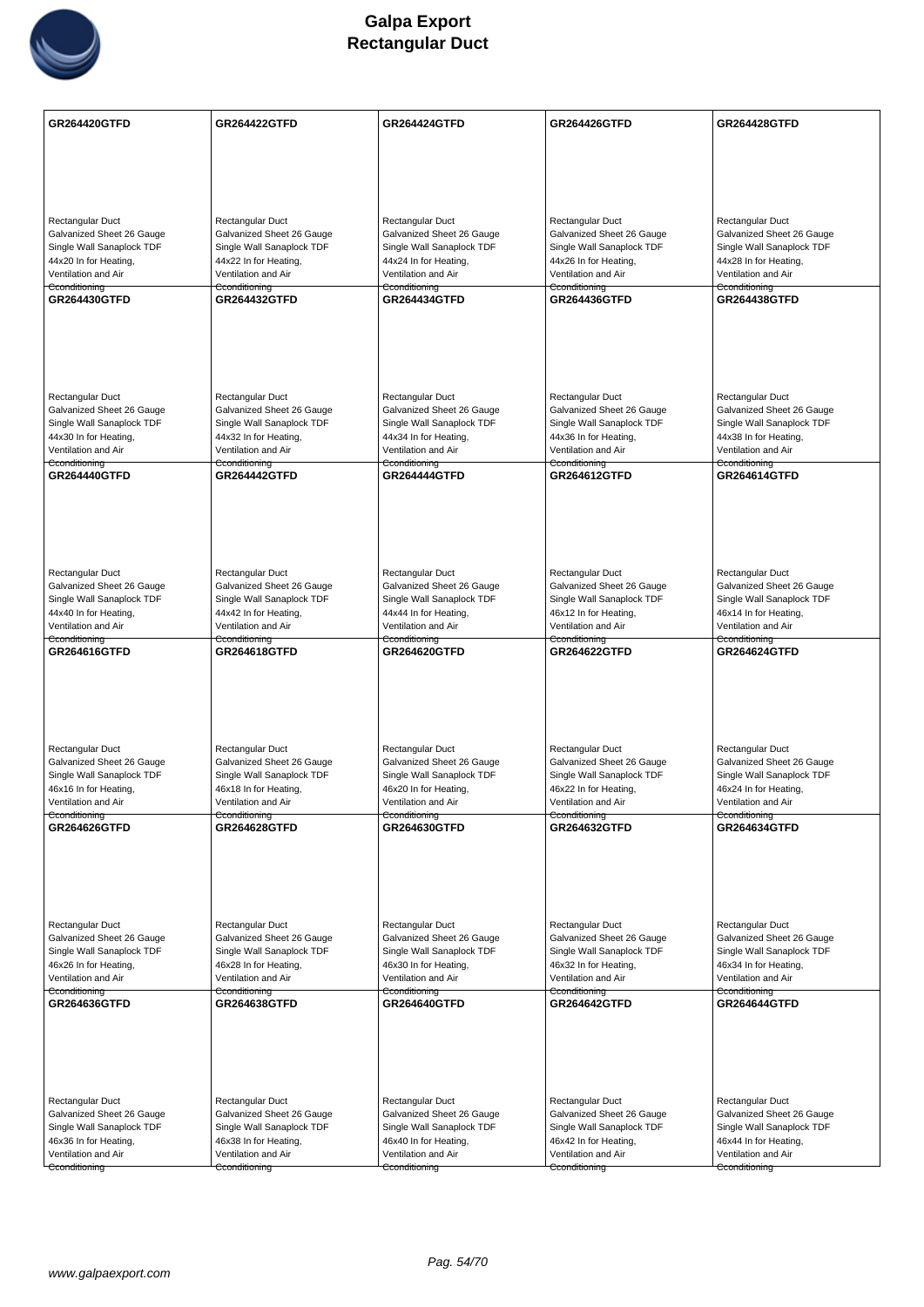

| GR264646GTFD                                           | GR264812GTFD                                           | GR264814GTFD                                           | GR264816GTFD                                           | GR264818GTFD                                           |
|--------------------------------------------------------|--------------------------------------------------------|--------------------------------------------------------|--------------------------------------------------------|--------------------------------------------------------|
|                                                        |                                                        |                                                        |                                                        |                                                        |
|                                                        |                                                        |                                                        |                                                        |                                                        |
|                                                        |                                                        |                                                        |                                                        |                                                        |
| Rectangular Duct                                       | Rectangular Duct                                       | Rectangular Duct                                       | Rectangular Duct                                       | Rectangular Duct                                       |
| Galvanized Sheet 26 Gauge                              | Galvanized Sheet 26 Gauge                              | Galvanized Sheet 26 Gauge                              | Galvanized Sheet 26 Gauge                              | Galvanized Sheet 26 Gauge                              |
| Single Wall Sanaplock TDF<br>46x46 In for Heating,     | Single Wall Sanaplock TDF<br>48x12 In for Heating,     | Single Wall Sanaplock TDF<br>48x14 In for Heating,     | Single Wall Sanaplock TDF<br>48x16 In for Heating,     | Single Wall Sanaplock TDF<br>48x18 In for Heating,     |
| Ventilation and Air                                    | Ventilation and Air                                    | Ventilation and Air                                    | Ventilation and Air                                    | Ventilation and Air                                    |
| Cconditioning<br><b>GR264820GTFD</b>                   | Cconditioning<br><b>GR264822GTFD</b>                   | Cconditioning<br><b>GR264824GTFD</b>                   | Cconditioning<br><b>GR264826GTFD</b>                   | Cconditioning<br><b>GR264828GTFD</b>                   |
|                                                        |                                                        |                                                        |                                                        |                                                        |
|                                                        |                                                        |                                                        |                                                        |                                                        |
|                                                        |                                                        |                                                        |                                                        |                                                        |
|                                                        |                                                        |                                                        |                                                        |                                                        |
| Rectangular Duct                                       | Rectangular Duct                                       | Rectangular Duct                                       | Rectangular Duct                                       | Rectangular Duct                                       |
| Galvanized Sheet 26 Gauge                              | Galvanized Sheet 26 Gauge                              | Galvanized Sheet 26 Gauge                              | Galvanized Sheet 26 Gauge                              | Galvanized Sheet 26 Gauge                              |
| Single Wall Sanaplock TDF                              | Single Wall Sanaplock TDF                              | Single Wall Sanaplock TDF                              | Single Wall Sanaplock TDF                              | Single Wall Sanaplock TDF                              |
| 48x20 In for Heating,<br>Ventilation and Air           | 48x22 In for Heating,<br>Ventilation and Air           | 48x24 In for Heating,<br>Ventilation and Air           | 48x26 In for Heating,<br>Ventilation and Air           | 48x28 In for Heating,<br>Ventilation and Air           |
| Cconditioning                                          | Cconditioning                                          | Cconditioning                                          | <del>Cconditioning</del>                               | Cconditioning                                          |
| <b>GR264830GTFD</b>                                    | <b>GR264832GTFD</b>                                    | <b>GR264834GTFD</b>                                    | <b>GR264836GTFD</b>                                    | GR264838GTFD                                           |
|                                                        |                                                        |                                                        |                                                        |                                                        |
|                                                        |                                                        |                                                        |                                                        |                                                        |
|                                                        |                                                        |                                                        |                                                        |                                                        |
| Rectangular Duct                                       | Rectangular Duct                                       | Rectangular Duct                                       | Rectangular Duct                                       | Rectangular Duct                                       |
| Galvanized Sheet 26 Gauge                              | Galvanized Sheet 26 Gauge                              | Galvanized Sheet 26 Gauge                              | Galvanized Sheet 26 Gauge                              | Galvanized Sheet 26 Gauge                              |
| Single Wall Sanaplock TDF<br>48x30 In for Heating,     | Single Wall Sanaplock TDF                              | Single Wall Sanaplock TDF                              | Single Wall Sanaplock TDF<br>48x36 In for Heating,     | Single Wall Sanaplock TDF                              |
| Ventilation and Air                                    | 48x32 In for Heating,<br>Ventilation and Air           | 48x34 In for Heating,<br>Ventilation and Air           | Ventilation and Air                                    | 48x38 In for Heating,<br>Ventilation and Air           |
| Cconditioning<br><b>GR264840GTFD</b>                   | Cconditioning<br><b>GR264842GTFD</b>                   | Cconditioning<br><b>GR264844GTFD</b>                   | Cconditioning<br><b>GR264846GTFD</b>                   | Cconditioning<br><b>GR264848GTFD</b>                   |
|                                                        |                                                        |                                                        |                                                        |                                                        |
|                                                        |                                                        |                                                        |                                                        |                                                        |
|                                                        |                                                        |                                                        |                                                        |                                                        |
|                                                        |                                                        |                                                        |                                                        |                                                        |
| <b>Rectangular Duct</b>                                | Rectangular Duct                                       | Rectangular Duct                                       | Rectangular Duct                                       | Rectangular Duct                                       |
| Galvanized Sheet 26 Gauge                              | Galvanized Sheet 26 Gauge                              | Galvanized Sheet 26 Gauge                              | Galvanized Sheet 26 Gauge                              | Galvanized Sheet 26 Gauge                              |
| Single Wall Sanaplock TDF<br>48x40 In for Heating,     | Single Wall Sanaplock TDF<br>48x42 In for Heating,     | Single Wall Sanaplock TDF<br>48x44 In for Heating,     | Single Wall Sanaplock TDF<br>48x46 In for Heating,     | Single Wall Sanaplock TDF<br>48x48 In for Heating,     |
| Ventilation and Air                                    | Ventilation and Air                                    | Ventilation and Air                                    | Ventilation and Air                                    | Ventilation and Air                                    |
| Cconditioning<br><b>GR265014GTFD</b>                   | Cconditioning<br><b>GR265016GTFD</b>                   | Cconditioning<br>GR265018GTFD                          | Cconditioning<br><b>GR265020GTFD</b>                   | Cconditioning<br><b>GR265022GTFD</b>                   |
|                                                        |                                                        |                                                        |                                                        |                                                        |
|                                                        |                                                        |                                                        |                                                        |                                                        |
|                                                        |                                                        |                                                        |                                                        |                                                        |
|                                                        |                                                        |                                                        |                                                        |                                                        |
| Rectangular Duct                                       | Rectangular Duct                                       | Rectangular Duct                                       | Rectangular Duct                                       | Rectangular Duct                                       |
| Galvanized Sheet 26 Gauge<br>Single Wall Sanaplock TDF | Galvanized Sheet 26 Gauge<br>Single Wall Sanaplock TDF | Galvanized Sheet 26 Gauge<br>Single Wall Sanaplock TDF | Galvanized Sheet 26 Gauge<br>Single Wall Sanaplock TDF | Galvanized Sheet 26 Gauge<br>Single Wall Sanaplock TDF |
| 50x14 In for Heating,                                  | 50x16 In for Heating,                                  | 50x18 In for Heating,                                  | 50x20 In for Heating,                                  | 50x22 In for Heating,                                  |
| Ventilation and Air                                    | Ventilation and Air                                    | Ventilation and Air                                    | Ventilation and Air                                    | Ventilation and Air                                    |
| Cconditioning<br>GR265024GTFD                          | Cconditioning<br><b>GR265026GTFD</b>                   | Cconditioning<br>GR265028GTFD                          | Cconditioning<br>GR265030GTFD                          | Cconditioning<br>GR265032GTFD                          |
|                                                        |                                                        |                                                        |                                                        |                                                        |
|                                                        |                                                        |                                                        |                                                        |                                                        |
|                                                        |                                                        |                                                        |                                                        |                                                        |
|                                                        |                                                        |                                                        |                                                        |                                                        |
| <b>Rectangular Duct</b>                                | Rectangular Duct                                       | Rectangular Duct                                       | Rectangular Duct                                       | Rectangular Duct                                       |
| Galvanized Sheet 26 Gauge<br>Single Wall Sanaplock TDF | Galvanized Sheet 26 Gauge<br>Single Wall Sanaplock TDF | Galvanized Sheet 26 Gauge<br>Single Wall Sanaplock TDF | Galvanized Sheet 26 Gauge<br>Single Wall Sanaplock TDF | Galvanized Sheet 26 Gauge<br>Single Wall Sanaplock TDF |
| 50x24 In for Heating,                                  | 50x26 In for Heating,                                  | 50x28 In for Heating,                                  | 50x30 In for Heating,                                  | 50x32 In for Heating,                                  |
| Ventilation and Air                                    | Ventilation and Air                                    | Ventilation and Air                                    | Ventilation and Air                                    | Ventilation and Air                                    |
| Cconditioning                                          | Cconditioning                                          | Cconditioning                                          | Cconditioning                                          | Cconditioning                                          |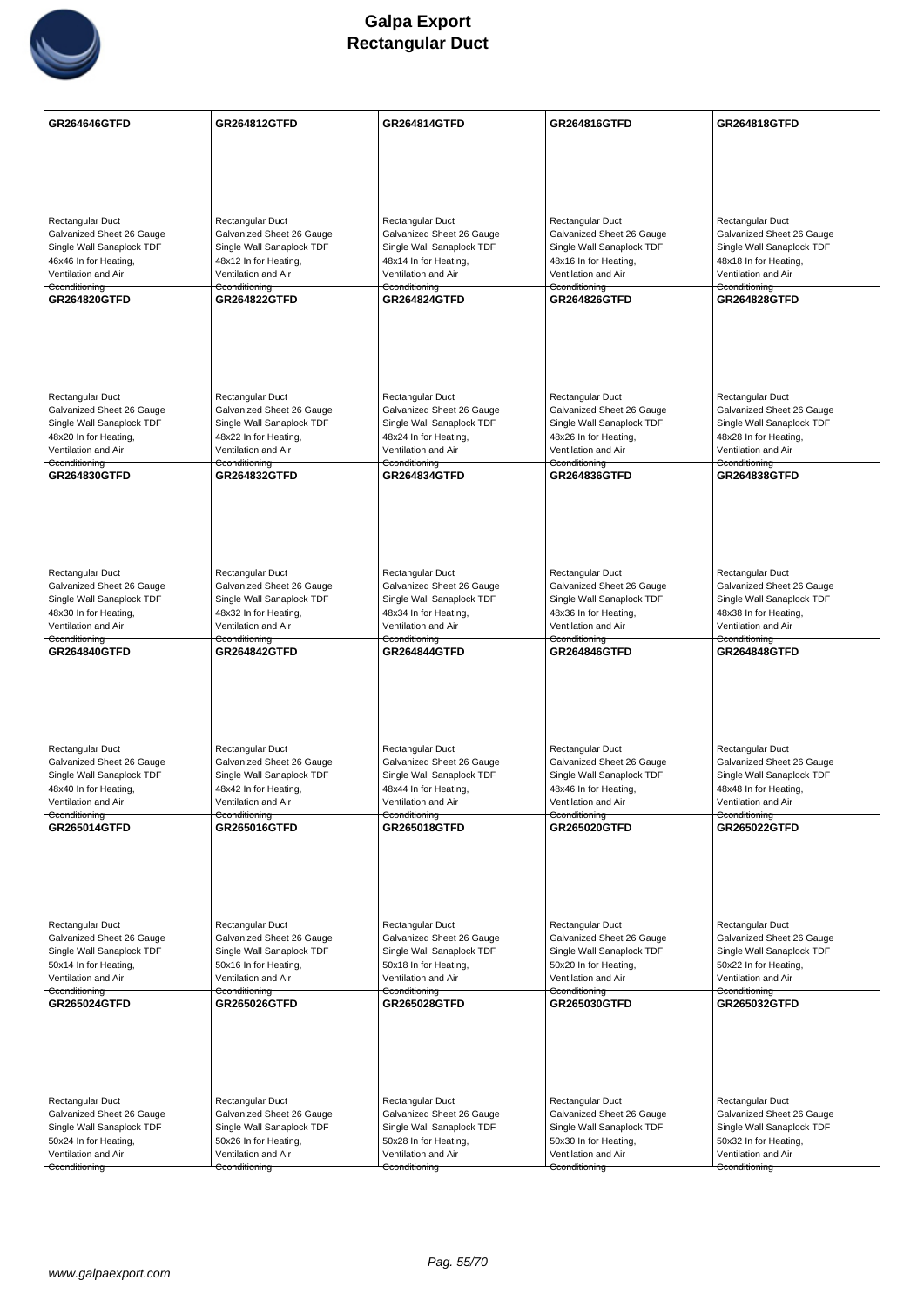

| GR265034GTFD                                           | <b>GR265036GTFD</b>                                    | GR265038GTFD                                           | GR265040GTFD                                           | <b>GR265042GTFD</b>                                    |
|--------------------------------------------------------|--------------------------------------------------------|--------------------------------------------------------|--------------------------------------------------------|--------------------------------------------------------|
|                                                        |                                                        |                                                        |                                                        |                                                        |
|                                                        |                                                        |                                                        |                                                        |                                                        |
|                                                        |                                                        |                                                        |                                                        |                                                        |
| Rectangular Duct                                       | Rectangular Duct                                       | Rectangular Duct                                       | Rectangular Duct                                       | Rectangular Duct                                       |
| Galvanized Sheet 26 Gauge                              | Galvanized Sheet 26 Gauge                              | Galvanized Sheet 26 Gauge                              | Galvanized Sheet 26 Gauge                              | Galvanized Sheet 26 Gauge                              |
| Single Wall Sanaplock TDF<br>50x34 In for Heating,     | Single Wall Sanaplock TDF<br>50x36 In for Heating,     | Single Wall Sanaplock TDF<br>50x38 In for Heating,     | Single Wall Sanaplock TDF<br>50x40 In for Heating,     | Single Wall Sanaplock TDF<br>50x42 In for Heating,     |
| Ventilation and Air                                    | Ventilation and Air                                    | Ventilation and Air                                    | Ventilation and Air                                    | Ventilation and Air                                    |
| Cconditioning<br><b>GR265044GTFD</b>                   | Cconditioning<br><b>GR265046GTFD</b>                   | Cconditioning<br><b>GR265048GTFD</b>                   | Cconditioning<br><b>GR265050GTFD</b>                   | Cconditioning<br><b>GR265214GTFD</b>                   |
|                                                        |                                                        |                                                        |                                                        |                                                        |
|                                                        |                                                        |                                                        |                                                        |                                                        |
|                                                        |                                                        |                                                        |                                                        |                                                        |
|                                                        |                                                        |                                                        |                                                        |                                                        |
| <b>Rectangular Duct</b>                                | Rectangular Duct                                       | Rectangular Duct                                       | Rectangular Duct                                       | Rectangular Duct                                       |
| Galvanized Sheet 26 Gauge<br>Single Wall Sanaplock TDF | Galvanized Sheet 26 Gauge<br>Single Wall Sanaplock TDF | Galvanized Sheet 26 Gauge<br>Single Wall Sanaplock TDF | Galvanized Sheet 26 Gauge<br>Single Wall Sanaplock TDF | Galvanized Sheet 26 Gauge<br>Single Wall Sanaplock TDF |
| 50x44 In for Heating,                                  | 50x46 In for Heating,                                  | 50x48 In for Heating,                                  | 50x50 In for Heating,                                  | 52x14 In for Heating,                                  |
| Ventilation and Air<br>Cconditioning                   | Ventilation and Air<br>Cconditioning                   | Ventilation and Air<br>Cconditioning                   | Ventilation and Air<br>Cconditioning                   | Ventilation and Air<br>Cconditioning                   |
| GR265216GTFD                                           | <b>GR265218GTFD</b>                                    | <b>GR265220GTFD</b>                                    | <b>GR265222GTFD</b>                                    | <b>GR265224GTFD</b>                                    |
|                                                        |                                                        |                                                        |                                                        |                                                        |
|                                                        |                                                        |                                                        |                                                        |                                                        |
|                                                        |                                                        |                                                        |                                                        |                                                        |
| Rectangular Duct                                       | Rectangular Duct                                       | Rectangular Duct                                       | Rectangular Duct                                       | Rectangular Duct                                       |
| Galvanized Sheet 26 Gauge                              | Galvanized Sheet 26 Gauge                              | Galvanized Sheet 26 Gauge                              | Galvanized Sheet 26 Gauge                              | Galvanized Sheet 26 Gauge                              |
| Single Wall Sanaplock TDF<br>52x16 In for Heating,     | Single Wall Sanaplock TDF<br>52x18 In for Heating,     | Single Wall Sanaplock TDF<br>52x20 In for Heating,     | Single Wall Sanaplock TDF<br>52x22 In for Heating,     | Single Wall Sanaplock TDF<br>52x24 In for Heating,     |
| Ventilation and Air                                    | Ventilation and Air                                    | Ventilation and Air                                    | Ventilation and Air                                    | Ventilation and Air                                    |
| Cconditioning<br><b>GR265226GTFD</b>                   | Cconditioning<br><b>GR265228GTFD</b>                   | Cconditioning<br><b>GR265230GTFD</b>                   | Cconditioning<br><b>GR265232GTFD</b>                   | Cconditioning<br><b>GR265234GTFD</b>                   |
|                                                        |                                                        |                                                        |                                                        |                                                        |
|                                                        |                                                        |                                                        |                                                        |                                                        |
|                                                        |                                                        |                                                        |                                                        |                                                        |
|                                                        |                                                        |                                                        |                                                        |                                                        |
| Rectangular Duct<br>Galvanized Sheet 26 Gauge          | Rectangular Duct<br>Galvanized Sheet 26 Gauge          | Rectangular Duct<br>Galvanized Sheet 26 Gauge          | Rectangular Duct<br>Galvanized Sheet 26 Gauge          | Rectangular Duct<br>Galvanized Sheet 26 Gauge          |
| Single Wall Sanaplock TDF                              | Single Wall Sanaplock TDF                              | Single Wall Sanaplock TDF                              | Single Wall Sanaplock TDF                              | Single Wall Sanaplock TDF                              |
| 52x26 In for Heating,<br>Ventilation and Air           | 52x28 In for Heating,<br>Ventilation and Air           | 52x30 In for Heating,<br>Ventilation and Air           | 52x32 In for Heating,<br>Ventilation and Air           | 52x34 In for Heating,<br>Ventilation and Air           |
| Cconditioning                                          | Cconditioning                                          | Cconditioning                                          | Cconditioning                                          | Cconditioning                                          |
| GR265236GTFD                                           | GR265238GTFD                                           | <b>GR265240GTFD</b>                                    | <b>GR265242GTFD</b>                                    | <b>GR265244GTFD</b>                                    |
|                                                        |                                                        |                                                        |                                                        |                                                        |
|                                                        |                                                        |                                                        |                                                        |                                                        |
|                                                        |                                                        |                                                        |                                                        |                                                        |
| Rectangular Duct                                       | Rectangular Duct                                       | Rectangular Duct                                       | Rectangular Duct                                       | Rectangular Duct                                       |
| Galvanized Sheet 26 Gauge                              | Galvanized Sheet 26 Gauge                              | Galvanized Sheet 26 Gauge                              | Galvanized Sheet 26 Gauge                              | Galvanized Sheet 26 Gauge                              |
| Single Wall Sanaplock TDF<br>52x36 In for Heating,     | Single Wall Sanaplock TDF<br>52x38 In for Heating,     | Single Wall Sanaplock TDF<br>52x40 In for Heating,     | Single Wall Sanaplock TDF<br>52x42 In for Heating,     | Single Wall Sanaplock TDF<br>52x44 In for Heating,     |
| Ventilation and Air                                    | Ventilation and Air                                    | Ventilation and Air                                    | Ventilation and Air                                    | Ventilation and Air                                    |
| Cconditioning<br><b>GR265246GTFD</b>                   | Cconditioning<br><b>GR265248GTFD</b>                   | Cconditioning<br><b>GR265250GTFD</b>                   | Cconditioning<br><b>GR265252GTFD</b>                   | Cconditioning<br><b>GR265414GTFD</b>                   |
|                                                        |                                                        |                                                        |                                                        |                                                        |
|                                                        |                                                        |                                                        |                                                        |                                                        |
|                                                        |                                                        |                                                        |                                                        |                                                        |
|                                                        |                                                        |                                                        |                                                        |                                                        |
| Rectangular Duct<br>Galvanized Sheet 26 Gauge          | Rectangular Duct<br>Galvanized Sheet 26 Gauge          | <b>Rectangular Duct</b><br>Galvanized Sheet 26 Gauge   | Rectangular Duct<br>Galvanized Sheet 26 Gauge          | Rectangular Duct<br>Galvanized Sheet 26 Gauge          |
| Single Wall Sanaplock TDF                              | Single Wall Sanaplock TDF                              | Single Wall Sanaplock TDF                              | Single Wall Sanaplock TDF                              | Single Wall Sanaplock TDF                              |
| 52x46 In for Heating,                                  | 52x48 In for Heating,                                  | 52x50 In for Heating,                                  | 52x52 In for Heating,                                  | 54x14 In for Heating,                                  |
| Ventilation and Air<br>Cconditioning                   | Ventilation and Air<br>Cconditioning                   | Ventilation and Air<br>Cconditioning                   | Ventilation and Air<br>Cconditioning                   | Ventilation and Air<br>Cconditioning                   |
|                                                        |                                                        |                                                        |                                                        |                                                        |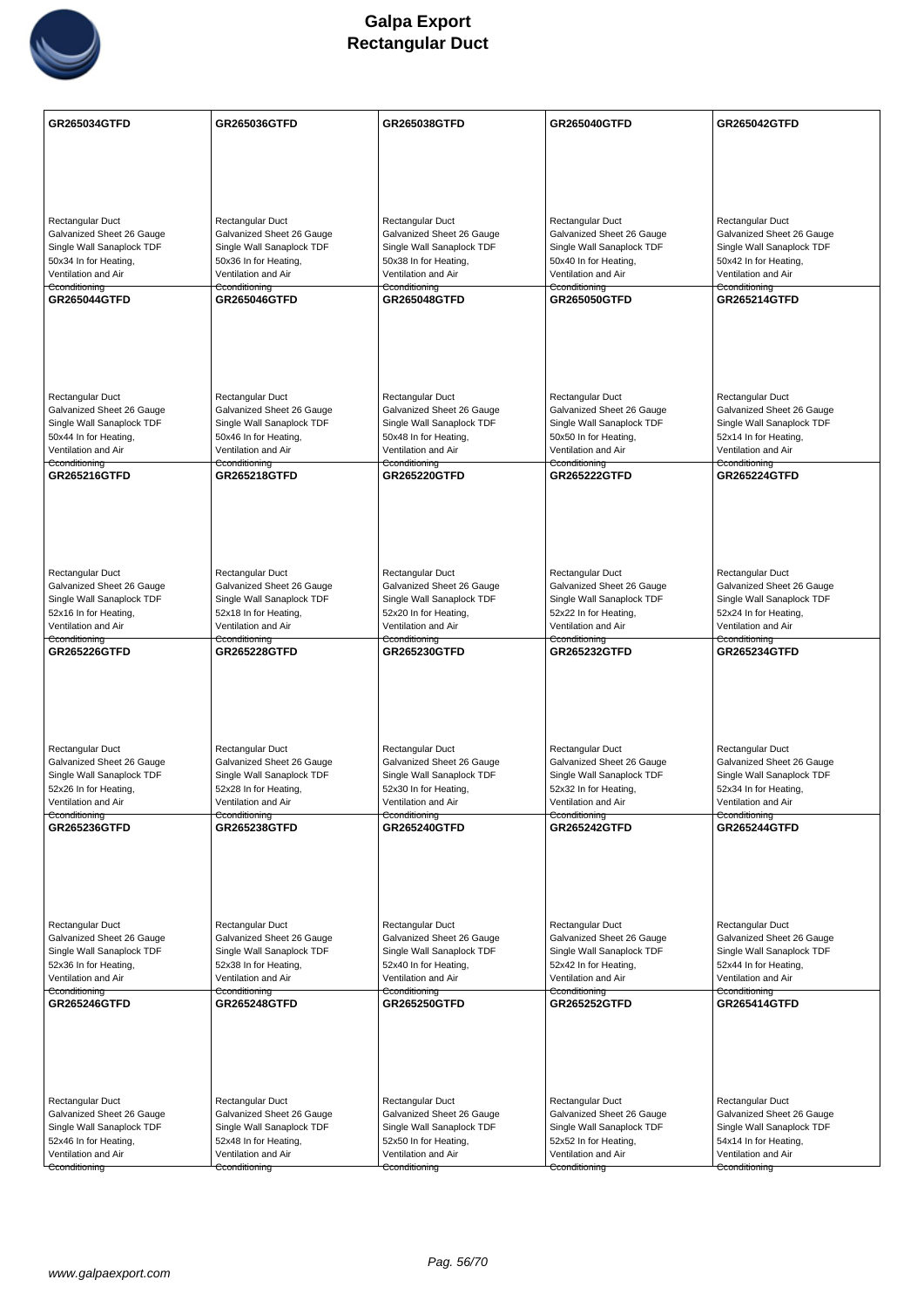

| GR265416GTFD                                           | <b>GR265418GTFD</b>                                    | <b>GR265420GTFD</b>                                    | <b>GR265422GTFD</b>                                    | <b>GR265424GTFD</b>                                    |
|--------------------------------------------------------|--------------------------------------------------------|--------------------------------------------------------|--------------------------------------------------------|--------------------------------------------------------|
|                                                        |                                                        |                                                        |                                                        |                                                        |
|                                                        |                                                        |                                                        |                                                        |                                                        |
|                                                        |                                                        |                                                        |                                                        |                                                        |
| Rectangular Duct<br>Galvanized Sheet 26 Gauge          | Rectangular Duct<br>Galvanized Sheet 26 Gauge          | Rectangular Duct<br>Galvanized Sheet 26 Gauge          | Rectangular Duct<br>Galvanized Sheet 26 Gauge          | Rectangular Duct<br>Galvanized Sheet 26 Gauge          |
| Single Wall Sanaplock TDF                              | Single Wall Sanaplock TDF                              | Single Wall Sanaplock TDF                              | Single Wall Sanaplock TDF                              | Single Wall Sanaplock TDF                              |
| 54x16 In for Heating,                                  | 54x18 In for Heating,                                  | 54x20 In for Heating,                                  | 54x22 In for Heating,                                  | 54x24 In for Heating,                                  |
| Ventilation and Air<br>Cconditioning                   | Ventilation and Air<br>Cconditioning                   | Ventilation and Air<br>Cconditioning                   | Ventilation and Air<br>Cconditioning                   | Ventilation and Air<br>Cconditioning                   |
| <b>GR265426GTFD</b>                                    | <b>GR265428GTFD</b>                                    | <b>GR265430GTFD</b>                                    | <b>GR265432GTFD</b>                                    | <b>GR265434GTFD</b>                                    |
|                                                        |                                                        |                                                        |                                                        |                                                        |
|                                                        |                                                        |                                                        |                                                        |                                                        |
|                                                        |                                                        |                                                        |                                                        |                                                        |
|                                                        |                                                        |                                                        |                                                        |                                                        |
| <b>Rectangular Duct</b>                                | Rectangular Duct                                       | Rectangular Duct                                       | Rectangular Duct                                       | Rectangular Duct                                       |
| Galvanized Sheet 26 Gauge                              | Galvanized Sheet 26 Gauge                              | Galvanized Sheet 26 Gauge                              | Galvanized Sheet 26 Gauge                              | Galvanized Sheet 26 Gauge                              |
| Single Wall Sanaplock TDF                              | Single Wall Sanaplock TDF                              | Single Wall Sanaplock TDF                              | Single Wall Sanaplock TDF                              | Single Wall Sanaplock TDF                              |
| 54x26 In for Heating,<br>Ventilation and Air           | 54x28 In for Heating,<br>Ventilation and Air           | 54x30 In for Heating,<br>Ventilation and Air           | 54x32 In for Heating,<br>Ventilation and Air           | 54x34 In for Heating,<br>Ventilation and Air           |
| Cconditioning                                          | Cconditioning                                          | Cconditioning                                          | <del>Cconditioning</del>                               | Cconditioning                                          |
| <b>GR265436GTFD</b>                                    | <b>GR265438GTFD</b>                                    | <b>GR265440GTFD</b>                                    | <b>GR265442GTFD</b>                                    | <b>GR265444GTFD</b>                                    |
|                                                        |                                                        |                                                        |                                                        |                                                        |
|                                                        |                                                        |                                                        |                                                        |                                                        |
|                                                        |                                                        |                                                        |                                                        |                                                        |
|                                                        |                                                        |                                                        |                                                        |                                                        |
| Rectangular Duct                                       | Rectangular Duct                                       | Rectangular Duct                                       | Rectangular Duct                                       | Rectangular Duct                                       |
| Galvanized Sheet 26 Gauge<br>Single Wall Sanaplock TDF | Galvanized Sheet 26 Gauge<br>Single Wall Sanaplock TDF | Galvanized Sheet 26 Gauge<br>Single Wall Sanaplock TDF | Galvanized Sheet 26 Gauge<br>Single Wall Sanaplock TDF | Galvanized Sheet 26 Gauge<br>Single Wall Sanaplock TDF |
| 54x36 In for Heating,                                  | 54x38 In for Heating,                                  | 54x40 In for Heating,                                  | 54x42 In for Heating,                                  | 54x44 In for Heating,                                  |
| Ventilation and Air<br>Cconditioning                   | Ventilation and Air                                    | Ventilation and Air                                    | Ventilation and Air                                    | Ventilation and Air                                    |
| <b>GR265446GTFD</b>                                    | Cconditioning<br><b>GR265448GTFD</b>                   | Cconditioning<br><b>GR265450GTFD</b>                   | Cconditioning<br><b>GR265452GTFD</b>                   | Cconditioning<br><b>GR265454GTFD</b>                   |
|                                                        |                                                        |                                                        |                                                        |                                                        |
|                                                        |                                                        |                                                        |                                                        |                                                        |
|                                                        |                                                        |                                                        |                                                        |                                                        |
|                                                        |                                                        |                                                        |                                                        |                                                        |
| <b>Rectangular Duct</b>                                | Rectangular Duct                                       | Rectangular Duct                                       | Rectangular Duct                                       | Rectangular Duct                                       |
| Galvanized Sheet 26 Gauge                              | Galvanized Sheet 26 Gauge                              | Galvanized Sheet 26 Gauge                              | Galvanized Sheet 26 Gauge                              | Galvanized Sheet 26 Gauge                              |
| Single Wall Sanaplock TDF<br>54x46 In for Heating,     | Single Wall Sanaplock TDF<br>54x48 In for Heating,     | Single Wall Sanaplock TDF<br>54x50 In for Heating,     | Single Wall Sanaplock TDF<br>54x52 In for Heating,     | Single Wall Sanaplock TDF<br>54x54 In for Heating,     |
| Ventilation and Air                                    | Ventilation and Air                                    | Ventilation and Air                                    | Ventilation and Air                                    | Ventilation and Air                                    |
| Cconditioning<br>GR265614GTFD                          | Cconditioning                                          | Cconditioning                                          | Cconditioning                                          | Cconditioning<br><b>GR265622GTFD</b>                   |
|                                                        | <b>GR265616GTFD</b>                                    | <b>GR265618GTFD</b>                                    | <b>GR265620GTFD</b>                                    |                                                        |
|                                                        |                                                        |                                                        |                                                        |                                                        |
|                                                        |                                                        |                                                        |                                                        |                                                        |
|                                                        |                                                        |                                                        |                                                        |                                                        |
|                                                        |                                                        |                                                        |                                                        |                                                        |
| Rectangular Duct<br>Galvanized Sheet 26 Gauge          | Rectangular Duct<br>Galvanized Sheet 26 Gauge          | Rectangular Duct<br>Galvanized Sheet 26 Gauge          | Rectangular Duct<br>Galvanized Sheet 26 Gauge          | Rectangular Duct<br>Galvanized Sheet 26 Gauge          |
| Single Wall Sanaplock TDF                              | Single Wall Sanaplock TDF                              | Single Wall Sanaplock TDF                              | Single Wall Sanaplock TDF                              | Single Wall Sanaplock TDF                              |
| 56x14 In for Heating,                                  | 56x16 In for Heating,                                  | 56x18 In for Heating,                                  | 56x20 In for Heating,                                  | 56x22 In for Heating,                                  |
| Ventilation and Air<br>Cconditioning                   | Ventilation and Air<br>Cconditioning                   | Ventilation and Air<br>Cconditioning                   | Ventilation and Air<br>Cconditioning                   | Ventilation and Air<br>Cconditioning                   |
| GR265624GTFD                                           | <b>GR265626GTFD</b>                                    | <b>GR265628GTFD</b>                                    | GR265630GTFD                                           | GR265632GTFD                                           |
|                                                        |                                                        |                                                        |                                                        |                                                        |
|                                                        |                                                        |                                                        |                                                        |                                                        |
|                                                        |                                                        |                                                        |                                                        |                                                        |
|                                                        |                                                        |                                                        |                                                        |                                                        |
| <b>Rectangular Duct</b>                                | Rectangular Duct                                       | Rectangular Duct                                       | Rectangular Duct                                       | Rectangular Duct                                       |
| Galvanized Sheet 26 Gauge<br>Single Wall Sanaplock TDF | Galvanized Sheet 26 Gauge<br>Single Wall Sanaplock TDF | Galvanized Sheet 26 Gauge<br>Single Wall Sanaplock TDF | Galvanized Sheet 26 Gauge<br>Single Wall Sanaplock TDF | Galvanized Sheet 26 Gauge<br>Single Wall Sanaplock TDF |
| 56x24 In for Heating,                                  | 56x26 In for Heating,                                  | 56x28 In for Heating,                                  | 56x30 In for Heating,                                  | 56x32 In for Heating,                                  |
| Ventilation and Air                                    | Ventilation and Air                                    | Ventilation and Air                                    | Ventilation and Air                                    | Ventilation and Air                                    |
| Cconditioning                                          | Cconditioning                                          | Cconditioning                                          | Cconditioning                                          | Cconditioning                                          |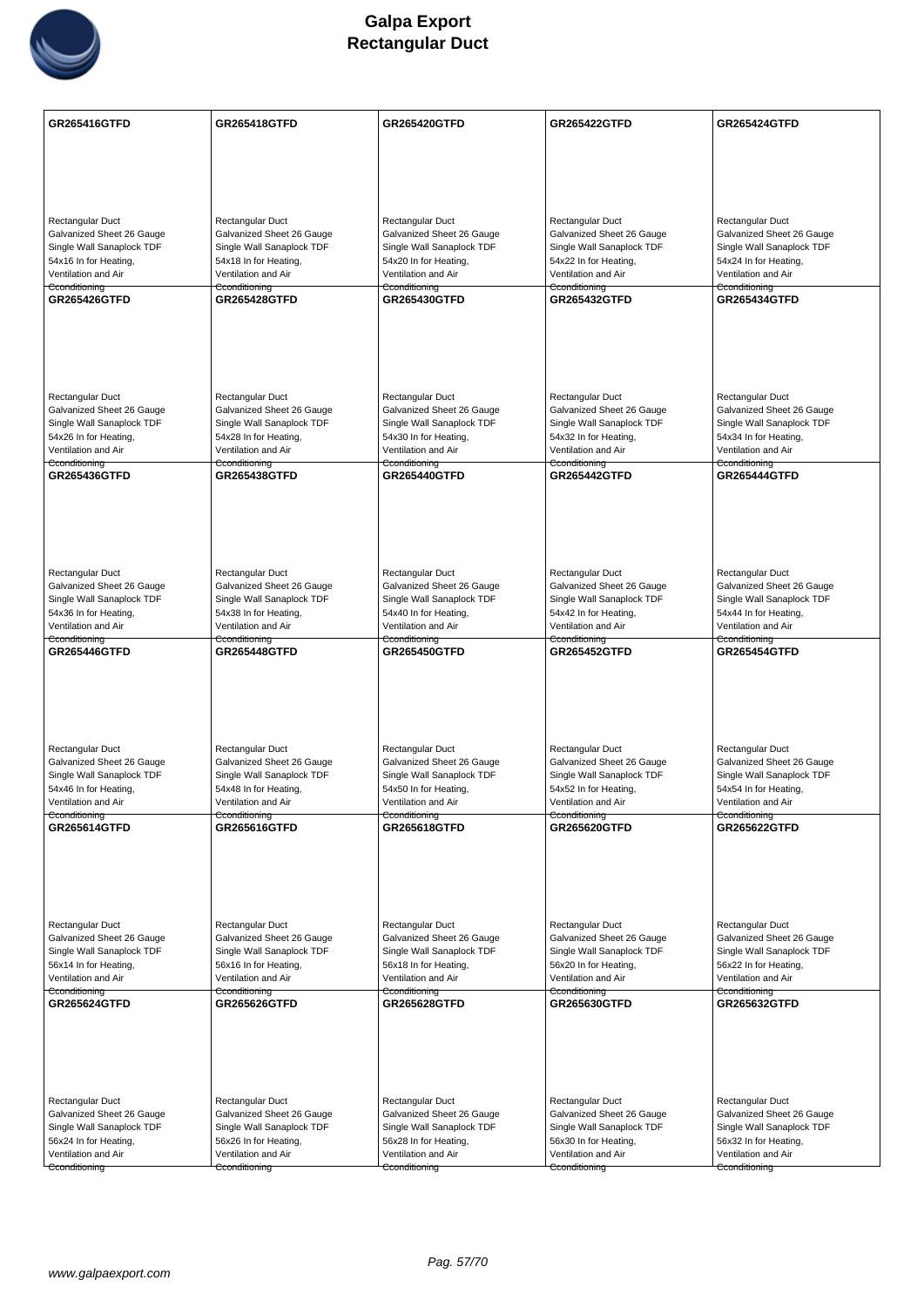

| GR265634GTFD                                           | <b>GR265636GTFD</b>                                    | GR265638GTFD                                           | <b>GR265640GTFD</b>                                    | GR265642GTFD                                           |
|--------------------------------------------------------|--------------------------------------------------------|--------------------------------------------------------|--------------------------------------------------------|--------------------------------------------------------|
|                                                        |                                                        |                                                        |                                                        |                                                        |
|                                                        |                                                        |                                                        |                                                        |                                                        |
|                                                        |                                                        |                                                        |                                                        |                                                        |
| Rectangular Duct                                       | Rectangular Duct                                       | Rectangular Duct                                       | Rectangular Duct                                       | Rectangular Duct                                       |
| Galvanized Sheet 26 Gauge                              | Galvanized Sheet 26 Gauge                              | Galvanized Sheet 26 Gauge                              | Galvanized Sheet 26 Gauge                              | Galvanized Sheet 26 Gauge                              |
| Single Wall Sanaplock TDF<br>56x34 In for Heating,     | Single Wall Sanaplock TDF<br>56x36 In for Heating,     | Single Wall Sanaplock TDF<br>56x38 In for Heating,     | Single Wall Sanaplock TDF<br>56x40 In for Heating,     | Single Wall Sanaplock TDF<br>56x42 In for Heating,     |
| Ventilation and Air                                    | Ventilation and Air                                    | Ventilation and Air                                    | Ventilation and Air                                    | Ventilation and Air                                    |
| Cconditioning<br><b>GR265644GTFD</b>                   | Cconditioning<br><b>GR265646GTFD</b>                   | Cconditioning<br><b>GR265648GTFD</b>                   | Cconditioning<br><b>GR265650GTFD</b>                   | Cconditioning<br><b>GR265652GTFD</b>                   |
|                                                        |                                                        |                                                        |                                                        |                                                        |
|                                                        |                                                        |                                                        |                                                        |                                                        |
|                                                        |                                                        |                                                        |                                                        |                                                        |
|                                                        |                                                        |                                                        |                                                        |                                                        |
| <b>Rectangular Duct</b><br>Galvanized Sheet 26 Gauge   | Rectangular Duct<br>Galvanized Sheet 26 Gauge          | Rectangular Duct<br>Galvanized Sheet 26 Gauge          | Rectangular Duct<br>Galvanized Sheet 26 Gauge          | Rectangular Duct<br>Galvanized Sheet 26 Gauge          |
| Single Wall Sanaplock TDF                              | Single Wall Sanaplock TDF                              | Single Wall Sanaplock TDF                              | Single Wall Sanaplock TDF                              | Single Wall Sanaplock TDF                              |
| 56x44 In for Heating,<br>Ventilation and Air           | 56x46 In for Heating,<br>Ventilation and Air           | 56x48 In for Heating,<br>Ventilation and Air           | 56x50 In for Heating,<br>Ventilation and Air           | 56x52 In for Heating,<br>Ventilation and Air           |
| Cconditioning<br><b>GR265654GTFD</b>                   | Cconditioning<br>GR265656GTFD                          | Cconditioning<br>GR265816GTFD                          | Cconditioning<br>GR265818GTFD                          | Cconditioning<br><b>GR265820GTFD</b>                   |
|                                                        |                                                        |                                                        |                                                        |                                                        |
|                                                        |                                                        |                                                        |                                                        |                                                        |
|                                                        |                                                        |                                                        |                                                        |                                                        |
|                                                        |                                                        |                                                        |                                                        |                                                        |
| Rectangular Duct<br>Galvanized Sheet 26 Gauge          | Rectangular Duct<br>Galvanized Sheet 26 Gauge          | Rectangular Duct<br>Galvanized Sheet 26 Gauge          | Rectangular Duct<br>Galvanized Sheet 26 Gauge          | Rectangular Duct<br>Galvanized Sheet 26 Gauge          |
| Single Wall Sanaplock TDF                              | Single Wall Sanaplock TDF                              | Single Wall Sanaplock TDF                              | Single Wall Sanaplock TDF                              | Single Wall Sanaplock TDF                              |
| 56x54 In for Heating,<br>Ventilation and Air           | 56x56 In for Heating,<br>Ventilation and Air           | 58x16 In for Heating,<br>Ventilation and Air           | 58x18 In for Heating,<br>Ventilation and Air           | 58x20 In for Heating,<br>Ventilation and Air           |
| Cconditioning                                          | Cconditioning                                          | Cconditioning                                          | Cconditioning                                          | Cconditioning                                          |
| <b>GR265822GTFD</b>                                    | <b>GR265824GTFD</b>                                    | <b>GR265826GTFD</b>                                    | <b>GR265828GTFD</b>                                    | <b>GR265830GTFD</b>                                    |
|                                                        |                                                        |                                                        |                                                        |                                                        |
|                                                        |                                                        |                                                        |                                                        |                                                        |
|                                                        |                                                        |                                                        |                                                        |                                                        |
| Rectangular Duct                                       | Rectangular Duct                                       | Rectangular Duct                                       | Rectangular Duct                                       | Rectangular Duct                                       |
| Galvanized Sheet 26 Gauge<br>Single Wall Sanaplock TDF | Galvanized Sheet 26 Gauge<br>Single Wall Sanaplock TDF | Galvanized Sheet 26 Gauge<br>Single Wall Sanaplock TDF | Galvanized Sheet 26 Gauge<br>Single Wall Sanaplock TDF | Galvanized Sheet 26 Gauge<br>Single Wall Sanaplock TDF |
| 58x22 In for Heating,                                  | 58x24 In for Heating,                                  | 58x26 In for Heating,                                  | 58x28 In for Heating,                                  | 58x30 In for Heating,                                  |
| Ventilation and Air<br>Cconditioning                   | Ventilation and Air<br>Cconditioning                   | Ventilation and Air<br>Cconditioning                   | Ventilation and Air<br>Cconditioning                   | Ventilation and Air<br>Cconditioning                   |
| GR265832GTFD                                           | GR265834GTFD                                           | <b>GR265836GTFD</b>                                    | <b>GR265838GTFD</b>                                    | <b>GR265840GTFD</b>                                    |
|                                                        |                                                        |                                                        |                                                        |                                                        |
|                                                        |                                                        |                                                        |                                                        |                                                        |
|                                                        |                                                        |                                                        |                                                        |                                                        |
| Rectangular Duct                                       | Rectangular Duct                                       | Rectangular Duct                                       | Rectangular Duct                                       | Rectangular Duct                                       |
| Galvanized Sheet 26 Gauge                              | Galvanized Sheet 26 Gauge                              | Galvanized Sheet 26 Gauge                              | Galvanized Sheet 26 Gauge                              | Galvanized Sheet 26 Gauge                              |
| Single Wall Sanaplock TDF                              | Single Wall Sanaplock TDF                              | Single Wall Sanaplock TDF                              | Single Wall Sanaplock TDF                              | Single Wall Sanaplock TDF                              |
| 58x32 In for Heating,<br>Ventilation and Air           | 58x34 In for Heating,<br>Ventilation and Air           | 58x36 In for Heating,<br>Ventilation and Air           | 58x38 In for Heating,<br>Ventilation and Air           | 58x40 In for Heating,<br>Ventilation and Air           |
| Cconditioning<br><b>GR265842GTFD</b>                   | Cconditioning<br><b>GR265844GTFD</b>                   | Cconditioning<br>GR265846GTFD                          | Cconditioning<br><b>GR265848GTFD</b>                   | Cconditioning<br><b>GR265850GTFD</b>                   |
|                                                        |                                                        |                                                        |                                                        |                                                        |
|                                                        |                                                        |                                                        |                                                        |                                                        |
|                                                        |                                                        |                                                        |                                                        |                                                        |
|                                                        |                                                        |                                                        |                                                        |                                                        |
| Rectangular Duct                                       | Rectangular Duct                                       | <b>Rectangular Duct</b>                                | Rectangular Duct                                       | Rectangular Duct                                       |
| Galvanized Sheet 26 Gauge<br>Single Wall Sanaplock TDF | Galvanized Sheet 26 Gauge<br>Single Wall Sanaplock TDF | Galvanized Sheet 26 Gauge<br>Single Wall Sanaplock TDF | Galvanized Sheet 26 Gauge<br>Single Wall Sanaplock TDF | Galvanized Sheet 26 Gauge<br>Single Wall Sanaplock TDF |
| 58x42 In for Heating,                                  | 58x44 In for Heating,                                  | 58x46 In for Heating,                                  | 58x48 In for Heating,                                  | 58x50 In for Heating,                                  |
| Ventilation and Air                                    | Ventilation and Air                                    | Ventilation and Air                                    | Ventilation and Air                                    | Ventilation and Air                                    |
| Cconditioning                                          | Cconditioning                                          | Cconditioning                                          | Cconditioning                                          | Cconditioning                                          |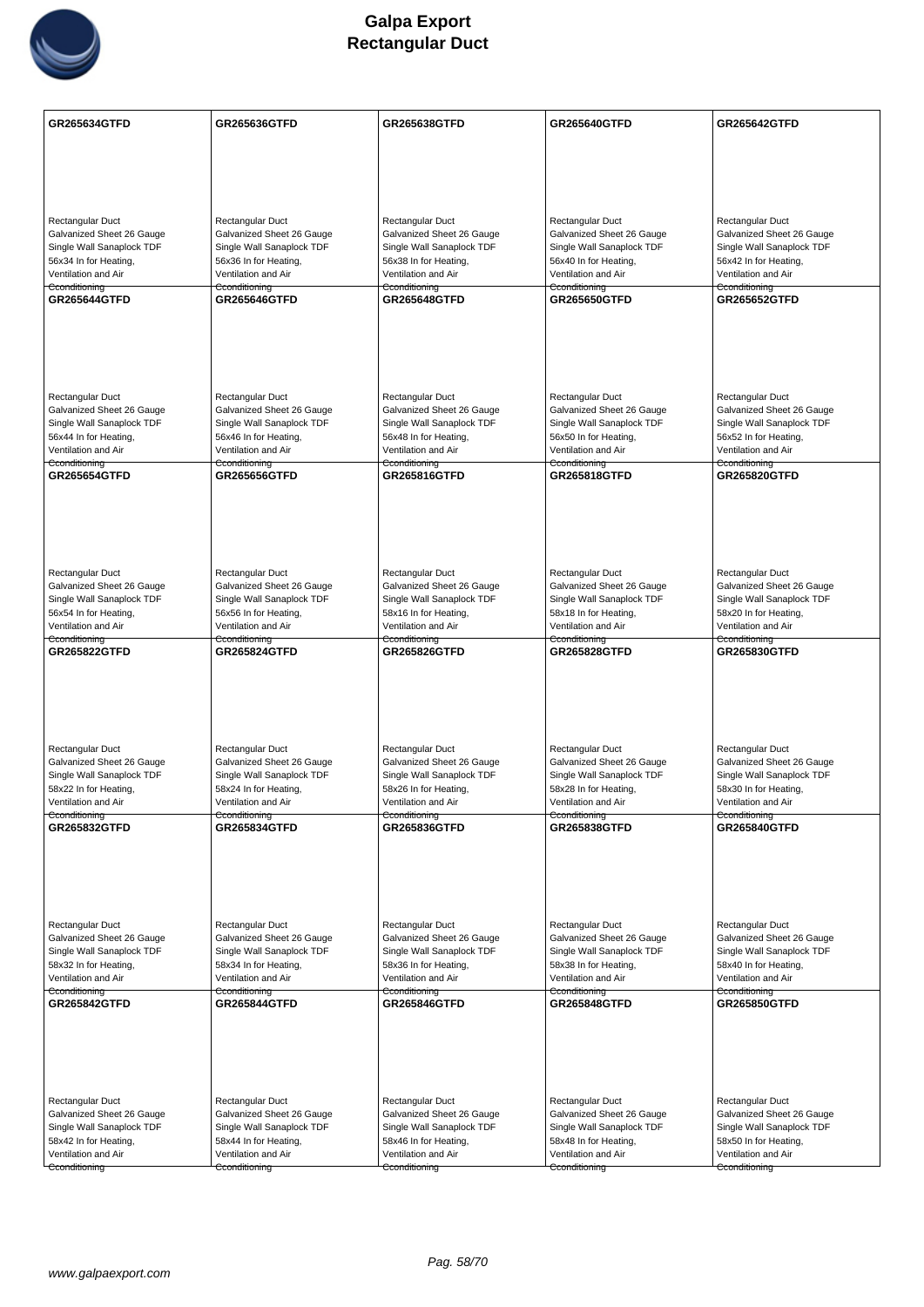

| <b>GR265852GTFD</b>                                    | <b>GR265854GTFD</b>                                    | <b>GR265856GTFD</b>                                    | <b>GR265858GTFD</b>                                    | GR266016GTFD                                           |
|--------------------------------------------------------|--------------------------------------------------------|--------------------------------------------------------|--------------------------------------------------------|--------------------------------------------------------|
|                                                        |                                                        |                                                        |                                                        |                                                        |
|                                                        |                                                        |                                                        |                                                        |                                                        |
|                                                        |                                                        |                                                        |                                                        |                                                        |
|                                                        |                                                        |                                                        |                                                        |                                                        |
| Rectangular Duct<br>Galvanized Sheet 26 Gauge          | Rectangular Duct<br>Galvanized Sheet 26 Gauge          | Rectangular Duct<br>Galvanized Sheet 26 Gauge          | Rectangular Duct<br>Galvanized Sheet 26 Gauge          | Rectangular Duct<br>Galvanized Sheet 26 Gauge          |
| Single Wall Sanaplock TDF                              | Single Wall Sanaplock TDF                              | Single Wall Sanaplock TDF                              | Single Wall Sanaplock TDF                              | Single Wall Sanaplock TDF                              |
| 58x52 In for Heating,                                  | 58x54 In for Heating,                                  | 58x56 In for Heating,                                  | 58x58 In for Heating,                                  | 60x16 In for Heating,                                  |
| Ventilation and Air<br>Cconditioning                   | Ventilation and Air<br>Cconditioning                   | Ventilation and Air<br>Cconditioning                   | Ventilation and Air<br>Cconditioning                   | Ventilation and Air<br>Cconditioning                   |
| GR266018GTFD                                           | <b>GR266020GTFD</b>                                    | GR266022GTFD                                           | <b>GR266024GTFD</b>                                    | <b>GR266026GTFD</b>                                    |
|                                                        |                                                        |                                                        |                                                        |                                                        |
|                                                        |                                                        |                                                        |                                                        |                                                        |
|                                                        |                                                        |                                                        |                                                        |                                                        |
|                                                        |                                                        |                                                        |                                                        |                                                        |
| <b>Rectangular Duct</b>                                | Rectangular Duct                                       | Rectangular Duct                                       | Rectangular Duct                                       | Rectangular Duct                                       |
| Galvanized Sheet 26 Gauge<br>Single Wall Sanaplock TDF | Galvanized Sheet 26 Gauge<br>Single Wall Sanaplock TDF | Galvanized Sheet 26 Gauge<br>Single Wall Sanaplock TDF | Galvanized Sheet 26 Gauge<br>Single Wall Sanaplock TDF | Galvanized Sheet 26 Gauge<br>Single Wall Sanaplock TDF |
| 60x18 In for Heating,                                  | 60x20 In for Heating,                                  | 60x22 In for Heating,                                  | 60x24 In for Heating,                                  | 60x26 In for Heating,                                  |
| Ventilation and Air<br>Cconditioning                   | Ventilation and Air<br><del>Cconditioning</del>        | Ventilation and Air<br>Cconditioning                   | Ventilation and Air<br><del>Cconditioning</del>        | Ventilation and Air<br>Cconditioning                   |
| GR266028GTFD                                           | GR266030GTFD                                           | GR266032GTFD                                           | GR266034GTFD                                           | <b>GR266036GTFD</b>                                    |
|                                                        |                                                        |                                                        |                                                        |                                                        |
|                                                        |                                                        |                                                        |                                                        |                                                        |
|                                                        |                                                        |                                                        |                                                        |                                                        |
|                                                        |                                                        |                                                        |                                                        |                                                        |
| Rectangular Duct                                       | Rectangular Duct                                       | Rectangular Duct                                       | Rectangular Duct                                       | Rectangular Duct                                       |
| Galvanized Sheet 26 Gauge<br>Single Wall Sanaplock TDF | Galvanized Sheet 26 Gauge<br>Single Wall Sanaplock TDF | Galvanized Sheet 26 Gauge<br>Single Wall Sanaplock TDF | Galvanized Sheet 26 Gauge<br>Single Wall Sanaplock TDF | Galvanized Sheet 26 Gauge<br>Single Wall Sanaplock TDF |
| 60x28 In for Heating,                                  | 60x30 In for Heating,                                  | 60x32 In for Heating,                                  | 60x34 In for Heating,                                  | 60x36 In for Heating,                                  |
| Ventilation and Air<br>Cconditioning                   | Ventilation and Air<br>Cconditioning                   | Ventilation and Air<br>Cconditioning                   | Ventilation and Air<br>Cconditioning                   | Ventilation and Air<br>Cconditioning                   |
| GR266038GTFD                                           | <b>GR266040GTFD</b>                                    | GR266042GTFD                                           | GR266044GTFD                                           | GR266046GTFD                                           |
|                                                        |                                                        |                                                        |                                                        |                                                        |
|                                                        |                                                        |                                                        |                                                        |                                                        |
|                                                        |                                                        |                                                        |                                                        |                                                        |
|                                                        |                                                        |                                                        |                                                        |                                                        |
| Rectangular Duct<br>Galvanized Sheet 26 Gauge          | Rectangular Duct<br>Galvanized Sheet 26 Gauge          | Rectangular Duct<br>Galvanized Sheet 26 Gauge          | Rectangular Duct<br>Galvanized Sheet 26 Gauge          | Rectangular Duct<br>Galvanized Sheet 26 Gauge          |
| Single Wall Sanaplock TDF                              | Single Wall Sanaplock TDF                              | Single Wall Sanaplock TDF                              | Single Wall Sanaplock TDF                              | Single Wall Sanaplock TDF                              |
| 60x38 In for Heating,                                  | 60x40 In for Heating,<br>Ventilation and Air           | 60x42 In for Heating,<br>Ventilation and Air           | 60x44 In for Heating,                                  | 60x46 In for Heating,                                  |
| Ventilation and Air<br>Cconditioning                   | Cconditioning                                          | Cconditioning                                          | Ventilation and Air<br>Cconditioning                   | Ventilation and Air<br>Cconditioning                   |
| GR266048GTFD                                           | GR266050GTFD                                           | <b>GR266052GTFD</b>                                    | GR266054GTFD                                           | GR266056GTFD                                           |
|                                                        |                                                        |                                                        |                                                        |                                                        |
|                                                        |                                                        |                                                        |                                                        |                                                        |
|                                                        |                                                        |                                                        |                                                        |                                                        |
| Rectangular Duct                                       | Rectangular Duct                                       | <b>Rectangular Duct</b>                                | Rectangular Duct                                       | Rectangular Duct                                       |
| Galvanized Sheet 26 Gauge                              | Galvanized Sheet 26 Gauge                              | Galvanized Sheet 26 Gauge                              | Galvanized Sheet 26 Gauge                              | Galvanized Sheet 26 Gauge                              |
| Single Wall Sanaplock TDF                              | Single Wall Sanaplock TDF                              | Single Wall Sanaplock TDF                              | Single Wall Sanaplock TDF                              | Single Wall Sanaplock TDF                              |
| 60x48 In for Heating,<br>Ventilation and Air           | 60x50 In for Heating,<br>Ventilation and Air           | 60x52 In for Heating,<br>Ventilation and Air           | 60x54 In for Heating,<br>Ventilation and Air           | 60x56 In for Heating,<br>Ventilation and Air           |
| Cconditioning<br>GR266058GTFD                          | Cconditioning<br><b>GR266060GTFD</b>                   | Cconditioning<br>GR266216GTFD                          | Cconditioning<br>GR266218GTFD                          | Cconditioning<br><b>GR266220GTFD</b>                   |
|                                                        |                                                        |                                                        |                                                        |                                                        |
|                                                        |                                                        |                                                        |                                                        |                                                        |
|                                                        |                                                        |                                                        |                                                        |                                                        |
|                                                        |                                                        |                                                        |                                                        |                                                        |
| Rectangular Duct                                       | Rectangular Duct                                       | Rectangular Duct                                       | Rectangular Duct                                       | Rectangular Duct                                       |
| Galvanized Sheet 26 Gauge                              | Galvanized Sheet 26 Gauge                              | Galvanized Sheet 26 Gauge                              | Galvanized Sheet 26 Gauge                              | Galvanized Sheet 26 Gauge                              |
| Single Wall Sanaplock TDF<br>60x58 In for Heating,     | Single Wall Sanaplock TDF<br>60x60 In for Heating,     | Single Wall Sanaplock TDF<br>62x16 In for Heating,     | Single Wall Sanaplock TDF<br>62x18 In for Heating,     | Single Wall Sanaplock TDF<br>62x20 In for Heating,     |
| Ventilation and Air                                    | Ventilation and Air                                    | Ventilation and Air                                    | Ventilation and Air                                    | Ventilation and Air                                    |
| Cconditioning                                          | Cconditioning                                          | Cconditioning                                          | Cconditioning                                          | Cconditioning                                          |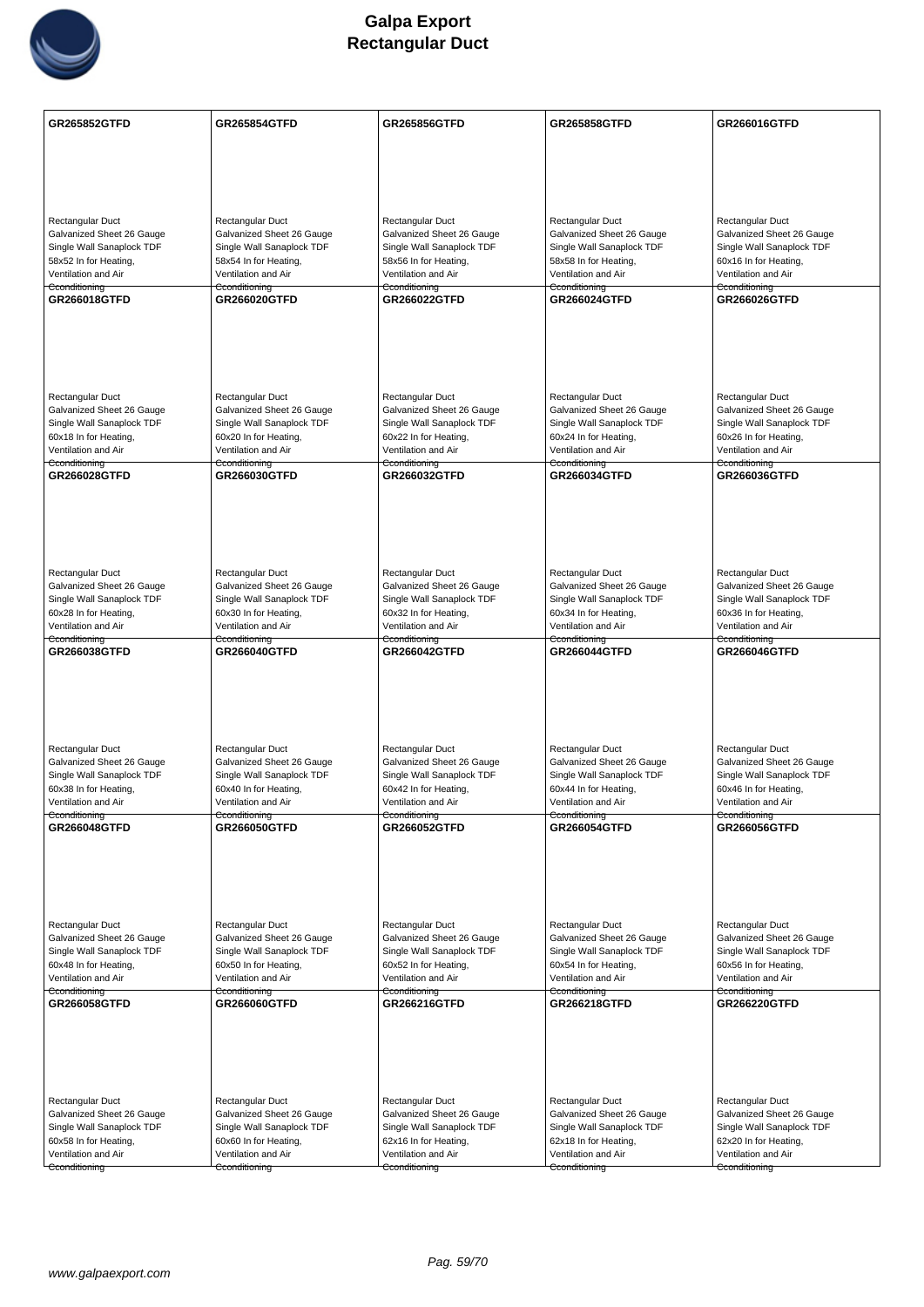

| Rectangular Duct<br>Rectangular Duct<br>Rectangular Duct<br>Rectangular Duct<br>Rectangular Duct                                                                                                                                                                           |  |
|----------------------------------------------------------------------------------------------------------------------------------------------------------------------------------------------------------------------------------------------------------------------------|--|
|                                                                                                                                                                                                                                                                            |  |
|                                                                                                                                                                                                                                                                            |  |
|                                                                                                                                                                                                                                                                            |  |
|                                                                                                                                                                                                                                                                            |  |
| Galvanized Sheet 26 Gauge<br>Galvanized Sheet 26 Gauge<br>Galvanized Sheet 26 Gauge<br>Galvanized Sheet 26 Gauge<br>Galvanized Sheet 26 Gauge                                                                                                                              |  |
| Single Wall Sanaplock TDF<br>Single Wall Sanaplock TDF<br>Single Wall Sanaplock TDF<br>Single Wall Sanaplock TDF<br>Single Wall Sanaplock TDF                                                                                                                              |  |
| 62x22 In for Heating,<br>62x24 In for Heating,<br>62x26 In for Heating,<br>62x28 In for Heating,<br>62x30 In for Heating,<br>Ventilation and Air<br>Ventilation and Air<br>Ventilation and Air<br>Ventilation and Air<br>Ventilation and Air                               |  |
| Cconditioning<br>Cconditioning<br>Cconditioning<br>Cconditioning<br>Cconditioning                                                                                                                                                                                          |  |
| <b>GR266232GTFD</b><br><b>GR266234GTFD</b><br><b>GR266236GTFD</b><br>GR266238GTFD<br><b>GR266240GTFD</b>                                                                                                                                                                   |  |
|                                                                                                                                                                                                                                                                            |  |
|                                                                                                                                                                                                                                                                            |  |
|                                                                                                                                                                                                                                                                            |  |
|                                                                                                                                                                                                                                                                            |  |
| Rectangular Duct<br>Rectangular Duct<br>Rectangular Duct<br>Rectangular Duct<br>Rectangular Duct<br>Galvanized Sheet 26 Gauge<br>Galvanized Sheet 26 Gauge<br>Galvanized Sheet 26 Gauge<br>Galvanized Sheet 26 Gauge<br>Galvanized Sheet 26 Gauge                          |  |
| Single Wall Sanaplock TDF<br>Single Wall Sanaplock TDF<br>Single Wall Sanaplock TDF<br>Single Wall Sanaplock TDF<br>Single Wall Sanaplock TDF                                                                                                                              |  |
| 62x32 In for Heating,<br>62x34 In for Heating,<br>62x36 In for Heating,<br>62x38 In for Heating,<br>62x40 In for Heating,<br>Ventilation and Air<br>Ventilation and Air<br>Ventilation and Air<br>Ventilation and Air<br>Ventilation and Air                               |  |
| Cconditioning<br>Cconditioning<br>Cconditioning<br>Cconditioning<br>Cconditioning                                                                                                                                                                                          |  |
| <b>GR266242GTFD</b><br><b>GR266244GTFD</b><br><b>GR266246GTFD</b><br><b>GR266248GTFD</b><br><b>GR266250GTFD</b>                                                                                                                                                            |  |
|                                                                                                                                                                                                                                                                            |  |
|                                                                                                                                                                                                                                                                            |  |
|                                                                                                                                                                                                                                                                            |  |
| Rectangular Duct<br>Rectangular Duct<br>Rectangular Duct<br>Rectangular Duct<br>Rectangular Duct                                                                                                                                                                           |  |
| Galvanized Sheet 26 Gauge<br>Galvanized Sheet 26 Gauge<br>Galvanized Sheet 26 Gauge<br>Galvanized Sheet 26 Gauge<br>Galvanized Sheet 26 Gauge                                                                                                                              |  |
| Single Wall Sanaplock TDF<br>Single Wall Sanaplock TDF<br>Single Wall Sanaplock TDF<br>Single Wall Sanaplock TDF<br>Single Wall Sanaplock TDF                                                                                                                              |  |
| 62x42 In for Heating,<br>62x44 In for Heating,<br>62x46 In for Heating,<br>62x48 In for Heating,<br>62x50 In for Heating,<br>Ventilation and Air<br>Ventilation and Air<br>Ventilation and Air<br>Ventilation and Air<br>Ventilation and Air                               |  |
| Cconditioning<br>Cconditioning<br>Cconditioning<br>Cconditioning<br>Cconditioning                                                                                                                                                                                          |  |
| <b>GR266252GTFD</b><br><b>GR266254GTFD</b><br><b>GR266256GTFD</b><br><b>GR266258GTFD</b><br><b>GR266260GTFD</b>                                                                                                                                                            |  |
|                                                                                                                                                                                                                                                                            |  |
|                                                                                                                                                                                                                                                                            |  |
|                                                                                                                                                                                                                                                                            |  |
| Rectangular Duct<br>Rectangular Duct<br>Rectangular Duct<br>Rectangular Duct<br>Rectangular Duct                                                                                                                                                                           |  |
| Galvanized Sheet 26 Gauge<br>Galvanized Sheet 26 Gauge<br>Galvanized Sheet 26 Gauge<br>Galvanized Sheet 26 Gauge<br>Galvanized Sheet 26 Gauge                                                                                                                              |  |
| Single Wall Sanaplock TDF<br>Single Wall Sanaplock TDF<br>Single Wall Sanaplock TDF<br>Single Wall Sanaplock TDF<br>Single Wall Sanaplock TDF<br>62x52 In for Heating,<br>62x54 In for Heating,<br>62x56 In for Heating,<br>62x58 In for Heating,<br>62x60 In for Heating, |  |
| Ventilation and Air<br>Ventilation and Air<br>Ventilation and Air<br>Ventilation and Air<br>Ventilation and Air                                                                                                                                                            |  |
| Cconditioning<br>Cconditioning<br>Cconditioning<br>Cconditioning<br>Cconditioning<br>GR266262GTFD<br><b>GR266416GTFD</b><br><b>GR266418GTFD</b><br>GR266420GTFD<br><b>GR266422GTFD</b>                                                                                     |  |
|                                                                                                                                                                                                                                                                            |  |
|                                                                                                                                                                                                                                                                            |  |
|                                                                                                                                                                                                                                                                            |  |
|                                                                                                                                                                                                                                                                            |  |
| Rectangular Duct<br>Rectangular Duct<br>Rectangular Duct<br>Rectangular Duct<br>Rectangular Duct                                                                                                                                                                           |  |
| Galvanized Sheet 26 Gauge<br>Galvanized Sheet 26 Gauge<br>Galvanized Sheet 26 Gauge<br>Galvanized Sheet 26 Gauge<br>Galvanized Sheet 26 Gauge                                                                                                                              |  |
| Single Wall Sanaplock TDF<br>Single Wall Sanaplock TDF<br>Single Wall Sanaplock TDF<br>Single Wall Sanaplock TDF<br>Single Wall Sanaplock TDF<br>62x62 In for Heating,<br>64x16 In for Heating,<br>64x18 In for Heating,<br>64x20 In for Heating,<br>64x22 In for Heating, |  |
| Ventilation and Air<br>Ventilation and Air<br>Ventilation and Air<br>Ventilation and Air<br>Ventilation and Air                                                                                                                                                            |  |
| Cconditioning<br>Cconditioning<br>Cconditioning<br>Cconditioning<br>Cconditioning<br><b>GR266424GTFD</b><br><b>GR266426GTFD</b><br><b>GR266428GTFD</b><br><b>GR266430GTFD</b><br><b>GR266432GTFD</b>                                                                       |  |
|                                                                                                                                                                                                                                                                            |  |
|                                                                                                                                                                                                                                                                            |  |
|                                                                                                                                                                                                                                                                            |  |
|                                                                                                                                                                                                                                                                            |  |
| Rectangular Duct<br>Rectangular Duct<br>Rectangular Duct<br>Rectangular Duct<br>Rectangular Duct                                                                                                                                                                           |  |
| Galvanized Sheet 26 Gauge<br>Galvanized Sheet 26 Gauge<br>Galvanized Sheet 26 Gauge<br>Galvanized Sheet 26 Gauge<br>Galvanized Sheet 26 Gauge                                                                                                                              |  |
| Single Wall Sanaplock TDF<br>Single Wall Sanaplock TDF<br>Single Wall Sanaplock TDF<br>Single Wall Sanaplock TDF<br>Single Wall Sanaplock TDF<br>64x24 In for Heating,<br>64x26 In for Heating,<br>64x28 In for Heating,<br>64x30 In for Heating,<br>64x32 In for Heating, |  |
| Ventilation and Air<br>Ventilation and Air<br>Ventilation and Air<br>Ventilation and Air<br>Ventilation and Air                                                                                                                                                            |  |
| Cconditioning<br>Cconditioning<br>Cconditioning<br>Cconditioning<br>Cconditioning                                                                                                                                                                                          |  |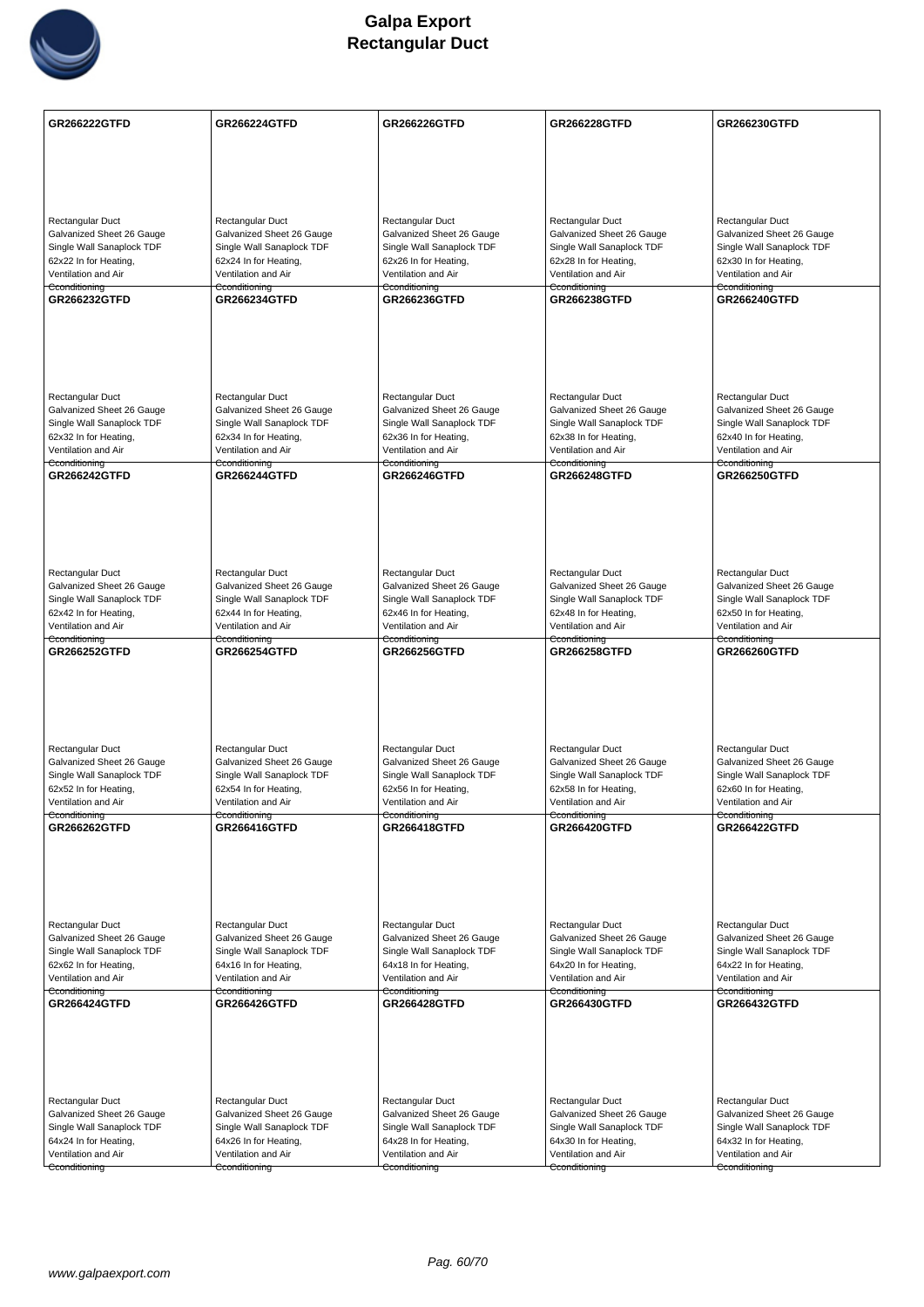

| GR266434GTFD                                           | <b>GR266436GTFD</b>                                    | <b>GR266438GTFD</b>                                    | <b>GR266440GTFD</b>                                    | <b>GR266442GTFD</b>                                    |
|--------------------------------------------------------|--------------------------------------------------------|--------------------------------------------------------|--------------------------------------------------------|--------------------------------------------------------|
|                                                        |                                                        |                                                        |                                                        |                                                        |
|                                                        |                                                        |                                                        |                                                        |                                                        |
|                                                        |                                                        |                                                        |                                                        |                                                        |
|                                                        |                                                        |                                                        |                                                        |                                                        |
| Rectangular Duct<br>Galvanized Sheet 26 Gauge          | Rectangular Duct<br>Galvanized Sheet 26 Gauge          | Rectangular Duct<br>Galvanized Sheet 26 Gauge          | Rectangular Duct<br>Galvanized Sheet 26 Gauge          | Rectangular Duct<br>Galvanized Sheet 26 Gauge          |
| Single Wall Sanaplock TDF                              | Single Wall Sanaplock TDF                              | Single Wall Sanaplock TDF                              | Single Wall Sanaplock TDF                              | Single Wall Sanaplock TDF                              |
| 64x34 In for Heating,                                  | 64x36 In for Heating,                                  | 64x38 In for Heating,                                  | 64x40 In for Heating,                                  | 64x42 In for Heating,                                  |
| Ventilation and Air<br>Cconditioning                   | Ventilation and Air<br>Cconditioning                   | Ventilation and Air<br>Cconditioning                   | Ventilation and Air<br>Cconditioning                   | Ventilation and Air<br>Cconditioning                   |
| <b>GR266444GTFD</b>                                    | <b>GR266446GTFD</b>                                    | <b>GR266448GTFD</b>                                    | <b>GR266450GTFD</b>                                    | <b>GR266452GTFD</b>                                    |
|                                                        |                                                        |                                                        |                                                        |                                                        |
|                                                        |                                                        |                                                        |                                                        |                                                        |
|                                                        |                                                        |                                                        |                                                        |                                                        |
|                                                        |                                                        |                                                        |                                                        |                                                        |
| Rectangular Duct                                       | Rectangular Duct                                       | Rectangular Duct                                       | Rectangular Duct                                       | Rectangular Duct                                       |
| Galvanized Sheet 26 Gauge<br>Single Wall Sanaplock TDF | Galvanized Sheet 26 Gauge<br>Single Wall Sanaplock TDF | Galvanized Sheet 26 Gauge<br>Single Wall Sanaplock TDF | Galvanized Sheet 26 Gauge<br>Single Wall Sanaplock TDF | Galvanized Sheet 26 Gauge<br>Single Wall Sanaplock TDF |
| 64x44 In for Heating,                                  | 64x46 In for Heating,                                  | 64x48 In for Heating,                                  | 64x50 In for Heating,                                  | 64x52 In for Heating,                                  |
| Ventilation and Air                                    | Ventilation and Air                                    | Ventilation and Air                                    | Ventilation and Air                                    | Ventilation and Air                                    |
| Cconditioning<br><b>GR266454GTFD</b>                   | Cconditioning<br><b>GR266456GTFD</b>                   | Cconditioning<br><b>GR266458GTFD</b>                   | Cconditioning<br>GR266460GTFD                          | Cconditioning<br><b>GR266462GTFD</b>                   |
|                                                        |                                                        |                                                        |                                                        |                                                        |
|                                                        |                                                        |                                                        |                                                        |                                                        |
|                                                        |                                                        |                                                        |                                                        |                                                        |
|                                                        |                                                        |                                                        |                                                        |                                                        |
| Rectangular Duct                                       | Rectangular Duct                                       | Rectangular Duct                                       | Rectangular Duct                                       | Rectangular Duct                                       |
| Galvanized Sheet 26 Gauge<br>Single Wall Sanaplock TDF | Galvanized Sheet 26 Gauge<br>Single Wall Sanaplock TDF | Galvanized Sheet 26 Gauge<br>Single Wall Sanaplock TDF | Galvanized Sheet 26 Gauge<br>Single Wall Sanaplock TDF | Galvanized Sheet 26 Gauge<br>Single Wall Sanaplock TDF |
| 64x54 In for Heating,                                  | 64x56 In for Heating,                                  | 64x58 In for Heating,                                  | 64x60 In for Heating,                                  | 64x62 In for Heating,                                  |
| Ventilation and Air<br>Cconditioning                   | Ventilation and Air<br>Cconditioning                   | Ventilation and Air<br>Cconditioning                   | Ventilation and Air<br>Cconditioning                   | Ventilation and Air<br>Cconditioning                   |
| <b>GR266464GTFD</b>                                    | <b>GR266618GTFD</b>                                    | <b>GR266620GTFD</b>                                    | <b>GR266622GTFD</b>                                    | <b>GR266624GTFD</b>                                    |
|                                                        |                                                        |                                                        |                                                        |                                                        |
|                                                        |                                                        |                                                        |                                                        |                                                        |
|                                                        |                                                        |                                                        |                                                        |                                                        |
|                                                        |                                                        |                                                        |                                                        |                                                        |
| Rectangular Duct                                       | Rectangular Duct                                       | Rectangular Duct                                       | Rectangular Duct                                       | Rectangular Duct                                       |
| Galvanized Sheet 26 Gauge<br>Single Wall Sanaplock TDF | Galvanized Sheet 26 Gauge<br>Single Wall Sanaplock TDF | Galvanized Sheet 26 Gauge<br>Single Wall Sanaplock TDF | Galvanized Sheet 26 Gauge<br>Single Wall Sanaplock TDF | Galvanized Sheet 26 Gauge<br>Single Wall Sanaplock TDF |
| 64x64 In for Heating,                                  | 66x18 In for Heating,                                  | 66x20 In for Heating,                                  | 66x22 In for Heating,                                  | 66x24 In for Heating,                                  |
| Ventilation and Air<br>Cconditioning                   | Ventilation and Air<br>Cconditioning                   | Ventilation and Air<br>Cconditioning                   | Ventilation and Air<br>Cconditioning                   | Ventilation and Air<br>Cconditioning                   |
| GR266626GTFD                                           | <b>GR266628GTFD</b>                                    | GR266630GTFD                                           | GR266632GTFD                                           | GR266634GTFD                                           |
|                                                        |                                                        |                                                        |                                                        |                                                        |
|                                                        |                                                        |                                                        |                                                        |                                                        |
|                                                        |                                                        |                                                        |                                                        |                                                        |
|                                                        |                                                        |                                                        |                                                        |                                                        |
| Rectangular Duct                                       | Rectangular Duct<br>Galvanized Sheet 26 Gauge          | Rectangular Duct                                       | Rectangular Duct<br>Galvanized Sheet 26 Gauge          | Rectangular Duct                                       |
| Galvanized Sheet 26 Gauge<br>Single Wall Sanaplock TDF | Single Wall Sanaplock TDF                              | Galvanized Sheet 26 Gauge<br>Single Wall Sanaplock TDF | Single Wall Sanaplock TDF                              | Galvanized Sheet 26 Gauge<br>Single Wall Sanaplock TDF |
| 66x26 In for Heating,                                  | 66x28 In for Heating,                                  | 66x30 In for Heating,                                  | 66x32 In for Heating,                                  | 66x34 In for Heating,                                  |
| Ventilation and Air<br>Cconditioning                   | Ventilation and Air<br>Cconditioning                   | Ventilation and Air<br>Cconditioning                   | Ventilation and Air<br>Cconditioning                   | Ventilation and Air<br>Cconditioning                   |
| GR266636GTFD                                           | <b>GR266638GTFD</b>                                    | <b>GR266640GTFD</b>                                    | <b>GR266642GTFD</b>                                    | <b>GR266644GTFD</b>                                    |
|                                                        |                                                        |                                                        |                                                        |                                                        |
|                                                        |                                                        |                                                        |                                                        |                                                        |
|                                                        |                                                        |                                                        |                                                        |                                                        |
|                                                        |                                                        |                                                        |                                                        |                                                        |
| Rectangular Duct                                       | Rectangular Duct                                       | Rectangular Duct                                       | Rectangular Duct                                       | Rectangular Duct                                       |
| Galvanized Sheet 26 Gauge<br>Single Wall Sanaplock TDF | Galvanized Sheet 26 Gauge<br>Single Wall Sanaplock TDF | Galvanized Sheet 26 Gauge<br>Single Wall Sanaplock TDF | Galvanized Sheet 26 Gauge<br>Single Wall Sanaplock TDF | Galvanized Sheet 26 Gauge<br>Single Wall Sanaplock TDF |
| 66x36 In for Heating,                                  | 66x38 In for Heating,                                  | 66x40 In for Heating,                                  | 66x42 In for Heating,                                  | 66x44 In for Heating,                                  |
| Ventilation and Air                                    | Ventilation and Air                                    | Ventilation and Air                                    | Ventilation and Air                                    | Ventilation and Air                                    |
| Cconditioning                                          | Cconditioning                                          | Cconditioning                                          | Cconditioning                                          | Cconditioning                                          |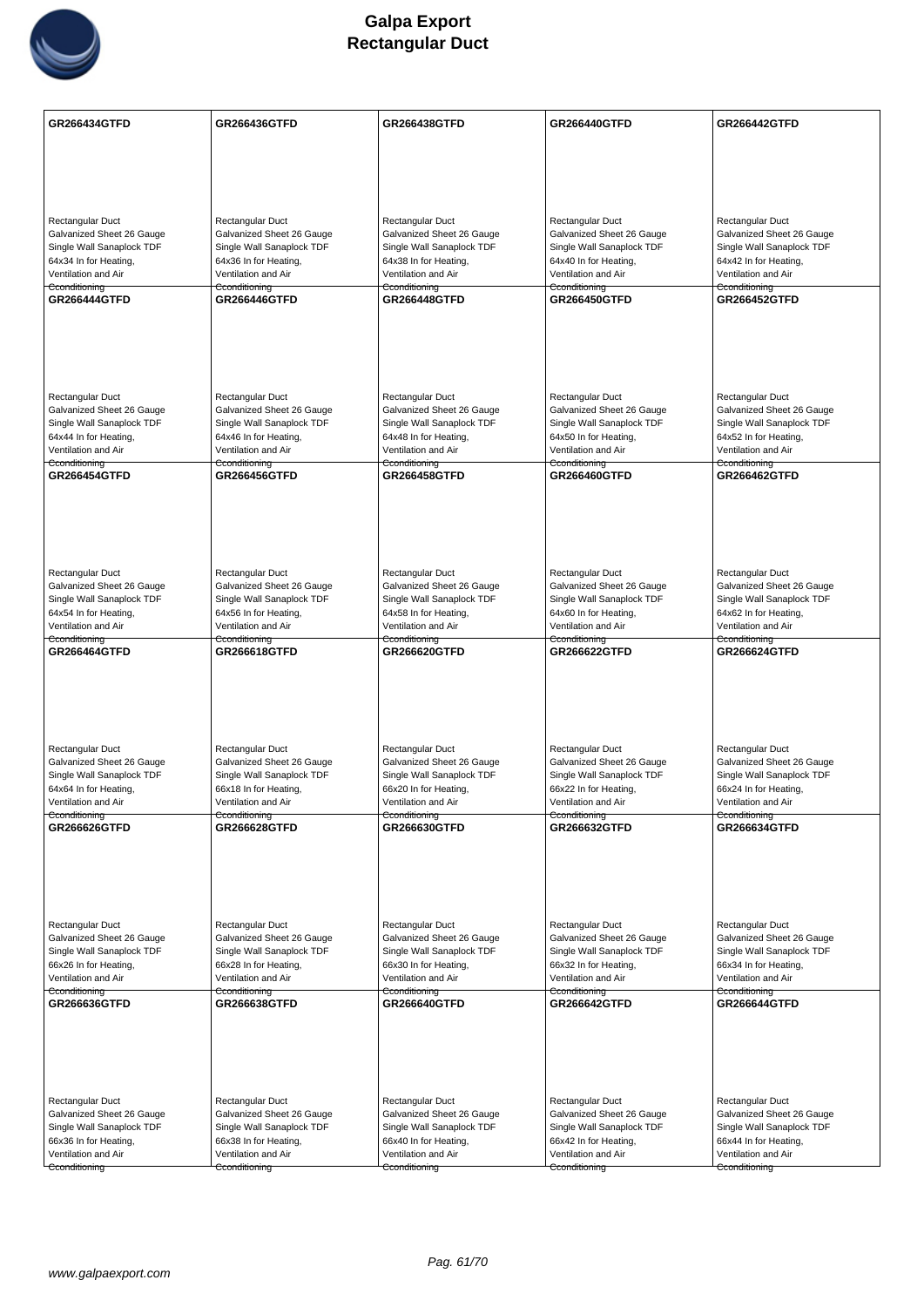

| GR266646GTFD                                           | <b>GR266648GTFD</b>                                    | <b>GR266650GTFD</b>                                    | <b>GR266652GTFD</b>                                    | GR266654GTFD                                           |
|--------------------------------------------------------|--------------------------------------------------------|--------------------------------------------------------|--------------------------------------------------------|--------------------------------------------------------|
|                                                        |                                                        |                                                        |                                                        |                                                        |
|                                                        |                                                        |                                                        |                                                        |                                                        |
|                                                        |                                                        |                                                        |                                                        |                                                        |
|                                                        |                                                        |                                                        |                                                        |                                                        |
| Rectangular Duct                                       | Rectangular Duct                                       | Rectangular Duct                                       | Rectangular Duct                                       | Rectangular Duct                                       |
| Galvanized Sheet 26 Gauge                              | Galvanized Sheet 26 Gauge                              | Galvanized Sheet 26 Gauge                              | Galvanized Sheet 26 Gauge                              | Galvanized Sheet 26 Gauge                              |
| Single Wall Sanaplock TDF<br>66x46 In for Heating,     | Single Wall Sanaplock TDF<br>66x48 In for Heating,     | Single Wall Sanaplock TDF<br>66x50 In for Heating,     | Single Wall Sanaplock TDF<br>66x52 In for Heating,     | Single Wall Sanaplock TDF<br>66x54 In for Heating,     |
| Ventilation and Air                                    | Ventilation and Air                                    | Ventilation and Air                                    | Ventilation and Air                                    | Ventilation and Air                                    |
| Cconditioning<br>GR266656GTFD                          | Cconditioning<br><b>GR266658GTFD</b>                   | Cconditioning<br>GR266660GTFD                          | Cconditioning<br><b>GR266662GTFD</b>                   | Cconditioning<br><b>GR266664GTFD</b>                   |
|                                                        |                                                        |                                                        |                                                        |                                                        |
|                                                        |                                                        |                                                        |                                                        |                                                        |
|                                                        |                                                        |                                                        |                                                        |                                                        |
|                                                        |                                                        |                                                        |                                                        |                                                        |
|                                                        |                                                        |                                                        |                                                        |                                                        |
| <b>Rectangular Duct</b>                                | Rectangular Duct                                       | Rectangular Duct                                       | Rectangular Duct                                       | Rectangular Duct                                       |
| Galvanized Sheet 26 Gauge<br>Single Wall Sanaplock TDF | Galvanized Sheet 26 Gauge<br>Single Wall Sanaplock TDF | Galvanized Sheet 26 Gauge<br>Single Wall Sanaplock TDF | Galvanized Sheet 26 Gauge<br>Single Wall Sanaplock TDF | Galvanized Sheet 26 Gauge<br>Single Wall Sanaplock TDF |
| 66x56 In for Heating,                                  | 66x58 In for Heating,                                  | 66x60 In for Heating,                                  | 66x62 In for Heating,                                  | 66x64 In for Heating,                                  |
| Ventilation and Air                                    | Ventilation and Air                                    | Ventilation and Air                                    | Ventilation and Air                                    | Ventilation and Air                                    |
| Cconditioning<br>GR266666GTFD                          | <del>Cconditioning</del><br>GR266818GTFD               | Cconditioning<br><b>GR266820GTFD</b>                   | <del>Cconditioning</del><br>GR266822GTFD               | Cconditioning<br><b>GR266824GTFD</b>                   |
|                                                        |                                                        |                                                        |                                                        |                                                        |
|                                                        |                                                        |                                                        |                                                        |                                                        |
|                                                        |                                                        |                                                        |                                                        |                                                        |
|                                                        |                                                        |                                                        |                                                        |                                                        |
|                                                        |                                                        |                                                        |                                                        |                                                        |
| Rectangular Duct<br>Galvanized Sheet 26 Gauge          | Rectangular Duct<br>Galvanized Sheet 26 Gauge          | Rectangular Duct<br>Galvanized Sheet 26 Gauge          | Rectangular Duct<br>Galvanized Sheet 26 Gauge          | Rectangular Duct<br>Galvanized Sheet 26 Gauge          |
| Single Wall Sanaplock TDF                              | Single Wall Sanaplock TDF                              | Single Wall Sanaplock TDF                              | Single Wall Sanaplock TDF                              | Single Wall Sanaplock TDF                              |
| 66x66 In for Heating,                                  | 68x18 In for Heating,                                  | 68x20 In for Heating,                                  | 68x22 In for Heating,                                  | 68x24 In for Heating,                                  |
| Ventilation and Air<br>Cconditioning                   | Ventilation and Air<br>Cconditioning                   | Ventilation and Air<br>Cconditioning                   | Ventilation and Air<br>Cconditioning                   | Ventilation and Air<br>Cconditioning                   |
| GR266826GTFD                                           | <b>GR266828GTFD</b>                                    | GR266830GTFD                                           | GR266832GTFD                                           | GR266834GTFD                                           |
|                                                        |                                                        |                                                        |                                                        |                                                        |
|                                                        |                                                        |                                                        |                                                        |                                                        |
|                                                        |                                                        |                                                        |                                                        |                                                        |
|                                                        |                                                        |                                                        |                                                        |                                                        |
| Rectangular Duct                                       | Rectangular Duct                                       | Rectangular Duct                                       | Rectangular Duct                                       | Rectangular Duct                                       |
| Galvanized Sheet 26 Gauge                              | Galvanized Sheet 26 Gauge                              | Galvanized Sheet 26 Gauge                              | Galvanized Sheet 26 Gauge                              | Galvanized Sheet 26 Gauge                              |
| Single Wall Sanaplock TDF                              | Single Wall Sanaplock TDF                              | Single Wall Sanaplock TDF                              | Single Wall Sanaplock TDF                              | Single Wall Sanaplock TDF                              |
| 68x26 In for Heating,<br>Ventilation and Air           | 68x28 In for Heating,<br>Ventilation and Air           | 68x30 In for Heating,<br>Ventilation and Air           | 68x32 In for Heating,<br>Ventilation and Air           | 68x34 In for Heating,<br>Ventilation and Air           |
| Cconditioning                                          | Cconditioning                                          | Cconditioning                                          | Cconditioning                                          | Cconditioning                                          |
| GR266836GTFD                                           | GR266838GTFD                                           | <b>GR266840GTFD</b>                                    | GR266842GTFD                                           | <b>GR266844GTFD</b>                                    |
|                                                        |                                                        |                                                        |                                                        |                                                        |
|                                                        |                                                        |                                                        |                                                        |                                                        |
|                                                        |                                                        |                                                        |                                                        |                                                        |
|                                                        |                                                        |                                                        |                                                        |                                                        |
| Rectangular Duct                                       | Rectangular Duct                                       | <b>Rectangular Duct</b>                                | Rectangular Duct                                       | Rectangular Duct                                       |
| Galvanized Sheet 26 Gauge                              | Galvanized Sheet 26 Gauge                              | Galvanized Sheet 26 Gauge                              | Galvanized Sheet 26 Gauge                              | Galvanized Sheet 26 Gauge                              |
| Single Wall Sanaplock TDF<br>68x36 In for Heating,     | Single Wall Sanaplock TDF<br>68x38 In for Heating,     | Single Wall Sanaplock TDF<br>68x40 In for Heating,     | Single Wall Sanaplock TDF<br>68x42 In for Heating,     | Single Wall Sanaplock TDF<br>68x44 In for Heating,     |
| Ventilation and Air                                    | Ventilation and Air                                    | Ventilation and Air                                    | Ventilation and Air                                    | Ventilation and Air                                    |
| Cconditioning<br>GR266846GTFD                          | Cconditioning<br><b>GR266848GTFD</b>                   | Cconditioning<br><b>GR266850GTFD</b>                   | Cconditioning<br>GR266852GTFD                          | Cconditioning<br><b>GR266854GTFD</b>                   |
|                                                        |                                                        |                                                        |                                                        |                                                        |
|                                                        |                                                        |                                                        |                                                        |                                                        |
|                                                        |                                                        |                                                        |                                                        |                                                        |
|                                                        |                                                        |                                                        |                                                        |                                                        |
|                                                        |                                                        |                                                        |                                                        |                                                        |
| Rectangular Duct                                       | Rectangular Duct                                       | Rectangular Duct                                       | Rectangular Duct                                       | Rectangular Duct                                       |
| Galvanized Sheet 26 Gauge<br>Single Wall Sanaplock TDF | Galvanized Sheet 26 Gauge<br>Single Wall Sanaplock TDF | Galvanized Sheet 26 Gauge<br>Single Wall Sanaplock TDF | Galvanized Sheet 26 Gauge<br>Single Wall Sanaplock TDF | Galvanized Sheet 26 Gauge<br>Single Wall Sanaplock TDF |
| 68x46 In for Heating,                                  | 68x48 In for Heating,                                  | 68x50 In for Heating,                                  | 68x52 In for Heating,                                  | 68x54 In for Heating,                                  |
| Ventilation and Air                                    | Ventilation and Air                                    | Ventilation and Air                                    | Ventilation and Air                                    | Ventilation and Air                                    |
| Cconditioning                                          | Cconditioning                                          | Cconditioning                                          | Cconditioning                                          | Cconditioning                                          |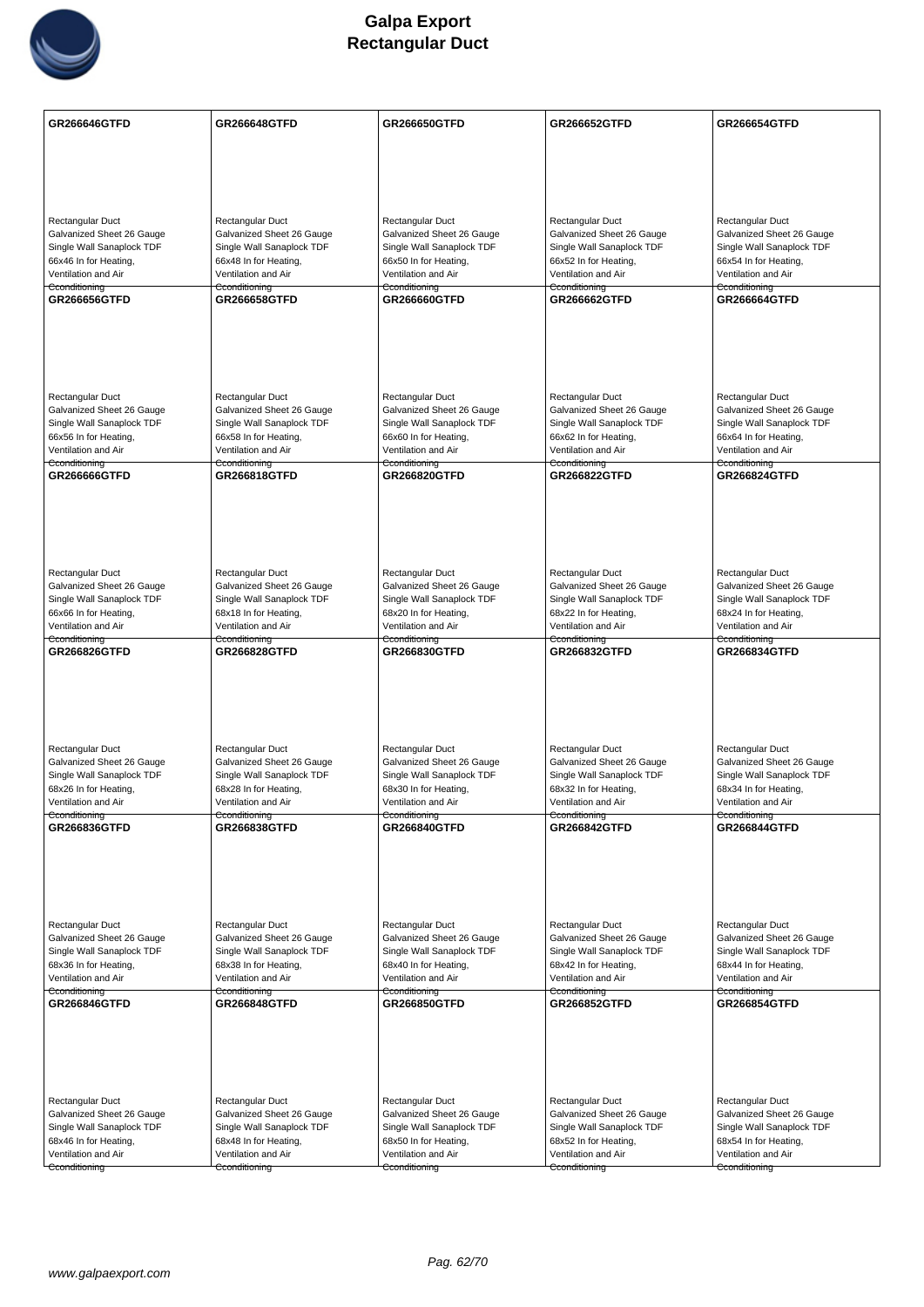

| Rectangular Duct<br>Rectangular Duct<br>Rectangular Duct<br>Rectangular Duct<br>Rectangular Duct<br>Galvanized Sheet 26 Gauge<br>Galvanized Sheet 26 Gauge<br>Galvanized Sheet 26 Gauge<br>Galvanized Sheet 26 Gauge<br>Galvanized Sheet 26 Gauge<br>Single Wall Sanaplock TDF<br>Single Wall Sanaplock TDF<br>Single Wall Sanaplock TDF<br>Single Wall Sanaplock TDF<br>Single Wall Sanaplock TDF<br>68x56 In for Heating,<br>68x58 In for Heating,<br>68x60 In for Heating,<br>68x62 In for Heating,<br>68x64 In for Heating, |  |
|---------------------------------------------------------------------------------------------------------------------------------------------------------------------------------------------------------------------------------------------------------------------------------------------------------------------------------------------------------------------------------------------------------------------------------------------------------------------------------------------------------------------------------|--|
|                                                                                                                                                                                                                                                                                                                                                                                                                                                                                                                                 |  |
|                                                                                                                                                                                                                                                                                                                                                                                                                                                                                                                                 |  |
|                                                                                                                                                                                                                                                                                                                                                                                                                                                                                                                                 |  |
|                                                                                                                                                                                                                                                                                                                                                                                                                                                                                                                                 |  |
|                                                                                                                                                                                                                                                                                                                                                                                                                                                                                                                                 |  |
|                                                                                                                                                                                                                                                                                                                                                                                                                                                                                                                                 |  |
|                                                                                                                                                                                                                                                                                                                                                                                                                                                                                                                                 |  |
| Ventilation and Air<br>Ventilation and Air<br>Ventilation and Air<br>Ventilation and Air<br>Ventilation and Air                                                                                                                                                                                                                                                                                                                                                                                                                 |  |
| Cconditioning<br>Cconditioning<br>Cconditioning<br>Cconditioning<br>Cconditioning<br>GR267018GTFD<br>GR267022GTFD                                                                                                                                                                                                                                                                                                                                                                                                               |  |
| GR266866GTFD<br><b>GR266868GTFD</b><br><b>GR267020GTFD</b>                                                                                                                                                                                                                                                                                                                                                                                                                                                                      |  |
|                                                                                                                                                                                                                                                                                                                                                                                                                                                                                                                                 |  |
|                                                                                                                                                                                                                                                                                                                                                                                                                                                                                                                                 |  |
|                                                                                                                                                                                                                                                                                                                                                                                                                                                                                                                                 |  |
|                                                                                                                                                                                                                                                                                                                                                                                                                                                                                                                                 |  |
| Rectangular Duct<br>Rectangular Duct<br>Rectangular Duct<br>Rectangular Duct<br>Rectangular Duct                                                                                                                                                                                                                                                                                                                                                                                                                                |  |
| Galvanized Sheet 26 Gauge<br>Galvanized Sheet 26 Gauge<br>Galvanized Sheet 26 Gauge<br>Galvanized Sheet 26 Gauge<br>Galvanized Sheet 26 Gauge                                                                                                                                                                                                                                                                                                                                                                                   |  |
| Single Wall Sanaplock TDF<br>Single Wall Sanaplock TDF<br>Single Wall Sanaplock TDF<br>Single Wall Sanaplock TDF<br>Single Wall Sanaplock TDF<br>68x66 In for Heating,<br>68x68 In for Heating,<br>70x18 In for Heating,<br>70x20 In for Heating,<br>70x22 In for Heating,                                                                                                                                                                                                                                                      |  |
| Ventilation and Air<br>Ventilation and Air<br>Ventilation and Air<br>Ventilation and Air<br>Ventilation and Air                                                                                                                                                                                                                                                                                                                                                                                                                 |  |
| Cconditioning<br>Cconditioning<br>Cconditioning<br>Cconditioning<br>Cconditioning                                                                                                                                                                                                                                                                                                                                                                                                                                               |  |
| <b>GR267024GTFD</b><br><b>GR267026GTFD</b><br>GR267028GTFD<br>GR267030GTFD<br><b>GR267032GTFD</b>                                                                                                                                                                                                                                                                                                                                                                                                                               |  |
|                                                                                                                                                                                                                                                                                                                                                                                                                                                                                                                                 |  |
|                                                                                                                                                                                                                                                                                                                                                                                                                                                                                                                                 |  |
|                                                                                                                                                                                                                                                                                                                                                                                                                                                                                                                                 |  |
|                                                                                                                                                                                                                                                                                                                                                                                                                                                                                                                                 |  |
| Rectangular Duct<br>Rectangular Duct<br>Rectangular Duct<br>Rectangular Duct<br>Rectangular Duct                                                                                                                                                                                                                                                                                                                                                                                                                                |  |
| Galvanized Sheet 26 Gauge<br>Galvanized Sheet 26 Gauge<br>Galvanized Sheet 26 Gauge<br>Galvanized Sheet 26 Gauge<br>Galvanized Sheet 26 Gauge                                                                                                                                                                                                                                                                                                                                                                                   |  |
| Single Wall Sanaplock TDF<br>Single Wall Sanaplock TDF<br>Single Wall Sanaplock TDF<br>Single Wall Sanaplock TDF<br>Single Wall Sanaplock TDF<br>70x24 In for Heating,<br>70x26 In for Heating,<br>70x28 In for Heating,<br>70x30 In for Heating,<br>70x32 In for Heating,                                                                                                                                                                                                                                                      |  |
| Ventilation and Air<br>Ventilation and Air<br>Ventilation and Air<br>Ventilation and Air<br>Ventilation and Air                                                                                                                                                                                                                                                                                                                                                                                                                 |  |
| Cconditioning<br>Cconditioning<br>Cconditioning<br>Cconditioning<br>Cconditioning                                                                                                                                                                                                                                                                                                                                                                                                                                               |  |
| GR267034GTFD<br>GR267036GTFD<br><b>GR267038GTFD</b><br>GR267040GTFD<br><b>GR267042GTFD</b>                                                                                                                                                                                                                                                                                                                                                                                                                                      |  |
|                                                                                                                                                                                                                                                                                                                                                                                                                                                                                                                                 |  |
|                                                                                                                                                                                                                                                                                                                                                                                                                                                                                                                                 |  |
|                                                                                                                                                                                                                                                                                                                                                                                                                                                                                                                                 |  |
|                                                                                                                                                                                                                                                                                                                                                                                                                                                                                                                                 |  |
| Rectangular Duct<br>Rectangular Duct<br>Rectangular Duct<br>Rectangular Duct<br>Rectangular Duct                                                                                                                                                                                                                                                                                                                                                                                                                                |  |
| Galvanized Sheet 26 Gauge<br>Galvanized Sheet 26 Gauge<br>Galvanized Sheet 26 Gauge<br>Galvanized Sheet 26 Gauge<br>Galvanized Sheet 26 Gauge                                                                                                                                                                                                                                                                                                                                                                                   |  |
| Single Wall Sanaplock TDF<br>Single Wall Sanaplock TDF<br>Single Wall Sanaplock TDF<br>Single Wall Sanaplock TDF<br>Single Wall Sanaplock TDF<br>70x34 In for Heating,<br>70x36 In for Heating,<br>70x38 In for Heating,<br>70x40 In for Heating,<br>70x42 In for Heating,                                                                                                                                                                                                                                                      |  |
| Ventilation and Air<br>Ventilation and Air<br>Ventilation and Air<br>Ventilation and Air<br>Ventilation and Air                                                                                                                                                                                                                                                                                                                                                                                                                 |  |
| Cconditioning<br>Cconditioning<br>Cconditioning<br>Cconditioning<br>Cconditioning                                                                                                                                                                                                                                                                                                                                                                                                                                               |  |
| <b>GR267044GTFD</b><br><b>GR267046GTFD</b><br><b>GR267048GTFD</b><br><b>GR267050GTFD</b><br><b>GR267052GTFD</b>                                                                                                                                                                                                                                                                                                                                                                                                                 |  |
|                                                                                                                                                                                                                                                                                                                                                                                                                                                                                                                                 |  |
|                                                                                                                                                                                                                                                                                                                                                                                                                                                                                                                                 |  |
|                                                                                                                                                                                                                                                                                                                                                                                                                                                                                                                                 |  |
|                                                                                                                                                                                                                                                                                                                                                                                                                                                                                                                                 |  |
| Rectangular Duct<br>Rectangular Duct<br>Rectangular Duct<br>Rectangular Duct<br>Rectangular Duct                                                                                                                                                                                                                                                                                                                                                                                                                                |  |
| Galvanized Sheet 26 Gauge<br>Galvanized Sheet 26 Gauge<br>Galvanized Sheet 26 Gauge<br>Galvanized Sheet 26 Gauge<br>Galvanized Sheet 26 Gauge                                                                                                                                                                                                                                                                                                                                                                                   |  |
| Single Wall Sanaplock TDF<br>Single Wall Sanaplock TDF<br>Single Wall Sanaplock TDF<br>Single Wall Sanaplock TDF<br>Single Wall Sanaplock TDF<br>70x44 In for Heating,<br>70x46 In for Heating,<br>70x48 In for Heating,<br>70x50 In for Heating,<br>70x52 In for Heating,                                                                                                                                                                                                                                                      |  |
| Ventilation and Air<br>Ventilation and Air<br>Ventilation and Air<br>Ventilation and Air<br>Ventilation and Air                                                                                                                                                                                                                                                                                                                                                                                                                 |  |
| Cconditioning<br>Cconditioning<br>Cconditioning<br>Cconditioning<br>Cconditioning<br><b>GR267054GTFD</b><br>GR267060GTFD                                                                                                                                                                                                                                                                                                                                                                                                        |  |
| <b>GR267056GTFD</b><br><b>GR267058GTFD</b><br>GR267062GTFD                                                                                                                                                                                                                                                                                                                                                                                                                                                                      |  |
|                                                                                                                                                                                                                                                                                                                                                                                                                                                                                                                                 |  |
|                                                                                                                                                                                                                                                                                                                                                                                                                                                                                                                                 |  |
|                                                                                                                                                                                                                                                                                                                                                                                                                                                                                                                                 |  |
|                                                                                                                                                                                                                                                                                                                                                                                                                                                                                                                                 |  |
| Rectangular Duct<br>Rectangular Duct<br>Rectangular Duct<br>Rectangular Duct<br>Rectangular Duct                                                                                                                                                                                                                                                                                                                                                                                                                                |  |
| Galvanized Sheet 26 Gauge<br>Galvanized Sheet 26 Gauge<br>Galvanized Sheet 26 Gauge<br>Galvanized Sheet 26 Gauge<br>Galvanized Sheet 26 Gauge                                                                                                                                                                                                                                                                                                                                                                                   |  |
| Single Wall Sanaplock TDF<br>Single Wall Sanaplock TDF<br>Single Wall Sanaplock TDF<br>Single Wall Sanaplock TDF<br>Single Wall Sanaplock TDF<br>70x54 In for Heating,<br>70x56 In for Heating,<br>70x58 In for Heating,<br>70x60 In for Heating,<br>70x62 In for Heating,                                                                                                                                                                                                                                                      |  |
| Ventilation and Air<br>Ventilation and Air<br>Ventilation and Air<br>Ventilation and Air<br>Ventilation and Air                                                                                                                                                                                                                                                                                                                                                                                                                 |  |
| Cconditioning<br>Cconditioning<br>Cconditioning<br>Cconditioning<br>Cconditioning                                                                                                                                                                                                                                                                                                                                                                                                                                               |  |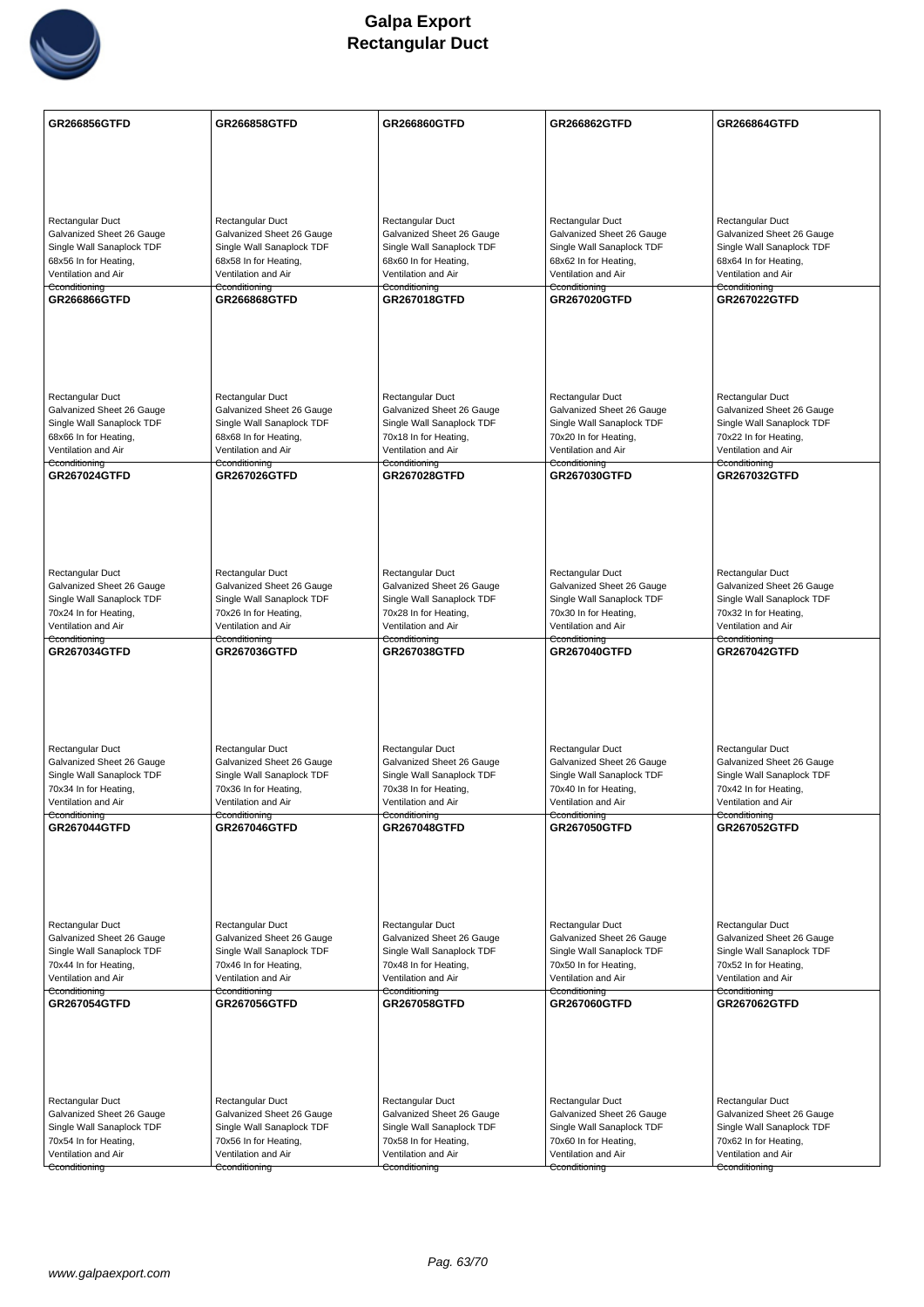

| GR267064GTFD                                           | <b>GR267066GTFD</b>                                    | <b>GR267068GTFD</b>                                    | GR267070GTFD                                           | GR267218GTFD                                           |
|--------------------------------------------------------|--------------------------------------------------------|--------------------------------------------------------|--------------------------------------------------------|--------------------------------------------------------|
|                                                        |                                                        |                                                        |                                                        |                                                        |
|                                                        |                                                        |                                                        |                                                        |                                                        |
|                                                        |                                                        |                                                        |                                                        |                                                        |
| <b>Rectangular Duct</b>                                | Rectangular Duct                                       | Rectangular Duct                                       | Rectangular Duct                                       | Rectangular Duct                                       |
| Galvanized Sheet 26 Gauge                              | Galvanized Sheet 26 Gauge                              | Galvanized Sheet 26 Gauge                              | Galvanized Sheet 26 Gauge                              | Galvanized Sheet 26 Gauge                              |
| Single Wall Sanaplock TDF<br>70x64 In for Heating,     | Single Wall Sanaplock TDF<br>70x66 In for Heating,     | Single Wall Sanaplock TDF<br>70x68 In for Heating,     | Single Wall Sanaplock TDF<br>70x70 In for Heating,     | Single Wall Sanaplock TDF<br>72x18 In for Heating,     |
| Ventilation and Air                                    | Ventilation and Air                                    | Ventilation and Air                                    | Ventilation and Air                                    | Ventilation and Air                                    |
| Cconditioning<br><b>GR267220GTFD</b>                   | Cconditioning<br><b>GR267222GTFD</b>                   | Cconditioning<br><b>GR267224GTFD</b>                   | Cconditioning<br><b>GR267226GTFD</b>                   | Cconditioning<br><b>GR267228GTFD</b>                   |
|                                                        |                                                        |                                                        |                                                        |                                                        |
|                                                        |                                                        |                                                        |                                                        |                                                        |
|                                                        |                                                        |                                                        |                                                        |                                                        |
|                                                        |                                                        |                                                        |                                                        |                                                        |
|                                                        |                                                        |                                                        |                                                        |                                                        |
| <b>Rectangular Duct</b><br>Galvanized Sheet 26 Gauge   | Rectangular Duct<br>Galvanized Sheet 26 Gauge          | Rectangular Duct<br>Galvanized Sheet 26 Gauge          | Rectangular Duct<br>Galvanized Sheet 26 Gauge          | Rectangular Duct<br>Galvanized Sheet 26 Gauge          |
| Single Wall Sanaplock TDF                              | Single Wall Sanaplock TDF                              | Single Wall Sanaplock TDF                              | Single Wall Sanaplock TDF                              | Single Wall Sanaplock TDF                              |
| 72x20 In for Heating,                                  | 72x22 In for Heating,                                  | 72x24 In for Heating,                                  | 72x26 In for Heating,                                  | 72x28 In for Heating,                                  |
| Ventilation and Air<br>Cconditioning                   | Ventilation and Air<br>Cconditioning                   | Ventilation and Air<br>Cconditioning                   | Ventilation and Air<br>Cconditioning                   | Ventilation and Air<br>Cconditioning                   |
| <b>GR267230GTFD</b>                                    | <b>GR267232GTFD</b>                                    | <b>GR267234GTFD</b>                                    | <b>GR267236GTFD</b>                                    | <b>GR267238GTFD</b>                                    |
|                                                        |                                                        |                                                        |                                                        |                                                        |
|                                                        |                                                        |                                                        |                                                        |                                                        |
|                                                        |                                                        |                                                        |                                                        |                                                        |
|                                                        |                                                        |                                                        |                                                        |                                                        |
| Rectangular Duct                                       | Rectangular Duct                                       | Rectangular Duct                                       | Rectangular Duct                                       | Rectangular Duct                                       |
| Galvanized Sheet 26 Gauge<br>Single Wall Sanaplock TDF | Galvanized Sheet 26 Gauge<br>Single Wall Sanaplock TDF | Galvanized Sheet 26 Gauge<br>Single Wall Sanaplock TDF | Galvanized Sheet 26 Gauge<br>Single Wall Sanaplock TDF | Galvanized Sheet 26 Gauge<br>Single Wall Sanaplock TDF |
| 72x30 In for Heating,                                  | 72x32 In for Heating,                                  | 72x34 In for Heating,                                  | 72x36 In for Heating,                                  | 72x38 In for Heating,                                  |
| Ventilation and Air                                    | Ventilation and Air                                    | Ventilation and Air                                    | Ventilation and Air                                    | Ventilation and Air                                    |
| Cconditioning<br><b>GR267240GTFD</b>                   | Cconditioning<br><b>GR267242GTFD</b>                   | Cconditioning<br><b>GR267244GTFD</b>                   | Cconditioning<br><b>GR267246GTFD</b>                   | Cconditioning<br><b>GR267248GTFD</b>                   |
|                                                        |                                                        |                                                        |                                                        |                                                        |
|                                                        |                                                        |                                                        |                                                        |                                                        |
|                                                        |                                                        |                                                        |                                                        |                                                        |
|                                                        |                                                        |                                                        |                                                        |                                                        |
| <b>Rectangular Duct</b>                                | Rectangular Duct                                       | Rectangular Duct                                       | Rectangular Duct                                       | Rectangular Duct                                       |
| Galvanized Sheet 26 Gauge                              | Galvanized Sheet 26 Gauge                              | Galvanized Sheet 26 Gauge                              | Galvanized Sheet 26 Gauge                              | Galvanized Sheet 26 Gauge                              |
| Single Wall Sanaplock TDF<br>72x40 In for Heating,     | Single Wall Sanaplock TDF<br>72x42 In for Heating,     | Single Wall Sanaplock TDF<br>72x44 In for Heating,     | Single Wall Sanaplock TDF<br>72x46 In for Heating,     | Single Wall Sanaplock TDF<br>72x48 In for Heating,     |
| Ventilation and Air                                    | Ventilation and Air                                    | Ventilation and Air                                    | Ventilation and Air                                    | Ventilation and Air                                    |
| Cconditioning<br><b>GR267250GTFD</b>                   | Cconditioning<br><b>GR267252GTFD</b>                   | Cconditioning<br><b>GR267254GTFD</b>                   | Cconditioning<br><b>GR267256GTFD</b>                   | Cconditioning<br><b>GR267258GTFD</b>                   |
|                                                        |                                                        |                                                        |                                                        |                                                        |
|                                                        |                                                        |                                                        |                                                        |                                                        |
|                                                        |                                                        |                                                        |                                                        |                                                        |
|                                                        |                                                        |                                                        |                                                        |                                                        |
|                                                        |                                                        |                                                        |                                                        |                                                        |
| Rectangular Duct<br>Galvanized Sheet 26 Gauge          | Rectangular Duct<br>Galvanized Sheet 26 Gauge          | Rectangular Duct<br>Galvanized Sheet 26 Gauge          | Rectangular Duct<br>Galvanized Sheet 26 Gauge          | Rectangular Duct<br>Galvanized Sheet 26 Gauge          |
| Single Wall Sanaplock TDF                              | Single Wall Sanaplock TDF                              | Single Wall Sanaplock TDF                              | Single Wall Sanaplock TDF                              | Single Wall Sanaplock TDF                              |
| 72x50 In for Heating,                                  | 72x52 In for Heating,                                  | 72x54 In for Heating,                                  | 72x56 In for Heating,                                  | 72x58 In for Heating,                                  |
| Ventilation and Air<br>Cconditioning                   | Ventilation and Air<br>Cconditioning                   | Ventilation and Air<br>Cconditioning                   | Ventilation and Air<br>Cconditioning                   | Ventilation and Air<br>Cconditioning                   |
| GR267260GTFD                                           | <b>GR267262GTFD</b>                                    | <b>GR267264GTFD</b>                                    | GR267266GTFD                                           | <b>GR267268GTFD</b>                                    |
|                                                        |                                                        |                                                        |                                                        |                                                        |
|                                                        |                                                        |                                                        |                                                        |                                                        |
|                                                        |                                                        |                                                        |                                                        |                                                        |
|                                                        |                                                        |                                                        |                                                        |                                                        |
| <b>Rectangular Duct</b>                                | Rectangular Duct                                       | Rectangular Duct                                       | Rectangular Duct                                       | Rectangular Duct                                       |
| Galvanized Sheet 26 Gauge                              | Galvanized Sheet 26 Gauge                              | Galvanized Sheet 26 Gauge                              | Galvanized Sheet 26 Gauge                              | Galvanized Sheet 26 Gauge                              |
| Single Wall Sanaplock TDF<br>72x60 In for Heating,     | Single Wall Sanaplock TDF<br>72x62 In for Heating,     | Single Wall Sanaplock TDF<br>72x64 In for Heating,     | Single Wall Sanaplock TDF<br>72x66 In for Heating,     | Single Wall Sanaplock TDF<br>72x68 In for Heating,     |
| Ventilation and Air                                    | Ventilation and Air                                    | Ventilation and Air                                    | Ventilation and Air                                    | Ventilation and Air                                    |
| Cconditioning                                          | Cconditioning                                          | Cconditioning                                          | Cconditioning                                          | Cconditioning                                          |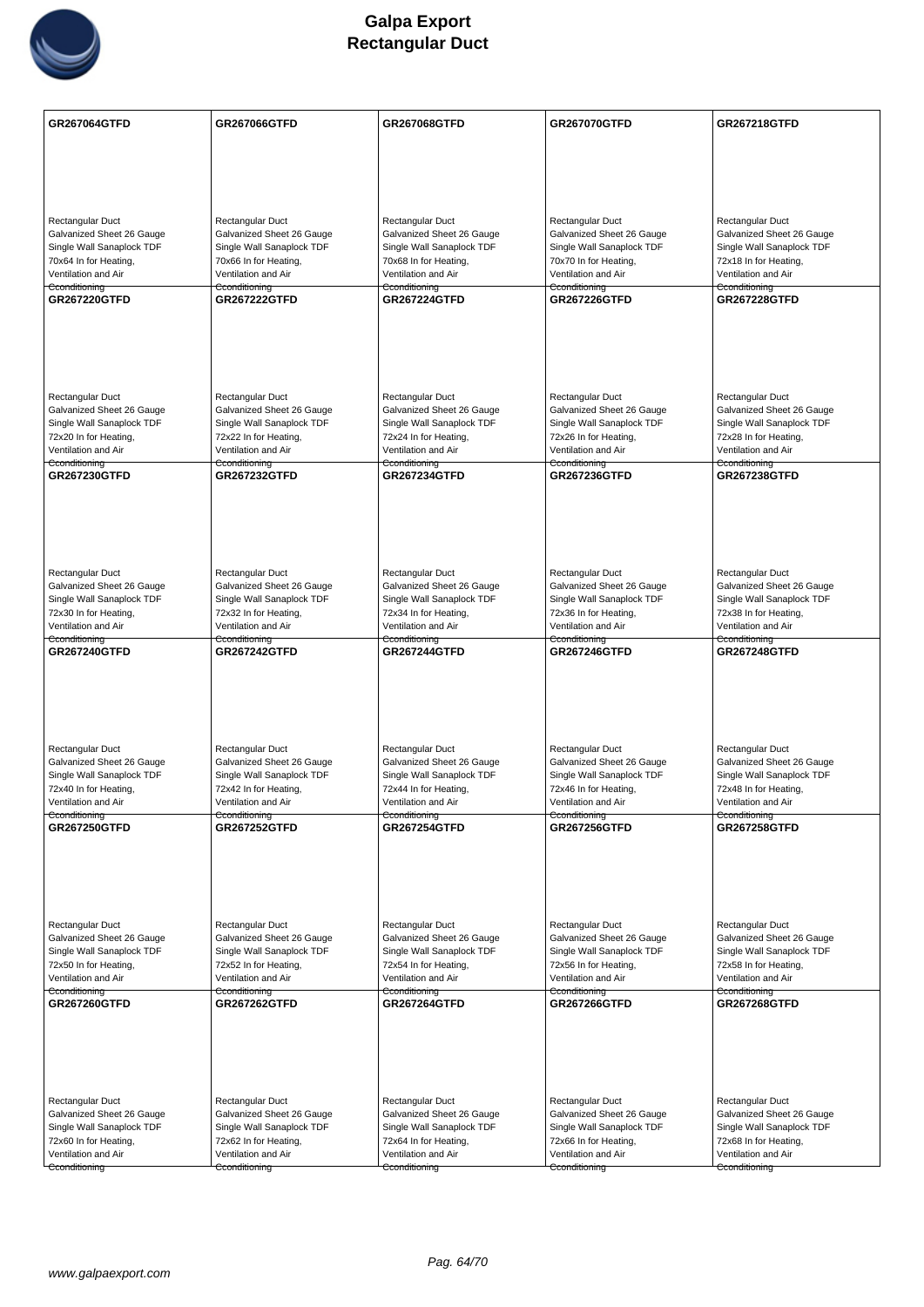

| <b>GR267270GTFD</b>                                    | <b>GR267272GTFD</b>                                    | <b>GR267420GTFD</b>                                    | <b>GR267422GTFD</b>                                    | <b>GR267424GTFD</b>                                    |
|--------------------------------------------------------|--------------------------------------------------------|--------------------------------------------------------|--------------------------------------------------------|--------------------------------------------------------|
|                                                        |                                                        |                                                        |                                                        |                                                        |
|                                                        |                                                        |                                                        |                                                        |                                                        |
|                                                        |                                                        |                                                        |                                                        |                                                        |
| <b>Rectangular Duct</b><br>Galvanized Sheet 26 Gauge   | Rectangular Duct<br>Galvanized Sheet 26 Gauge          | Rectangular Duct<br>Galvanized Sheet 26 Gauge          | Rectangular Duct<br>Galvanized Sheet 26 Gauge          | Rectangular Duct<br>Galvanized Sheet 26 Gauge          |
| Single Wall Sanaplock TDF                              | Single Wall Sanaplock TDF                              | Single Wall Sanaplock TDF                              | Single Wall Sanaplock TDF                              | Single Wall Sanaplock TDF                              |
| 72x70 In for Heating,                                  | 72x72 In for Heating,                                  | 74x20 In for Heating,                                  | 74x22 In for Heating,                                  | 74x24 In for Heating,                                  |
| Ventilation and Air<br>Cconditioning                   | Ventilation and Air<br>Cconditioning                   | Ventilation and Air<br>Cconditioning                   | Ventilation and Air<br>Cconditioning                   | Ventilation and Air<br>Cconditioning                   |
| <b>GR267426GTFD</b>                                    | <b>GR267428GTFD</b>                                    | <b>GR267430GTFD</b>                                    | <b>GR267432GTFD</b>                                    | <b>GR267434GTFD</b>                                    |
|                                                        |                                                        |                                                        |                                                        |                                                        |
|                                                        |                                                        |                                                        |                                                        |                                                        |
|                                                        |                                                        |                                                        |                                                        |                                                        |
|                                                        |                                                        |                                                        |                                                        |                                                        |
| <b>Rectangular Duct</b>                                | Rectangular Duct                                       | Rectangular Duct                                       | Rectangular Duct                                       | Rectangular Duct                                       |
| Galvanized Sheet 26 Gauge                              | Galvanized Sheet 26 Gauge                              | Galvanized Sheet 26 Gauge                              | Galvanized Sheet 26 Gauge                              | Galvanized Sheet 26 Gauge                              |
| Single Wall Sanaplock TDF                              | Single Wall Sanaplock TDF                              | Single Wall Sanaplock TDF                              | Single Wall Sanaplock TDF                              | Single Wall Sanaplock TDF                              |
| 74x26 In for Heating,<br>Ventilation and Air           | 74x28 In for Heating,<br>Ventilation and Air           | 74x30 In for Heating,<br>Ventilation and Air           | 74x32 In for Heating,<br>Ventilation and Air           | 74x34 In for Heating,<br>Ventilation and Air           |
| Cconditioning                                          | Cconditioning                                          | Cconditioning                                          | <del>Cconditioning</del>                               | Cconditioning                                          |
| <b>GR267436GTFD</b>                                    | <b>GR267438GTFD</b>                                    | <b>GR267440GTFD</b>                                    | <b>GR267442GTFD</b>                                    | <b>GR267444GTFD</b>                                    |
|                                                        |                                                        |                                                        |                                                        |                                                        |
|                                                        |                                                        |                                                        |                                                        |                                                        |
|                                                        |                                                        |                                                        |                                                        |                                                        |
|                                                        |                                                        |                                                        |                                                        |                                                        |
| Rectangular Duct                                       | Rectangular Duct                                       | Rectangular Duct                                       | Rectangular Duct                                       | Rectangular Duct                                       |
| Galvanized Sheet 26 Gauge<br>Single Wall Sanaplock TDF | Galvanized Sheet 26 Gauge<br>Single Wall Sanaplock TDF | Galvanized Sheet 26 Gauge<br>Single Wall Sanaplock TDF | Galvanized Sheet 26 Gauge<br>Single Wall Sanaplock TDF | Galvanized Sheet 26 Gauge<br>Single Wall Sanaplock TDF |
| 74x36 In for Heating,                                  | 74x38 In for Heating,                                  | 74x40 In for Heating,                                  | 74x42 In for Heating,                                  | 74x44 In for Heating,                                  |
| Ventilation and Air<br>Cconditioning                   | Ventilation and Air                                    | Ventilation and Air                                    | Ventilation and Air                                    | Ventilation and Air                                    |
| <b>GR267446GTFD</b>                                    | Cconditioning<br><b>GR267448GTFD</b>                   | Cconditioning<br><b>GR267450GTFD</b>                   | Cconditioning<br><b>GR267452GTFD</b>                   | Cconditioning<br><b>GR267454GTFD</b>                   |
|                                                        |                                                        |                                                        |                                                        |                                                        |
|                                                        |                                                        |                                                        |                                                        |                                                        |
|                                                        |                                                        |                                                        |                                                        |                                                        |
|                                                        |                                                        |                                                        |                                                        |                                                        |
| <b>Rectangular Duct</b>                                | Rectangular Duct                                       | Rectangular Duct                                       | Rectangular Duct                                       | Rectangular Duct                                       |
| Galvanized Sheet 26 Gauge                              | Galvanized Sheet 26 Gauge                              | Galvanized Sheet 26 Gauge                              | Galvanized Sheet 26 Gauge                              | Galvanized Sheet 26 Gauge                              |
| Single Wall Sanaplock TDF<br>74x46 In for Heating,     | Single Wall Sanaplock TDF<br>74x48 In for Heating,     | Single Wall Sanaplock TDF<br>74x50 In for Heating,     | Single Wall Sanaplock TDF<br>74x52 In for Heating,     | Single Wall Sanaplock TDF<br>74x54 In for Heating,     |
| Ventilation and Air                                    | Ventilation and Air                                    | Ventilation and Air                                    | Ventilation and Air                                    | Ventilation and Air                                    |
| Cconditioning<br>GR267456GTFD                          | Cconditioning<br><b>GR267458GTFD</b>                   | Cconditioning<br>GR267460GTFD                          | Cconditioning                                          | Cconditioning                                          |
|                                                        |                                                        |                                                        | <b>GR267462GTFD</b>                                    | <b>GR267464GTFD</b>                                    |
|                                                        |                                                        |                                                        |                                                        |                                                        |
|                                                        |                                                        |                                                        |                                                        |                                                        |
|                                                        |                                                        |                                                        |                                                        |                                                        |
|                                                        |                                                        |                                                        |                                                        |                                                        |
| Rectangular Duct<br>Galvanized Sheet 26 Gauge          | Rectangular Duct<br>Galvanized Sheet 26 Gauge          | Rectangular Duct<br>Galvanized Sheet 26 Gauge          | Rectangular Duct<br>Galvanized Sheet 26 Gauge          | Rectangular Duct<br>Galvanized Sheet 26 Gauge          |
| Single Wall Sanaplock TDF                              | Single Wall Sanaplock TDF                              | Single Wall Sanaplock TDF                              | Single Wall Sanaplock TDF                              | Single Wall Sanaplock TDF                              |
| 74x56 In for Heating,                                  | 74x58 In for Heating,                                  | 74x60 In for Heating,                                  | 74x62 In for Heating,                                  | 74x64 In for Heating,                                  |
| Ventilation and Air<br>Cconditioning                   | Ventilation and Air<br>Cconditioning                   | Ventilation and Air<br>Cconditioning                   | Ventilation and Air<br>Cconditioning                   | Ventilation and Air<br>Cconditioning                   |
| <b>GR267466GTFD</b>                                    | <b>GR267468GTFD</b>                                    | <b>GR267470GTFD</b>                                    | <b>GR267472GTFD</b>                                    | <b>GR267474GTFD</b>                                    |
|                                                        |                                                        |                                                        |                                                        |                                                        |
|                                                        |                                                        |                                                        |                                                        |                                                        |
|                                                        |                                                        |                                                        |                                                        |                                                        |
|                                                        |                                                        |                                                        |                                                        |                                                        |
| <b>Rectangular Duct</b>                                | Rectangular Duct                                       | Rectangular Duct                                       | Rectangular Duct                                       | Rectangular Duct                                       |
| Galvanized Sheet 26 Gauge                              | Galvanized Sheet 26 Gauge                              | Galvanized Sheet 26 Gauge                              | Galvanized Sheet 26 Gauge                              | Galvanized Sheet 26 Gauge                              |
| Single Wall Sanaplock TDF<br>74x66 In for Heating,     | Single Wall Sanaplock TDF<br>74x68 In for Heating,     | Single Wall Sanaplock TDF<br>74x70 In for Heating,     | Single Wall Sanaplock TDF<br>74x72 In for Heating,     | Single Wall Sanaplock TDF<br>74x74 In for Heating,     |
| Ventilation and Air                                    | Ventilation and Air                                    | Ventilation and Air                                    | Ventilation and Air                                    | Ventilation and Air                                    |
| Cconditioning                                          | Cconditioning                                          | Cconditioning                                          | Cconditioning                                          | Cconditioning                                          |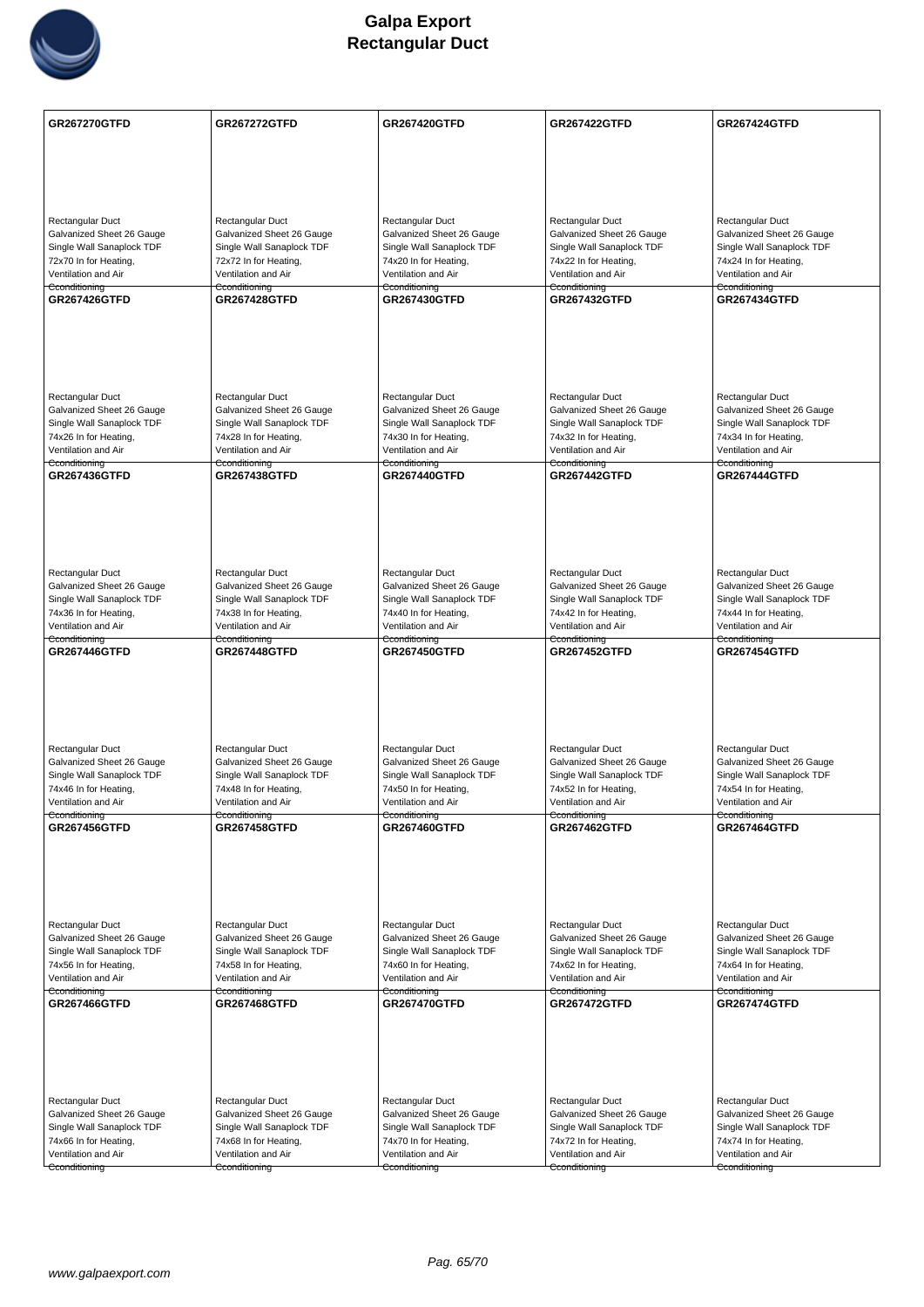

| GR267620GTFD                                           | <b>GR267622GTFD</b>                                    | <b>GR267624GTFD</b>                                    | <b>GR267626GTFD</b>                                    | <b>GR267628GTFD</b>                                    |
|--------------------------------------------------------|--------------------------------------------------------|--------------------------------------------------------|--------------------------------------------------------|--------------------------------------------------------|
|                                                        |                                                        |                                                        |                                                        |                                                        |
|                                                        |                                                        |                                                        |                                                        |                                                        |
|                                                        |                                                        |                                                        |                                                        |                                                        |
|                                                        |                                                        |                                                        |                                                        |                                                        |
| <b>Rectangular Duct</b>                                | Rectangular Duct                                       | Rectangular Duct                                       | Rectangular Duct                                       | Rectangular Duct                                       |
| Galvanized Sheet 26 Gauge                              | Galvanized Sheet 26 Gauge                              | Galvanized Sheet 26 Gauge                              | Galvanized Sheet 26 Gauge                              | Galvanized Sheet 26 Gauge                              |
| Single Wall Sanaplock TDF<br>76x20 In for Heating,     | Single Wall Sanaplock TDF<br>76x22 In for Heating,     | Single Wall Sanaplock TDF<br>76x24 In for Heating,     | Single Wall Sanaplock TDF<br>76x26 In for Heating,     | Single Wall Sanaplock TDF<br>76x28 In for Heating,     |
| Ventilation and Air                                    | Ventilation and Air                                    | Ventilation and Air                                    | Ventilation and Air                                    | Ventilation and Air                                    |
| Cconditioning<br>GR267630GTFD                          | Cconditioning<br><b>GR267632GTFD</b>                   | Cconditioning<br><b>GR267634GTFD</b>                   | Cconditioning<br><b>GR267636GTFD</b>                   | Cconditioning<br><b>GR267638GTFD</b>                   |
|                                                        |                                                        |                                                        |                                                        |                                                        |
|                                                        |                                                        |                                                        |                                                        |                                                        |
|                                                        |                                                        |                                                        |                                                        |                                                        |
|                                                        |                                                        |                                                        |                                                        |                                                        |
|                                                        |                                                        |                                                        |                                                        |                                                        |
| <b>Rectangular Duct</b>                                | Rectangular Duct                                       | Rectangular Duct                                       | Rectangular Duct                                       | Rectangular Duct                                       |
| Galvanized Sheet 26 Gauge<br>Single Wall Sanaplock TDF | Galvanized Sheet 26 Gauge<br>Single Wall Sanaplock TDF | Galvanized Sheet 26 Gauge<br>Single Wall Sanaplock TDF | Galvanized Sheet 26 Gauge<br>Single Wall Sanaplock TDF | Galvanized Sheet 26 Gauge<br>Single Wall Sanaplock TDF |
| 76x30 In for Heating,                                  | 76x32 In for Heating,                                  | 76x34 In for Heating,                                  | 76x36 In for Heating,                                  | 76x38 In for Heating,                                  |
| Ventilation and Air                                    | Ventilation and Air                                    | Ventilation and Air                                    | Ventilation and Air                                    | Ventilation and Air                                    |
| Cconditioning<br><b>GR267640GTFD</b>                   | <del>Cconditioning</del><br><b>GR267642GTFD</b>        | Cconditioning<br><b>GR267644GTFD</b>                   | <del>Cconditioning</del><br><b>GR267646GTFD</b>        | Cconditioning<br><b>GR267648GTFD</b>                   |
|                                                        |                                                        |                                                        |                                                        |                                                        |
|                                                        |                                                        |                                                        |                                                        |                                                        |
|                                                        |                                                        |                                                        |                                                        |                                                        |
|                                                        |                                                        |                                                        |                                                        |                                                        |
|                                                        |                                                        |                                                        |                                                        |                                                        |
| Rectangular Duct<br>Galvanized Sheet 26 Gauge          | Rectangular Duct<br>Galvanized Sheet 26 Gauge          | Rectangular Duct<br>Galvanized Sheet 26 Gauge          | Rectangular Duct<br>Galvanized Sheet 26 Gauge          | Rectangular Duct<br>Galvanized Sheet 26 Gauge          |
| Single Wall Sanaplock TDF                              | Single Wall Sanaplock TDF                              | Single Wall Sanaplock TDF                              | Single Wall Sanaplock TDF                              | Single Wall Sanaplock TDF                              |
| 76x40 In for Heating,                                  | 76x42 In for Heating,                                  | 76x44 In for Heating,                                  | 76x46 In for Heating,                                  | 76x48 In for Heating,                                  |
| Ventilation and Air<br>Cconditioning                   | Ventilation and Air<br>Cconditioning                   | Ventilation and Air<br>Cconditioning                   | Ventilation and Air<br>Cconditioning                   | Ventilation and Air<br>Cconditioning                   |
| GR267650GTFD                                           | <b>GR267652GTFD</b>                                    | <b>GR267654GTFD</b>                                    | GR267656GTFD                                           | <b>GR267658GTFD</b>                                    |
|                                                        |                                                        |                                                        |                                                        |                                                        |
|                                                        |                                                        |                                                        |                                                        |                                                        |
|                                                        |                                                        |                                                        |                                                        |                                                        |
|                                                        |                                                        |                                                        |                                                        |                                                        |
| Rectangular Duct                                       | Rectangular Duct                                       | Rectangular Duct                                       | Rectangular Duct                                       | Rectangular Duct                                       |
| Galvanized Sheet 26 Gauge                              | Galvanized Sheet 26 Gauge                              | Galvanized Sheet 26 Gauge                              | Galvanized Sheet 26 Gauge                              | Galvanized Sheet 26 Gauge                              |
| Single Wall Sanaplock TDF                              | Single Wall Sanaplock TDF                              | Single Wall Sanaplock TDF                              | Single Wall Sanaplock TDF                              | Single Wall Sanaplock TDF                              |
| 76x50 In for Heating,<br>Ventilation and Air           | 76x52 In for Heating,<br>Ventilation and Air           | 76x54 In for Heating,<br>Ventilation and Air           | 76x56 In for Heating,<br>Ventilation and Air           | 76x58 In for Heating,<br>Ventilation and Air           |
| Cconditioning                                          | Cconditioning                                          | Cconditioning                                          | Cconditioning                                          | Cconditioning                                          |
| GR267660GTFD                                           | GR267662GTFD                                           | GR267664GTFD                                           | GR267666GTFD                                           | GR267668GTFD                                           |
|                                                        |                                                        |                                                        |                                                        |                                                        |
|                                                        |                                                        |                                                        |                                                        |                                                        |
|                                                        |                                                        |                                                        |                                                        |                                                        |
|                                                        |                                                        |                                                        |                                                        |                                                        |
| Rectangular Duct                                       | Rectangular Duct                                       | <b>Rectangular Duct</b>                                | Rectangular Duct                                       | Rectangular Duct                                       |
| Galvanized Sheet 26 Gauge                              | Galvanized Sheet 26 Gauge                              | Galvanized Sheet 26 Gauge                              | Galvanized Sheet 26 Gauge                              | Galvanized Sheet 26 Gauge                              |
| Single Wall Sanaplock TDF<br>76x60 In for Heating,     | Single Wall Sanaplock TDF<br>76x62 In for Heating,     | Single Wall Sanaplock TDF<br>76x64 In for Heating,     | Single Wall Sanaplock TDF<br>76x66 In for Heating,     | Single Wall Sanaplock TDF<br>76x68 In for Heating,     |
| Ventilation and Air                                    | Ventilation and Air                                    | Ventilation and Air                                    | Ventilation and Air                                    | Ventilation and Air                                    |
| Cconditioning<br>GR267670GTFD                          | Cconditioning<br><b>GR267672GTFD</b>                   | Cconditioning<br><b>GR267674GTFD</b>                   | Cconditioning<br><b>GR267676GTFD</b>                   | Cconditioning<br><b>GR267820GTFD</b>                   |
|                                                        |                                                        |                                                        |                                                        |                                                        |
|                                                        |                                                        |                                                        |                                                        |                                                        |
|                                                        |                                                        |                                                        |                                                        |                                                        |
|                                                        |                                                        |                                                        |                                                        |                                                        |
|                                                        |                                                        |                                                        |                                                        |                                                        |
| Rectangular Duct                                       | Rectangular Duct                                       | Rectangular Duct                                       | Rectangular Duct                                       | Rectangular Duct                                       |
| Galvanized Sheet 26 Gauge<br>Single Wall Sanaplock TDF | Galvanized Sheet 26 Gauge<br>Single Wall Sanaplock TDF | Galvanized Sheet 26 Gauge<br>Single Wall Sanaplock TDF | Galvanized Sheet 26 Gauge<br>Single Wall Sanaplock TDF | Galvanized Sheet 26 Gauge<br>Single Wall Sanaplock TDF |
| 76x70 In for Heating,                                  | 76x72 In for Heating,                                  | 76x74 In for Heating,                                  | 76x76 In for Heating,                                  | 78x20 In for Heating,                                  |
| Ventilation and Air                                    | Ventilation and Air                                    | Ventilation and Air                                    | Ventilation and Air                                    | Ventilation and Air                                    |
| Cconditioning                                          | Cconditioning                                          | Cconditioning                                          | Cconditioning                                          | Cconditioning                                          |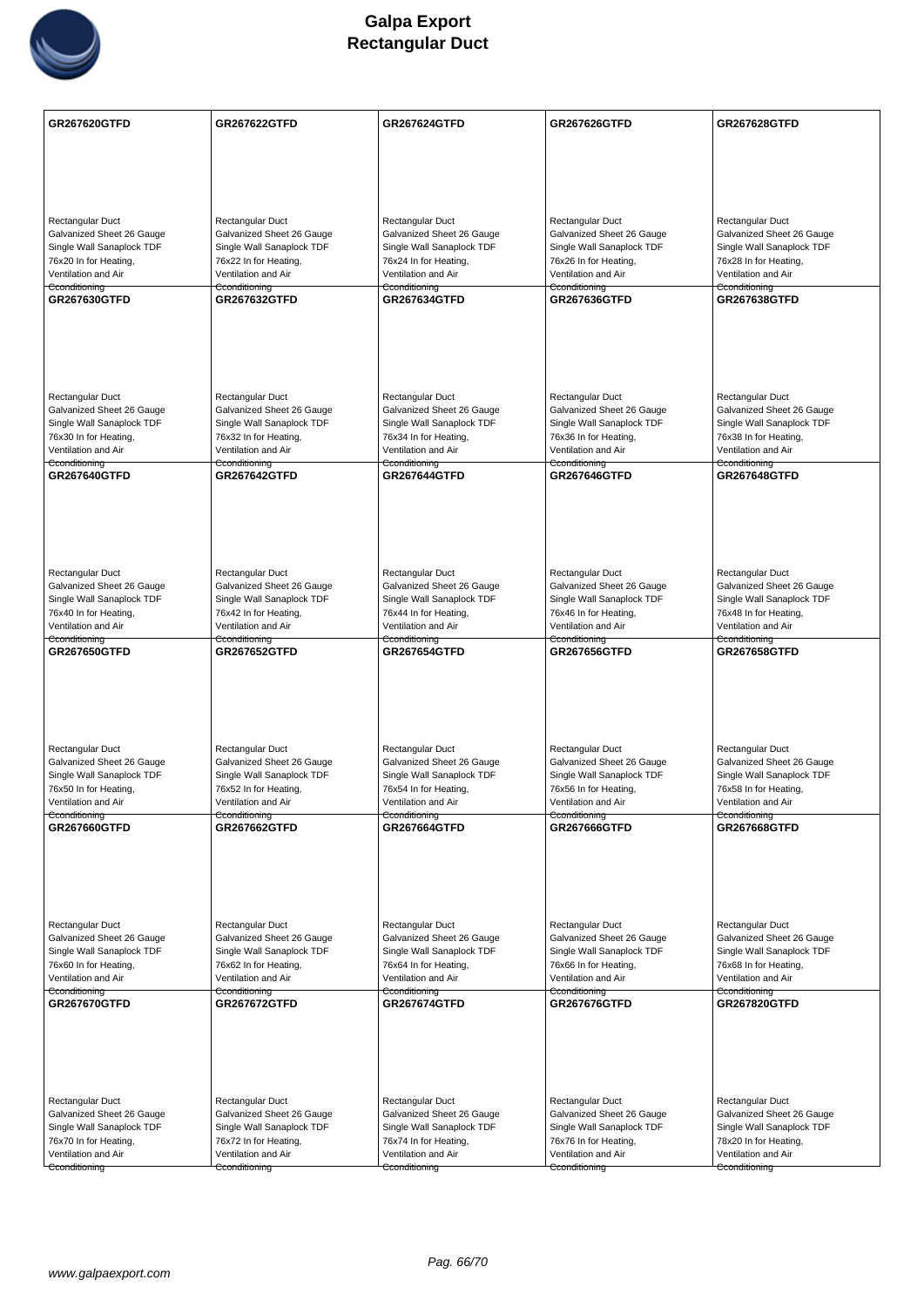

| <b>GR267822GTFD</b>                                    | <b>GR267824GTFD</b>                                    | <b>GR267826GTFD</b>                                    | <b>GR267828GTFD</b>                                    | GR267830GTFD                                           |
|--------------------------------------------------------|--------------------------------------------------------|--------------------------------------------------------|--------------------------------------------------------|--------------------------------------------------------|
|                                                        |                                                        |                                                        |                                                        |                                                        |
|                                                        |                                                        |                                                        |                                                        |                                                        |
|                                                        |                                                        |                                                        |                                                        |                                                        |
| Rectangular Duct                                       | Rectangular Duct                                       | Rectangular Duct                                       | Rectangular Duct                                       | Rectangular Duct                                       |
| Galvanized Sheet 26 Gauge                              | Galvanized Sheet 26 Gauge                              | Galvanized Sheet 26 Gauge                              | Galvanized Sheet 26 Gauge                              | Galvanized Sheet 26 Gauge                              |
| Single Wall Sanaplock TDF<br>78x22 In for Heating,     | Single Wall Sanaplock TDF<br>78x24 In for Heating,     | Single Wall Sanaplock TDF<br>78x26 In for Heating,     | Single Wall Sanaplock TDF<br>78x28 In for Heating,     | Single Wall Sanaplock TDF<br>78x30 In for Heating,     |
| Ventilation and Air                                    | Ventilation and Air                                    | Ventilation and Air                                    | Ventilation and Air                                    | Ventilation and Air                                    |
| Cconditioning<br><b>GR267832GTFD</b>                   | Cconditioning<br><b>GR267834GTFD</b>                   | Cconditioning<br><b>GR267836GTFD</b>                   | Cconditioning<br><b>GR267838GTFD</b>                   | Cconditioning<br><b>GR267840GTFD</b>                   |
|                                                        |                                                        |                                                        |                                                        |                                                        |
|                                                        |                                                        |                                                        |                                                        |                                                        |
|                                                        |                                                        |                                                        |                                                        |                                                        |
|                                                        |                                                        |                                                        |                                                        |                                                        |
| <b>Rectangular Duct</b><br>Galvanized Sheet 26 Gauge   | Rectangular Duct<br>Galvanized Sheet 26 Gauge          | Rectangular Duct<br>Galvanized Sheet 26 Gauge          | Rectangular Duct<br>Galvanized Sheet 26 Gauge          | Rectangular Duct<br>Galvanized Sheet 26 Gauge          |
| Single Wall Sanaplock TDF                              | Single Wall Sanaplock TDF                              | Single Wall Sanaplock TDF                              | Single Wall Sanaplock TDF                              | Single Wall Sanaplock TDF                              |
| 78x32 In for Heating,<br>Ventilation and Air           | 78x34 In for Heating,<br>Ventilation and Air           | 78x36 In for Heating,<br>Ventilation and Air           | 78x38 In for Heating,<br>Ventilation and Air           | 78x40 In for Heating,<br>Ventilation and Air           |
| Cconditioning<br><b>GR267842GTFD</b>                   | Cconditioning<br><b>GR267844GTFD</b>                   | Cconditioning<br><b>GR267846GTFD</b>                   | Cconditioning<br><b>GR267848GTFD</b>                   | Cconditioning<br><b>GR267850GTFD</b>                   |
|                                                        |                                                        |                                                        |                                                        |                                                        |
|                                                        |                                                        |                                                        |                                                        |                                                        |
|                                                        |                                                        |                                                        |                                                        |                                                        |
|                                                        |                                                        |                                                        |                                                        |                                                        |
| Rectangular Duct<br>Galvanized Sheet 26 Gauge          | Rectangular Duct<br>Galvanized Sheet 26 Gauge          | Rectangular Duct<br>Galvanized Sheet 26 Gauge          | Rectangular Duct<br>Galvanized Sheet 26 Gauge          | Rectangular Duct<br>Galvanized Sheet 26 Gauge          |
| Single Wall Sanaplock TDF                              | Single Wall Sanaplock TDF                              | Single Wall Sanaplock TDF                              | Single Wall Sanaplock TDF                              | Single Wall Sanaplock TDF                              |
| 78x42 In for Heating,<br>Ventilation and Air           | 78x44 In for Heating,<br>Ventilation and Air           | 78x46 In for Heating,<br>Ventilation and Air           | 78x48 In for Heating,<br>Ventilation and Air           | 78x50 In for Heating,<br>Ventilation and Air           |
| Cconditioning<br><b>GR267852GTFD</b>                   | Cconditioning<br><b>GR267854GTFD</b>                   | Cconditioning<br><b>GR267856GTFD</b>                   | Cconditioning<br><b>GR267858GTFD</b>                   | Cconditioning<br><b>GR267860GTFD</b>                   |
|                                                        |                                                        |                                                        |                                                        |                                                        |
|                                                        |                                                        |                                                        |                                                        |                                                        |
|                                                        |                                                        |                                                        |                                                        |                                                        |
|                                                        |                                                        |                                                        |                                                        |                                                        |
| Rectangular Duct                                       | Rectangular Duct                                       | Rectangular Duct                                       | Rectangular Duct                                       | Rectangular Duct                                       |
| Galvanized Sheet 26 Gauge<br>Single Wall Sanaplock TDF | Galvanized Sheet 26 Gauge<br>Single Wall Sanaplock TDF | Galvanized Sheet 26 Gauge<br>Single Wall Sanaplock TDF | Galvanized Sheet 26 Gauge<br>Single Wall Sanaplock TDF | Galvanized Sheet 26 Gauge<br>Single Wall Sanaplock TDF |
| 78x52 In for Heating,                                  | 78x54 In for Heating,                                  | 78x56 In for Heating,                                  | 78x58 In for Heating,                                  | 78x60 In for Heating,                                  |
| Ventilation and Air<br>Cconditioning                   | Ventilation and Air<br>Cconditioning                   | Ventilation and Air<br>Cconditioning                   | Ventilation and Air<br>Cconditioning                   | Ventilation and Air<br>Cconditioning                   |
| GR267862GTFD                                           | <b>GR267864GTFD</b>                                    | <b>GR267866GTFD</b>                                    | <b>GR267868GTFD</b>                                    | <b>GR267870GTFD</b>                                    |
|                                                        |                                                        |                                                        |                                                        |                                                        |
|                                                        |                                                        |                                                        |                                                        |                                                        |
|                                                        |                                                        |                                                        |                                                        |                                                        |
| Rectangular Duct                                       | Rectangular Duct                                       | Rectangular Duct                                       | Rectangular Duct                                       | Rectangular Duct                                       |
| Galvanized Sheet 26 Gauge                              | Galvanized Sheet 26 Gauge                              | Galvanized Sheet 26 Gauge                              | Galvanized Sheet 26 Gauge                              | Galvanized Sheet 26 Gauge                              |
| Single Wall Sanaplock TDF                              | Single Wall Sanaplock TDF                              | Single Wall Sanaplock TDF                              | Single Wall Sanaplock TDF<br>78x68 In for Heating,     | Single Wall Sanaplock TDF                              |
| 78x62 In for Heating,<br>Ventilation and Air           | 78x64 In for Heating,<br>Ventilation and Air           | 78x66 In for Heating,<br>Ventilation and Air           | Ventilation and Air                                    | 78x70 In for Heating,<br>Ventilation and Air           |
| Cconditioning<br><b>GR267872GTFD</b>                   | Cconditioning<br><b>GR267874GTFD</b>                   | Cconditioning<br><b>GR267876GTFD</b>                   | Cconditioning<br><b>GR267878GTFD</b>                   | Cconditioning<br><b>GR268020GTFD</b>                   |
|                                                        |                                                        |                                                        |                                                        |                                                        |
|                                                        |                                                        |                                                        |                                                        |                                                        |
|                                                        |                                                        |                                                        |                                                        |                                                        |
|                                                        |                                                        |                                                        |                                                        |                                                        |
| Rectangular Duct<br>Galvanized Sheet 26 Gauge          | Rectangular Duct<br>Galvanized Sheet 26 Gauge          | <b>Rectangular Duct</b><br>Galvanized Sheet 26 Gauge   | Rectangular Duct<br>Galvanized Sheet 26 Gauge          | Rectangular Duct<br>Galvanized Sheet 26 Gauge          |
| Single Wall Sanaplock TDF                              | Single Wall Sanaplock TDF                              | Single Wall Sanaplock TDF                              | Single Wall Sanaplock TDF                              | Single Wall Sanaplock TDF                              |
| 78x72 In for Heating,                                  | 78x74 In for Heating,                                  | 78x76 In for Heating,                                  | 78x78 In for Heating,                                  | 80x20 In for Heating,                                  |
| Ventilation and Air<br>Cconditioning                   | Ventilation and Air                                    | Ventilation and Air                                    | Ventilation and Air                                    | Ventilation and Air                                    |
|                                                        | Cconditioning                                          | Cconditioning                                          | Cconditioning                                          | Cconditioning                                          |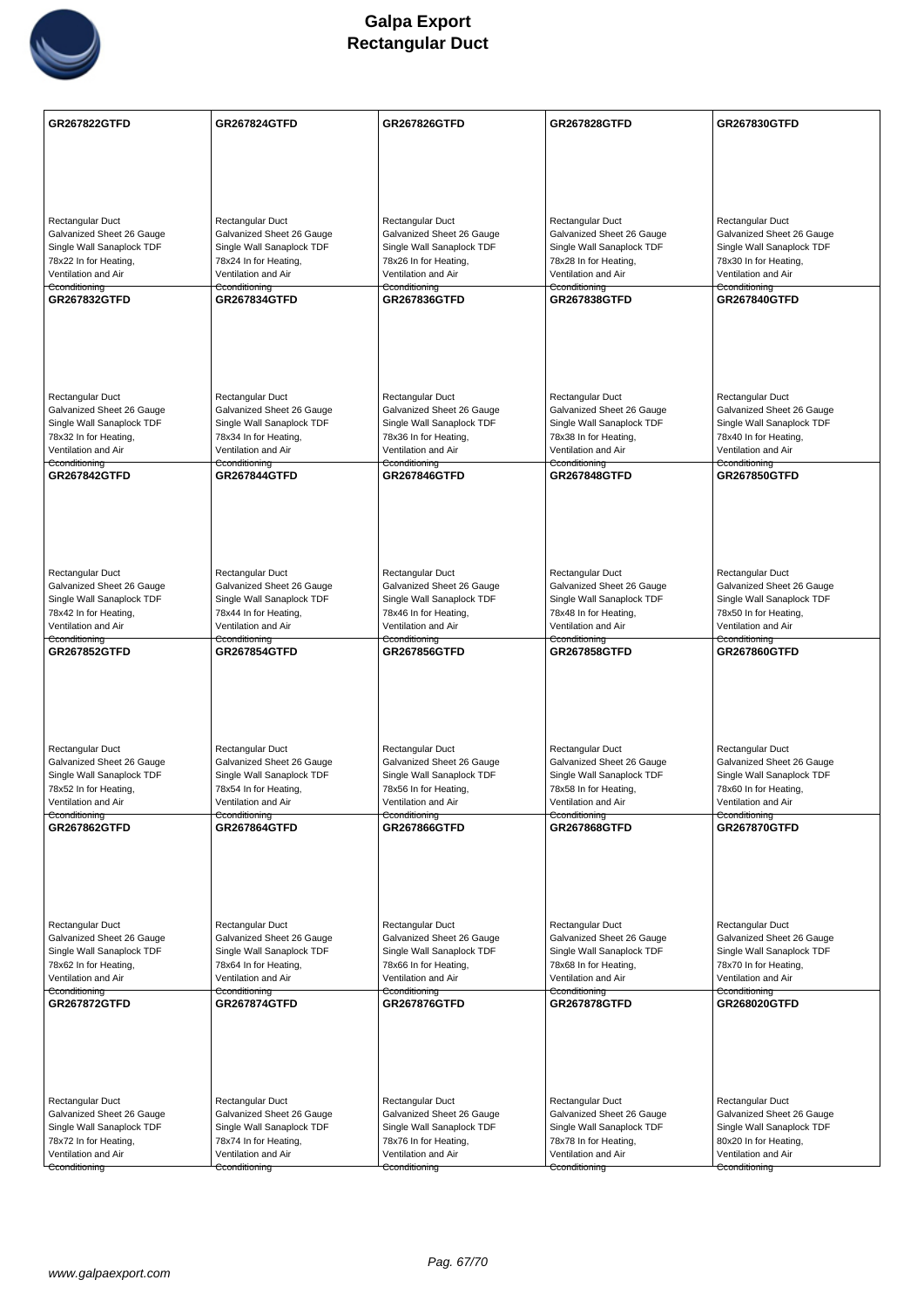

| GR268022GTFD                                           | GR268024GTFD                                           | GR268026GTFD                                           | GR268028GTFD                                           | GR268030GTFD                                           |
|--------------------------------------------------------|--------------------------------------------------------|--------------------------------------------------------|--------------------------------------------------------|--------------------------------------------------------|
|                                                        |                                                        |                                                        |                                                        |                                                        |
|                                                        |                                                        |                                                        |                                                        |                                                        |
|                                                        |                                                        |                                                        |                                                        |                                                        |
|                                                        |                                                        |                                                        |                                                        |                                                        |
| Rectangular Duct<br>Galvanized Sheet 26 Gauge          | Rectangular Duct<br>Galvanized Sheet 26 Gauge          | Rectangular Duct<br>Galvanized Sheet 26 Gauge          | Rectangular Duct<br>Galvanized Sheet 26 Gauge          | Rectangular Duct<br>Galvanized Sheet 26 Gauge          |
| Single Wall Sanaplock TDF                              | Single Wall Sanaplock TDF                              | Single Wall Sanaplock TDF                              | Single Wall Sanaplock TDF                              | Single Wall Sanaplock TDF                              |
| 80x22 In for Heating,                                  | 80x24 In for Heating,                                  | 80x26 In for Heating,                                  | 80x28 In for Heating,                                  | 80x30 In for Heating,                                  |
| Ventilation and Air                                    | Ventilation and Air                                    | Ventilation and Air                                    | Ventilation and Air                                    | Ventilation and Air                                    |
| Cconditioning<br>GR268032GTFD                          | Cconditioning<br><b>GR268034GTFD</b>                   | Cconditioning<br>GR268036GTFD                          | Cconditioning<br>GR268038GTFD                          | Cconditioning<br>GR268040GTFD                          |
|                                                        |                                                        |                                                        |                                                        |                                                        |
|                                                        |                                                        |                                                        |                                                        |                                                        |
|                                                        |                                                        |                                                        |                                                        |                                                        |
|                                                        |                                                        |                                                        |                                                        |                                                        |
|                                                        |                                                        |                                                        |                                                        |                                                        |
| Rectangular Duct                                       | Rectangular Duct                                       | Rectangular Duct                                       | Rectangular Duct                                       | Rectangular Duct                                       |
| Galvanized Sheet 26 Gauge<br>Single Wall Sanaplock TDF | Galvanized Sheet 26 Gauge<br>Single Wall Sanaplock TDF | Galvanized Sheet 26 Gauge<br>Single Wall Sanaplock TDF | Galvanized Sheet 26 Gauge<br>Single Wall Sanaplock TDF | Galvanized Sheet 26 Gauge<br>Single Wall Sanaplock TDF |
| 80x32 In for Heating,                                  | 80x34 In for Heating,                                  | 80x36 In for Heating,                                  | 80x38 In for Heating,                                  | 80x40 In for Heating,                                  |
| Ventilation and Air                                    | Ventilation and Air                                    | Ventilation and Air                                    | Ventilation and Air                                    | Ventilation and Air                                    |
| Cconditioning<br><b>GR268042GTFD</b>                   | Cconditioning<br><b>GR268044GTFD</b>                   | Cconditioning<br>GR268046GTFD                          | Cconditioning<br>GR268048GTFD                          | Cconditioning<br>GR268050GTFD                          |
|                                                        |                                                        |                                                        |                                                        |                                                        |
|                                                        |                                                        |                                                        |                                                        |                                                        |
|                                                        |                                                        |                                                        |                                                        |                                                        |
|                                                        |                                                        |                                                        |                                                        |                                                        |
|                                                        |                                                        |                                                        |                                                        |                                                        |
| Rectangular Duct                                       | Rectangular Duct                                       | Rectangular Duct                                       | Rectangular Duct                                       | Rectangular Duct                                       |
| Galvanized Sheet 26 Gauge                              | Galvanized Sheet 26 Gauge                              | Galvanized Sheet 26 Gauge                              | Galvanized Sheet 26 Gauge                              | Galvanized Sheet 26 Gauge                              |
| Single Wall Sanaplock TDF<br>80x42 In for Heating,     | Single Wall Sanaplock TDF<br>80x44 In for Heating,     | Single Wall Sanaplock TDF<br>80x46 In for Heating,     | Single Wall Sanaplock TDF<br>80x48 In for Heating,     | Single Wall Sanaplock TDF<br>80x50 In for Heating,     |
| Ventilation and Air                                    | Ventilation and Air                                    | Ventilation and Air                                    | Ventilation and Air                                    | Ventilation and Air                                    |
| Cconditioning<br>GR268052GTFD                          | Cconditioning<br><b>GR268054GTFD</b>                   | Cconditioning<br><b>GR268056GTFD</b>                   | Cconditioning<br>GR268058GTFD                          | Cconditioning<br>GR268060GTFD                          |
|                                                        |                                                        |                                                        |                                                        |                                                        |
|                                                        |                                                        |                                                        |                                                        |                                                        |
|                                                        |                                                        |                                                        |                                                        |                                                        |
|                                                        |                                                        |                                                        |                                                        |                                                        |
|                                                        |                                                        |                                                        |                                                        |                                                        |
| Rectangular Duct                                       | Rectangular Duct                                       | Rectangular Duct                                       | Rectangular Duct                                       | Rectangular Duct                                       |
| Galvanized Sheet 26 Gauge                              | Galvanized Sheet 26 Gauge                              | Galvanized Sheet 26 Gauge<br>Single Wall Sanaplock TDF | Galvanized Sheet 26 Gauge                              | Galvanized Sheet 26 Gauge<br>Single Wall Sanaplock TDF |
| Single Wall Sanaplock TDF<br>80x52 In for Heating,     | Single Wall Sanaplock TDF<br>80x54 In for Heating,     | 80x56 In for Heating,                                  | Single Wall Sanaplock TDF<br>80x58 In for Heating,     | 80x60 In for Heating,                                  |
| Ventilation and Air                                    | Ventilation and Air                                    | Ventilation and Air                                    | Ventilation and Air                                    | Ventilation and Air                                    |
| Cconditioning                                          | Cconditioning<br>GR268064GTFD                          | Cconditioning                                          | Cconditioning<br>GR268068GTFD                          | Cconditioning                                          |
| <b>GR268062GTFD</b>                                    |                                                        | <b>GR268066GTFD</b>                                    |                                                        | <b>GR268070GTFD</b>                                    |
|                                                        |                                                        |                                                        |                                                        |                                                        |
|                                                        |                                                        |                                                        |                                                        |                                                        |
|                                                        |                                                        |                                                        |                                                        |                                                        |
|                                                        |                                                        |                                                        |                                                        |                                                        |
| Rectangular Duct                                       | Rectangular Duct                                       | Rectangular Duct                                       | Rectangular Duct                                       | Rectangular Duct                                       |
| Galvanized Sheet 26 Gauge                              | Galvanized Sheet 26 Gauge                              | Galvanized Sheet 26 Gauge                              | Galvanized Sheet 26 Gauge                              | Galvanized Sheet 26 Gauge                              |
| Single Wall Sanaplock TDF<br>80x62 In for Heating,     | Single Wall Sanaplock TDF<br>80x64 In for Heating,     | Single Wall Sanaplock TDF<br>80x66 In for Heating,     | Single Wall Sanaplock TDF<br>80x68 In for Heating,     | Single Wall Sanaplock TDF<br>80x70 In for Heating,     |
| Ventilation and Air                                    | Ventilation and Air                                    | Ventilation and Air                                    | Ventilation and Air                                    | Ventilation and Air                                    |
| Cconditioning                                          | Cconditioning                                          | Cconditioning                                          | Cconditioning                                          | Cconditioning                                          |
| GR268072GTFD                                           | <b>GR268074GTFD</b>                                    | GR268076GTFD                                           | GR268078GTFD                                           | GR268080GTFD                                           |
|                                                        |                                                        |                                                        |                                                        |                                                        |
|                                                        |                                                        |                                                        |                                                        |                                                        |
|                                                        |                                                        |                                                        |                                                        |                                                        |
|                                                        |                                                        |                                                        |                                                        |                                                        |
| Rectangular Duct                                       | Rectangular Duct                                       | Rectangular Duct                                       | Rectangular Duct                                       | Rectangular Duct                                       |
| Galvanized Sheet 26 Gauge                              | Galvanized Sheet 26 Gauge                              | Galvanized Sheet 26 Gauge                              | Galvanized Sheet 26 Gauge                              | Galvanized Sheet 26 Gauge                              |
| Single Wall Sanaplock TDF                              | Single Wall Sanaplock TDF                              | Single Wall Sanaplock TDF                              | Single Wall Sanaplock TDF                              | Single Wall Sanaplock TDF                              |
| 80x72 In for Heating,<br>Ventilation and Air           | 80x74 In for Heating,<br>Ventilation and Air           | 80x76 In for Heating,<br>Ventilation and Air           | 80x78 In for Heating,<br>Ventilation and Air           | 80x80 In for Heating,<br>Ventilation and Air           |
| Cconditioning                                          | Cconditioning                                          | Cconditioning                                          | Cconditioning                                          | Cconditioning                                          |
|                                                        |                                                        |                                                        |                                                        |                                                        |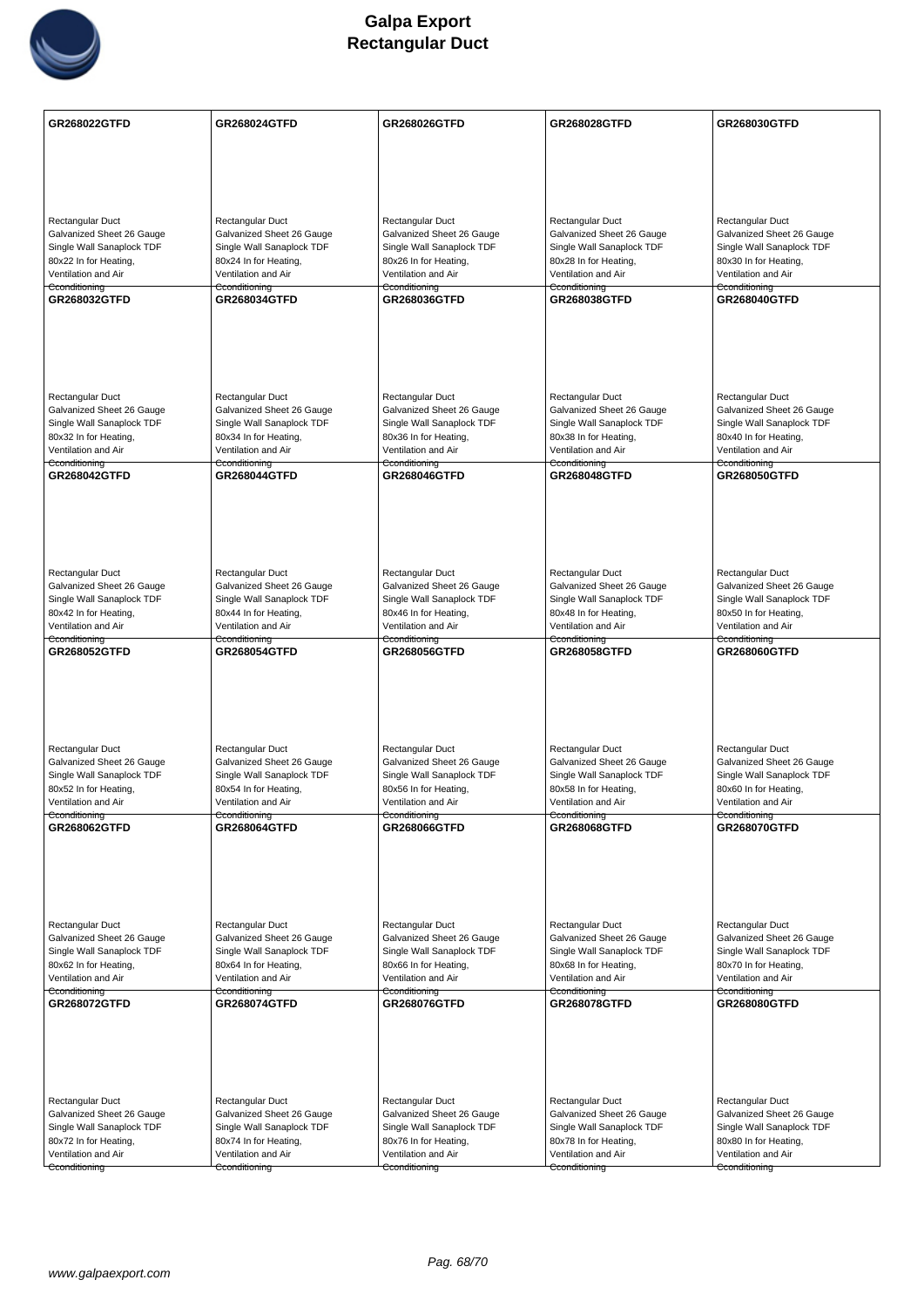

| GR261010GSD                                                                                                                   | GR26104GSD                                                                                                                    | GR26106GSD                                                                                                                    | GR26108GSD                                                                                                                    | GR261210GSD                                                                                                                   |
|-------------------------------------------------------------------------------------------------------------------------------|-------------------------------------------------------------------------------------------------------------------------------|-------------------------------------------------------------------------------------------------------------------------------|-------------------------------------------------------------------------------------------------------------------------------|-------------------------------------------------------------------------------------------------------------------------------|
|                                                                                                                               |                                                                                                                               |                                                                                                                               |                                                                                                                               |                                                                                                                               |
|                                                                                                                               |                                                                                                                               |                                                                                                                               |                                                                                                                               |                                                                                                                               |
| Rectangular Duct<br>Galvanized Sheet 26 Gauge<br>Slip and Drive 10x10 In<br>for Heating, Ventilation<br>and Air Cconditioning | Rectangular Duct<br>Galvanized Sheet 26 Gauge<br>Slip and Drive 10x4 In<br>for Heating, Ventilation<br>and Air Cconditioning  | Rectangular Duct<br>Galvanized Sheet 26 Gauge<br>Slip and Drive 10x6 In<br>for Heating, Ventilation<br>and Air Cconditioning  | Rectangular Duct<br>Galvanized Sheet 26 Gauge<br>Slip and Drive 10x8 In<br>for Heating, Ventilation<br>and Air Cconditioning  | Rectangular Duct<br>Galvanized Sheet 26 Gauge<br>Slip and Drive 12x10 In<br>for Heating, Ventilation<br>and Air Cconditioning |
| GR261212GSD                                                                                                                   | <b>GR26126GSD</b>                                                                                                             | GR26128GSD                                                                                                                    | GR261410GSD                                                                                                                   | GR261412GSD                                                                                                                   |
| Rectangular Duct<br>Galvanized Sheet 26 Gauge<br>Slip and Drive 12x12 In<br>for Heating, Ventilation                          | Rectangular Duct<br>Galvanized Sheet 26 Gauge<br>Slip and Drive 12x6 In<br>for Heating, Ventilation                           | <b>Rectangular Duct</b><br>Galvanized Sheet 26 Gauge<br>Slip and Drive 12x8 In<br>for Heating, Ventilation                    | Rectangular Duct<br>Galvanized Sheet 26 Gauge<br>Slip and Drive 14x10 In<br>for Heating, Ventilation                          | Rectangular Duct<br>Galvanized Sheet 26 Gauge<br>Slip and Drive 14x12 In<br>for Heating, Ventilation                          |
| and Air Cconditioning                                                                                                         | and Air Cconditioning                                                                                                         | and Air Cconditioning                                                                                                         | and Air Cconditioning                                                                                                         | and Air Cconditioning                                                                                                         |
| GR261414GSD                                                                                                                   | <b>GR26146GSD</b>                                                                                                             | <b>GR26148GSD</b>                                                                                                             | GR261610GSD                                                                                                                   | GR261612GSD                                                                                                                   |
| Rectangular Duct<br>Galvanized Sheet 26 Gauge<br>Slip and Drive 14x14 In<br>for Heating, Ventilation<br>and Air Cconditioning | Rectangular Duct<br>Galvanized Sheet 26 Gauge<br>Slip and Drive 14x6 In<br>for Heating, Ventilation<br>and Air Cconditioning  | Rectangular Duct<br>Galvanized Sheet 26 Gauge<br>Slip and Drive 14x8 In<br>for Heating, Ventilation<br>and Air Cconditioning  | Rectangular Duct<br>Galvanized Sheet 26 Gauge<br>Slip and Drive 16x10 In<br>for Heating, Ventilation<br>and Air Cconditioning | Rectangular Duct<br>Galvanized Sheet 26 Gauge<br>Slip and Drive 16x12 In<br>for Heating, Ventilation<br>and Air Cconditioning |
| GR261614GSD                                                                                                                   | GR261616GSD                                                                                                                   | GR26168GSD                                                                                                                    | GR261810GSD                                                                                                                   |                                                                                                                               |
|                                                                                                                               |                                                                                                                               |                                                                                                                               |                                                                                                                               | GR261812GSD                                                                                                                   |
| Rectangular Duct<br>Galvanized Sheet 26 Gauge<br>Slip and Drive 16x14 In<br>for Heating, Ventilation<br>and Air Cconditioning | Rectangular Duct<br>Galvanized Sheet 26 Gauge<br>Slip and Drive 16x16 In<br>for Heating, Ventilation<br>and Air Cconditioning | Rectangular Duct<br>Galvanized Sheet 26 Gauge<br>Slip and Drive 16x8 In<br>for Heating, Ventilation<br>and Air Cconditioning  | Rectangular Duct<br>Galvanized Sheet 26 Gauge<br>Slip and Drive 18x10 In<br>for Heating, Ventilation<br>and Air Cconditioning | Rectangular Duct<br>Galvanized Sheet 26 Gauge<br>Slip and Drive 18x12 In<br>for Heating, Ventilation<br>and Air Cconditioning |
| GR261814GSD                                                                                                                   | GR261816GSD                                                                                                                   | GR261818GSD                                                                                                                   | <b>GR26188GSD</b>                                                                                                             | GR262010GSD                                                                                                                   |
| Rectangular Duct<br>Galvanized Sheet 26 Gauge<br>Slip and Drive 18x14 In<br>for Heating, Ventilation<br>and Air Cconditioning | Rectangular Duct<br>Galvanized Sheet 26 Gauge<br>Slip and Drive 18x16 In<br>for Heating, Ventilation<br>and Air Cconditioning | Rectangular Duct<br>Galvanized Sheet 26 Gauge<br>Slip and Drive 18x18 In<br>for Heating, Ventilation<br>and Air Cconditioning | Rectangular Duct<br>Galvanized Sheet 26 Gauge<br>Slip and Drive 18x8 In<br>for Heating, Ventilation<br>and Air Cconditioning  | Rectangular Duct<br>Galvanized Sheet 26 Gauge<br>Slip and Drive 20x10 In<br>for Heating, Ventilation<br>and Air Cconditioning |
| GR262012GSD                                                                                                                   | GR262014GSD                                                                                                                   | GR262016GSD                                                                                                                   | GR262018GSD                                                                                                                   | <b>GR262020GSD</b>                                                                                                            |
| Rectangular Duct<br>Galvanized Sheet 26 Gauge<br>Slip and Drive 20x12 In                                                      | Rectangular Duct<br>Galvanized Sheet 26 Gauge<br>Slip and Drive 20x14 In                                                      | Rectangular Duct<br>Galvanized Sheet 26 Gauge<br>Slip and Drive 20x16 In                                                      | Rectangular Duct<br>Galvanized Sheet 26 Gauge<br>Slip and Drive 20x18 In                                                      | Rectangular Duct<br>Galvanized Sheet 26 Gauge<br>Slip and Drive 20x20 In                                                      |